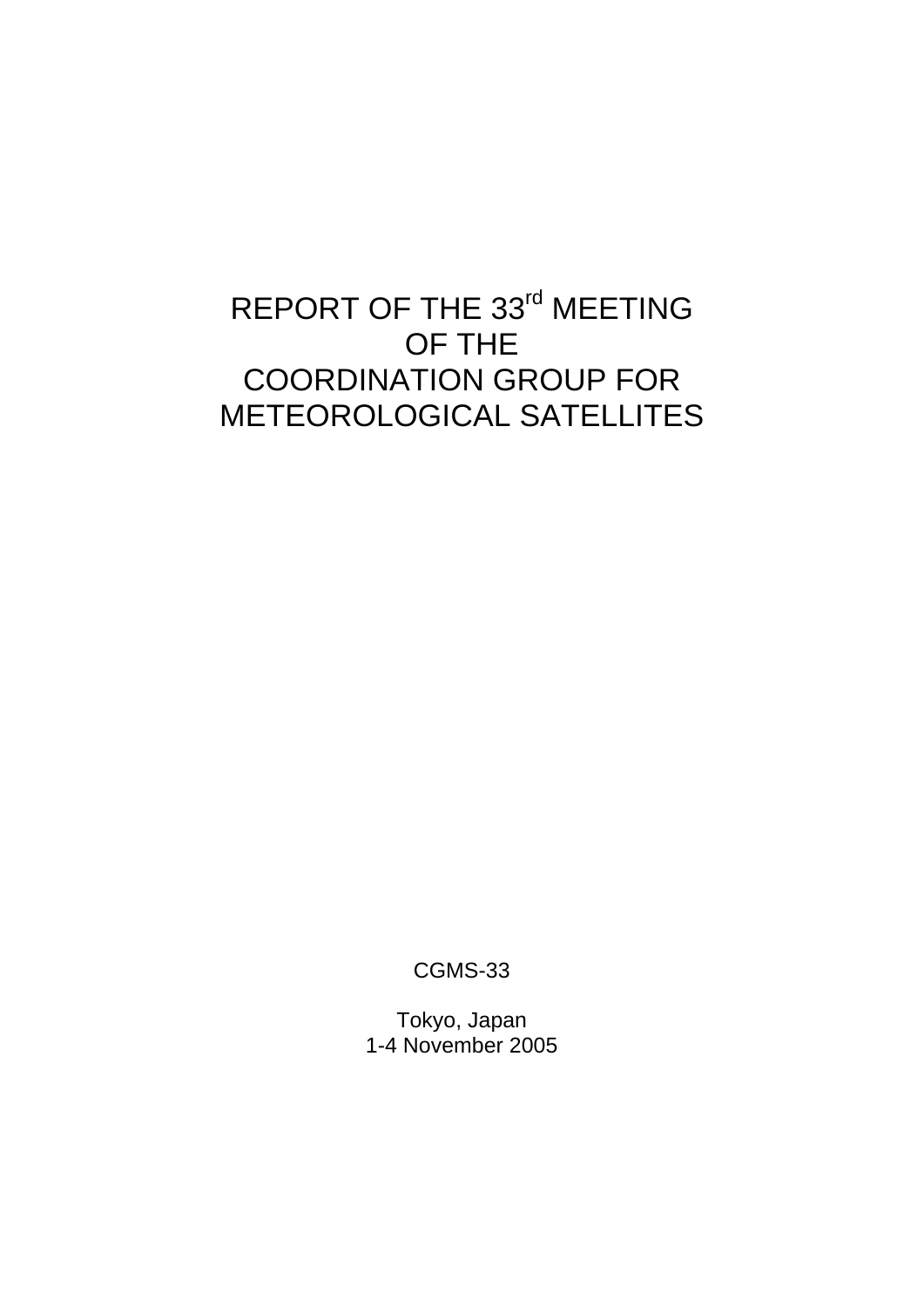Cover page photo: Meganebashi Bridge, Imperial Palace, Tokyo, Japan

Back cover image: Composite IR Channel of GOES-10, GOES-12, Meteosat-7, Meteosat-5 and GOES-9 18 January 2005, 15:00 UTC

Please note that this report is published together with a CD-ROM containing an electronic version of the report together with all working papers presented at CGMS-33.

> Report edited on behalf of CGMS by: CGMS Secretariat EUMETSAT Am Kavalleriesand 31 D-64295 Darmstadt Germany www.eumetsat.int © 2006 EUMETSAT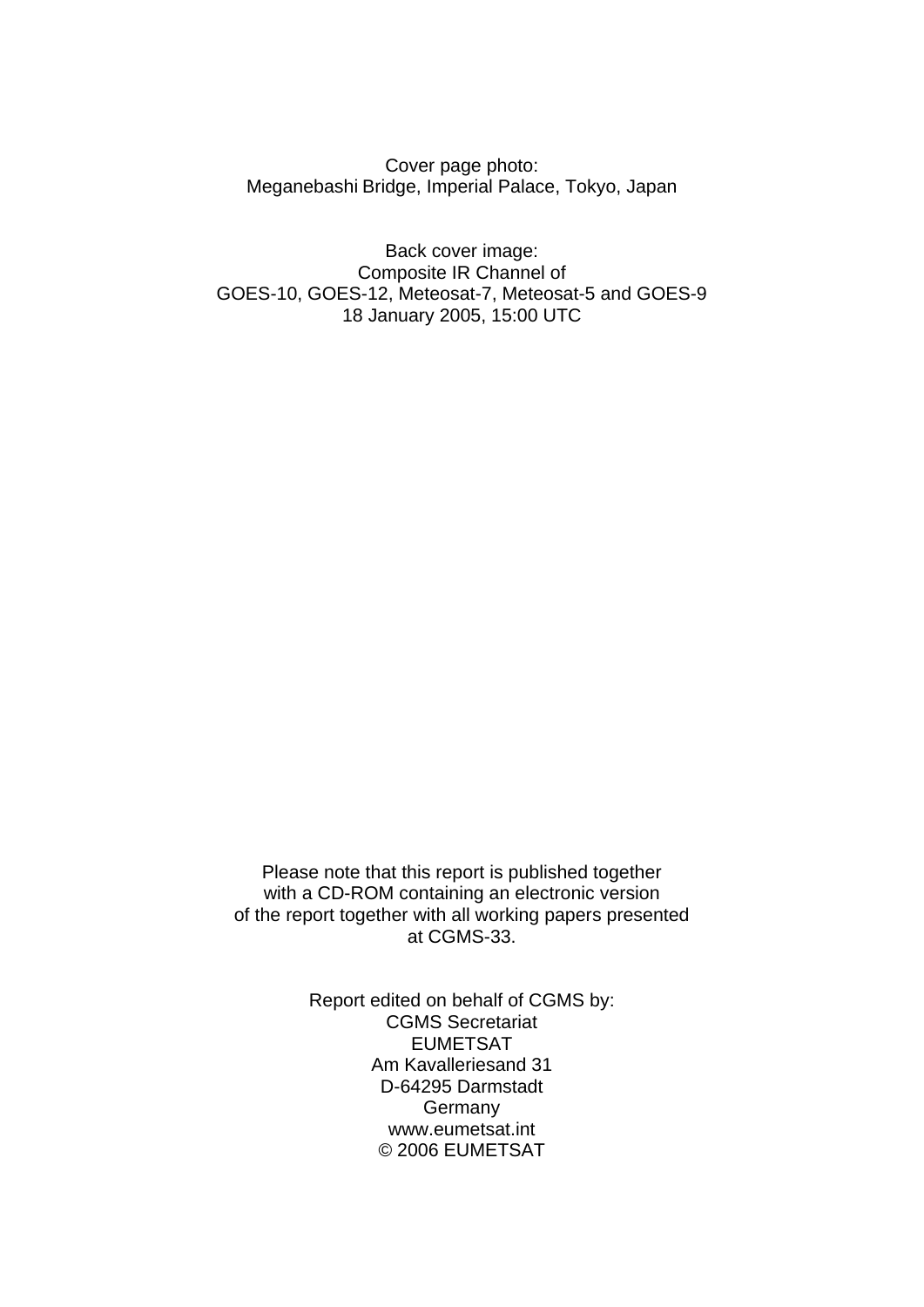## **TABLE OF CONTENTS**

| Α.                                                              |  |
|-----------------------------------------------------------------|--|
| REPORT ON THE STATUS OF CURRENT SATELLITE SYSTEMS13<br>B.       |  |
| C.<br>OPERATIONAL CONTINUITY AND RELIABILITY 37                 |  |
| D.<br>SATELLITE REQUIREMENTS OF WMO PROGRAMMES 39<br>Ε.         |  |
| E/F.                                                            |  |
| F.                                                              |  |
| G.                                                              |  |
|                                                                 |  |
|                                                                 |  |
| <b>WORKING GROUP II: SATELLITE PRODUCTS INCLUDING SATELLITE</b> |  |
|                                                                 |  |
| WORKING GROUP III: GLOBAL CONTINGENCY PLANNING 90               |  |
| WORKING GROUP IV: INTEGRATED STRATEGY FOR DATA                  |  |
| DISSEMINATION FROM METEOROLOGICAL SATELLITES  94                |  |
|                                                                 |  |
|                                                                 |  |
|                                                                 |  |
|                                                                 |  |
|                                                                 |  |
|                                                                 |  |
| CHARTER* FOR THE COORDINATION GROUP FOR METEOROLOGICAL          |  |
|                                                                 |  |
|                                                                 |  |
| CONTACT LIST FOR OPERATIONAL ENGINEERING MATTERS9               |  |
| ADDRESS LIST FOR THE DISTRIBUTION OF CGMS DOCUMENTS 11          |  |
|                                                                 |  |
|                                                                 |  |
|                                                                 |  |

## **TABLE OF TABLES AND FIGURES**

| Table 1: Current Polar-Orbiting Satellites Coordinated Within CGMS 14 |  |
|-----------------------------------------------------------------------|--|
| Table 2: Current Geostationary Satellites Coordinated within CGMS18   |  |
|                                                                       |  |
| Table 4: Future Polar-Orbiting Satellites Coordinated Within CGMS28   |  |
| Table 5: Future Geostationary Satellites Coordinated Within CGMS32    |  |
| Table 6: Future R&D satellites Discussed within CGMS36                |  |
|                                                                       |  |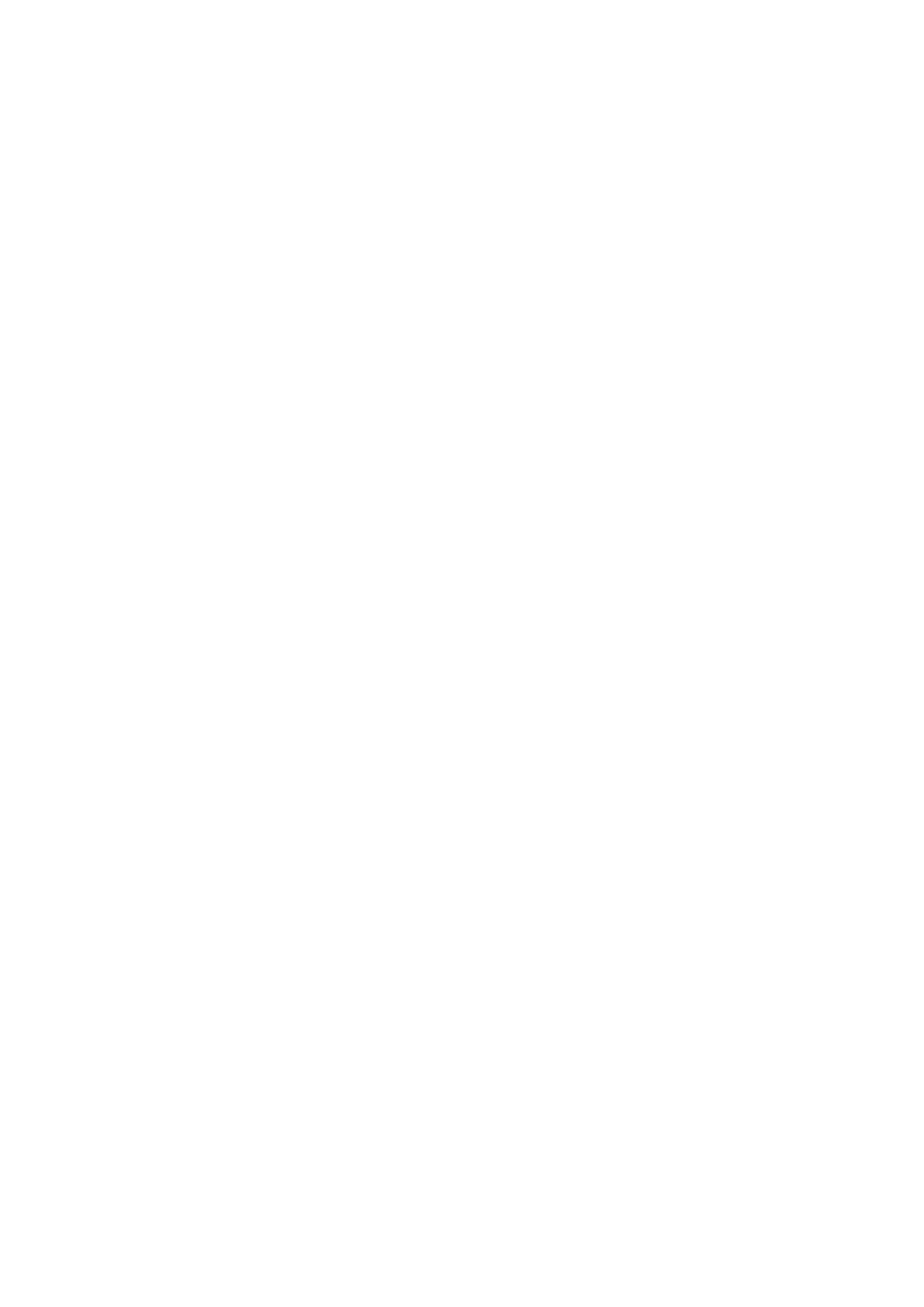## **FINAL REPORT OF THE PLENARY SESSION**

### <span id="page-4-0"></span>**A. INTRODUCTION**

#### **A.1 Welcome**

The 33<sup>rd</sup> CGMS meeting was officially opened by Mr Koichi Nagasaka, Director-General of JMA, on 1 November 2005 at 12 am in Tokyo, Japan. He welcomed all the CGMS participants stating it was a deep privilege and an honour to host, together with JAXA, the  $33<sup>rd</sup>$  CGMS, corresponding to the 6<sup>th</sup> CGMS meeting held in Japan. Dr Nagasaka stated that CGMS had made a significant contribution to the development and maintenance of international coordination for providing global earth observation data to the users worldwide. Based on the conclusions and guidelines formulated at CGMS gatherings, each CGMS Member has been intensively striving to make available meteorological and environmental observation data from space to the international user communities, to meteorological services and for spacecraft development. He continued by emphasising the importance of continuous satellite meteorological observations and those from R&D satellites to promote the WMO World Weather Watch programme, as well as to the Global Earth Observation System of Systems (GEOSS). Furthermore, he stated that JMA is supporting these activities with its new MTSAT-1R satellite and its cooperation with NOAA involving the past use of GOES-9. He concluded by wishing CGMS a productive meeting and a comfortable and pleasant stay in autumnal Tokyo, Japan.

On behalf of the CGMS Secretariat, Dr Lars Prahm, Director-General of EUMETSAT, also welcomed the participants to the  $33<sup>rd</sup>$  session of the CGMS. He announced that he was very pleased and honoured to have the opportunity to participate in a CGMS meeting for the first time and to join the hosts JMA and JAXA. He continued by stating that Japan is hosting CGMS for the sixth time which signifies its strong commitment to the group and its activities. Japan, together with NOAA, were founding members of CGMS back in 1972, and since then CGMS had come a long way and had made several contributions to meteorological satellite systems. Today, CGMS achievements appear to be even more crucial, as the growth of the earth observation systems, and the related efforts for international coordination and information exchange, have to meet the overall demands of the public and decisionmakers for more accurate and timely data, improved products and better services. He confirmed EUMETSAT's commitment as CGMS Secretariat and its commitment towards GEO activities as well as its activities in pursuing a global GEOCast system. He also announced that he looked forward to welcoming KMA as a full Member during the Plenary session later in the week. He concluded by wishing everybody fruitful discussions and hoped they would strengthen the important activities of global satellite meteorology.

The opening session was closed by Mr Koichi Nagasaka, with a wish for a very successful 33rd CGMS meeting.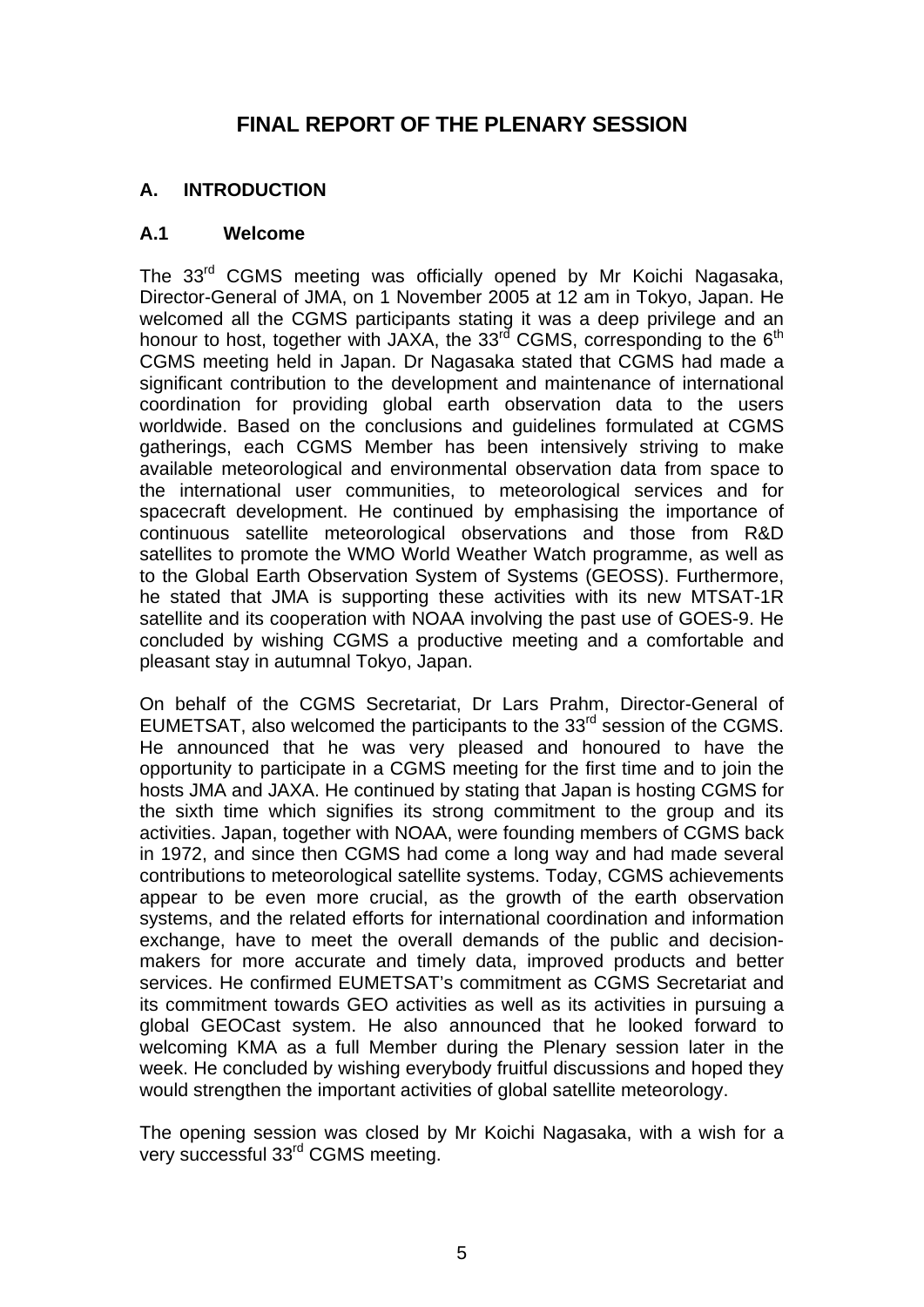## **A.2 Election of Chairmen**

Mr Kazunobu Nakamura, JMA, and Dr Donald Hinsman, WMO, were unanimously elected as co-Chairmen of CGMS-33. Chairmen for the working groups had been elected at the previous CGMS meeting; Mr Robert Wolf for Working Group I on Telecommunications, with Mr Gordon Bridge acting as Rapporteur; Mr Hideyuki Hasegawa, JMA was elected chair for Working Group II on Satellite Products including Satellite-Derived Winds, with Dr Paul Menzel and Dr Johannes Schmetz acting as Rapporteurs; Mr Gary Davis as Chairman for Working Group III on Global Contingency Planning, with Dr Donald Hinsman as Rapporteur; and Mr Mikael Rattenborg elected as Chairman of Working Group IV on Integrated Strategy for Data Dissemination from Meteorological Satellites, with Mr Gordon Bridge acting as Rapporteur.

## **A.3.1 Adoption of Schedule**

The schedule (see annex 1) was adopted. The meeting recalled that the four working groups had met previously on 1 and 2 November 2005.

The Secretariat provided a list of working papers submitted to CGMS-33 (see annex 2), as well as a provisional draft order of business (see annex 1), which was used as a basis for the subsequent discussions.

#### **A.3.2 Nomination of new Members**

Following an initial request to CGMS-32 in 2004, KMA was unanimously nominated as a full Member of CGMS. Dr Myoung-Hwan Ahn expressed his appreciation to CGMS and confirmed the desire of KMA to fulfil the objectives of CGMS and to be an active partner in the WMO Global Observing System, highlighting the future availability of COMS data to WMO Members.

#### **A.4 Nomination of Drafting Committee**

The drafting of various sections of the Final Report was carried out by the Secretariat based upon summaries of submitted working papers and the reports of the working groups and plenary sessions.

#### **A.5 Review of Action Items from Previous Meetings**

The Secretariat reviewed the outstanding actions from previous meetings, taking into account inputs provided in Working Papers ESA-WP-06, EUM-WP-01, JMA-WP-01, CMA-WP-01, NOAA-WP-01 and WMO-WP-02, as well as by other means of correspondence including e-mail etc.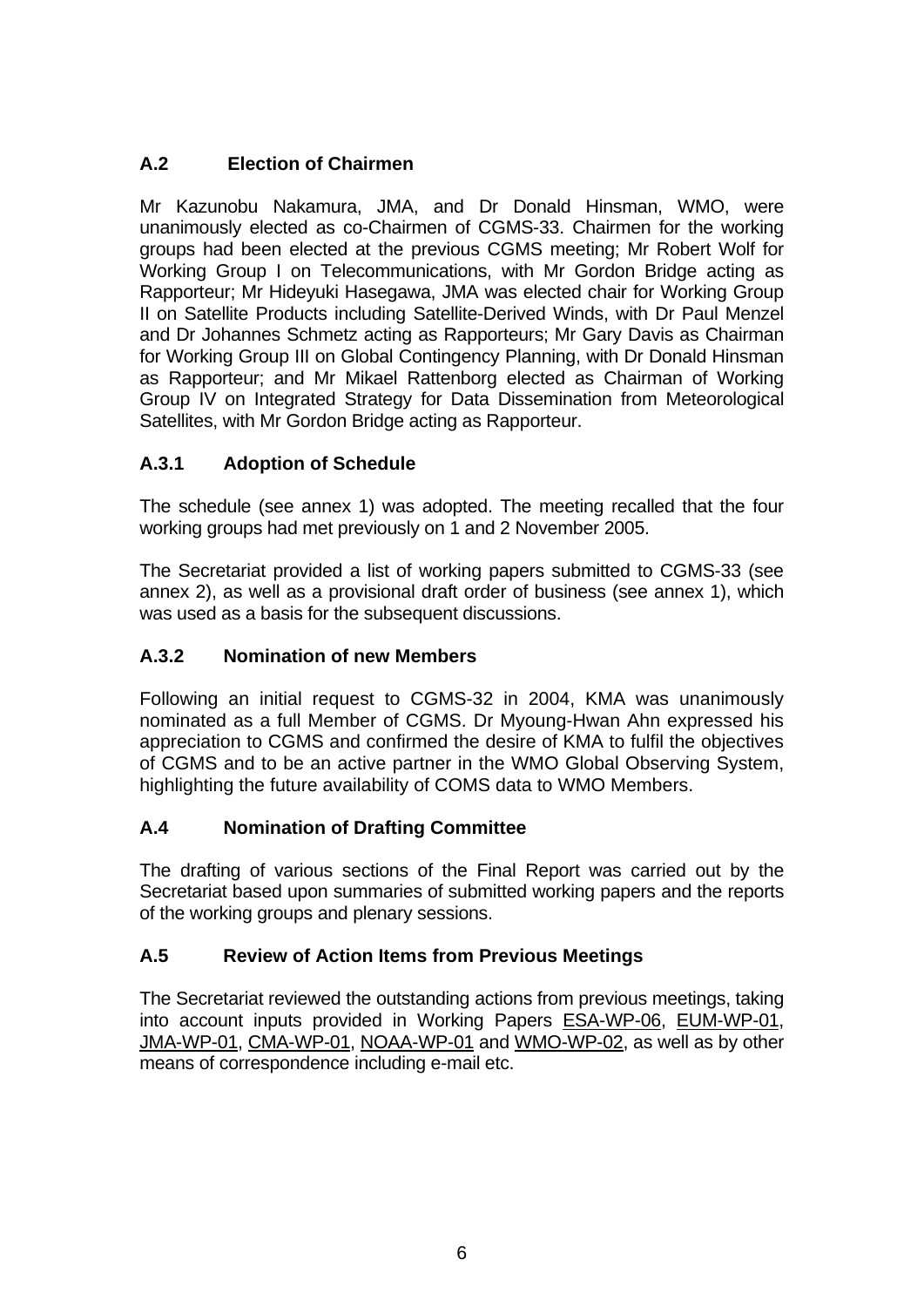#### **(i) Permanent actions**

1. All CGMS Members to inform the Secretariat of any change in the status or plans of their satellites to allow the updating of the CGMS Tables of Satellites.

*Related WPs: CMA-WP-03/05/07/09/10, ESA-WP-01/02, JMA-WP-02. NOAA provided the information by e-mail.* 

*It was agreed to merge permanent actions 1, 2, 8 and 11 – input to the various satellite tables - into a single permanent action, permanent action 1. (The remaining permanent actions are renumbered accordingly).* 

2. The Secretariat to review the tables of current and planned polar and geostationary satellites, and to distribute this updated information, via the WWW Operational Newsletter, via Electronic Bulletin Board, or other means as appropriate.

*Closed. (To be included in permanent action 1). Related WPs: JMA-WP-05, JMA-WP-06.* 

3. EUMETSAT, Japan and USA to provide the agreed set of reporting statistics on IDCS performance and report to CGMS Secretariat and WMO on a regular basis.

*Related WPs: EUM-WP-07, JMA-WP-09, NOAA-WP-09.*

4. CGMS Members to update the CEOS/WMO Consolidated Database as appropriate and at each CGMS meeting.

*Input provided by Members as necessary.* 

5. CGMS Members to report on anomalies from solar events at CGMS meetings.

*Related WPs: NOAA-WP-04.* 

6. All CGMS satellite operators to review the Transition Tables for LRIT/LRPT (appendix A of CGMS-31 WMO-WP-03) and provide any updates as appropriate at every CGMS plenary meeting.

*Related WPs: JMA-WP-04. NOAA provided confirmation by e-mail.*

7. CGMS Members to update their relevant sections of the CGMS Consolidated Report as appropriate and to send their updates to the Secretariat at least 2 months prior to every CGMS plenary meeting.

*Input provided by ESA, JMA and NOAA.*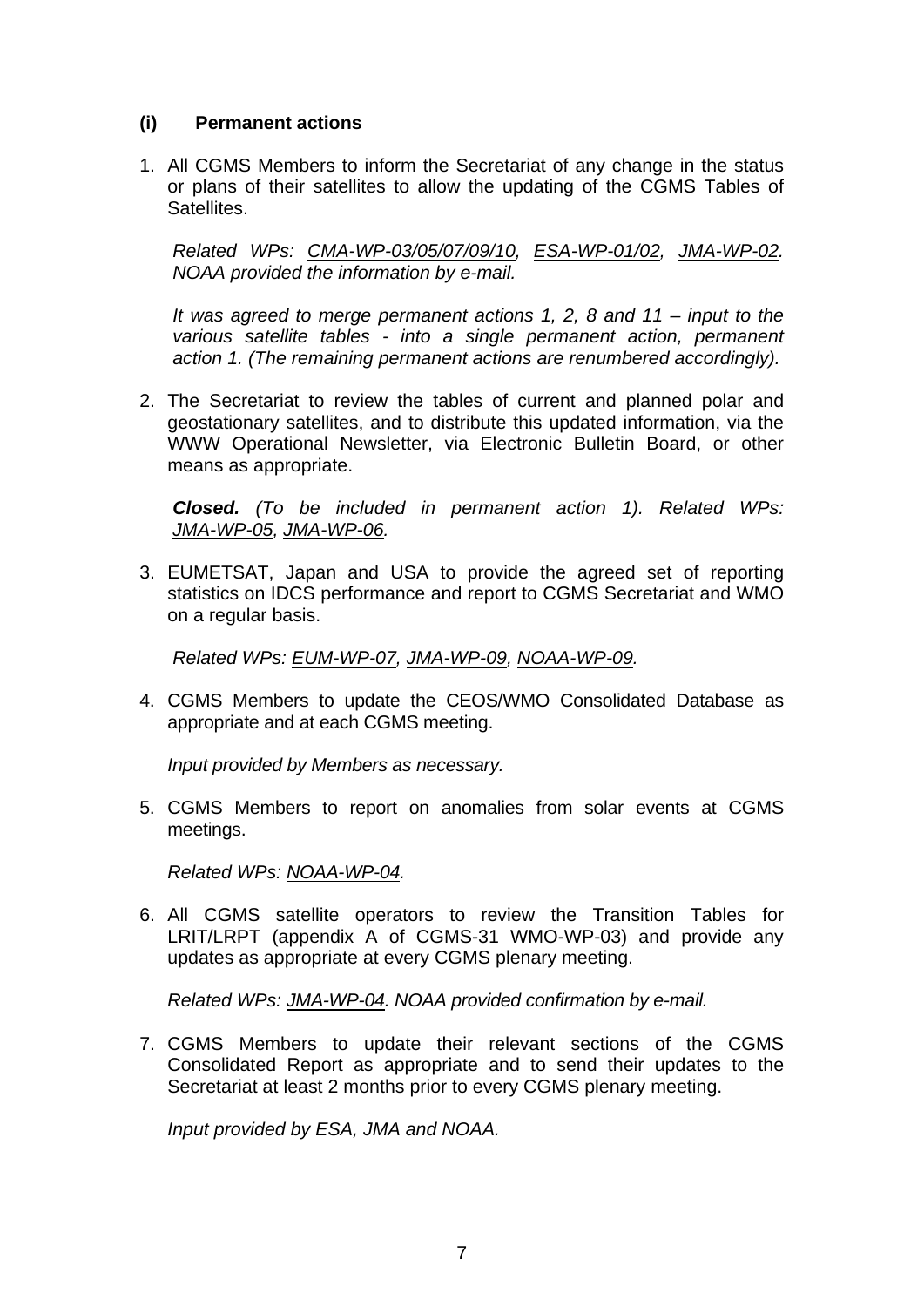8. CGMS satellite operators to update Table 7 for polar-orbiting satellite equator crossing times on an annual basis.

*Closed. (To be included in permanent action 1). Related WPs: CMA-WP-10, ESA-WP-01/02. NOAA provided input by e-mail.*

9. CGMS Members to provide information for WMO database for satellite receiving equipment, as appropriate.

*Related WPs: WMO-WP-01. NOAA provided input via e-mail.*

10. CGMS Members to review the list of available list servers used by CGMS groups and update as appropriate.

*Based on the input provided by the CGMS Members, the CGMS Secretariat advises WMO to carry out the changes.* 

11. CGMS Members to update the table on polar-orbiting satellite equator crossing times as well as the table on coverage from geostationary satellites.

*Closed. (To be included in permanent action 1).*

12. CGMS satellite operators to consider the IOC satellite requirements, especially the data dissemination methods, bearing in mind the ongoing formations of GOOS Regional Alliances (GRAs).

*Related WPs: ESA-WP-04.* 

13. CGMS Members to consider the WIS concept (notion of DCPC, catalogue/metadata standards, protocols) when changing/implementing processing and dissemination systems.

*Related WPs: JMA-WP-16, WMO-WP-19. See also WG IV discussions.*

14. CGMS Members to consider WMO Core Metadata profiles within the context of the ISO Standard for Geographic Metadata (ISO 19115).

*Related WPs: NOAA-WP-22.*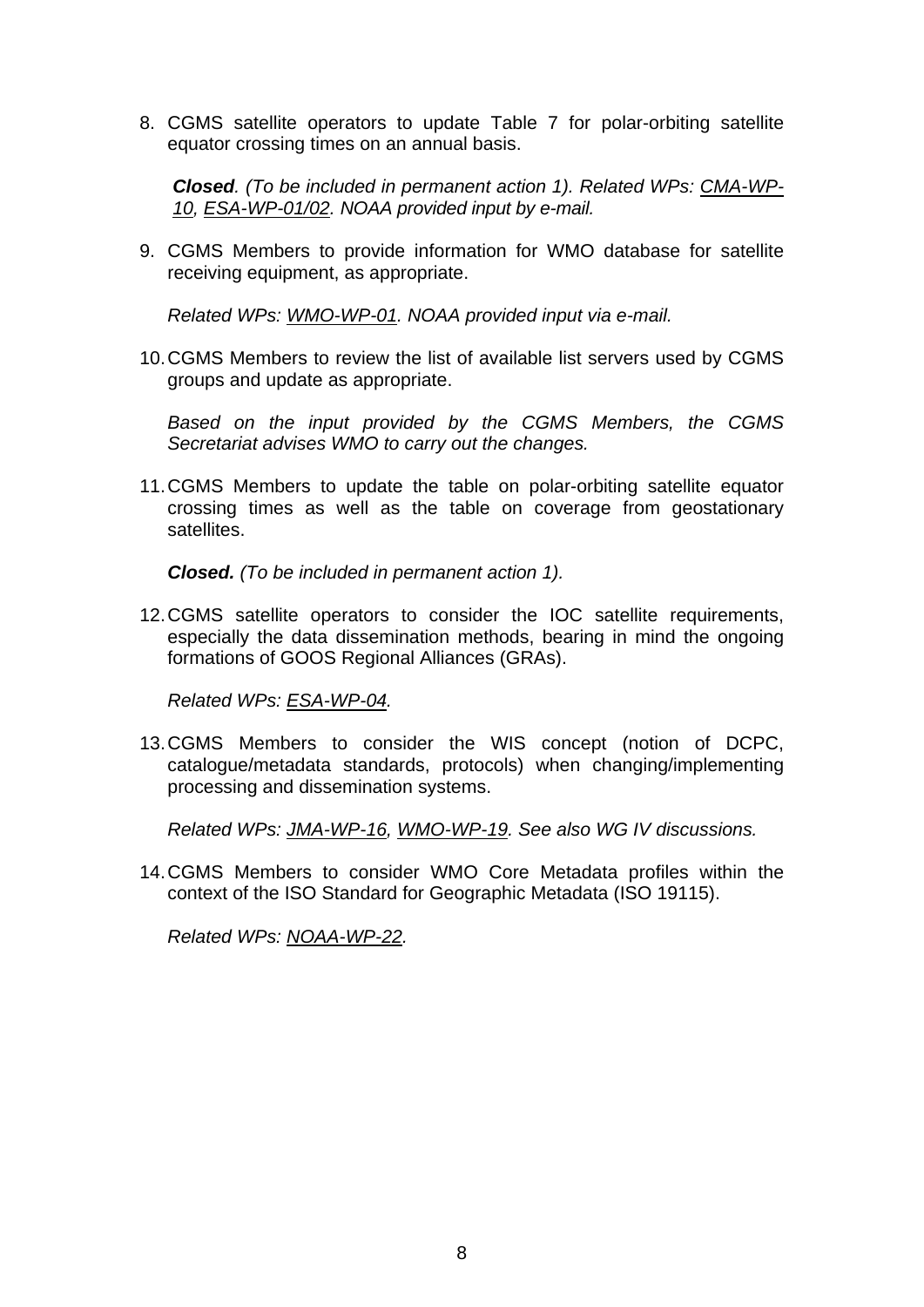#### **(ii) Actions from CGMS-31**

31.01 Following a request expressed at a EUMETSAT workshop with Arab countries in February 2003, EUMETSAT made a request that India make METSAT data available to Arab region countries. India indicated that this might be possible through the planned use of a Worldspace broadcast satellite. More details would be provided in due course.

> *Closed. Information has formally been provided to WMO and is available on its Internet site. WMO Secretary-General has written to all the WMO Members on this subject.*

31.05 USA to regularly inform CGMS and the World Meteorological Organization (WMO) on the technical specifications for the L-band and X-band direct readout broadcast services on NPOESS.

*Closed. Table provided by NOAA.* 

31.08 CGMS Members to consider continued geostationary coverage over the Indian Ocean beyond 2005 in order to provide WMO Members with the necessary satellite data in support of their national mandates.

> *Closed. EUMETSAT's Council has approved the continuation of the IODC service until the end of 2008.*

31.09 CGMS Members to consider processing of data from functioning satellite instruments for as long as possible.

> *Closed. EUMETSAT provided information on 21 July 2004 and ESA on 10 February 2005.*

31.29 (1) CGMS Members to note and support the upcoming IPWG science meeting. (2) CGMS Members to provide and update the inventory of routinely produced precipitation estimates, either operational or experimental/research, along with training information to the IPWG co-chairs via the IPWG web page. (3) CGMS Members to provide information to the IPWG Rapporteur on areas for future consideration by the IPWG.

#### *Closed.*

31.49 WMO to report on the output of the questionnaire on dissemination requirements to CGMS.

*Closed.*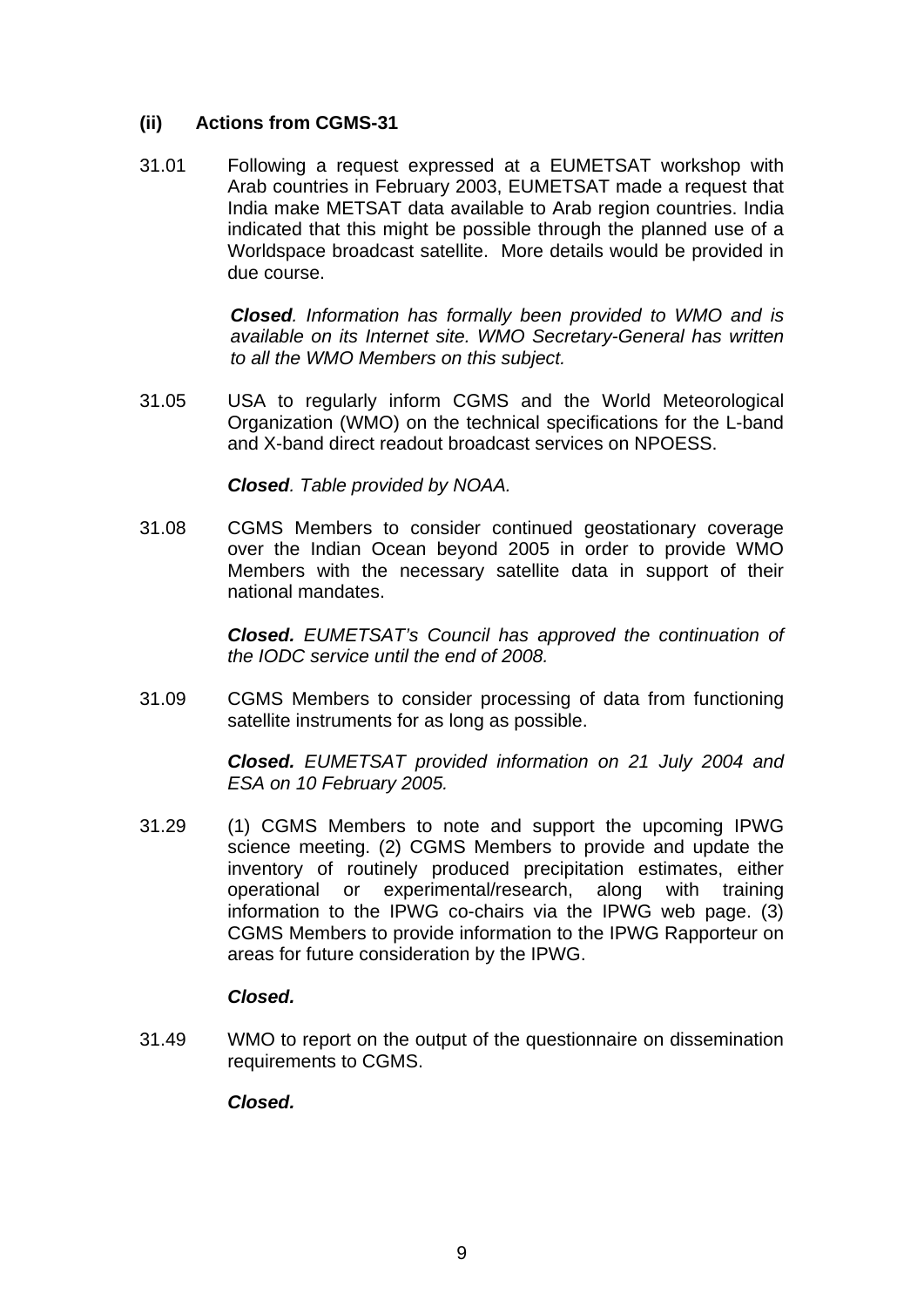#### **(iii) Actions from CGMS-32**

32.01 The CGMS Secretariat to request observer status in the THORPEX ICSC.

#### *Closed.*

32.02 The CGMS Secretariat to provide relevant material on the THORPEX Implementation Plan to CGMS Members with a request to reply to Dr. Jim Purdom before the end of July 2004.

*Closed. Related WPs: WMO-WP-27.*

32.03 CGMS Members to provide points of contact responsible for updating the CGMS Consolidated Report.

> *Closed for all Members except IOC/UNESCO and NASA. The Secretariat will contact them to request this information.*

32.04 CGMS Members to send inputs to the CGMS Consolidated Report to the CGMS Secretariat.

*Closed. (See permanent action 7).*

32.05 KMA to inform WMO whether the national payload of COMS could become part of the space-based GOS.

#### *Closed.*

32.06 NOAA and CMA to develop operational procedures to avoid interference of their direct broadcasts into the main data dump transmissions of MetOp in the frequency band 7750-7850 MHz.

*Closed. Related WPs: NOAA-WP-22. Also discussed in WG I.*

32.07 NOAA to report back on the analysis of study results concerning potential interference between polar-orbiting meteorological satellites.

*Closed. See NOAA-WP-18. Discussed in WG I.*

32.08 The CGMS Secretariat to study the feasibility of using IDCS channels I25 and I26 simultaneously in the Russian and USA regions.

#### *Closed.*

32.09 CGMS Members to review requirements for IDCS channel capacity in the near and long term future (up to 25 years) and to report to CGMS-33 accordingly.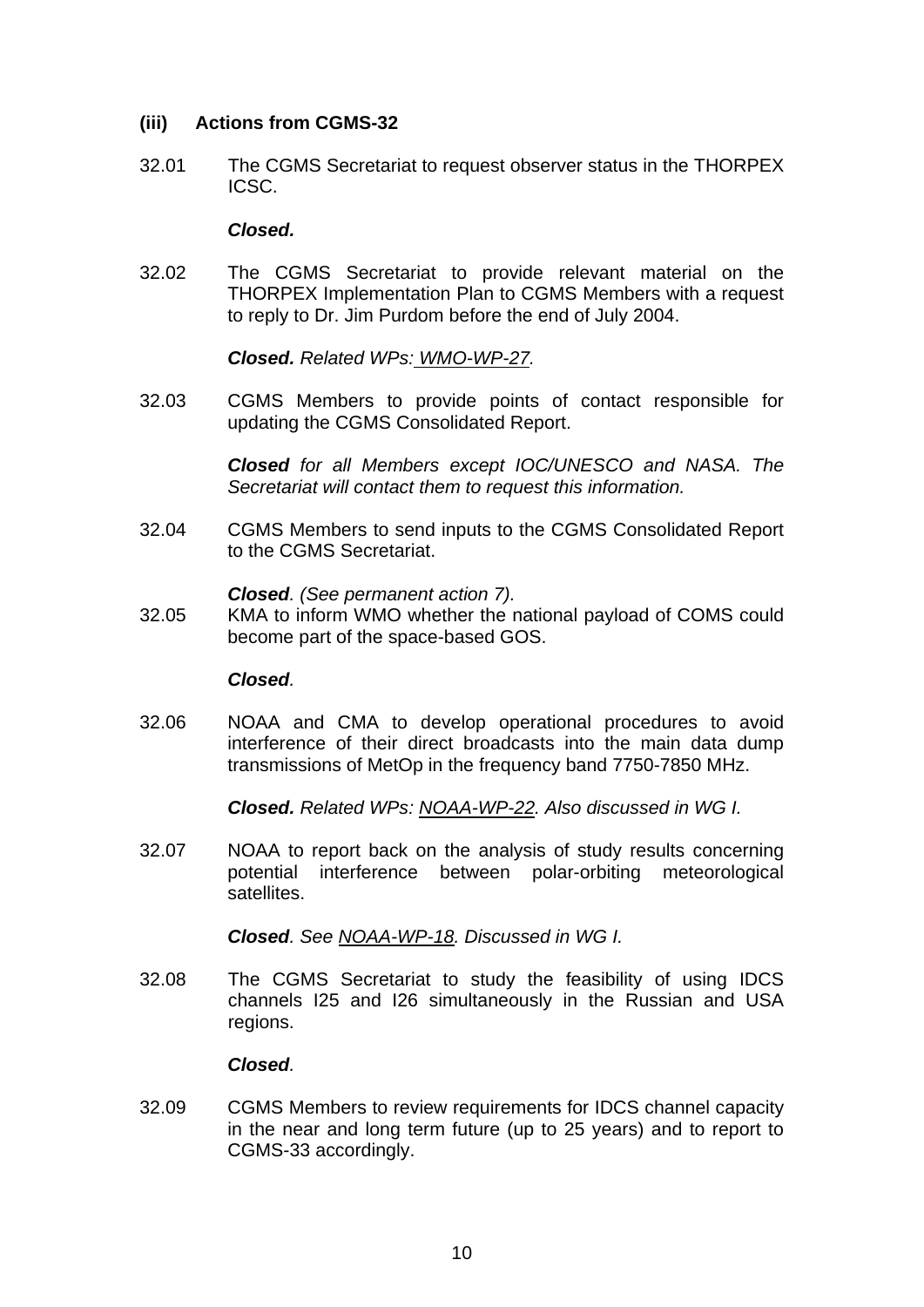*Closed. Related WPs: EUM-WP-07, JMA-WP-05, NOAA-WP-10. Discussed in WG I.*

32.10 CGMS Members to examine the feasibility of opening up the use of IDCS channel capacity to a wider user community. Deadline CGMS-33

> *Closed. Related WPs: EUM-WP-07, JMA-WP-05, NOAA-WP-11. Discussed in WG I.*

32.11 (1) CGMS Members to identify key calibration publications. (2) Calibration papers from CGMS Members should be posted on a CGMS Web site by the CGMS Secretariat.

> *Closed for CMA, ESA, EUMETSAT, JMA, NOAA, and CNES. This information is being put on the CGMS Secretariat/EUMETSAT Internet site.*

32.12 CGMS Cal/Val focal points to plan to attend the Workshop of the Infrared Visible Optical Sensors (IVOS) subgroup of the CEOS Cal/Val Workshop (12 –14 October 2004) and to present experiences with inter-comparing and calibrating moderate resolution optical environmental satellites.

#### *Closed.*

32.13 CGMS Members to form local consortia to develop regional ATOVS Retransmission Services in conjunction with EARS. This activity is focused within the WMO Space Programme.

*Closed. Related WPs: EUM-WP-11, JMA-WP-14, WMO-WP-19.*

32.14 CGMS Members are encouraged to present working papers on NWP utilisation of cloud affected radiances at CGMS-33.

*Closed. Related WPs: EUM-WP-13, JMA-WP-15, NOAA-WP-12.*

32.15 CGMS Members to form a task team composed of the Rapporteurs for IPWG, ITWG and IWWG to report back for endorsement by CGMS-33 with requirements and expectations, for (1) host and hosting country and (2) other CGMS Members, with respect to future science/working group meetings (specifically IPWG, ITWG and IWWG).

> *Closed by WG II discussions. Related WPs: EUM-WP-13, NOAA-WP-13.*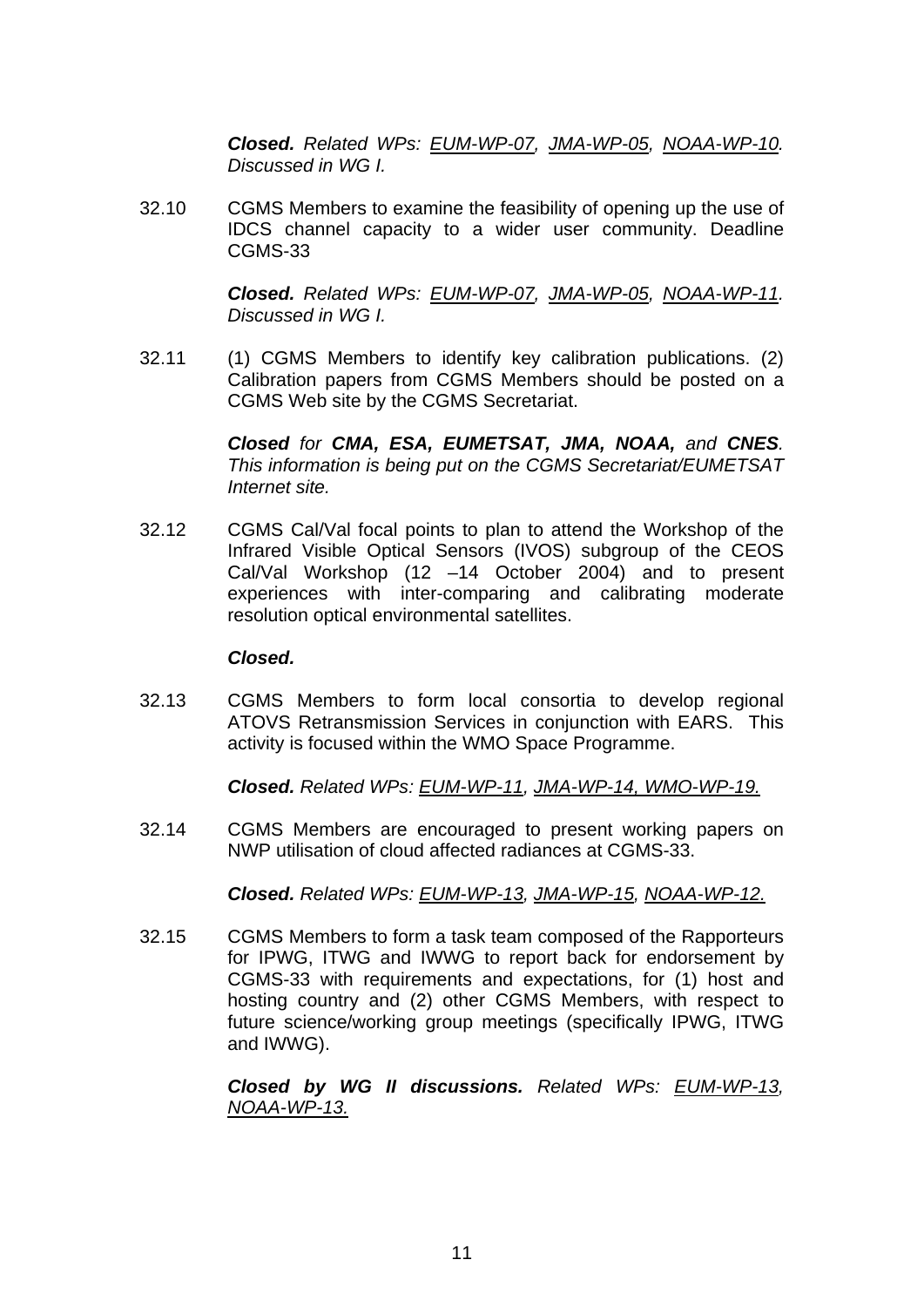32.16 CGMS recommends that R&D agencies support, as much as possible, the IPWG request for procuring experimental data sets (e.g. by airborne campaigns) to help cloud/precipitation modelling and instrument definition. A report on the support realised for this IPWG request should be given at CGMS-33.

> *Closed for ESA, EUMETSAT, NOAA. Related WPs: ESA-WP-03, EUM-WP-14, NOAA-WP-14.*

32.17 A working group of CGMS Members should be established to draft a master BUFR table for satellite data. CGMS should designate a Rapporteur between this group and the CBS ET on Data Representation and Codes. CGMS Member designated experts will be asked for input and to submit updates at upcoming CGMS meetings. The WMO Space Programme will compile the input and maintain the master BUFR table for satellite data.

> *Closed by WG II discussions. Related WPs: EUM-WP-15, NOAA-WP-15, WMO-WP-20.*

32.18 (1) CGMS Members with satellites that have the capability of detecting fires should develop near real time products for distribution to WMO Members. This activity should be coordinated by the WMO Space Programme in conjunction with the Expert Team on Satellite System Utilisation and Products (ET-SSUP). (2) CGMS Members to report on their capability and plans for fire products and their availability at CGMS-33**.** 

> *Closed. Related WPs: CMA-WP-15, ESA-WP-05, EUM-WP-17, NOAA-WP-16, ROSH-WP-02.*

32.19 WMO to immediately inform CM participants that there will be a discussion on the IGEOLab concept at the next session of the WMO Consultative Meetings on High-level Policy on Satellite Matters tentatively scheduled for January 2005. The information should also note the intent to develop two "test" proposals. Interested CGMS Members to nominate a participant in an IGEOLab Task Team that will assist WMO in the preparation of two "test" proposals and a description of the IGEOLab concept.

#### *Closed.*

32.20 CGMS Secretariat with WMO assistance to format WMO-WP-05 into a CGMS Global Contingency Plan based on the principles identified in WMO-WP-05**.**

*Closed. Related WPs: WMO-WP-05.*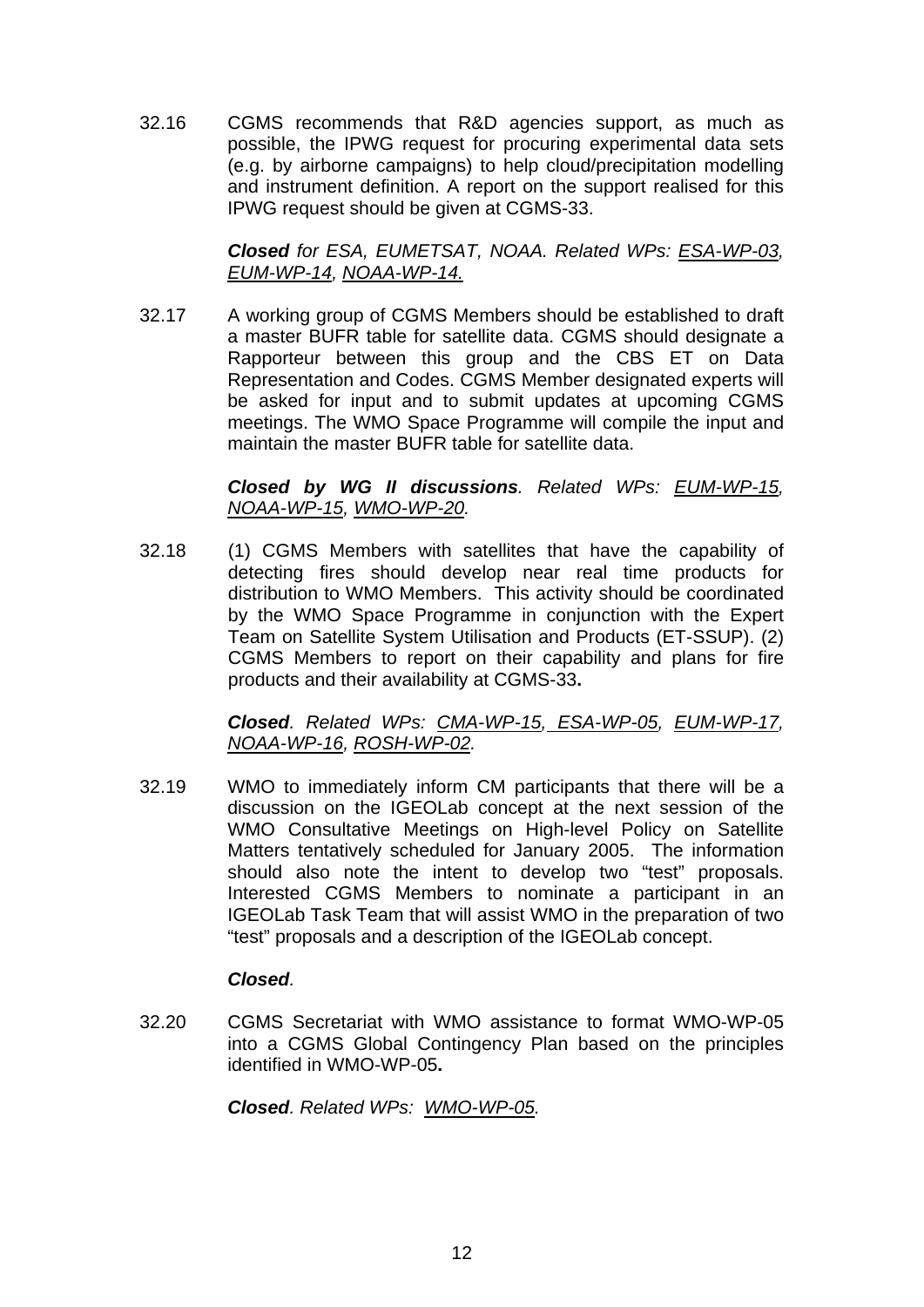<span id="page-12-0"></span>32.21 Each CGMS satellite operator to provide a point of contact for updating the WMO report resulting from CGMS-32 WMO-WP-26.

#### *Closed.*

32.22 CGMS satellite operators for operational meteorological satellites to provide WMO (Dr. Bizzarri: bibizzar@tin.it) with updated information for the WMO report resulting from CGMS-32 WMO-WP-26.

#### *Closed.*

32.23 WMO (Dr. Bizzarri: bibizzar@tin.it) to assemble available information for R&D missions and instruments for inclusion in the WMO report resulting from CGMS-32 WMO-WP-26 and submit to R&D agencies for validation and update.

#### *Closed.*

32.24 R&D agencies to validate, update and provide response related to action 32.23 to WMO (Dr. Bizzarri: bibizzar@tin.it).

#### *Closed.*

### **B. REPORT ON THE STATUS OF CURRENT SATELLITE SYSTEMS**

#### **B.1 Polar-orbiting Meteorological Satellite Systems**

In CMA-WP-02, CMA reported on its polar-orbiting satellite series FY-1. FY-1D was launched in May 2002 and has exceeded life expectancy by one year. The satellite carries a multi-channel visible and infrared scan radiometer (MVISR) that has ten channels including four visible channels, three near IR channels, one short wave IR channel and two long wave IR channels. FY-1D transmits Chinese High Rate Picture Transmission (CHRPT) to users worldwide and also transmits GDPT and LDPT, which are received only by the National Satellite Meteorological Centre (NSMC) of CMA.

NOAA presented in NOAA-WP-02 the status of the POES spacecraft. The current constellation includes two primary, one secondary, two standby and one non-operational spacecraft. The spacecraft are in circular orbits inclined at approximately 98 degrees (retrograde). The primary operational spacecraft, NOAA-16 and NOAA-17, are in sun-synchronous afternoon and morning orbits, respectively. One secondary spacecraft, NOAA-15, provides additional payload operational data. NOAA-12 and NOAA-14 are standby spacecraft supporting additional user data requirements.

NOAA-18 was launched on 20 May 2005. It replaced NOAA-16 as a primary spacecraft when it became fully operational in August 2005. It operates in an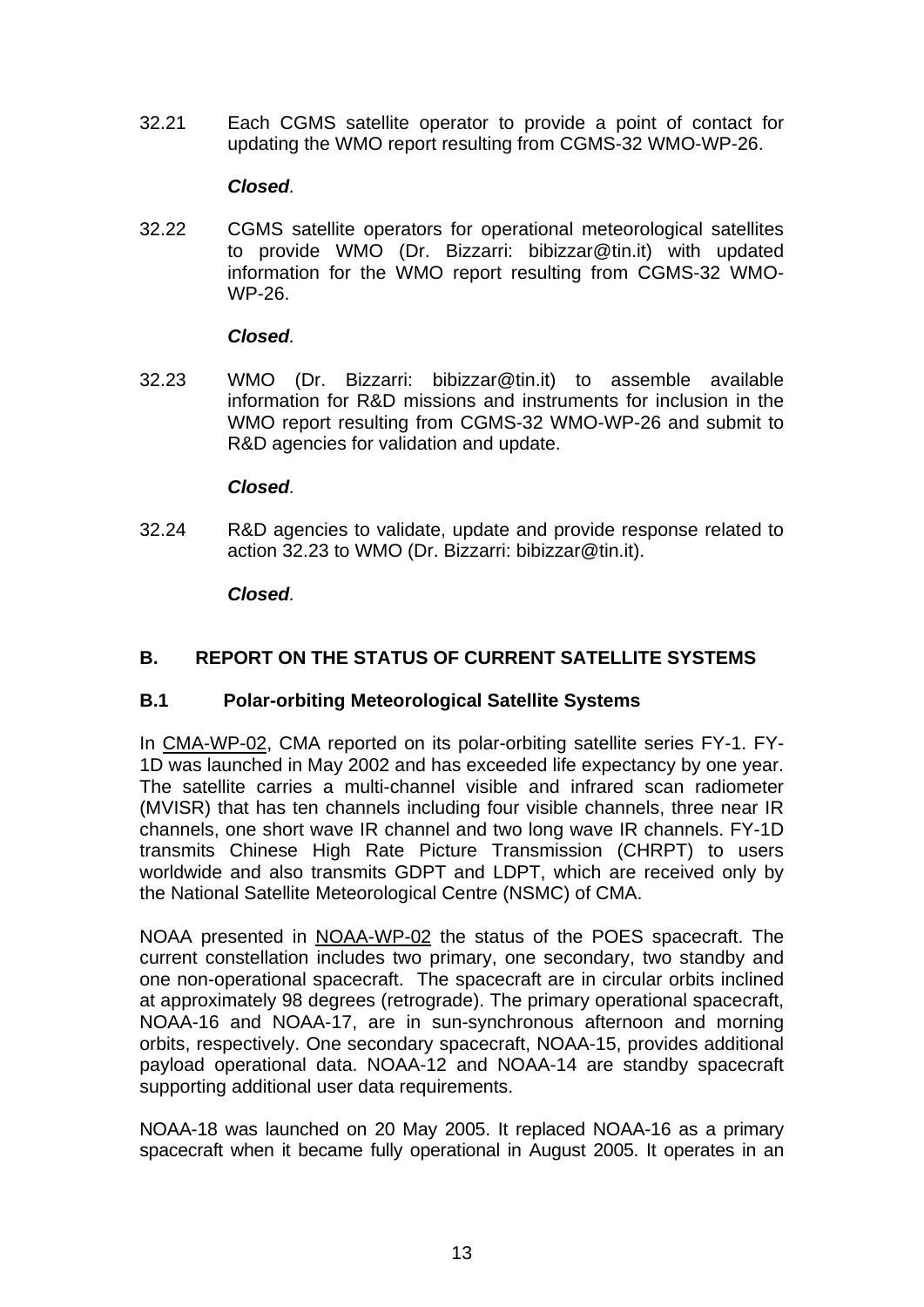<span id="page-13-0"></span>orbit with a 1:35 pm ascending node (afternoon orbit) and also carries the Microwave Humidity Sounder (MHS) and the Solar Backscatter Ultraviolet Spectral Radiometer (SBUV). Since launch, the High Resolution Infrared Radiation Sounder (HIRS) has experienced high noise in the long wave channels.

NOAA-17 was launched on 24 June 2002. It replaced NOAA-15 as a primary spacecraft when it became fully operational in October 2002. It operates in an orbit with a 10:20 am descending node (morning orbit) and carries a Solar Backscatter Ultraviolet Spectral Radiometer (SBUV). On 15 February 2003 DTR5 failed to operate and on 28 April 2003 the STX3 power degraded to 2 Watts. On 28 October 2003, the AMSU-A1 scan motor failed thus the instrument no longer provides any data. All other systems are operational.

NOAA-16 is the secondary afternoon satellite and operates in an orbit with a 2:11 pm ascending node. It uses a similar set of instruments as NOAA-17, in addition it operates a Solar Backscatter Ultraviolet Spectral Radiometer. In November 2000 the VHF transmitter (VTX) failed, making the broadcast of Automatic Picture Transmission impossible. Further, the data recorder DTR#5 failed in February 2000 and is no longer used. The SARR 243 MHz signal failed in November 2001 and since 17 September 2003 the AVHRR scan motor performance has changed, causing periodic current surges and loss of data. During periods of high scan motor current, the imagery is degraded.

Roshydromet informed CGMS, in ROSH-WP-02, about the status of Meteor-3M N1, launched in December 2001. The satellite is operating in a circular sunsynchronous orbit inclined at 99.6 degrees with a 09:15 am ascending node. The payload includes several instruments of which only the data of MSU-E and SAGE-III are currently available.

| Orbit type<br>(equatorial<br>crossing<br>times) | <b>Satellites in orbit</b><br>(+operation mode)<br>P=Pre-operational<br>Op=operational<br>B=back-up<br>L=limited availability<br>$R = R&D$ | Operator    | <b>Crossing</b><br>Time<br>A=Northw<br>D=Southw<br>+Altitude | Launch<br>date | <b>Status</b>                                                                 |
|-------------------------------------------------|--------------------------------------------------------------------------------------------------------------------------------------------|-------------|--------------------------------------------------------------|----------------|-------------------------------------------------------------------------------|
| Sun-synchr.<br>"Morning"                        | NOAA-17 (Op)                                                                                                                               | <b>NOAA</b> | 10:24(D)<br>810 km                                           | 6/2002         | Functional. AMSU-A1 Failed.                                                   |
| $(6:00 - 12:00)$<br>$(18:00 - 24:00)$           | (B)<br>NOAA-15                                                                                                                             | <b>NOAA</b> | 05:58(D)<br>807 km                                           | 05/1998        | Functional (intermittent<br>problems with AVHRR, AMSU-<br>B & HIRS)           |
|                                                 | NOAA-12<br>(L)                                                                                                                             | <b>NOAA</b> | 04:55(D)<br>804 km                                           | 05/1991        | Functional (except sounding).                                                 |
|                                                 | DMSP-F16 (Op)                                                                                                                              | <b>NOAA</b> | 20:13(A)                                                     | 10/2003        | Defence satellite. SSMIS data<br>available to civilian users<br>through NOAA. |

*Table 1: Current Polar-Orbiting Satellites Coordinated within CGMS (as of 20 December 2005, sorted by organisation)*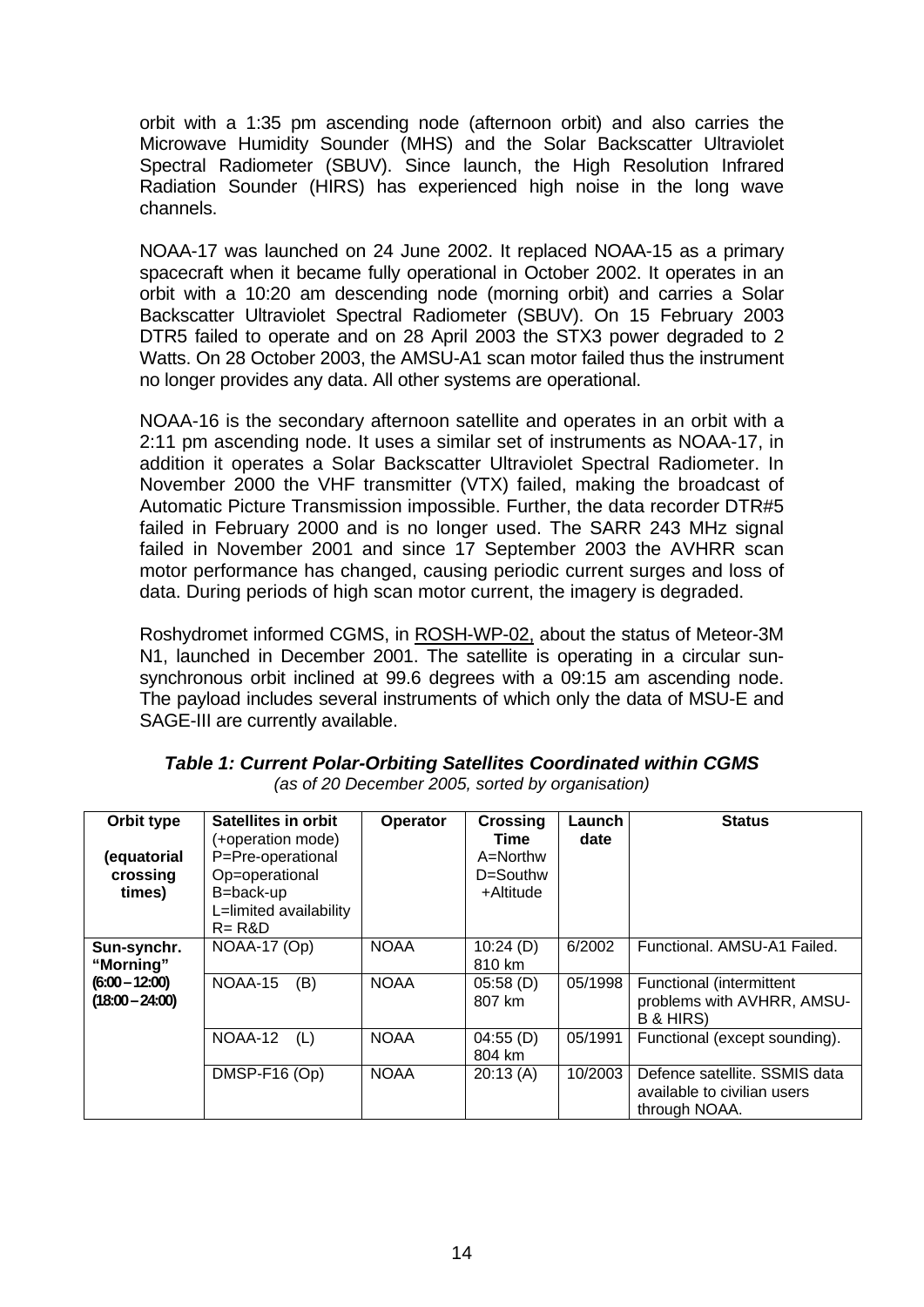| Orbit type                                       | <b>Satellites in orbit</b>                                                                                   | Operator                | <b>Crossing</b>                                      | Launch  | <b>Status</b>                                                                                                                                                                                       |
|--------------------------------------------------|--------------------------------------------------------------------------------------------------------------|-------------------------|------------------------------------------------------|---------|-----------------------------------------------------------------------------------------------------------------------------------------------------------------------------------------------------|
| (equatorial<br>crossing<br>times)                | (+operation mode)<br>P=Pre-operational<br>Op=operational<br>B=back-up<br>L=limited availability<br>$R = R&D$ |                         | <b>Time</b><br>$A =$ Northw<br>D=Southw<br>+Altitude | date    |                                                                                                                                                                                                     |
|                                                  | $DMSP-F15$ (B)                                                                                               | <b>NOAA</b>             | 20:41(A)<br>850 km                                   | 12/1999 | Defence satellite. SSMT2<br>(microwave water vapour<br>sounder) non-functional. Data<br>available to civilian users<br>through NOAA.                                                                |
|                                                  | DMSP-F14 (B)                                                                                                 | <b>NOAA</b>             | 18:36(A)<br>852 km                                   | 04/1997 | Defence satellite. SSMT1<br>(microwave temperature<br>sounder) non-functional.<br>SSMT2 non-functional. Only 1<br>functional onboard recorder.<br>Data available to civilian users<br>through NOAA. |
|                                                  | Meteor-3M-N1 (Op)                                                                                            | ROS-<br><b>HYDROMET</b> | 9:15(A)                                              | 12/2001 | Functional (with limited<br>capabilities).                                                                                                                                                          |
| Sun-synchr.<br>"Afternoon"                       | NOAA-18 (Op)                                                                                                 | <b>NOAA</b>             | 13:55(A)<br>854 km                                   | 5/2005  | Functional. Noise on HIRS<br>long wave channels                                                                                                                                                     |
| $(12:00 - 16:00)$<br>$(00:00 - 04:00)$           | <b>NOAA-16 (B)</b>                                                                                           | <b>NOAA</b>             | 14:11(A)<br>850 km                                   | 09/2000 | Functional, no APT.<br>Intermittent problems with<br>AVHRR.                                                                                                                                         |
|                                                  | NOAA-14<br>(B)                                                                                               | <b>NOAA</b>             | 19:30(A)<br>845 km                                   | 12/1994 | Functional, AVHRR and SBUV<br>degraded.                                                                                                                                                             |
| Sun-synchr.<br>"Early                            | $FY-1D$ (Op)                                                                                                 | <b>CMA</b>              | 08:20(D)<br>866 km                                   | 5/2002  | <b>Functional, CHRPT</b>                                                                                                                                                                            |
| morning"<br>$(4:00 - 6:00)$<br>$(16:00 - 18:00)$ | DMSP-F13 (Op)                                                                                                | <b>NOAA</b>             | 18:33(A)<br>850 km                                   | 03/1995 | Defence satellite. On orbit 125<br>months – estimate 7 months of<br>mission life remaining. Data<br>available to civilian users<br>through NOAA.                                                    |

#### **B.2 Geostationary Meteorological Satellite Systems**

In EUM-WP-02 EUMETSAT reported on the operation of its Meteosat System, which currently comprises four satellites: Meteosat-5, -6, -7 and -8.

The orbital inclination of Meteosat-5 at the end of July 2005 was 7.69° and increasing. The remaining hydrazine fuel on board is currently estimated to be 4.39 kg, of which a 3.9 kg reserve will be required to de-orbit the spacecraft at the end of its useful life. The current estimate for end of life is in the  $2<sup>nd</sup>$ quarter of 2007. The additional lifetime, compared to previous estimates, originates from a more precise estimation of the expected actual thruster performance during the de-orbiting manoeuvres and a reviewed minimum target height for the final orbit.

In addition to operating as the stand-by satellite, Meteosat-6 continues to provide an operational Rapid Scan Service (RSS) since the formal start on 18 September 2001. The inclination of Meteosat-6 at the end of July 2005 was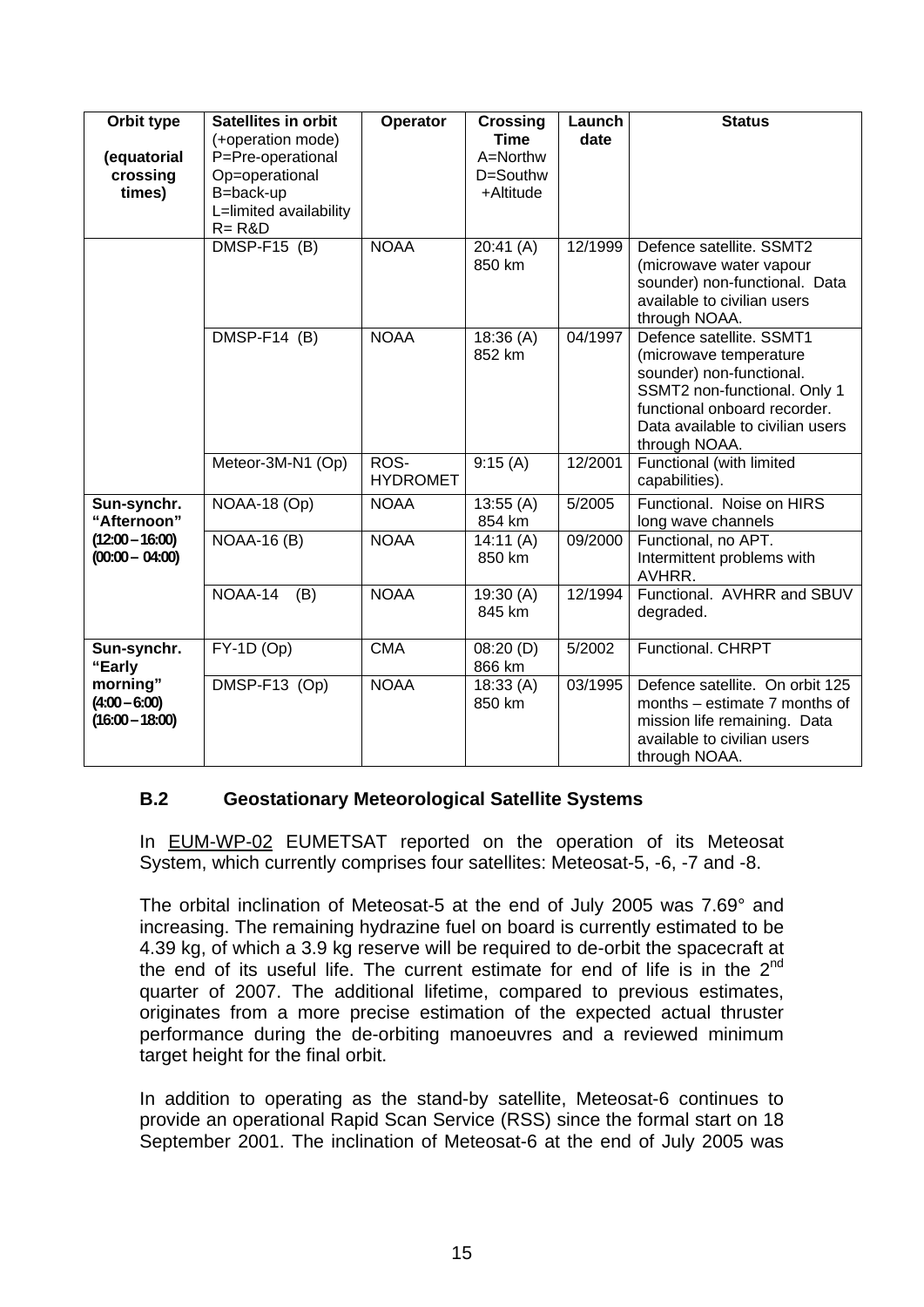4.92° and increasing. The remaining hydrazine fuel on board is estimated to be 6.17 kg of which 4 kg is reserved for de-orbiting.

Currently, the primary service at 0° longitude is provided by Meteosat-7 in parallel to primary operational services from Meteosat-8 (formerly called MSG-1) located at 3.4°W with image rectification at 0°. The parallel service of MTP is foreseen until June 2006. Meteosat-6 is the primary service back-up at 10°E whereas Meteosat-5 continues the Indian Ocean Data Coverage Service at 63°E.

The remaining hydrazine fuel on board Meteosat-7 is estimated to be 9.31 kg, of which a 4 kg reserve will be needed to re-orbit the spacecraft at the end of its useful life. It is estimated that the fuel available is enough to allow nominal orbit and attitude control well beyond 2008. It is planned to relocate Meteosat-7 to 63˚E, to take over the IODC service from Meteosat-5 during 2006.

Meteosat-8, launched on 28 August 2002, became operational on 29 January 2004. The spacecraft continues to operate very well and the configuration has remained stable since the failure of a Solid State Amplifier in October 2002. However, on 28 February 2005, at 16:12 UTC, there was solar damage to a detector of the GERB instrument. As a result, GERB operations were suspended from 28 February 2005 and only resumed at the end of the sun avoidance season, on 23 April 2005. Due to the location of their fields of view on the earth, the damaged detectors do not seem to seriously affect the scientific value of the GERB products. Finally, information on the performance of the Meteosat Ground Segment was also provided in the working paper.

India reported on the status of INSAT and the KALPANA-I (Metsat) satellites in IMD-WP-01. INSAT-3A belongs to the third generation of INSAT satellites and was successfully launched on 10 April 2003 and declared operational on 24 April 2003. Its meteorological payload is identical to that of INSAT-2E i.e. a three channel VHRR and a three channel Charged Couple Device (CCD). INSAT-3A also has a data Relay Transponder. The satellite is located at 93.5°E.

The dedicated meteorological satellite KALPANA-I was launched in September 2002. KALPANA-I is equipped with a three channel Very High Resolution Radiometer (VHRR) (VIS, IR and WV) and a Data Relay Transponder (DRT). The satellite has been operational since 24 September 2002 and is positioned at 74°E. The imaging mission is working satisfactorily and continues to be used operationally from the 74°E longitude position. Activities, such as image processing, derivation of meteorological products, data archive and dissemination of products to field stations for operational use, are completed on a routine basis.

India informed CGMS that dissemination of hourly imagery was now available via its website and it expected that half-hourly imagery would be available within one to two years. On a more global scale, distribution using the Worldspace Satellite System was envisaged by around 2007. India agreed to write to the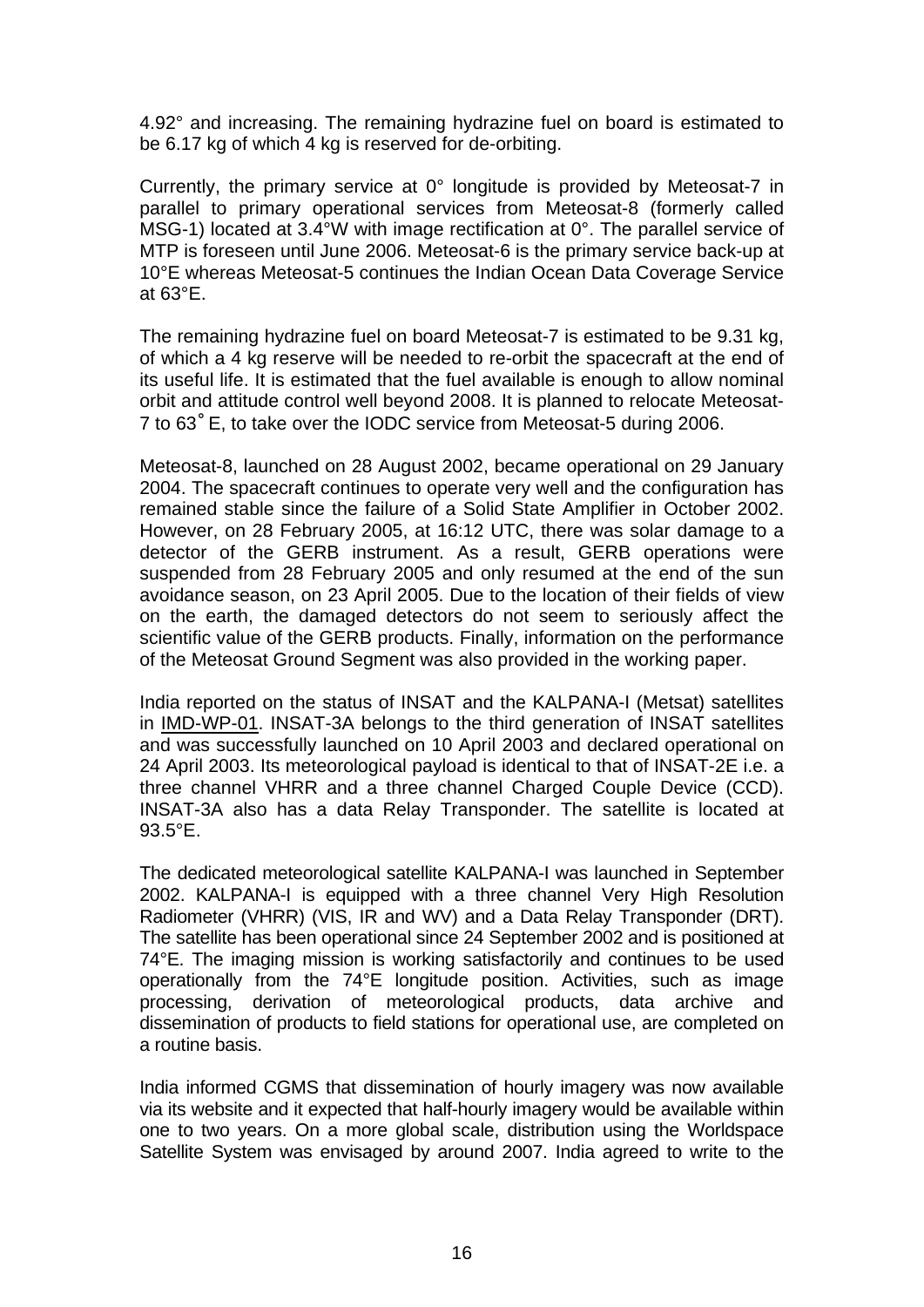Secretary General of WMO providing more detailed information and planning on the distribution of INSAT imagery.

EUMETSAT added that, through an agreement with Météo-France and NOAA, it would be able to rebroadcast Indian satellite data through the EUMETCast system.

JMA reported on the status of MTSAT-1R and GMS-5 in JMA-WP-02. The MTSAT-1R, the successor to GMS-5, was launched on 26 February 2005 and declared operational on 28 June 2005, providing full operational distribution of imagery obtained by MTSAT-1R, including DCP and WEFAX services. MTSAT-1R observes 24 full disk images, 24 northern hemisphere images, and 8 south hemisphere images a day and is located at 140˚E. As a result GMS-5 was relocated to the back-up location of 120˚E. The relocation as well as the followon de-orbit and shutdown manoeuvres were performed by JAXA, and GMS-5 ended its transmission of signals on 21 July 2005.

JMA expressed its appreciation to NOAA for the support provided by GOES-9 as a back-up to the GMS data collection system. NOAA added that it had to terminate the services of GOES-9 on 12 November 2005, two months after the planned termination date. JMA appreciated this additional service provided by NOAA as it had provided a possibility for inter-calibration activities with MTSAT-1R.

JMA-WP-03 provided information on the MTSAT-1R ground segment and data processing facilities at the Meteorological Satellite Center (MSC). These systems consist of the MTSAT-1R ground system, the satellite data processing system, and the polar-orbiting meteorological satellite data receiving system.

In response to a query from JMA, EUMETSAT and NOAA agreed to provide points of contact for more detailed information on MetOp and NPOESS downlink characteristics.

In CMA-WP-04/05, CGMS was informed by China of the status of FY-2C which replaced FY-2B as primary operational spacecraft. It is the third Chinese geostationary meteorological satellite and was launched on 19 October 2004. The satellite is spin-stabilised and is stationed at 105°E. Its mission is to acquire visible, infrared and water vapour cloud images; transmitting S-VISSR images and low resolution images; data collection; space environment monitoring and it carries VISSR and SEM instruments and transmits 24 full-disc and 4 wind images per day.

In NOAA-WP-03, NOAA reported on the status of its geo-synchronous meteorological satellites. The current Geostationary Operational Environmental Satellites (GOES) are three-axis stabilised spacecraft in geosynchronous orbits. The current primary satellites, GOES-12 and GOES-10, are stationed over the East and West coasts of the United States, respectively.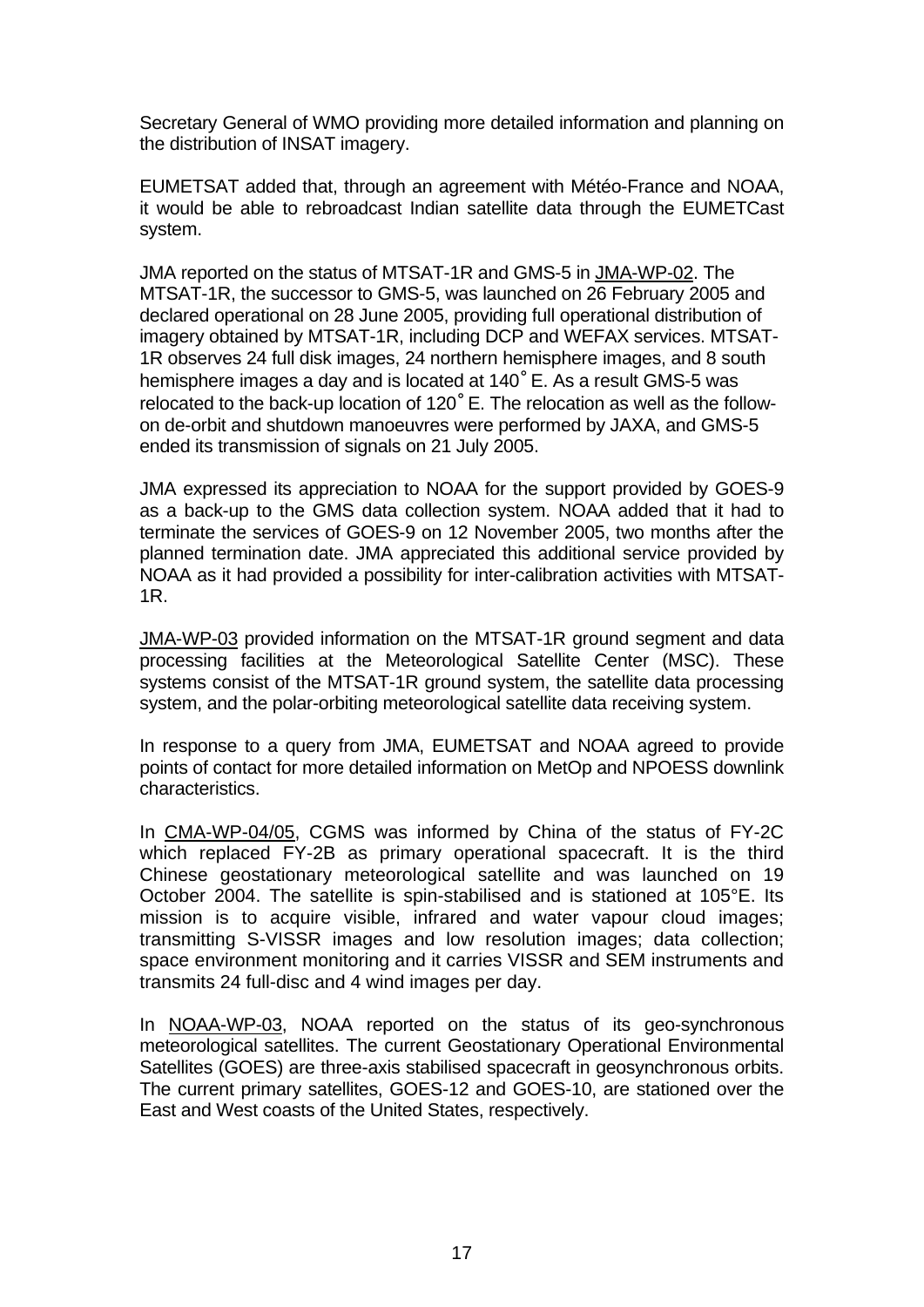<span id="page-17-0"></span>These satellites are used to provide simultaneous images and soundings of the Western Hemisphere. GOES-11 is stored in orbit and is scheduled for replacement of GOES-10 mid 2006. In cooperation with Japan, GOES-9 is operational at 205˚W (155˚E) providing coverage of the Western Pacific. GOES-8 was deorbited on 5 May 2004. GOES-3 and GOES-7, spin-stabilised satellites from the previous GOES series, continue a track record of more than 55 years of combined service via continued support of non-NOAA users in a (non-imaging) data relay mode.

The primary instrument payload for the current series of GOES spacecraft is the imager and sounder. The GOES spacecraft also have Space Environmental Monitor (SEM) systems to measure magnetic fields, solar x-ray flux and highenergy electrons, protons and alpha particles. GOES-12 has the new Solar X-Ray Imager (SXI) instrument, which provides real-time images (one per minute) of the Sun in the X-Ray band. A data collection system on the GOES spacecraft receives and relays environmental data sensed by widely dispersed surface platforms such as river and rain gauges, seismometers, tide gauges, buoys, ships and automatic weather stations. Platforms transmit sensor data to the satellite at regular or self-timed intervals, upon interrogation by the satellite, or in an emergency alarm mode whenever a sensor receives information exceeding a present level.

| <b>Sector</b>                                        | <b>Satellites</b><br>currently<br>in orbit (+type)<br>P: Pre-operational<br>Op: Operational<br>B: Back-up<br>L: Limited<br>availability | Operator        | Location        | Launch<br>date | <b>Status</b>                                                                                                    |
|------------------------------------------------------|-----------------------------------------------------------------------------------------------------------------------------------------|-----------------|-----------------|----------------|------------------------------------------------------------------------------------------------------------------|
| <b>West-Pacific</b><br>$(108^{\circ}E-180^{\circ}E)$ | FY-2B (Op, L)                                                                                                                           | <b>CMA</b>      | 123.5°E         | 06/2000        | Hemispheric scanning<br>to provide backup<br>observation for FY-2C.<br>Transmission stops in<br>eclipse periods. |
|                                                      | MTSAT-1R (Op)                                                                                                                           | <b>JMA</b>      | 140°E           | 02/2005        | <b>Fully Functional</b>                                                                                          |
|                                                      | <b>GOES-9 (L)</b>                                                                                                                       | <b>NOAA</b>     | 200°W           | 05/1995        | Operations of imaging<br>and sounding functions<br>have ceased. Any<br>relocation TBC in 2006.                   |
| <b>East-Pacific</b><br>$(180°W - 108°W)$             | GOES-10 (Op)                                                                                                                            | <b>NOAA</b>     | 135°W           | 04/1997        | Inverted, solar array<br>anomaly, DCP<br>interrogator on back-up                                                 |
| <b>West-Atlantic</b><br>$(108°W-36°W)$               | GOES-12 (Op)                                                                                                                            | <b>NOAA</b>     | $75^{\circ}$ W  | 7/2001         | Solar X-Ray Imager<br>anomaly 9/05 under<br>investigation                                                        |
|                                                      | GOES-11 (B)                                                                                                                             | <b>NOAA</b>     | $105^{\circ}$ W | 05/2000        | In-orbit back-up, 48<br>hours availability                                                                       |
| <b>East-Atlantic</b><br>$(36°W-36°E)$                | Meteosat-6 (B)                                                                                                                          | <b>EUMETSAT</b> | $10^{\circ}E$   | 11/1993        | Rapid Scanning Service<br>minor gain anomaly on<br>IR imager                                                     |

*Table 2: Current Geostationary Satellites Coordinated within CGMS (as of 12 January 2006, sorted by organisation)*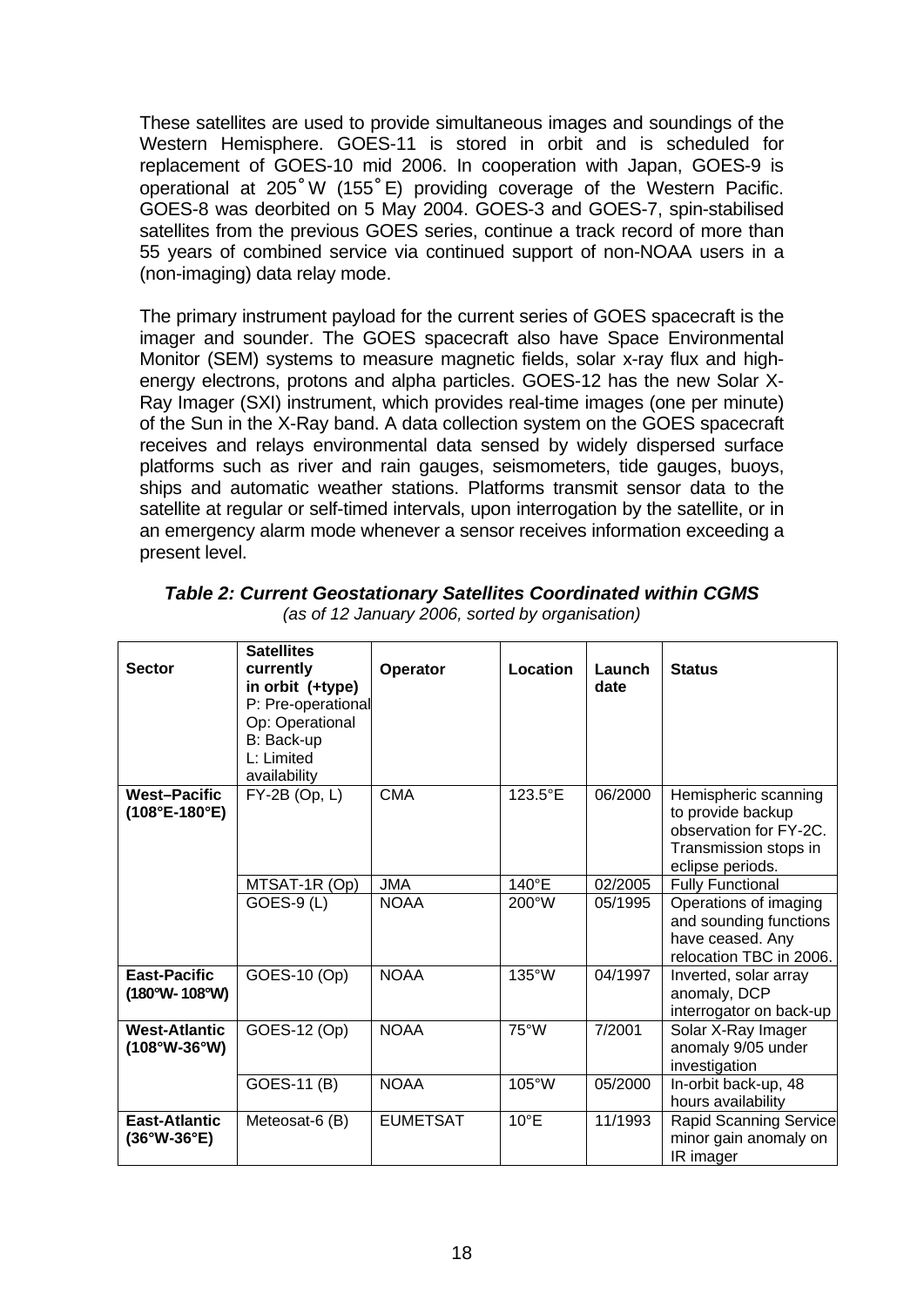|                                                                         | <b>Satellites</b>                                                      |                    |                 |                             |                                                                                                                                                                                                                                   |
|-------------------------------------------------------------------------|------------------------------------------------------------------------|--------------------|-----------------|-----------------------------|-----------------------------------------------------------------------------------------------------------------------------------------------------------------------------------------------------------------------------------|
| <b>Sector</b>                                                           | currently<br>in orbit (+type)<br>P: Pre-operational<br>Op: Operational | Operator           | Location        | Launch<br>date              | <b>Status</b>                                                                                                                                                                                                                     |
|                                                                         | B: Back-up<br>L: Limited<br>availability                               |                    |                 |                             |                                                                                                                                                                                                                                   |
|                                                                         | Meteosat-7 (Op)                                                        | <b>EUMETSAT</b>    | $0^{\circ}$     | 02/1997                     | Functional. (Till 14 Jun<br>2006)                                                                                                                                                                                                 |
|                                                                         | Meteosat-8 (Op)                                                        | <b>EUMETSAT</b>    | $3.4^{\circ}$ W | 28 Aug<br>2002              | EUMETCast, no LRIT                                                                                                                                                                                                                |
|                                                                         | MSG-2 (P, to<br>become<br>Meteosat-9 once<br>operational)              | <b>EUMETSAT</b>    | $6.5^{\circ}$ W | 21 Dec<br>2005              | In commissioning. To<br>be moved to 0° for start<br>of operations.<br><b>EUMETCast.</b>                                                                                                                                           |
| Indian                                                                  | $\overline{FY}$ -2C (Op)                                               | <b>CMA</b>         | 105°E           | 10/2004                     | Functional                                                                                                                                                                                                                        |
| Ocean                                                                   | $FY-2A(B, L)$                                                          | <b>CMA</b>         | 86.5°E          | 06/1997                     |                                                                                                                                                                                                                                   |
| $(36^{\circ}E - 108^{\circ}E)$                                          | Meteosat-5<br>(Op)                                                     | <b>EUMETSAT</b>    | 63°E            | 03/1991                     | IODC, functional but<br>high inclination                                                                                                                                                                                          |
|                                                                         | $INSAT 2-B$                                                            | <b>IMD</b>         | 111.5°E         | 07/1993                     | Not in use for<br>meteorological services.                                                                                                                                                                                        |
|                                                                         | <b>INSAT 2-C</b>                                                       | <b>IMD</b>         | 48.0°E          | 12/1995                     | Satellite for<br>communications only.                                                                                                                                                                                             |
|                                                                         | <b>INSAT 2-E</b>                                                       | <b>IMD</b>         | 83°E            | 04/1999                     | Not in use.                                                                                                                                                                                                                       |
|                                                                         | <b>INSAT 3-C</b>                                                       | <b>IMD</b>         | $74^{\circ}E$   | $\overline{24}$ Jan<br>2002 | No meteorological<br>payload. Used for<br>dissemination of<br>processed<br>meteorological data in<br>broadcast mode in S-<br>Band only over India<br>and neighboring<br>countries. No WEFAX<br>broadcast capability in<br>L-band. |
|                                                                         | Kalpana-1 (Op)<br>(METSAT)                                             | <b>IMD</b>         | 74°E            | 12 Sep<br>2002              | Dedicated<br>meteorological satellite.                                                                                                                                                                                            |
| <b>Indian</b><br>Ocean<br>$(36^{\circ}E - 108^{\circ}E)$<br>(continued) | <b>INSAT-3A (Op)</b>                                                   | <b>IMD</b>         | 93.5°E          | 10 Apr<br>2003              | Operationalisation date:<br>24/04/03. A 3 channel<br>VHRR imager and CCD<br>payload available for<br>use similar to INSAT-2-E.                                                                                                    |
|                                                                         | GOMS-N1 (B)                                                            | <b>ROSHYDROMET</b> | 76°E            | 11/1994                     | Since 9/98 in stand-by                                                                                                                                                                                                            |

#### **B.3 Research and Development Satellite Systems**

In **ESA-WP-01**, CGMS was informed of the status of the current European Space Agency (ESA) Earth Observation missions. Two of them, MSG and MetOp are being developed in cooperation with EUMETSAT.

The ERS-2 satellite, launched in 1995, is currently in limited Low Bit Rate (LBR) operations. A failure of the on-board recorders discontinued the global Low Rate observations on 22 June 2003. Since then the LR mission is continued within the visibility of ESA ground stations over Europe, North Atlantic, the Arctic, North America, Hobart, Beijing and Miami. The ERS HR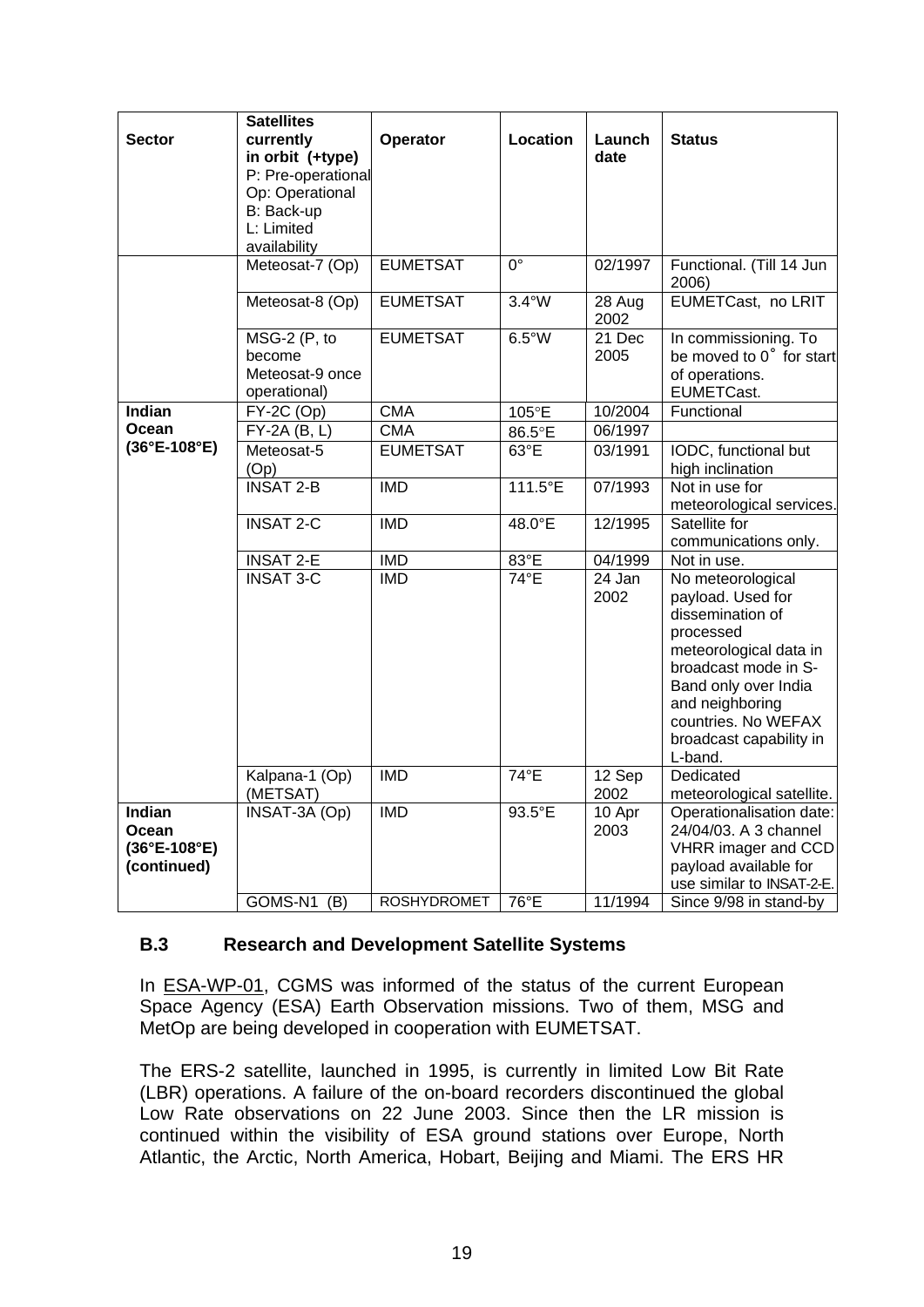SAR products are available in ENVISAT format, whereas the Wave Mode and ATSR, will be made available in ENVISAT format by 2006. This will ensure a homogenous data access covering 14 years of continuous observations. Fuel consumption has been very low, and would under normal circumstances allow a continuation of the mission beyond 2008, including de-orbiting of the satellite. Further detailed information can be found at: http://earth.esa.int/ers/

Envisat, launched on 1 March 2002, has since then orbited in its assigned 35 day repeat cycle, 30 minutes ahead of the ERS-2 satellite. Satisfactory data acquisition and product generation performances have been achieved and a total of 78 different types of products are generated, amounting to about 250 GBytes of product data per day. Several of these products have been tailored to meet the needs of the meteorology community and are available from an FTP server in Near Real Time.

An important part of the Envisat data is transmitted to the ground via the ESA data relay satellite, Artemis, providing Europe with data acquisition capabilities for any location worldwide. Currently, 900 scientific projects are served with data from Envisat. Fuel allowing, the mission is expected to exceed the nominal lifetime of five years by three additional years. More detailed information on the Envisat mission, system, instruments, its products, user services can be found on the Envisat mission website at <http://envisat.esa.int/>.

The working paper also reported on the status of ESA's small satellite platform PROBA (Project for On-Board Autonomy) carrying, as its principal payload, the Compact High Resolution Imaging Spectrometer (CHRIS). Following a successful year of exploitation in 2004, a new Science Programme has been elaborated and implemented for 2005. The 2005 programme addresses major objectives identified by ESA including support to disaster monitoring as part of the International Charter on Space and Major Disasters among others, as well as the start of 20 new scientific projects.

EUMETSAT informed CGMS about an agreement it had with KNMI (the Royal Dutch Meteorological Institute) enabling the fast delivery of scatterometer data via EUMETCast.

ROSS-WP-01 informed CGMS about a new Russian Earth observation spacecraft "Monitor-E" which was launched on 26 August 2005. The satellite was developed by the Khrunichev Space Research and Production Center. The payload of "Monitor-E" includes two main instruments: a panchromatic survey instrument with 8-meter spatial resolution and a multi-spectral survey instrument with 20-meter resolution. This spacecraft is now under flight test.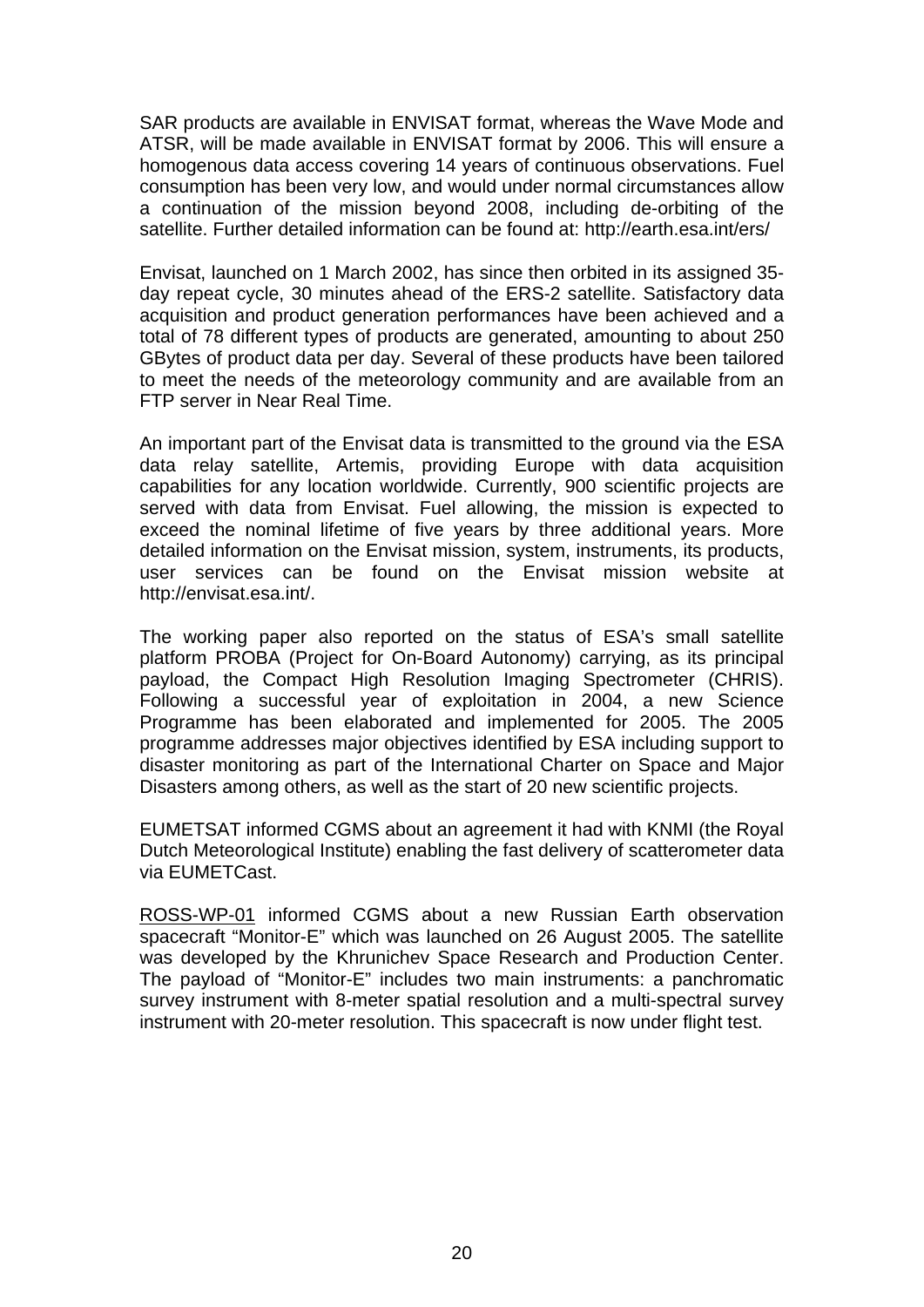## *Table 3: Current R & D satellites discussed within CGMS*

*(as of 27 November 2005, sorted by organisation)* 

<span id="page-20-0"></span>

| Satellites in orbit Operator<br>(+operation mode) |                      | <b>Crossing</b><br><b>Time</b><br>A=Northw<br>D=Southw<br>+Altitude | Launch<br>date | <b>Application/</b><br>instruments                                                                                                                                                     | Status,<br><b>Application and other</b><br>information                                                                                                                                                                                                                    |
|---------------------------------------------------|----------------------|---------------------------------------------------------------------|----------------|----------------------------------------------------------------------------------------------------------------------------------------------------------------------------------------|---------------------------------------------------------------------------------------------------------------------------------------------------------------------------------------------------------------------------------------------------------------------------|
| <b>PARASOL</b>                                    | <b>CNES</b>          | 705 km<br>sun-<br>synchr.                                           | 18/12/2004     | <b>POLDER</b>                                                                                                                                                                          | Characterisation of clouds<br>and aerosols micro-<br>physical and radiative<br>properties. Data can be<br>accessed for level 1 at<br><http: parasol-<br="">polder.cnes.fr/&gt; and for<br/>level 2 and more at<br/><http: www-icare.univ-<br="">lille1.fr</http:></http:> |
| SPOT-5                                            | <b>CNES</b>          | 832 km<br>sun-<br>synchr.                                           | 3/05/2002      | DORIS, HRG, HRS,<br><b>VEGETATION</b>                                                                                                                                                  | Cartography, land<br>surface, agriculture and<br>forestry, civil planning and<br>mapping, digital terrain<br>models, environmental<br>monitoring                                                                                                                          |
| ERS-1                                             | <b>ESA</b>           | 10:30(D)<br>785 km                                                  | 07/1991        | Altimeter, SAR, SAR-<br>wave, ATSR,<br>Scatterometer                                                                                                                                   | Replaced by ERS-2 in<br>Mar 2000 after an<br>overlapping period                                                                                                                                                                                                           |
| ERS-2                                             | <b>ESA</b>           | 10:30(D)<br>785 km                                                  | 04/1995        | Altimeter, SAR, SAR-<br>wave, ATSR,<br>Scatterometer,<br><b>GOME</b>                                                                                                                   | Due to OB recorder<br>problems in Jun 2003, the<br>LBR mission is ensured<br>over ESA agreed<br>acquisition stations.<br>Operations funding<br>extended till 2008.                                                                                                        |
| <b>ENVISAT</b>                                    | <b>ESA</b>           | 10:00(D)<br>800 km                                                  | 03/2002        | ASAR, AATSR,<br>MERIS, GOMOS,<br>MIPAS,<br>SCHIAMACHY, RA-<br>2, MWR, DORIS                                                                                                            | All instruments working<br>nominally but MIPAS<br>operated at discontinuous<br>scenario since Jan 2005.<br>Operations funding<br>extended 3 years (till<br>2010)                                                                                                          |
| PROBA                                             | ESA                  | 10: 30 (D)   10/2001<br>615 km                                      |                | <b>CHRIS</b>                                                                                                                                                                           | Drifting orbit.<br>Technology experiment.<br>AO Science mission since<br>2003.                                                                                                                                                                                            |
| <b>TRMM</b>                                       | JAXA/<br><b>NASA</b> | 402 km<br>non-sun-<br>synchr.                                       | 11/1997        | Precipitation Radar<br>equipment<br><b>Advanced Microwave</b><br>scanning Radiometer<br>(AMSR-E) provided<br>by JAXA and satellite<br>bus and other<br>instruments provided<br>by NASA | Measures tropical<br>rainfall/precipitation and<br>radiation energy                                                                                                                                                                                                       |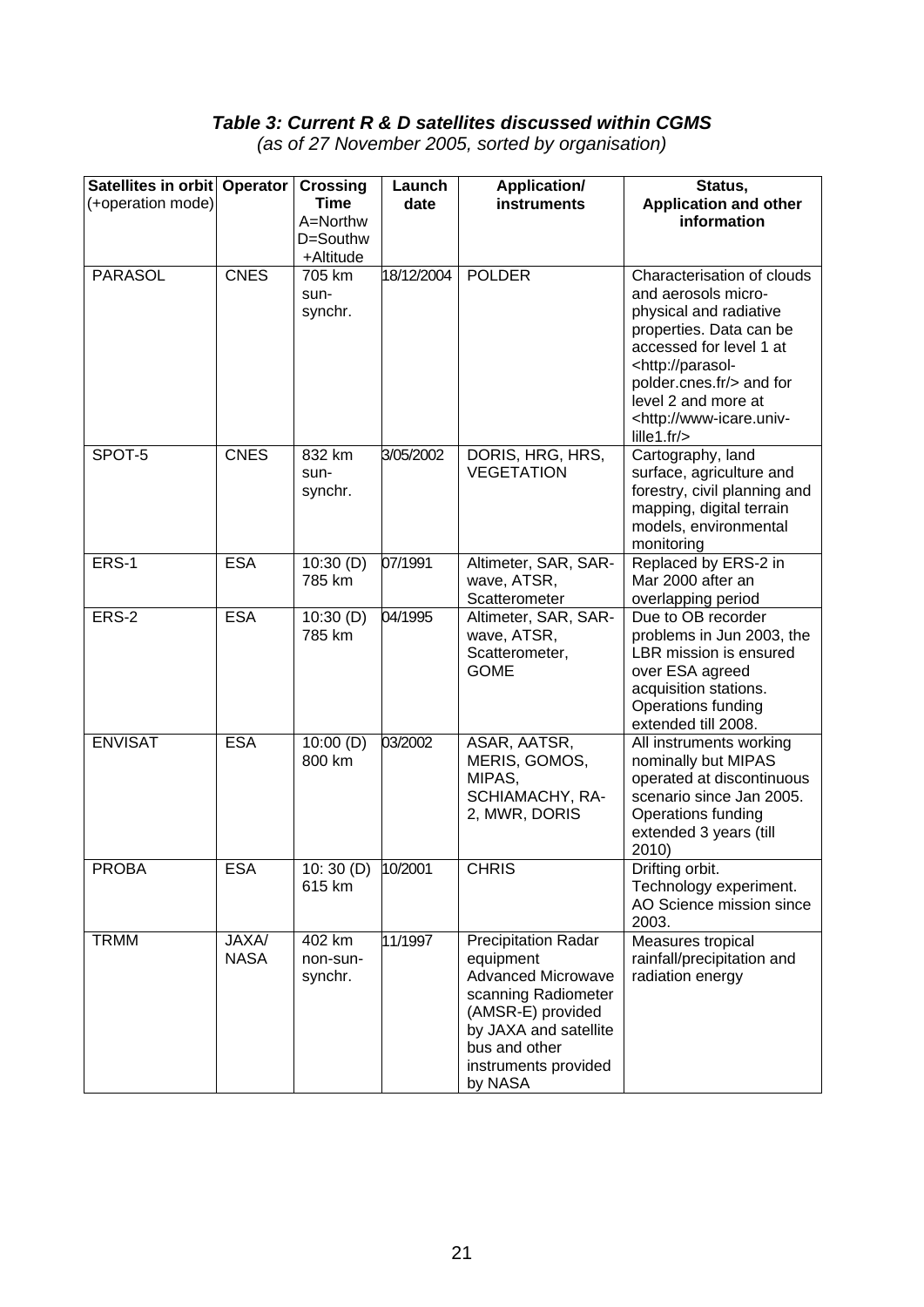| Satellites in orbit Operator<br>(+operation mode)           |                      | <b>Crossing</b><br><b>Time</b><br>A=Northw | Launch<br>date | <b>Application/</b><br>instruments                                                                                                                                                          | Status,<br><b>Application and other</b><br>information                                                                                                                                                                                                                       |
|-------------------------------------------------------------|----------------------|--------------------------------------------|----------------|---------------------------------------------------------------------------------------------------------------------------------------------------------------------------------------------|------------------------------------------------------------------------------------------------------------------------------------------------------------------------------------------------------------------------------------------------------------------------------|
|                                                             |                      | D=Southw<br>+Altitude                      |                |                                                                                                                                                                                             |                                                                                                                                                                                                                                                                              |
| <b>ACRIMSAT</b>                                             | <b>NASA</b>          | 716 km<br>sun-<br>synchr.                  | 20/12/1999     | <b>ACRIM III</b>                                                                                                                                                                            | <b>Active Cavity Radiometer</b><br><b>Irradiance Monitor</b><br>Satellite<br>Measures total solar<br>irradiance, studies<br>incoming solar radiation<br>and adds measurements<br>of ocean and atmosphere<br>currents and<br>temperatures as well as<br>surface temperatures. |
| Aura                                                        | NASA/B<br><b>NSC</b> | 705 km<br>sun-<br>synchr.                  | 15/07/2004     | Comprehensive<br>measurements of<br>atmospheric<br>chemistry and trace<br>gasses                                                                                                            |                                                                                                                                                                                                                                                                              |
| Terra                                                       | <b>NASA</b>          | 705 km<br>sun-<br>synchr.                  | 18/12/1999     | CERES, MISR,<br>MODIS, MOPITT,<br><b>ASTER</b>                                                                                                                                              | Measurement of the<br>Earth's climate system,<br>atmosphere, land, oceans<br>and interactions with solar<br>radiation                                                                                                                                                        |
| Jason-1                                                     | NASA/<br><b>CNES</b> | 1336 km<br>non-sun-<br>synchr.             | 07/12/2001     | Laser retroreflector<br>array<br>Poseidon-2 solid<br>state radar altimeter<br><b>DORIS</b> receiver<br>Jason Microwave<br>Radiometer<br><b>BlackJack GPS</b><br>Receiver tracking<br>system | Ocean surface<br>topography<br>Follow-on mission to<br>TOPEX/P. Monitor global<br>ocean circulation for<br>global climate prediction.                                                                                                                                        |
| Aqua                                                        | <b>NASA</b>          | 705 km<br>sun-<br>synchr.                  | 04/05/2002     | AMSR-E, AIRS,<br>AMSU-A, CERES,<br>HSB, MODIS                                                                                                                                               | Collects data on Earth's<br>water cycle, precise<br>atmospheric and oceanic<br>measurements, and<br>interaction with solar<br>radiation AMSR-E<br>provided by JAXA. HSB<br>provided by INPE (no<br>longer functional)                                                        |
| <b>ERBS</b> (Earth<br>Radiation<br><b>Budget Satellite)</b> | <b>NASA</b>          | 585 km<br>non-sun-<br>synchr.              | 05/10/1984     | ERBE<br><b>SAGE II</b>                                                                                                                                                                      | Studies how energy from<br>the Sun is absorbed and<br>re-emitted by the Earth                                                                                                                                                                                                |
| Landsat 7                                                   | <b>NASA</b>          | 705 km<br>sun-<br>synchr.                  | 15/04/1999     | <b>Enhanced Thematic</b><br><b>Mapper Plus</b><br>Instrument<br>$(ETM+)$                                                                                                                    | Well-calibrated,<br>multispectral, moderate<br>resolution, substantially<br>cloud-free, sunlit digital<br>images of the Earth's<br>continental and coastal<br>areas                                                                                                          |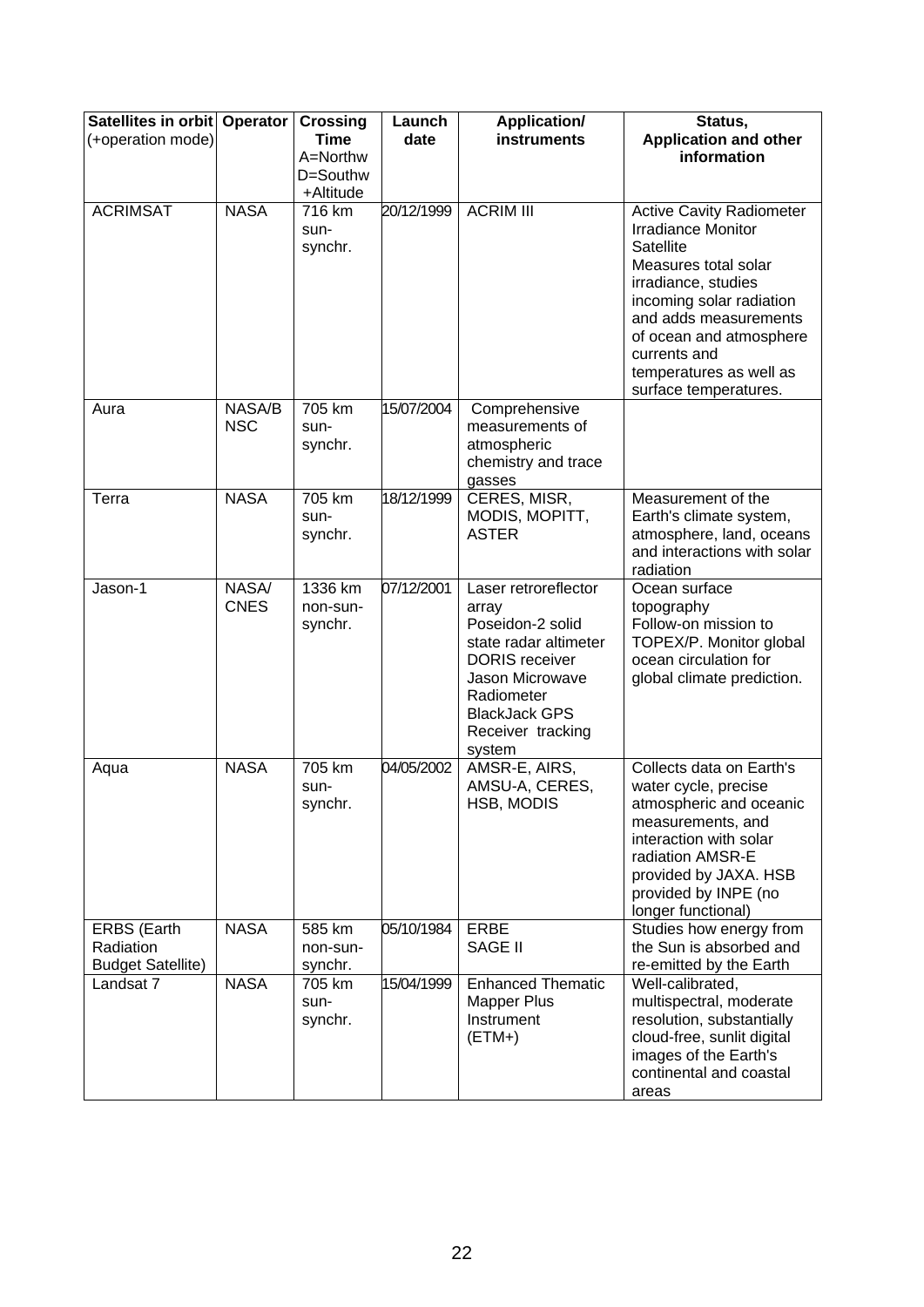| Satellites in orbit Operator<br>(+operation mode)                      |                     | <b>Crossing</b><br><b>Time</b><br>A=Northw<br>D=Southw<br>+Altitude | Launch<br>date | <b>Application/</b><br>instruments                                                                                                                                                                                                   | Status,<br><b>Application and other</b><br>information                                                                                                                                         |
|------------------------------------------------------------------------|---------------------|---------------------------------------------------------------------|----------------|--------------------------------------------------------------------------------------------------------------------------------------------------------------------------------------------------------------------------------------|------------------------------------------------------------------------------------------------------------------------------------------------------------------------------------------------|
| NMP EO-1 (New<br>Millennium<br>Program Earth<br>Observing-1)           | <b>NASA</b>         | 10:01(D)<br>705 km<br>sun-<br>synchr.                               | 21/11/2000     | <b>Advanced Land</b><br>Imager<br>Hyperion<br>LAC (atmospheric<br>corrector)                                                                                                                                                         | Demonstrates and<br>validates advanced<br>technology instruments<br>(multi and hyperspectral),<br>spacecraft systems, and<br>mission concepts in flight                                        |
| ICESat (Ice,<br>Cloud, and Land<br>Elevation<br>Satellite)             | <b>NASA</b>         | 600 km<br>circular<br>non-sun-<br>synchr.                           | Jan. 2003      | Geo-science Laser<br>Altimeter System<br><b>GPS BlackJack</b><br>receiver                                                                                                                                                            | Measures ice sheet<br>topography, ice sheet<br>elevation changes, cloud<br>and aerosol heights and<br>land topography and<br>vegetation characteristics.                                       |
| QuickSCAT<br>(Quick<br>Scatterometer)                                  | <b>NASA</b>         | 803 km<br>sun-<br>synchr.                                           | 19/06/1999     | SeaWinds                                                                                                                                                                                                                             | Sea surface wind speed<br>and direction data for<br>global climate research<br>and operational weather<br>forecasting and storm<br>warning                                                     |
| <b>SAGE III</b><br>(Stratospheric<br>Aerosol and Gas<br>Experiment)    | NASA/<br><b>FSA</b> | $1020 + 20$<br>km                                                   | 10/12/2001     | <b>SAGE III</b>                                                                                                                                                                                                                      | will provide accurate long-<br>term measurements of the<br>vertical structure of<br>aerosols, ozone, water<br>vapour, and other trace<br>gases in the upper<br>troposphere and<br>stratosphere |
| <b>SORCE (Solar</b><br>Radiation and<br>Climate<br>Experiment)         | <b>NASA</b>         | $(40°$ incl)<br>640 km<br>non-sun-<br>synchr.                       | 25/01/2003     | - XPS (Extreme<br>Ultraviolet (XUV)<br>Photometer System)<br>- TIM (Total<br>Irradiance Monitor)<br>- SIM (Spectral<br><b>Irradiance Monitor</b><br>A&B)<br>- SOLSTICE (Solar<br>Stellar Irradiance<br>Comparison<br>Experiment A&B) | will provide total<br>irradiance measurements<br>and full spectral irradiance<br>measurements.<br>Continuation of<br><b>ACRIMSAT total solar</b><br>irradiance measurements.                   |
| TOMS - EP<br>(Total Ozone<br>Mapping<br>Spectrometer -<br>Earth Probe) | <b>NASA</b>         | 740 km<br>sun-<br>synchr.                                           | 02/07/1996     | Total Ozone<br>Mapping<br>Spectrometer                                                                                                                                                                                               | Measurements of total<br>column ozone and its<br>variation on a daily basis                                                                                                                    |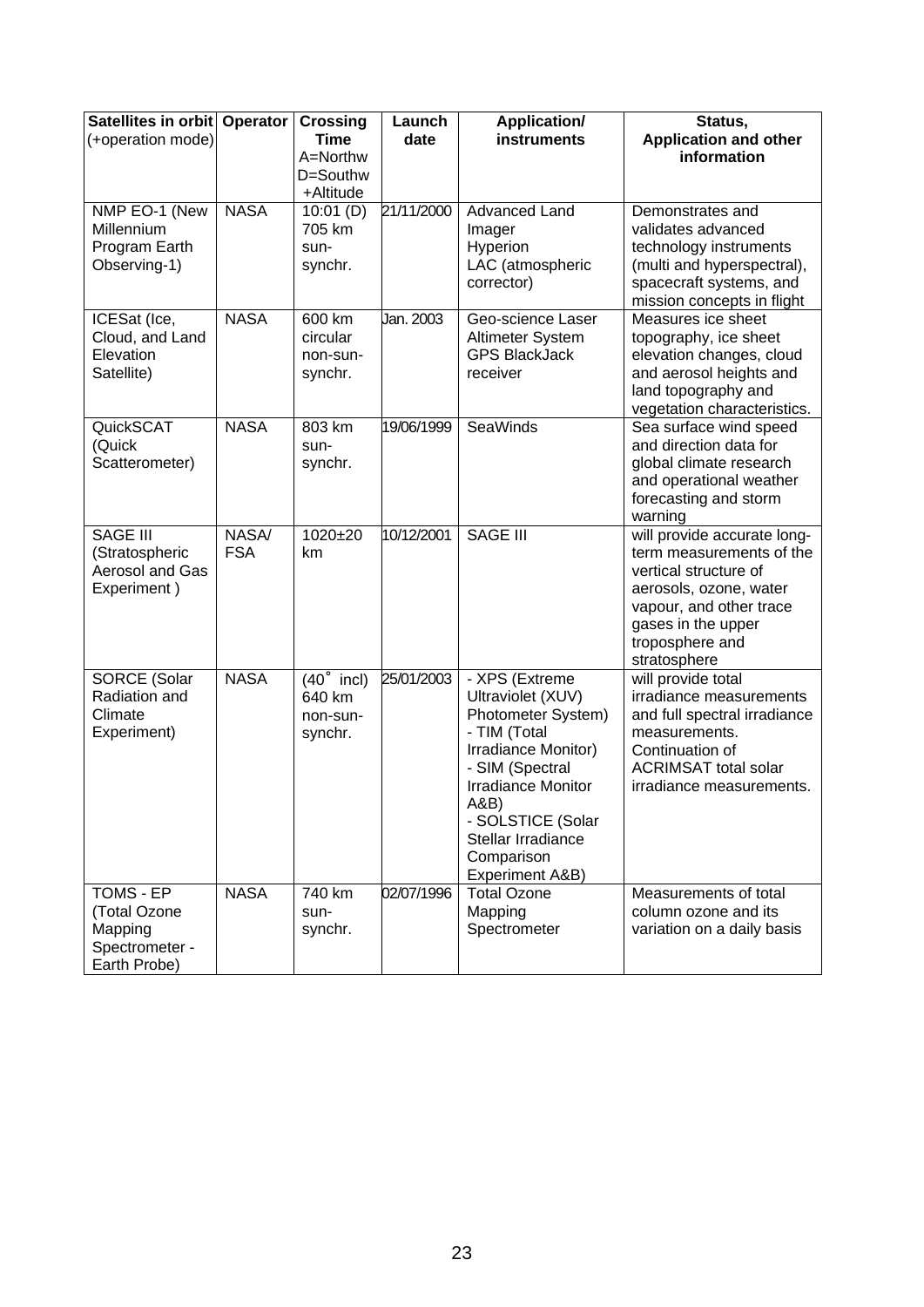| Satellites in orbit Operator<br>(+operation mode)               |                             | <b>Crossing</b><br><b>Time</b><br>A=Northw    | Launch<br>date                       | <b>Application/</b><br><b>instruments</b>                                                                                                                                                                                                                                                                                                                                                                                                                                                                                                                                                             | Status,<br><b>Application and other</b><br>information                                                                                                                                                                              |
|-----------------------------------------------------------------|-----------------------------|-----------------------------------------------|--------------------------------------|-------------------------------------------------------------------------------------------------------------------------------------------------------------------------------------------------------------------------------------------------------------------------------------------------------------------------------------------------------------------------------------------------------------------------------------------------------------------------------------------------------------------------------------------------------------------------------------------------------|-------------------------------------------------------------------------------------------------------------------------------------------------------------------------------------------------------------------------------------|
|                                                                 |                             | D=Southw<br>+Altitude                         |                                      |                                                                                                                                                                                                                                                                                                                                                                                                                                                                                                                                                                                                       |                                                                                                                                                                                                                                     |
| <b>GRACE (Gravity</b><br>Recovery and<br>Climate<br>Experiment) | NASA/<br><b>DRL</b>         | $(89°$ incl)<br>485 km<br>non-sun-<br>synchr. | 17/03/2002                           | - Star Camera<br>Assembly<br>- GPS BlackJack<br>Receiver<br>- Instruments<br>Processing Unit<br>- Laser Retro-<br><b>Reflector Assembly</b><br>- K-Band Ranging<br>Instruments<br>- SuperSTAR<br>Accelerometers                                                                                                                                                                                                                                                                                                                                                                                       | Accurate global and high-<br>resolution determination<br>of static and time-variable<br>components of Earth's<br>gravity field<br>Measurement of:<br>- Gravitational field<br>- GPS atmospheric and<br>ionospheric limb<br>sounding |
| <b>UARS</b> (Upper<br>Atmosphere<br>Research<br>Satellite)      | <b>NASA</b>                 | 585 km<br>non-sun-<br>synchr.                 | 15/09/1991                           | - ISAMS (Improved<br>Stratospheric and<br>Mesospheric Sounder)<br>- MLS (Microwave<br>Limb Sounder)<br>- HALOE (Halogen<br>Occultation<br>Experiment)<br>- HRDI (High<br><b>Resolution Doppler</b><br>Imager)<br>- WIND II (Wind<br>Imaging<br>Interferometer)<br>- ACRIM (Active<br><b>Cavity Radiometer</b><br>Irradiance Monitor)<br>- SOLSTICE (Solar-<br>stellar Irradiance -<br>Comparison<br>Experiment)<br>- SUSIM (Solar<br><b>Ultraviolet Spectral</b><br>Irradiance Monitor)<br>- PEM (Particle<br><b>Environment Monitor)</b><br>- CLAES (Cryogenic<br>Limb Array Etalon<br>Spectrometer) | Study of stratosphere,<br>provision of mesosphere<br>and thermosphere data                                                                                                                                                          |
| <b>SRTM (Shuttle</b><br>Radar<br>Topography                     | <b>NASA</b>                 | 233 km<br>non-sun-<br>synchr.                 | 11/02/2000<br>$(11$ day<br>duration) | X-SAR<br>SIR-C<br><b>GPS BlackJack</b>                                                                                                                                                                                                                                                                                                                                                                                                                                                                                                                                                                | Topographic mapping of<br>the Earth. Data currently<br>used by various                                                                                                                                                              |
| Mission)<br>Monitor-E                                           | <b>ROSCOS</b><br><b>MOS</b> | (550 km)<br>(10:30)                           | 08/2005                              | Receiver<br>Land Observing<br>Satellite                                                                                                                                                                                                                                                                                                                                                                                                                                                                                                                                                               | <b>Government Agencies</b>                                                                                                                                                                                                          |

#### **B.4 Anomalies from solar and other events**

NOAA-WP-04 informed CGMS on solar activities occurring from July 2004 through September 2005. These occurrences were associated with the most highly energetic proton events of Solar Cycle 23. Several major solar flares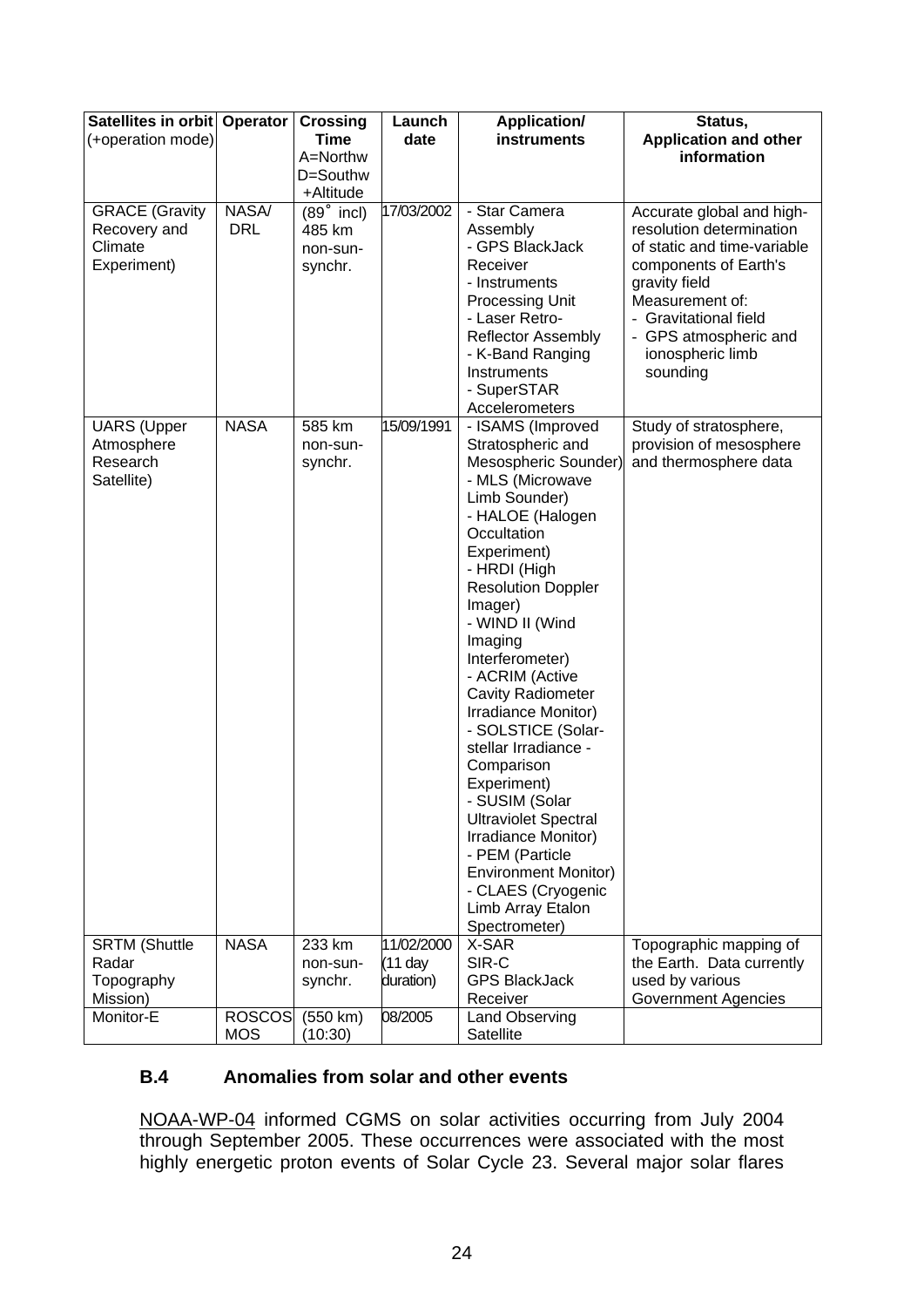<span id="page-24-0"></span>and geomagnetic storms occurred even as the solar cycle continued beyond the solar maximum observed around the year 2000. NOAA informed CGMS that it is typical for energetic electron activity to increase in the waning years of a solar cycle as recurrent coronal holes produce regular intervals of high speed solar wind that interact with the Earth's magnetic field.

Two periods of very high levels of electron flux occurred on 28-31 July 2004 and 18-19 May 2005. For the former period, region 649 and 652 produced a number of major flares (X- and M-class), ultimately having an impact on associated CMEs from which major and severe geomagnetic storms resulted days later.

Furthermore, the Working Paper reported on satellite failures or event upsets which can be caused by space weather effects, although the exact nature of the role of space weather is hard to define. Usually, cumulative bulk surface charging occurs in an environment of high electron fluence, which can lead to a major discharge event, possibly causing temporary or permanent satellite disruptions.

The Chairman noted that NOAA was the only satellite operator reporting such information on space weather and queried whether satellite operators were able to provide similar information on a regular basis. Whilst noting this was already a permanent action, China, EUMETSAT, India and Japan informed the meeting that although they had no active space environment monitoring capabilities on their satellites, they were able to provide information on e.g. single event anomalies possibly caused by space weather effects, adding that this information is normally provided in the routine quarterly reports. ESA recalled that it had provided information on space weather anomalies one or two years ago and would be happy to provide further information, as applicable, at future meetings of CGMS.

## **C. REPORT ON FUTURE SATELLITE SYSTEMS**

#### **C.1 Future Polar-orbiting Meteorological Satellite Systems**

The status of the EUMETSAT Polar System (EPS) was presented in EUM-WP-03. The launch period of the first MetOp satellite has been set for 30 June 2006, from Baikonur. With an expected 45-month lifetime of NOAA-M, launched in June 2002, and a launch of the first MetOp satellite in 2006, there should be no (or little) gap in the morning orbit service. The EPS system will be operated for an initial period of 14 years. EUMETSAT has decided to use its EUMETCast system for the real-time dissemination of MetOp products to users.

The working paper added that the EPS Ground System Integration, Verification and Validation (IVV) strategy had been defined in order to optimise the schedule to allow the start of the system integration as early as possible with a first version of the Ground Segment, and to focus efforts on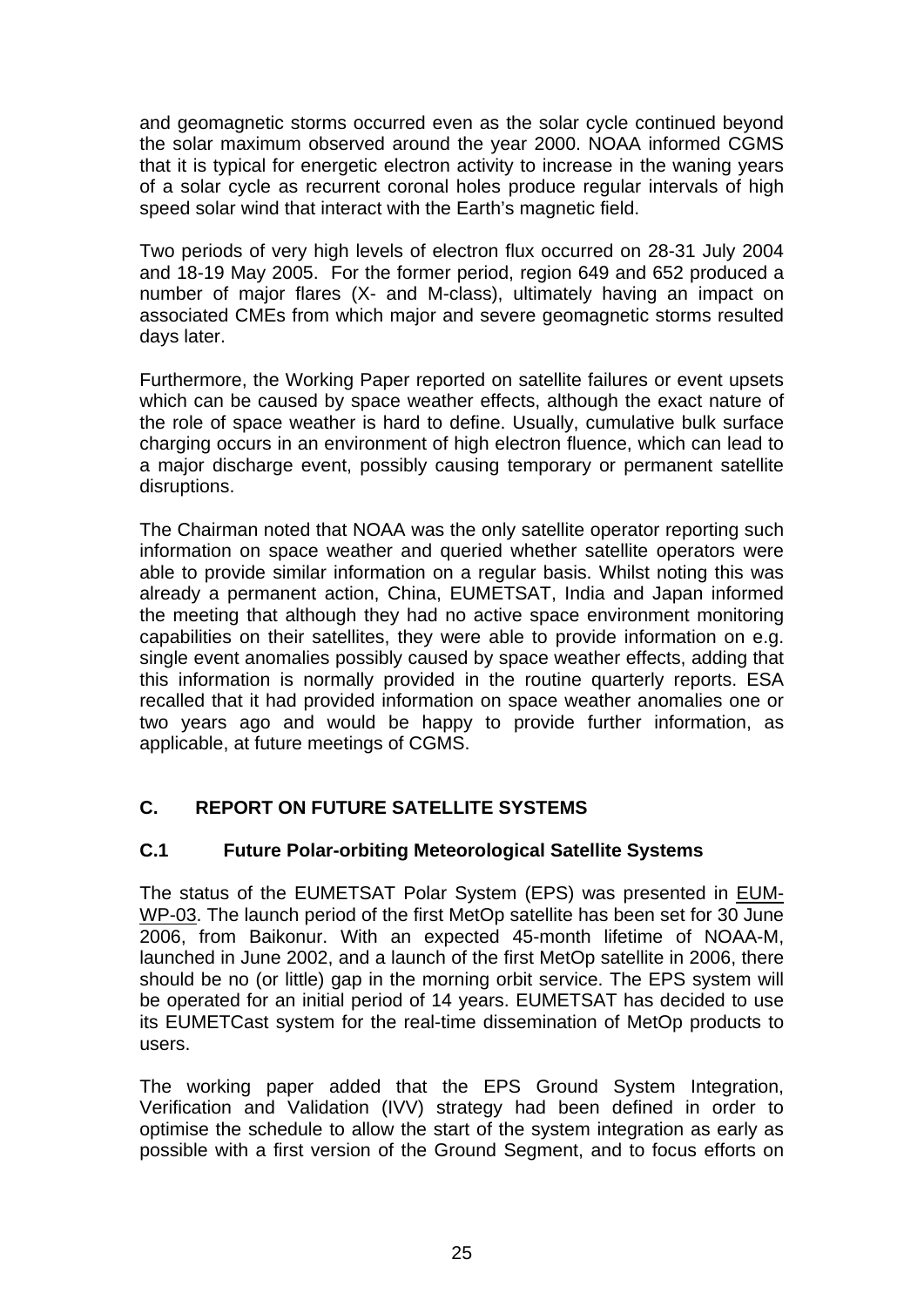launch critical functions up to the time of the first satellite launch. In addition, a detailed status on the readiness of the Space and Ground segments was provided, both of which are undergoing several acceptance reviews and test phases.

The first MetOp satellite to be launched will be MetOp-2 (to be renamed MetOp-A after launch) and MetOp-1 will go into storage until required for a follow-on launch.

In EUM-WP-10, EUMETSAT informed CGMS on its plans for post-EPS which would be the continuation of the EPS operational programme from around 2020. With EPS being part of the Initial Joint Polar System and including satellites from NOAA, both NOAA and EUMETSAT are interested to continue cooperation towards a future joint system, also in view of wider cooperation initiatives within the framework of the Global Earth Observation System of Systems (GEOSS). EUMETSAT stated that post-EPS preparation activities were being undertaken jointly with ESA, such as the collection and review of user requirements together with an identification of synergies within the framework of the Global Monitoring for Environment and Security (GMES) initiative.

In CMA-WP-06/07, China informed CGMS on its development of FY-3, a new series of polar-orbiting meteorological satellites. There will be 8 satellites in the series, starting with FY-3A and ending with FY-3H, and covering the period from 2007 to 2020. The paper described the mission and the instruments of FY-3. Compared with the FY-1 series, new instruments to be added include the Medium Resolution Spectral Imager (MERSI), the Microwave Radiation Imager (MWRI). Sounding instruments include the Infrared Atmospheric Sounder (IRAS), the Microwave Temperature Sounder (MWTS), and Microwave Humidity Sounder (MWHS). Also, there will be a Total Ozone Unit and Solar Backscatter Ultraviolet Sounder (TOU/SBUS). FY-3A is planned for launch in 2007 and China added that it was considering operating its satellite in either morning or afternoon orbits.

Roscosmos informed CGMS, in ROSS-WP-02, on its activities to create a new generation of hydro-meteorological polar-orbiting satellites, Meteor-M, within the framework of the Federal Space Program of Russia. The spacecraft has a wide range of onboard devices including not only meteorological instruments but also some additional observing devices for remote sensing of the Earth and for helio-geophysical parameters. It is assumed that Meteor-M will be manufactured in 2006, with an expected launch at the end of 2006, and with a service life of at least five years.

NOAA-WP-05 discussed NOAA's future polar-orbiting meteorological satellite systems. NOAA addressed the current operational system and the planned launch schedule for NOAA-N'. Information was provided on international polar-orbiting satellite programme coordination between EUMETSAT and NOAA. The goal of this cooperation is to provide continuity of measurements from polar-orbits, cost sharing and improved forecast and monitoring capabilities through the introduction of new technologies. An agreement is in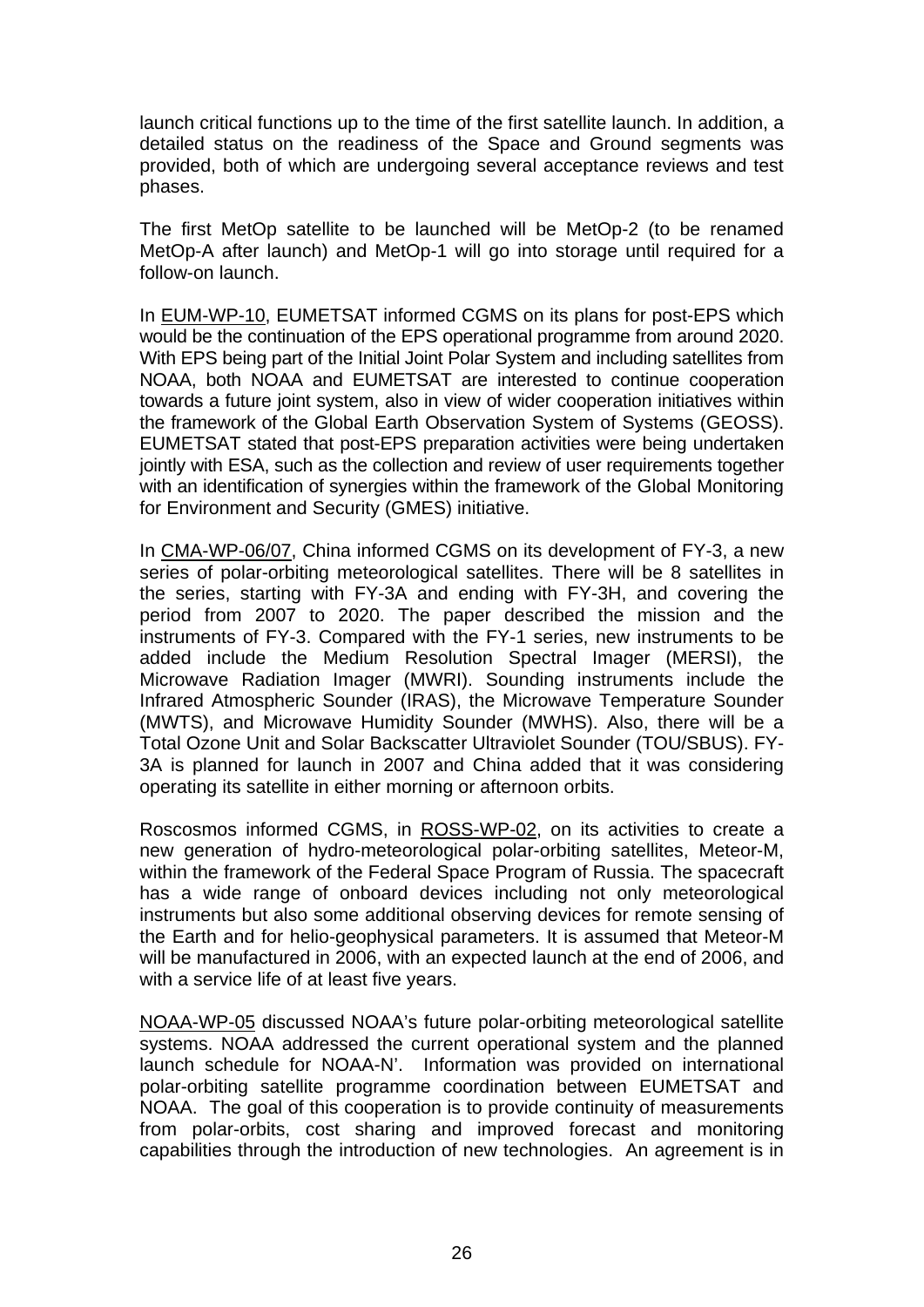place between NOAA and EUMETSAT on the Initial Joint Polar-orbiting Operational Satellite System (IJPS). This programme will include two series of independent, but fully coordinated, NOAA and EUMETSAT satellites, exchange of instruments and global data, cooperation in algorithm development, and plans for real-time direct broadcast.

The Working Paper also presented the development and implementation plans for NPOESS. Beginning later this decade, NPOESS spacecraft will be launched into three orbital planes to provide significantly improved operational capabilities and benefits to satisfy the critical civil and national security requirements for space-based, remotely sensed environmental data. The advanced technology visible, infrared, and microwave imagers and sounders that are being developed for NPOESS will deliver higher spatial and temporal resolution atmospheric, oceanic, terrestrial, and solar-geophysical data. This will lead to more accurate short-term weather forecasts, as well as serving the data continuity requirements for improved global climate change assessment and prediction. The NPOESS programme is well along the path to creating a high performance, polar-orbiting satellite system that will be more responsive to user requirements, deliver more capability at less cost, and provide sustained, space-based measurements as a cornerstone of an Integrated Global Observing System. These activities represent a sound beginning for achieving the planned national and international operational satellite programmes that will ensure continuous support to a variety of users well into the 21<sup>st</sup> century. It was also noted that the earliest possible launch date for NPOESS is 2011.

NOAA clarified that for NOAA-N', December 2007 was the launch readiness date, however, the actual launch date could be later, provided that NOAA-18 continues to function satisfactorily. The NPP satellite would probably move from the 09.30 am to the 14.40 pm orbit with a launch date some 6-12 months later than the currently foreseen launch date in 2008. NOAA agreed to provide updated information at the next meeting of CGMS.

In addition, NOAA agreed to provide further information on the restructuring on the NPOESS programme by mid December 2005. CGMS noted that for the mid-morning orbit coverage would only be provided by MetOp until around 2015. In addition NOAA confirmed that the direct readout from NPP satellite would most likely only be available in X-band.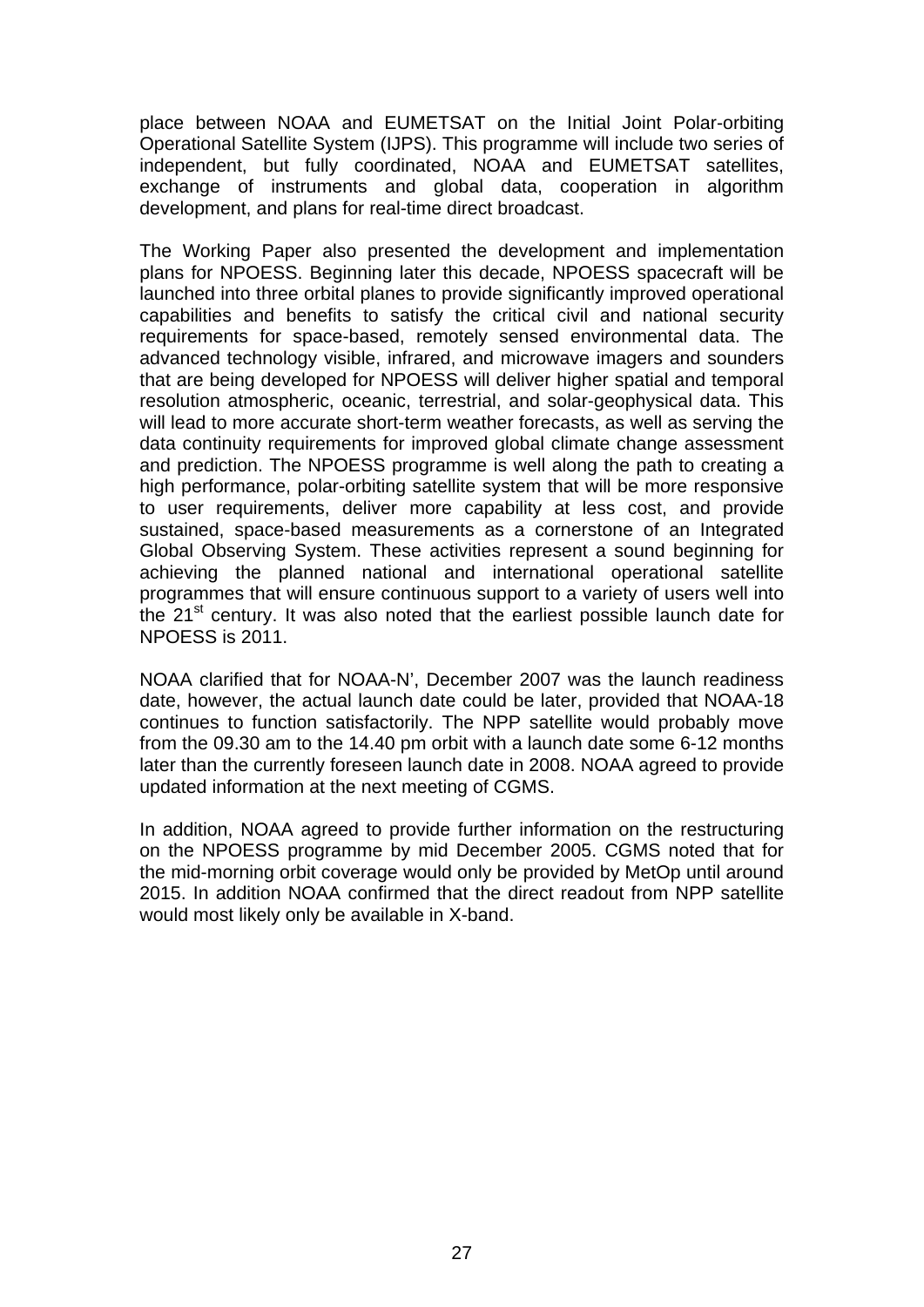#### <span id="page-27-0"></span>*Table 4: Future Polar-Orbiting Satellites Coordinated within CGMS (as of 23 January 2006, sorted by organisation)*

| Orbit type<br>(equatorial             | <b>Future</b><br>additional                   | Operator                | <b>Planned launch</b><br>date                       | Other information                                                          |
|---------------------------------------|-----------------------------------------------|-------------------------|-----------------------------------------------------|----------------------------------------------------------------------------|
| crossing times)                       | <b>Satellites</b>                             |                         |                                                     |                                                                            |
| Sun-synchr.<br>"Morning"              | $\overline{FY}$ -3A                           | <b>CMA</b>              | 2007                                                | $(836 \text{ km}) (10:00)$<br>AHRPT/MPT                                    |
| $(6:00 - 12:00)$<br>$(18:00 - 24:00)$ | $FY-3B$                                       | <b>CMA</b>              | 2010                                                | (836 km) (14:00)<br>AHRPT/MPT                                              |
|                                       | MetOp-1                                       | <b>EUMETSAT</b>         | 12/2009                                             | $(837 \text{ km}) (09:30D)$<br><b>HRPT</b>                                 |
|                                       | MetOp-2                                       | <b>EUMETSAT</b>         | 06/2006                                             | $(837 \text{ km}) (09:30D)$<br><b>HRPT</b>                                 |
|                                       | MetOp-3                                       | <b>EUMETSAT</b>         | 06/2015                                             | $(837 \text{ km}) (09:30D)$<br><b>HRPT</b>                                 |
|                                       | DMSP-S18                                      | <b>NOAA</b>             | 10/2007                                             | (SSMI/S)                                                                   |
|                                       | <b>NPOESS</b><br>Preparatory<br>Project (NPP) | <b>NOAA/NASA</b>        | 04/2009                                             | $(833 \text{ km})$ $(10:30 \text{ D})$<br>(VIIRS, CrIS, ATMS,<br>OMPS) HRD |
|                                       | <b>NPOESS</b>                                 | <b>NOAA</b>             | 2011 (NET)<br>Date will be<br>determined by<br>need | 21:30(A)<br>833 km                                                         |
|                                       | <b>METEOR M-N1</b>                            | ROS-<br><b>HYDROMET</b> | 2006                                                | (10:20) AHRPT                                                              |
|                                       | <b>METEOR M-N2</b>                            | ROS-<br><b>HYDROMET</b> | 2008                                                | (10:20)<br><b>AHRPT</b>                                                    |
| Sun-synchr.                           | NOAA-N'                                       | <b>NOAA</b>             | 2008 (TBC)                                          | (14:00)                                                                    |
| "Afternoon"                           | <b>NPOESS</b>                                 | <b>NOAA</b>             | 2011 (NET)                                          | 13:30(A)                                                                   |
| $(12:00 - 16:00)$                     |                                               |                         | Date will be                                        | 833 km                                                                     |
| $(00:00 - 04:00)$                     |                                               |                         | determined by                                       |                                                                            |
| Sun-synchr.                           | DMSP-S17                                      | <b>NOAA</b>             | need<br>04/2006                                     | (SSMI/S)                                                                   |
| "Early morning"                       | DMSP-S19                                      | <b>NOAA</b>             | 10/2009                                             | (SSMI/S)                                                                   |
| $(4:00 - 6:00)$                       | DMSP-S20                                      | <b>NOAA</b>             | 10/2011                                             | (SSMI/S)                                                                   |
| $(16:00 - 18:00)$                     | <b>NPOESS</b>                                 | <b>NOAA</b>             | 2011 (NET)                                          | 17:30(A)                                                                   |
|                                       |                                               |                         | Date will be                                        | 833 km                                                                     |
|                                       |                                               |                         | determined by                                       |                                                                            |
|                                       |                                               |                         | need                                                |                                                                            |
| Non-sun-                              | <b>OSTM</b>                                   | <b>NASA</b>             | 06/2008                                             | follow-on of Jason-1                                                       |
| synchr.                               | (Ocean Surface                                | NOAA/                   |                                                     | mission                                                                    |
|                                       | Topography                                    | EUMETSAT/               |                                                     | sea surface                                                                |
|                                       | Mission)                                      | <b>CNES</b>             |                                                     | topography                                                                 |
|                                       |                                               |                         |                                                     | measurement<br>1336 km                                                     |

#### **C.2 Future Geostationary Meteorological Satellite Systems**

EUMETSAT reported on the status of preparation of MSG-2, MSG-3 and MSG-4 in EUM-WP-04. Mainly due to Ariane-5 launcher problems, the launch of MSG-2 has been postponed several times. It was now scheduled for launch on 21 December 2005 and will be renamed Meteosat-9, once operational. It will then become the prime operational spacecraft at 0°. Meteosat-8 will then be relocated to 3.4˚W.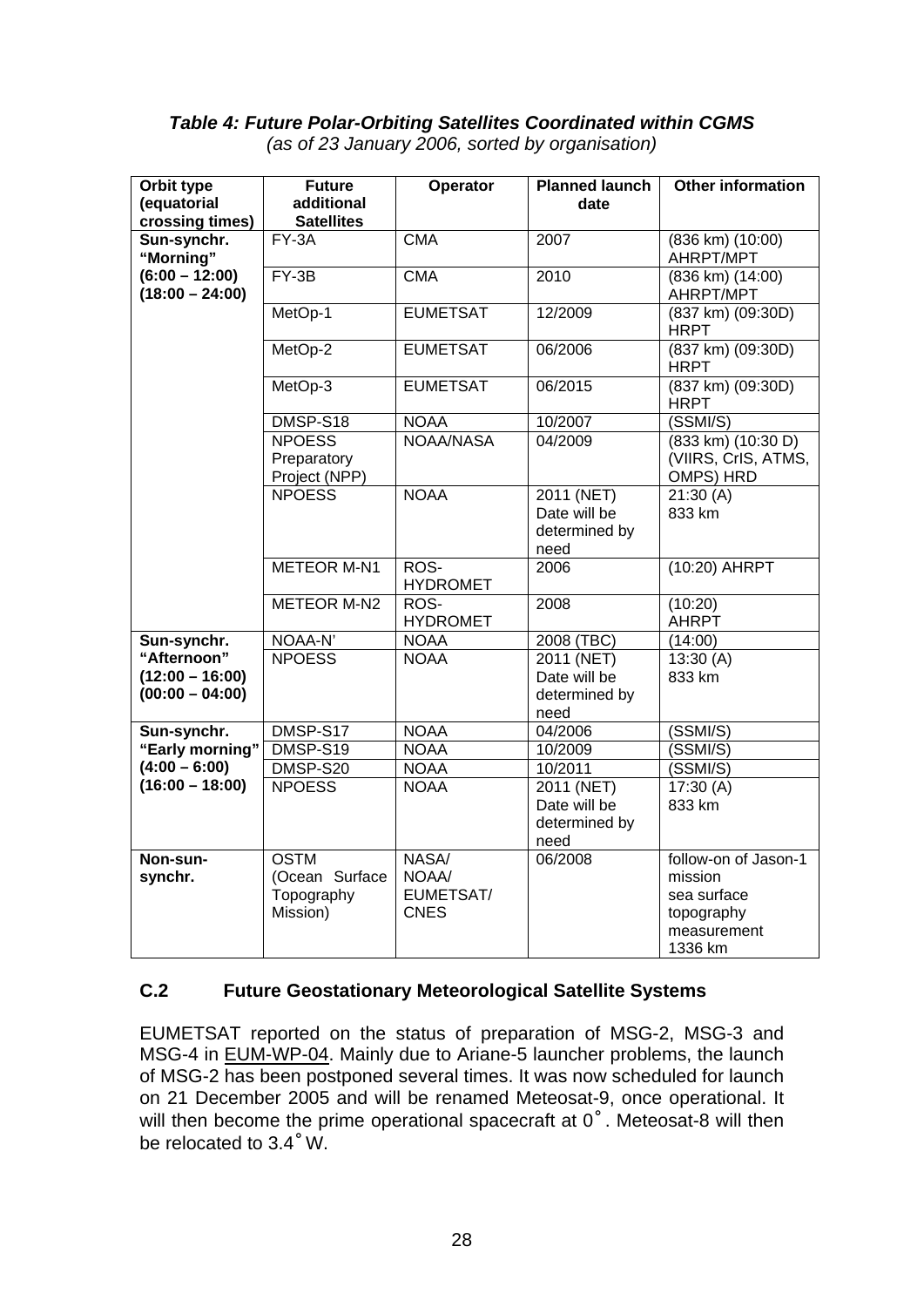The overall system readiness of the MSG-2 System, involving satellite, launch service, Ground Segment and Operations preparations, was assessed at a System Readiness Review which was successfully concluded in early November 2004. Concerning MSG-3, scheduled for launch in 2009, the satellite integration and system test phase has been completed and the satellite will be kept in an intermediate storage configuration until the end of the MSG-2 launch campaign, after which it will be placed in long-term storage.

Additionally, once MSG-2 is fully operational, Meteosat-7 will be relocated very close to 63˚E, over the Indian Ocean. This will allow EUMETSAT to provide coverage of the Indian Ocean beyond 2005, until at least 2008, as approved by EUMETSAT's Council in June 2004. At the same Council meeting, the Resolution on the MSG Programme Extension entered into force. This includes an additional MSG-4 satellite, a GERB-4 Instrument and the extension of the MSG operational service until 2018. Related agreements have been signed with both ESA and Industry.

EUMETSAT added that whilst Meteosat-9 dissemination will be via EUMETCast there will also be a standard LRIT broadcast. This will also be the case for MSG-3 and MSG-4.

EUM-WP-09 informed CGMS of joint preparatory activities between EUMETSAT and ESA for the definition of a Meteosat Third Generation (MTG) geostationary mission which was expected to be available in the 2015 timeframe.

Pre-phase A studies were nearly complete and were driven by high level user needs and priorities established over the period 2000-2003 throughout the post-MSG user consultation process and are currently under evaluation by ESA and EUMETSAT. At system level these pre-phase A studies are still of an exploratory nature, aiming at providing relevant information for EUMETSAT Delegate Bodies to decide on relevant and affordable mission concepts to be further studied during feasibility (phase A) studies in the 2006- 2007 timeframe. Activities have been kicked off by European industrial consortia through competitive tendering (contracted by ESA, supervised by EUMETSAT) where final results will be presented by the end of 2005. EUMETSAT has established an MTG Mission Team in order to provide independent short loop user and scientific feedback in the course of the studies. The development of the space segment and ground segment is envisaged for the 2014 timeframe.

An open workshop was held in April 2005 to narrow down the pre-selection of proposed mission concepts and decisions on the way forward will be proposed after completion and analysis of the results of pre-phases A studies. This will reduce the uncertainties on the scope of the mission concepts to be further considered and traded off during feasibility (phase A) studies. Further details can be found at http://www.eumetsat.int, under Preparation of Future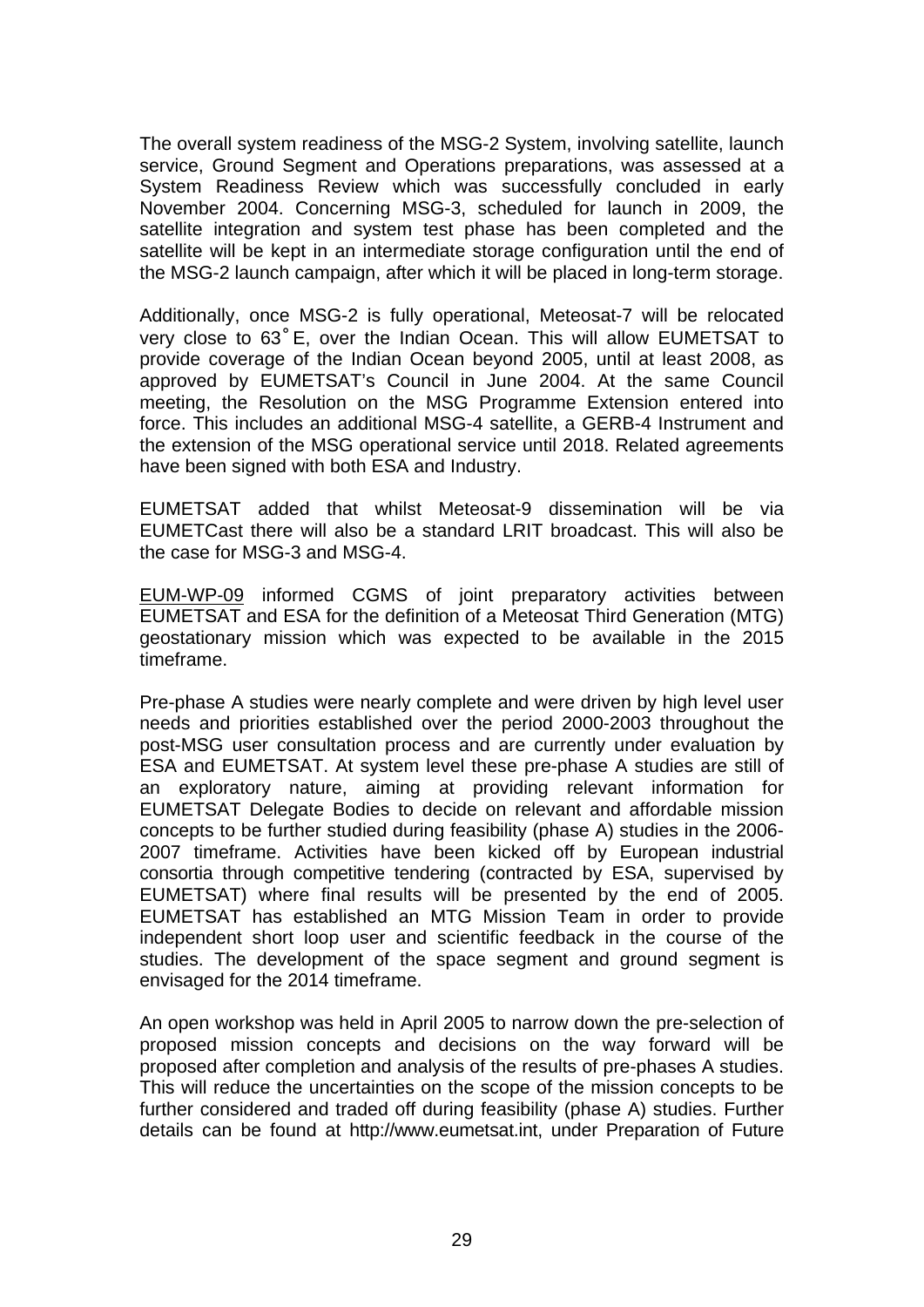Programmes; Meteosat Third Generation (MTG); "Towards MTG – METEOSAT Third Generation".

India informed CGMS on its plans for future INSAT satellites with meteorological applications in IND-WP-02. Under the INSAT-3 Programme, a new Geostationary Meteorological Satellite INSAT-3D is being developed. It will have an advanced imager with six channels and a nineteen channel sounder for the derivation of atmospheric temperature and moisture profiles. It will provide 1 km resolution imagery in the visible band and 4 km resolution imagery in the IR bands. The sampling rate of the imaging mission of INSAT-3D will be every half hour. INSAT-3D is scheduled for launch early 2007 and will provide much improved capabilities to the users of meteorological data from satellites.

JMA provided a report on its plans for the future Multifunctional Transport Satellites, the successor of GMS-5, in JMA-WP-05. MTSAT-2 will be launched by March 2006, and be located at either 135˚E or 145˚E and will act as a standby satellite until mid 2010 when it will take over as the primary spacecraft from MTSAT-1R at 140˚E. The expected life time is 5 years.

The latest information on the MTSAT satellite series is available at JMA's website (http://www.jma.go.jp/jma/jma-eng/satellite/index.html).

In JMA-WP-06, JMA presented its long-term activities on how to materialise a robust satellite observing system. Due to the failure of GMS-5 and the resulting cooperation between NOAA and JMA to successfully backup GMS-5 with GOES-9, and recognising that space-based Earth remote sensing missions have inherent risk, including launch failure and in-orbit spacecraft failure, NOAA and JMA signed a long-term implementing arrangement on 23 February 2005. This arrangement guarantees continuous geostationary satellite coverage of the East Asia and the Western Pacific, in case either agency experiences a spacecraft failure (see also NOAA-WP-23). Furthermore, NOAA and JMA agreed to provide geostationary backup coverage in an emergency, and monitor typhoons and other severe weather that threaten both nations. If either a NOAA or JMA geostationary spacecraft stops operating and there is no available national back-up satellite, then the partner agency would temporarily move one of its satellites, if available, toward the appropriate region and provide coverage for up to one year - at no cost. This would allow the other agency time to recover from the failure and launch a replacement spacecraft. The long-term implementing arrangement will enter into force once JMA has two operable geostationary meteorological satellites, one operational satellite positioned at 140° East, and one that is not required for any other mission, and therefore available for backup.

The paper further stated that JMA has started concept studies on the followon satellite to MTSAT-2, aiming at completing its manufacture and launch by 2015 or earlier, in order to put in place a robust satellite observing system covering the Western Pacific as early as possible. The concept studies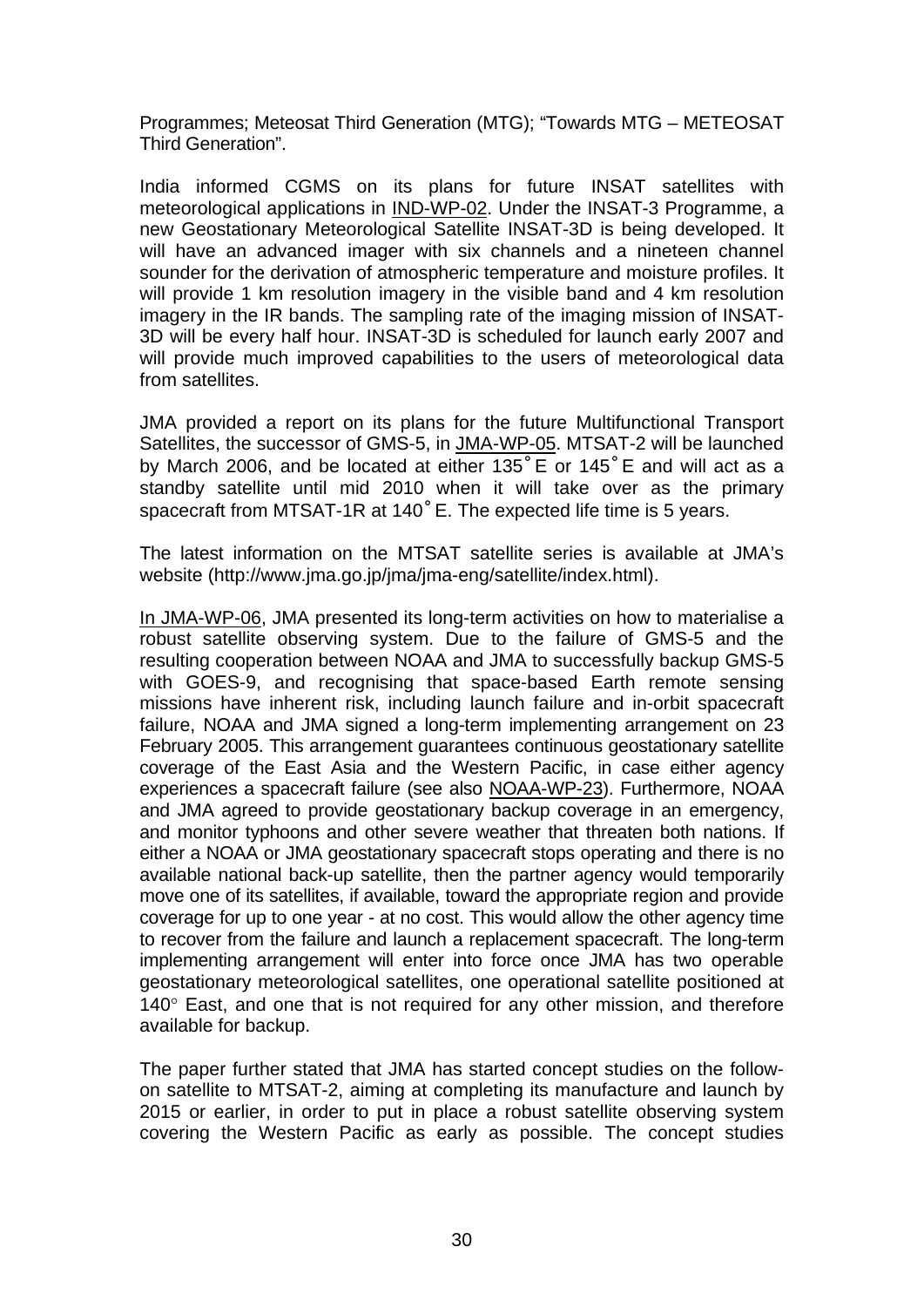include preparatory activities to arrange for a tentative mission specification for the follow-on satellite this year.

CMA reported in CMA-WP-08/09 on its continuation of the FY-2 programme with FY-2D/E/F/G satellites that have been approved for the period 2006– 2015. The mission and function of FY-2D/E will be similar to those of FY-2C. Some improvement is foreseen with FY-2F/G, for instance, the provision of 48 images per day, all year round (28 discs and 20 Northern Hemisphere scan images), and increased lifetime and operational stability. The planned launch schedule for FY-2D/E/F/G will maintain operational continuity by providing a continuous stream of satellites in orbit.

Roscosmos informed CGMS, in ROSS-WP-03, on its continued development of the new geostationary meteorological satellite GOMS No. 2/Electro-L. The satellite is planned to be launched in 2007 and will be placed into a geostationary orbit at 76°E. A second GOMS satellite is foreseen for 2009. The spacecraft will be three-axis stabilised and carry an MSU-GS, a multizonal scanner with parameters close to those of the SEVIRI, as well as standard DCS equipment. GOMS No. 2/Electro-L will also relay data between weather centres, poll autonomous meteorological stations, receive and retransmit signals from Search and Rescue beacons of the COSPAS/SARSAT system. Furthermore, the satellite will carry seven heliogeophysical sensors.

In NOAA-WP-06 NOAA reported on the future GOES system. The GOES-N spacecraft is scheduled to be available for launch by November 2005; GOES-O, currently in ground storage at the spacecraft contractors, is scheduled for launch by April 2007. GOES-P is currently completing integration and is ready to start system testing. GOES-P will be placed in ground storage in late 2006 and is planned to be launched in October 2008.

Instrumentation will continue to be the present five channel imagers and eighteen channel filter wheel Sounders with the horizontal resolution of the imagers improved to 4 km in all IR channels, including the 13.3 micrometer channel. At least two SXI instruments will fly on the GOES-N series and the latter will have the WEFAX service upgraded to a digital LRIT system for distribution of data products. The GOES-N series will provide a dedicated Emergency Manager's Weather Information Network (EMWIN) for data products and warnings. An enhanced Data Collection System (DCS) will be provided allowing for the interrogation of more remote terminals.

In addition to these instrument and service upgrades, a number of GOES-N series spacecraft improvements are planned. Some of the most important changes include: increasing the GOES-R satellite design life from seven to ten years; the power subsystem has been upgraded to allow for continuous operations during eclipse; and the satellite attitude control system has been upgraded to utilise stellar inertial navigation allowing improved Image Navigation and Registration (INR) performance.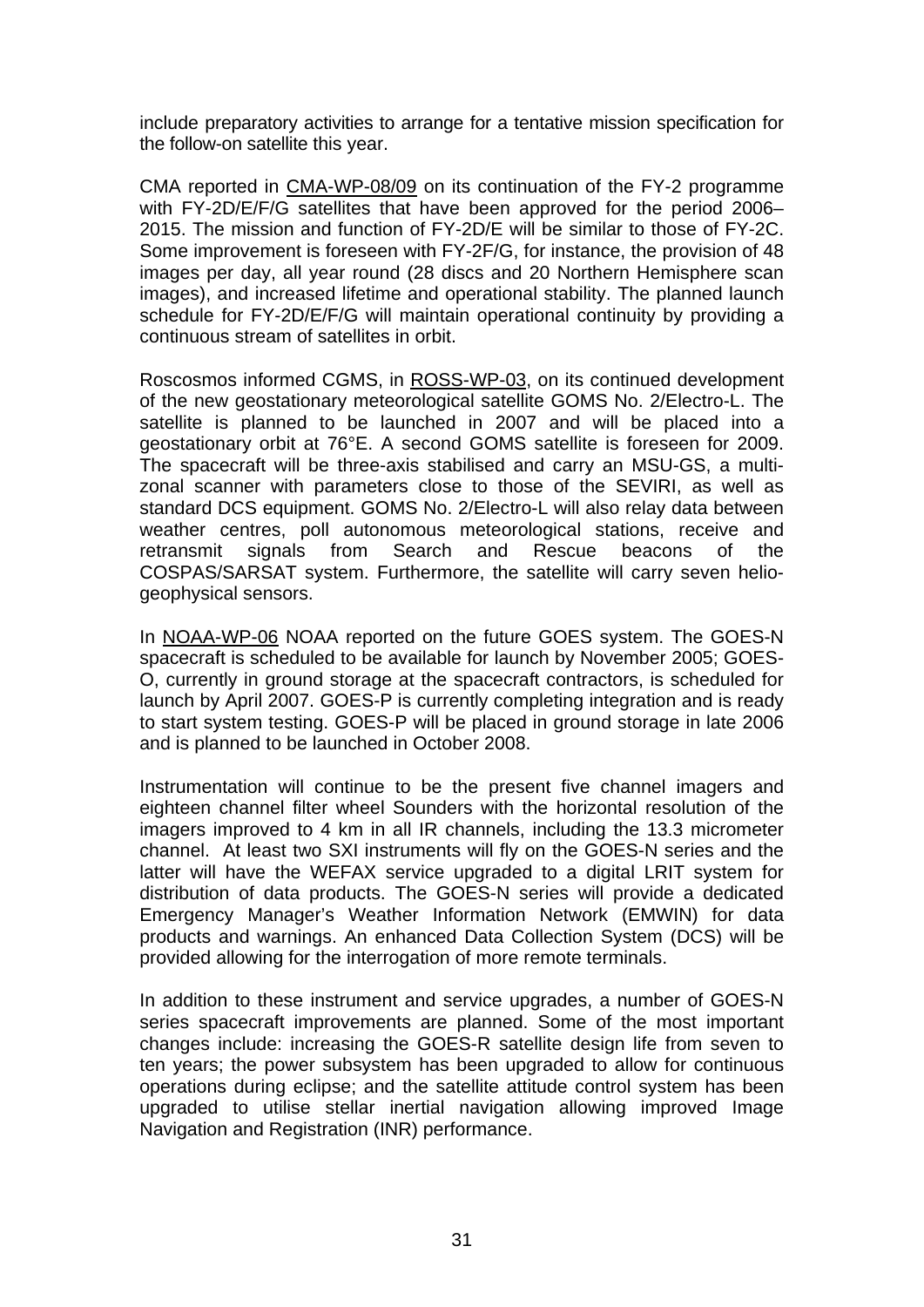<span id="page-31-0"></span>GOES-R procurement activities are well underway and each satellite in this series will carry a new Advanced Baseline Imager (ABI) which will have approximately 16 channels. The satellite will carry five instruments; the Hyperspectral Environmental Suite (HES), Solar Imaging Suite (SIS), and Space Environmental In-Situ Suite (SEISS) instruments; the Advanced Baseline Imager (ABI); and a Geostationary Lightning Mapper (GLM). The new GOES-R instruments will advance operational environmental remote sensing technology by several decades which will provide four-times the environmental information over a greater geographical location in less time, at higher resolution and with higher spectral content. The GOES-R programme will meet NOAA's mission objectives for continuous observations of atmospheric, oceanic, climatic, solar, and space infrared and imaging data of the northern hemisphere surface and atmosphere; supporting all of NOAA's mission goals in ecosystems, climate, weather and water, and commerce and transportation. Launch is currently scheduled for September 2012.

| <b>Sector</b>                                                          | <b>Future</b><br>additional<br>satellites | Operator                | <b>Planned launch</b>    | (Planned location)<br><b>Other remarks</b>                                                                                                          |
|------------------------------------------------------------------------|-------------------------------------------|-------------------------|--------------------------|-----------------------------------------------------------------------------------------------------------------------------------------------------|
| <b>East-Pacific</b>                                                    | MSG-3                                     | <b>EUMETSAT</b>         | 2009                     | $0^{\circ}$                                                                                                                                         |
| $(180°W-108°W)$                                                        | MSG-4                                     | <b>EUMETSAT</b>         | 2010                     | $0^{\circ}$                                                                                                                                         |
| and West-<br><b>Atlantic</b>                                           | GOES-N                                    | <b>NOAA</b>             | 02/2006 (NET)            | 135°W or<br>75°W                                                                                                                                    |
| $(108°W-36°W)$                                                         | GOES-O                                    | <b>NOAA</b>             | 2007 (TBC)               | 135°W or<br>75°W                                                                                                                                    |
|                                                                        | GOES-P                                    | <b>NOAA</b>             | 2008                     | 135°W or<br>75°W                                                                                                                                    |
|                                                                        | GOES-R                                    | <b>NOAA</b>             | 2012                     | 135°W or<br>75°W                                                                                                                                    |
| <b>Indian Ocean</b>                                                    | FY-2D                                     | <b>CMA</b>              | 2006                     | 5 channel VISSR, LRIT                                                                                                                               |
| $(36°E-108°E)$                                                         | $FY-2E$                                   | <b>CMA</b>              | 2009                     | 5 channel VISSR, LRIT                                                                                                                               |
|                                                                        | $FY-2F$                                   | <b>CMA</b>              | 2011                     | 5 channel VISSR, LRIT                                                                                                                               |
|                                                                        | $FY-2G$                                   | <b>CMA</b>              | 2013                     | 5 channel VISSR, LRIT                                                                                                                               |
|                                                                        | Electro-L N1                              | ROS-<br><b>HYDROMET</b> | 2007                     | 76°E                                                                                                                                                |
|                                                                        | Electro-L <sub>N2</sub>                   | ROS-<br><b>HYDROMET</b> | 2009                     | 76°E or 14.5°E (TBC)                                                                                                                                |
|                                                                        | <b>INSAT-3D</b>                           | <b>IMD</b>              | First<br>quarter<br>2007 | Location TBD.<br>Dedicated<br>Meteorological mission<br>with improved 6<br>channel Imager and a<br>19 channel Sounder.                              |
| <b>West-Pacific</b><br>$(108 \degree \text{E} - 180 \degree \text{E})$ | MTSAT-2                                   | <b>JMA</b>              | 15 Feb 2006              | Multifunctional<br><b>Transport Satellite</b><br>135°E or 145°E (in-orbit<br>back-up to MTSAT-1R<br>until 2010)<br>140°E (operational from<br>2010) |

*Table 5: Future Geostationary Satellites Coordinated within CGMS (as of 20 December 2005, sorted by organisation)*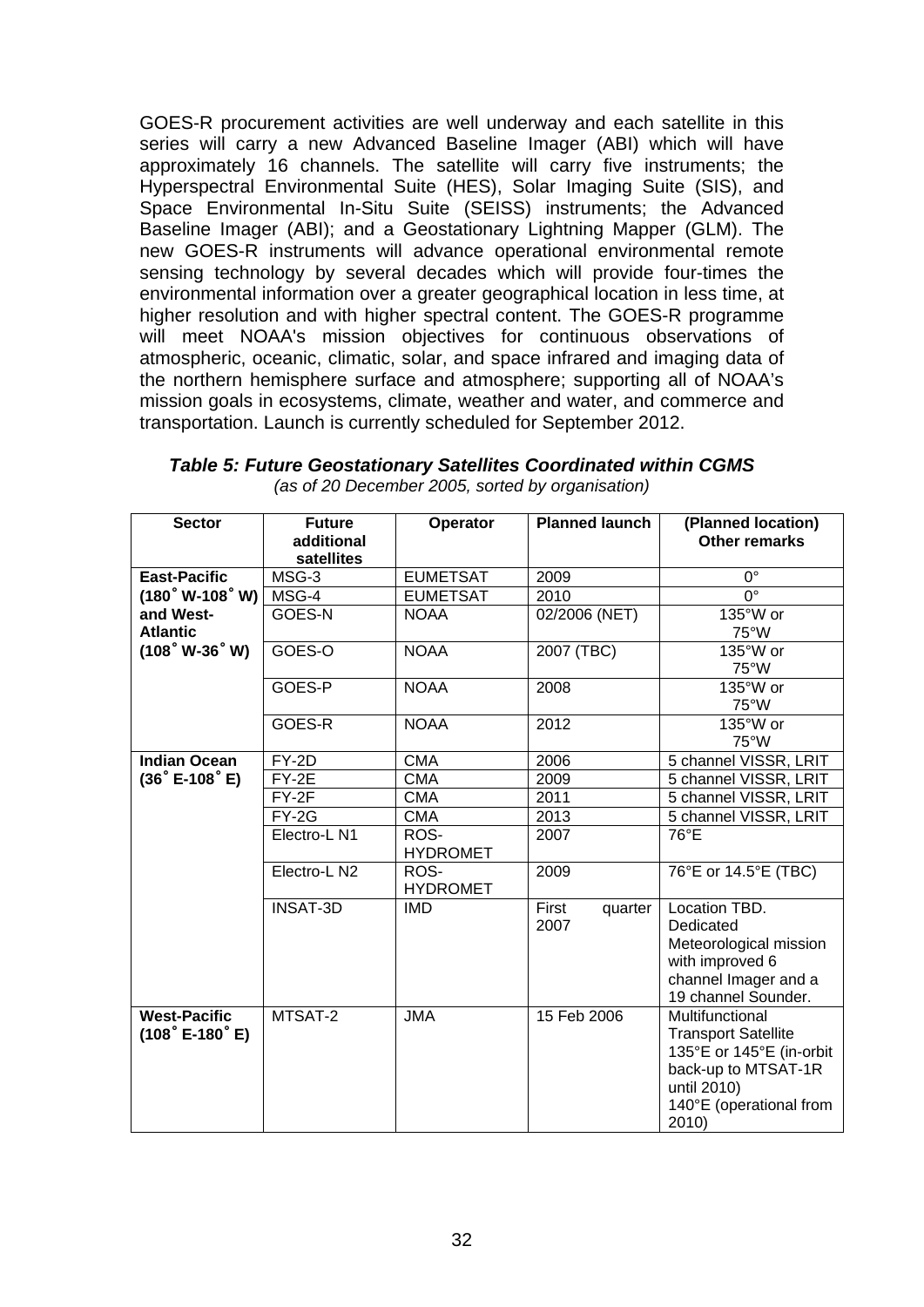| <b>Sector</b> | <b>Future</b><br>additional<br>satellites | <b>Operator</b> | <b>Planned launch</b> | (Planned location)<br>Other remarks                               |
|---------------|-------------------------------------------|-----------------|-----------------------|-------------------------------------------------------------------|
|               | <b>COMS</b>                               | <b>KMA</b>      | 2008                  | 5 channel<br><b>HRIT/LRIT</b><br>116.2 $^{\circ}$ E or<br>128.2°E |

WMO-WP-22 reviewed the events following the CGMS-32 decision to promote international cooperation for implementing demonstration missions according to the International Geostationary Laboratory concept (IGEOLab). After a Preparatory Task Team meeting held in Geneva in December 2004, the IGEOLab concept was approved by the 5<sup>th</sup> Consultative Meeting on Highlevel Policy on Satellite Matters, held in Geneva in January 2005. Two Focus Groups were established for the GIFTS and GOMAS proposals respectively.

The Geostationary Imaging Fourier Transform Spectrometer (GIFTS) was rated as a valuable risk-reduction project for future geostationary infrared hyperspectral sounders and could be accommodated aboard the Russian Elektro-L spacecraft to be launched in 2009. It could also support satellite inter-calibration and complement operational atmospheric motion wind observations in support of GEOSS. The feasibility and cost of GIFTS flight is being investigated in further detail.

It was acknowledged that the Geostationary Observatory for Microwave Atmospheric Sounding (GOMAS) addressed an essential parameter (precipitation), with a promising technology (microwave in GEO orbit). Further developments are needed both on scientific and technical aspects and were expected to be pursued within the framework of the R&D programme of a Space Agency.

WMO-WP-22 Addendum 1 provided results of the 2nd meeting of the IGEOLab Focus Group on GEO-microwave which was aimed at consolidating as many aspects as possible of the science backing the GEO-microwave concept in order to better address future efforts. Progress in all areas was recorded, and a list of items for further study was agreed as follows:

- 1) to provide quantitative evidence on the impact of time sampling on products quality, function of regional climatology and addressed application;
- 2) to continue work on the basic relationships between mm-submm observation and precipitation at ground;
- 3) to focus on image processing activities aimed at enhancing resolution;
- 4) to focus on the characterisation of temperature and humidity profiles as a deliverable, specifically in cloudy areas as close as possible to precipitating cores;
- 5) to continue investigating how Cloud Resolving Models used in predictive mode may help precipitation retrieval and to continue to analyse which data from GEO-microwave provide more valuable information for NWP;
- 6) to implement an airborne campaign as soon as a Lead Agency for the IGEOLab GEO-microwave undertaking shows up.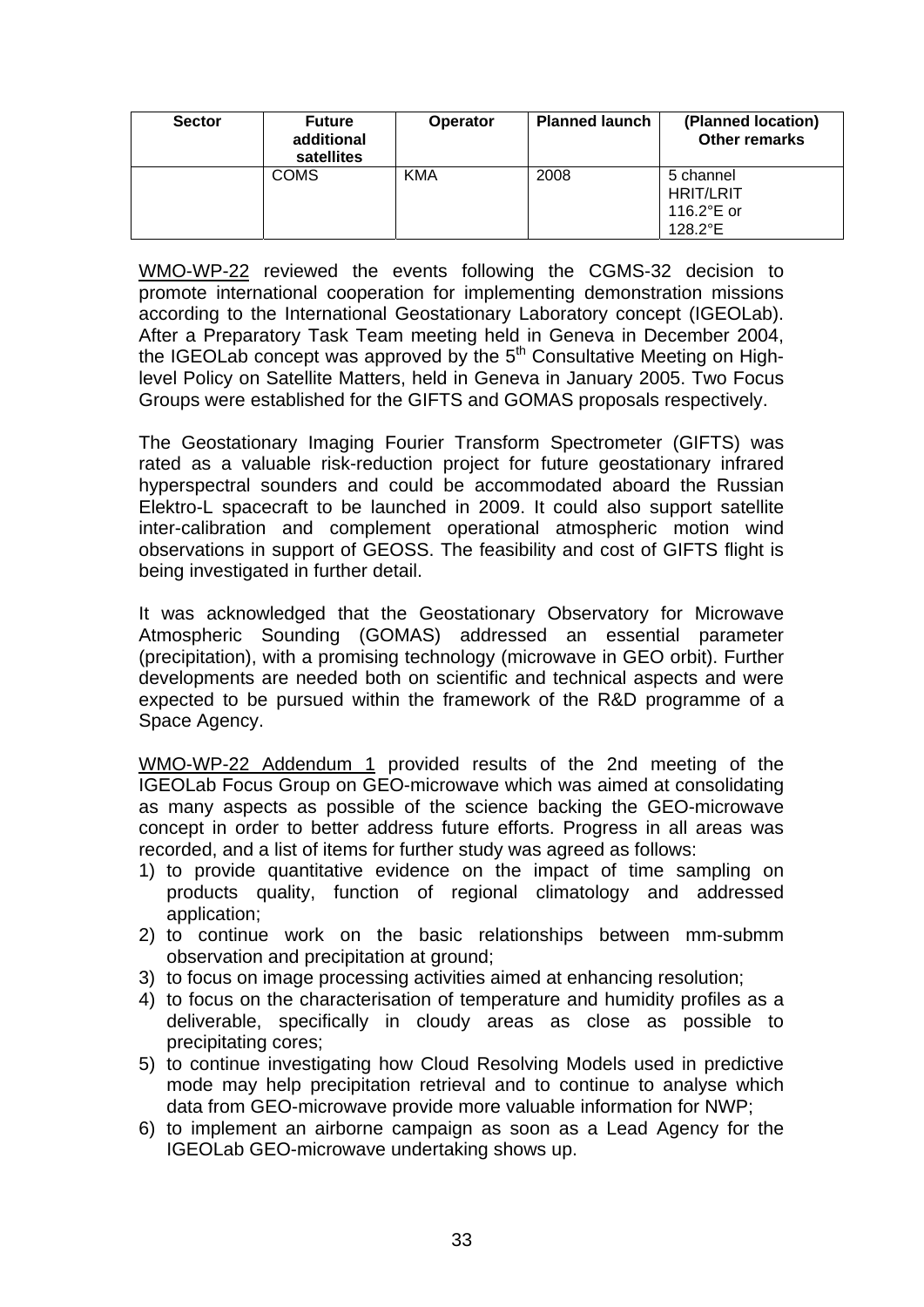It was noted that the continuation of the current studies and the need to better focus certain aspects is at serious risk due to the recent or upcoming termination of all studies awarded on the subject by ESA and EUMETSAT.

#### **Recommendation 33.01 It is recommended that CGMS encourages its Space Agency Members to provide continuity of funding for the scientific studies, pending the establishment of a consolidated study programme once a space agency has accepted the role of the lead space agency in the implementation of the IGEOLab GEO microwave project.**

The next meeting of the IGEOLab GEO-microwave Focus Group, FG-3, will be organised in April 2006 and will attempt to involve other interested parties in IGEOLab, beyond the restricted GOMAS-Team that was invited at FG-2.

Furthermore, WMO reported on the update on the IGEOLab GIFTS on Elektro-L No. 2 in WMO-WP-22, Addendum 2, and informed CGMS of the status for GIFTS activities after a Technical Meeting between the Space Dynamics Laboratory (SDL), Roscosmos, Planeta and the Lavochkin Association. The meeting concluded that, from a technical viewpoint, it is feasible to accommodate GIFTS on Elektro-L, provided that a number of activities are embarked very soon. In addition to working on the platform, work is also necessary on the payload since the currently available Engineering Demonstration Unit is not suitable for flight. SDL, Lavochkin and Roscosmos have signed a protocol for cooperating on assessing all details of the activity, and will provide a proposal in the next couple of months. Funding has been identified as the main critical item, especially on the USA side, for converting the EDU into a flight model. If this is solved in the next few months, a further Focus Group meeting will be called in spring 2006 aimed at enlarging international participation to the project.

#### **C.3 Future Research and Development Satellite Systems**

ESA-WP-02 informed CGMS of the status of the future ESA Earth Observation missions. Two of them, MSG and MetOp are in cooperation with EUMETSAT. The Living Planet Programme has three lines of implementation: Earth Explorer satellites, Earth Watch satellites, plus services & applications demonstration.

After decisions on the implementation of SWARM and EarthCARE missions, a new Core Explorer is under selection.

CRYOSAT was launched on 8 October 2005, but failed to reach orbit due to a problem with the second stage of the launcher. ESA added that it hoped it would be able to procure a second CRYOSAT, however this could take up to 2-3 years to realise, since currently there was no formal approval.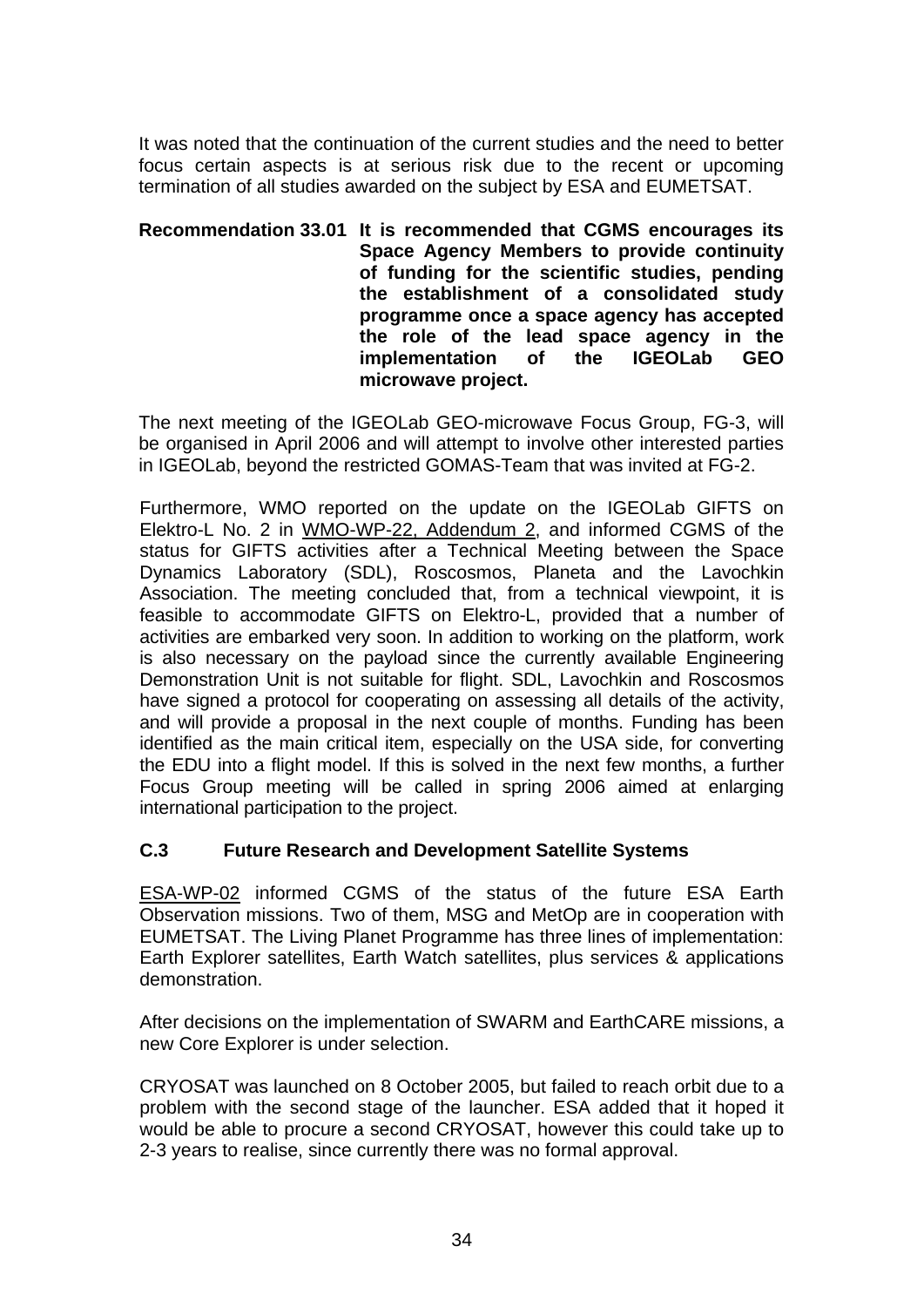The Earth Watch programme includes, since January 2002, the Global Monitoring for Environment and Security (GMES) services element. From the 10 portfolios selected, six will start services as from September 2005. The ESA proposal for the GMES space component programme is under preparation in view of the Ministerial conference foreseen in December 2005.

ESA informed CGMS about its proposal for a GMES space component which encompasses the development of new "Sentinel" missions and coordination with, and access to, other national and European missions. Five Sentinels are under definition, plus a "data gap filler" (GMES-1) for the period 2010/2011:

- Sentinel-1: C-band SAR mission
- Sentinel-2: a multispectral optical imaging mission
- Sentinel-3: an ocean monitoring mission
- Sentinel-4: a geostationary element for monitoring of atmospheric composition
- Sentinel-5: a low-Earth orbit element devoted to the monitoring of atmospheric composition

ESA remarked that, to date, there was no clear data policy for provision of data to users from the Sentinel missions.

In JAXA-WP-01, CGMS was informed about the Advanced Land Observing Satellite (ALOS), scheduled for launch in Japanese fiscal year 2005. ALOS, will contribute to mapping, precise land coverage observation, disaster monitoring and resource surveying. The satellite is equipped with a Panchromatic Remote-sensing Instrument for Stereo Mapping (PRISM), which is comprised of three sets of optical systems to measure precise land elevation. Furthermore, it is equipped with an Advanced Visible and Near Infrared Radiometer type 2 (AVNIR-2) for the observation of land surfaces and the Phased Array type L-band Synthetic Aperture Radar (PALSAR), which enables day-and-night and all-weather observations.

In JAXA-WP-02, JAXA described the Greenhouse Gases Observing Satellite (GOSAT), provisionally scheduled to be launched in August 2008. GOSAT is a satellite to monitor the carbon dioxide (CO2) and the methane (CH4) globally from orbit and it aims to contribute to international efforts to prevent global warming, such as the Kyoto Protocol. It is a joint project of Japan Aerospace Exploration Agency (JAXA), the Ministry of Environment (MOE) and the National Institute for Environmental Studies (NIES). JAXA is responsible for satellite development, launch, and satellite operation. JAXA and MOE are in charge of the sensor development. MOE and NIES are responsible for satellite data utilisation.

In response to a query from the Chairman, JAXA confirmed that near real time GOSAT data would, for the time being, not be available to WMO Members since the satellite was classified as an R&D satellite and a data policy had not yet been defined. However, it agreed to provide further information at CGMS-34.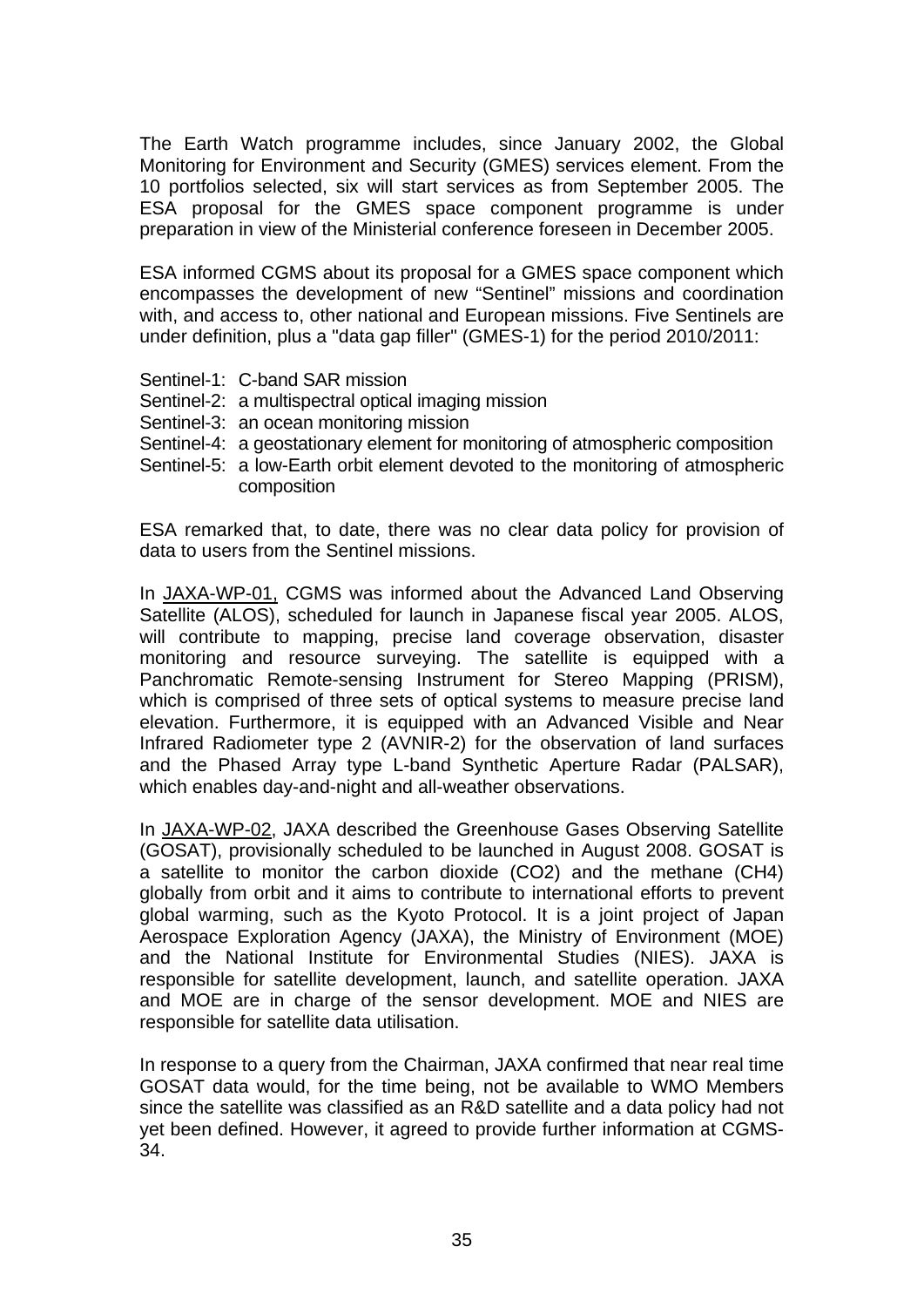<span id="page-35-0"></span>Roscosmos informed CGMS, in ROSS-WP-04, that it is planned to launch three new R&D satellites in the 2005-2006 timeframe: Kompas-2, Resurs-DK and Baumanets. Kompas-2 is a microsatellite for measuring and investigating high and low frequency electromagnetic radiation, electron concentration in the ionosphere and nuclear particles in near-Earth space. Its prime objective is to investigate earthquake prediction possibilities. Resurs-DK will receive panchromatic and multispectral images of the Earth at a high spatial resolution in a wide swath and its prime objective is to obtain precise panchromatic and multispectral images of the Earth for various economical and commercial applications, such as ecology, mapping, forestry monitoring, cadastre production, agriculture and disaster monitoring. Baumanets is a very small satellite with a prime objective of enabling students to acquire practical experience in space technology both in terms of provision of experiments and reception and processing of satellite data.

| <b>Satellites</b> | Operator                                                   | <b>Crossing</b><br><b>Time</b>              | <b>Planned</b><br>launch date | <b>Application and other</b><br>information                                                                                                |
|-------------------|------------------------------------------------------------|---------------------------------------------|-------------------------------|--------------------------------------------------------------------------------------------------------------------------------------------|
| CRYOSAT-2         | <b>ESA</b>                                                 | 717 km                                      | <b>TBC</b>                    | Polar ice monitoring<br>Replacing CRYOSAT-1 lost<br>due to launch failure in<br>October 2005.                                              |
| <b>GOCE</b>       | <b>ESA</b>                                                 | 250 km<br>(dawn-dusk)                       | 11/2006                       | Gravity mission                                                                                                                            |
| <b>SMOS</b>       | <b>ESA</b>                                                 | 755 km (6:00 A)                             | 09/2007                       | Salinity & Soil moisture                                                                                                                   |
| <b>ADM-Aeolus</b> | <b>ESA</b>                                                 | 405 km (18:00<br>A)                         | 09/2008                       | Wind profile                                                                                                                               |
| <b>ALOS</b>       | <b>JAXA</b>                                                | 10:30<br>700km<br>sun-<br>synchronous       | 12/2005                       | <b>Advanced Land Observing</b><br>Satellite (mapping, precise<br>land coverage observation,<br>disaster monitoring, resource<br>surveying) |
| <b>GOSAT</b>      | <b>JAXA &amp;</b><br>Japan's<br>Ministry of<br>Environment | 13:00<br>666km<br>sun-<br>synchronous       | 08/2008                       | Greenhouse Gases<br><b>Observing Satellite</b><br>monitoring the distribution of<br>the density of carbon dioxide                          |
| $\overline{OCO}$  | <b>NASA</b>                                                | 705 km<br>sun-<br>synchronous<br>polar      | 09/2008                       | <b>Orbiting Carbon Observatory</b><br>(observations of atmospheric<br>carbon dioxide)                                                      |
| <b>HYDROS</b>     | <b>NASA</b>                                                | 670 km<br>6 AM/ 6 PM<br>sun-<br>synchronous | 9/2010                        | <b>Hydrosphere State Mission</b><br>Earth's changing soil<br>moisture and land surface<br>freeze/thaw conditions                           |
| <b>CALIPSO</b>    | <b>NASA</b><br><b>CNES</b>                                 | 705 km<br>sun-<br>synchronous               | 11/2005                       | Cloud-Aerosol Lidar and<br><b>Infrared Pathfinder Satellite</b><br>Observations<br>for climate predictions                                 |
| Aquarius          | NASA/CONAE                                                 | 657 km<br>sun-<br>synchronous               | 03/2009                       | global sea surface salinity<br>(SSS)                                                                                                       |

#### *Table 6: Future R&D satellites discussed within CGMS (as of 27 November 2005, sorted by organisation)*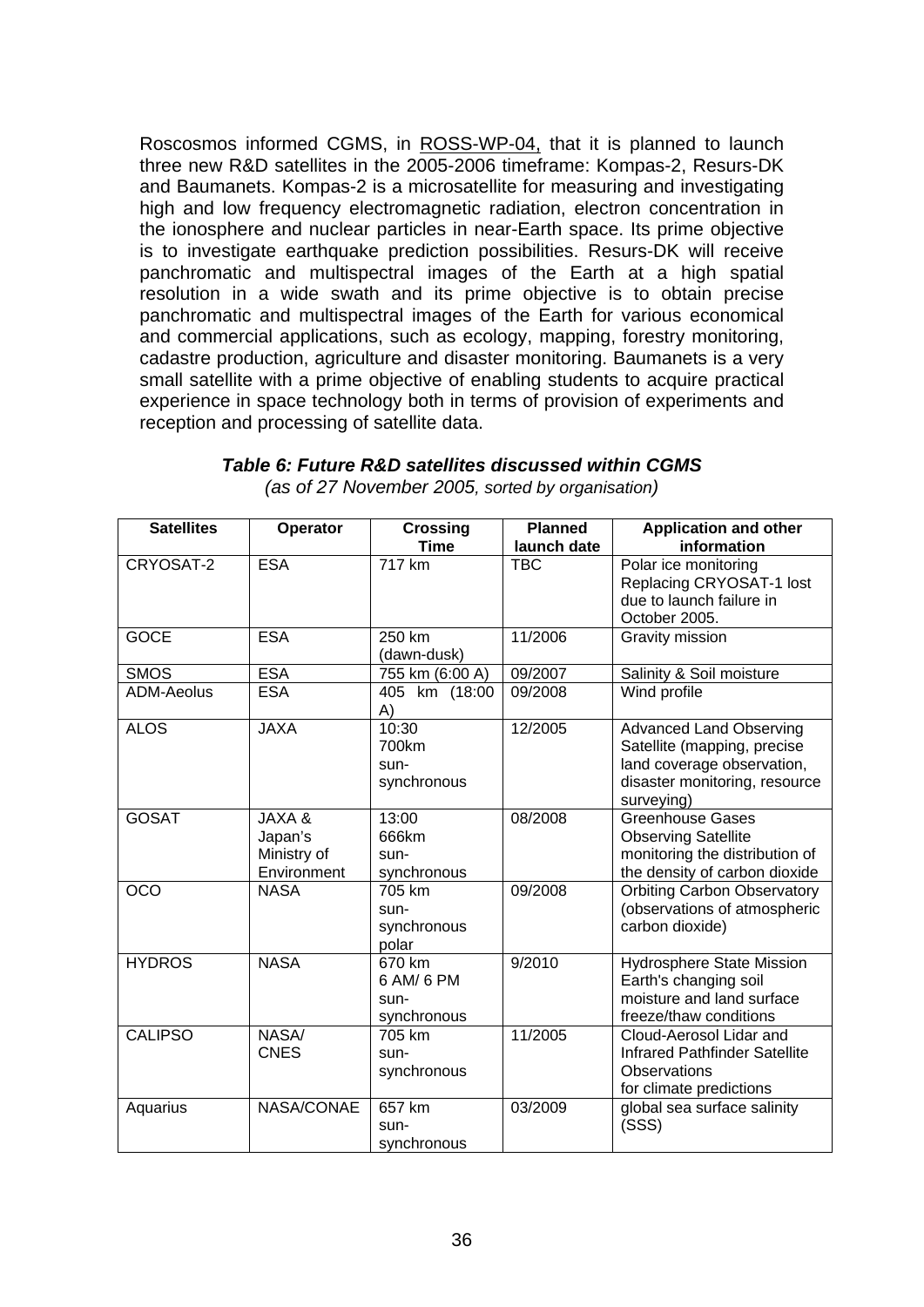| <b>Satellites</b>                                         | Operator                                           | <b>Crossing</b><br><b>Time</b>                      | <b>Planned</b><br>launch date | <b>Application and other</b><br>information                                                                                        |  |  |  |  |  |
|-----------------------------------------------------------|----------------------------------------------------|-----------------------------------------------------|-------------------------------|------------------------------------------------------------------------------------------------------------------------------------|--|--|--|--|--|
| CloudSAT                                                  | NASA/<br><b>CSA</b>                                | 705 km<br>sun-<br>synchronous                       | 11/2005                       | global cloud properties<br>(applications: air quality,<br>aviation safety, disaster<br>management, energy and<br>water management) |  |  |  |  |  |
| <b>GPM</b>                                                | NASA/JAXA                                          | 407 km<br>Non sun-synchr.<br>(core-satellite)       | 2010                          | <b>Global Precipitation</b><br>Measurement, follow-on and<br>expanded mission of the<br>current on-going TRMM                      |  |  |  |  |  |
| <b>LDCM</b><br>(Landsat<br>Data<br>Continuity<br>Mission) | NASA/US<br>Geological<br>Survey                    | 828<br>km<br>(at<br>equator)<br>sun-<br>synchronous | 07/2010                       | <b>Extension of Landsat record</b><br>of multispectral 30m<br>resolution                                                           |  |  |  |  |  |
| Glory                                                     | <b>NASA</b>                                        | 824 km<br>sun-<br>synchronous                       | 12/2008                       | in framework of Climate<br>Change Research Initiative<br>(CCRI) global distribution of<br>natural and anthropogenic<br>aerosols    |  |  |  |  |  |
| Deep Space<br>Climate<br>Observatory<br>(DSCOVR)          | NASA (offices<br>of Earth and<br>Space<br>Science) | L1                                                  | <b>TBD</b>                    | Measure how solar radiation<br>affects climate by using Sun-<br>Earth libration point L1 from<br>which it will observe Earth       |  |  |  |  |  |
| Kompas-2                                                  | <b>ROSCOSMOS</b>                                   | 400-550 km<br>$79^\circ$                            | 11/2005                       | Monitoring of anomaly<br>phenomena in the Earth<br>ionosphere                                                                      |  |  |  |  |  |
| <b>Baumanets</b>                                          | <b>ROSCOSMOS</b>                                   | 490-500 km<br>(11:30)                               | 2006                          | Land observing satellite                                                                                                           |  |  |  |  |  |
| Resource-DK                                               | <b>ROSCOSMOS</b>                                   | (350 km)                                            | 2006                          | <b>Land Observing Satellite</b>                                                                                                    |  |  |  |  |  |

#### **C.4 Reconfiguration of future combinations of LEO and GEO missions**

See discussions of WG III.

## **D. OPERATIONAL CONTINUITY AND RELIABILITY**

#### **D.1 Global Planning, Including Orbital Positions and Reconfiguration of the Space-based Component of the GOS**

WMO introduced WMO-WP-23 which collected essential information on satellites and instruments that form the space-based component of the GOS at the nominal date of September 2005, and including some updates and complementary information with respect to the first issue presented at CGMS-32, in WMO-WP-26. The document was compiled by Dr Bizzarro Bizzarri, WMO consultant, on the basis of:

- information provided by satellite operators members of CGMS at their annual meetings;
- extensive search on the Web for missing information, details and latest updates;
- books and personal notes, especially for the historical elements.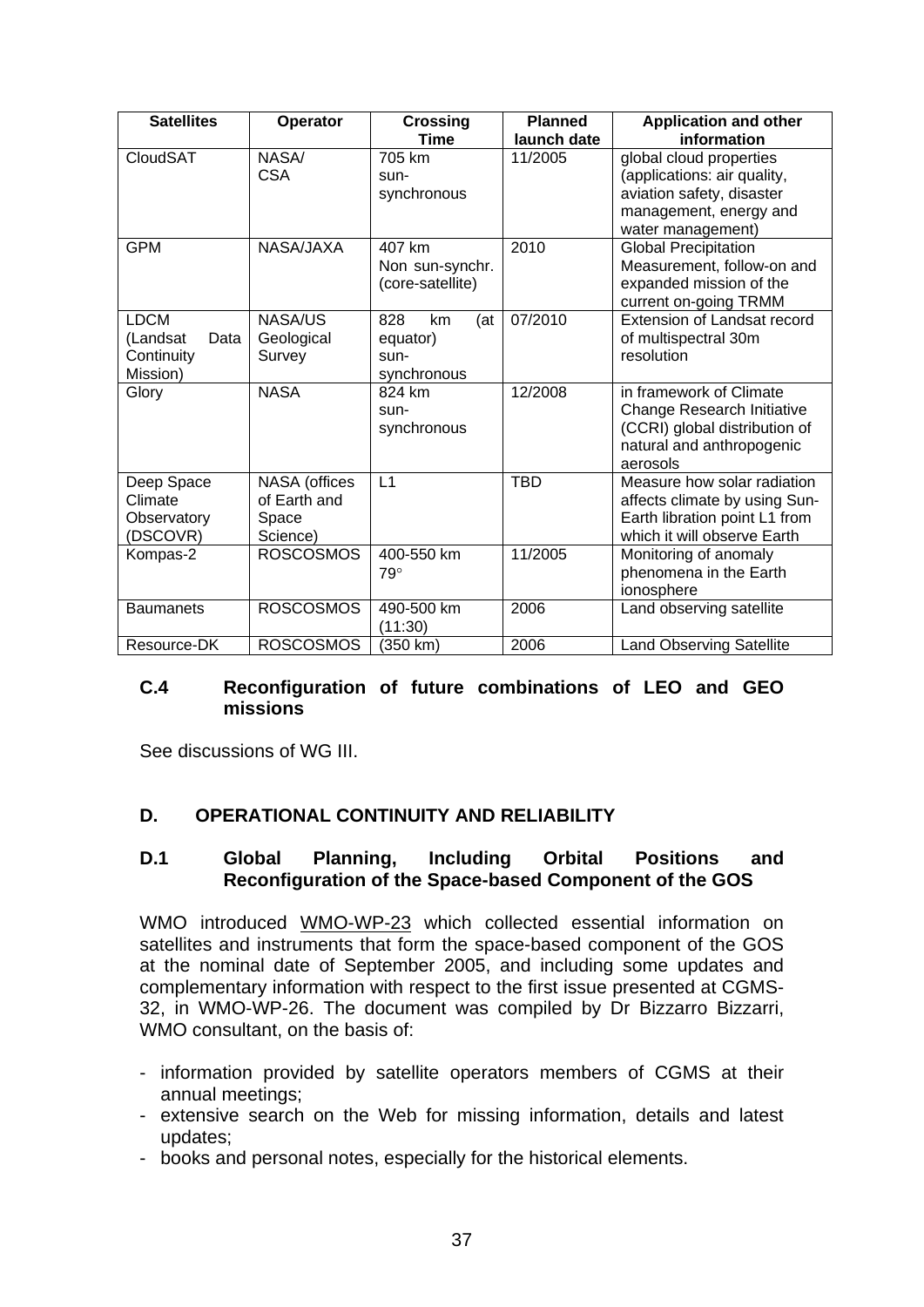The structure of the document is such that it will provide, when updated on an annual basis, a short historical background on the various programmes, a slowly evolving framework on current and developing systems/instruments, and a more evolutionary framework for input of the latest information on systems/instruments that are still in their definition phase.

An effort has been made to provide template-like information in order to ensure homogeneity and completeness, and to facilitate comparisons of programmatic elements and performances. The purpose is to provide an available and simple tool to check to what extent Earth Observation satellites fulfil WMO requirements in terms of both coverage and quality.

The following systems have been considered:

- the constellation of operational meteorological geostationary satellites;
- the constellation of operational meteorological sun-synchronous satellites;
- a selection of R&D programmes conducted by space agencies associated with CGMS.

It should be noted that some information is still missing or needs confirmation, both in the chapters dealing with operational meteorological satellites and, even more, in the new chapter on R&D missions.

CGMS noted the status of current and planned satellites of the GOS at the nominal date of September 2005, i.e. close to CGMS-33, special attention being given to the sections reporting the analysis of compliance of GOS with WMO requirements in terms of observation coverage (Sections 2.9 and 3.8) and instrument performance (Sections 2.10 and 3.9). CGMS Members were invited to carefully check the information provided in the document and to contribute to resolve doubtful or missing areas soon after CGMS-33. It was agreed that the present document, incorporating the latest inputs received at the time of CGMS-33 would be published by WMO early in 2006, while further updates would be used for the next issue to be presented at CGMS-34. To this purpose, CGMS Members are recommended to designate a contact point to interact with Dr. Bizzarri at [bibizzar@tin.it](mailto:bibizzar@tin.it). The attention of CGMS Members was also raised to the quality and completeness of the information provided on satellites and instruments on their various websites.

#### **Recommendation 33.02 CGMS Members are encouraged to ensure that the description of their programmes on their websites contains an adequate level of technical information.**

**Action 33.01 CGMS Members to continue interacting with WMO (Dr Bizzarro Bizzarri < [bibizzar@tin.it](mailto:bibizzar@tin.it) >) in order to resolve any doubtful or missing information to complete the next issue of the "Status of the space-based component of the Global Observing System (GOS)". Any further updates**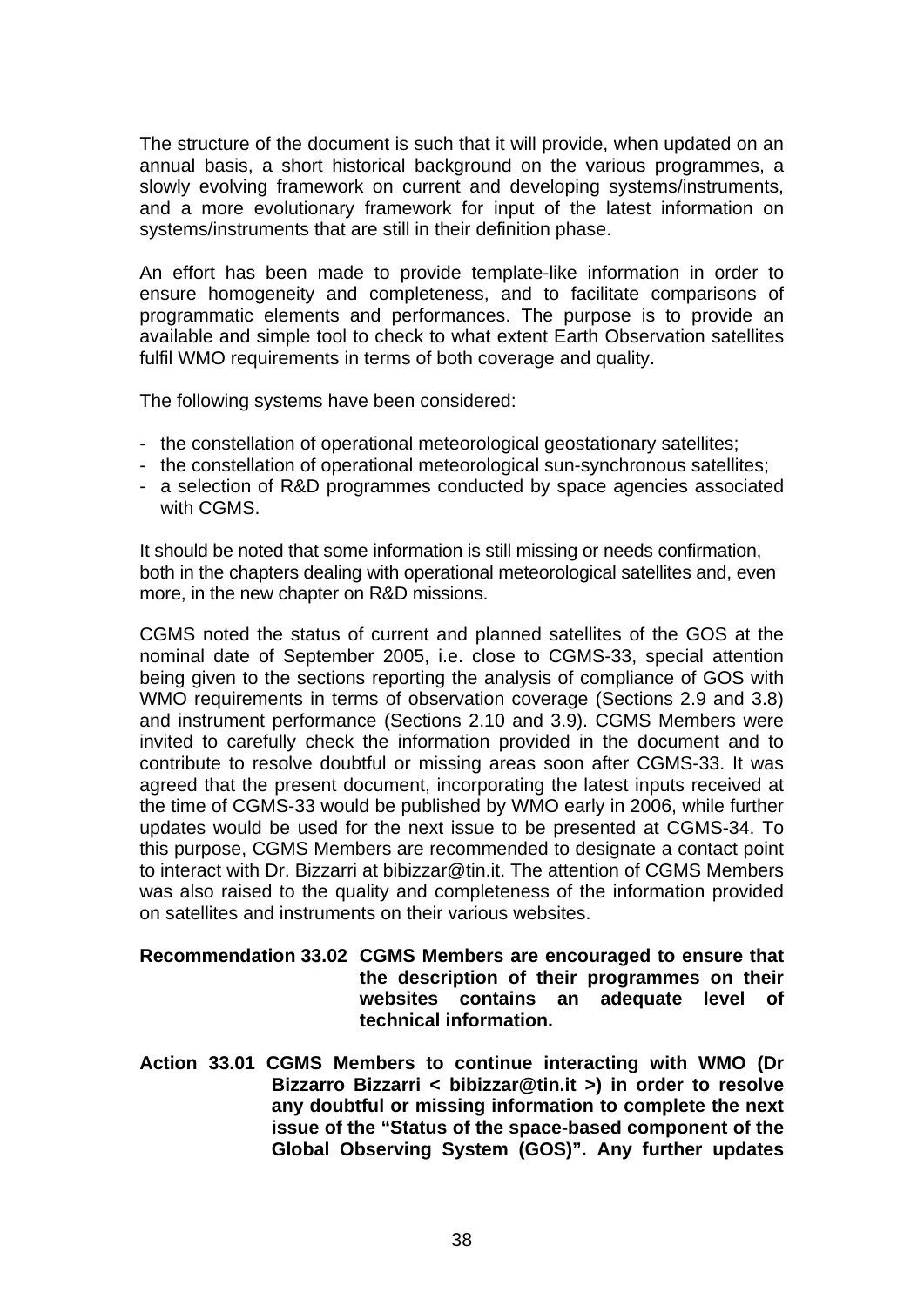**submitted as part of Agenda items B1, B2, B3, C1, C2 and C3 should be delivered, if possible, at least one month in advance of CGMS-34 to allow final tuning of the report before CGMS plenary.** 

### **D.2 Inter-regional contingency measures**

WMO submitted, in WMO-WP-05, a first draft of the CGMS global contingency plan, in response to CGMS Action 32.20. This draft was intended to consolidate, in a single document, the outcome of previous WMO and CGMS discussions held over the last 15 years on contingency planning, and to present it in a structured way. CGMS Members were invited to review the proposed format, structure and content of this draft. It was agreed to submit it first to review by WG III on contingency planning. CGMS also noted that the proposed document planned an annual review of the implementation of the global space-based component of the GOS with an assessment of the margins or risks of gaps in coverage and potential needs for contingency measures.

## **D.3 Long-term global contingency planning**

Please refer to section D.2 above.

## **E. SATELLITE REQUIREMENTS OF WMO PROGRAMMES**

## **E.1 World Weather Watch**

In WMO-WP-07, CGMS Members noted that the Commission for Basic Systems, at its thirteenth session held in February 2005, in St. Petersburg, Russian Federation, had agreed to an Implementation Plan for the evolution of the Global Observing System. The Implementation Plan included 47 recommendations with twenty recommendations for the space-based component of the GOS, twenty-two for the surface-based component and five for interactions with NWP. The twenty recommendations relevant to the space-based sub-system of the GOS built upon known plans of the operational and R&D satellite operators and called for rigorous calibration of remotely sensed radiances as well as improved spatial, spectral, temporal, radiometric accuracies. Wind profiling and global precipitation measurement missions were singled out for their importance to the GOS. CGMS Members noted that implementation of most of these recommendations would be realised through the WMO Space Programme working with space agencies, via CGMS. CGMS Members were informed of the status for each of the twenty recommendations as well as the schedule for further activities.

#### **Action 33.02 WMO to send a copy of the "Implementation plan for evolution of space and surface-based sub-systems of the GOS" (WMO/TD No. 1267) to CGMS Members.**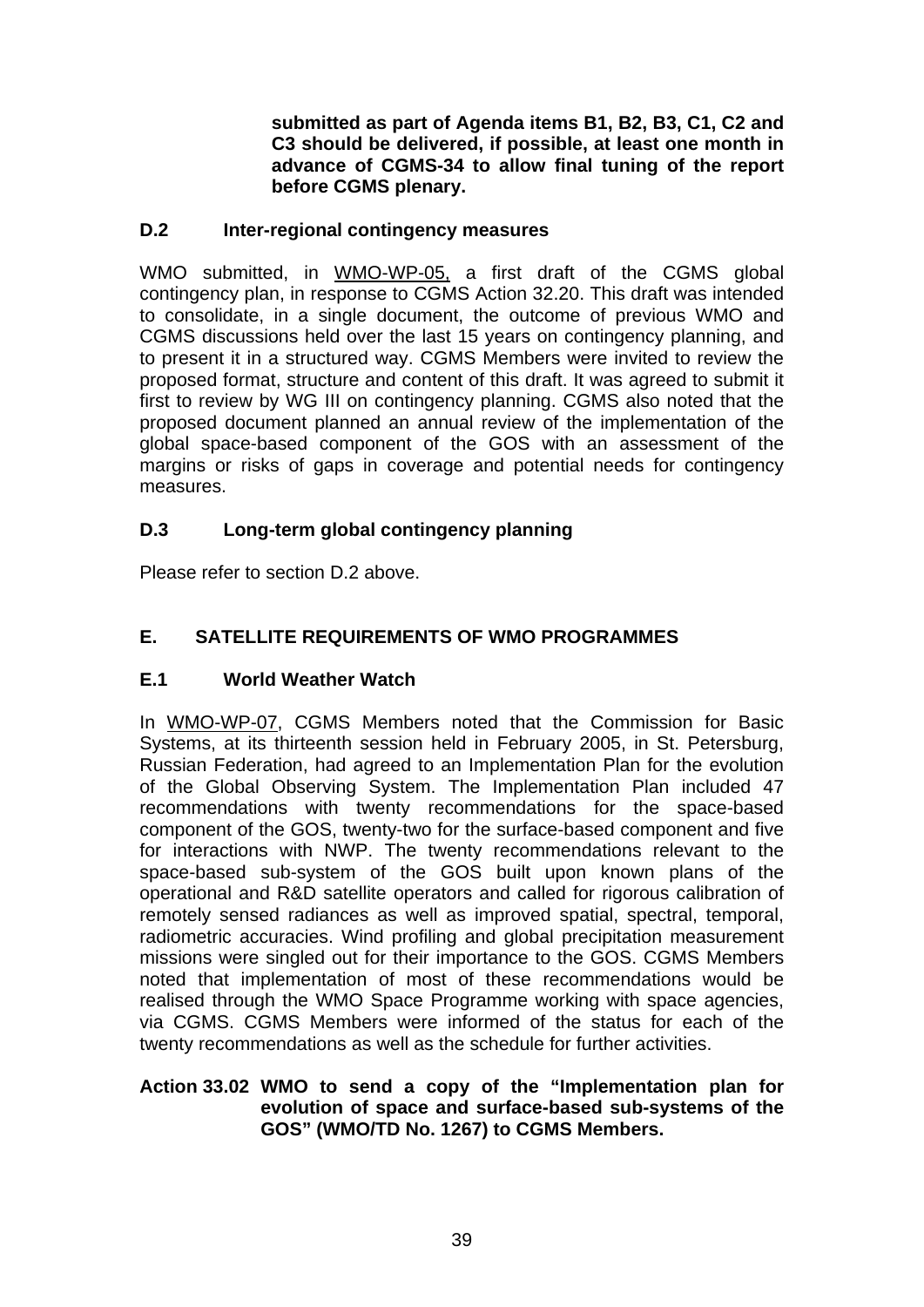#### **Action 33.03 CGMS Members to provide feedback to WMO on the various proposals presented in WMO-WP-07 concerning the evolution of the spaced based system of the GOS.**

NOAA stressed to the meeting that this was an important document, providing a roadmap for the future development of the Global Observing System.

IMD commented that information on this subject should also be sent to its Department of Space and agreed to provide WMO with contact details.

WMO-WP-12 reported on requirements expressed by the Tropical Cyclone Programme via its ESCAP Panel on Tropical Cyclones as well as the Tropical Cyclone Committees of WMO Regional Associations RA-1 and RA-V.

The Tropical Cyclone Programme specifically expressed three requirements related to geostationary coverage of the Indian Ocean, availability of TRMM data and ocean surface winds from scatterometer data. The Tropical Cyclone Programme noted with appreciation that the EUMETSAT plan to relocate Meteosat-7 over the Indian Ocean would allow continuation of the IODC mission, originally provided via Meteosat-5, until 2008, but recalled its requirement for long-term coverage of the Indian Ocean area. The Tropical Programme requested that NASA continue its TRMM mission as long as the satellite remains functional, and CGMS noted the positive response of NASA that accepted to extend the operation until 30 September 2009. The Tropical Cyclone Programme also recommended encouraging the development of future plans for deployment of scatterometer sensors, and other satellite surface wind vector retrievals.

CGMS also noted the report from NOAA on the positive influence of MODIS water vapour polar winds toward significantly reducing tropical cyclone trajectory forecast errors (in light of recent work at the Joint Center for Satellite Data Assimilation). In addition it was noted that the current MODIS capabilities would likely expire before NPOESS capabilities in this regard can be initiated.

CGMS suggested an action for the WMO (Space Programme Office) to inform the WMO Tropical Cyclone Programme of this recent progress and to incorporate a requirement for water vapour sensitive measurements from polar-orbit.

#### **Action 33.04 WMO (Space Programme Office) to inform the WMO Tropical Cyclone Programme of the benefit of using water vapour polar winds for improving the accuracy of tropical cyclone forecasting.**

CGMS were pleased to learn from Roshydromet that it intended to ensure long-term coverage of the Indian Ocean Region, with its Electro L-N1 and N2 satellites, currently scheduled for launch in 2007 and 2009 respectively.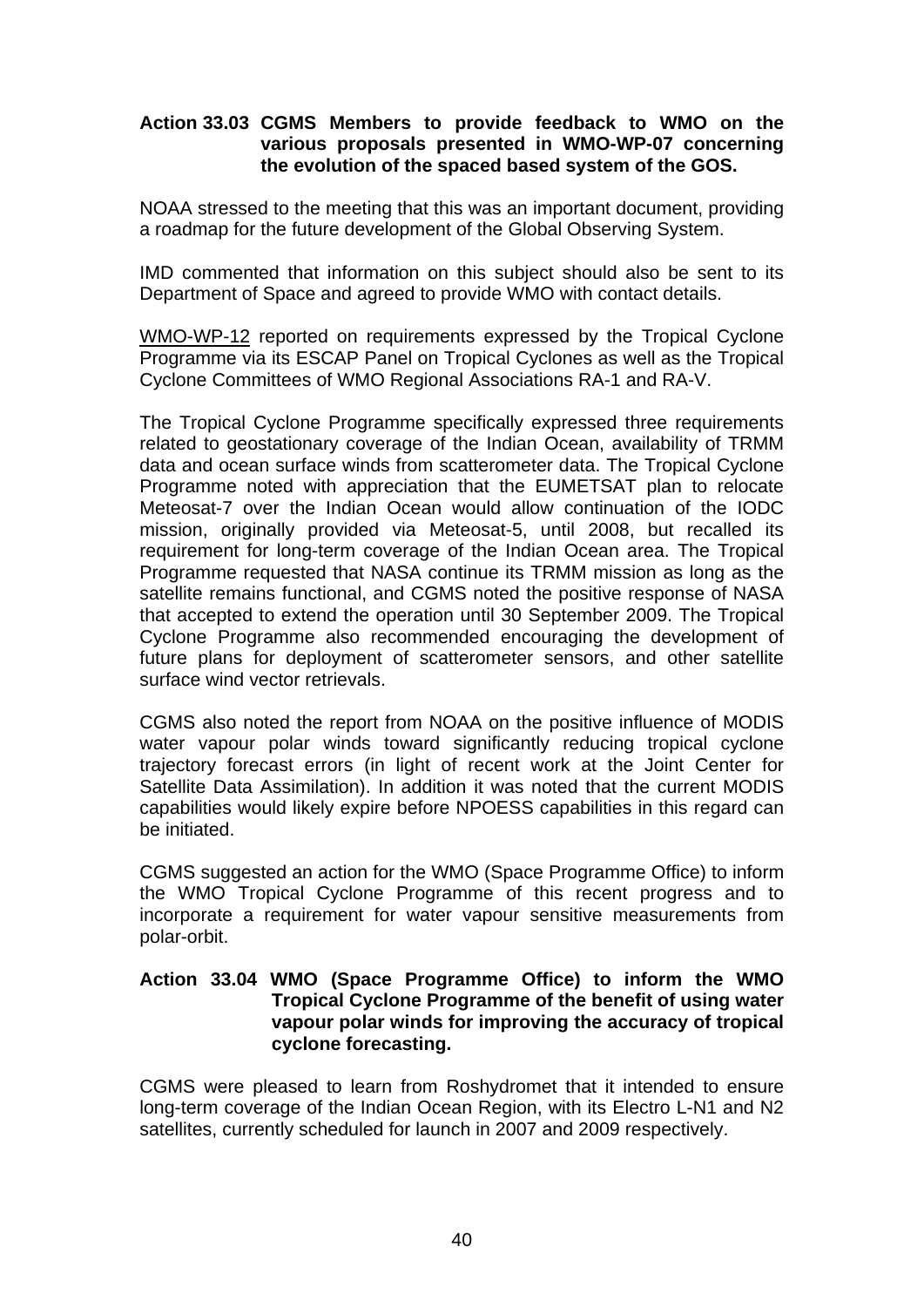## **E.2 Other WMO Programmes**

In WMO-WP-06, CGMS was informed of the status of the WMO Space Programme. It recalled that the WMO Congress (Cg XIV) established the WMO Space Programme (WMO SP) as new crosscutting activity starting on 1 January 2004. CGMS Members noted that several important events had occurred since its last session including an increase in the Space Programme staff with two seconded experts (from China and France) and two new professional posts that were expected to be filled in early 2006 as well as activities related to IGEOLab. Finally, CGMS Members noted that the WMO Commission for Basic Systems (CBS) Open Programme Area Group on Integrated Observing Systems (OPAG-IOS) had 3 Expert Teams dedicated to the Evolution of the Global Observing System (ET-EGOS), Satellite Systems (ET-SAT), and Satellite Utilisation and Products (ET-SUP), respectively.

In WMO-WP-09, CGMS Members were informed of activities related to implementation of the new crosscutting WMO Natural Disaster Prevention and Mitigation Programme (DPM) approved by the thirteenth WMO Congress in May 2003. CGMS Members noted that all WMO major programmes were involved with different aspects of disaster prevention and mitigation. As DPM's first goal, it aims to coordinate the activities of WMO programmes towards clear strategic goals at regional and national levels, such that WMO could enhance its contribution to disaster prevention and mitigation decision making at the national, regional and international levels. As a first step, DPM Programme has initiated three major fact-finding projects, including regionallevel assessments, country-level assessments, and a mapping of DPM activities within WMO Major Programmes. CGMS Members noted that the three major fact-finding projects should lead to a set of "disaster prevention and mitigation" observational requirements.

NOAA commented that whilst it was important to ensure adequate observation systems in support of disaster prevention and medication, focus should equally be on the warning systems that will be based upon these observations. In response, WMO confirmed that this aspect was being addressed by the public weather services of the National Meteorological Services concerned.

EUMETSAT added that in response to this type of proposal it had activated its DCS on Meteosat-5, located over the Indian Ocean, and that the IDCS was also a means of communication of this type of warning.

WMO-WP-25, presented a summary of recent developments in the Global Climate Observing System (GCOS) and World Climate Research Programme (WCRP) relevant to CGMS. GCOS has developed an Implementation Plan for the Global Observing System for Climate in Support of the UNFCCC which addresses the requirements identified in the Second Report on the Adequacy of the Global Observing Systems for Climate in Support of the UNFCCC and, in particular, the Essential Climate Variables and their associated products defined therein. The full Plan and its Executive Summary are available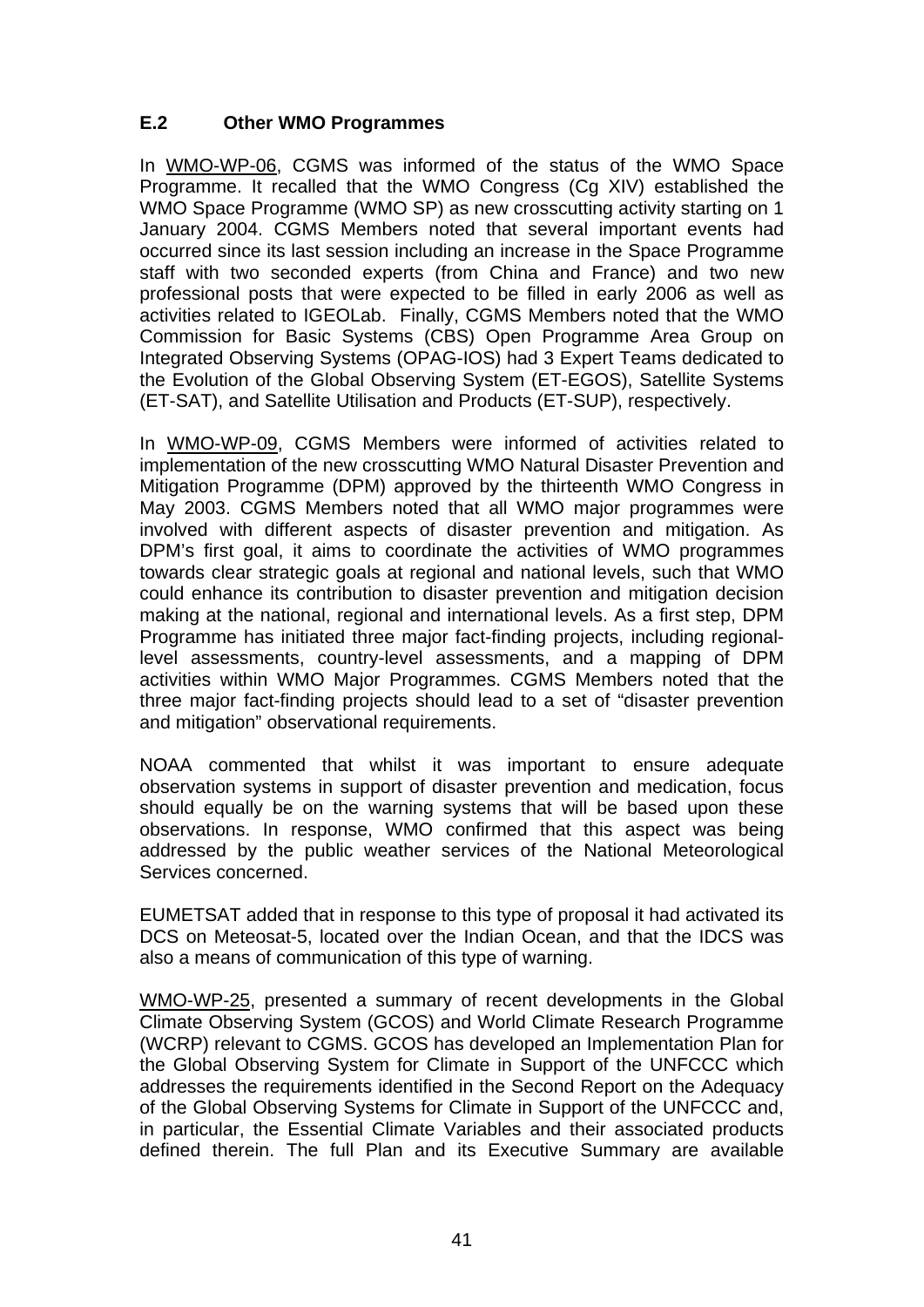through the GCOS Web site ([www.wmo.int/web/gcos\)](http://www.wmo.int/web/gcos). The Implementation Plan details the need for long-term continuity and stability of high quality observation systems compliant with the GCOS Climate Monitoring Principles, and for derived global data products. It calls for some 131 actions to address the critical issues related to global observing systems for climate, namely: improving key satellite and in situ networks for atmospheric, oceanic and terrestrial observations; generating integrated global climate analysis products; enhancing the participation of least-developed countries and small island developing states; improving access to high-quality global data for essential climate variables; and strengthening national and international infrastructure. Several key actions are directly relevant to CGMS Members. CGMS expressed support to those issues and looks forward to an update on further evolutions at the next CGMS meeting.

The following CGMS-relevant conclusions and recommendations were furthermore, agreed by the GCOS/WCRP Atmospheric Observation Panel for Climate (AOPC):

- satellite operators should establish a process (e.g. via CGMS) to provide Level 1b products (i.e. navigated and calibrated radiances) needed for climate applications. In addition, priority Level 2 products (geophysical quantities) should be generated and reprocessed in the light of advanced understanding of the data characteristics.
- the development of enhanced cloud products including cloud microphysics, should be pursued, recognising the GCOS requirement for improved cloud monitoring. In particular the evaluation of climate cloud products with advanced research satellite missions, like Cloudsat, is recommended.
- CGMS should request its members to define and commence the development of a climate data set from hyperspectral IR instruments (AIRS, IASI, CrIS) that is substantially reduced in terms of data volume, in order to make climate processing of long time series tractable.
- CGMS should invite satellite agencies to report on current efforts to establish and/or enhance global aerosol products suitable for climate applications.
- It is important to have independent observations and analyses of the Essential Climate Variables (ECVs) in order to be able to take maximum advantage of new observing technology. Only with independent information can confidence be given to data obtained by new systems.
- It is important that satellite agencies undertake appropriate risk analyses of potential gaps and overlaps in mission continuity in order to assist in achieving the GCOS goals of sustained provision of satellite-based observations of ECVs.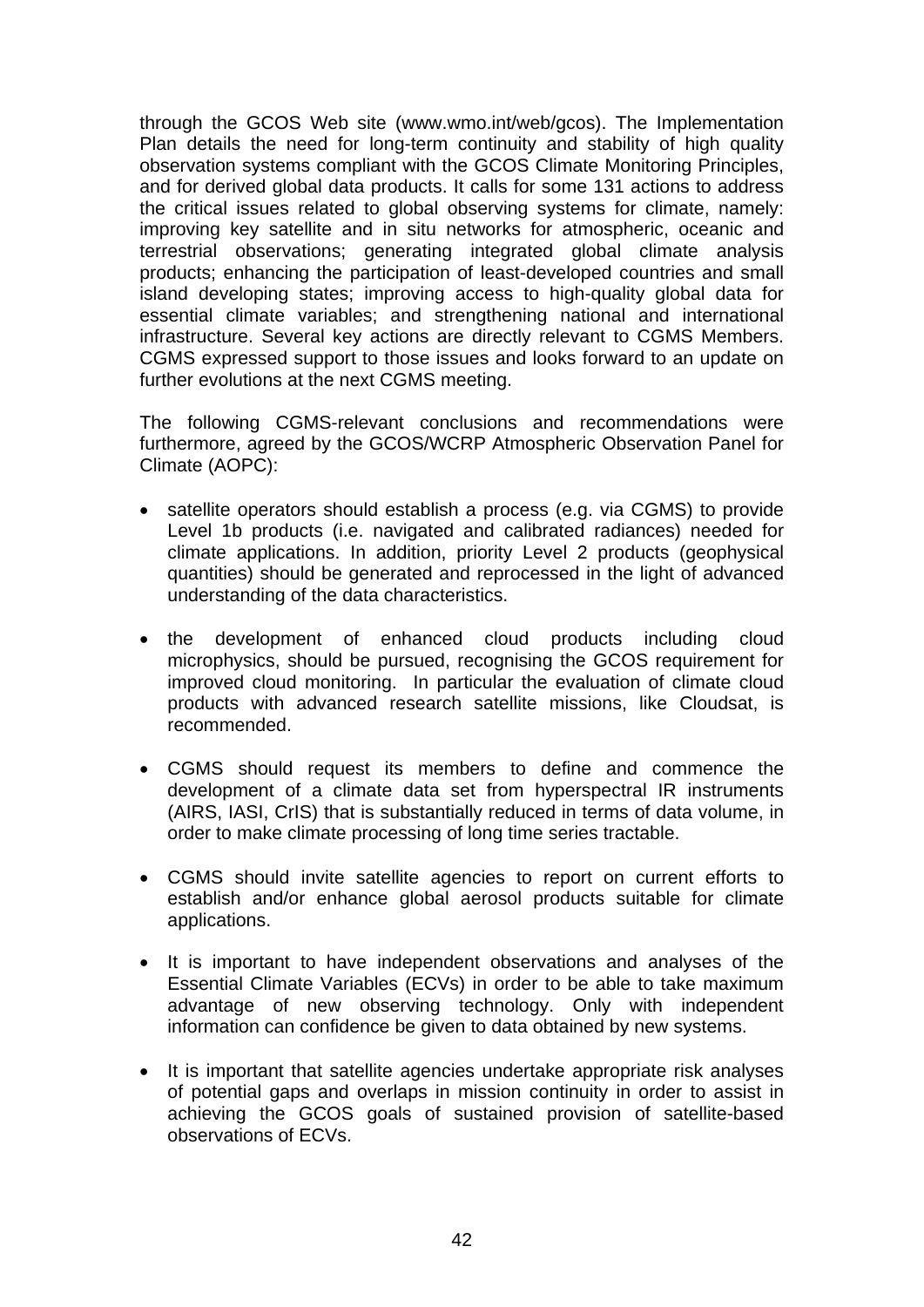The AOPC also noted the results of the joint EUMETSAT/WMO/GCOS/CM-SAF (Climate Monitoring Satellite Application Facility) workshop in July 2004 and welcomed the efforts of the CM-SAF towards delivering integrated global climate products. At the second EUMETSAT-WMO-GCOS meeting convened in September 2005, it was recommended that satellite operators re-calibrate archived satellite data to make them usable for climate studies, and that this could be proposed as an action on satellite operators at the next CGMS meeting.

In response to CGMS-relevant conclusions from the GCOS/WRCP Atmospheric Observation Panel for Climate (AOPC), CGMS agreed to the following actions and recommendations:

- **Action 33.05 In response to WMO-WP-25 and EUM-WP-05, CGMS satellite operators are requested to analyse the steps needed to make their archived satellite data usable for climate studies, and report to CGMS accordingly.**
- **Action 33.06 In response to WMO-WP-25, CGMS operators are invited to report on current efforts to establish and/or enhance aerosol products suitable for climate applications.**
- **Recommendation 33.03 In response to WMO-WP-25, CGMS Members are encouraged to pursue the development of enhanced cloud products including cloud microphysics, recognising the GCOS requirement for improved cloud monitoring.**
- **Recommendation 33.04 CGMS Members are encouraged to define and commence the development of a climate data set from hyperspectral IR instruments (AIRS, IASI, CrIS) that is substantially reduced in terms of data volume, in order to make climate processing of long time series tractable. It might be appropriate to defer this matter to the ITWG.**

In WMO-WP-27, CGMS Members were informed of the status and activities of THORPEX. CGMS was reminded that THORPEX is an exceptionally important International programme in which satellite observations will play a major role. The programme's success will help ensure optimal utilisation of satellite data across forecast scales from 1 day to two weeks and possibly into seasonal to inter-annual time-scales. Results from THORPEX will help guide the utilisation of satellite data and help define the future role of satellites as part of an increasingly integrated and optimised Global Observing System. CGMS was brought up-to-date on THORPEX plans to develop a global, multinational, multimodel ensemble weather prediction system (TIGGE – the THORPEX Interactive Grand Global Ensemble), on THORPEX contributions to IPY, and their scientific field programme investigations. On the organisational side THORPEX has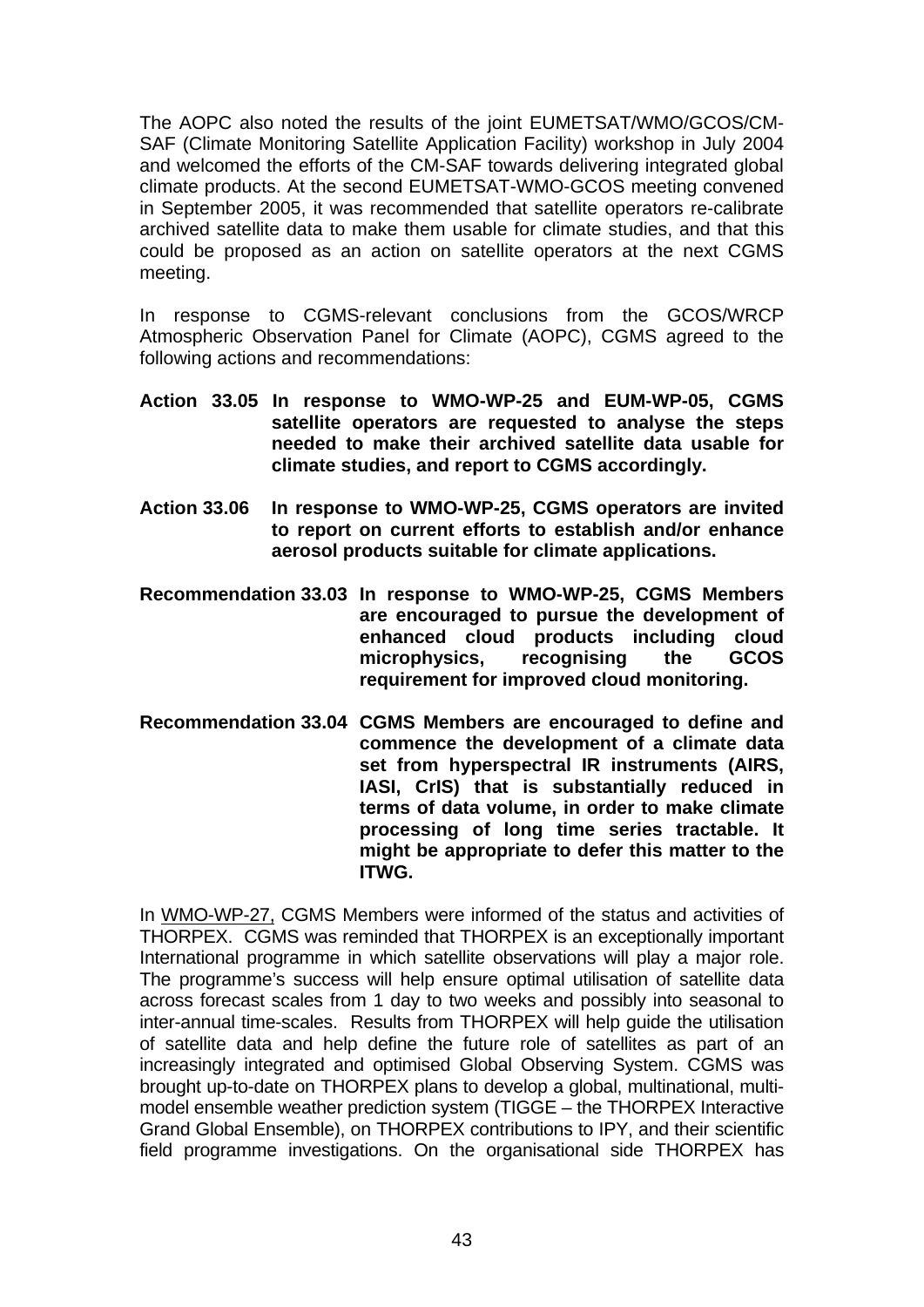established an Executive Board, responsible for the day-to–day management of the Programme on behalf of the International Core Steering Committee. It will coordinate programme activities and ensure delivery of the Programme in accordance with the Implementation Plan. To ensure maximum realisation of satellites potential as a part of the THORPEX Programme, CGMS previously requested observer status on the THORPEX ICSC and to contribute to the THORPEX planning in coordination with WMO Space Programme. THORPEX has invited CGMS to join the THORPEX ICSC as an observer and awaits CGMS appointment of a Rapporteur to the ICSC.

## **E.3 IOC Programmes**

WMO-WP-16 reported on the status of the Joint WMO/IOC Technical Commission for Oceanography and Marine Meteorology (JCOMM). CGMS was informed that JCOMM had established four Programme Areas (Services, Observations, Data management and Capacity building) as well as a crosscutting team in charge of satellite data requirements. Interaction between JCOMM and the satellite operators would mainly take place through this integrated team. JCOMM noted with appreciation the significant role played by the Rapporteur of this integrated team, Prof. Hiroshi Kawamura, and welcomed the Permanent action from CGMS to consider the IOC satellite data requirements, including those of the GOOS Regional Alliances (GRA).

## **E/F. INTERACTION WITH GEO**

In EUM-WP-18, EUMETSAT proposed a working relationship between CGMS and GEO, based on the GEO 10-year implementation plan for the development of a Global Earth Observation System of Systems (GEOSS) which is based upon the requirements in nine societal benefit areas, one of which is Weather.

The GEO Secretariat have produced a work plan for 2006 which includes activities directly related to the Weather Societal Benefit area including sections such as Architecture, and Data Management, Disasters, Water and Climate. CGMS has a clear opportunity to act as a mechanism in support of GEO objectives and input could be made to the 2006 GEO work plan (by 11 November 2005). It further stated that the CGMS Secretariat would be prepared to support such an input regarding the following aspects of the plan:

- i) Which specific actions proposed would fall within the ambit of CGMS for implementation.
- ii) Whether these specific actions are correctly stated.
- iii) How, and in what time-scale, CGMS could address any of the specific actions.

On the basis of a first analysis, and if agreed by CGMS Members, the CGMS Secretariat would prepare a short input to the GEO Secretariat by 11 November 2005. This would also formally state that CGMS would wish to be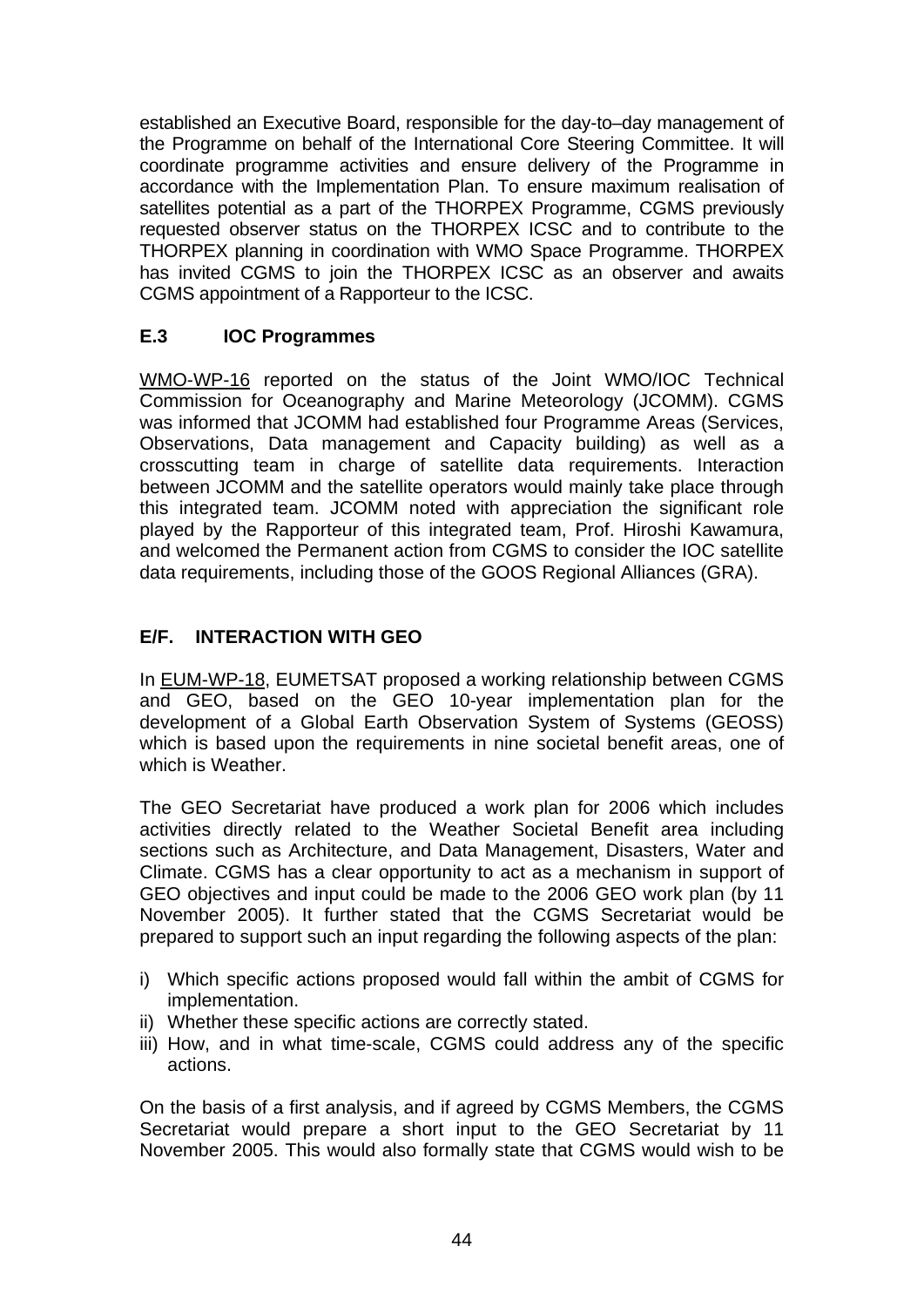involved in the specification and implementation of relevant activities in support of GEO objectives in future meetings. This may also imply that CGMS should seek membership in GEO as a participating organisation.

JMA, supported by other CGMS Members, agreed that the Secretariat reply on behalf of CGMS. NOAA requested that the Secretariat provide CGMS Members with a copy of the letter for review and approval in advance of its submission to GEO.

## **F. OTHER ITEMS OF INTEREST**

#### **F.1 Applications of Meteorological Satellite Data for Environment Monitoring**

EUM-WP-05 presented the status of the network of approved EUMETSAT Satellite Application Facilities (SAFs) and presented an updated list of the SAF products. It was highlighted that five out of eight SAFs are currently in their Initial Operations Phase (IOP) and started distribution of their products based on NOAA and MSG data. The IOP gives a major opportunity for users to initiate/conduct their activities based on SAF Products and Services. The remaining three SAFs are still under development, one of which is new: the SAF on Support to Operational Hydrology and Water Management which was approved by EUMETSAT's Council in July 2005. Full SAF operational activities will start in 2007, after final validation of the EPS/MetOp based products.

The SAFs address the following topics: Support to Nowcasting and Very Short Range Forecasting; Ocean and Sea Ice; Ozone Monitoring; Climate Monitoring; Numerical Weather Prediction; GNSS Receiver for Atmospheric Sounding (GRAS) Meteorology; Land Surface Analysis and support to Operational Hydrology and Water Management.

The SAF product list was also presented in the document.

## **F.2 Search and Rescue (S&R)**

There were no Working Papers presented under this agenda item.

#### **F.3 Meteorological Data Distribution via satellite**

There were no Working Papers presented under this agenda item.

It was further agreed that in future this particular item would be removed from the draft order of business and addressed elsewhere.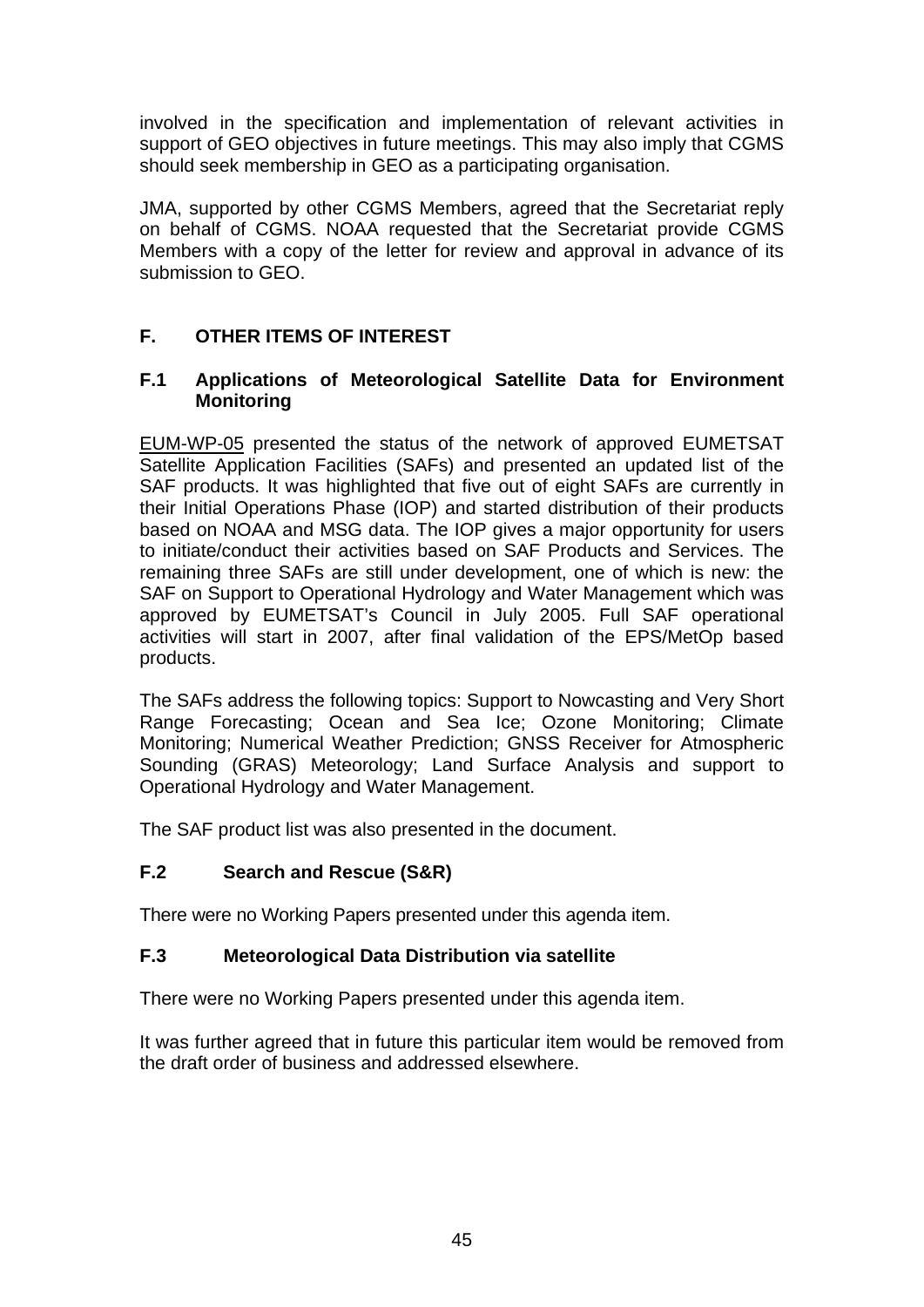## **F.4 Training**

EUM-WP-08 reported on training activities carried out by EUMETSAT over the last year. Since CGMS-32 training courses were conducted or supported in Niger, Latvia, Germany, Switzerland, USA, Kenya, Romania, the Republic of Congo, Lithuania, Russia, South Africa, UK, Egypt, Finland, Brazil, Turkey, Norway, Estonia, and Spain. In January 2005, priority was given to the production of Distance Learning material, namely VISITView sessions which allows interactive live tuition over the Internet. Much attention was also given to the production of training material by investigating interesting meteorological situations and phenomena as received by the Training Group's EUMETCast receiving station which are frequently used in the training courses. Furthermore, EUMETSAT also started to provide distance learning lectures using the VISITView tools. It can be noted that from October 2005 onwards regular training lectures will be offered via EUMETSAT's new Internet pages at:

http://www.eumetsat.int/idcplg?IdcService=SS\_GET\_PAGE&nodeId=532&l=en

In JMA-WP-07, JMA reported on its activities related to the Virtual Laboratory, support to the new centre of excellence in Oman, and its plans for supporting the Virtual Private Network pilot project.

The paper explained that SATAID (Satellite Animation and Interactive Diagnoses) is a set of software to access and display digital satellite data developed by the Meteorological Satellite Center of JMA and it has been used widely for lectures and training sessions on satellite data utilisation. As a result, SATAID is being spread among the National Meteorological and Hydrological Services (NMHSs) for educational and training purposes, as one of the main training tools in the Virtual Laboratory (VL) activities. Furthermore, in support of Oman's activities, the SATAID software and training materials was provided by JMA to the National Meteorological Service of Oman in April 2005. At the request of the CGMS Virtual Laboratory Focus Group (VLFG), JMA and EUMETSAT have undertaken an exchange to also allow the use of Meteosat data. JMA-WP-16 also describes the further use of SATAID in support to the Virtual Private Network pilot project. The latest version of the software is available to all NMHS, upon request to the Meteorological Satellite Center of JMA (calmstr@dpc.kishou.go.jp).

WMO-WP-17 informed CGMS Members on the status of activities within the CGMS Virtual Laboratory for Training in Satellite Meteorology and Implementation Planning for a High Profile Training Event to occur in October 2006. CGMS was pleased to hear about the success of the Costa Rica training event that was held in February 2005, and the successful trial of electronic notebooks at that event. In invoking this paradigm shift in training, all training materials, tools and presentations delivered during the training event, along with a number of stand alone tutorials as well as Internet links to product and digital satellite data were placed onto the electronic notebooks which were then provided to the VL trainees for their use during the training course and for their subsequent use in training, technology transfer and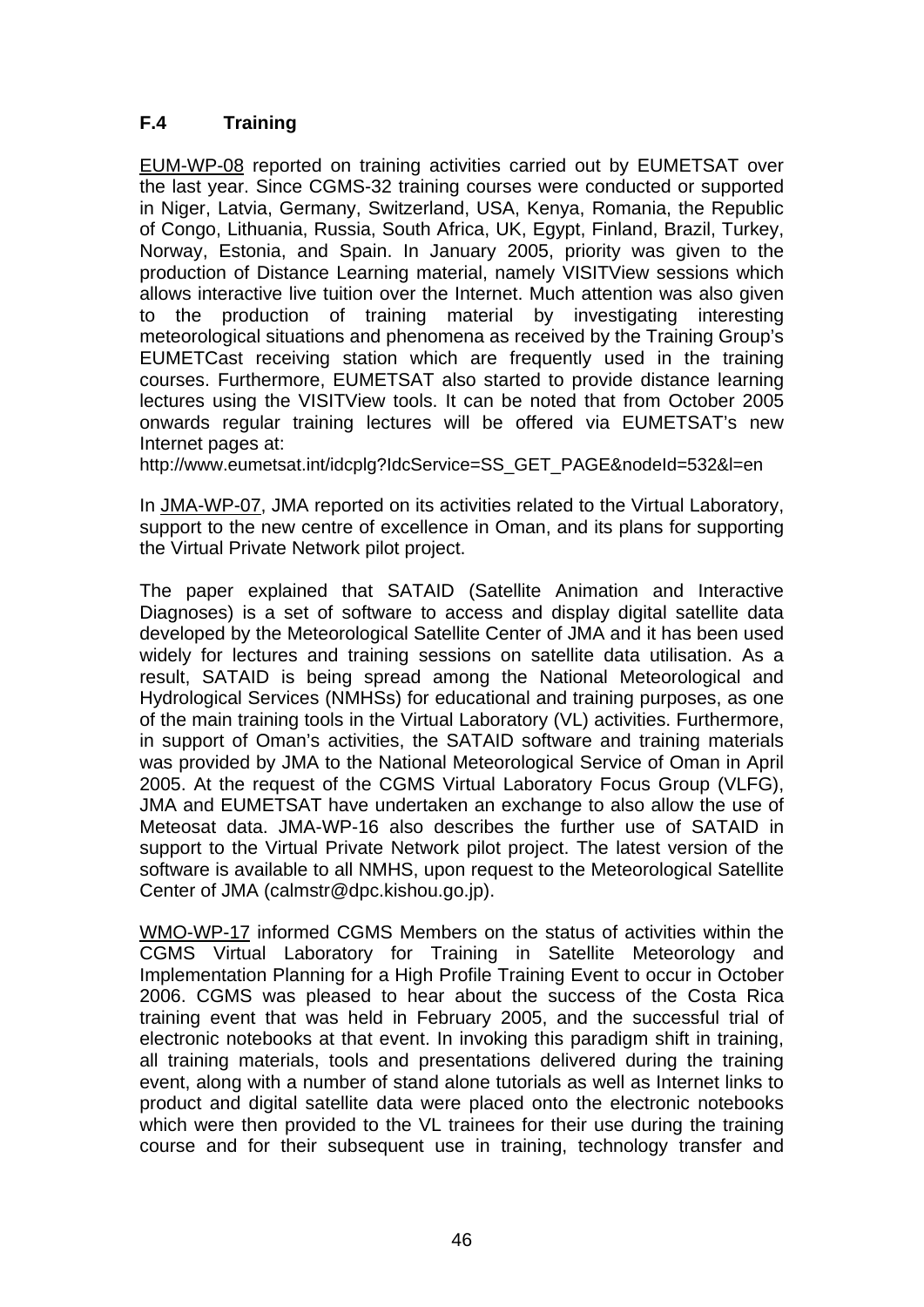communication within the newly formed Costa Rica Training VL focus group upon their return to their native countries. As was documented to CGMS this has been exceptionally successful. CGMS was informed that following the Costa Rica training event, electronic notebooks were provided to the RMTC's at Barbados, Niamey and Nairobi, and the sponsoring agency NSMC. Copies of the electronic notebook contents were also provided to other VL participants: EUMETSAT, the WMO Space Programme and the Australia Bureau of Meteorology Training Centre (BMTC). CGMS was further informed of the success of the Regional Focus Groups in continuing training in satellite data utilisation that had developed as a result of the Barbados 2003 and Costa Rica 2005 training and looked forward to the development of similar Regional Focus Groups at all COEs prior to the High Profile Training Event.

CGMS endorsed the growth of the VL through the formation of additional space operator sponsors and new centres of excellence, confirming a new centre of excellence in Oman sponsored by EUMETSAT and India, and were encouraged by considerations for the formation of new centres of excellence in Argentina, sponsored by NOAA and CONAE, and in Russia sponsored by Roshydromet.

CGMS Members strongly endorsed and supported the specific recommendations for the High Profile Training Event, in particular the requests for assistance in the development and translation of the core lectures, and implementation of the foundation VISITview server software as detailed in the report. JMA added that it was willing to provide lecturing support to the high profile training event. Finally CGMS agreed to the change in name of the Virtual Laboratory Focus Group to the Virtual Laboratory Management Group.

IMD commented that as a co-sponsor of the Centre of Excellence in Oman it was willing to provide additional lecturing sessions for the training events and training resources carried out by this centre.

China informed CGMS that it was prepared to translate the training resources on the notebook into Chinese.

#### **Action 33.07 CGMS Members are requested to support the arrangements for their high profile training event as described in the document WMO-WP-17.**

#### **F.5 Information**

EUM-WP-06 provided a brief account of the EUMETSAT conferences that had taken place since the last meeting of CGMS. Included was a summary of the EUMETSAT Satellite Data Users' Conference held in Dubrovnik, Croatia, on 19- 23 September 2005. The next Satellite Data User Conference will be held in Helsinki, Finland, from 12-16 June 2006. In addition, EUMETSAT provided a list of its recent publications and announced that it had significantly reorganised and enhanced the EUMETSAT Internet site.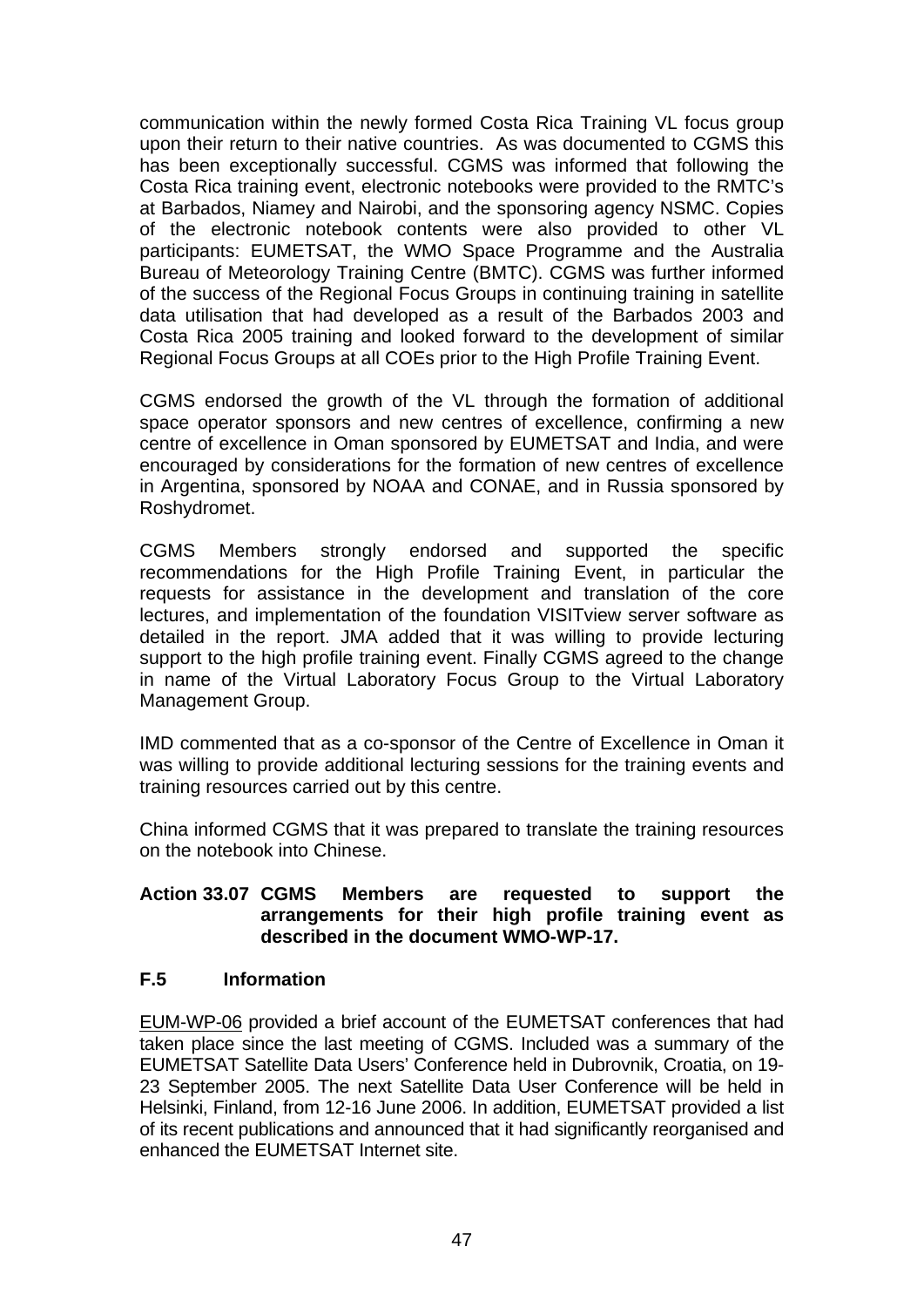In WMO-WP-01, WMO recalled the database on ground receiving equipment developed and maintained by WMO Secretariat and available on the WMO website. The database indicates the number and geographic distribution of satellite receiving equipment, with the view to assist WMO in identifying where adequate reception equipment or gaps exist and providing advice on ways to improve the utilisation of satellite data, to assist the satellite operators in identifying users; to provide an impetus to register satellite receiving equipment with national telecommunication administration and to inform ITU as to the utilisation of frequencies allocated to environmental satellites.

The current database is now maintained in a Microsoft Access 2000 running under Windows 2000, which is made up of tables, queries, forms, reports, modules and macros. It currently contains 11,554 stations that are operational as of October 2005. WMO intends to update the database in 2006 through contact with WMO Permanent Representatives as well as other cited sources.

The meeting recalled Permanent Action 6 requesting CGMS Members "to provide information for WMO database for satellite receiving equipment, as appropriate". (As a result, **Action 33.08 CGMS Members are invited to update the database on ground receiving equipment via the WMO**, has been closed).

WMO-WP-04, informed the CGMS Members of the various list servers used by the CGMS groups, i.e. the plenary, wind, virtual laboratory and frequency. CGMS Members were requested to regularly review their contact details on the list servers and inform the CGMS Secretariat and WMO of any changes accordingly.

#### **New permanent action 11 CGMS Members are invited to review and update the CGMS list servers on a regular basis. It is suggested that the CGMS Secretariat carry out this action at the time of the call-up of the CGMS working papers.**

In WMO-WP-08, WMO informed CGMS that WMO had finalised and distributed the "Report of Consultative Meetings on High-level Policy on Satellite Matters, fifth session, Geneva Switzerland, 24-25 January 2005", (see [http://www.wmo.ch/hinsman/publications/CM-5\\_Final\\_Report.doc](http://www.wmo.ch/hinsman/publications/CM-5_Final_Report.doc)), and that two publications were about to be issued:

- (i) Status of the Availability and Use of Satellite Data and Products by WMO Members, 2005 (WMO TD No. 1296 (*SP-2*);
- (ii) Application of Satellite Technology, Progress Report, 2003.

In WMO-WP-15, CGMS Members were informed of relevant results of the  $5<sup>th</sup>$ session of the WMO Consultative Meetings on High-level Policy on Satellite Matters (CM-5). CGMS Members noted that CM-5 reviewed a summary of activities within the WMO Space Programme including a description of an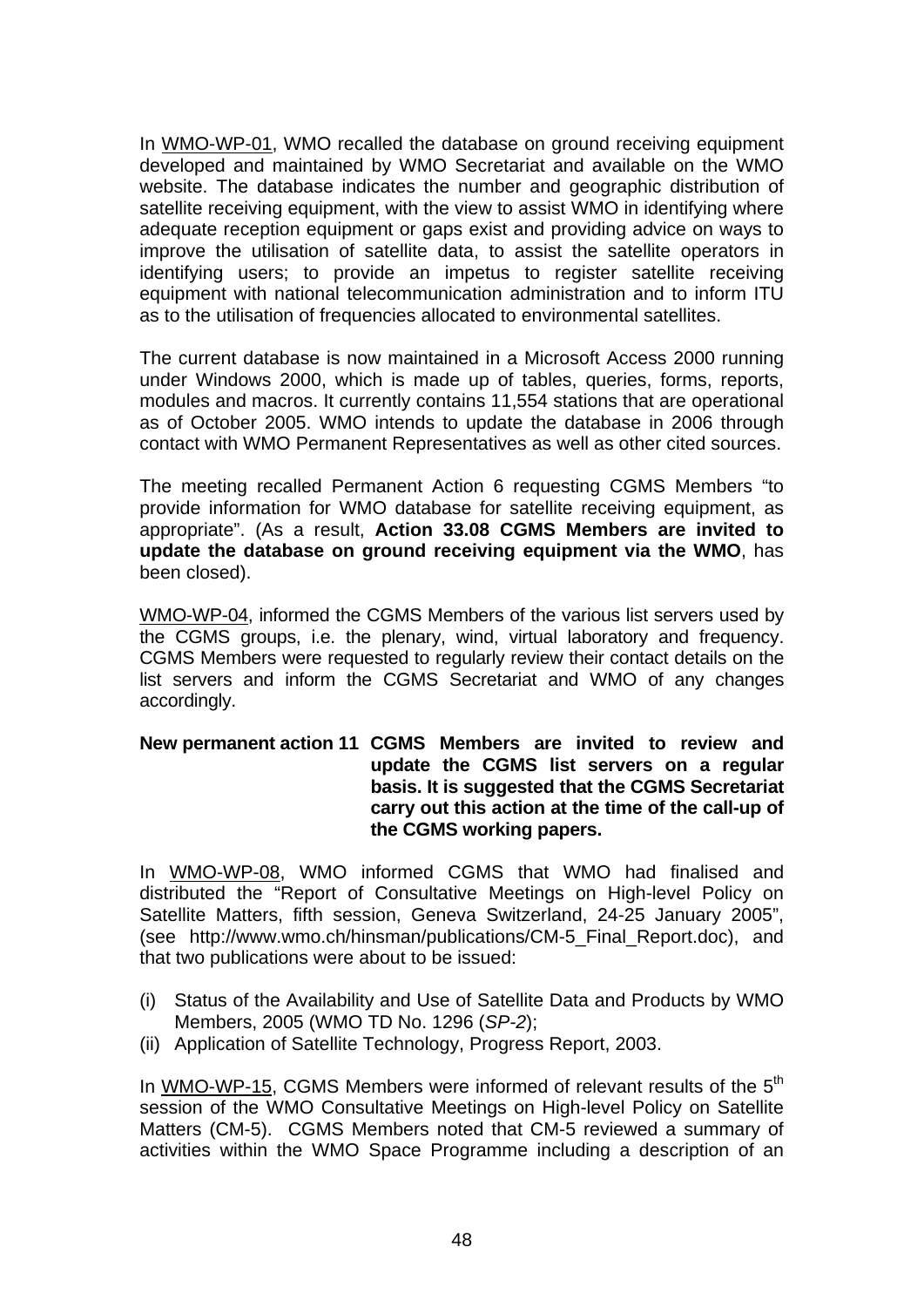Integrated Global Data Dissemination Service (IGDDS), the Virtual Laboratory for Education and Training in Satellite Meteorology (VL) and the International Geostationary Laboratory (IGEOLab). CGMS Members also noted that the Permanent Representatives of China and France with WMO had nominated Dr Liu Jian, Associate Professor at China's National Satellite Meteorological Center, and Mr Jérôme Lafeuille from Météo-France, respectively, as senior seconded experts to the WMO Space Programme Office for one-year periods.

In WMO-WP-26, CGMS Members were provided with an update on the formation and early work of the intergovernmental Group on Earth Observations (GEO) towards building a Global Earth Observation System of Systems (GEOSS) over the next 10 years. GEO's membership continues to grow and as of September 2005 involved 58 countries, the European Commission, and 47 international organisations. Following nearly 2 years of planning, GEO was endorsed and formally established at a Ministerial-level Summit held in Brussels in February 2005. At GEO-I, held on 3-4 May 2005, delegates elected a new Executive Committee to oversee the administrative workings of GEO. The Executive Committee consists of twelve members representing various regions of the world from which 4 Co-chairs were chosen. The members chosen are: Brazil, Germany, Italy, Honduras, Japan, Morocco, Russian Federation, Thailand, and the Co-chairs are from China, European Commission, South Africa, and the United States of America.

CGMS Members also noted that with regard to the GEOSS space component, the fifty seventh session of the WMO Executive Council (EC-LVII) held in June 2005 agreed that the similarities of objectives of GEOSS and WMO fully justified the willingness of WMO, through its recently established WMO Space Programme, to make a significant contribution as one of the core contributors.

CGMS Members noted that the proposed GEO Structure will include a GEO Plenary consisting of GEO Members and Participating Organisations, an Executive Committee (described above), and 4 Standing Committees including: (1) Architecture and Data; (2) Capacity Building and Outreach; (3) Science and Technology; and, (4) User Interface, and finally a Director and GEO Secretariat. The Terms of Reference for the Standing Committees will be approved at the next meeting of the GEO Plenary to be held in Geneva 14- 15 December 2005.

Finally, CGMS Members were informed that the draft GEO Work Plan for 2006 (Version 1) based on the recommendations of the Executive Committee, was available for review and comment. The Plan will be presented for approval by the GEO Plenary in December 2005. The GEO Executive Committee also discussed the concept of a GEONetcast to serve all nine societal benefit areas of GEO, and WMO informed that, in this regard, its Integrated Global Data Dissemination Service (IGDDS) concept is considered to be relevant for the weather societal benefit area.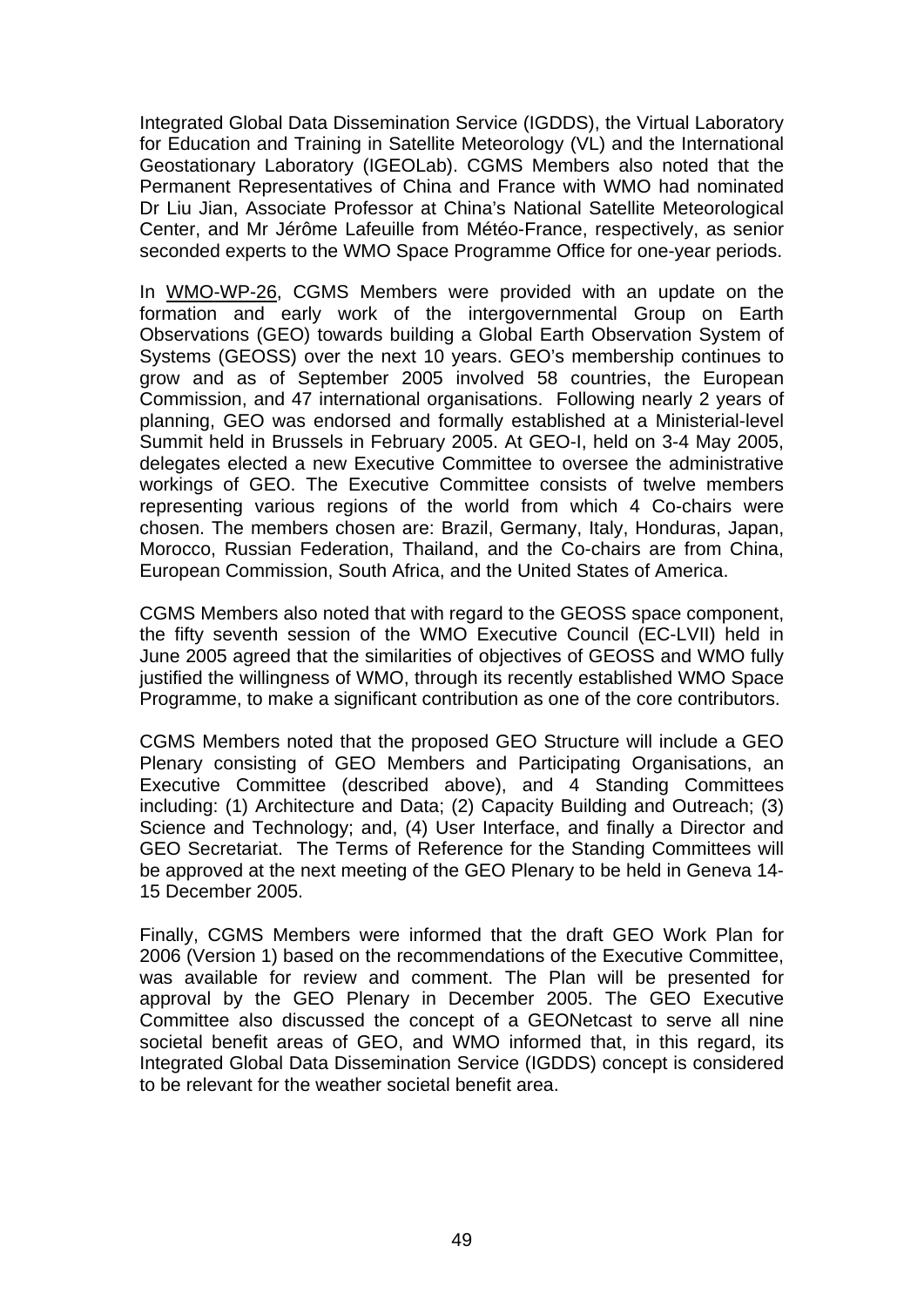With reference to the above discussions and item number  $E/F -$  Interaction with GEO, the CGMS Secretariat tabled a draft letter addressed to the GEO Secretariat.

#### **Action 33.09 CGMS Members to review and comment upon the letter to the GEO Secretariat at the very latest by Tuesday 8 November 2005.**

## **F.6 Consolidated report/CGMS web site**

In EUM-WP-12, the CGMS Secretariat presented a proposal for the creation of a dedicated CGMS Internet homepage. It described the current situation and proposals to enhance the external visibility of CGMS, the establishment of a further information channel for CGMS Members and an improved display and update facility for the CGMS Consolidated Report.

#### **Action 33.10 CGMS Members are requested to provide comments and inputs on the proposal for a new CGMS Internet site to the Secretariat by the end of 2005. Based on this input, the CGMS Secretariat to discuss with WMO a way forward.**

## **F.7 Any other business**

There were no topics for discussion under this item.

## **G. FINAL SESSION**

## **G.1 Appointment of Chairman of Final Session**

Mr Kazunobu Nakamura, JMA, and Dr Donald Hinsman, WMO, were unanimously elected as co-Chairmen of the Final Session.

## **G.2 Reports from the Working Groups**

Reports from the four working groups were presented by Mr Robert Wolf (WG I on Telecommunications), Mr Hideyuki Hazegawa (WG II on Satellite Products), Mr Gary Davis (WG III on Global Contingency Planning) and Mr Mikael Rattenborg (WG IV on Integrated Strategy on Data Dissemination from Meteorological Satellites).

The CGMS-33 Co-Chairmen took note of the reports and thanked the participants, Chairmen and Rapporteurs for their active and fruitful discussions. They endorsed the proposed actions and recommendations formulated by each working group and congratulated the four working groups for their comprehensive reports and for their achievements since the preceding meeting of CGMS.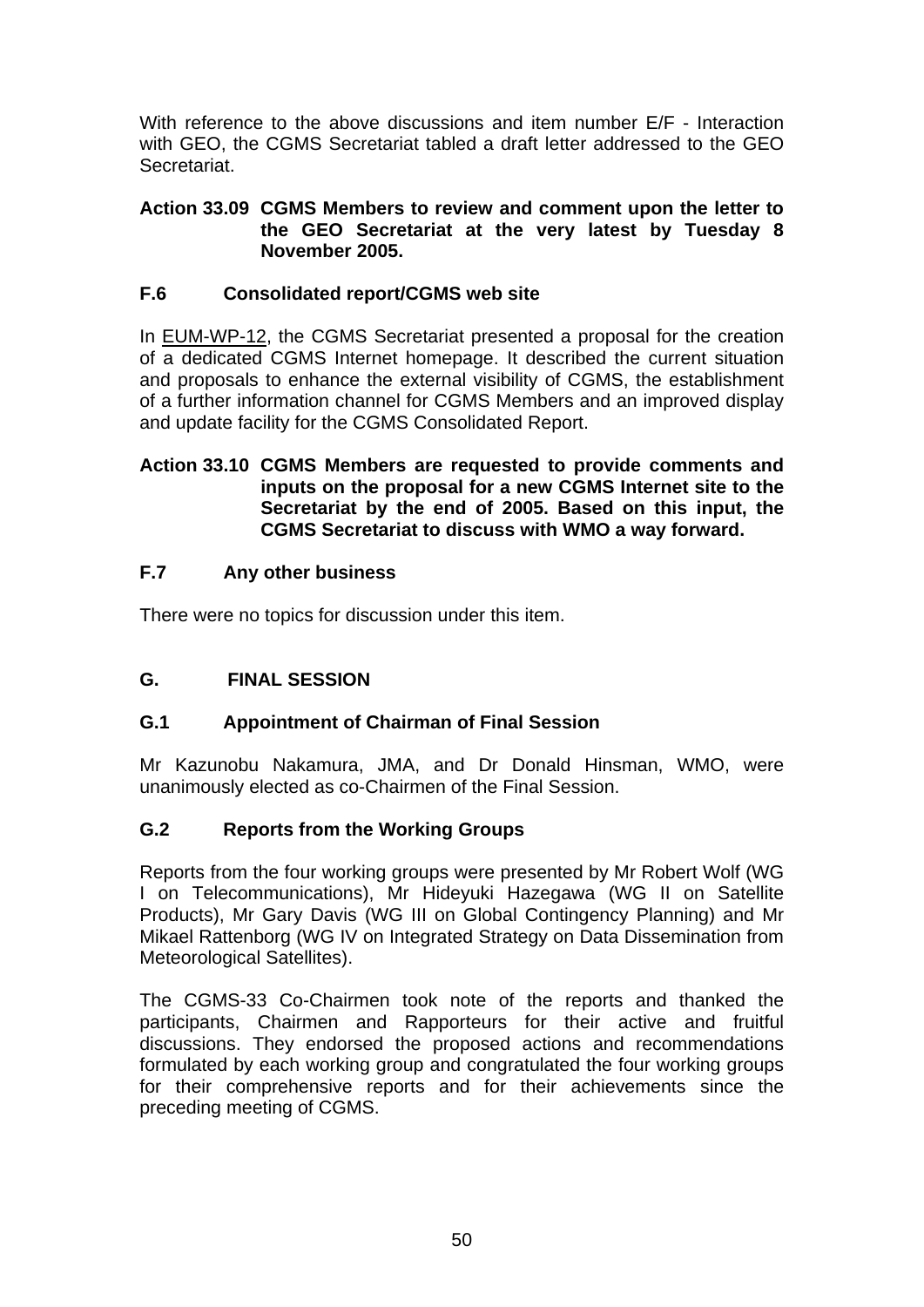#### **G.3 Nomination of CGMS Representatives at WMO and other meetings**

WMO-WP-18 recalled that CGMS should nominate a representative for the Fifty-eighth Executive Council of WMO (EC-XLVII), to be held in Geneva, Switzerland, on 20-30 June 2005. CGMS also noted that the Sixth session of the Consultative Meetings on High-level Policy on Satellite Matters would be held in Buenos Aires, Argentina, 16-17 January 2006.

CGMS agreed that Dr. Lars Prahm, Director-General of EUMETSAT, will represent CGMS at the WMO Executive Council, 20-30 June 2006 in Geneva, Switzerland.

CGMS further agreed that Dr. James Purdom would be CGMS Rapporteur to THORPEX.

## **G.4 Nomination of Chairmen of Working Groups for CGMS-34**

With regard to the meetings of the Working Groups that would take place at CGMS-34, it was agreed that:

- Working Group I on Telecommunications will be chaired by Mr Marlin O. Perkins,
- Working Group II on Satellite Products including Satellite-Derived Winds will be chaired by Prof Xu Jianmin,
- Working Group III on CGMS Global Contingency Planning will be chaired by Mr Gary Davis,
- Working Group IV on Integrated Strategy for Data Dissemination from Meteorological Satellites will be chaired by Mr Mikael Rattenborg,
- Dr Mitch Goldberg will be the Rapporteur for the ITWG.
- Dr Johannes Schmetz will be the Rapporteur for the IWWG.
- Dr James Purdom will be the Rapporteur for the IPWG.

## **G.5 Any Other Business**

No items were discussed.

## **G.6 Summary List of Actions from CGMS-33**

#### **(i) Permanent actions**

1. All CGMS Members to inform the Secretariat of any change in the status or plans of their satellites to allow the updating of the CGMS Tables of Satellites. The Secretariat to review the tables of current and planned polar and geostationary satellites, and to distribute this updated information, via the WWW Operational Newsletter, via Electronic Bulletin Board, or other means as appropriate. CGMS satellite operators to update table 7 for polar-orbiting satellite equator crossing times on an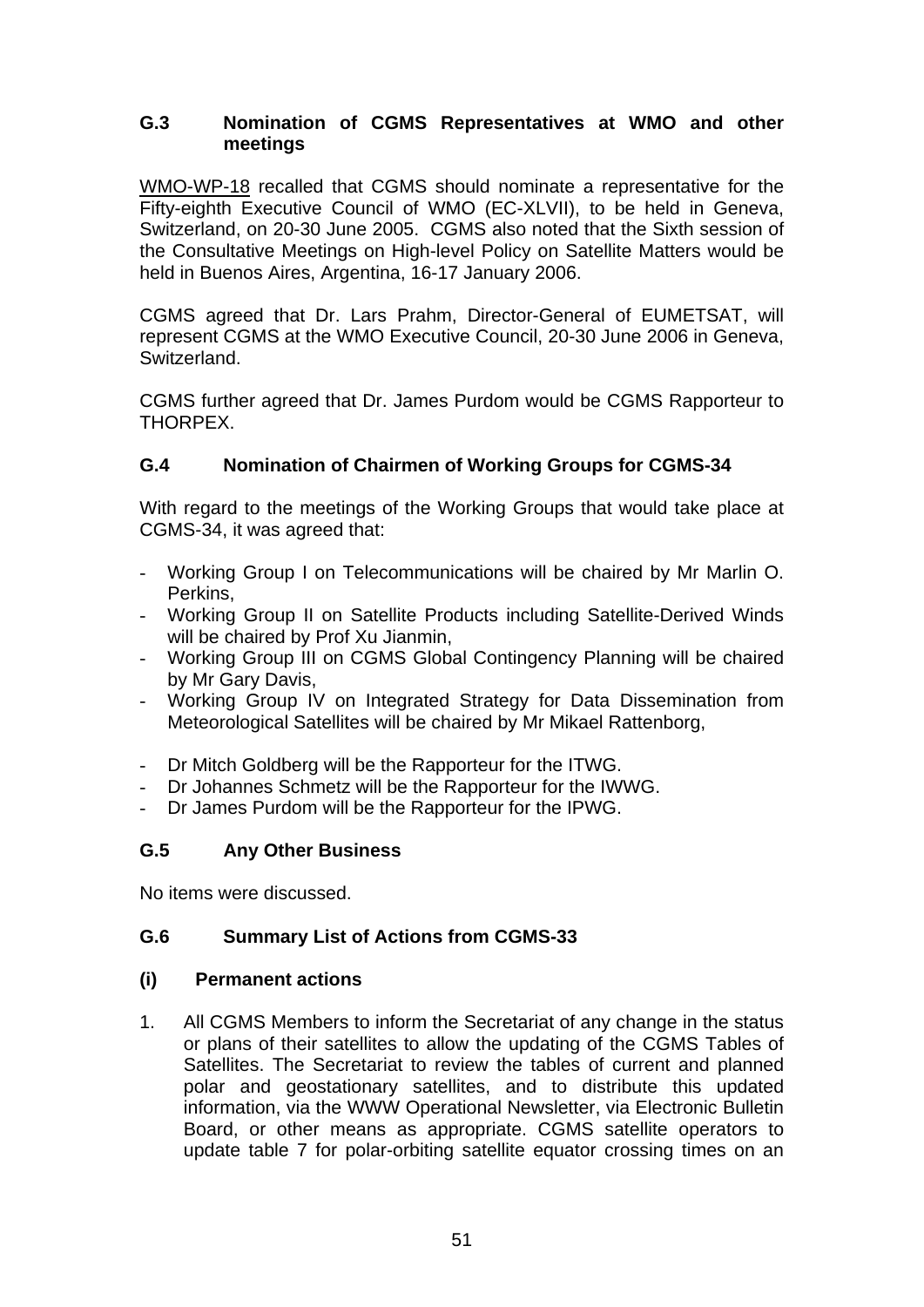annual basis. CGMS Members to update the table on polar-orbiting satellite equator crossing times as well as the table on coverage from geostationary satellites.

- 2. CGMS Members to update the CEOS/WMO Consolidated Database as appropriate and at each CGMS meeting.
- 3. All CGMS satellite operators to review the Transition Tables for LRIT/LRPT (appendix A of CGMS-31 WMO-WP-03) and provide any updates as appropriate at every CGMS plenary meeting.
- 4. CGMS Members to report on anomalies from solar events at CGMS meetings.
- 5. CGMS Members to update their relevant sections of the CGMS Consolidated Report as appropriate and to send their updates to the Secretariat at least 2 months prior to every CGMS plenary meeting.
- 6. CGMS Members to provide information for WMO database for satellite receiving equipment, as appropriate.
- 7. CGMS Members to review the list of available list servers used by CGMS groups and update as appropriate.
- 8. CGMS satellite operators to consider the IOC satellite requirements, especially the data dissemination methods, bearing in mind the ongoing formations of GOOS Regional Alliances (GRAs).
- 9. CGMS Members to consider the WIS concept (notion of DCPC, catalogue/metadata standards, protocols) when changing/implementing processing and dissemination systems.
- 10. CGMS Members to consider WMO Core Metadata profiles within the context of the ISO Standard for Geographic Metadata (ISO 19115).

#### **New permanent actions:**

11. CGMS Members are invited to review and update the CGMS list servers on a regular basis. It is suggested that the CGMS Secretariat carry out this action at the time of the call-up of the CGMS working papers.

#### **(ii) Actions from CGMS-32**

32.02 CGMS Members to provide points of contact responsible for updating the CGMS Consolidated Report.

> *Closed for all Members except IOC/UNESCO and NASA. The Secretariat will request this information.*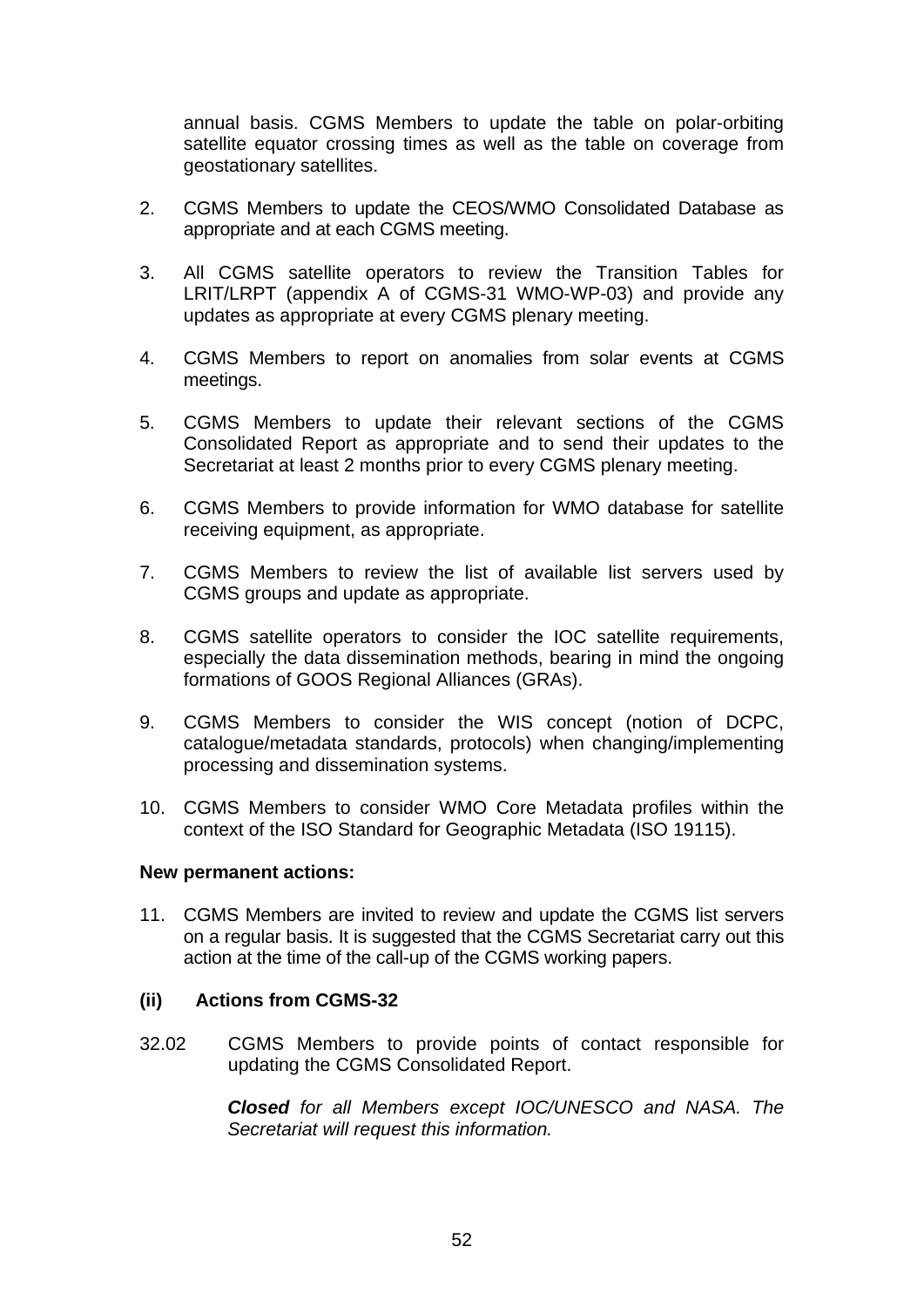#### **(iii) Actions and Recommendations from CGMS-33**

- Action 33.01 CGMS Members to continue interacting with WMO (Dr Bizzarro Bizzarri < [bibizzar@tin.it](mailto:bibizzar@tin.it) >) in order to resolve any doubtful or missing information to complete the next issue of the "Status of the space-based component of the global observing system (GOS)". Any further updates submitted as part of Agenda items B1, B2, B3, C1, C2 and C3 should be delivered if possible at least one month in advance of CGMS-34 to allow final tuning of the report before CGMS plenary. **Deadline: 15 September 2006**
- Action 33.02 WMO to send a copy of the "Implementation plan for evolution of space and surface-based sub-systems of the GOS" (WMO/TD No. 1267) to CGMS Members. **Deadline: CGMS-34**
- Action 33.03 CGMS Members to provide feedback to WMO on the various proposals presented in WMO-WP-07 concerning the evolution of the spaced based system of the GOS. **Deadline: CGMS-34**
- Action 33.04 WMO (Space Programme Office) to inform the WMO Tropical Cyclone Programme of the benefit of using water vapour polar winds for improving the accuracy of tropical cyclone forecasting. **Deadline: CGMS-34**
- Action 33.05 In response to WMO-WP-25 and EUM-WP-05, CGMS satellite operators are requested to analyse the steps needed to make their archived satellite data usable for climate studies, and report to CGMS accordingly. **Deadline: CGMS-34**
- Action 33.06 In response to WMO-WP-25, CGMS operators are invited to report on current efforts to establish and/or enhance aerosol products suitable for climate applications. **Deadline: CGMS-34**
- Action 33.07 CGMS Members are requested to support the arrangements for their high profile training event as described in the document WMO-WP-17. **Deadline: CGMS-34**
- Action 33.08 CMGS Members are invited to update the database on ground receiving equipment via the WMO. *Closed – addressed in permanent action 6.*
- Action 33.09 CGMS Members to review and comment upon the letter to the GEO Secretariat at the very latest by Tuesday 8 November 2005. **Deadline: 8 November 2005**
- Action 33.10 CGMS Members are requested to provide comments and inputs on the proposal for a new CGMS Internet site to the Secretariat by the end of 2005. Based on this input, the CGMS Secretariat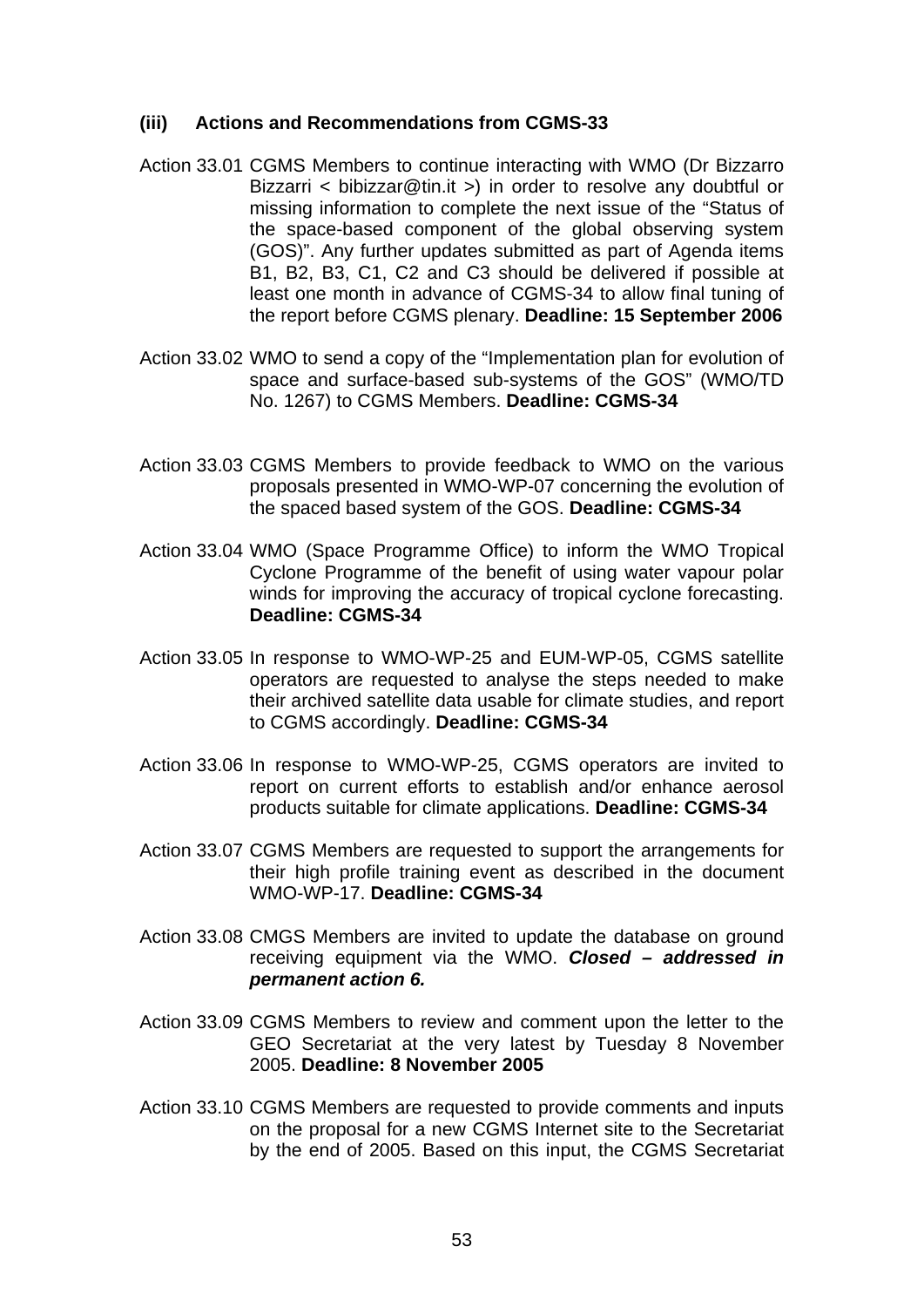to discuss with WMO a way forward. **Deadline: 31 December 2005** 

- Action 33.11 CMA to provide as a matter of urgency technical and operational parameters of the planned data transmissions in the frequency band 7750-7850 MHz to CGMS Members. **Deadline: 1 December 2005**
- Action 33.12 EUMETSAT to perform sharing studies for X-band operations at MetOp stations and propose technical and operational measures to avoid interference. **Deadline: 1 February 2006**
- Action 33.13 WMO to provide a forum for discussion on data transmission from meteorological satellites, with a goal of resolving radio frequency conflicts, well in advance of notification to ITU, and adopting approaches to avoid them. **Deadline: CGMS-34**
- Action 33.14 Satellite operators participating in the IDCS and WMO to each nominate an expert to the IDCS contact group, and inform the Secretariat accordingly. **Deadline: 31 December 2005**
- Action 33.15 CGMS Members to establish a Task Force lead by NESDIS (Mr Mitch Goldberg) with participation by EUMETSAT (Dr Johannes Schmetz), JMA (Mr. Toshiyuki Kurino), CMA (Academician Xu Jianmin) and assisted by the WMO Space Programme to prepare a draft Implementation Plan for GSICS by 1 July 2006 for review by CGMS Members by 1 August 2006 and approval at CGMS-34. **Deadlines: 1 July 2006; 1 August 2006; and CGMS-34**
- Action 33.16 The ITWG should also help to formulate priorities for future satellite product developments related to the use of cloudy radiance in NWP. The ITWG Rapporteur should inform the ITWG co-chairs of this new action. **Deadline: CGMS-34**
- Action 33.17 CGMS Members are requested to ensure adequate participation at the upcoming 8<sup>th</sup> International Winds Workshop in Beiling from 24 – 28 April 2006. Participation from NWP centres and relevant research institutes should be encouraged and requested by CGMS operators with indications of attendance and support by 31 December 2005. **Deadline: 31 December 2005**
- Action 33.18 The fire papers prompted CGMS to recommend that the WMO Space Programme Office create a web site posting all the links to real time fire detection data. **Deadline: CGMS-34**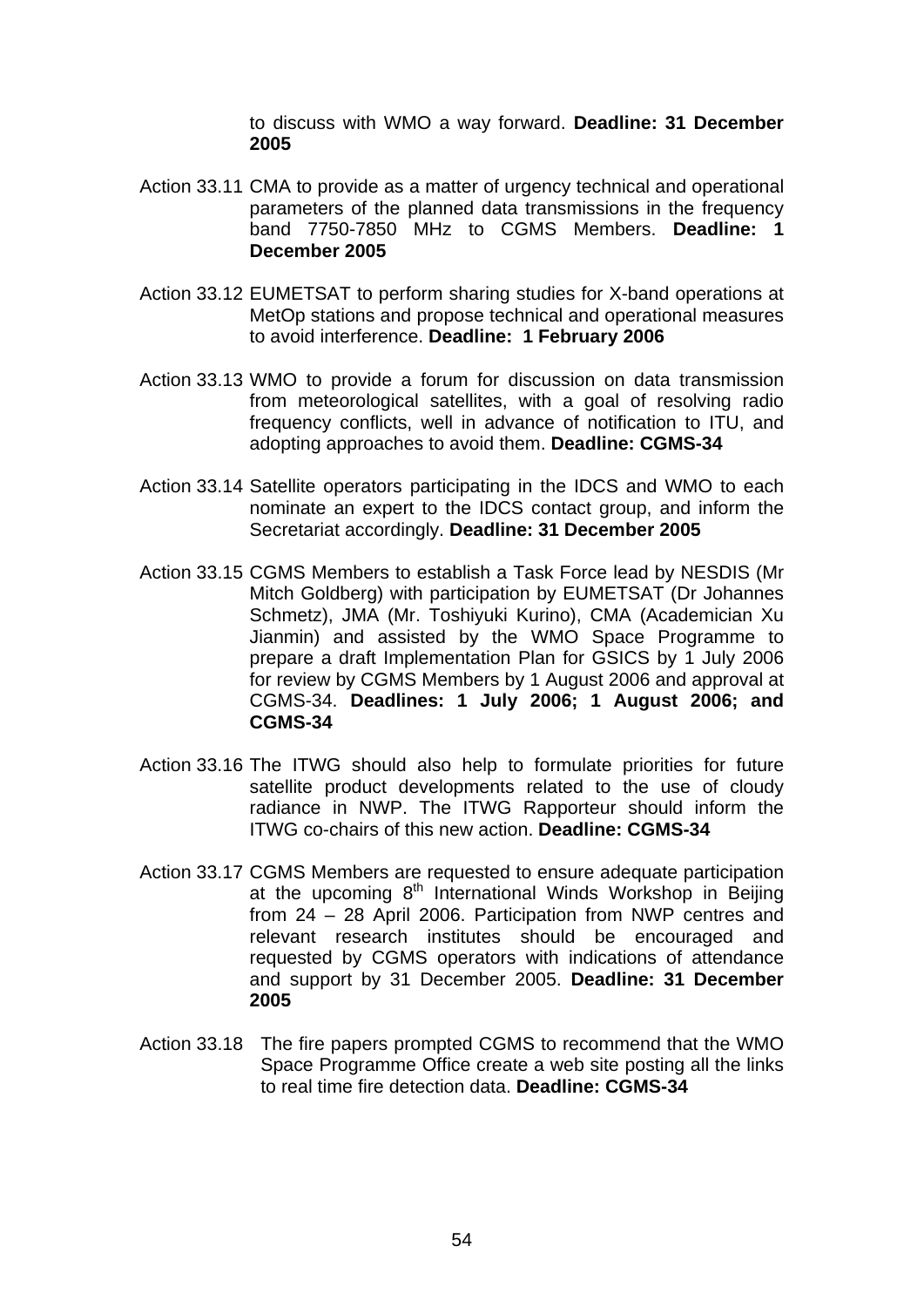- Action 33.19 EUMETSAT to make the algorithm to derive the surface albedo from geostationary satellites available upon request. **Deadline: CGMS-34**
- Action 33.20 EUM, CMA, NOAA and WMO to establish a task force to draft terms of reference for a potential new working group on data handling for direct data broadcast and pertinent formats (e.g. BUFR) that could be considered at the next meeting of CGMS. **Deadline: CGMS-34**
- Action 33.21 WMO, through the WMO Space Programme, to organise a twoday Workshop in Geneva in (2nd Quarter 2006) to facilitate regional discussions for optimised operations of geostationary (1 day) and polar-orbiting satellites (1 day) to include discussions on close cooperation on instruments for future satellite missions. Two-day agenda to be developed by CGMS Secretariat in consultation with CGMS satellite operators. **Deadline: 28 February 2006**
- Action 33.22 All CGMS satellite operators to update, as a matter of urgency, the WMO generated tables indicating transition of broadcast services of satellites in polar and geostationary orbit, and inform the Secretariat accordingly. **Deadline: 31 December 2005**
- Action 33.23 Within the context of the WMO December 2005 RARS Workshop, WMO to invite China, Japan, Korea and Australia, together with other interested CGMS partners, to specifically discuss possibilities for supporting a regional ADM Service for the Asia-Pacific Region. **Deadline: 10 December 2005**
- Action 33.24 EUMETSAT, NOAA together with WMO to develop a EUMETCast to NOAA ADM transition plan for users in South America and report details to CGMS. **Deadline: CGMS-34**
- Action 33.25 CGMS Satellite Operators to review the content of the CGMS Global Contingency Plan, as contained in WMO-WP-05, and provide WMO with comments by 1 January 2006. **Deadline: 1 January 2006**
- Action 33.26 WMO to finalise and provide the CGMS Secretariat the final manuscript for publication. **Deadline: 28 February 2006**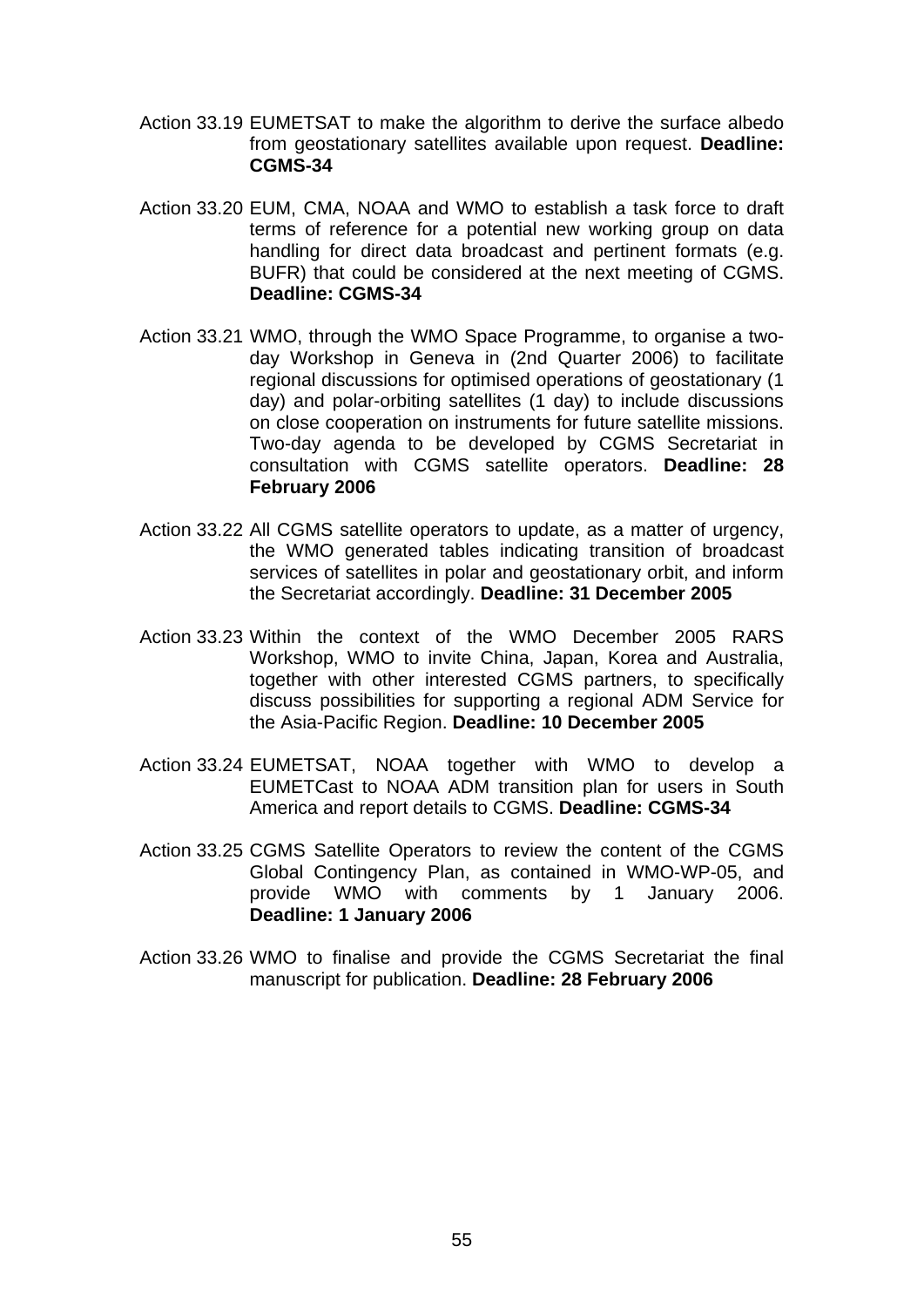#### **RECOMMENDATIONS**

- Recommendation 33.01 It is recommended that CGMS encourages its Space Agency Members to provide continuity of funding for the scientific studies, pending the establishment of a consolidated study programme once a space agency has accepted the role of the lead space agency in the implementation of the IGEOLab GEO microwave project.
- Recommendation 33.02 CGMS Members are encouraged to ensure that the description of their programmes on their websites contains an adequate level of technical information.
- Recommendation 33.03 In response to WMO-WP-25, CGMS Members are encouraged to pursue the development of enhanced cloud products including cloud microphysics, recognising the GCOS requirement for improved cloud monitoring.
- Recommendation 33.04 CGMS Members are encouraged to define and commence the development of a climate data set from hyperspectral IR instruments (AIRS, IASI, CrIS) that is substantially reduced in terms of data volume, in order to make climate processing of long time series tractable. It might be appropriate to defer this matter to the ITWG.
- Recommendation 33.05 CGMS Members are kindly requested to provide support to the three CGMS sponsored International Working Groups, by providing travel support etc. to selected scientists.
- Recommendation 33.06 CGMS Members are encouraged to provide the location of their web sites on real time fire detection to the WMO.
- Recommendation 33.07 CGMS Members are requested to consider the production of a long-term surface albedo data set from archived VIS channel data of geostationary satellites with the help of the software developed by EUMETSAT.
- Recommendation 33.08 CGMS Members planning for next generations of geostationary meteorological satellites to consider implementing a lightning mission and to coordinate the selection of the observation areas so as to realise optimal coverage of all low and middle latitudes.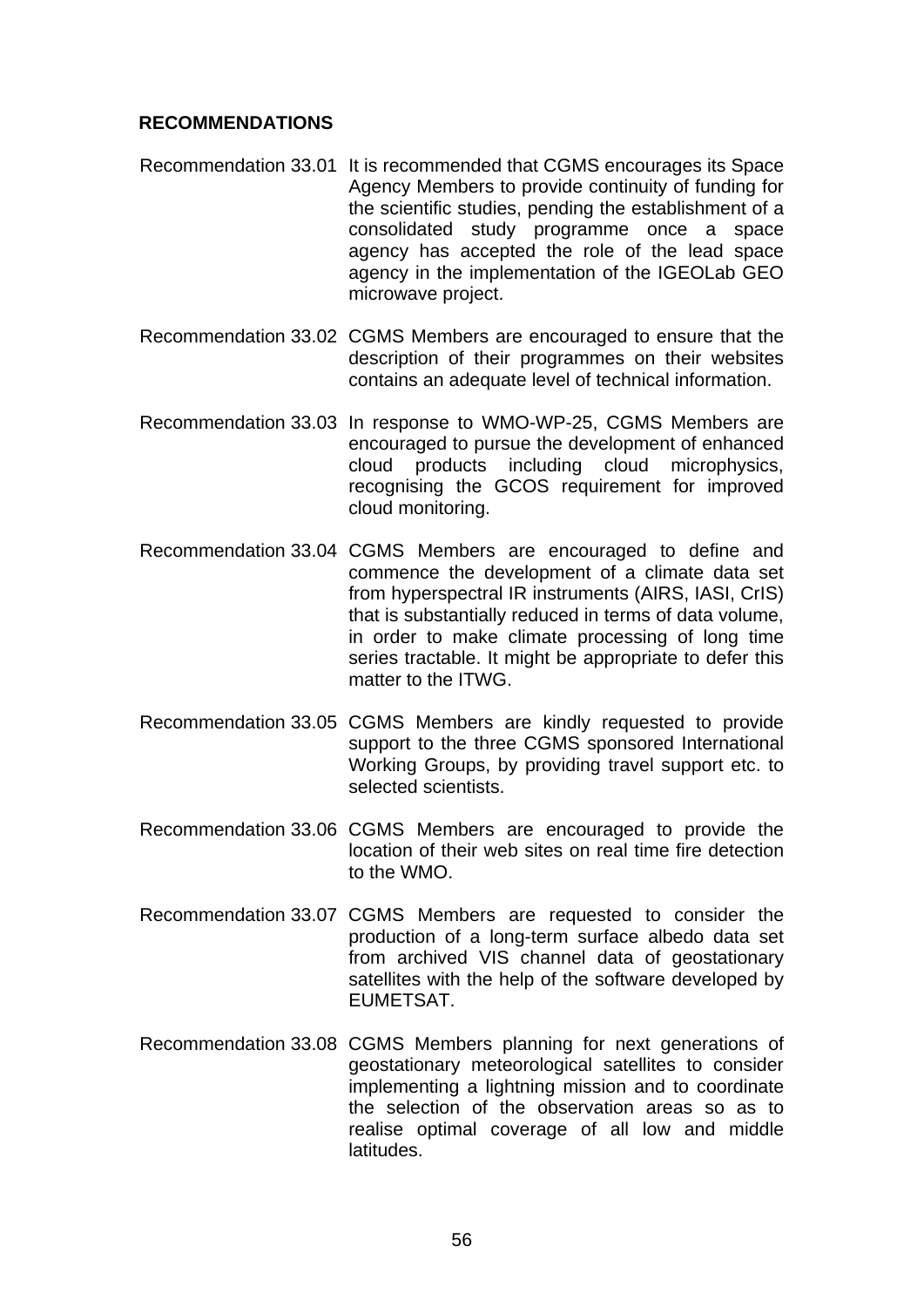## **G.7 Approval of Draft Final Report**

CGMS reviewed the Draft Final Report of the meeting. The Secretariat agreed to include amendments received at the meeting in a revised draft version, which would be distributed electronically to CGMS Members for final comments. It was agreed that CGMS Members would submit any further modifications to the Secretariat within two weeks, so that a finalised version can be distributed electronically after three weeks by the Secretariat. It was further agreed that the final version of the report would be provided to participants both as a hard copy document and via CD-ROM which would also contain all CGMS-33 Working Papers and presentations.

## **G.8 Date and Place of Next Meeting**

CGMS was pleased to accept an offer from CMA to host CGMS-34 in Shanghai, China, in the first half of November 2006.

The Co-Chairmen thanked all participants for their cooperation and fruitful participation in the 33<sup>rd</sup> meeting of CGMS, adding that there had been many interesting discussions and important developments during the working group and plenary sessions. They also thanked the Rapporteurs and Secretariat for preparing the Final Report. All parties warmly thanked Japan for hosting the meeting in Tokyo and for the excellent organisation and cooperation with the CGMS Secretariat.

Noting that this was his last participation in CGMS meetings, special appreciation was also expressed to Mr Robert Wolf, EUMETSAT, for his long service and many valuable contributions to CGMS.

The meeting was adjourned at 12.30 pm on 4 November 2005.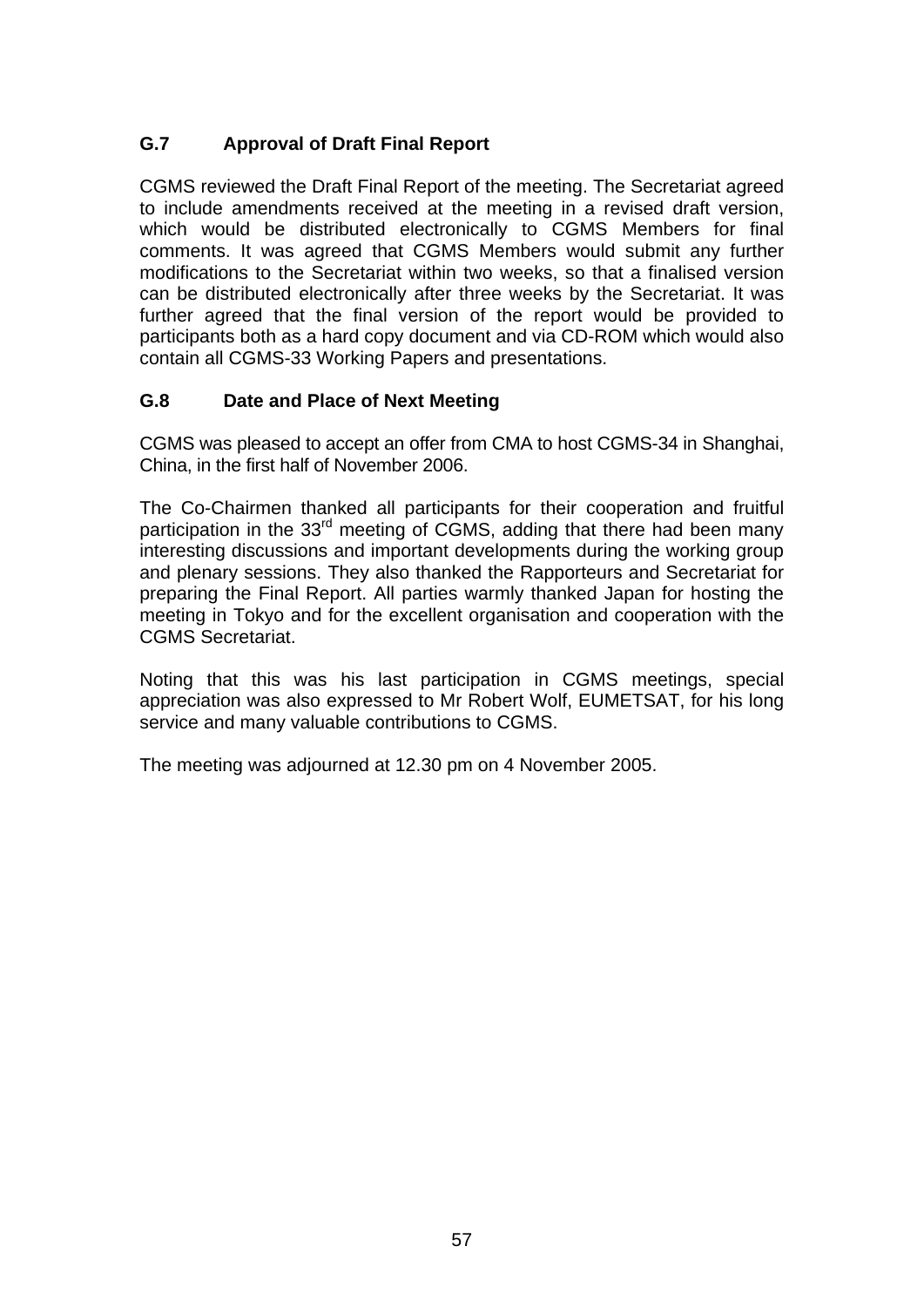# **PARALLEL WORKING GROUP SESSIONS**

## **WORKING GROUP I: TELECOMMUNICATIONS**

## **I/0 Introduction**

As agreed at CGMS-32, Mr. Robert Wolf (EUMETSAT) and Mr Gordon Bridge (EUMETSAT) were elected as Chairman and Rapporteur, respectively, of Working Group I (WG I) on Telecommunications. WG I comprised representatives of the satellite operators from China, Japan, Russia, USA, Korea and EUMETSAT together with WMO (see Annex 4 for list of participants).

## **I/1 Co-ordination of Frequency Allocations**

#### **Preparation of future World Radio Conferences (WRC-07 and WRC 2010)**

Documents WMO-WP-11, NOAA-WP-07, and JMA-WP-08 included information related to the preparation process for the World Radio Conference 2007 (WRC-07). A summary of the inputs is provided in this report to give information to CGMS Members who are not closely following the preparation process. The documents contained also information on the progress done within the regional groups (such as CITEL, CEPT, and APT) dealing with WRC preparations.

Among WRC-07 agenda items, the following three items concern frequency bands or issues of prime interest for Meteorological satellites co-ordinated by CGMS:

- agenda item 1.2: Extension of the 18 GHz METSAT allocation and protection of the 10.7 and 36 GHz EESS (passive) bands;
- agenda item 1.17: Protection of the 1.4 GHz EESS (passive) band;
- agenda item 1.20: Unwanted emissions in EESS (passive) bands.

In addition, the following agenda items do not directly concern Meteorological interests but, due to their wide open scope in terms of frequency ranges under study, might have an impact on frequency bands used for meteorological purposes.

- agenda item 1.5: Possible additional allocations for aeronautical telecommand and high bit-rate aeronautical telemetry between 3 and 30 GHz;
- agenda item 1.8: High Altitude Platform Stations (HAPS) in the 28 and 31 GHz band;
- agenda item 1.18: Pfd limits for Highly Elliptical Orbit (HEO) satellites in the frequency band 17.7-19.7 GHz.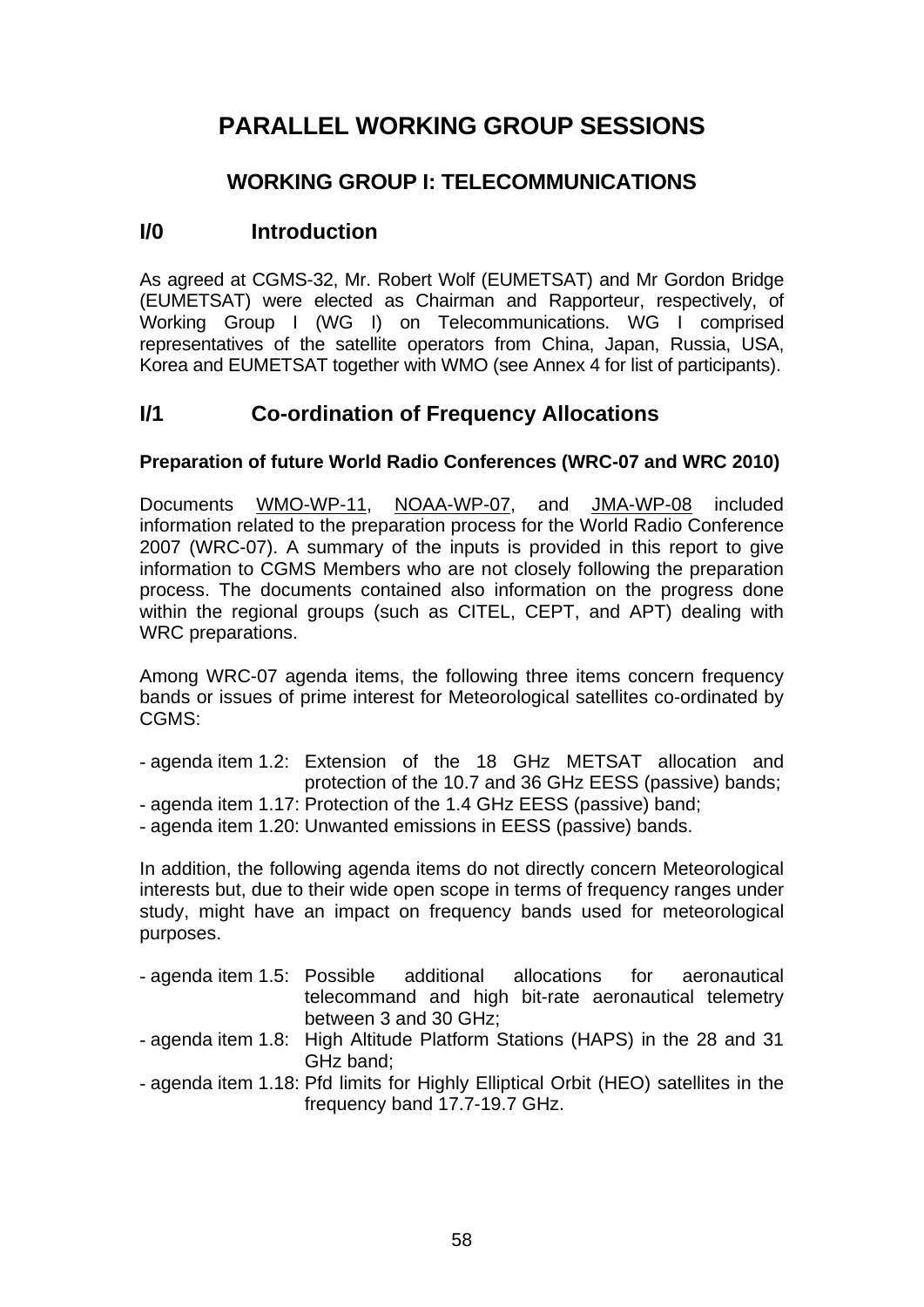WRC-07 is scheduled for the end of 2007 and the Conference Preparatory Meeting (CPM) early 2007. The year 2006 will be crucial for finalising the different positions and support from CGMS Members via their national frequency administrations to the relevant meetings will be of prime importance to support meteorological views.

## **Agenda item 1.2 (CPG/PT2)**

#### **a) Issue 1: Resolution 742 (WRC-03) on frequency band 36-37 GHz**

As part of global passive measurements, the band 36-37 GHz is vital for the study of global water circulation since this band is able to monitor the rain, the snow, the ocean ice and the water vapour for ocean and land surfaces. Observations in the band for sensing the melting of snow near the surface are of very high interest. A number of passive sensors and radio altimeters are already using or are planned to use this frequency band in the near future (e.g., CMIS, MIMR, AMSR, AMSR-E, AMR, SMMR, SSM/I, SSMI/S, TMI, MEGHA-TROPIQUE and MWRS) for such measurements. These measurements are fully operational (regular use of the data, continuity of service, several usable data products) and are used on a worldwide basis. The retrieved data are used and exchanged between the meteorological organisations in all regions. The retrieved parameters are actually derived from a set of measurements performed at five frequencies which are interrelated (6, 10, 18, 24 and 36.5 GHz).

This band is shared between Earth Exploration Satellite Service (EESS) (passive) and Fixed (FS) and Mobile Services (MS). Studies are still ongoing to identify the maximum e.i.r.p for FS and MS links that could provide a means to ensure the protection of passive sensors in the 36-37 GHz.

#### **b) Issue 2: Resolution 746 (WRC-03) on METSAT allocation at 18 GHz**

This issue is the follow-up of a European proposal to WRC-03 and aims at covering next generation geostationary meteorological satellites requirement for satellites that are to be launched from 2015 onwards. These systems would require bandwidth of at least 300 MHz. This exceeds the 200 MHz (18.1-18.3 GHz) allocation as currently given in Radio Regulations footnote 5.519.

The required bandwidth of 300 MHz is mainly determined by the use of IR and UV sounding units and high-resolution imagers with a higher repetition rate of measurements and a higher number of spectral channels compared to present satellite systems. The spatial resolution will also be significantly increased compared to the current generation of geostationary meteorological satellites.

It seems that there is a general consensus to support such 100 MHz extension but the question is whether the extended band should be 18-18.1 GHz or 18.3- 18.4 GHz. Some administrations are currently favouring the lower band but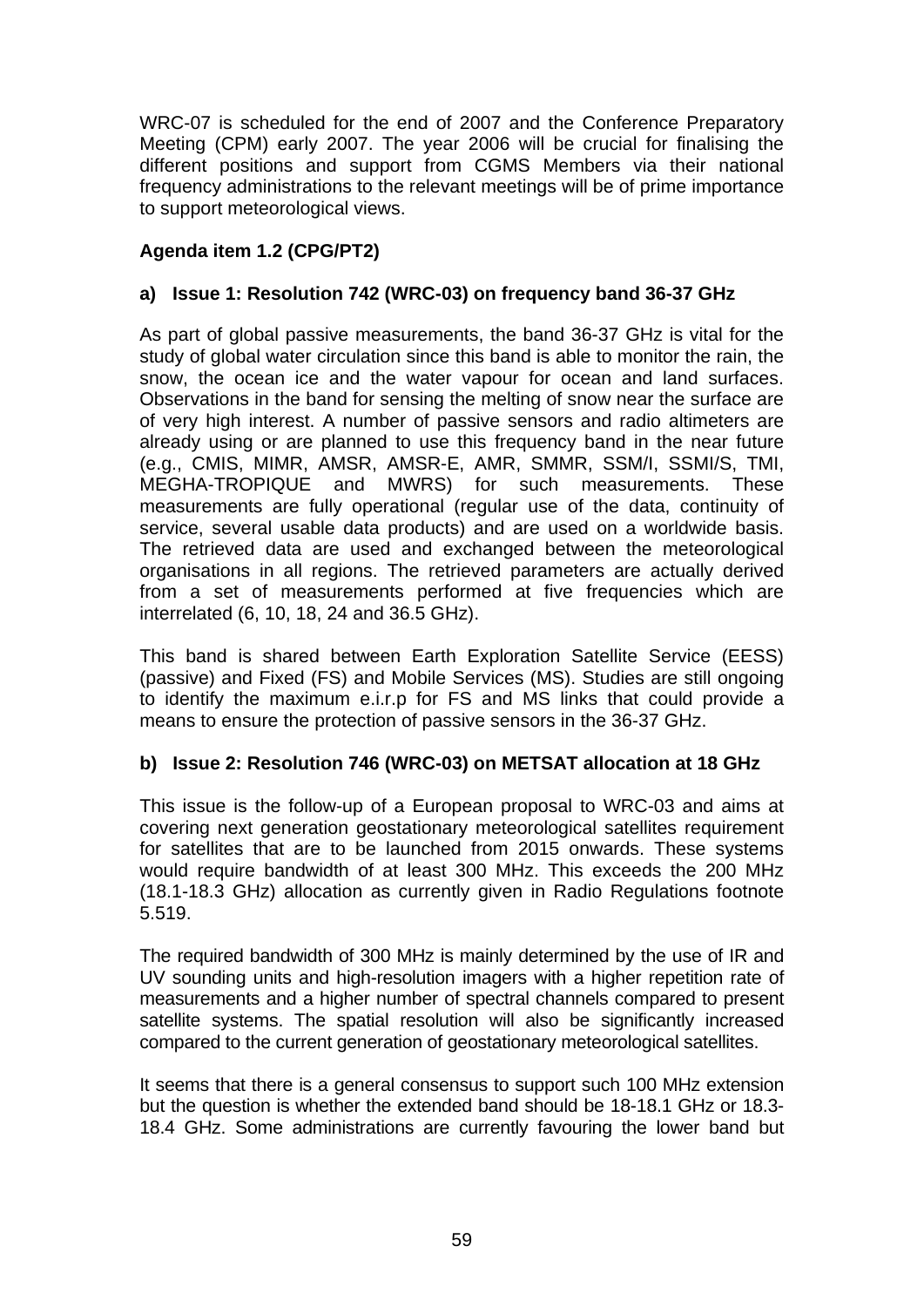there might be political problems due to the existing allocation of Broadcasting Satellite Service (BSS) in the band 18-18.1 GHz.

## **c) Issue 3: Resolution 746 (WRC-03) on frequency band 10.6-10.68 GHz**

As part of global passive measurements, the band 10.6-10.7 GHz is of primary interest to measure rain, snow, sea state and ocean wind for ocean and land surfaces. A number of sensors are already using or are planned to use this frequency band in the near future (e.g. CMIS, MIMR, AMSR, AMSR-E and TMI) for such measurements. These measurements are fully operational (regular use of the data, continuity of service, several usable data products) and are used on a worldwide basis. The retrieved data are used and exchanged between the meteorological organisations in all regions and are actually derived from a set of measurements performed at five frequencies which are interrelated (6, 10, 18, 24 and 36.5 GHz).

A part from the 10.68-10.7 GHz band that is covered by the RR footnote **5.340** under which all emissions are prohibited, the band 10.6-10.68 GHz is also shared between Earth Exploration Satellite Service (EESS) (passive) and Fixed and Mobile Services. It has to be stressed that current deployments of Fixed Service links in certain administrations already create significant levels of availability degradation of passive measurements in this band. Additional constraints on the 10.6-10.68 GHz passive band would hence not be acceptable. Studies are still ongoing to identify the maximum e.i.r.p for fixed and mobile links or other regulatory solutions that could provide a means to ensure the protection of passive sensors in the 36-37 GHz.

#### **Agenda item 1.17 (CPG/PT2): Protection of the 1.4 GHz EESS (passive) band**

Under agenda item 1.16 (WRC-03) and acknowledging the non-completion of technical compatibility studies, last WRC-03 made a conditional secondary allocation to FSS for MSS feeder links nearby 1.4 GHz. Agenda item 1.17 (WRC-07) is the follow-up of this issue and request to finalise these technical studies in a view to determine whether these MSS feeder links are compatible with existing services and in particular with the passive service in the 1400- 1427 MHz band.

For EESS, this band is a vital resource for measuring salinity and other aspects of the Earth and its atmosphere and, to that respect, is one of the passive bands quoted in footnote **5.340** that prohibits all emissions, emphasising its particular importance for the scientific community. A number of sensors are planned to use this frequency band in the near future (SMOS, HYDROS, AQUARIUS) for such measurements.

Based on a 10% apportionment of the EESS protection criteria, current technical studies have determined power limits for the uplink and downlink that could ensure compatibility between the MSS feeder links and EESS in the 1400-1427 MHz.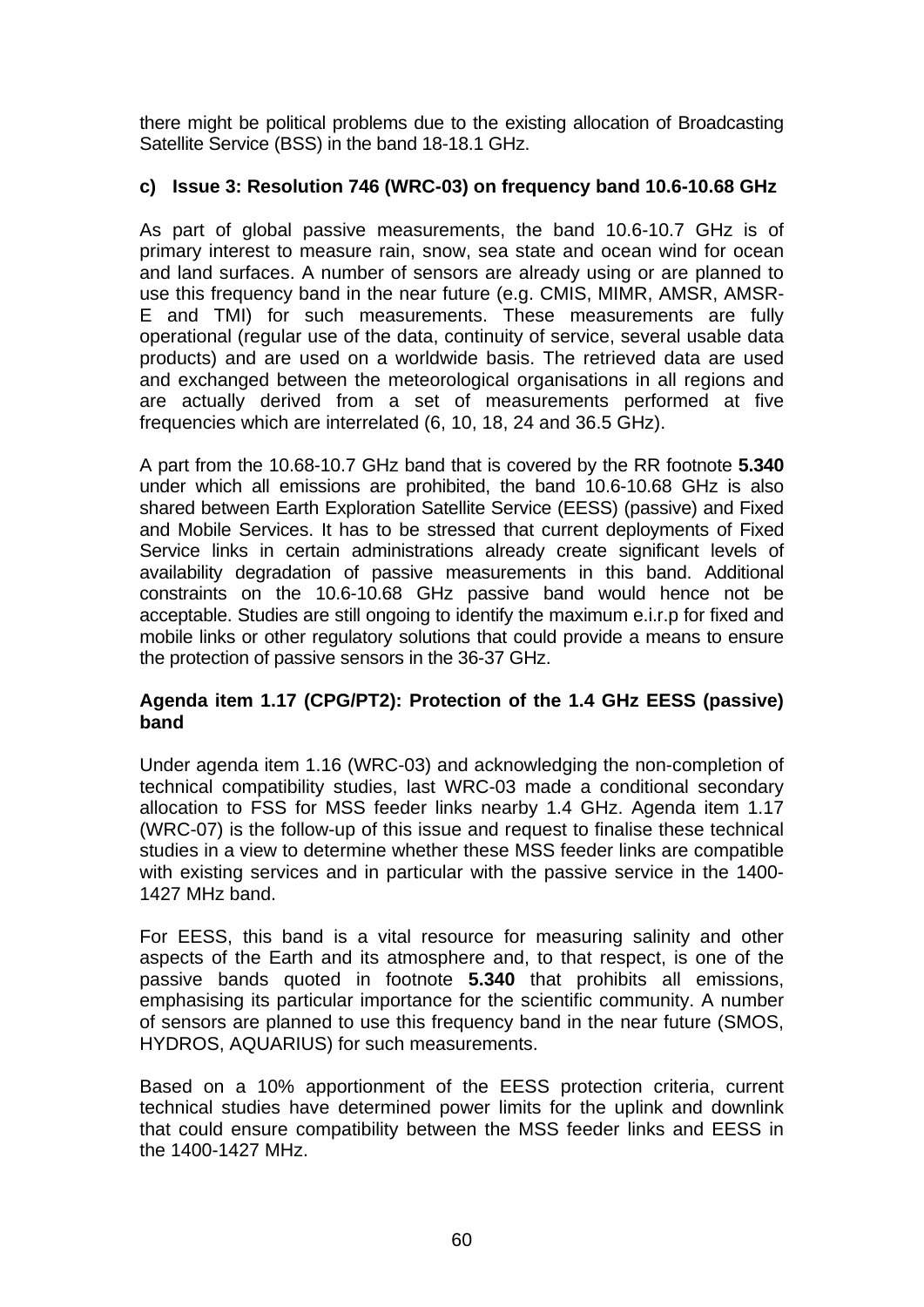#### **Agenda item 1.20 (CPG/PT2): Unwanted emissions in EESS (passive bands)**

The issue of the protection of the Earth exploration-satellite service (passive) from unwanted emissions of active services has been on the agenda for the three last WRCs for which a number of administrations were supporting regulatory measures for the protection of passive services, and in particular the inclusion in the Radio Regulations of limits on the unwanted emissions of active services.

After difficult discussions up to the last few days of the WRC-03, no agreement to take such action was reached and a compromise solution was to continue the studies according to Resolution 738 and re-visit the issue at WRC-07.

Studies are still on-going in a specific ITU-R Task Group (TG 1/9) and agreement on adequate out-of-band levels to protect EESS passive sensors is likely to occur, at the main exception of the protection of the 1400-1427 MHz band from Fixed Service that might be of great concern.

#### **Expansion of the Table of Frequencies in the Radio Regulations for Frequency Bands above 275 GHz**

The Preliminary agenda for the World Radiocommunication Conference 2010 (WRC 2010) already includes an agenda item requesting to consider the expansion of the Table of Frequencies in the Radio Regulations of the ITU for frequency bands between 275 GHz and 3 000 GHz. WRC-07 will have to decide whether this agenda item will become part of the final WRC-210 agenda. Due to a very crowded draft agenda the item could be deleted if no sufficient support is received.

EUM-WP-21 summarises the activities carried over at the Space Frequency Co-ordination Group (SFCG) and ITU-R level in the preparation of the WRC-2007 for confirming an agenda item for WRC 2010 to include required frequency band allocations between 275 GHz and 3000 GHz with the appropriate protection measures, as currently there is only a footnote (5.565) that governs the use of a list of frequency bands in the range 275-1000 GHz.

The document also summarises EUMETSAT activities for the identification of appropriate frequency bands for passive sensors above 275 GHz, which recalls the outcome of a special study funded by EUMETSAT in 2001/2002. This study identified characteristics, sharing conditions and protection requirements of passive sensor bands in the 275 GHz to 1000 GHz band for future meteorological and climatological applications (EESS passive). The outcome of the study has been updated by EUMETSAT for the SFCG meeting of October 2005 with the most up-to-date knowledge of the existing and planned sensors, instruments and missions. No alternative study has been identified by EUMETSAT in the same frequency band (275-1000 GHz)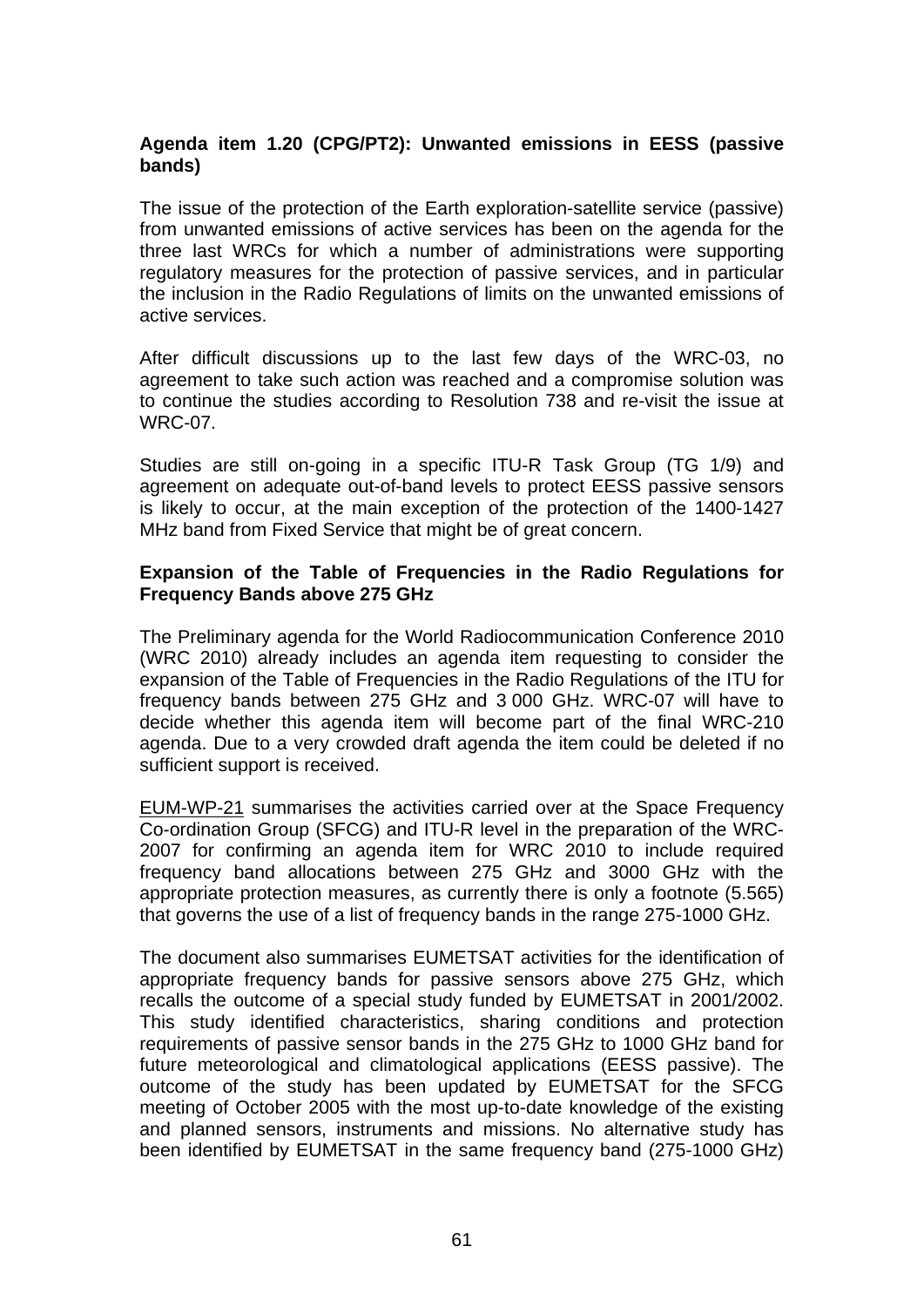and no study exists for the 1000 GHz to 3000 GHz region of the band. It is worth noticing that for the 36 different frequency allocations identified in this table, 15 of these entries are covered by the RR but 21 entries are not covered by the Radio Regulations (i.e. they are not protected at all).

The Working Group I unanimously recognised the need of fostering, within their respective scientific communities, the need of identifying potential applications, missions and instruments that will be using the 275-3000 GHz (in the frame of EESS passive) and agreed in ensuring that this information is timely available to their SFCG representatives for the WRC-2007 preparation processes in order to secure the corresponding agenda item for WRC-2010.

#### **Technical Information from the Space Frequency Co-ordination Group and ITU-R**

CGMS is an observer to SFCG. NOAA accepted the task to report SFCG results to CGMS. NOAA-WP-08 discussed inputs to SFCG-24.

In the same document NOAA also provided information on the progress in the ITU-R Working Parties 7B and 7C (WP7B, WP7C). WP7B is concerned with space radio systems, i.e. the transmissions between the Earth and satellites, both uplinks and downlinks. WP7C covers applications in the EESS concerning active and passive sensors as well as MetAids, i.e. radiosondes.

In addition, NOAA discussed the activities of ITU Task Group 1/8 (TG1/8), compatibility between ultra-wideband devices (UWB) and radio communication services and the ITU TG1/9, Compatibility between passive and active services. Finally, NOAA reported on World Meteorological Organization (WMO) Commission for Basic Systems (CBS) Steering Group on Radio Frequency Coordination (SG-RFC). NOAA presented two papers at the meeting, one entitled "Assessment of Interference Potential between Short Range Radars on Automobiles and passive Microwave Sensors in the 23.6 to 24.0 GHz Band" and one entitled "Sample Characteristics and Sharing Criteria for Geostationary Meteorological Satellites in the Band 18-18.4 GHz".

#### **Other Frequency Management Issues**

#### **Introduction of UWB technology in passive sensor bands**

As already reported during recent CGMS meetings Ultra Wide Band (UWB) applications represent new technologies that transmit very low power over very large bandwidth, up to several GHz. It represents a new challenge for frequency management since it is not possible to regulate these applications under the current Radio Regulations or national regulations. Apart from very specific devices, these applications are expected to be deployed on a very large scale and hence intended to operate on a licence exempt basis that would not allow any control (in number in particular) while authorised.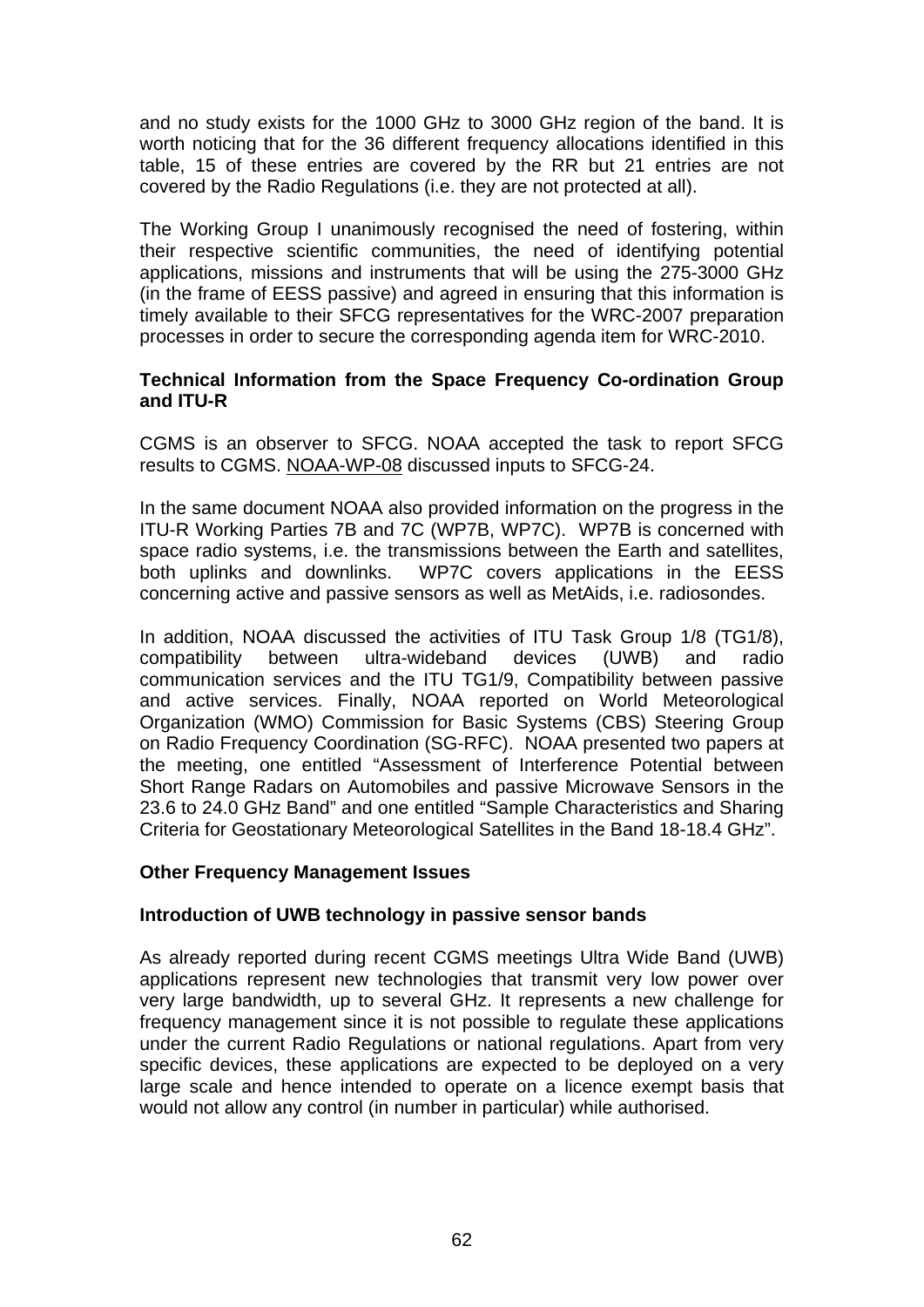On this basis, and concerning meteorological satellites, these UWB devices can present a risk of for both passive sensors and Earth Stations receptions due to the aggregation of interference produced by multiple devices.

International discussions have been held in ITU-R within a specific Task Group 1/8 (TG 1/8), debate somehow complicated by the fact that the US Administration has already issued in 2002, its own regulations and authorised the use of such UWB applications on the basis of EIRP (Effective isotropically-radiated power) limits.

TG 1/8 has recently finalised its work, recognising the different national or regional regulations (US, Europe or Japan) and summarising up to date compatibility technical studies.

Two different bands are currently considered:

- 10.6 GHz band for "generic" UWB devices mainly for telecommunications and location tracking applications,
- 21.6-26.6 GHz for Automotive Short-Range Radars (SRR).

For the first band, it appears that the US regulations is not sufficient to protect most of the radiocommunications services but would be sufficient for meteorological satellites, either for the 1.4 GHz and 10.6 GHz passive bands or reception stations. Europe and Japan are currently in the process of adopting their own regulations and have either confirmed or even tightened the EIRP limits proposed by the US. It hence appears that, currently, the meteorological satellite operations would be safeguarded.

This is certainly not the case for the second band (21.6-26.6 GHz) covering the 23.6-24 GHz passive band. Indeed, this issue has been one of the most sensitive and discussed issues between the powerful automotive lobby and the whole scientific and meteorological community. In this case, the EIRP level regulated in the US has been shown as by far not being sufficient to protect the 24 GHz passive sensors band acknowledging the high car density and noting that between 4 and 8 radars are expected per car. On this basis, after tremendous amount of discussions and political pressure, Europe has also allowed in 2004 such use but only on a limited basis, in number (maximum 7% of the cars equipped) and in time (only up to 2013) after which SRR will have to be deployed in the 79 GHz band. It can also be noted that Canada has recently authorise such 24 GHz SRR but with a "notch" in the 23.6-24 GHz band with lower EIRP levels assumed to ensure the protection of passive sensors.

However, at this stage, and recognising the by nature worldwide measurements performed in this band, the US regulation still put at risk the global integrity of the measurements in the 23.6-24 GHz band. This is without saying that the European Regulations will not be jeopardised in the future and make sure that the limitations will be strictly applied. The meteorological community will certainly have to be vigilant with this respect.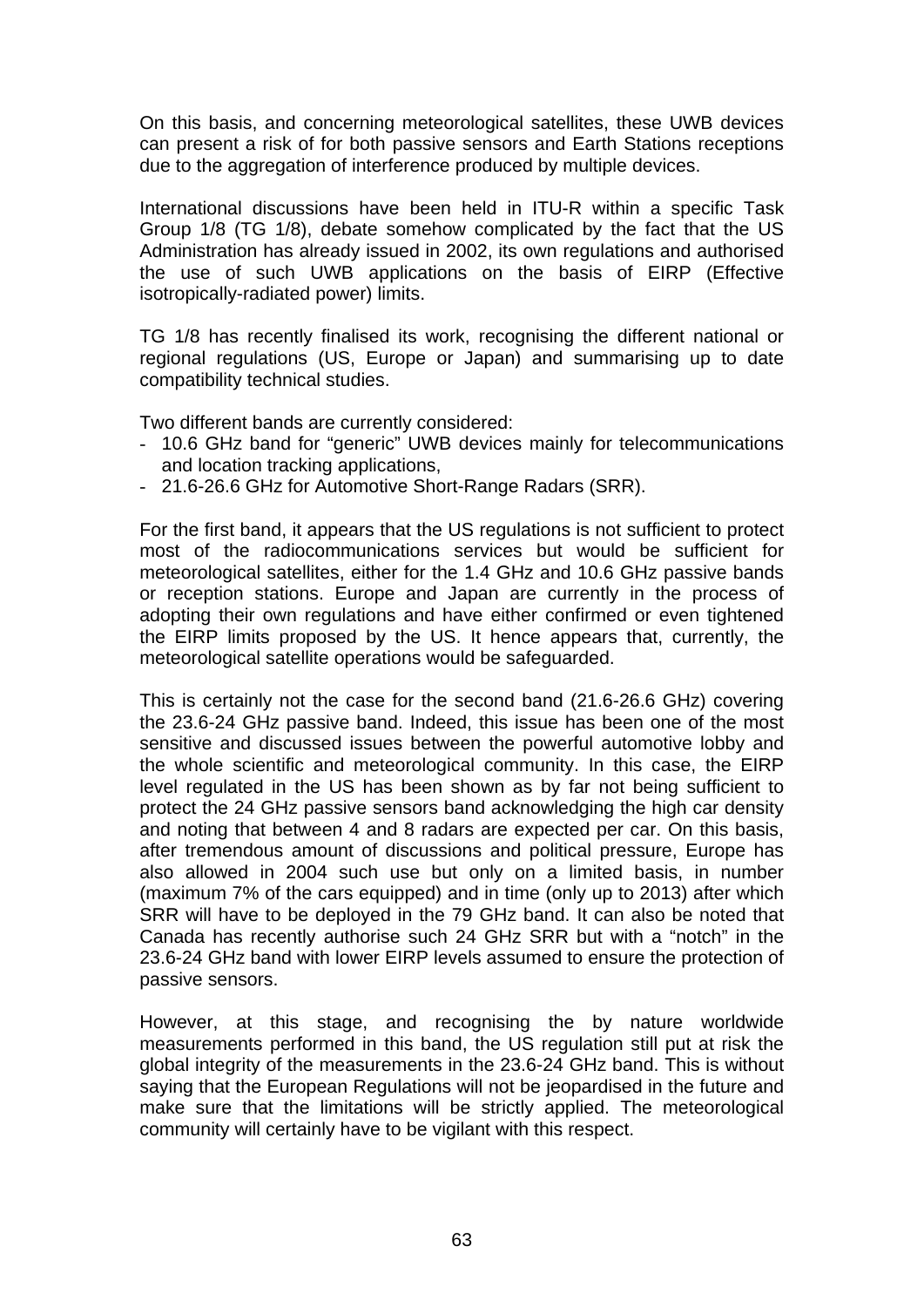It is finally worth noting that the ITU-R TG 1/8 has confirmed the non compatibility between these SRR and EESS (passive) presenting a negative margin higher than 30 dB!

#### **COMS frequency notification process**

At CGMS-32, KARI informed CGMS about the issue of the advanced publication for the COMS series with the ITU-R. In response to AI 32-05, KMA informed CGMS that the national meteorological payload of COMS would become part of the space-based GOS of the WMO.

KMA representative reported progress on the frequency coordination for the COMS satellite with concerned parties. KMA and KARI have had two informal technical meetings and one official Japan-Korea Satellite Frequency Coordination meeting with JMA and two meetings with CMA. Most part of the issues with CMA have been resolved, although further meeting is required to resolve the remained issues. Although many progresses have been made with JMA, there are still issues to be discussed, especially issues on the interference scenario between COMS-128.2 E and MTSAT-B-135 E. KMA representatives also commented that KMA and KARI would like to have next informal technical meeting with JMA as soon as possible. JMA commented that the schedule for this meeting was not yet fixed.

#### **Potential problems for operational scenarios caused by frequency overlaps**

Frequency plans for future polar-orbiting satellite systems indicate that there is potential for harmful interference of one system into another. Potential problems to the operations of polar-orbiting meteorological satellites were reported to CGMS-32. These could be caused by transmissions of direct readout services in frequency bands close to those used for the transmissions to main Earth stations. A particular problem was identified between future NOAA and EUMETSAT operations.

At the CGMS-32 Meeting in Sochi, Russian Federation, 17-20 May 2004, NOAA received the following two actions relating to interference from the NPOESS HRD downlink to the MetOp GDS downlink:

- Action 32.06 NOAA and CMA to develop operational procedures to avoid interference of their direct broadcasts into the main data dump transmissions of MetOp in the frequency band 7750-7850 MHz. Deadline: CGMS-33
- Action 32.07 NOAA to report back on the analysis of study results [by EUMETSAT] concerning potential interference between polarorbiting meteorological satellites. Deadline: 31 December 2004.

NOAA-WP-18 and NOAA-WP22 were in response to AI 32.06 and AI 32.07. The working group was informed that studies were refined and an agreement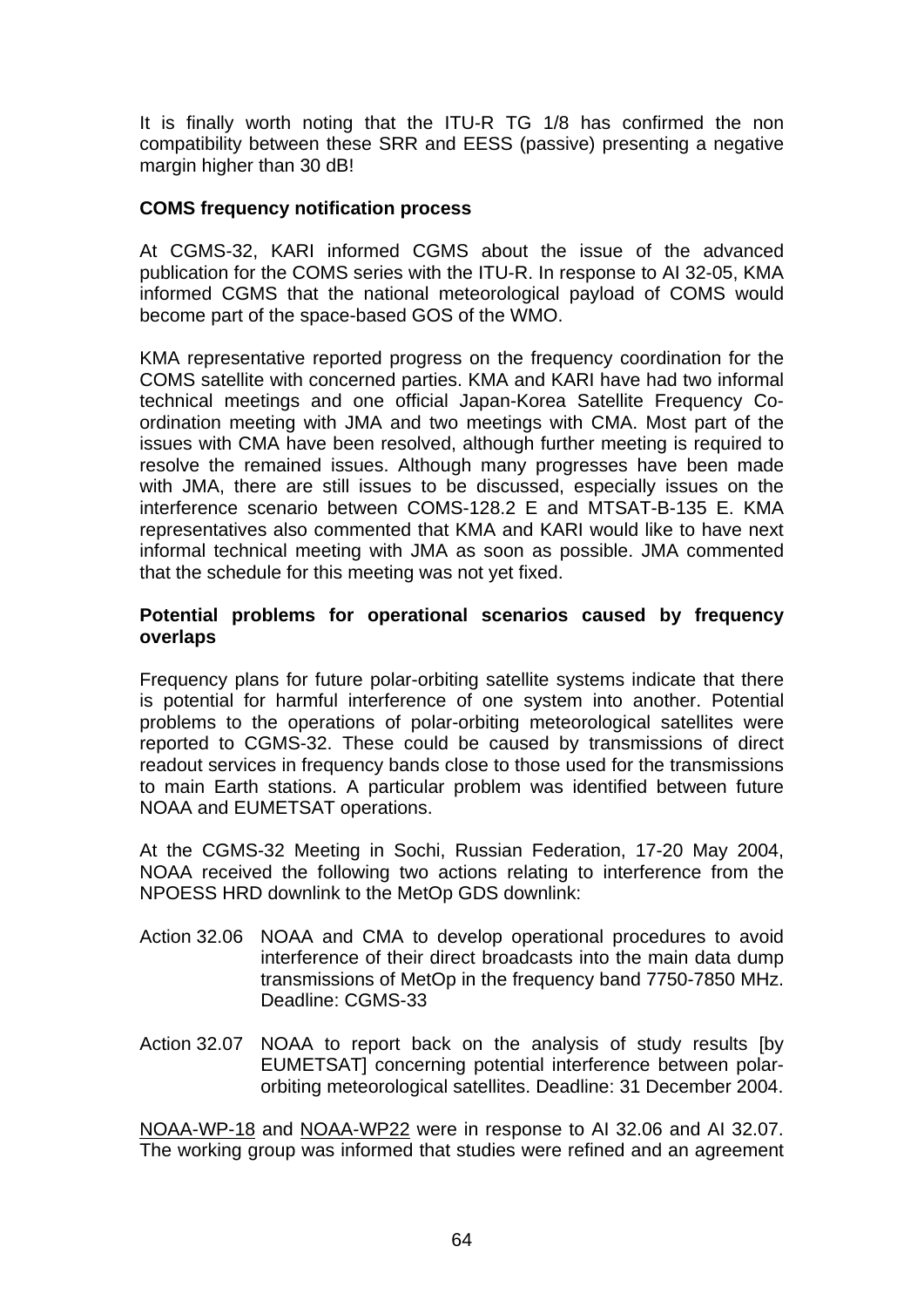was implemented between NOAA and EUMETSAT by an exchange of letters. This agreement includes agreed changes of technical specifications including the reduction of transmission bandwidth as well as the change of centre frequencies.

Applying the new parameters it can be expected that interference in case of transmissions in the band 1698 -1710 MHz will be in the order of <3% which is acceptable for this type of service.

In the case of interference in the X-band the expected maximum interference after the agreed modifications would be 16 min /year calculating into 0.03 %. This would be at a level acceptable to EUMETSAT.

It was also noted that in case of interference exceeding the above levels there would be the technical feasibility to temporary switch off transmissions via operational means.

At CGMS-32 CMA indicated that they are also planning a direct read-out broadcast in the frequency band 7750 – 7850 MHz. For this reason CMA was included into AI 32.06. No response was received before CGMS-33. During the working group meeting CMA announced that the planned launch date for FY-3 is 2007. This creates the need for urgent co-ordination similar to the one performed between NOAA and EUMETSAT in this matter. It was agreed that CMA would provide a set of technical parameters of the planned X-band broadcast as a matter of urgency to allow studies. It will be necessary to agree operational measures to avoid interference to the data main data downlink of MetOp at the earliest possible date.

- **Action 33.11 CMA to provide as a matter of urgency technical and operational parameters of the planned data transmissions in the frequency band 7750 -7850 MHz to CGMS Members. Deadline: 1 December 2005**
- **Action 33.12 EUMETSAT to perform sharing studies for X-band operations at MetOp stations and propose technical and operational measures to avoid interference. Deadline: 1 February 2006**

ROSHYDROMET announced that they are also planning main data dump transmissions to their main data acquisition station operating in the band 7750 – 7850 MHz. There would be also a potential for interference from direct broadcast services into the planned ROSHYDROMET service. The impact of such interference needs to be evaluated. Study results therefore need to be made available to ROSHYDROMET to support their sharing studies.

It was stressed that for future use of the frequency band 7750 – 7850 MHz early co-ordination would be essential and SFCG Resolution 19-7R2 needs to be strictly applied. It was agreed that WG I will annually review the status of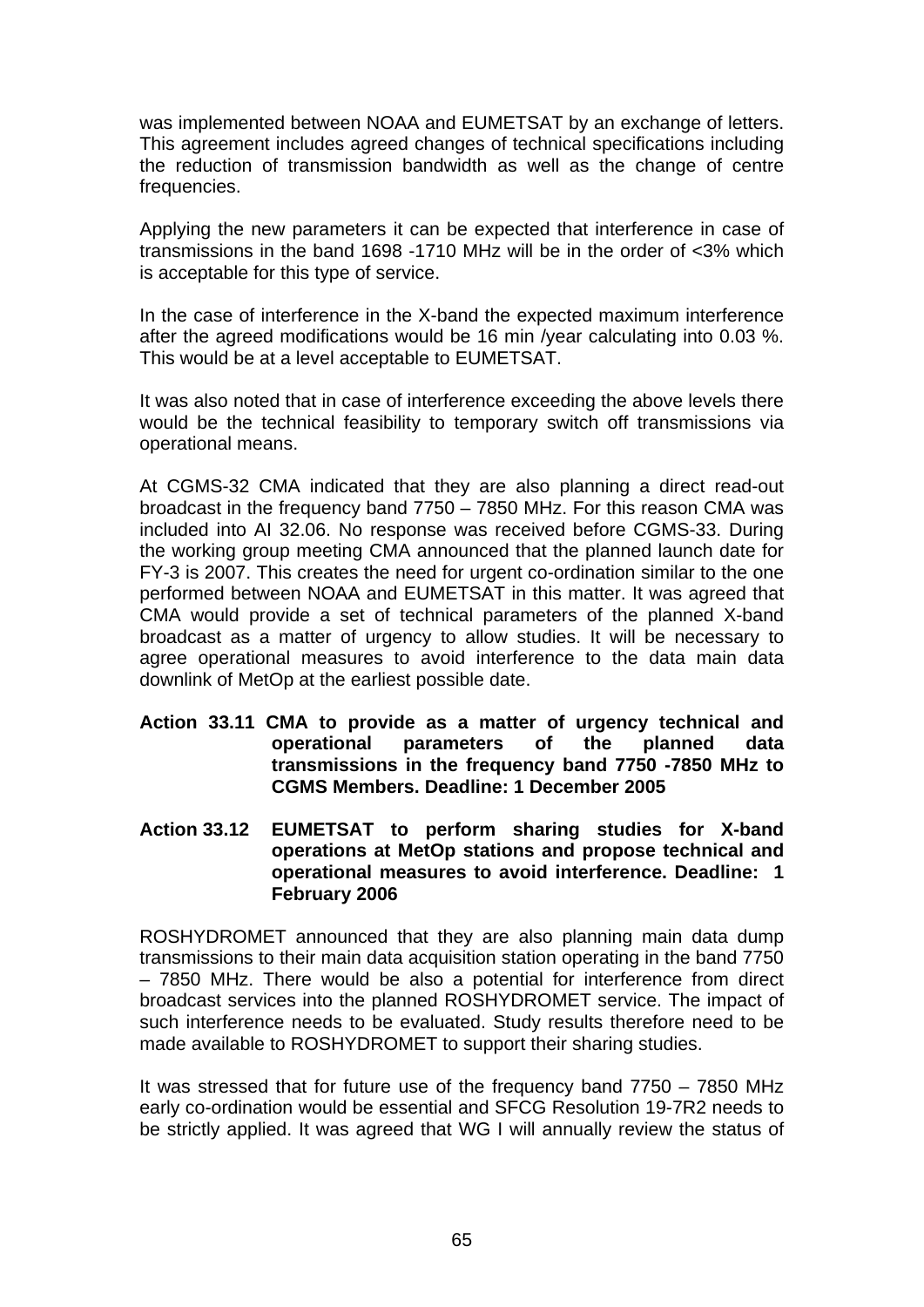frequency band use and plans for new systems to detect possible conflicts at the earliest possible time.

#### **Action 33.13 WMO to provide a forum for discussion on data transmission from meteorological satellites, with a goal of resolving radio frequency conflicts, well in advance of notification to ITU, and adopting approaches to avoid them.**

Concluding the discussion of frequency co-ordination matters, WMO announced that a workshop on radio frequency matters would be held on 20 – 21 March 2006, tentatively in Geneva (Switzerland). CGMS representation would be appreciated with presentations on current and future use of frequency bands for meteorological satellites.

#### **I/2 Telecommunication techniques**

There were no topics for discussion under this item.

#### **I/3 Co-ordination of International Data Collection & Distribution**

In working paper ROSH-WP-02, Russia informed CGMS that a batch of modernized DCPs had been installed at hydro-meteorological stations in the European and Ural regions of Russia. These DCPs are designed for operation within the Russian DCS via Meteosat (in a first phase) and, in a second phase, via the Electro-L N1 geostationary satellites. DCP signals are transmitted using Meteosat–7 International channels I25 and I26 (according to an Agreement between EUMETSAT and Roshydromet, and supported by CGMS). At present, these DCPs are working on an experimental basis, the major objective being to develop and test the Russian DCS ground segment up to the time Electro-L N1 is launched.

Data collection is carried out using the SRC PLANETA ground receiving station near Moscow. The decoded data (messages) are transmitted to the Roshydromet Main Communication Center for the subsequent transmission (in GTS code form) via ground telecommunication channels to GTS.

As stated at a previous meeting, satisfactory quality of data collection was not ensured for the DCPs allocated near the northern polar boundary of Meteosat-7 field of view. This is most likely the result of the higher Meteosat-7 inclination, which is no longer controlled. These DCPs have been re-allocated to new locations in European Russia.

On the basis of test results, DCPs have been modernized and, at present, they operate on an experimental basis.

ROSH-WP-02 also noted that the tentative launch date of the Electro-L N1 satellite is 2007, and according to current planning, the Electro-L N1 DCS will support the operation of 300 national, and 33 international channels, with the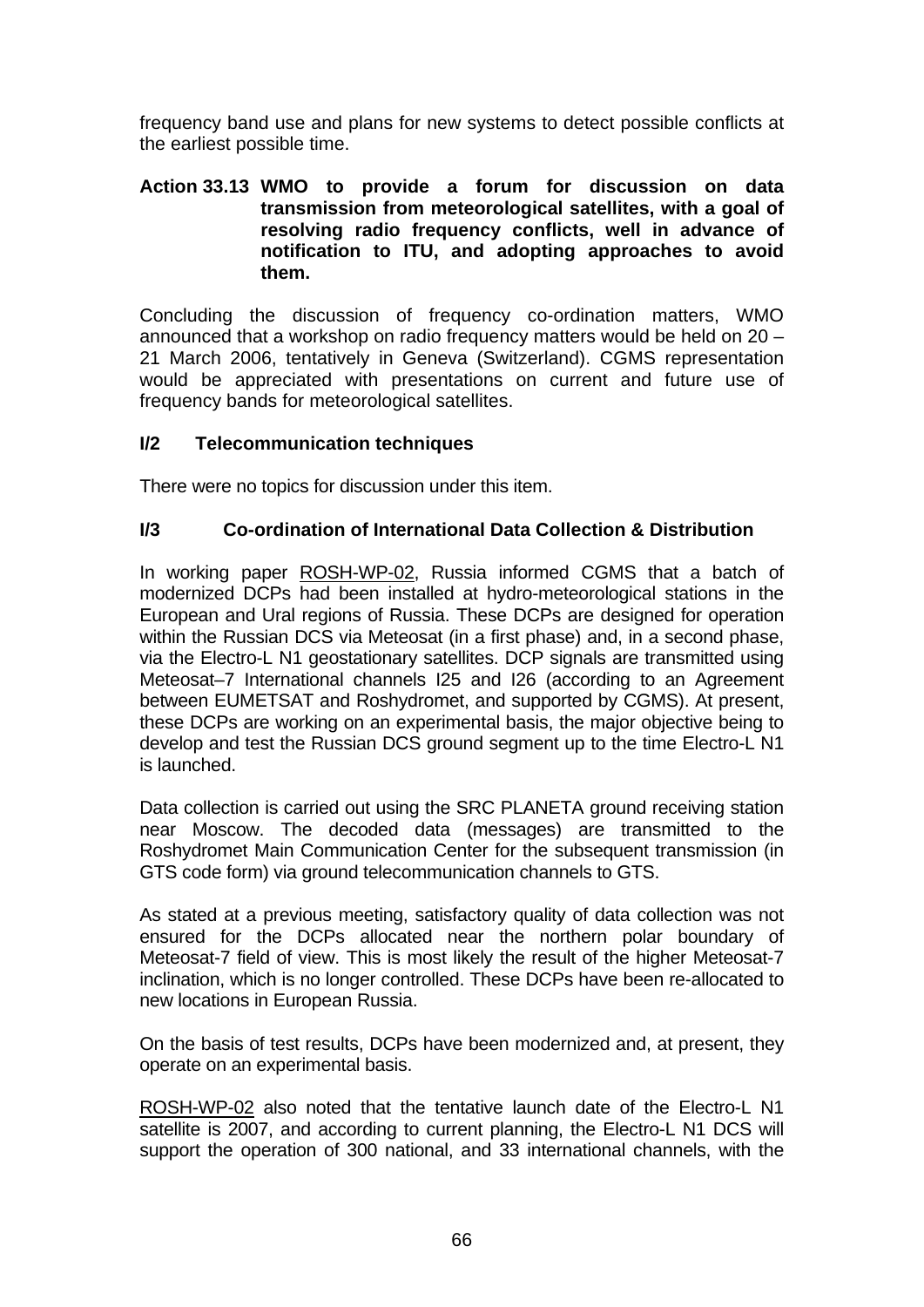bandwidth of each channel being 3 kHz. It is planned to develop two data reception centres in Russia (Moscow and Novosibirsk) and to allocate not less than 800 national DCPs.

In order to ensure further development of the Russian DCS, Roshydromet and the Russian Space Agency plan to use other Russian (telecommunication) geostationary satellites to complement the capabilities of the meteorological geostationary satellite communication systems. It was noted that in the longer term, Russia intends to deploy in the region of 3000 Regional DCPs.

## **I/3.1 Status and Problems of the IDCS**

In NOAA-WP-09, a status report on the performance of the International Data Collection System (IDCS) was provided. During the last year, NOAA continued to improve the GOES DCS service for the environmental community. Projects to improve the Regional DCS service include the transition to High Data Rate transmitters, a technical study for the development of Narrow Band Transmitter specifications and the coordination of design characteristics for a minimal backup of the DCS distribution subsystem. The transition to the Regional High Data Rate (HDR) transmitters has progressed rapidly, with over 9000 assignments now in the system for 300 baud and 1200 baud transmitters. With approximately 25,000 transmitters assigned, this now comprises approximately 1/3 of the operating GOES DCS platforms. Most transmitters are assigned 5 or 10-second transmission windows, and with hourly reporting cycles. NOAA continues to clear the 100 baud channels to make room for 300 baud channels. Of the 200 domestic channels NOAA manages, almost every channel above channel 100, with the exception of the random channels, has been reprogrammed for use by 300 or 1200 baud transmitters. NOAA added that it would completely phase out all 100 bps DCPs from its Regional DCS over a period of about 10 years. They would remain in use, however, for the IDCS, until agreed otherwise by CGMS.

It will be recalled from CGMS-32, that NOAA "borrowed" a block of 5 IDCS channels with the intention of using them as random channels during the transition of DCP to High Data Rate. With extreme appreciation to the CGMS Members and the Secretariat, NOAA would like to thank everyone involved in making this request a reality. However, NOAA would now like to return the five (5) IDCS channels to the CGMS community for immediate re-use, as appropriate. In the light of the Indian Ocean Tsunami and the earthquake in Pakistan and the West India regions, NOAA believes CGMS can use these resources more effectively. NOAA would like to thank CGMS Members for their hard work and cooperation on this matter.

JMA-WP-09 reported on the current number of registered Data Collection Platforms within the MTSAT IDCS (formerly, the GMS IDCS (before 27 April 2005)), the operational status of the system, and interference to MTSAT IDCS channels.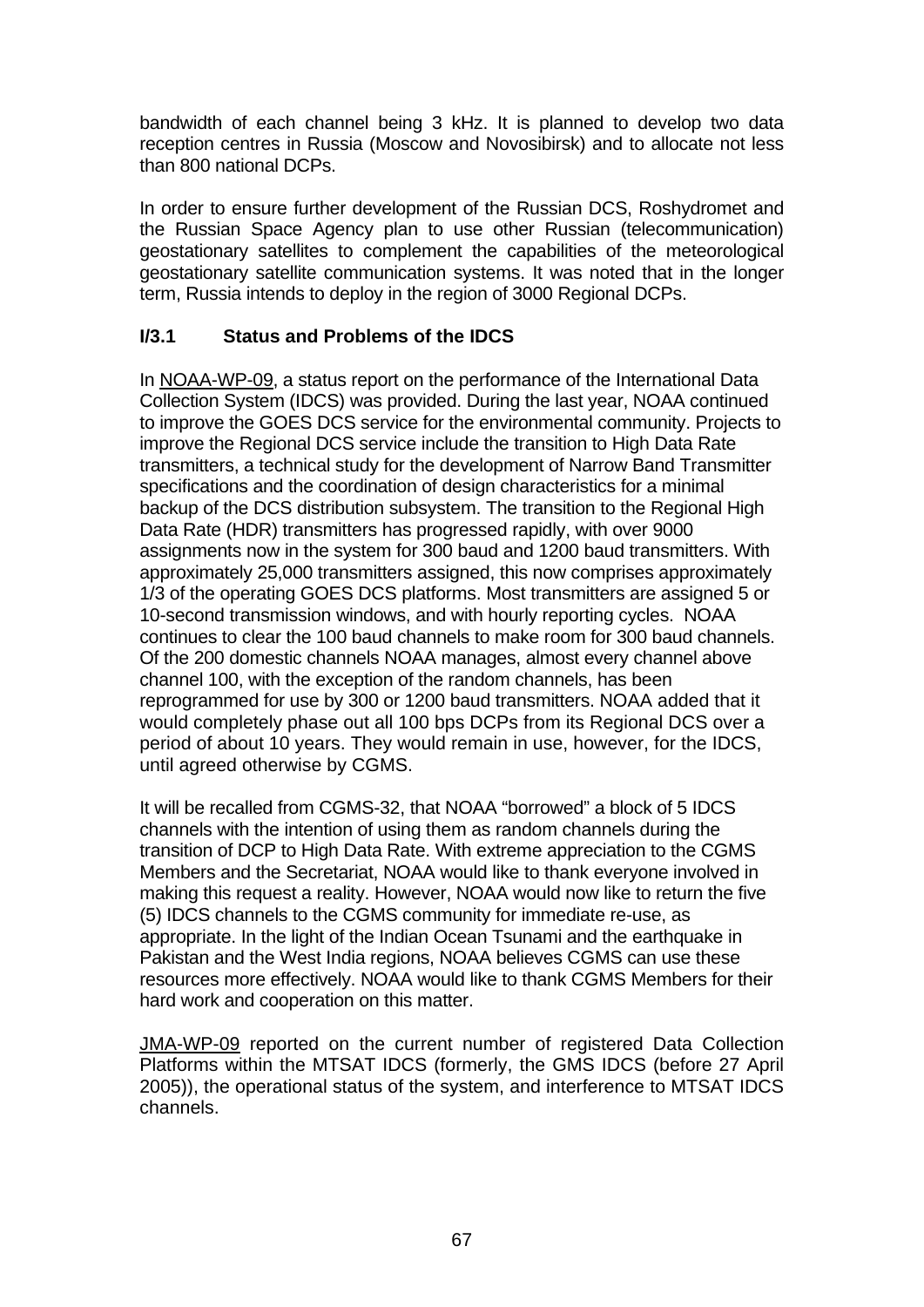By the end of August 2005, 64 IDCPs were registered on the MTSAT IDCS, and they operated on 8 of the 33 international channels. The registered IDCPs included 57 on ships and 7 on board aircraft, i.e. Aircraft to Satellite Data Relay (ASDAR) units. WG I noted that there had been very little change in the number of registered IDCPs over the last reporting period.

Concerning channel use, it was noted that ASDARs are assigned to channel 18, and ships are assigned to channels 6, 7, 10, 14, 15, 16 and 20. Received IDCP messages, except for invalid and/or duplicated messages, are then disseminated via the GTS.

Concerning interference to the IDCS, in the period April 2004 to July 2005, severe interference causing the failure of data collection, was observed in channels 1, 2, 31 and 33. Monitoring is carried out on all channels. More general information can be found in the "GMS/MTSAT Monthly Operations Report" from the Meteorological Satellite Centre (MSC) web site (http://mscweb.kishou.go.jp/operation/opr\_report.htm).

In EUM-WP-07, EUMETSAT presented a status report on the global performance of the International Data Collection System (IDCS). CGMS were informed that as of the beginning of September 2005, there were 144 International DCP (IDCP) registered worldwide for use with the IDCS, using 10 of the 33 channels available. The following DCP programmes use the International channels for regional purposes:

- 52 DCP allocated on channels I23 and 24, operated by the Aeronet programme.
- 20 DCP allocated on channels I25 and I26, operated by ROSHYDROMET.
- 181 DCP allocated on channels I27-I33, operated by WMO agrometeorological and hydro-meteorological networks.

Globally, the total number of IDCP allocated on individual IDCS channels is:

| Channe | 06             | ^7 | 10 | $\sqrt{2}$<br>- | $\sqrt{2}$<br>. | $\overline{a}$ | $\overline{ }$<br>э | 16                 | 18 | 20                    | 23                     | 24          | 25 | 26 | $\sim$    | 28 | 29                   | 30<br>ັບ          | 31       | 32 | $\sim$<br>ິ |
|--------|----------------|----|----|-----------------|-----------------|----------------|---------------------|--------------------|----|-----------------------|------------------------|-------------|----|----|-----------|----|----------------------|-------------------|----------|----|-------------|
| No.    | $\overline{ }$ | 26 | 10 | -               |                 |                |                     | 34                 |    | $\overline{A}$<br>. . | 30                     | $\sim$<br>ᅩ | 20 |    | . .<br>45 | 29 | $\sqrt{2}$<br>$\sim$ | $\sim$<br>$\cdot$ | 31<br>ິບ | 14 | 1 Q<br>-    |
|        | Regular IDCS   |    |    |                 |                 |                |                     | <b>ROS</b><br>Aero |    |                       | <b>WMO</b><br>Networks |             |    |    |           |    |                      |                   |          |    |             |

As an example of use, during September 2005, EUMETSAT processed 10,901 messages from 144 IDCP transmitting in the Meteosat field of view. In addition, there were 51,867 Aeronet messages and 6,215 WMO network messages. The number of Aeronet DCP messages have significantly increased from the last report (March 2004), mainly due to new DCP allocations. There were 915 ROSHYDROMET messages received, all of which could not be recognized or rebroadcast due to inappropriate ID information. Russia confirmed future IDCS allocations would contain correct ID information. These messages are, however, received locally in Moscow and rebroadcast via the GTS.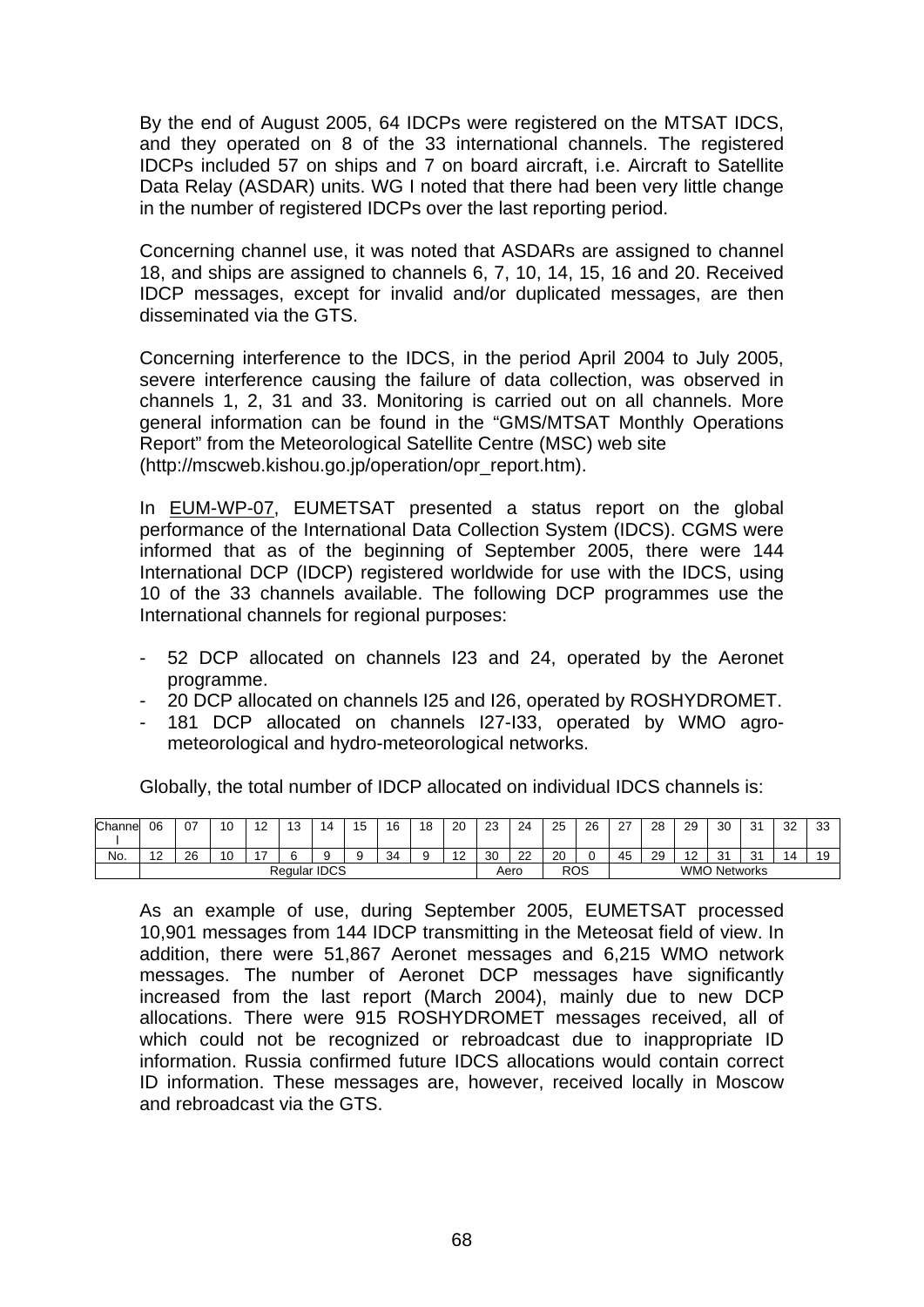WG I recalled that channels I23-I24 (Aeronet), I27-I33 (WMO networks) and I25-I26 (Planeta/ROSHYDROMET) are being used within the Meteosat IDCS, on a temporary basis, with the special agreement of CGMS.

During the last twelve months the levels of interference affecting users of IDCS channels within the Meteosat telecommunications field of view has been higher than in previous years, with interference detected on channel I30 and I33.

CGMS Members also noted that in order to use the increased bandwidth and reduced frequency separation of the MSG DCS, users must use DCP transmitters that have been certified for use with the MSG system. Currently, there are only two manufacturers who have DCP transmitters that are certified for use with MSG. For details please email [OPS@eumetsat.int.](mailto:OPS@eumetsat.int) CGMS further noted that DCPs that are currently allocated for regional use on the International channels are not certified for MSG use and, therefore can only be allocated to MSG-2 (Meteosat-9 once operational) channels when replaced by certified DCP transmitters.

CGMS also recalled that following the failure of an SSPA on board MSG-1, it is currently not possible to operate the direct broadcast services, nor an IDCS mission using Meteosat-8 (formerly MSG-1). However, EUMETSAT plans to implement the baseline Data Collection and Retransmission Service with the introduction of MSG-2 (launch currently expected in late December 2005). In the meantime, DCP messages acquired via Meteosat-7 are re-broadcast via EUMETCast as well as via the Meteosat-7 DCRS. WG I also noted that Meteosat-7 broadcast services are currently scheduled to terminate on 14 June 2006, prior to relocation of this satellite to 63 degrees east.

Concerning IDCS Coverage over the Indian Ocean, EUM-WP-07 further reported that in response to the Asian Tsunami disaster on December 26<sup>th</sup> 2004, EUMETSAT activated the DCP transponder on board Meteosat-5 in March 2005. This allows more frequent transmissions than is possible on Meteosat-7, which now has limited DCS capacity. Several tidal gauges operated by the Pacific Tsunami Warning Centre (PTWC) were reallocated to International channels 8, 9 and 11 with the agreement of CGMS, transmitting every 15 minutes via Meteosat-5. The DCP messages are relayed as bulletins to the GTS via the EUMETSAT Fucino (Italy) ground station and EUMETSAT Control Centre in Darmstadt, Germany. In addition these DCP messages are retransmitted via Meteosat-7 DCRS and via EUMETCast.

TWC currently plans to have 14 DCPs operating in the Indian Ocean region by the middle of 2006. Gauges are being deployed as far East as 115°E, which is generally outside of the field of view of Meteosat-7. In addition, the Indian Ocean Tsunami Warning Centre, currently being established, will almost certainly make use of the IDCS, for transmission of tidal gauge data.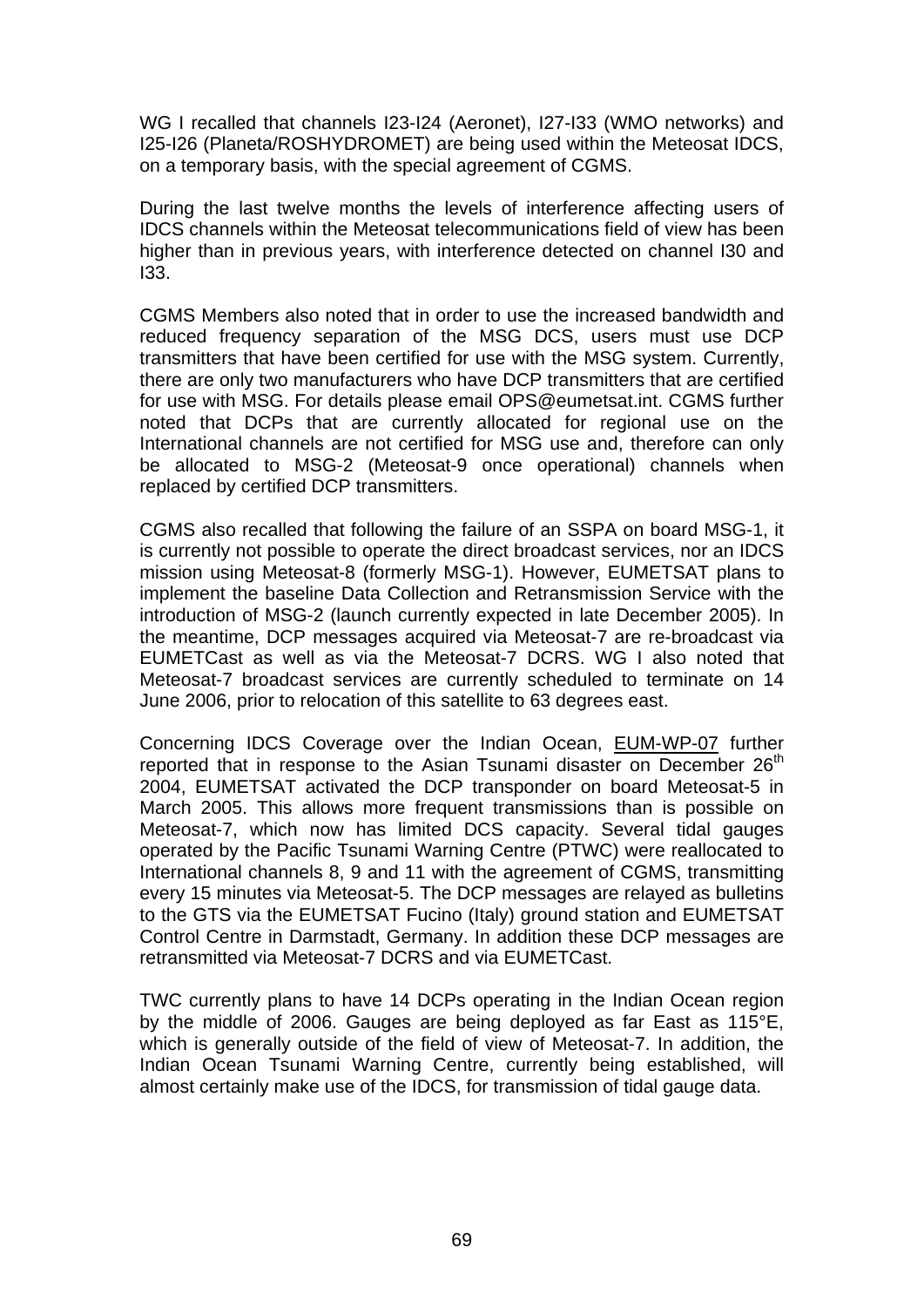WG I noted that this support to the Tsunami Warning Systems now leads to a long-term requirement to support a DCS over the Indian Ocean, however the following constraints have to be recalled:

- As mentioned above, Meteosat-7 will be relocated to the IODC position around 63°E during 2006 to take over from Meteosat-5, which will be removed from orbit by mid 2007. Additionally, Meteosat-7 cannot support the DCS service during the eclipse period (up to 2 hours per day for the two 42 day eclipse seasons), due to satellite amplifier performance limitations. Meteosat-5 can act as back-up during these periods until it is removed from orbit. Then an alternative strategy is required.
- The capabilities of the Chinese, Japanese, Indian and Korean Data Collection Systems to potentially act as a back-up to Meteosat-7.

In the following discussion, WG I was pleased to note that CMA was willing to look at the possibility of providing support to the Tsunami warning system in the region using the IDCS capability on board FY2, especially at times when there might be interruptions in the service provided by Meteosat-7.

Concerning the future use of the IDCS, EUM-WP-07 noted the following issues:

- Several satellite operators now use IDCS channels for regional purposes, ostensibly on a temporary basis. There are far fewer truly mobile DCPs, using the services of more than one satellite, making use of international channels.
- Several satellite operators are moving away from 100bps DCPs to higher bit rates, in line with evolving user requirements – this, in turn, raises problems with a common IDCP certification.
- The common IDCS database, maintained by EUMETSAT, has been hardly used in recent years, mainly due to the lack of new International DCP allocations.

WG I members were invited to discuss the issues concerning the future operation and support to the IDCS and examine the possible need for an adhoc DCS focus group, comprising DCP experts from CGMS satellite operators and WMO, who would analyze requirements, in particular those needed to set up short notice disaster monitoring systems (see later discussion) and to address requirements for a medium (2-5 years) and a long term (over 10 years) IDCS. It was suggested that this ad hoc focus group would work mainly by email.

NOAA-WP-10 also discussed requirements for near and long term capacity of the IDCS channels. NOAA's near-term use of the IDCS includes plans to provide support to devastated areas where regional DCS support is not feasible. Considering the operational state and transitional flux of the domestic DCS service, the IDCS, with approval from the CGMS Members and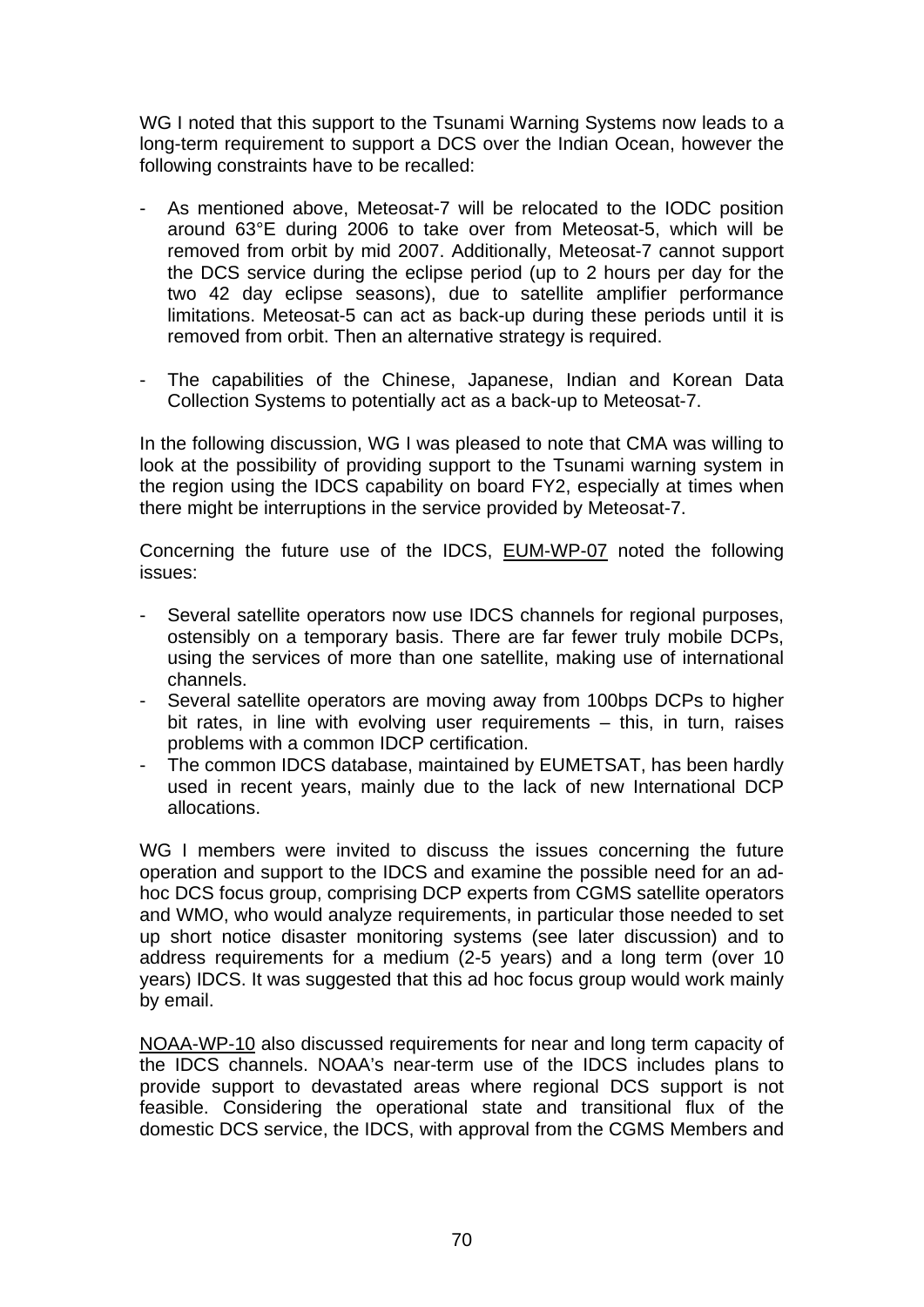the Secretariat, can be utilised to provide data needed for hazard relief, with the actual level-of-support determined by the severity of the event(s).

The long-term use of the IDCS depends on how well new users are attracted to the System. After all, it is a valuable resource, capable of supporting international as well as global programmes. Like other CGMS Members, NOAA, as an environmental agency, believes that these resources should be fully exploited.

JMA-WP-10 reported on the collection of tidal/tsunami data using JMA's Data Collection System on board MTSAT-1R and the introduction of its Operational Tidal/tsunami Data Collection System.

It is, sadly, well known that the Indian Ocean Tsunami, caused by the earthquake off Sumatra on 26 December 2004, resulted in devastating loss of life and damage in many countries, and has drawn worldwide attention to the importance of monitoring tidal/tsunami data. Consequently, the positive role of tidal/tsunami data collection, using the MTSAT DCS is now more important than ever. During the UN World Conference on Disaster Reduction held from 18 through 22 January 2005 in Kobe, Japan, JMA announced that it would actively push forward the acquisition of tidal/tsunami data in the Indian Ocean region through the MTSAT DCS, as part of JMA's supportive actions toward the establishment of the international tsunami early warning system in the Indian Ocean region. As a first step, JMA had already allocated eight new addresses, time-slots, and WMO headers to tidal/tsunami DCPs after the Indian Ocean Tsunami. Moreover, JMA started collecting data from DCP at Colombo, Sri Lanka operated by the University of Hawaii using MTSAT DCS and distributing them to the Pacific Tsunami Warning Center (PTWC) via the GTS in January 2005. JMA also started collecting and distributing tidal/tsunami data from a DCP at Sibolga, Indonesia in April 2005. JMA also started to operate a tidal/tsunami DCP to observe sea level at Minami Torishima Island (24º17' N, 153º 58' E) in 1996 in order to detect tsunamis caused by earthquakes and to issue tsunami warning with sufficient lead time before the tsunami strikes land. In 2002 JMA upgraded the tidal/tsunami DCP on the island, with a transmission rate of 300bps and installed a new function of collecting seawater temperature data, in addition to sea level. The data transmission rate of 300bps shortened the transmission time from 50 seconds to 20 seconds. WG I noted that both 300bps DCP as well as 100bps DCP are available within the MTSAT DCS.

Very much appreciating the contribution made by JMA in establishing this important warning service, WG I, whilst noting that this was largely a Regional DCS system, agreed that advantage could be taken of the wide experienced gained by JMA in setting up such a system, when establishing a broader IDCS-based system in this or, indeed, in other regions of the world.

NOAA-WP-11 also discussed possibilities for the expanded use of the IDCS channels. In order to support a broader use of the International Data Collection Service channels, NOAA recognised the critical importance of real time observations during catastrophic events. The IDCS had the capability to provide authorities with meaningful information on natural as well as man-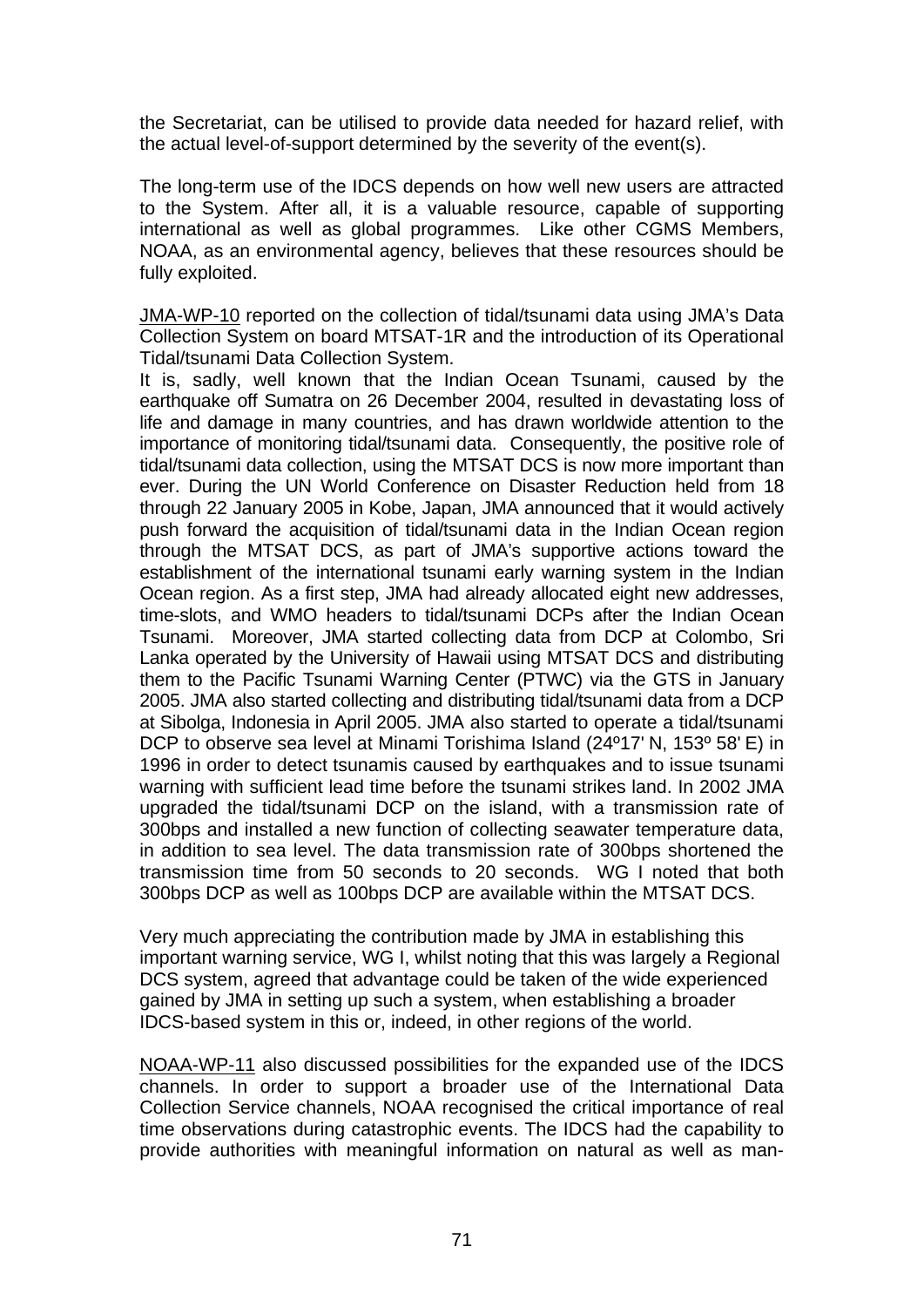made events. Furthermore, the system can be used as an instrument for obtaining data on events that may lead to loss of life. As an observational tool, the IDCS can be used to monitor global events that impact regions or whole nations.

NOAA-WP-11 also recalled that during the darkest days surrounding "9/11", the pollution from the rubble and debris created an environmental nightmare in the New York area and the US Environmental Protection Agency (EPA) had to monitor the quality of the air to determine any serious health threats. Such monitoring required a vast network of sensors to track pollutants. NOAA provided special support to the EPA via the GOES Data Collection System to support this operation. A platform was mounted at "ground zero" in New York to provide real time monitoring of the air quality throughout the period of clean-up operations.

NOAA currently maintains a tsunami warning system that consists of a series of environmental platforms stationed in the Pacific Ocean which contain wave monitoring instruments. When a tsunami event is triggered, the PTWC issues bulletins to Pacific Rim countries. For example, within minutes of getting a recent seismic signal that an earthquake had occurred off the west coast of Northern Sumatra, Indonesia, NOAA issued a bulletin indicating no threat of a tsunami to Hawaii, the West Coast of North America or to other coasts in the Pacific Basin. The primary support for the PTWC is done through the GOES Data Collection System.

After the Indian Ocean tsunami, NOAA proposed a plan to provide support through the use of the IDCS channels and the GOES-9 spacecraft. That proposal would enable NOAA to better detect and provide notification of dangerous tsunamis in the Western Pacific and Eastern Indian Oceans. Using the same analogy, NOAA believes the IDCS should be used as the basis for international support for catastrophic events worldwide. As an international tool for the collection of in-situ data, the IDCS is ideal for monitoring dangerous events worldwide, since the IDCS is designed to support mobile data collection platforms on ships, ocean buoys, aircraft or balloons, which move from the telecommunications field of view of one geostationary spacecraft to another. Along with using the existing NOAA DCS facilities and infrastructure, the IDCS is the ideal tool to provide continuous international support for catastrophic events.

NOAA, therefore, believes that CGMS should further investigate the possibilities of using the IDCS, along with the existing DCS infrastructure and existing technologies, to provide international support of catastrophic events. This may entail the development of real time event monitoring and/or resource coordination and access to inexpensive "off the shelf" equipment which can be deployed within a period of a few days.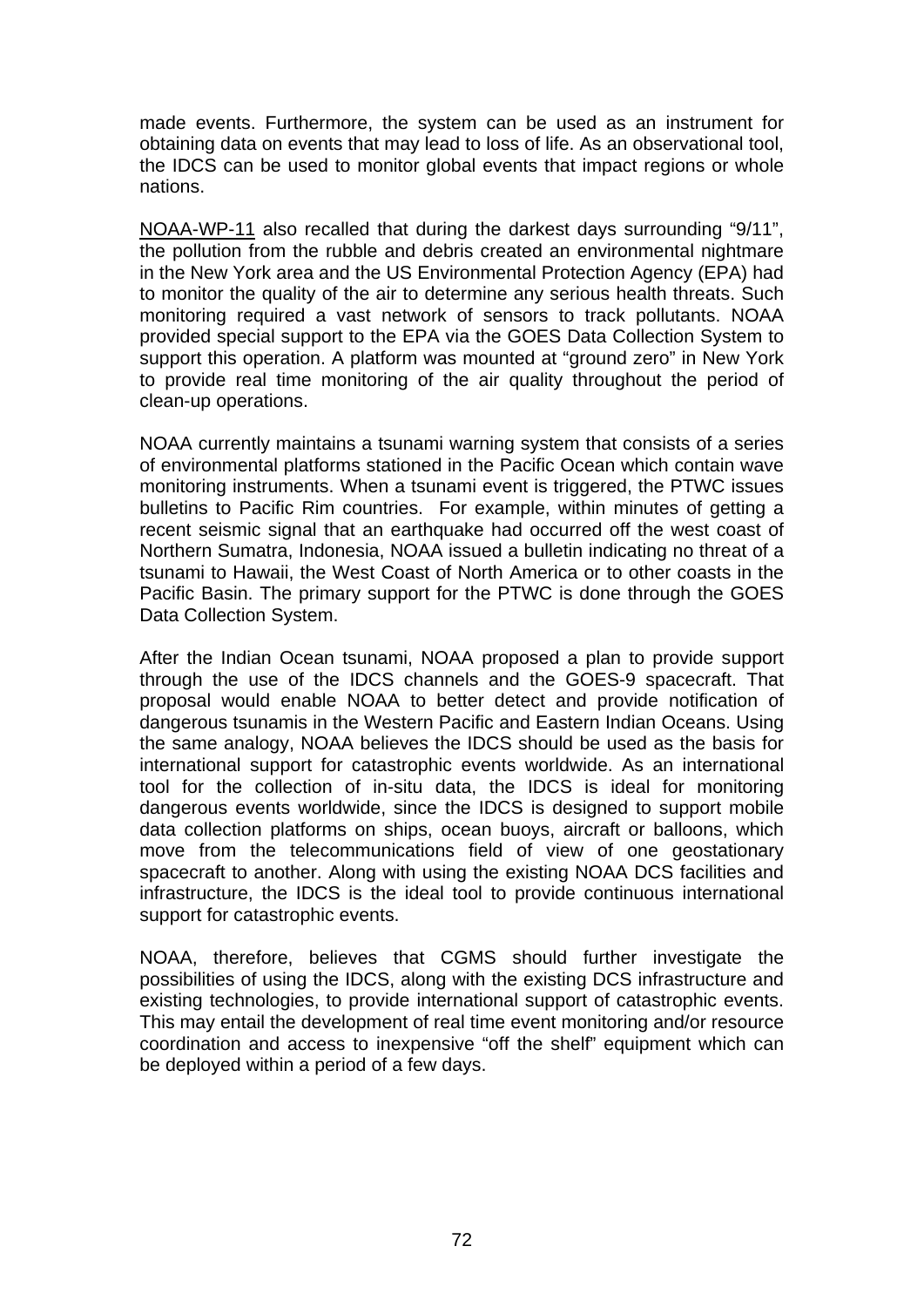# **I/3.2 Ships, Including ASAP**

WMO-WP-13 provided a status report on ASAP operations over the last year. Operational statistics of radiosoundings performed in 2004 within the framework of the EUMETNET ASAP Programme show that the number of corrupted call-signs has been smaller in 2004 compared to 2003. The number of reports at 500 hPa level in 2004 increased by 824 for temperature data and 449 for wind data, compared to the previous year, but decreased by 321 for temperature data and 440 for wind data at 20 hPa. Even so, the quality of the data has continued to be good. Statistics for vertical profiles of temperature and wind, for the period January to December 2004, show a generally good performance of ASAP units.

The purpose of this EUMETNET-operated ASAP project is to combine the various European ASAP operations under a central management. This will be achieved by integrating national ASAP systems, and procuring new systems on behalf of EUMETNET. The overall target is to receive 6,300 soundings per year, from 18 ships, by 2006.

It was noted that in the past few years, there had been frequent changes in the routes of ASAP units. Consequently, NMHSs had to find new maritime companies to host the units and new routes. However, ASAP routes are not selected without scientific considerations, in fact EUCOS, in Europe, and WMO recommend new ASAP units to be enlisted on specific maritime routes selected on the basis of scientific studies or practical advice of forecasters.

# **I/3.3 ASDAR**

Whilst no working papers were presented under this topic, WMO commented that the ASDAR project was now drawing to a close and at the present time only one ASDAR unit was operational.

# **I/3.4 Dissemination of DCP messages (GTS or other means)**

No working papers were presented under this topic.

## **I/4 Future use of the IDCS**

Concluding the business of WG I, the Chairman summarised the discussions relating to the potential future use of the IDCS. The system was being used, though not to full capacity. It was now actively being used for real time disaster event monitoring. WG I members agreed that the IDCS was a valuable asset of CGMS which should be maintained, at least into the medium term, and possibly even into the long term. Additionally, the future role of the IDCS for disaster monitoring scenarios and the protection of life should be addressed within the context of GEO/GEOSS, however, WG I members already considered that such a role could be significant, especially in disaster situations which occurred within overlapping coverage zones of two or more satellites.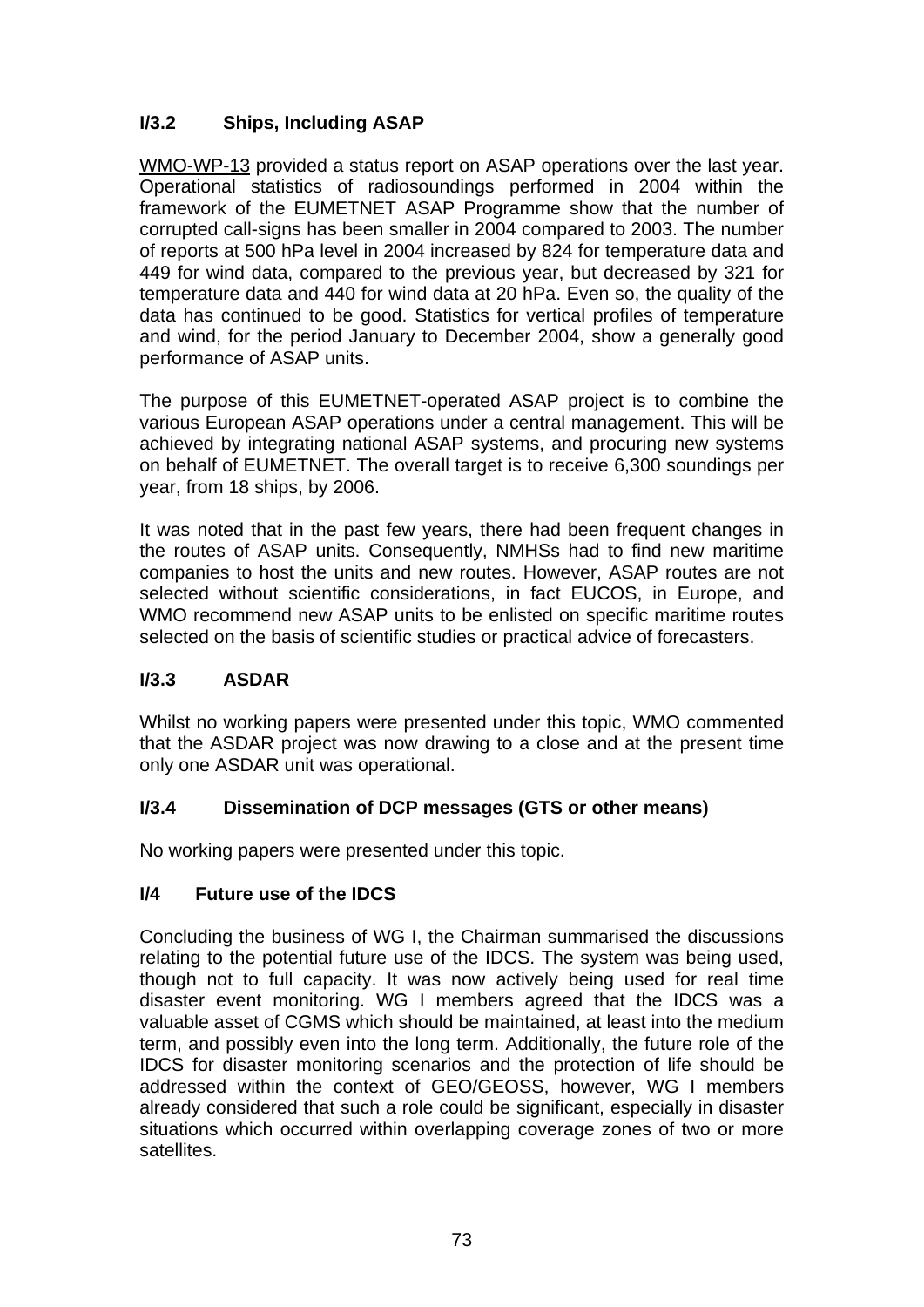In order to move this issue forward, WG I proposed the allocation of a block of, e.g. 5 IDCS channels, for use by emergency/disaster monitoring systems, which could be supported by all CGMS satellite operators, and the continued use of which would be confirmed by WG I, on behalf of CGMS, on a yearly basis. Channels and a set of IDs would be pre-arranged and used by any certified emergency IDCPs. WG I stressed that, like all other IDCS users, only DCP certified for use with the IDCS could make use of disaster/emergency monitoring IDCS channels.

It was also proposed that an IDCS contact group, comprised of members of participating satellite operators, and WMO, should be created, to address management issues relating to disaster monitoring systems, the need, or otherwise, for a common IDCS certification process, to address the medium and longer term development of the IDCS, and other tasks that might be assigned to it by CGMS and its WG on Telecommunications. It was expected that this contact group will carry out its business mainly by email and will report to WG I on a regular basis.

#### **Action 33.14 Satellite operators participating in the IDCS and WMO to each nominate an expert to the IDCS contact group, and inform the Secretariat accordingly by 31 December 2005.**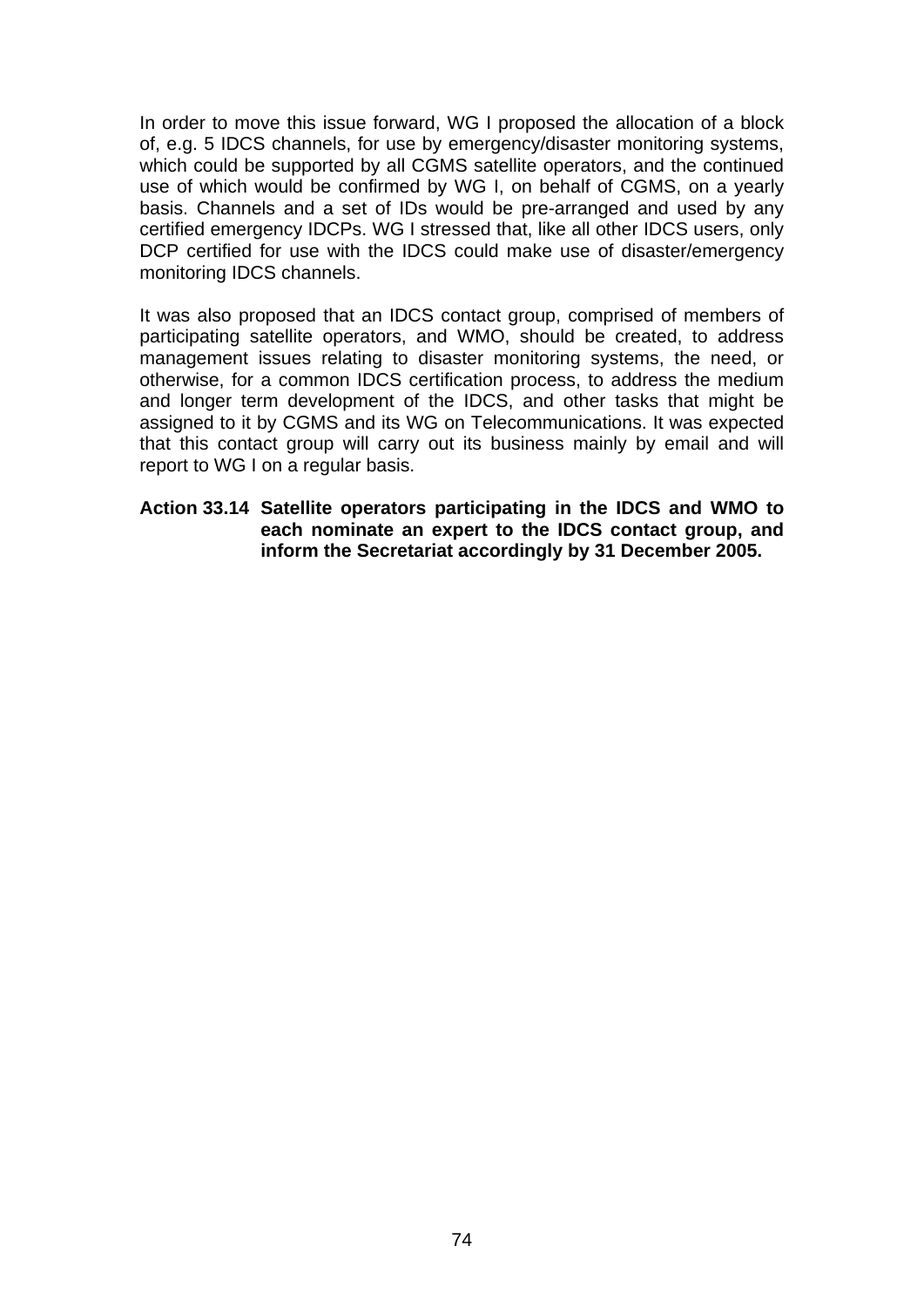# **WORKING GROUP II: SATELLITE PRODUCTS INCLUDING SATELLITE DERIVED WINDS**

## **II/0 Introduction**

Working Group II on Satellite Products (WG II) was chaired by Hideyuki Hasegawa, JMA, and Paul Menzel, NOAA, and Johannes Schmetz, EUMETSAT, assisted as secretaries. 35 working papers were presented and discussed. Several of these papers were in response to actions from CGMS-32: In addition reports from the International TOVS Working Group, the International Precipitation Working Group, and the International Winds Working Group were presented. All past actions were successfully addressed and closed. Five new actions and five recommendations were suggested.

## **II/1 Image Processing Techniques**

CMA-WP-16 summarised status of image registration and navigation for the FY-2C meteorological satellite that are based on the solution of a rigorous mathematical model. Through careful work, image registration and navigation quality for FY-2C was improved. After the navigation parameter is derived, in VIS images, the coastlines in all parts of the image are well matched. But, after orbital and attitude control, additional measures are necessary including updating initial parameters and dispatch procedures of operations. Atmospheric correction is computed over 8x8 pixels providing smooth products and keeping the computing within limits.

CGMS was informed of discussions within the WMO ET-SUP on the use of Red Green Blue (RGB) colour composites to bring forth information within multi-channel imagery for presentation to forecasters. This is particularly relevant with the increase of multi-channel data available from today's generation of geostationary satellites. The session noted that many schemes existed for displaying the imagery, and interpretation was sometimes difficult for forecasters who may not be acquainted with the particular colouring. The session discussed a possible approach in the long-term towards standardisation of RGB compositing and the development of a "toolbox" of methods and guidelines for RGB compositing. Toward that end, WMO will convene a workshop to address RGB compositing.

## **II/2 Satellite Data Calibration and Validation**

ESA-WP-03 informed the group about the experimental campaigns organised by ESA, which datasets could be of potential interest for IPWG. They come out of ESA Earth Observation campaigns that provide support for the preparation of future space programmes and their users. ESA does not own nor operate facilities but collaborates with national institutes and international organisations to conduct these campaigns; these include CLARE 2000 (Cloud Lidar And Radar Experiment) and WALEX 2002 (WAter vapour Lidar EXperiment). ESA is organising a centralised archive of data sets that will be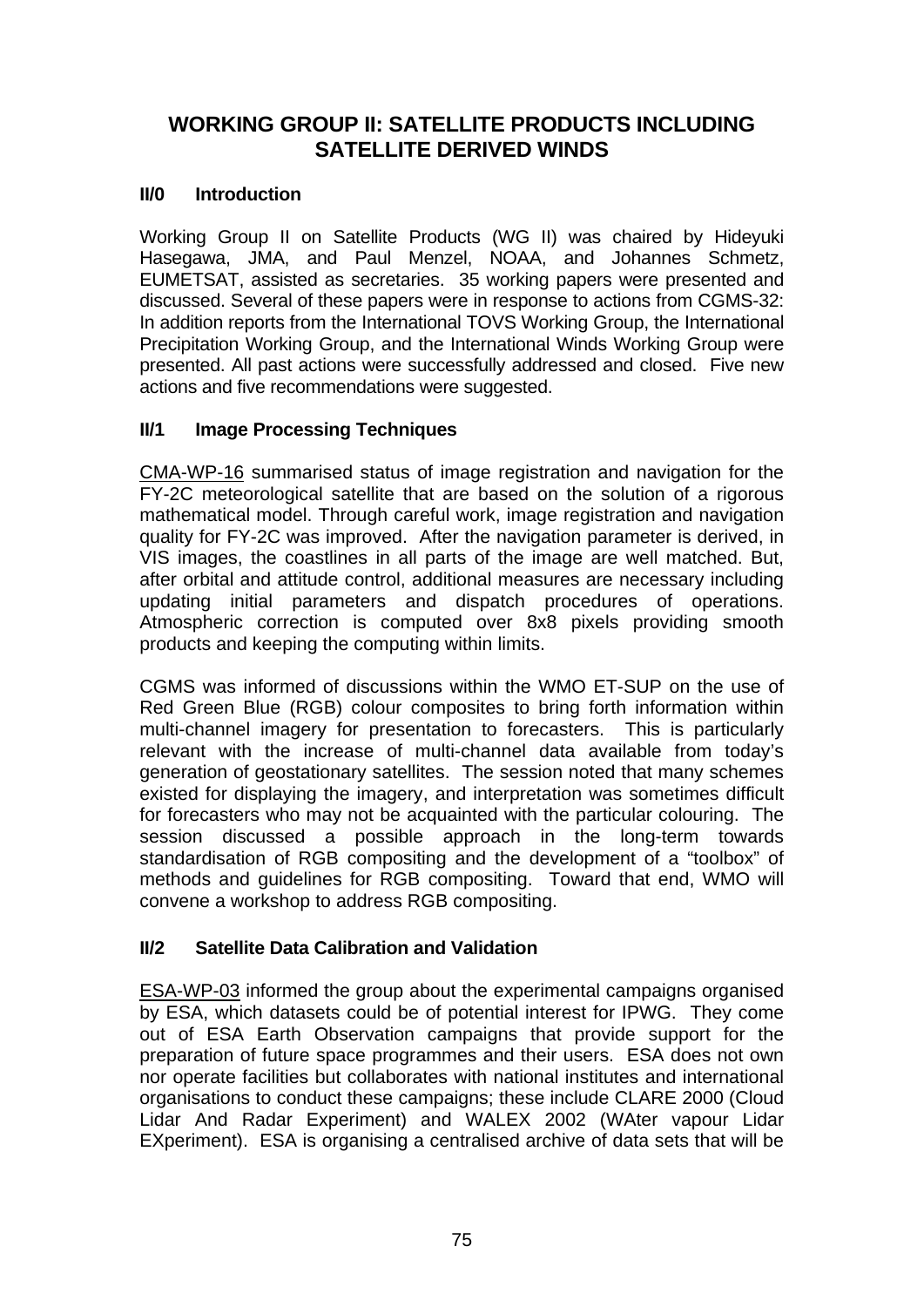made available in 2006. More information about these data sets can be found at:

[http://www.esa.int/esaLP/SEM49L1DU8E\\_LPcampaigns\\_0.html](http://www.esa.int/esaLP/SEM49L1DU8E_LPcampaigns_0.html)  <http://envisat.esa.int/workshops/acve2/> [http://envisat.esa.int/pub/ESA\\_DOC/envisat\\_val\\_1202/proceedings/](http://envisat.esa.int/pub/ESA_DOC/envisat_val_1202/proceedings/)  <http://envisat.esa.int/calval/proceedings/>

JMA-WP-11 presented a report on MTSAT-1R navigation and calibration after review of the performance in the first three and a half months. The latest evaluation shows that the image location error is within a pixel. No systematic error is found in the MTSAT-1R IR1, IR2 and IR3 calibration. The brightness temperature of MTSAT-1R IR4 is around 9 K lower than that of GOES-9 IR4. From September, the trend of MTSAT-1R visible channel sensitivity corresponds to that of GOES-9, and no clear change is recognised. JMA is currently reviewing the calibration and navigation processes. WG II commended JMA on the fact that the new satellite which realises new technology that had not been used before. KMA sought clarification on the quantisation of VIS data made available in the operational image data stream. It was agreed that JMA and KMA address the matter bilaterally.

CMA-WP-12 reported on FY2 satellite calibration status. For solar channels, pre-launch calibration is conducted outdoors; while post-launch calibration is based on field measurement. For IR channels, the pre-launch calibration is conducted in a vacuum container simulating the space environment; postlaunch calibration of FY2C mainly depends on the inter-calibration with NOAA satellites. Regular comparisons are performed for the same observation areas, time, and viewing angles, and histograms of FY2C observations are maintained compatible with NOAA observations.

WMO WP-21 presented a draft concept and strategy for a Global Spacebased Inter-calibration System (GSICS); the paper contained a description of GSICS objectives, users, current status, benefits, guiding principles, prerequisites, and building blocks. GSICS would be an operational global spacebased inter-calibration system that would be a critical step towards a total inter-calibration system. One proposed purpose of inter-calibration was to quantitatively relate the radiances from different sensors viewing the same target to allow consistent measurements to be taken over the globe by all elements of the space-based observing system. GSICS would be part of an end-to-end capability consisting of: on-board calibration devices (e.g., black bodies, solar diffusers); in situ measurements of the state of the surface and atmosphere (e.g. the Cloud and Radiation Test-bed (CART) site, aircraft instruments with NIST calibrations); radiative transfer models that enable comparison of calculated and observed radiances; and assimilation systems that merge all measurements into a cohesive consistent depiction of the Earth-atmosphere system. The objectives for the operational GSICS are: to improve the use of space-based global observations for weather, climate and environmental applications through operational inter-calibration of the space component of the WWW's GOS and GEOSS; and to provide for the ability to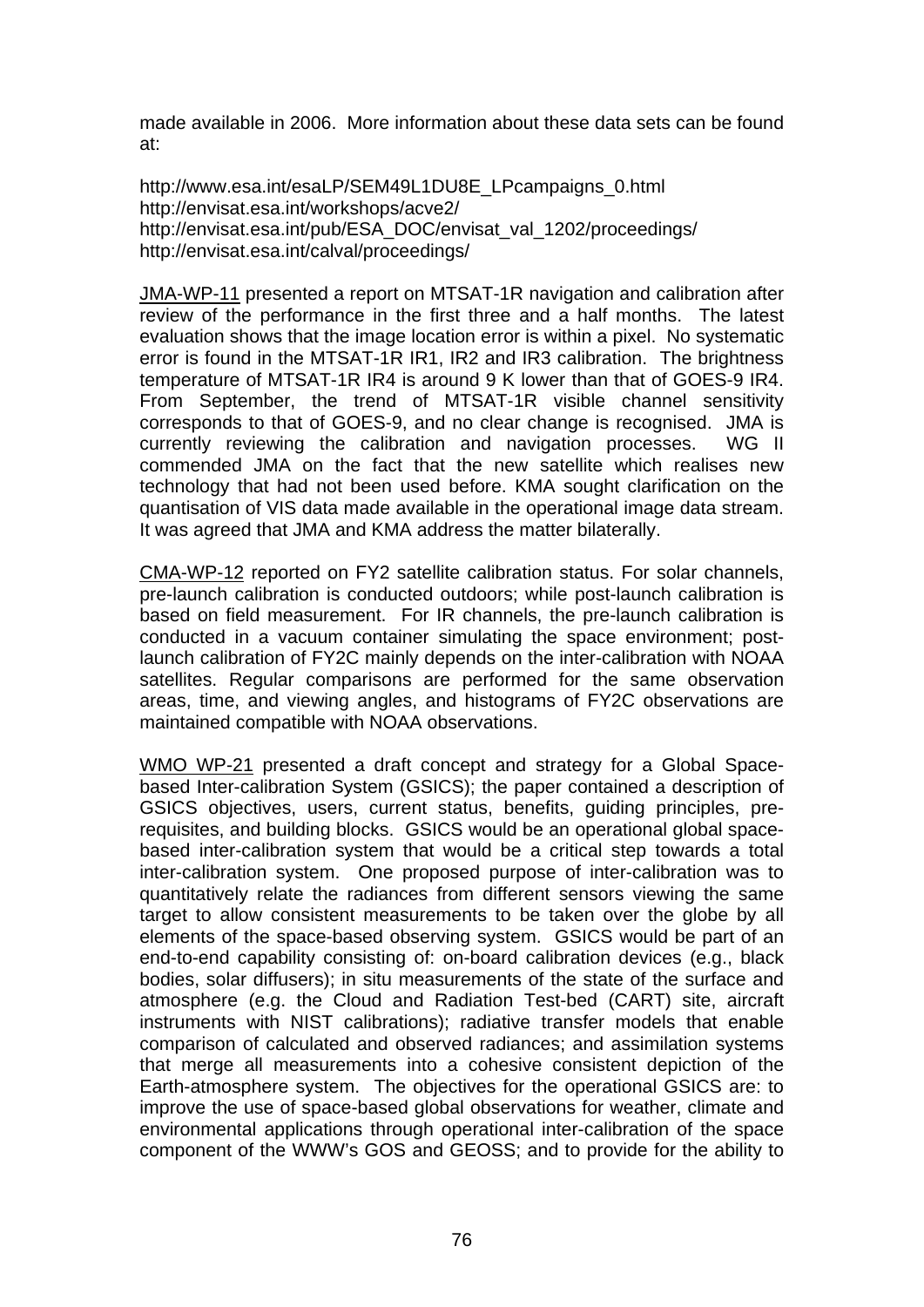retrospectively re-calibrate archive satellite data using the operational intercalibration system in order to make satellite data archives worthy for climate studies.

CGMS Members agreed with the draft GSICS concept and strategy and noted that while the utilisation of radiances as a key element in GSICS would be suitable for radiometers, it may be appropriate to utilise other parameters for active instruments. CGMS Members strongly agreed that it was necessary to formalise inter-calibration activities under the aegis of GSICS within CGMS. It also stressed the need to avoid duplication with other inter-calibration efforts while complementing previous existing activities such as ISCCP and CEOS Cal/Val. CGMS Members were informed of a recent American Meteorological Society Bulletin article that cited the need for future reference networks for inter-calibration. Thus, CGMS Members agreed to the development of an Implementation Plan for GSICS. It suggested the need for a draft Implementation Plan to be available for review by CGMS Members well before the next session of CGMS.

**Action 33.15 CGMS Members to establish a Task Force lead by NESDIS (Mr Mitch Goldberg) with participation by EUMETSAT (Dr Johannes Schmetz), JMA (Mr. Toshiyuki Kurino), CMA (Academician Xu Jianmin) and assisted by the WMO Space Programme to prepare a draft Implementation Plan for GSICS by 1 July 2006 for review by CGMS Members by 1 August 2006 and approval at CGMS-34.** 

EUM-WP-11 informed the WG that the initial EUMETSAT ATOVS Retransmission Service (EARS) is now called EUMETSAT Advanced Retransmission Service. This reflects its success and the resulting service expansion. In addition to the processed ATOVS data, AVHRR and ASCAT data will also be made available to the users. EUMETSAT informed the WG further that its Council has agreed to continue this service at least until the end of 2008. Furthermore it is planned to increase the coverage of the EARS by possible inclusion of additional receiving sites at Muscat (Oman), Moscow (Russia) and South Africa.

JMA-WP-14 explained about JMA's activities for Asia-Pacific Regional Advanced Retransmission Service of ATOVS data. Current status of AP-RARS and data processing at MSC/JMA are explained. Phase-1 data exchange will be started by the end of 2005. WG II noted with pleasure the contribution of JMA to the ongoing efforts toward a more rapid data dissemination and circulation.

## **II/3 Vertical sounding and ITWG matters**

EUM-WP-13 presented a note provided by J.-N. Thépaut of ECMWF summarising the current and future activities at ECMWF on the assimilation of cloud-affected radiances. The paper responded to Action 32.14. It formulated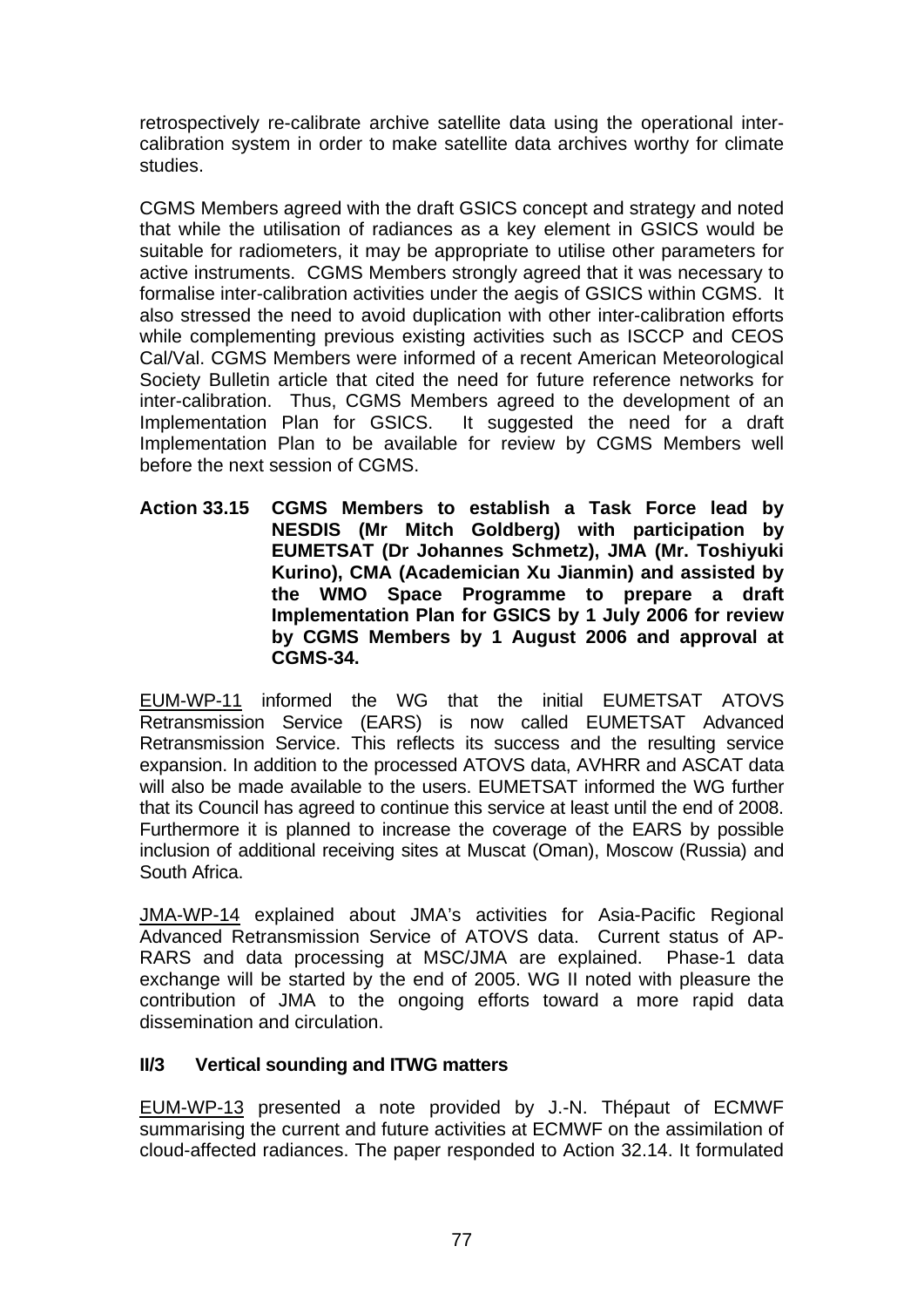requirements related to observational products, provided an overview of model developments and presented the status of current work at ECMWF, which covers the assimilation of rain radiances and advanced and fast forward models for cloudy atmospheres.

JMA-WP-15 presented work at JMA regarding satellite imagery simulation from Numerical Weather Prediction (NWP) outputs. The paper was submitted in response to Action 32.14. The simulated imagery has been produced during the process of development of satellite data assimilation. It is used as a monitoring tool of the NWP models of JMA since it visualises the cloud and water vapour distributions. Moreover it is used as a reference material of weather forecast operation at JMA. Since radiative calculation in NWP models contains cloud effects, it is possible to calculate satellite infrared brightness temperature and visible reflectivity at cloudy regions by applying the radiation scheme of NWP models. The radiative transfer models were developed based on radiation schemes of the Global Spectral Model (GSM) to estimate satellite brightness temperature and reflectivity. The simulation has been performed experimentally for the Meso-Scale Model (MSM) also.

NOAA-WP-12 gave a review the progress toward indirect or direct assimilation of cloudy radiances into NWP models. It noted that current infrared sounders with fov size greater than 14 km are likely to make cloud free measurements less than 5 to 10 % of the time. Cloud clearing extrapolates clear sky spectral radiances from cloudy spectra with differing cloud contamination; it accounts for the cloud effects with a clear sky replacement strategy. But replacing the whole globe of cloudy profiles with cloud cleared profiles, without the benefit of ancillary cloud property data, is essentially providing the NWP model with initial states not consistent with the truth. Thus direct assimilation of cloudy infrared radiances needs to be developed; this requires a cloudy forward model that is both fast and accurate. So far both one-layer and two-layer fast cloudy forward model are under development, the limitation of the accuracy of the fast cloudy sky radiative transfer model and its practical application into the radiance assimilation process still require considerable study and attention. The validation of these cloudy fast models remains a major challenge.

CGMS discussion of these papers on the use of cloudy radiance in NWP prompted the recommended action that the ITWG coordinate studies of radiative transfer in cloudy atmospheres and formulate priorities for future product developments related to the use of cloudy radiances in NWP.

#### **Action 33.16 The ITWG should also help to formulate priorities for future satellite product developments related to the use of cloudy radiance in NWP. The ITWG Rapporteur should inform the ITWG co-chairs of this new action.**

NOAA-WP-13 reported on the fourteenth International TOVS Study Conference, ITSC XIV, was held on the Chinese Meteorological Administration campus in Beijing, China from 25 - 31 May 2005. The ITSC-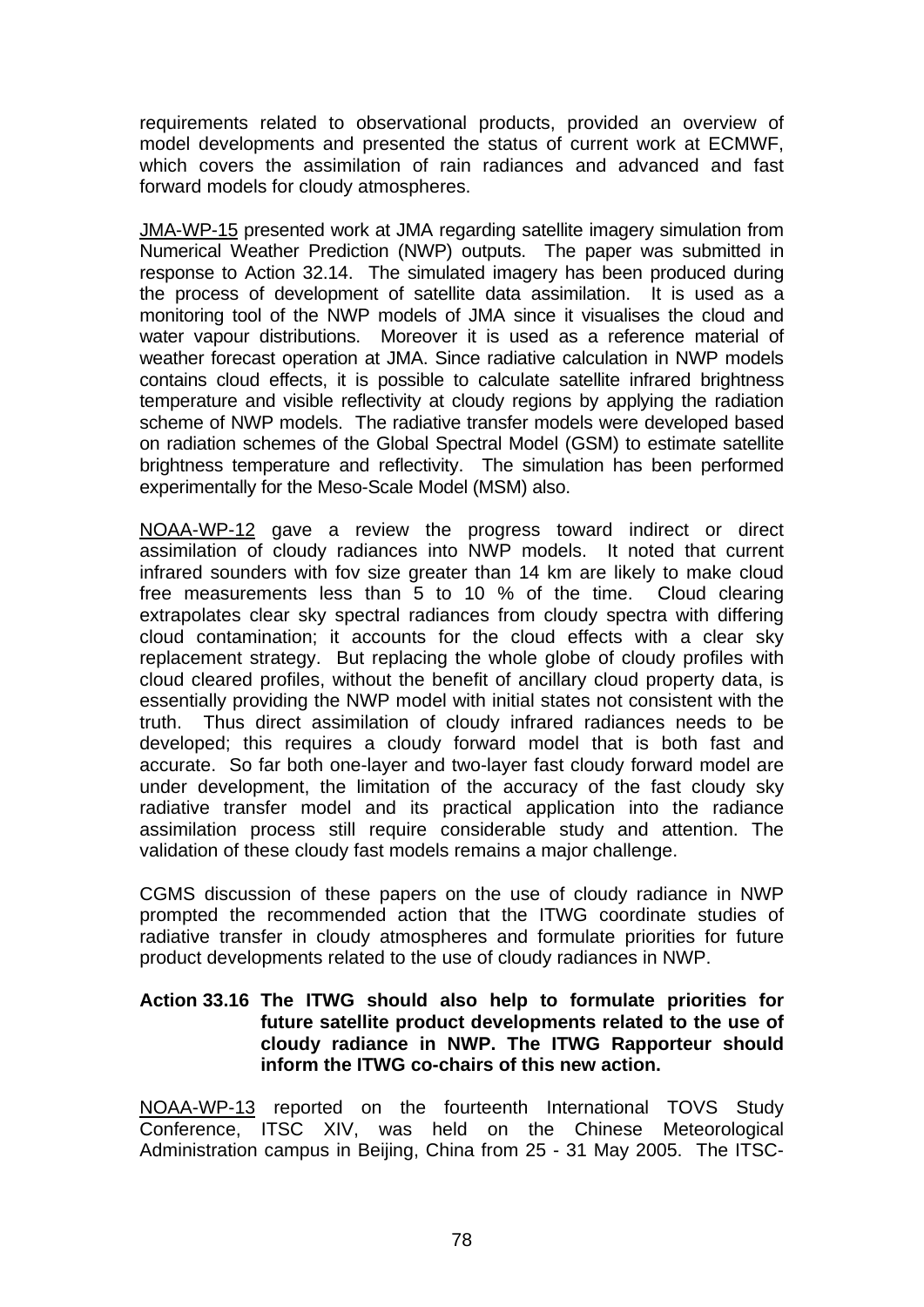XIV presentations, Working Group meetings and discussions documented significant gains in many areas and noted areas for future activity. Highlights included:

- a) Several NWP centres have started using ATOVS radiances from the EUMETSAT Advanced Retransmission Service, EARS, in order to provide more timely data (within 30 minutes) to their NWP models.
- b) All satellite agencies should be urged to provide their data to NWP centres as part of the cal/val programme. Recent experience with SSMI(S) data has once again shown the value of NWP to help diagnose unforeseen instrument characteristics.
- c) A Community Radiative Transfer Model is being developed at the Joint Centre for Satellite Data Assimilation (JCSDA); this is in response to guidance that all radiative transfer (RT) modelers must standardize interfaces to their models to make it easier for users to incorporate the RT models into their own applications and to facilitate comparisons.
- d) ITSC XIV reiterated the importance of using more data over land. There were no major advances reported in the use of infrared radiances over land however promising results were presented for the use of more microwave radiances over land.
- e) ITSC XIV recommended placing NPP into a 1430 UTC ascending orbit (instead of the planned 1030 UTC descending orbit) in order to complement the MetOp/IASI with NPP/CrIS and to provide continuity with Aqua/AIRS.

There were several specific actions and recommendations to the CGMS. They are itemised below:

- ITWG1 Research and operational satellite operators should make data available in a layout that makes data sets from a given time and location easy to find.
- ITWG2 The WMO, with CGMS assistance, should continue to promote the implementation of a globally coordinated system of RARS.
- ITWG3 CGMS should continue to provide a forum for discussion and coordination among satellite operators to avoid orbit overlap as much as possible.
- ITWG4 There is a strong need for enhancing the capabilities of the space based component of the GOS through distribution of new remote sensing development tasks amongst the space operators and R&D agencies. Those agencies contributing to the polar component should distribute the development tasks necessary to best serve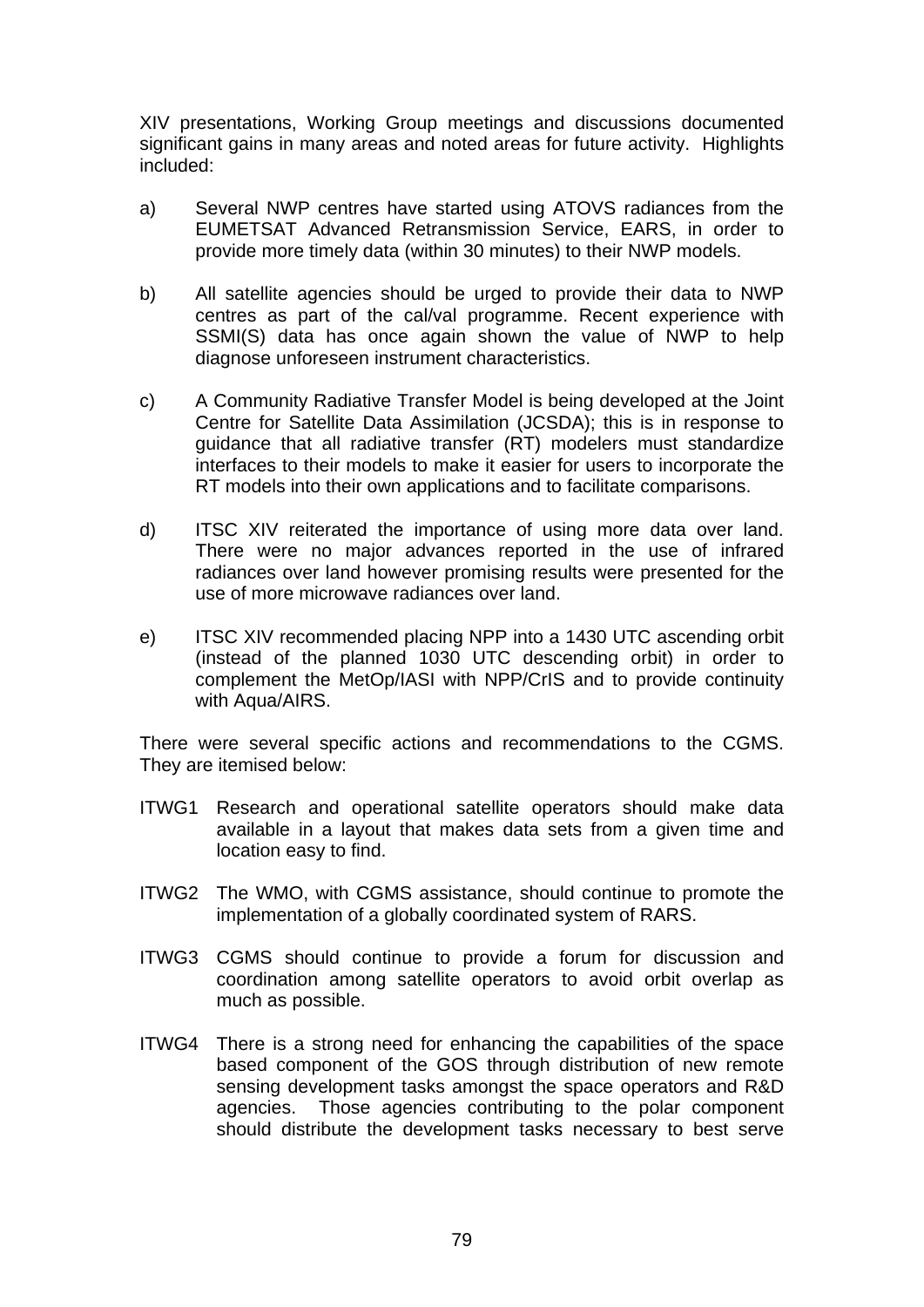user needs with the resources available. CGMS should consider discussion of the distribution of development tasks.

CGMS thanked the ITWG for its work on behalf of improved utilisation of remote sensing data and noted that ITWG actions 2-4 were already under consideration at this meeting. It further noted that the WMO Space Programme Office would be asked to look in to Action ITWG1.

EUM-WP-14 responds to Action 32.15 and provides guidelines for hosting workshops under the auspices of CGMS. Three International Working Groups (International Precipitation Working Group, International TOVS Working Group, and International Winds Working Group) organise workshops on a regular basis, at intervals of about  $18 - 24$  months. The three International Working Groups have concentrated their efforts on enhancing the utilisation of and improvement in the quality of satellite products in three main areas: i) satellite soundings, ii) satellite tracked winds, iii) satellite derived precipitation. The workshops facilitate the exchange of recent progress in the science and utilisation of the products in the pertinent areas.

#### **Recommendation 33.05 CGMS Members are kindly requested to provide support to the three CGMS sponsored International Working Groups, by providing travel support etc. to selected scientists.**

## **II/4 Precipitation and IPWG matters**

WMO-WP-14 informed CGMS Members on the status of activity related to International Precipitation Working Group (IPWG). The paper provided a summary of the "Second International Precipitation Working Group Workshop", Monterey, California, USA, in October 2004. Over 50 participants from 19 countries took part in this 3½-day workshop. The workshop addressed operational, validation and research issues. In addition, the workshop addressed science issues that were posed by CGMS-32: 1) GPCP assessment; 2) solid precipitation; 3) precipitation over complex terrain; and, 4) ongoing validation studies. In addressing operational issues, the group reviewed various techniques for estimating precipitation, including blended techniques that combine information from microwave and infrared sensor systems. The status of the IPWG website was reviewed and it was noted that the precipitation algorithm inventory, while it has grown significantly since the first meeting, needs to be updated to reflect technique modifications and new methods. Considerable activity is underway with respect to validation/intercomparison studies with three IPWG validation sites (Australia, the United States of America and northern Europe, with five additional validation sites proposed: S Korea, S. Africa, Japan and surrounding waters, Taiwan, and southern Brazil. CGMS Members should note and support these ongoing Validation activities. In the research area the workshop addressed new sensor technology, including the potential of geostationary microwave. Finally, WMO-WP 14 reminded Members to note and support the IPWG science meeting scheduled to take place in Melbourne Australia in October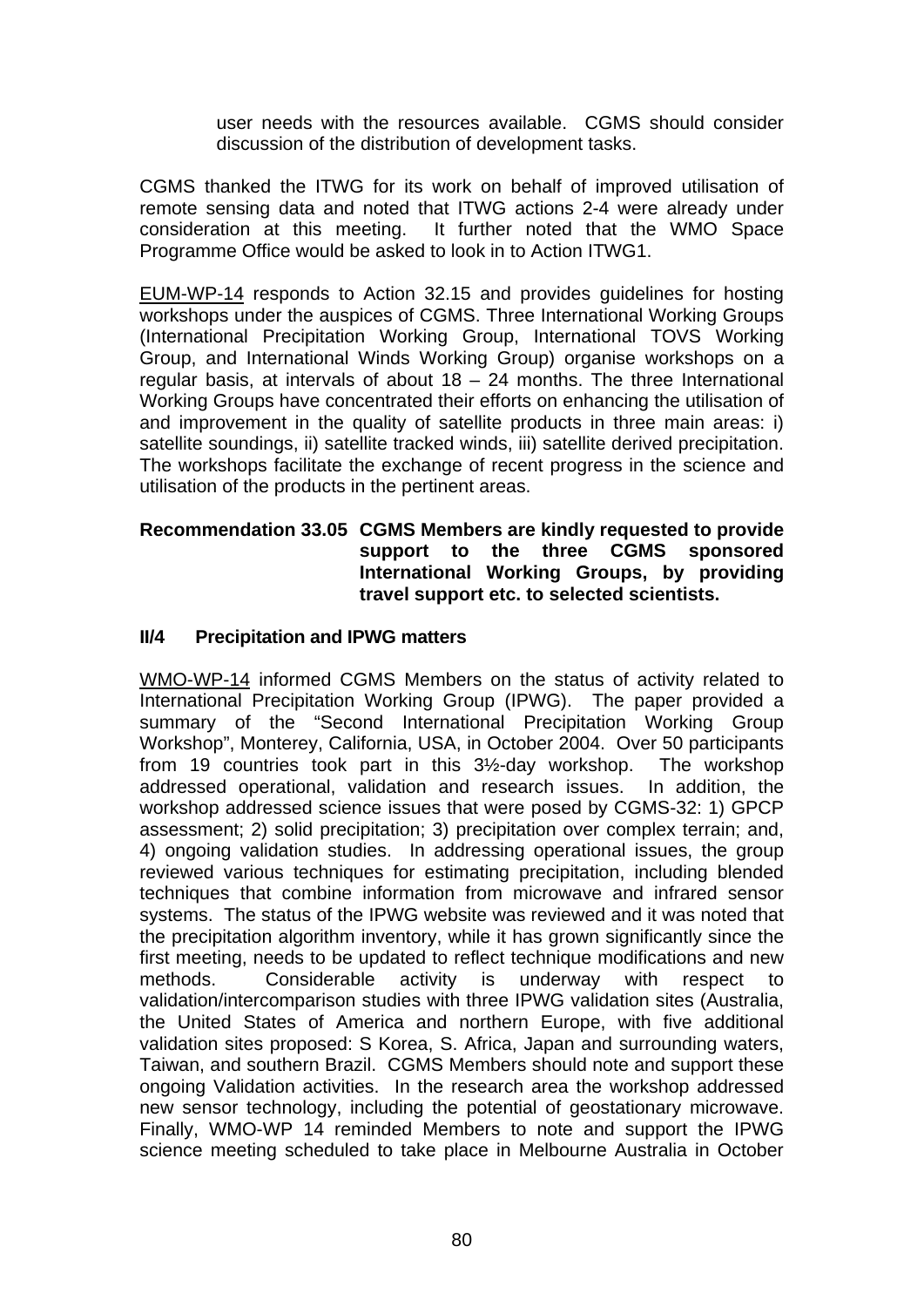2006. A portion of the workshop will overlap with the Asian Pacific Satellite Training (APSATS-2006) event that is also scheduled for that month.

EUM-WP-24 informed the WG that it has recently implemented an operational algorithm for derivation of hourly rain rates from first generation Meteosat data. Implementation was in response to recommendations by the IPWG of the CGMS and requests from the African Users Forum. The derivation method uses DMSP SSMI microwave data for the calibration of the Meteosat infrared data. The data are available via the EUMETCAST web site in graphical form and for download as GRIB2 data. The resulting rain rates are available for Meteoast-7 at  $0^{\circ}$  and Meteosat-5 at 63 $^{\circ}$ E. The implementation for Second Generation Meteosat, making use of the full multispectral image potential of SEVIRI, will be done during the next months. The algorithm will be based on developments in the IPWG and previous studies at the Consiglio Nazionale delle Ricerche (CNR) and the University of Bologna (Italy).

## **II/5 Atmospheric Motion Vectors and IWWG matters**

EUM-WP-16 summarises the outcome of the 7th International Winds Workshop (IWW7). This workshop took place in June 2004 in Helsinki, Finland. The paper presents the response of IWW7 to actions from CGMS-32. The second part of the paper suggests topics for the upcoming IWW8 in Beijing in April 2006. In particular it is suggested to stimulate and re-enforce research on the derivation and use of Atmospheric Motion Vectors (AMVs); to this end the paper listed specific issues that should be addressed. WG II discussed the suggestions for enhanced research in some detail and tried to provide guidance with regard to priorities. In particular the following recommendations were made for consideration at IWW8:

- a) Satellite constellations provide novel opportunities to explore critical issues for AMV derivation, notably an accurate height assignment of cloud tracers with active instruments.
- b) The use of geometric approaches to height assignment should be further pursued and, if possible, independent reference methods should be established for the validation of cloud height assignments using operational multi-spectral techniques.
- c) AMV quality is an integrated result of many steps, starting with navigation. WG II recalled that it is important to keep those steps in a balanced perspective. It is suggested to revisit the individual processing steps. CMA was referred to as an example on how to progress through a comprehensive approach considering all processing steps.
- d) Target identification should be revisited considering the errors due to pattern evolution in time.
- e) The potential to utilise derivatives from AMVs (e.g. divergence and vorticity) should be further explored.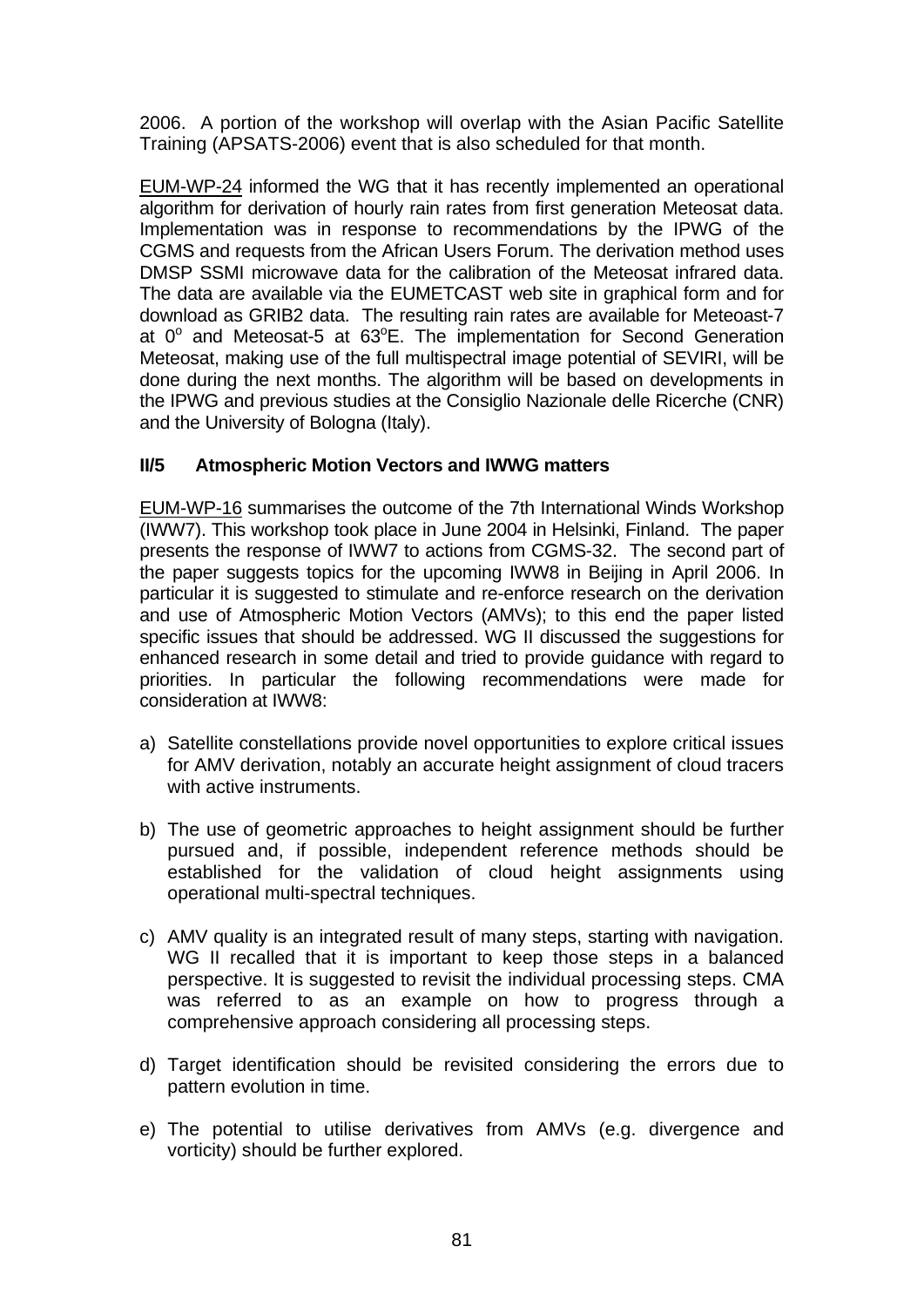- f) A general comment suggested that better ways to derive the atmospheric motions at different scales are needed, however WG II did not feel in the position to propose a particular method.
- g) Last but not least WG II recalled that good AMVs often get rejected in the preprocessing for NWP models because of too large a difference to the model background. Better description of AMV errors and a better accuracy per se would help to alleviate that situation.

WG II concluded that other areas for future research on AMVs, as listed in EUM-WP-16, should also be considered in the specific working groups at IWW8 when a broader attendance of specialists is expected. With regard to the upcoming IWW8 WG II encourages active participation by satellite operators and their partners in the NWP and research communities. Therefore the following action:

**Action 33.17 CGMS Members are requested to ensure adequate**  participation at the upcoming 8<sup>th</sup> International Winds **Workshop in Beijing from 24 – 28 April 2006. Participation from NWP centres and relevant research institutes should be encouraged and requested by CGMS operators with indications of attendance and support by 31 December 2005.** 

JMA-WP-13 reported on the status of MTSAT-1R AMVs. The key changes from GOES-9 AMVs are 6-hourly AMV retrieval using shorter time interval images, 15 minutes, and new product, the hourly AMVs. The MTSAT-1R AMVs were evaluated. The 6-hourly MTSAT-1R AMVs are slightly worse than those of GOES-9, but the number of vectors has increased. The hourly AMVs have better quality than the 6-hourly AMVs. JMA will continue evaluating MTSAT-1R AMVs during the on-going tune-up of MTSAT-1R and report to the CGMS Members in due course. Use of the additional infrared channel with wavelength 3.8 microns for the AMVs products at night time is planned. The papers also notes that the shortened time interval causes the ratio of high quality AMVs to be smaller, a result which is corroborated by a similar study based on GOES-9 image data.

NOAA-WP-15 reported on the continued efforts to improve the quality of Atmospheric Motion Vectors (AMVs) derived from NOAA's Polar and Geostationary Operational Environmental Satellites as well as from NASA's Terra and Aqua polar-orbiting satellites. Operational production and distribution of low level (P > 600mb) cloud drift winds, derived from the 3.9  $\mu$ m shortwave infrared window channel on the GOES imagers, started in 2005. Experiments with Super-Rapid-Scan Operations (SRSO), providing limitedarea coverage of one-minute interval sampling over meteorological events of interest, are enabling wind vector estimates that are having positive impact in regional numerical weather prediction tests. Active areas of winds research include investigating optical flow approaches to the problem of feature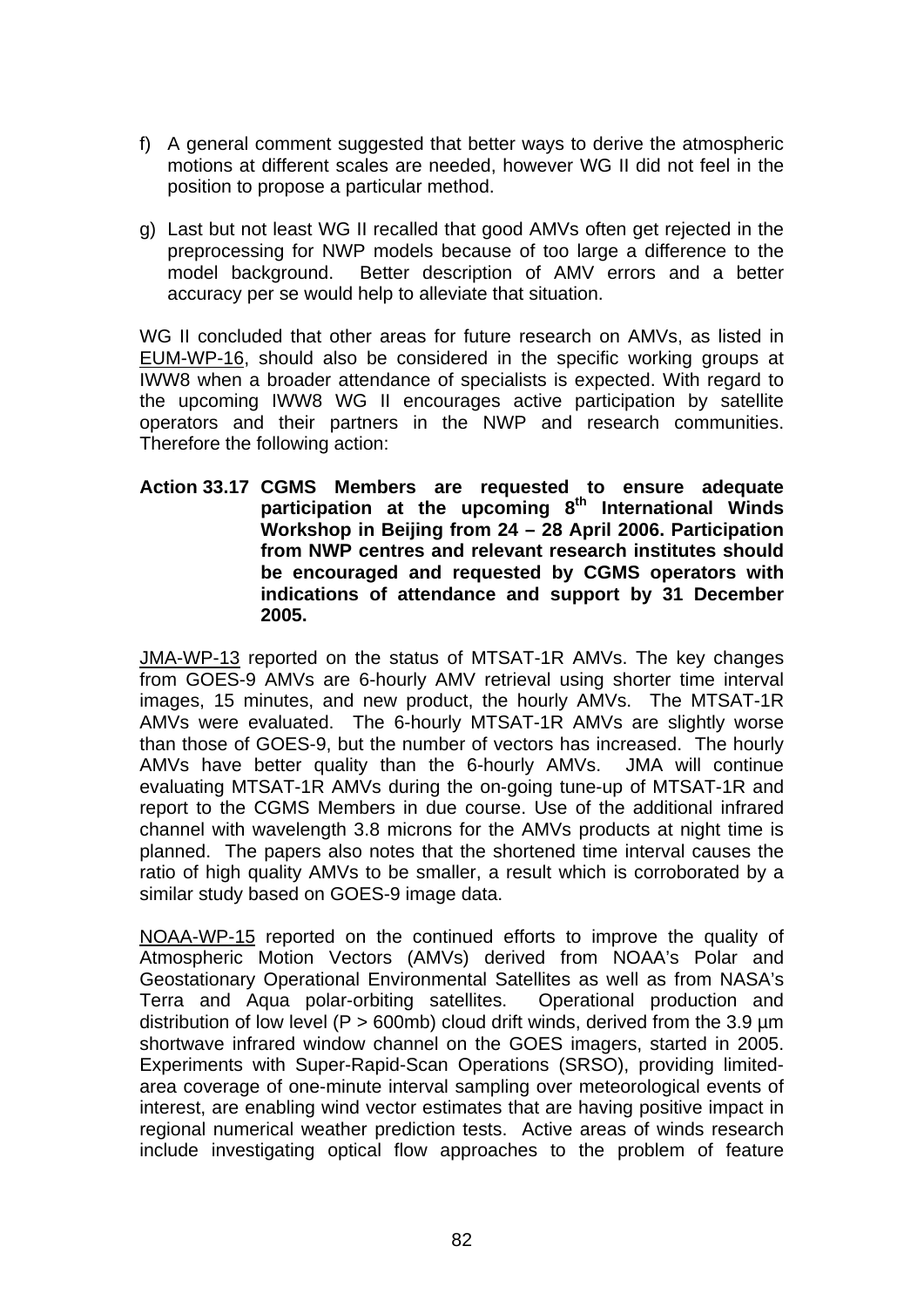tracking, derivation of AMVs from rapid scan GOES imagery, and derivation of AMVs from the Moderate Resolution Imaging Spectroradiometer (MODIS).

CMA-WP-11 introduced the status of AMVs in CMA. FY-2C AMV products are operational now. The products have been well distributed in China. The overlap display of AMVs and images has been widely used in the daily forecasts at different levels of weather observation. BUFR codes containing FY2C AMVs are shown in the discussion. In the discussion CMA noted that internal quality control sometimes dismisses very good wind vectors. WG II felt this point needs consideration at the next IWW8.

IMD-WP-03 provided an update on the status and recent developments of the satellite winds derived at the India Meteorological Department. AMVs are being derived operationally using Kalpana-1 and INSAT-3A IR data. AMVs are very useful for a better depiction of the monsoon related circulation. The quality of winds is constantly monitored and agreeable with accepted standard performance. IMD also reported on the usefulness of wind products from Meteosat-5, in particular the WV AMVs provide important information on the steering current of the circulation pattern.

WMO-WP-28 highlighted the importance of achieving an orderly transition in the generation and distribution of satellite data and products during changes to the configuration of the space-based Global Observing System, particularly relevant for the Numerical Weather Prediction (NWP) community. When new products are declared operational and predecessor products withdrawn there exists the potential to degrade NWP model performance if the new products are of a lower quality than the predecessor ones. It is proposed that satellite operators assign a period of time during which products from new satellites are distributed in parallel with those from predecessor satellites and moreover that activities are initiated during this period to ensure new products achieve at least the quality of predecessor products (by common agreement) before the latter are withdrawn.

#### **II/6 Other parameters**

#### II/6.1 Ocean related parameters

ESA-WP-04 gave a summary of the ocean related parameters provided or planned by ESA missions. These include ERS, Envisat, Explorer and the GMES Space programme. The status of the ERS mission is to be found in paper ESA-WP-01. The most complete information about the ERS mission, system, instruments, its products, user services and latest news can be found at http://earth.esa.int/ers/. The Envisat mission, system, instruments, its products, user services and latest news are described in <http://envisat.esa.int/>. Information about the Explorers mission can be found at <http://www.estec.esa.nl/explorer/>; relevant missions include GOCE (Geoid and Altimeter), SMOS (Soil Moisture and Ocean Salinity), and Cryosat which suffered a launch failure 8 Oct 2005. ESA is defining the contents and arrangements of the missions that will encompass the GMES (Global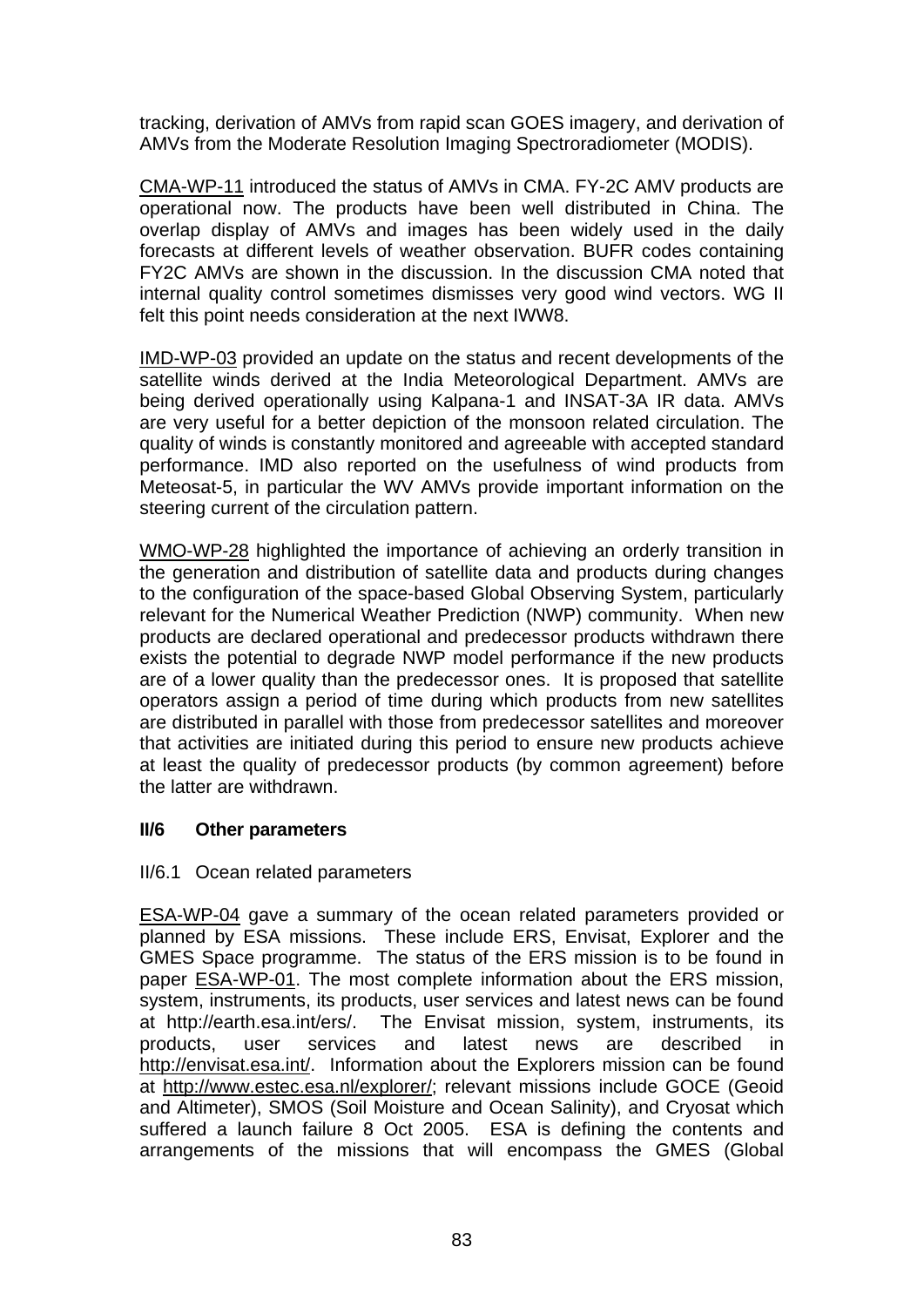Monitoring or the Environment and Security) Space Programme aimed at providing data for operational services to cover a number of sectors. GMES will likely include (a) an Imaging radar C-band interferometric mission, relevant to: water pollution, ocean surveillance, coastal zone management and ice monitoring, (b) an optical sensor suite operating at medium (250 m) to low (1000 m) spatial resolution, ranging from VIS to thermal IR part of the spectrum. It provides continuity to MERIS, AATSR and VGT sensors, and (c) a radar altimeter to provide continuity to ERS-1 and ERS-2.

## **II/6.2 Fire related parameters**

In ESA-WP-05, it was noted that ESA has not embarked on developing specific sensors to detect fires but ERS and Envisat can provide useful information for fire monitoring. In addition ESA has co-operated with EUMETSAT in the development of the MSG series with the SEVIRI radiometer that features channels appropriate for fire detection. ESA announced that demonstration products are available on the ESA web site. Further ESA informed that an IR-fire element is included in the GMES proposed programme.

EUM-WP-17 provided an overview of current work on a new Fire Radiative Energy (FRE) product that will be developed at EUMETSAT in 2006. The product will be based on MSG/SEVIRI observations and is targeted to support to the global change research community, atmospheric pollution tracking, air quality forecasting and the assessment of carbon emissions. This paper has been written in response to Action 31.18. In addition EUMETSAT informed WG II that it had recently implemented a first version of a fire detection product. The data are available via FTP transfer in GRIB2 format. This new product needs still further refinement and validation during this initial phase. These activities will be performed during the next three months. Thereafter the data will become available in graphical form on the EUMETSAT Web site and will also be disseminated via EUMETCast and via GTS/RMDCN.

CMA-WP-15 provided a brief summary of fire monitoring activities at CMA. Fire monitoring using meteorological satellite data has become routine operation since 1987; inputs from FY-1D, FY-2C, NOAA satellites and EOS/MODIS are used. Fire monitoring products are generated covering China and adjacent areas in boundary countries. CMA provides 10,000 fire reports on average in one year. A variety of fire statistics are generated using GIS. WG II congratulated CMA on the exemplary performance of their service to the community.

NOAA-WP-16 summarised past efforts by the international environmental monitoring and scientific research communities for utilising operational satellites to produce routine fire products and to ensure long-term stable records of fire activity for applications in hazards monitoring, global change research, aerosol and trace gas modelling efforts, land-use and land-cover change detection studies, resource management, and policy and decisionmaking. This includes polar-orbiting AVHRR on POES, VIRS on TRMM,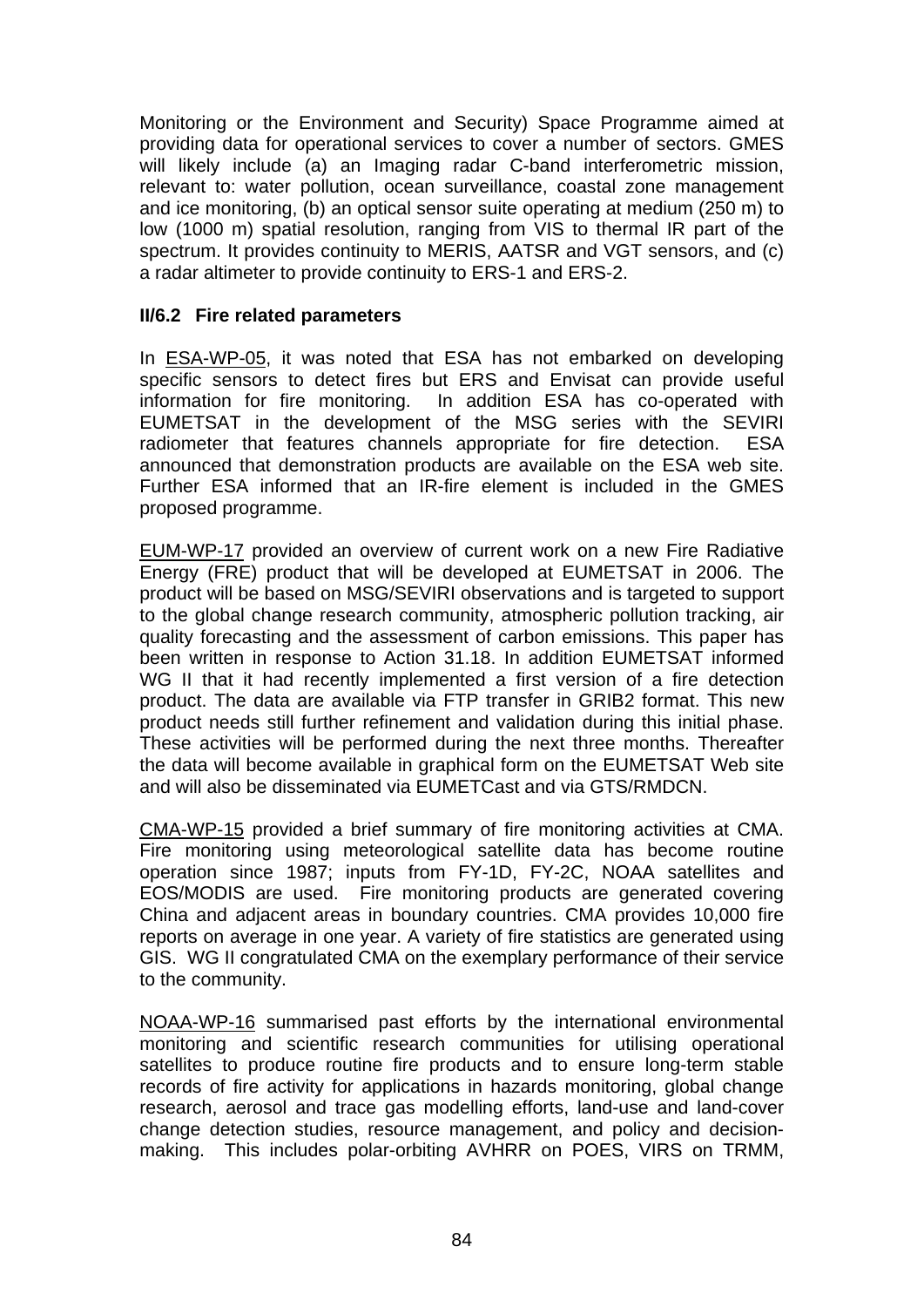ATSR on ERS, AATSR on ENVISAT, and most recently MODIS on EOS. From geostationary orbit the GOES fire detection algorithm is being adapted to Meteosat-8 (2006) and MTSAT-1R (2006) and demonstration of a global geostationary fire monitoring network is planned that will include FY-2C (2004), INSAT-3D (2006), and the GOMS Electro N2 (2006).

### **Action 33.18 The fire papers prompted CGMS to recommend that the WMO Space Programme Office create a web site posting all the links to real time fire detection data.**

#### **Recommendation 33.06 CGMS Members are encouraged to provide the location of their web sites on real time fire detection to the WMO.**

#### **II/6.3 Cloud and dust related parameters**

CMA-WP-14 described recent progress on cloud classification with FY2C data. FY-2C cloud classification is performed in three steps: high cloud detection, cloud detection, and cloud classification. High cloud detection separates high cloud from low cloud and surface; cloud detection separates cloud from surface. Those two steps are performed at single pixel bases. The last step of cloud classification is performed at the segment bases which classifies observations into 7 categories (Cb cloud, dense cirrus cloud, thin cirrus cloud, alto stratus cloud low cloud, land surface, and sea surface). An animation of cloud classification results was shown.

In CMA-WP-13, an algorithm for automatically monitoring dust-storms using FY-2C satellite data was introduced. The algorithm uses split window brightness temperature differences (BTD) and Infra-red Difference Dust Index (IDDI) techniques. Currently, dust detection is operational with FY-2C. WG II noted the well-considered approach that appears to exploit the full potential of the available satellite channels.

JMA-WP-12 described the operational MTSAT-1R satellite products. MTSAT-1R carries an imager with a new channel (IR4) observing at 3.8 microns and it is expected to meet the requirement of the detection of low-level clouds in the night time. The quantisation of all channels is improved to 10 bits from the previous 6 bits (VIS) and 8 bits (IR). The spatial resolution at the satellite subpoint is also improved to 1km (VS) and 4km (IR). Half-hourly observations for the Northern Hemisphere were introduced; there are also 15 minute half-disk images for calculating Atmospheric Motion Vectors (AMVs) four times a day. The improved functions of MTSAT-1R are expected to enhance the quality of the satellite products. In the discussion JMA explained that they operationally utilise 3.8 micron image data of MTSAT-1R for nephanalysis, especially to discriminate fog / stratus in night time.

NOAA WP-21 reported on the conclusions from a workshop conducted under the auspices of the GEWEX Radiation Panel assessing global cloud cover properties from the last two decades. Conclusions include (1) within the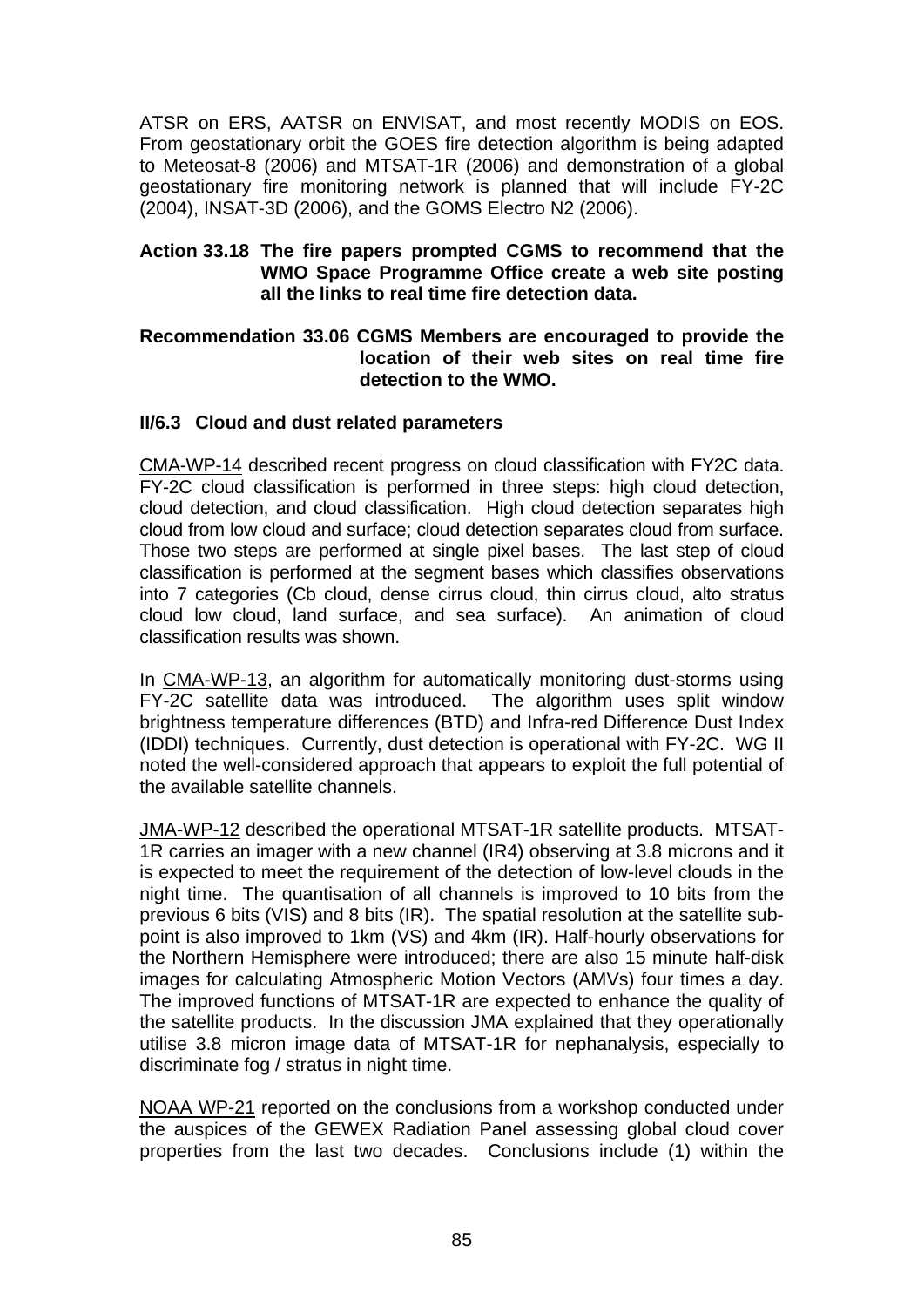physical uncertainty of the different data sets, no trends on the large scale cloud amount are found but regional trends are evident, (2) consistency between different data sets on the global scale variations (at  $+$  1%) implies more accurate estimates of the variations are at hand in the next few years, (3) the increase of available geostationary measurements in the past two decades offers more near nadir views and likely produces a decrease in estimated cloud cover in the International Satellite Cloud Climatology Project (ISCCP) data, (4) ISCCP and other visible/near infrared approaches are detecting low marine stratus clouds more reliably than infrared only techniques, and (5) HIRS CO2 slicing is detecting more high thin clouds than other approaches with a slight increase of 1% per decade. Future plans include detailed comparisons between different data sets to better understand the detectability of small amplitude variations, combination of approaches sensitive to high clouds (e.g. CO2 slicing) with those sensitive to low clouds (e.g. PATMOS-x or ISCCP vis/near IR spatial threshold and continuity techniques), expansion of trends in cloud cover to include time variations of cloud properties (these are especially sensitive to calibration), and special efforts in the polar regions as some regional changes above the uncertainty are evident. All the data sets examined are public and links to the different data sets are available at: [http://isccp.giss.nasa.gov/assessment.html.](http://isccp.giss.nasa.gov/assessment.html) The workshop made recommendations regarding consistency of cloud detection trends as instruments and algorithms improve, historical inter-satellite calibration initiatives resulting in reprocessing the entire data record, and merging data from complementary satellite instruments.

CGMS-33 lauded the efforts of the GEWEX Radiation Panel and recommended that research funds continue to be made available to support ongoing climate investigations of cloud cover.

## **II/6.4 Surface Albedo**

EUM-WP-22 reported on the efforts to derive a spatially consistent broadband surface albedo product from different geostationary spacecraft. Ten days of data from GOES-8, -10 and GMS-5 from May 2001 have been delivered to and processed by EUMETSAT. Together with data from Meteosat-5 and -7 this provides the first "global view" of a geostationary surface albedo product. A consistency analysis relies on the comparison of albedo derived over the common areas observed by adjacent satellites. This paper closes the EUMETSAT response to Actions 31.27 and 31.28. EUMETSAT offered to make the surface albedo retrieval algorithm available to the CGMS Members upon request for the processing of their own archived data. The EUMETSAT support would be limited to the algorithm and could not cover the data handling.

EUM-WP-23 paper reported on the EUMETSAT experience handling archived satellite data used for generation of a consistent broadband surface albedo product from five geostationary satellites (Meteosat-5, Meteosat-7, GMS-5, GOES-8, GOES-10); the results of this prototype activity have been described in a separate paper (EUM-WP-22). WG II was invited to discuss the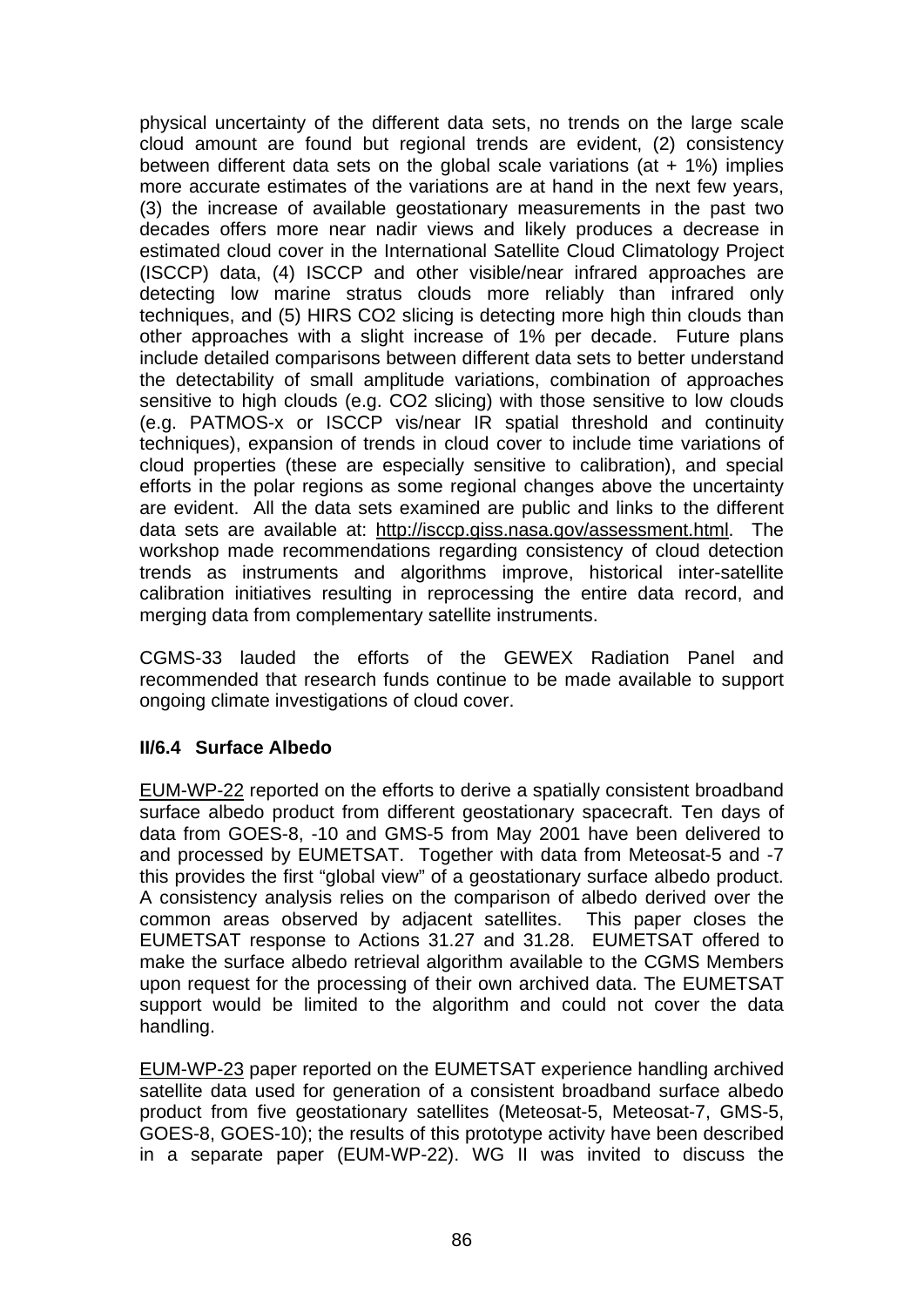experience presented in this paper with a view to requirements for the reprocessing of archived satellite data sets for climate analysis and applications. WG II took note and thanked EUMETSAT for conducting this activity and expressed interest to pursue the work further as activity of individual satellite operators.

- **Recommendation 33.07 CGMS Members are requested to consider the production of a long-term surface albedo data set from archived VIS channel data of geostationary satellites with the help of the software developed by EUMETSAT.**
- **Action 33.19 EUMETSAT to make the algorithm to derive the surface albedo from geostationary satellites available upon request.**

#### **II/6.5 Other parameters**

ROSH-WP-03 presented an overview of Roshydromet / SRC PLANETA activities in the area of routine satellite data processing and derivation of operational products. The satellite's informational products are used by Roshydromet in various application areas, including operational meteorology, NWP, hydrology, agrometeorology, hazards (fires, floods) and pollution monitoring, climatological studies. Examples of some satellite products are demonstrated. The verbal presentation was supported by slides showing examples of various products. WG II commended Roshydromet/SRC PLANETA on the achievements and expressed interested to receive an update at the next CGMS.

WMO WP-24 presented the case for international cooperation on lightning observation from geostationary orbit. Dr Bizzarri briefly highlighted the value of lightning observations for cloud classification, support to precipitation retrieval, aeronautical meteorology and research such as  $NO<sub>x</sub>$  sources and Earth's electrical field. The need for continuous monitoring and the lack of occurrence of lightning at high latitudes make the geostationary platform an ideal observatory. As opposed to ground-based lightning networks, observation from space enables detection of cloud-to-cloud lightning that are much more numerous and closely linked to the degree of maturity of the convective process. Studies from NOAA for GOES-R and EUMETSAT/ESA for Meteosat Third Generation indicate that a stand-alone mission to cover the full disk would require an instrument of not insignificant size (∼ 100 kg / 200 W), whereas if geostationary satellite operators share the responsibility of covering their respective sectors the instrument would reduce to one half. The impact at system level is minimal (no moving parts, low data rate). Discussion highlighted that, although the lightning mission has been demonstrated in low orbits, it should be carefully assessed whether the performance achievable from geostationary orbit meets users requirements. In addition, the aspect of data utilisation deserves focused studies. WG II was informed that, in addition to NOAA and EUMETSAT, also CMA is considering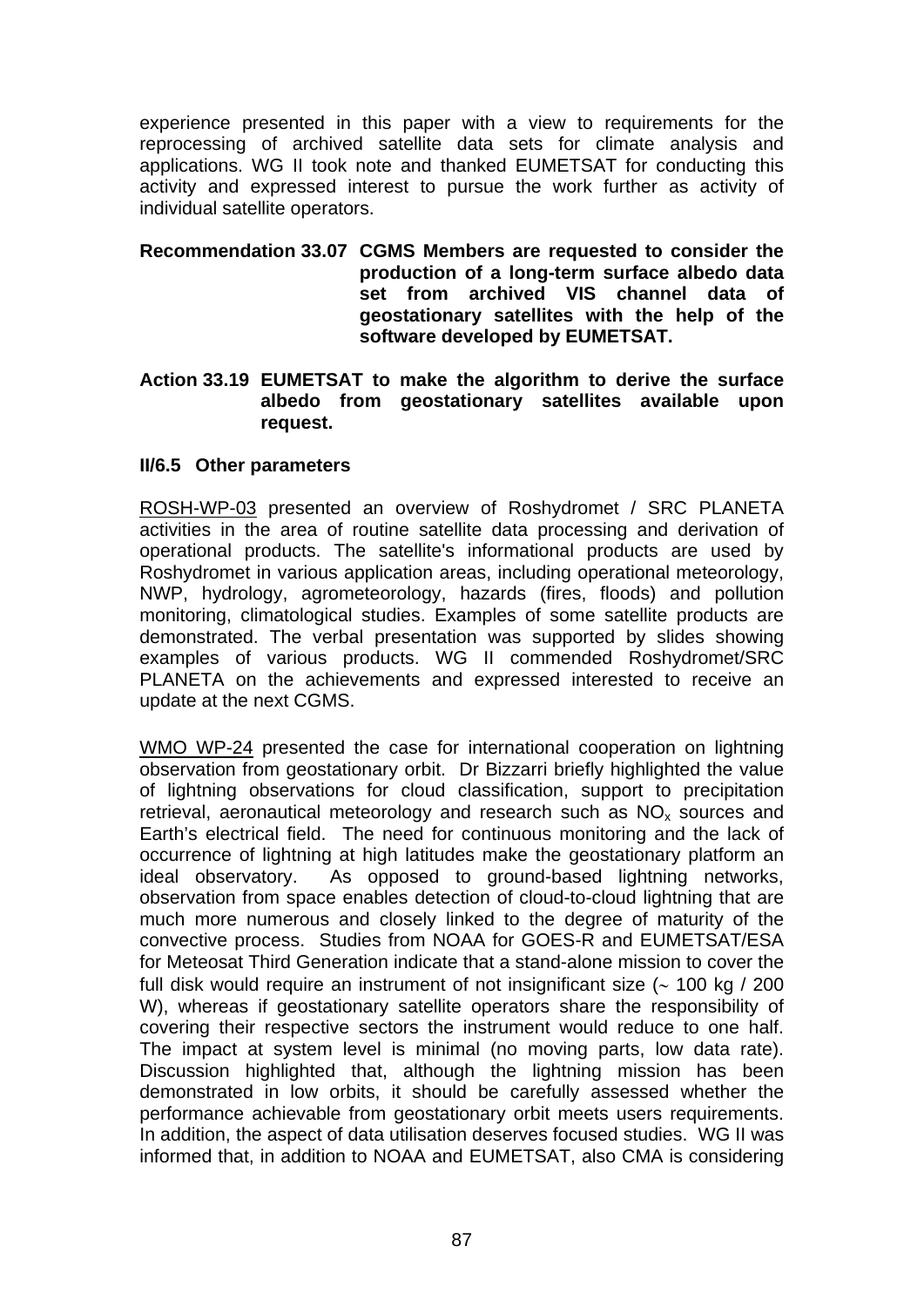a lightning mission on the future FY-4 geostationary series. This produced the following action.

#### **Recommendation 33.08 CGMS Members planning for next generations of geostationary meteorological satellites to consider implementing a lightning mission and to coordinate the selection of the observation areas so as to realise optimal coverage of all low and middle latitudes.**

It is understood that Recommendation 33.07 addresses a geostationary payload of much lower priority than those previously recommended (i.e. all VIS/IR imagers to be upgraded to at least the SEVIRI level and all future satellites to carry a hyperspectral IR sounder). This implies also that a realisation should be achieved at relatively low cost.

## **II/7 Coordination of Code forms for Satellite Data**

EUM-WP-15 noted that the CBS Expert Team on Data Representation and Codes decided to allocate part of the existing BUFR master table 0 for the representation of satellite data. It was felt that a task force should co-ordinate the requirements of satellite data providers and users and make a suggestion on how to populate the available BUFR space (see **Action 33.20**).

WMO-WP-10 reminded CGMS Members of Action 32.17 from CGMS-32 that proposed "A working group of CGMS Members should be established to draft a master BUFR table for satellite data. CGMS should designate a Rapporteur between this group and the CBS ET on Data Representation and Codes. CGMS Member designated experts will be asked for input and to submit updates at upcoming CGMS meetings. The WMO Space Programme will compile the input and maintain the master BUFR table for satellite data." Similarly, EUM-WP-15 proposed to WG II that CGMS establish such a working group and designate a Rapporteur.

NOAA-WP-24 summarised the International EOS/NPP Direct Broadcast Meeting hosted by the Mediterranean Agency for Remote Sensing and Environmental Control in Benevento, Italy, 3-6 October 2005. The purpose of the meeting was to assemble the worldwide community of X-band direct broadcast users who acquire, process, and disseminate data from the Terra and Aqua spacecraft currently, and the NPP and NPOESS spacecraft in future. The meeting was attended by 101 participants from 19 countries. The meeting heard progress on science research, enabling technologies, real time redistribution, and collaborations within the international user community. The meeting surfaced a number of significant issues including (a) the need for product transport vehicles to move large data sets as efficiently as possible, (b) serving remote areas that could benefit greatly from the data (e.g., Africa and South America), (c) creating an index of direct broadcast resources, and (d) expanding communications and collaboration.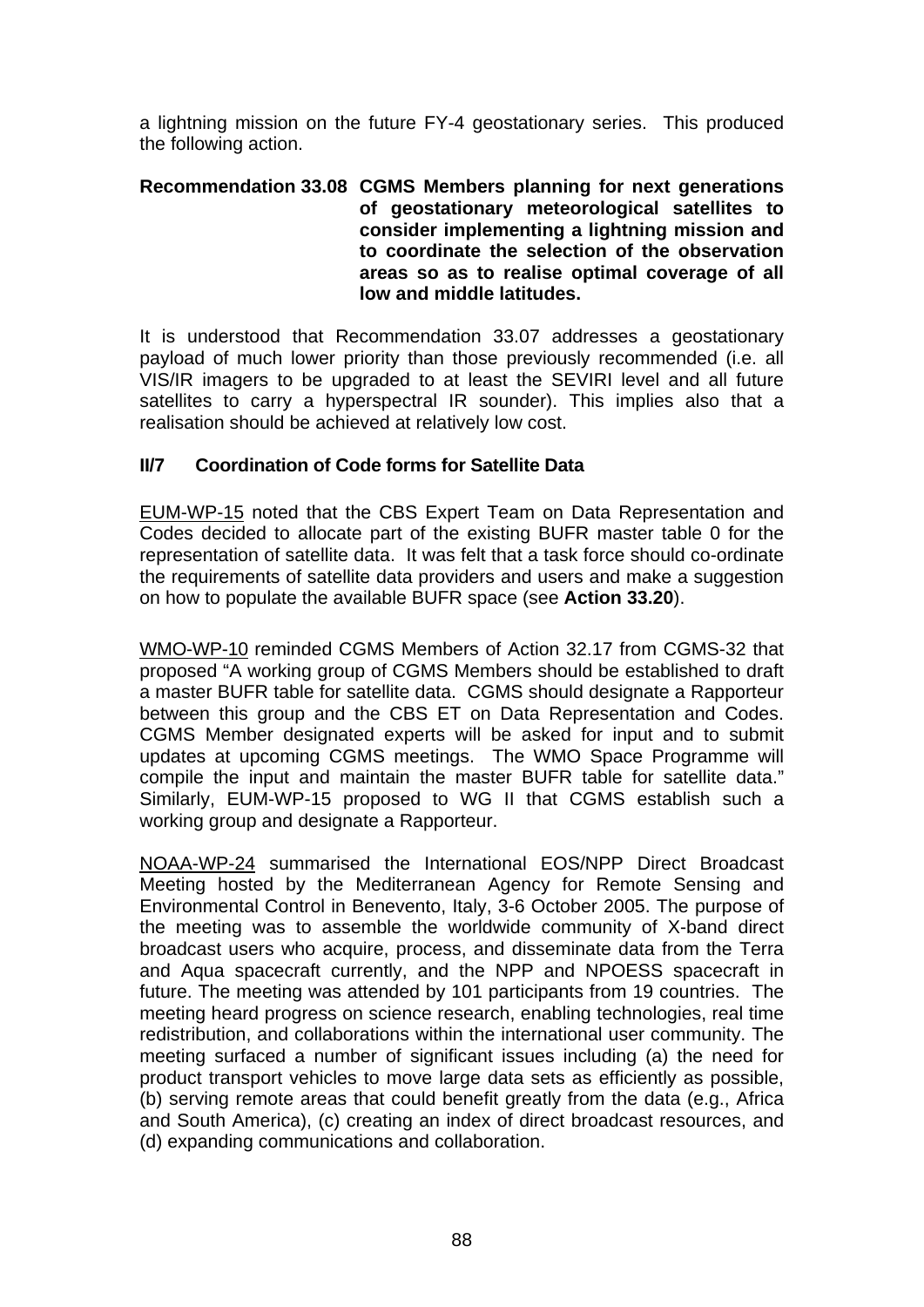CGM-33 noted that an International Direct Broadcast Working Group that plans meetings like the one in Benevento on a regular basis would provide a forum for the international direct broad cast users to exchange vital technical planning information regarding achieving access to and maintaining consistency of level 0 and level 1 data. Further it noted that this working group could possibility be tasked to draft a master BUFR table for satellite data (see EUM-WP-15).

#### **Action 33.20 EUM, CMA, NOAA and WMO to establish a task force to draft terms of reference for a potential new working group on data handling for direct data broadcast and pertinent formats (e.g. BUFR) that could be considered at the next meeting of CGMS.**

## **II/8 Conclusion and preparation of WG report**

WG II concluded with thanks from the chairman to all participants for good and open discussions. Considerable progress was made on past CGMS actions (utilisation of cloud affected radiances, summary of remote sensing of fires, global surface albedo derivation from geos, and organisation of an operational intercalibration activity). Good dialogue with each of the working groups (TOVS, Winds, and Precipitation) fostered several actions. The expansion of direct broadcast activities suggested a potential need for another working group; to this end a task force was assigned to draft possible terms of reference.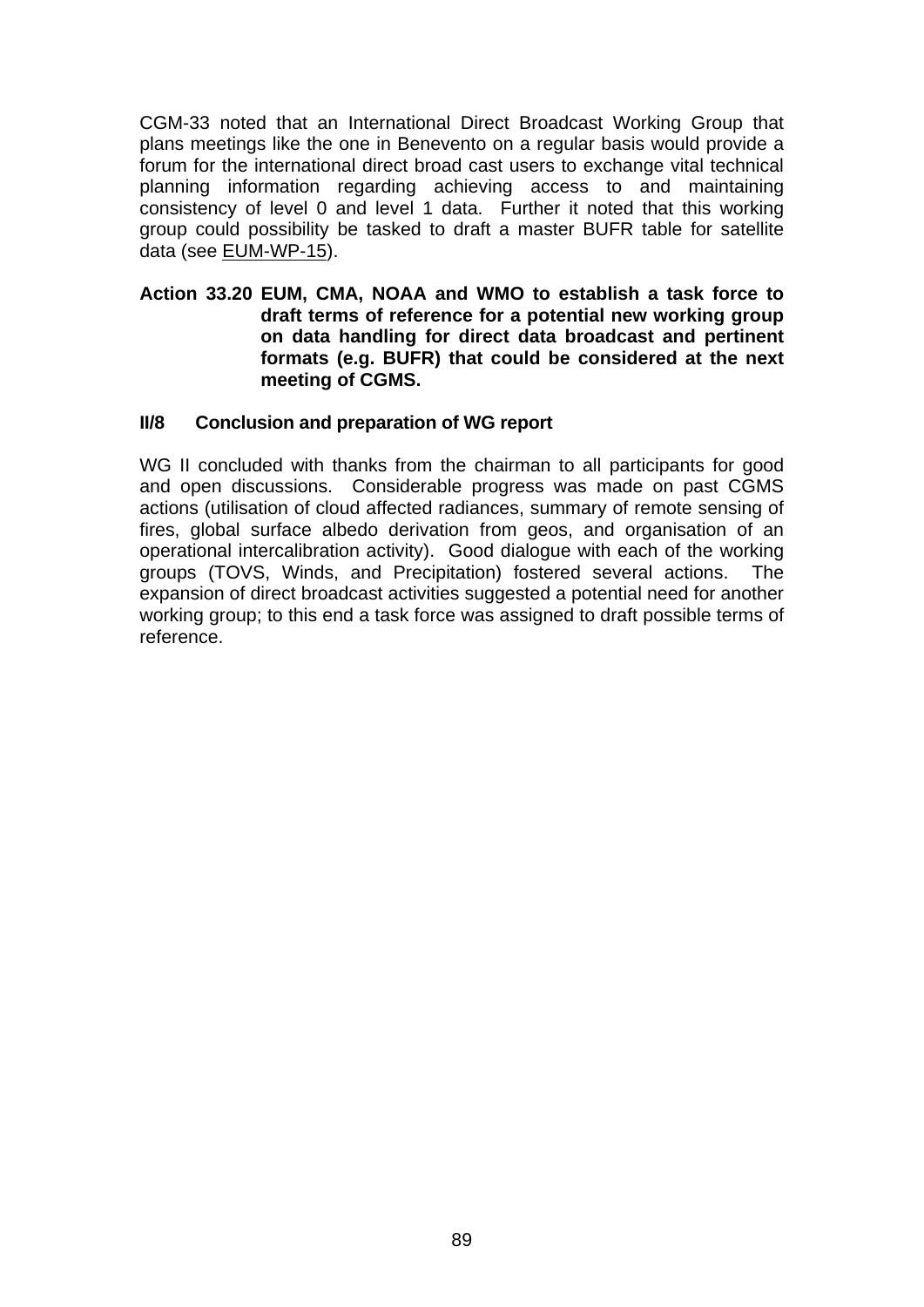# **WORKING GROUP III: GLOBAL CONTINGENCY PLANNING**

Working Group III on Global Contingency Planning met during CGMS-33 and reviewed activities and action items related to discussions held at CGMS-32 as contained in four working papers (JMA-WP-06, NOAA-WP-23, CMA-WP-10 and WMO-WP-05). The Working Group also further considered the need to have regional discussions for optimised operations of geostationary and polar-orbiting satellites comprising the operational space-based component of the Global Observing System. Additionally, the Working Group also considered if such discussions should include close cooperation on instruments for future satellite missions.

In JMA-WP-06, the Working Group was informed of the JMA/NOAA long-term cooperation agreement signed on 23 February 2005 to guarantee continuous geostationary satellite coverage of the East Asia and the Western Pacific in case either agency experienced a spacecraft failure. Under this implementing arrangement, NOAA and JMA agreed to provide geostationary backup coverage in an emergency, and monitor typhoons and other severe weather that threatened both nations. If either a NOAA or JMA geostationary spacecraft stopped operating, and had no available back-up satellite of its own, then the partner agency would temporarily move one of its satellites, if available, toward the appropriate region and provide coverage for up to one year - at no cost - allowing the other agency time to recover from the failure and launch a replacement spacecraft. The long-term implementing arrangement will enter into force when JMA has two operational geostationary meteorological satellites, one operational satellite positioned at 140° East, and one that is not required for any other mission, and therefore available for backup. JMA noted it expected to achieve a two-satellite configuration as described above with the launch of the follow-on satellite to MTSAT-2 planned to be launched by 2015 or earlier. The Working Group noted that NOAA-WP-23 contained the Implementing Agreement between the United States NOAA, Department of Commerce and the Japan Meteorological Agency on the Backup Geostationary Meteorological Satellite System that was invoked as part of the backup from May 2003 through July 2005 of GMS-5 by NOAA's GOES-9 satellite with geostationary satellite coverage for the Western Pacific.

In WMO-WP-05, the Working Group reviewed a draft outline and structure for a CGMS Global Contingency Plan that was intended to consolidate into a single document the outcome of previous WMO and CGMS discussions on contingency planning. The Working Group recalled that the preparation of the draft was in response to CGMS Action 32.20. The Working Group strongly supported the outline and structure and agreed to review the content as a matter of urgency and provide WMO with any comments to allow a final version of the CGMS Global Contingency Plan to be prepared, published and distributed.

#### **Action 33.25 CGMS Satellite Operators to review the content of the CGMS Global Contingency Plan, as contained in WMO WP-5, and provide WMO with comments by 1 January 2006.**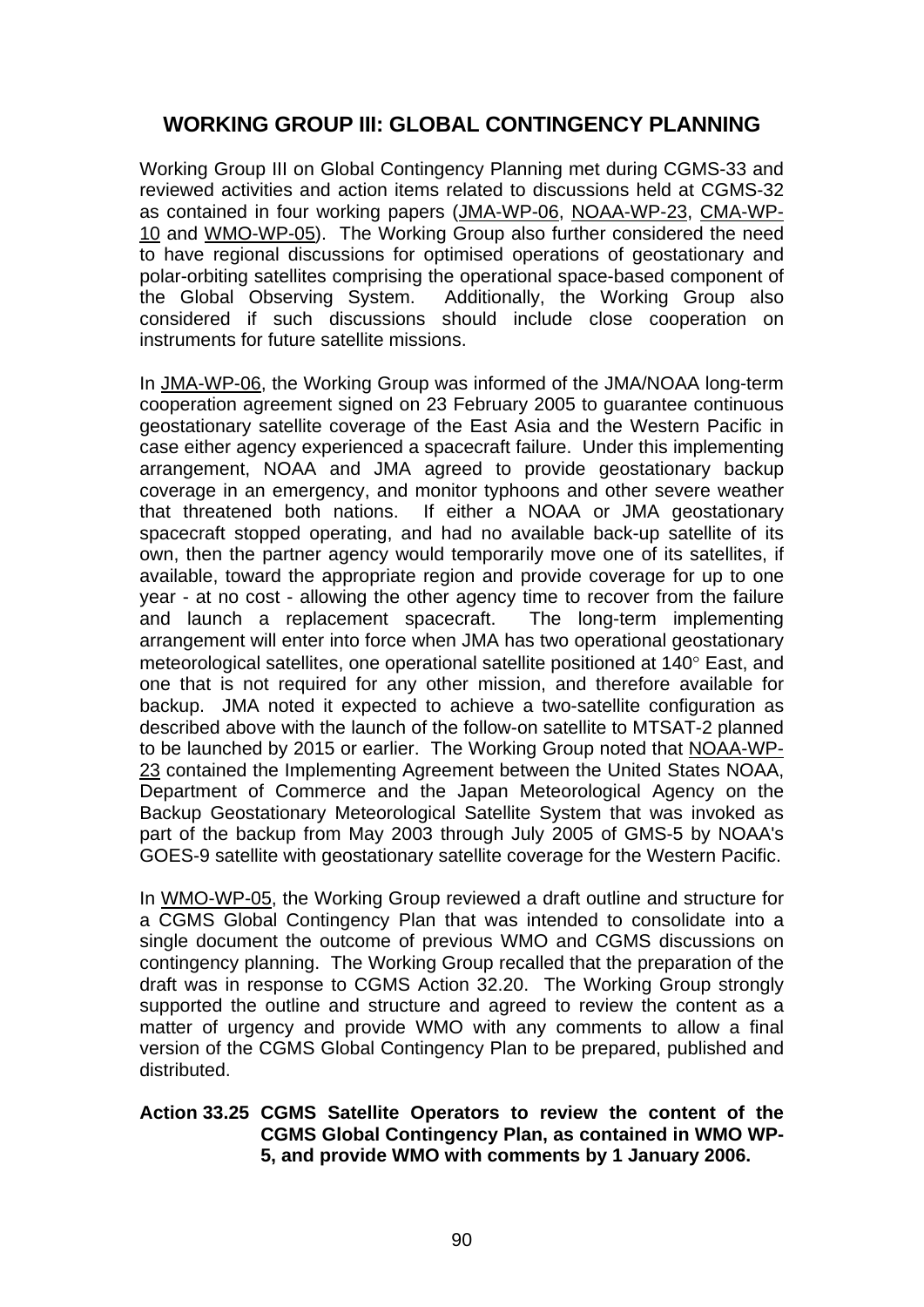#### **Action 33.26 WMO to finalise and provide the CGMS Secretariat the final manuscript for publication by 28 February 2006.**

The Working Group then discussed present and future satellite mission plans to identify potential gaps and overlaps in the coverage to be provided by operational geostationary and polar-orbiting satellites. The Working Group identified three geographic regions that could be problematic areas for the geostationary orbit in the future: the Indian Ocean; Pacific Ocean; and South America. In the case of the Indian and West Pacific Oceans, the Working Group noted that there was a potential in the future for more satellites than had been in those areas before. It also recalled a discussion at the fifth session of the WMO Consultative Meetings on High-level Policy on Satellite Matters that highlighted a variety of ways one might keep useful satellites from entering "retirement," especially those in geostationary orbit. Additionally, the issue of equator cross-times for the polar-orbit was deemed a potential problematic area especially in light of recent restructuring for some polar-orbiting series.

Thus, the Working Group considered that it would be appropriate to have regional discussions for optimised operations of geostationary and polarorbiting satellites comprising the operational space-based component of the Global Observing System. The Working Group also agreed that such discussions should include close cooperation on instruments for future satellite missions.

**Action 33.21 WMO, through the WMO Space Programme, to organise a two-day Workshop in Geneva in (2nd Quarter 2006) to facilitate regional discussions for optimised operations of geostationary (1 day) and polar-orbiting satellites (1 day) to include discussions on close cooperation on instruments for future satellite missions. Two-day agenda to be developed by CGMS Secretariat in consultation with CGMS satellite operators by 28 February 2006.**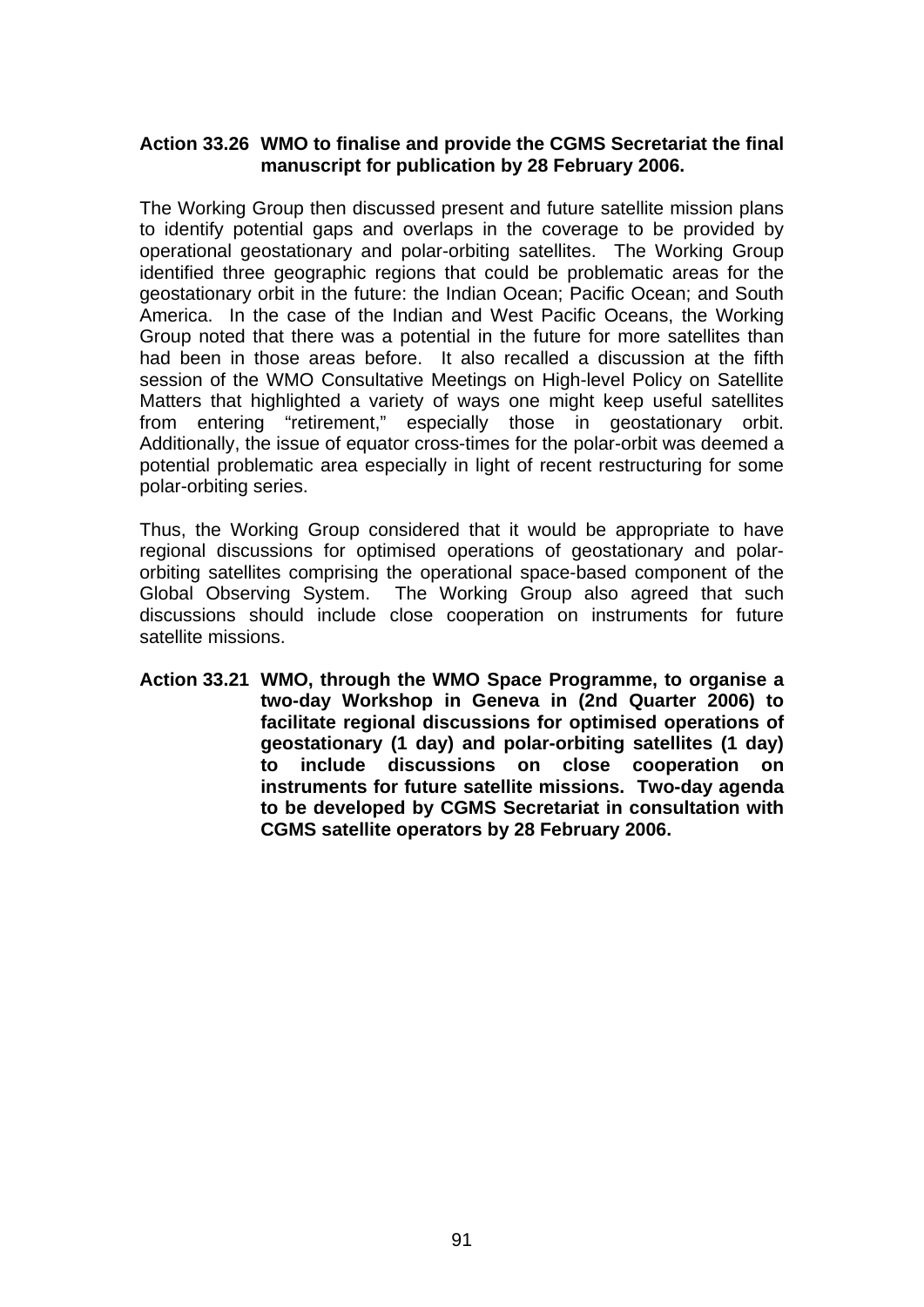#### *Table 7: Polar-orbiting satellite equator crossing times (as of 12 January 2006, sorted by organisation)*

| <b>Satellite</b>            | <b>Service</b> | <b>Start</b> | <b>EOL</b> | Equator<br>Cross-<br>time | <b>Frequency (MHz)</b> | <b>BW</b><br><b>MHz</b> | Data rate<br>(Mb/s) |
|-----------------------------|----------------|--------------|------------|---------------------------|------------------------|-------------------------|---------------------|
| FY-1D                       | <b>CHRPT</b>   | 2002         | 2004       | 0750                      | 1698/1710              | 5.6                     | 4.2                 |
| FY-3A                       | <b>AHRPT</b>   | 2007         | 2010       | 1010                      | 1698/1710              | 5.6                     | 4.2                 |
| $FY-3B$                     | <b>AHRPT</b>   | 2009         | 2012       | 1410                      | 1698/1710              | 5.6                     | 4.2                 |
| FY-3C                       | <b>AHRPT</b>   | 2011         | 2014       | 1010                      | 1698/1710              | 5.6                     | 4.2                 |
| $FY-3D$                     | <b>AHRPT</b>   | 2013         | 2016       | 1410                      | 1698/1710              | 5.6                     | 4.2                 |
| $FY-3E$                     | <b>AHRPT</b>   | 2015         | 2018       | 1010                      | 1698/1710              | 5.6                     | 4.2                 |
| FY-3F                       | <b>AHRPT</b>   | 2017         | 2020       | 1410                      | 1698/1710              | 5.6                     | 4.2                 |
| FY-3G                       | <b>AHRPT</b>   | 2019         | 2022       | 1010                      | 1698/1710              | 5.6                     | 4.2                 |
| FY-3H                       | <b>AHRPT</b>   | 2021         | 2024       | 1410                      | 1698/1710              | 5.6                     | 4.2                 |
| $FY-3A$                     | <b>MPT</b>     | 2007         | 2010       | 1010                      | 7750-7850              | 35                      | 18.2                |
| $FY-3B$                     | <b>MPT</b>     | 2009         | 2012       | 1410                      | 7750-7850              | $\overline{35}$         | 18.2                |
| $FY-3C$                     | <b>MPT</b>     | 2011         | 2014       | 1010                      | 7750-7850              | $\overline{35}$         | 18.2                |
| $FY-3D$                     | <b>MPT</b>     | 2013         | 2016       | 1410                      | 7750-7850              | $\overline{35}$         | 18.2                |
| $FY-3E$                     | <b>MPT</b>     | 2015         | 2018       | 1010                      | 7750-7850              | $\overline{35}$         | 18.2                |
| $FY-3F$                     | <b>MPT</b>     | 2017         | 2020       | 1410                      | 7750-7850              | $\overline{35}$         | 18.2                |
| $FY-3G$                     | <b>MPT</b>     | 2019         | 2022       | 1010                      | 7750-7850              | $\overline{35}$         | 18.2                |
| $FY-3H$                     | <b>MPT</b>     | 2021         | 2024       | 1410                      | 7750-7850              | 35                      | 18.2                |
| $FY-3A$                     | <b>DPT</b>     | 2007         | 2010       | 1010                      | 8025-8215/8215-8400    | 120                     | 93                  |
| $FY-3B$                     | <b>DPT</b>     | 2009         | 2012       | 1410                      | 8025-8215/8215-8400    | 120                     | 93                  |
| $FY-3C$                     | <b>DPT</b>     | 2011         | 2014       | 1010                      | 8025-8215/8215-8400    | 120                     | 93                  |
| $FY-3D$                     | <b>DPT</b>     | 2013         | 2016       | 1410                      | 8025-8215/8215-8400    | 120                     | 93                  |
| $FY-3E$                     | <b>DPT</b>     | 2015         | 2018       | 1010                      | 8025-8215/8215-8400    | 120                     | 93                  |
| FY-3F                       | <b>DPT</b>     | 2017         | 2020       | 1410                      | 8025-8215/8215-8400    | 120                     | 93                  |
| $FY-3G$                     | <b>DPT</b>     | 2019         | 2022       | 1010                      | 8025-8215/8215-8400    | 120                     | 93                  |
| FY-3H                       | <b>DPT</b>     | 2021         | 2024       | 1410                      | 8025-8215/8215-8400    | 120                     | 93                  |
| Meteor-3M<br>N <sub>1</sub> | Raw            | 2001         | 2006       | 0915                      | 1700                   | $\overline{2}$          | 0.665               |
| Meteor-3M N1                | Raw            | 2001         | 2006       | 0915                      | 8192                   | 32                      | 15.4                |
| Meteor-M N1                 | <b>LRPT</b>    | 2006         | 2010       | 1030                      | 137.9 / 137.1          | 0.15                    | 0.080               |
| Meteor-M N1                 | <b>HRPT</b>    | 2006         | 2010       | 1030                      | 1700                   | $\overline{2}$          | 0.665               |
| Meteor-M N1                 | Raw            | 2006         | 2010       | 1030                      | 8128/8320              | 32-250                  | 15.4-122.88         |
| Meteor-M N2                 | <b>LRPT</b>    | 2008         | 2012       | 1030                      | 137.9 / 137.1          | 0.15                    | 0.080               |
| Meteor-M N2                 | <b>HRPT</b>    | 2006         | 2012       | 1030                      | 1700                   | $\overline{2}$          | 0.665               |
| Meteor-M N2                 | Raw            | 2006         | 2012       | 1030                      | 8128/8320              | 32-250                  | 15.4-122.88         |
| MetOp-1                     | <b>LRPT</b>    | 2009         | 2014       | 0930D                     | 137.1/137.9125*        | .150                    | .072                |
| MetOp-2                     | <b>LRPT</b>    | 2006         | 2011       | 0930D                     | 137.1/137.9125*        | .150                    | .072                |
| MetOp-3                     | <b>LRPT</b>    | 2015         | 2020       | 0930D                     | 137.1/137.9125*        | .150                    | .072                |
| MetOp-1                     | <b>HRPT</b>    | 2009         | 2014       | 0930D                     | 1701.3/1707.0*         | 4.5                     | 3.5                 |
| MetOp-2                     | <b>HRPT</b>    | 2006         | 2011       | 0930D                     | 1701.3/1707.0*         | 4.5                     | $\overline{3.5}$    |
| MetOp-3                     | <b>HRPT</b>    | 2015         | 2020       | 0930D                     | 1701.3/1707.0*         | 4.5                     | $\overline{3.5}$    |
| MetOp-1                     | <b>GDS</b>     | 2009         | 2014       | 0930D                     | 7800                   | 63                      | 70                  |
| MetOp-2                     | <b>GDS</b>     | 2006         | 2011       | 0930D                     | 7800                   | 63                      | 70                  |
| MetOp-3                     | <b>GDS</b>     | 2015         | 2020       | 0930D                     | 7800                   | 63                      | 70                  |
| <b>NPP</b>                  | <b>HRD</b>     | 2009         | 2013       | 1030D                     | 7812                   | <b>TBD</b>              | $\overline{15}$     |
| <b>NPP</b>                  | <b>SMD</b>     | 2009         | 2013       | 1030D                     | 8212.5                 | 375                     | 300                 |
| NPOESS-1                    | <b>LRD</b>     | 2011(NET)    | 2013       | 0930D                     | 1706                   | 8.0                     | 3.88                |
| NPOESS-2                    | LRD            | 2011(NET)    | 2018       | 1330A                     | 1706                   | 8.0                     | 3.88                |
| NPOESS-3                    | <b>LRD</b>     | TBD          | <b>TBD</b> | 0530D                     | 1706                   | 8.0                     | 3.88                |
| NPOESS-4                    | <b>LRD</b>     | TBD          | TBD        | 0930D                     | 1706                   | 8.0                     | 3.88                |
| NPOESS-5                    | <b>LRD</b>     | TBD          | <b>TBD</b> | 1330A                     | 1706                   | 8.0                     | 3.88                |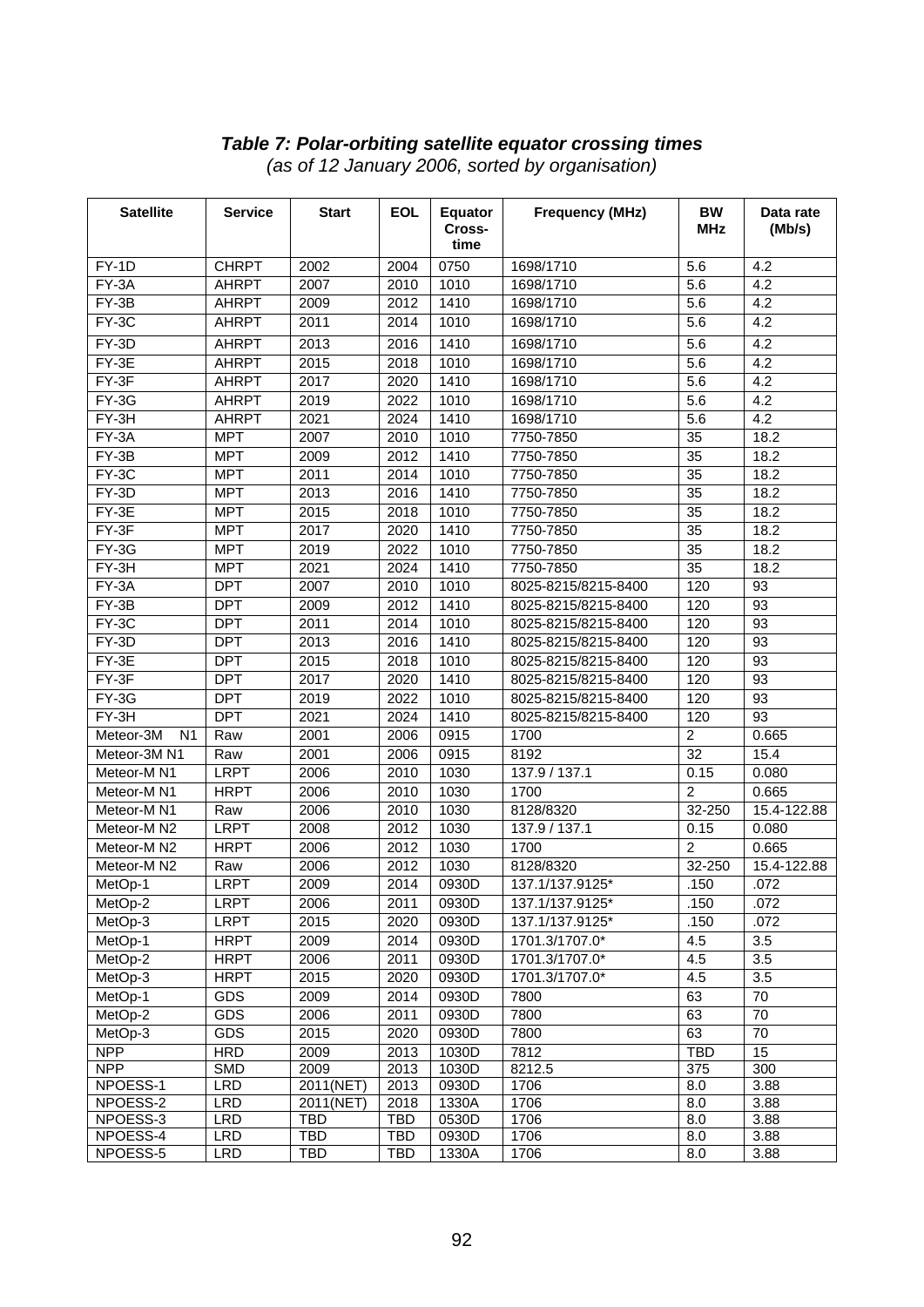| <b>Satellite</b> | <b>Service</b> | <b>Start</b> | <b>EOL</b> | Equator<br>Cross-<br>time | <b>Frequency (MHz)</b>      | <b>BW</b><br><b>MHz</b> | Data rate<br>(Mb/s) |
|------------------|----------------|--------------|------------|---------------------------|-----------------------------|-------------------------|---------------------|
| NPOESS-6         | <b>LRD</b>     | <b>TBD</b>   | <b>TBD</b> | 0530D                     | 1706                        | 8.0                     | 3.88                |
| NPOESS-1         | <b>HRD</b>     | 2011(NET)    | 2013       | 0930D                     | 7812/7830                   | 30.8                    | 20                  |
| NPOESS-2         | <b>HRD</b>     | 2011(NET)    | 2013       | 1330A                     | 7812/7830                   | 30.8                    | 20                  |
| NPOESS-3         | <b>HRD</b>     | <b>TBD</b>   | <b>TBD</b> | 0530D                     | 7812/7830                   | 30.8                    | 20                  |
| NPOESS-4         | <b>HRD</b>     | <b>TBD</b>   | <b>TBD</b> | 0930D                     | 7812/7830                   | 30.8                    | $\overline{20}$     |
| NPOESS-5         | <b>HRD</b>     | <b>TBD</b>   | <b>TBD</b> | 1330A                     | 7812/7830                   | 30.8                    | $\overline{20}$     |
| NPOESS-6         | <b>HRD</b>     | <b>TBD</b>   | <b>TBD</b> | 0530D                     | 7812/7830                   | 30.8                    | $\overline{20}$     |
| NPOESS-1         | <b>SMD</b>     | 2011(NET)    | 2013       | 0930D                     | 25650                       | 300                     | 150                 |
| NPOESS-2         | <b>SMD</b>     | 2011(NET)    | 2013       | 1330A                     | 25650                       | 300                     | 150                 |
| NPOESS-3         | <b>SMD</b>     | <b>TBD</b>   | <b>TBD</b> | 0530D                     | 25650                       | 300                     | 150                 |
| NPOESS-4         | <b>SMD</b>     | <b>TBD</b>   | <b>TBD</b> | 0930D                     | 25650                       | 300                     | 150                 |
| NPOESS-5         | <b>SMD</b>     | <b>TBD</b>   | <b>TBD</b> | 1330A                     | 25650                       | 300                     | 150                 |
| NPOESS-6         | <b>SMD</b>     | <b>TBD</b>   | <b>TBD</b> | 0530D                     | 25650                       | 300                     | 150                 |
| NOAA-15          | <b>APT</b>     | 1998         | 2001       | 0730                      | 137.5 / 137.62              | .034                    | .0017               |
| NOAA-15          | BTX            | 1998         | 2001       | 0730                      | 137.35 / 137.77             |                         | .00832              |
| NOAA-15          | <b>HRPT</b>    | 1998         | 2001       | 0730                      | 1702.5                      | 2.66                    | .665                |
| NOAA-15          | <b>GAC</b>     | 1998         | 2001       | 0730                      | 2247.5                      | 5.32                    | 2.66                |
| NOAA-16          | <b>APT</b>     | 2000         | 2004       | 1400                      | Failed                      | .034                    | .017                |
| NOAA-16          | <b>BTX</b>     | 2000         | 2004       | 1400                      | 137.35 / 137.77             |                         | .00832              |
| NOAA-16          | <b>HRPT</b>    | 2000         | 2004       | 1400                      | 1698                        | 2.66                    | .665                |
| NOAA-16          | GAC/LAC        | 2000         | 2004       | 1400                      | 1698/1702.5<br>(1707Failed) | 5.32                    | 2.66                |
| NOAA-17          | <b>APT</b>     | 2002         | 2006       | 1000                      | 137.50 / 137.62             | .034                    | .017                |
| NOAA-17          | <b>BTX</b>     | 2002         | 2006       | 1000                      | 137.35 / 137.77             |                         | .00832              |
| $NOAA-17$        | <b>HRPT</b>    | 2002         | 2006       | 1000                      | 1698                        | 2.66                    | .665                |
| NOAA-17          | GAC/LAC        | 2002         | 2006       | 1000                      | 1698 / 1702.5 / 1707        | 5.32                    | 2.66                |
| NOAA-18          | <b>APT</b>     | 2005         | 2009       | 1400                      | 137.1 / 137.9125            | .034                    | .017                |
| NOAA-18          | <b>BTX</b>     | 2005         | 2009       | 1400                      | 137.35 / 137.77             |                         | 00832               |
| NOAA-18          | <b>HRPT</b>    | 2005         | 2009       | 1400                      | 1698 / 1707                 | 2.66                    | .665                |
| NOAA-N           | GAC/LAC        | 2005         | 2009       | 1400                      | 1698 / 1702.5 / 1707        | 5.32                    | 2.66                |
| NOAA-N'          | <b>APT</b>     | 2008         | 2012       | 1400                      | 137.1 / 137.9125            | .034                    | .017                |
| NOAA-N'          | <b>BTX</b>     | 2008         | 2012       | 1400                      | 137.35 / 137.77             |                         | .00832              |
| NOAA-N'          | <b>HRPT</b>    | 2008         | 2012       | 1400                      | 1698 / 1707                 | 2.66                    | .665                |
| NOAA-N'          | GAC/LAC        | 2008         | 2012       | 1400                      | 1698 / 1702.5 / 1707        | 5.32                    | 2.66                |
|                  |                |              |            |                           |                             |                         |                     |

\*EUMETSAT/MetOp: Backup frequency.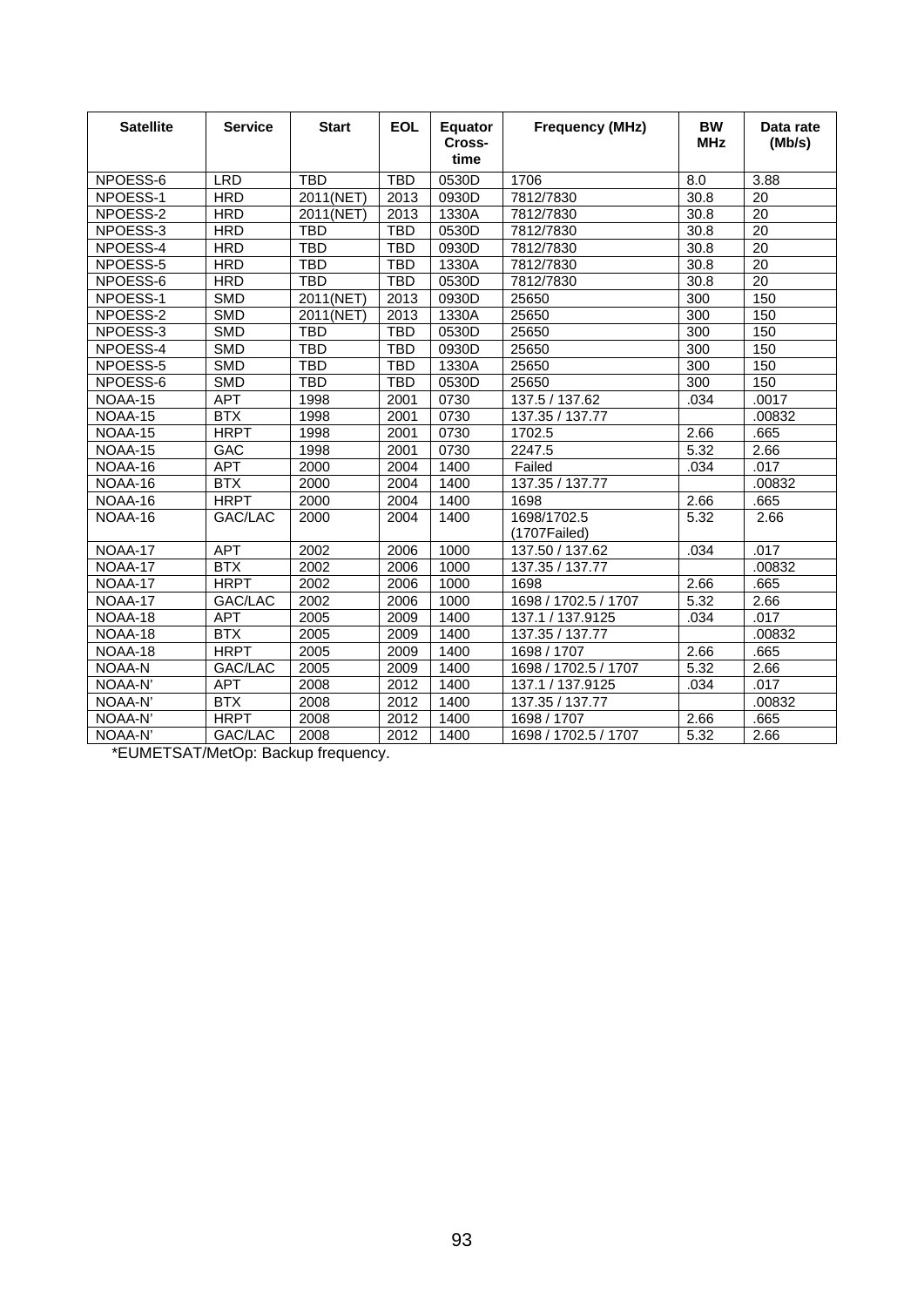# **WORKING GROUP IV: INTEGRATED STRATEGY FOR DATA DISSEMINATION FROM METEOROLOGICAL SATELLITES**

## **IV/0 Introduction**

As agreed at CGMS-32, Mr. Mikael Rattenborg from EUMETSAT was elected Chairman of Working Group IV (WG IV) on Integrated Strategy for Data Dissemination from Meteorological Satellites, with Mr. Gordon Bridge, also from EUMETSAT appointed as Rapporteur. WG IV comprised representatives of the satellite operators from China, Japan, Russia, USA, Korea, ESA and EUMETSAT together with the representative from WMO (see Annex 4 for the list of participants).

## **IV/1 Coordination of Data Dissemination**

In EUM-WP-20 EUMETSAT provided information on the products and services distributed via its EUMETCast broadcast system. Further enhancements to the system, to provide coverage over South America, and for the distribution of MetOp global data and products, were also described.

The WP noted that since the start of the EUMETCast broadcast services late 2002, there had been a significant evolution of the system over the last couple of years. In June 2004 there was an increase of EARS/RSS channel bandwidth to 300 Kbps and in July 2004 the routine dissemination of the Ocean and Sea Ice SAF product "Merged Atlantic Product - Sea Surface Temperature" (MAP-SST) commenced. In August 2004 there was a change of Ku-band transponder on Hotbird-6 and in October 2004 improved timeliness for Met-5 and Met-7 image segments was achieved. November 2004 saw the start of a trial dissemination (3 times per month) of the "Vegetation Index Product" (S10DVI) for African Users, provided by VITO (Belgium). In January 2005 there was the first end-to-end test (adding 8 Mbps) to simulate the provision of EPS (MetOp) Global Data to meteorological services, with a total system data rate of 12 Mbps.

Commercial digital TV geostationary satellites are used for data reception and transmission. The Up-link service satellite is Hotbird-6, located at 13˚E and a Ku-Band transponder is used. For the turn-around service, Atlantic Bird-3 is used, located at 5˚W, where a C-Band transponder used.

Current EUMETCast services, with average daily data rates (Kbs) are:

- High Rate SEVIRI Image Data data from Meteosat-8 (710)
- Low Rate SEVIRI Image Data data from Meteosat-8 (15)
- Rapid Scanning Service (RSS) data from Meteosat-6 (48)
- High Resolution Image (HRI) data from Meteosat-7 (40)
- Indian Ocean Data Coverage (IODC) data from Meteosat-5 (42)
- EUMETSAT ATOVS Retransmission Service (EARS) (30)
- Foreign Satellite Data (FSD)-data from GOES-n (MTSAT1-R to come) (14)
- Data Collection and Retransmission (DCP) (7)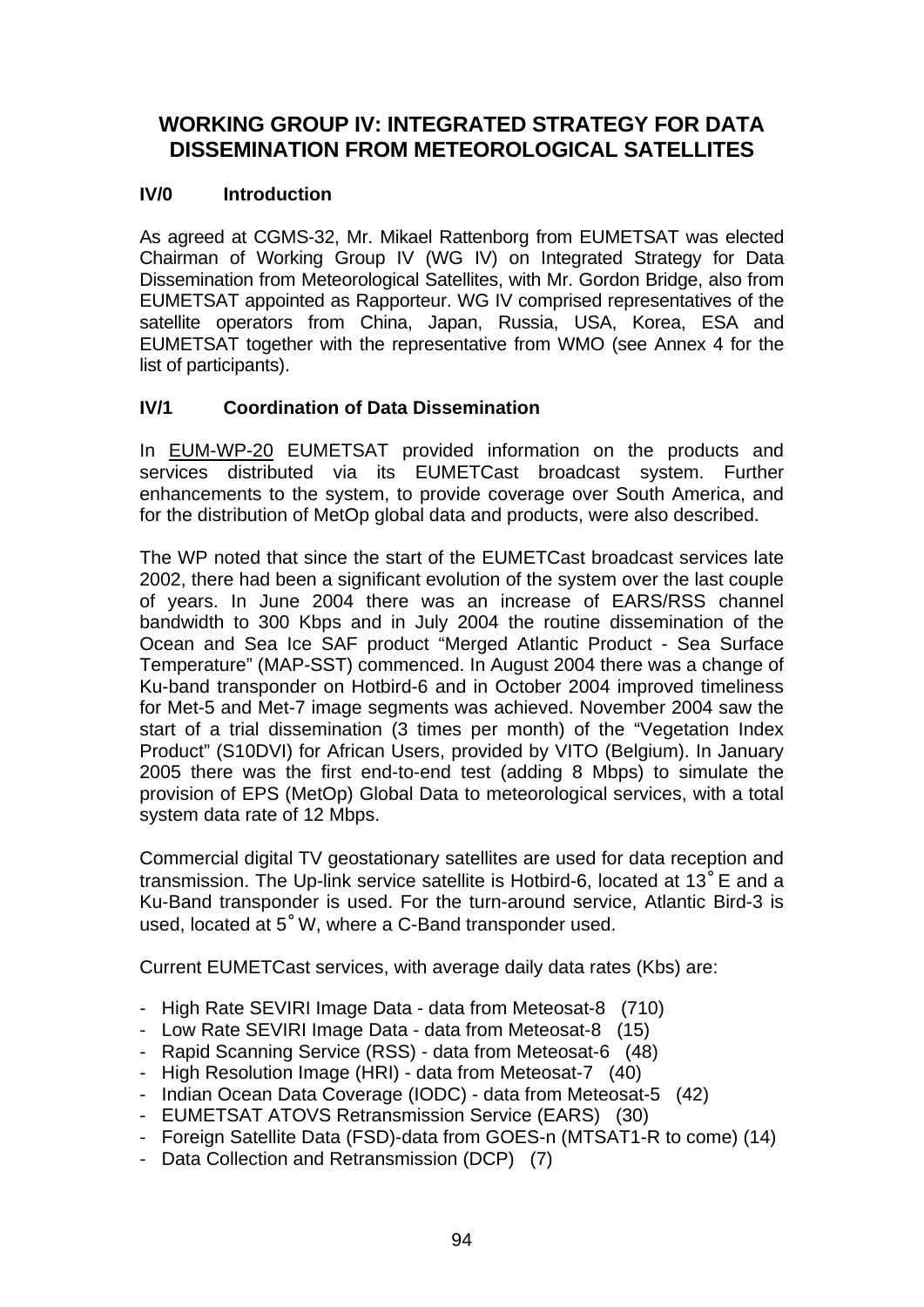- Meteorological Data Dissemination (MDD) (4)
- Meteorological Products from MSG MPEF (39)
- Meteorological Products from Satellite Application Facilities (55)
- DWDSAT (190)
- Basic Meteorological Data (BMD) for WMO RA VI (10)
- Vegetation Product (3 times per month) (3)

EUM WP 20 also briefly described the current allocation of services to channels, the management of bandwidth and service directories, encryption and decryption of data, currently licensed services and those classified as WMO "Essential", and service performance figures.

Concerning the EUMETCast coverage of South America, EUM-WP-20 recalled that South America remained the most significant imaged area, to which Meteosat-8 data is not disseminated, particularly Brazil, with similar viewing angles as Spain and Portugal. Whilst the MSG-2 (to become Meteosat-9 once operational) LRIT data will be available to South America, it is not suitable for quantitative applications (i.e. only half-hourly, 5 out of 11 channels, no HRV, lossy compression). However, in the summer of 2005, the EUMETSAT Council endorsed the setting up of a EUMETCast South America service. This will be a Pilot service of 3 years. An ITT was issued at the beginning of August 2005, aiming for a start of this service in January 2006. The service will, again, be based upon DVB turn-around, like the C-Band Africa service, with up-link from Europe. Only one High Rate channel of 2.1 Mbps, Ku-Band or C-Band, will be used. Service provision will either come from satellite operators such as Eutelsat, Hispasat, NewSkies, Panamsat, or from capacity resellers such as Telespazio, T-Systems or Globecast. There will be User registration/administration, as for the European Ku- and African C-Band services (i.e. a EUMETSAT Key Unit will be required to access data).

Concerning EPS-EUMETCast Convergence, it is planned that there will be dissemination of EPS (MetOp) Global Data via the EUMETCast system. This effectively replaces the originally foreseen (baseline) EPS Near Real Time (NRT) system. A contract has been placed with the current Ku-Band service provider, providing an additional 3 Mbps (permanent) from August 2005 (previous bandwidth was 3.75 Mbps). There will be a permanent 12 Mbps data rate capability as from 1 April 2006 (or later if the MetOp launch is delayed), allowing comprehensive testing of EPS Global Data dissemination with full/maximum data stream end-to-end performance testing. There is one beneficial side effect – it will allow the temporary dissemination of MSG-2 (Meteosat-9) data during the commissioning of that satellite in the first half of 2006.

EUMETSAT added that whilst EUMETCast will be the baseline broadcast service for MSG-2 and 3 data, these satellites will also provide a basic LRIT service to the full satellite field of view.

WMO expressed the appreciation of its members in Europe, Africa and South America for the rapid implementation of the EUMETCast service in the last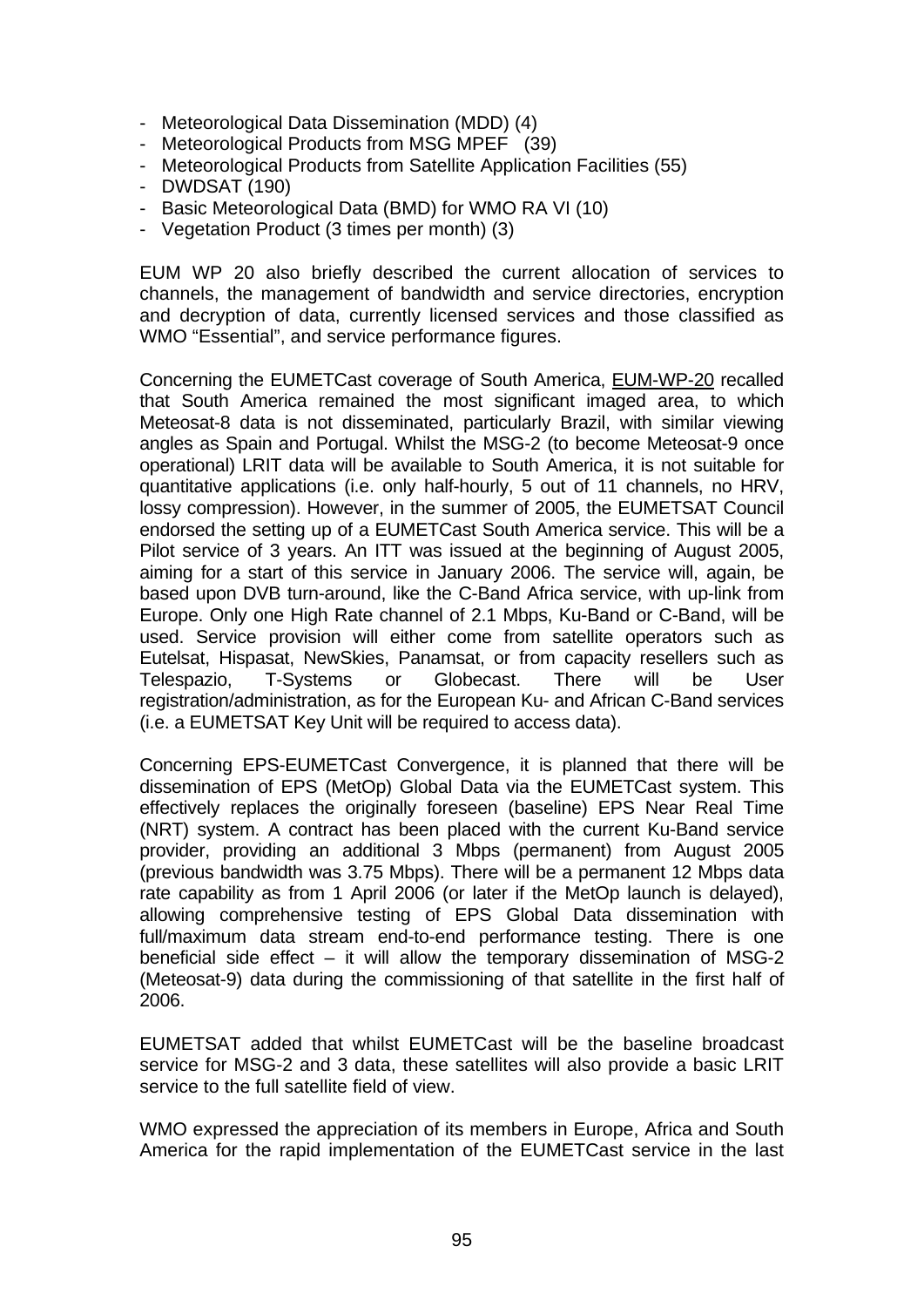year or so by EUMETSAT. Additionally, EUMETCast had provided members of CGMS with a very useful model upon which other ADM services could be built.

NOAA-WP-17 discussed the final transition for LRIT on the GOES I-M spacecraft. The full LRIT service, on the GOES-west spacecraft, commenced on 3rd October 2005, so LRIT is now operational on both GOES-east and GOES-west spacecraft and NOAA will no longer support WEFAX operations through it environmental satellites. Current planning will focus on improving data dissemination in the future and providing low cost systems to acquire the NOAA broadcasts. NOAA added that a typical LRIT user station was expected to cost in the region of \$5000 (antenna, front end, demodulator and low cost PC).

Now that NOAA's LRIT is operational on both the GOES-east and GOESwest spacecraft, immediate plans include continuing the transition from the 128 kbps to 256 kbps during the GOES-N era. Other items being considered for future implementation include expanding the product suite, adding higher resolution imagery (e.g. 1km), adding other compression algorithms (e.g. JPEG2000, zip), improving navigation information, and adding a web server for LRIT files. These are just some of the ideas for future enhancements, and as LRIT becomes increasingly utilised by the user community, so shall the range of capabilities offered.

WMO-WP-03 described the status of activities related to the conversion of the APT/WEFAX services from analogue to digital scheduled to occur during the decade. An Appendix to the document showed the latest status for LRIT/LRPT conversion for satellites in polar and geostationary orbit. WG IV recalled that similar tables were reviewed at CGMS-32 (May 2004). These tables are also available on Internet through the WMO Space Programme home page: http://www.wmo.int/web/sat/APT\_WEFAXstatus.html.

WG IV agreed that the tables should be reviewed by CGMS Members during CGMS-33 and amended as necessary.

**Action 33.22 All CGMS satellite operators to update, as a matter of urgency, the WMO generated tables indicating transition of broadcast services of satellites in polar and geostationary orbit, by 31 December 2005, and inform the Secretariat accordingly.**

#### **IV 1.1 Dissemination of Satellite Images**

JMA WP-04 recalled that MTSAT-1R had been operational since 28 June 2005 and JMA had started providing HRIT and LRIT imagery on an operational basis. JMA had also started the operational broadcast service of the High Resolution Imager Data (HiRID), which is compatible with S-VISSR imagery. JMA added that it would continue to broadcast both HiRID and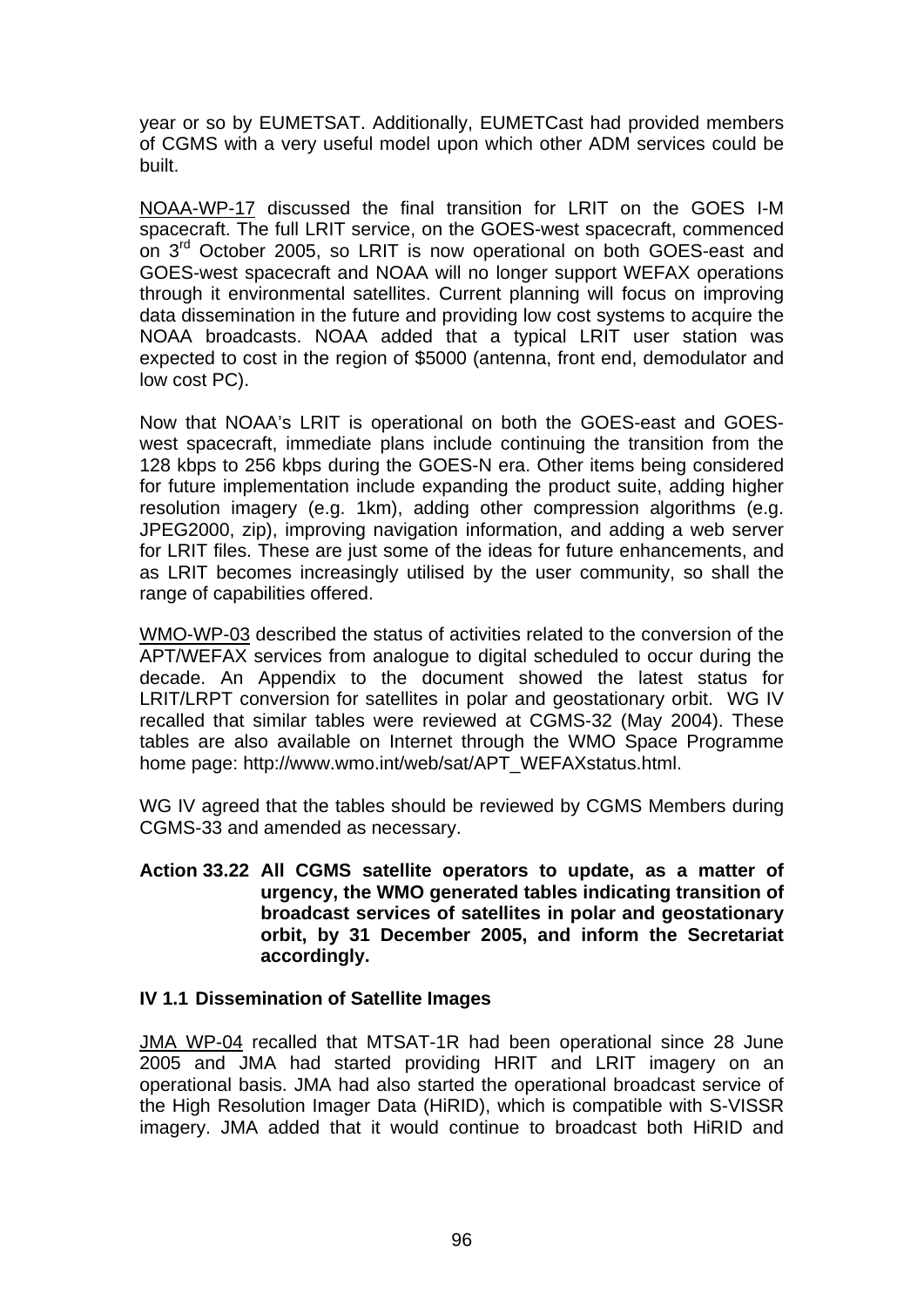WEFAX imagery until the end of 2007, in order to facilitate users' preparations for the transition to the new formats.

## **IV/2 Development of the Integrated Strategy for Data Dissemination from Meteorological Satellites**

WMO WP-19 recalled the scope of the Integrated Data Dissemination Service (IGDDS) which includes various types of satellite data collection, interregional data exchange and data dissemination mechanisms such as Advanced Dissemination Means (ADM). Regarding data collection, the WP reported, in particular, on recent progress regarding the development of a Regional ATOVS Relay Services (RARS) in the Asia-Pacific and South American Regions, following the model of the EUMETSAT EARS. It was noted that a test of the Asia-Pacific RARS concept was foreseen already in 2006. The document also proposed further steps to be taken in order to complete the IGDDS in the framework of the future WMO Information System (WIS, and which implies, in particular, extending ADM coverage to all WMO Regions by January 2007, in line with the WMO Space Programme Implementation Plan, and ensuring full interoperability through a coordinated approach of metadata and user management. The IGDDS, and broadly speaking the WIS, are also expected to be core components of the Global Earth Observation System of Systems (GEOSS) developed within the ad hoc intergovernmental Group on Earth Observations (GEO).

WMO informed WG IV that a RARS Workshop was planned in December 2005, in Geneva, to advance the establishment of RARS and ADM systems in other regions of the World, to further refine ADM system specifications and to look for potential ADM system operators.

In the following discussion, WG IV noted that in establishing global coverage, the variety of technical infrastructures needed for data reception by the users had to be kept to a minimum. This can be achieved either by commonly available Internet, or more importantly, by ADM based upon direct broadcast (DVB) systems. For particular geographical regions, a data dissemination service would have to take into account the collection, processing and dissemination of satellite data to a level which meets the requirements of the different user communities. Data collection and processing would be implemented in dedicated Data Collection and Processing Centres (DCPC). The Advanced Dissemination Methods used for the dissemination of the satellite and other data would be implemented in regional areas by the operators of operational geostationary and polar satellite systems within that region, or consortia including such operators.

The Integrated Global Data Dissemination Service (IGDDS) is, in effect, a network of regional ADMs covering the whole globe and, as such, it ensures the availability of relevant satellite and other information in a timely manner, on the global scale. It was suggested that the globe could be covered by ADM in the following regions: the Americas, Europe and Africa (EUMETCast), Indian Ocean and Asia-Pacific.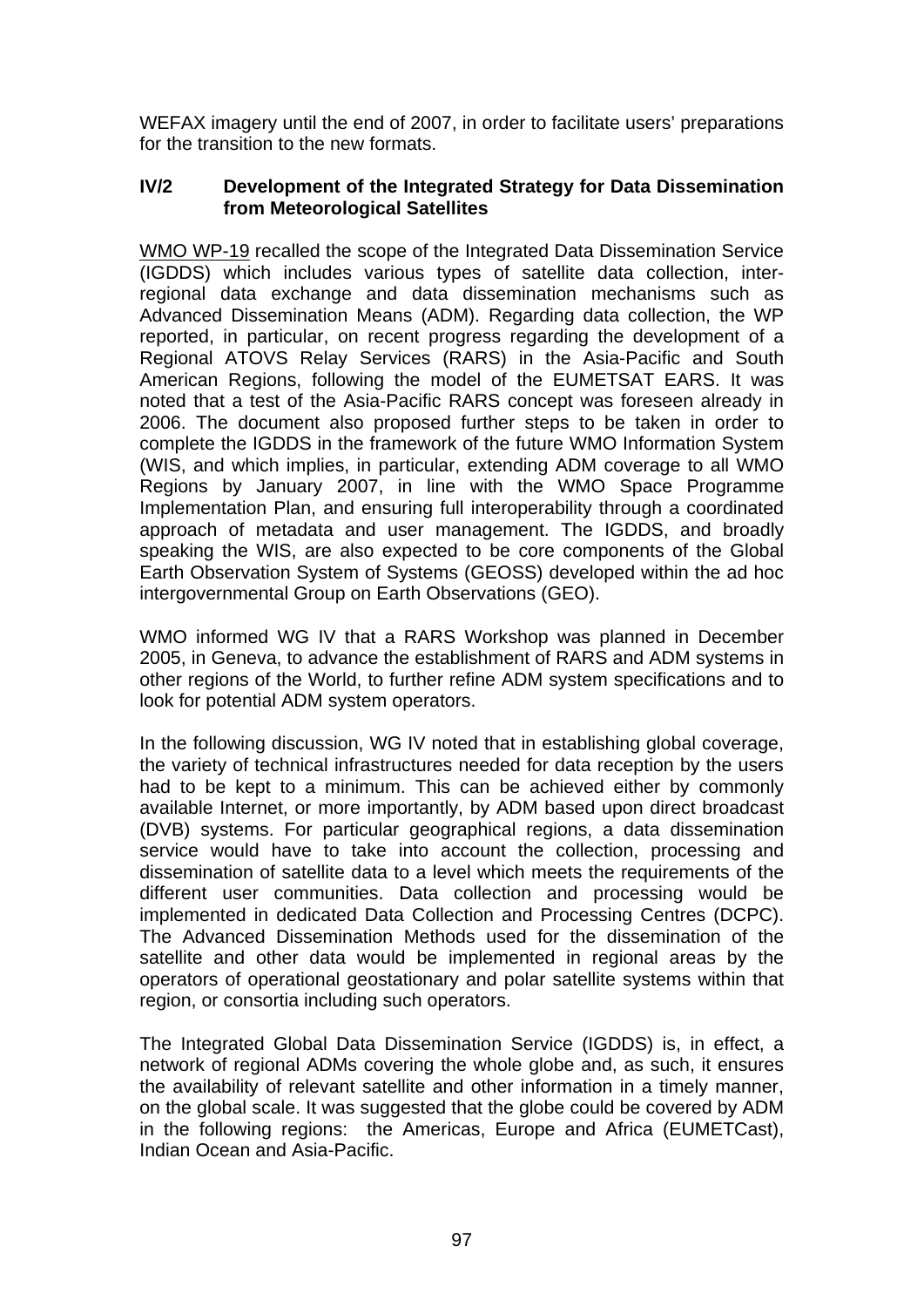An inherent feature of the IGDDS would be its interconnectivity and the ease by which data can be relayed from one region to another. Thus, the scalability of the ADMs would be an essential feature to ensure sufficient flexibility to adapt the systems to changing user requirements arising out of additional user communities and/or additional data sources.

It was anticipated that not only the amount of satellite data, but also the amount of processed data into intermediate and final products would increase significantly in the years to come. Furthermore, non-satellite information, such as the basic meteorological data in WMO RA VI, was becoming an important add-on to the satellite data and products within the IGDDS.

WMO stressed that the implementation of the regional ADMs should proceed without further delay. It was recognised that for the European, Africa and North Atlantic area, the EUMETCast service as operated by EUMETSAT, already existed as an ADM and it was highly desirable to aim for an operational implementation of the remaining ADMs for the other regions by 2007.

WMO recalled that the APSDEU-6 meeting, held in Seoul in June 2005, invited WMO to investigate possible options for trials of ADMs in the Asia-Pacific region. This implementation should be seen as the next priority for implementation because in that area a multitude of satellites (e.g. FY-2, MTSAT-1R, the Korean COMSAT) exist. A single, regional dissemination system would be a distinct advantage to RA II and RA V Members, where a large user community exists.

Additionally, it was noted that ADMs are of special value for providing an operational infrastructure for the distribution of data from the R & D satellites. It was further noted that the implementation of the WMO RARS service could pave the way for the operational implementation of the IGDDS, however, the volume of data flowing within a RARS Service would be far smaller than a conventional ADM. WMO concluded by stating that the implementation of the IGDDS would, in fact, constitute the backbone of the WIS. Responding to this topic, ESA informed WG IV that ERS and Envisat data are disseminated since long through a DVB system to Europe, to Africa, and with trial planned for South America. Other dissemination methods are Internet, f.t.p. services and physical media.

Concerning the apparent speed of implementation, Japan expressed some concerns over the proposed implementation of an Asia-Pacific ADM service by January 2007. Japan informed CGMS about its alternative dissemination activities, such as the provision of Internet access, to high resolution data, and its preparations for the RARS. Japan sought an explanation of the proposed implementation schedule of ADM. WMO commented that this schedule had been agreed as part of the Space Programme Implementation Plan by the Consultative Meeting on High Level Policy Matters and endorsed by the WMO Executive Council. This was, in effect, a target date and WMO expected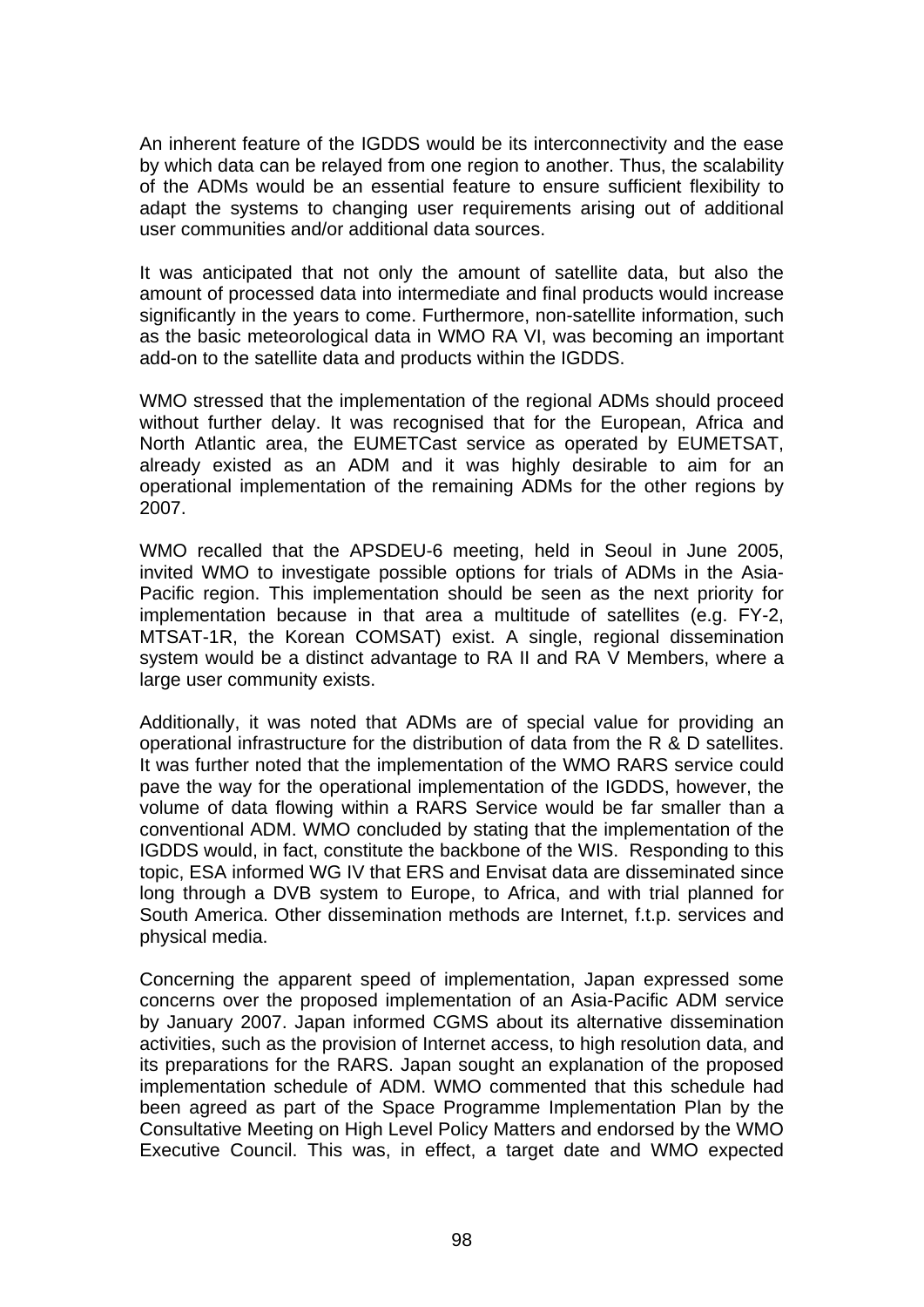potential operators to establish their ADM systems a best effort basis. Establishing an ADM system was not difficult from a technical point of view and, based on the experience of EUMETSAT, one could be implemented in a relatively short time frame once the proper funding scheme and/or a cooperation framework has been identified.

The meeting recalled that one clear benefit of establishing a regional ADM was the fact that the Geostationary meteorological satellites in the region would no longer have to consume onboard fuel to stay in the required inclination band necessary for direct broadcast, and, in the case of EUMETSAT, an increase in the lifetime of a satellite by some 2 years could be expected as a result. Another benefit was the significant enlargement of the user community making use of the satellite data.

CMA-WP-17 described the CMA Shine Tek DVB system, developed to disseminate meteorological satellite data received by the China Meteorological Satellite Ground System, which consists of three ground receiving stations located respectively in Beijing, Guang Zhou, and Urumuqi. Raw data acquired by the three ground stations is processed into level 1A/1B formats and broadcast nation-wide via the DVB System. Coverage of the system includes a large part of central and eastern Asia and the west Pacific. Users equipped with DVB terminals can receive near real time data and process it to generate products meeting their needs. Currently there were over 100 users of CMA ShineTek DVB-S in China, and data transmitted via the system included data from FY-1D CHRPT, FY-2C, MTSAT-1R, NOAA-16/17 HRPT, EOS/AM1- MODIS, EOS/PM1-MODIS.

The data from FY-1, -2, NOAA, MTSAT and EOS/MODIS is transferred via fibre optic cable to the central station located at CMA/NSMC. The collected data files are packed and sent to the ChinaStar-1 telecommunications satellite. At the user station, a DVB-S antenna receives the ChinaStar-1 transmission and front-end software unpacks the transmission to recover the data files from various data packages, displays the incoming image, and uploads the data files to the back end system, where processing is carried out to generate products for various applications.

A complete DVB-S user station includes the dish antenna, an LNB to convert the 11GHz signal to 1 GHz and to amplify for cable loss, the satellite cable terminated with F-connectors to connect the LNB to the DVB card, and the DVB card then fits into one of the PCI slots inside the PC.

WMO, noting that this was an example of an integrated ADM being used nationally, queried whether China had any plans to extend the area of coverage within the Asia-Pacific region. China responded that currently there were no such plans. The current focus was more on developing the user base in China. In due course, there may well be a requirement to seek user funding for the service as the current State funding of the system was not assured long term. WMO recalled that a meeting to discuss, amongst other topics, the development of the Asia Pacific RARS and ADM, would take place in Geneva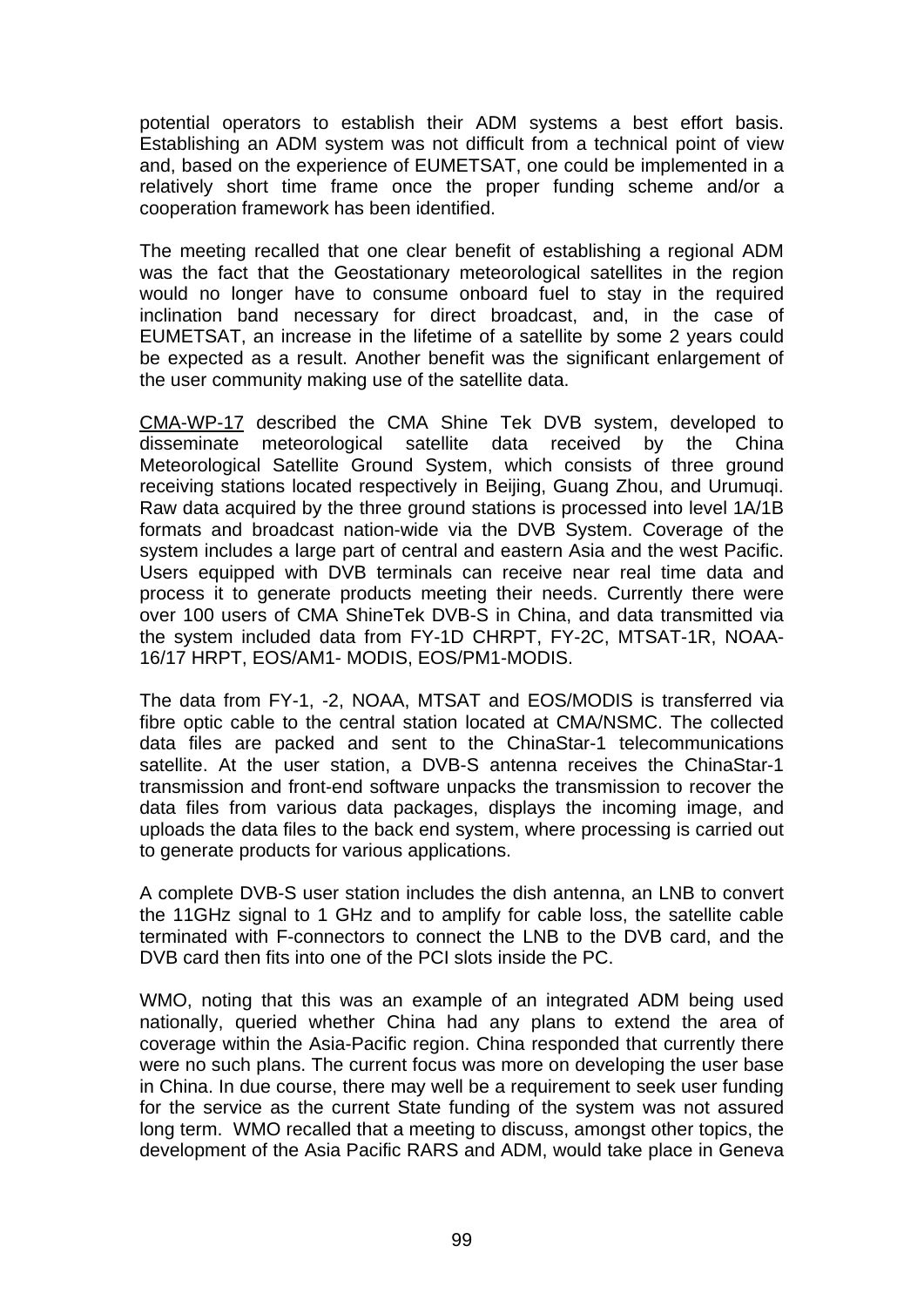in December 2005, and China, Japan, Korea and Australia (representing an important user community) would be invited.

#### **Action 33.23 Within the context of the WMO December 2005 RARS Workshop, WMO to invite China, Japan, Korea and Australia, together with other interested CGMS partners, to specifically discuss possibilities for supporting a regional ADM Service for the Asia-Pacific Region.**

NOAA-WP-20 reported that the NOAA ADM System was an on-going development of a communications system for the dissemination of environmental satellite data from NOAA, EUMETSAT, JMA, and research satellites. The current development of the NOAA ADM was based on a two year ADM Study conducted by NESDIS. ADM will function as a supplement to Direct Readout broadcast systems from environmental satellites and will be accomplished using DVB satellite, Landline, and/or Internet infrastructures, depending on the connectivity available to the user. In this development phase of the NOAA ADM, the primary concern of NESDIS has been to demonstrate the viability of the ADM System, which has been demonstrated by the successful construction of an ADM User Terminal (currently receiving satellite data at 10.23 Mbps), architectural descriptions for the software in the ADM User Terminal, the development of the ADM Center, and an end-to-end computer simulation of the ADM System to include Data Sources, Data Processing, and Data Dissemination. Currently, the ADM frame structures, interfaces and performance criteria are still under investigation by the NESDIS ADM Team. NOAA added that planned ADM footprints would cover most of the Pacific, North, Central and South America, and possibly North and South Atlantic. Implementation was currently foreseen by 2008, but the phased approach adopted for implementation would likely allow some elements to be in place during 2007. The content of the service would be primarily GOES-W and GOES-E data. NOAA was coordinating the implementation and data exchange mechanisms with EUMETSAT and the IGDDS concept was being followed, in order to ensure a seamless transition (after around three years) from EUMETCast to the NOAA ADM for the South American users of EUMETCast. The following action was agreed:

#### **Action 33.24 EUMETSAT, NOAA together with WMO to develop a EUMETCast to NOAA ADM transition plan for users in South America and report details to CGMS-34.**

JMA-WP-16, reported on the status of the WMO Information System (WIS) VPN Pilot Project in Regions II and V. The WP recalled that the Future WMO Information System (renamed WMO Information System (WIS) at the 57th Session of the Executive Council in June 2005) was a single coordinated global infrastructure that would serve all relevant WMO programmes. It would facilitate international exchange of meteorological and hydrological data. The WIS consists of diverse types of communication links as available, appropriate and cost effective, including dedicated links and networks, satellite-based systems and the Internet. In particular, communication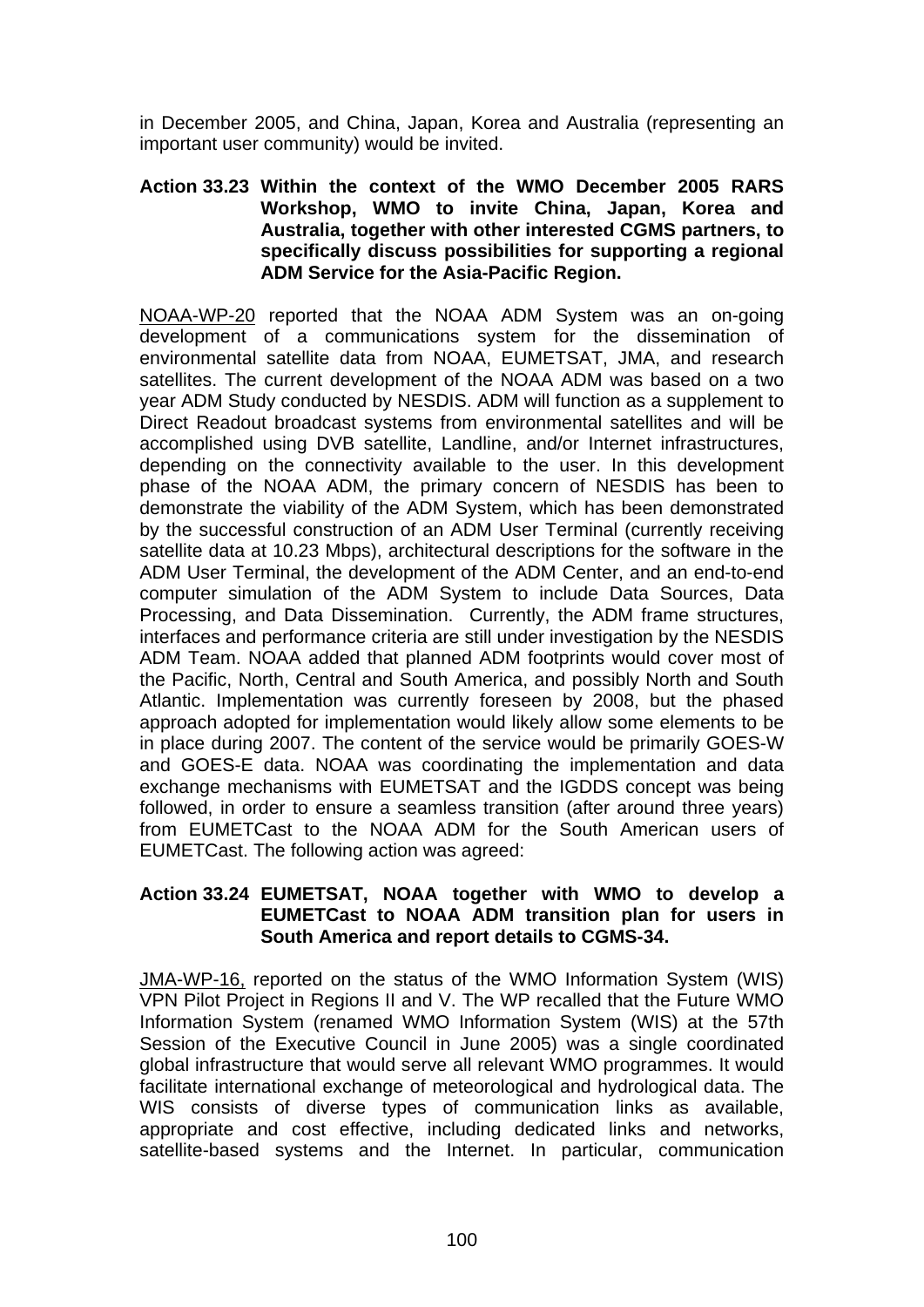component of the WIS would build upon the WMO GTS with respect to the requirements for highly reliable delivery of time-critical data and products, and the Improved MTN GTS would be the basis for the core communication network. Further development and implementation of WIS would be pursued through relevant pilot projects.

Triggered by the Implementation Coordination Meeting on the GTS and the Information Systems and Services (ISS) in Region V (Wellington, December 2003), the WIS Virtual Private Network Pilot Project (VPN-PP) has started, in collaboration with GTS Centres and National Meteorological Centres in Regions II and V on a voluntary basis, and aiming at evaluating the feasibility of Internet-VPN and related technologies to be applied to WIS as a means of communication. The purpose of the project is to contribute to WIS development through a feasibility study of the WIS concepts. JMA added that data exchange would include data from MTSAT-1R, conventional meteorological data and some experimental NWP data.

In NOAA WP-19 described the development of a prototype Multi-Constellation User Terminal (MCUT) to help facilitate, explore and promote technology that could enable the commercial development of Direct Readout user stations that would receive and process signals from multiple satellite constellations.

NOAA added that development effort was proceeding to further extend the MCUT capabilities. The ability to operate at higher data rates and to use other error correction decoding will be investigated to meet the requirements of future services such as MetOp and the NPOESS LRD systems. Presently, the GOES GVAR service is the highest data rate service at L-band frequencies. This service, however, requires a larger aperture antenna (5m) than the other services. The existing antenna feed and receiver will be installed in a suitable reflector antenna to demonstrate the flexibility with which this prototype technology can be applied. Since a positioner capable of tracking polar satellites is not required for GOES GVAR reception, the implementation cost would actually be less than a design capable of tracking polar satellites. Other future high data rate services will be available at Xband. An examination will be made of technology for a similar architecture for these services. The existing high resolution Geostationary services and these future X-band services require about the same aperture size. A dual frequency L- and X-band design would provide a higher resolution capability for polar satellites and a higher resolution refresh capability following the same design philosophy as the existing MCUT prototype. Antenna tracking requirements are more stringent with the narrower X-band antenna beamwidth; application of open loop antenna tracking techniques is being done as a lower cost alternative to the traditional closed loop tracking designs. NOAA added that the system was also designed for the reception of MetOp and MSG LRIT data streams. It was assumed that, in future, the regional data users would acquire their direct broadcast data via a MCUT, whilst global data users would take advantage of an ADM system. For this reason direct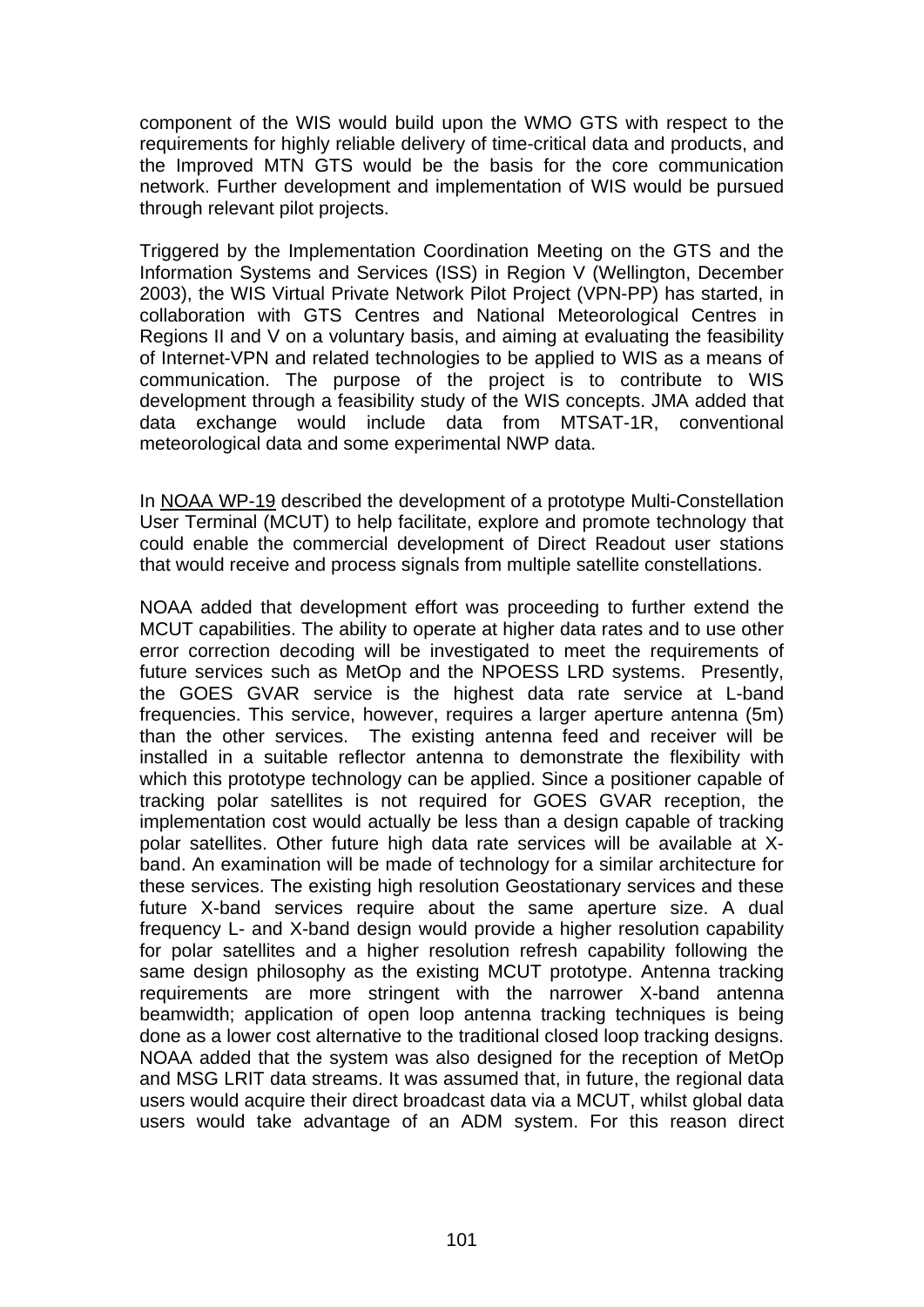broadcast was expected to play an important role for data dissemination for many years to come.

Concluding the discussions of WG IV, its Chairman noted that significant progress in the planning of future ADM systems had been achieved at this meeting and he greatly appreciated the willingness for cooperation amongst CGMS Members and which indicated that the creation of several regional ADM systems, covering much of the globe, would become a reality in the coming years.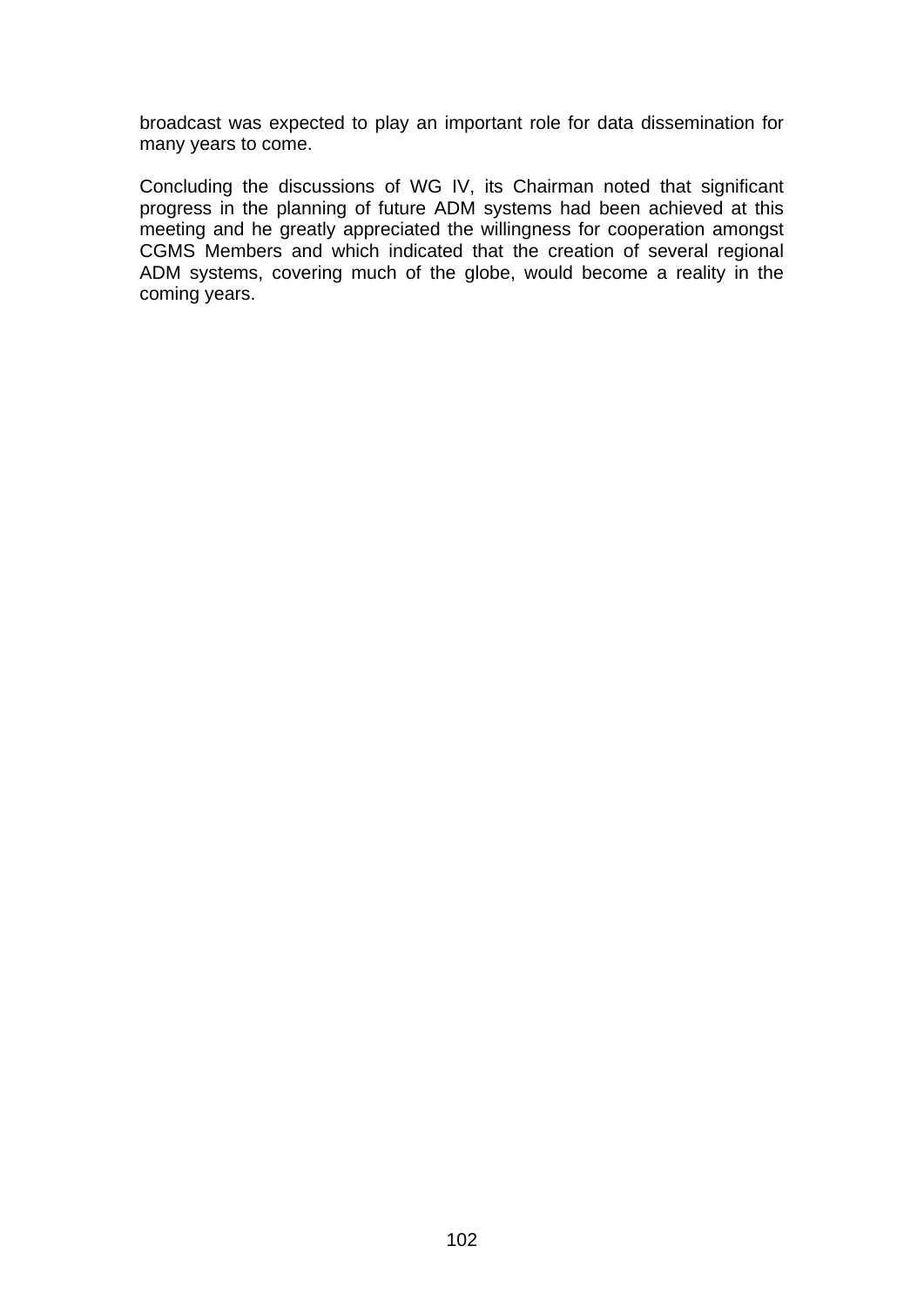# **ANNEXES:**

- **Annex 1 CGMS-33 Draft Order of Business**
- **Annex 2 List of Working Papers and Presentations**
- **Annex 3 List of Participants**
- **Annex 4 List of Working Group Participants**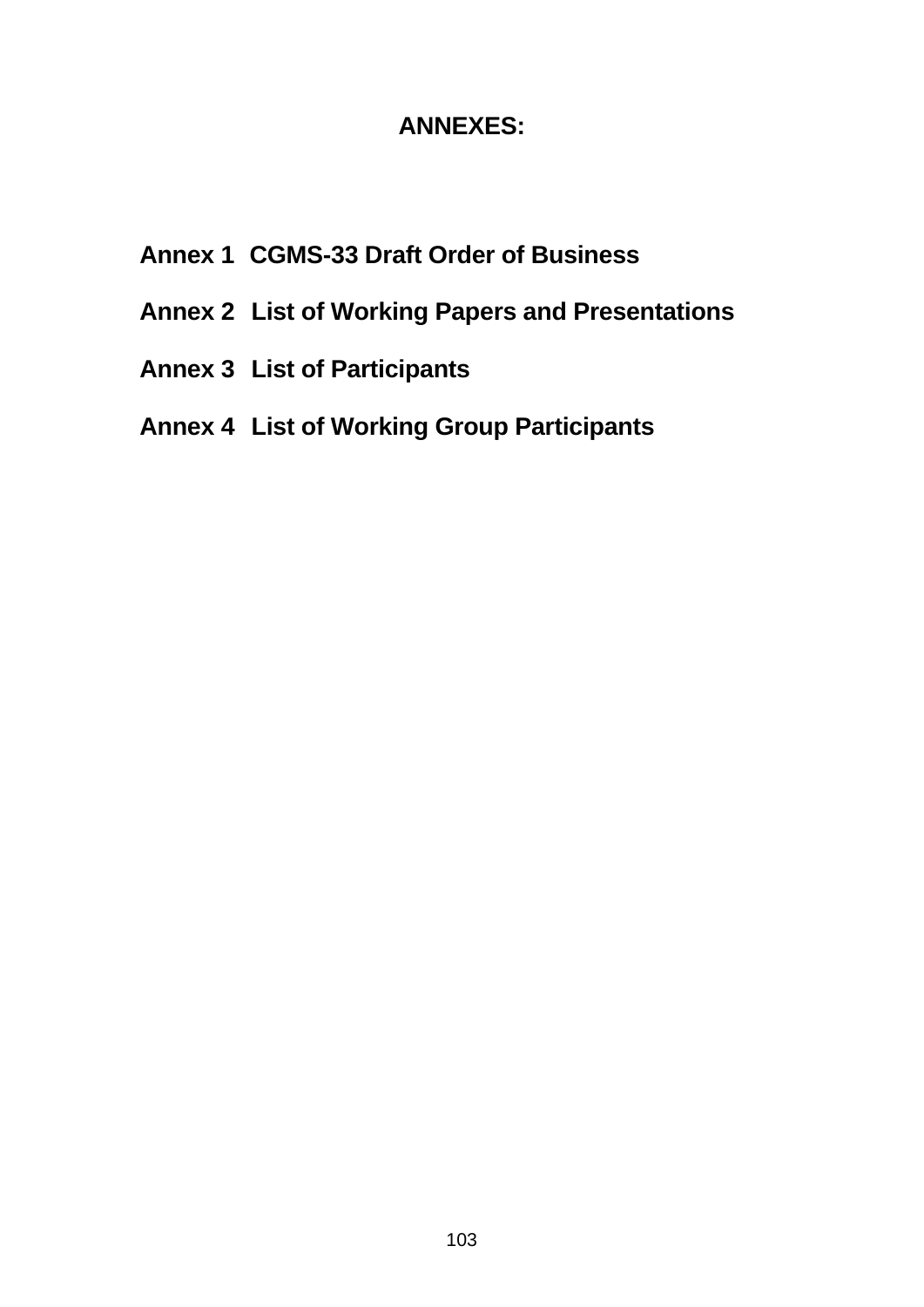# **DRAFT ORDER OF BUSINESS OF THE 33RD CGMS MEETING 1-4 November 2005**

#### **---------- WORKING GROUP SESSIONS ------------**

### **WORKING GROUP I: TELECOMMUNICATIONS**

- I/1 Coordination of frequency allocations: SFCG, ITU and WRC activities
- I/2 Telecommunication techniques
- I/3 Coordination of International Data Collection & Distribution
- I/3.1 Status and Problems of IDCS
- I/3.2 Ships, including ASAP
- I/3.3 ASDAR
- I/3.4 Dissemination of DCP messages (GTS or other means)

#### **WORKING GROUP II: SATELLITE PRODUCTS INCLUDING SATELLITE DERIVED WINDS**

- II/1 Image processing techniques
- II/2 Satellite Data Calibration
- II/3 Vertical sounding and ITWG matters
- II/4 Other parameters and products
- II/5 Coordination of code forms for satellite Data
- II/6 Coordination of data formats for the Archive and Retrieval of Satellite Data
- II/7.1 Preparation of the 8th International Workshop on Winds
- II/7.2 Wind Statistics
- II/7.3 Procedures for the exchange of inter-comparison data
- II/7.4 Derivation of Wind Vectors
- II/8 Conclusion and preparation of WG report

## **WORKING GROUP III: CONTINGENCY PLANNING**

- III/1 Revised GOS baseline for geostationary satellites
- III/2 CGMS Global Contingency Plan for geostationary orbit
- III/3 Revised GOS baseline for polar-orbiting satellites
- III/4 CGMS Contingency plan for operational oceanographic satellites
- III/5 GCOS Climate Monitoring Principles and IGL
- III/6 Conclusion and preparation of WG report

#### **WORKING GROUP IV: INTEGRATED STRATEGY FOR DATA DISSEMINATION FROM METEOROLOGICAL SATELLITES**

- IV/1 Coordination of Data Dissemination
- IV/1.1 Dissemination of satellite images
- IV/1.2 Dissemination of satellite products
- IV/1.3 Global exchange of satellite image data
- IV/2 Development of the Integrated Strategy for Data Dissemination from Meteorological Satellites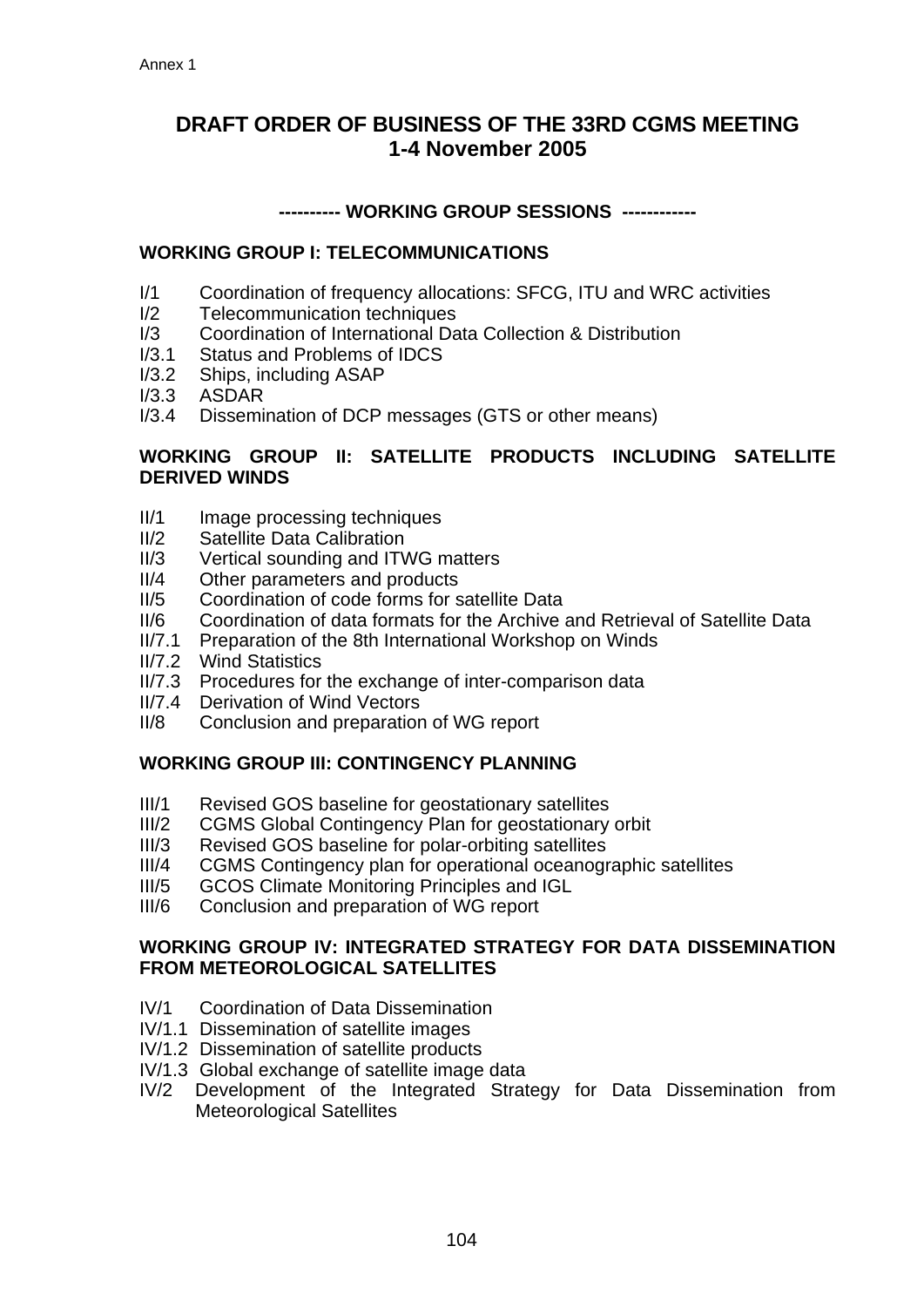#### **---------- PLENARY SESSION ------------**

### **A. INTRODUCTION**

- A.1 Welcome
- A.2 Election of Chairmen
- A.3 Adoption of Agenda
- A.4 Nomination of Drafting Committee
- A.5 Review of Action Items

## **B. REPORT ON THE STATUS OF CURRENT SATELLITE SYSTEMS**

- B.1 Polar-orbiting Meteorological Satellite Systems
- B.2 Geostationary Meteorological Satellite Systems
- B.3 Research and Development Satellite Systems
- B.4 Anomalies from solar and other events

## **C. REPORT ON FUTURE SATELLITE SYSTEMS**

- C.1 Future Polar-orbiting Meteorological Satellite Systems
- C.2 Future Geostationary Meteorological Satellite Systems
- C.3 Future Research and Development Satellite Systems
- C.4 Reconfiguration of future combinations of LEO and GEO missions

## **D. OPERATIONAL CONTINUITY AND RELIABILITY**

- D.1 Global planning, including orbital positions
- D.2 Inter-regional contingency measures
- D.3 Long-term global contingency planning

#### **E. SATELLITE REQUIREMENTS OF WMO AND IOC PROGRAMMES**

- E.1 World Weather Watch
- E.2 Other WMO Programmes
- E.3 IOC Programmes

## **E/F. INTERACTION WITH GEO**

#### **F. OTHER ITEMS OF INTEREST**

- F.1 Applications of Meteorological Satellite Data for Environment Monitoring
- F.2 Search and Rescue (S&R)<br>F.3 Meteorological Data Distrib
- Meteorological Data Distribution via satellite
- F.4 Training
- F.5 Information
- F.6 Consolidated report/CGMS web site<br>F.7 Any other business
- Any other business

## **G. FINAL SESSION**

- G.1 Appointment of Chairman of final session
- G.2 Reports from the Working Groups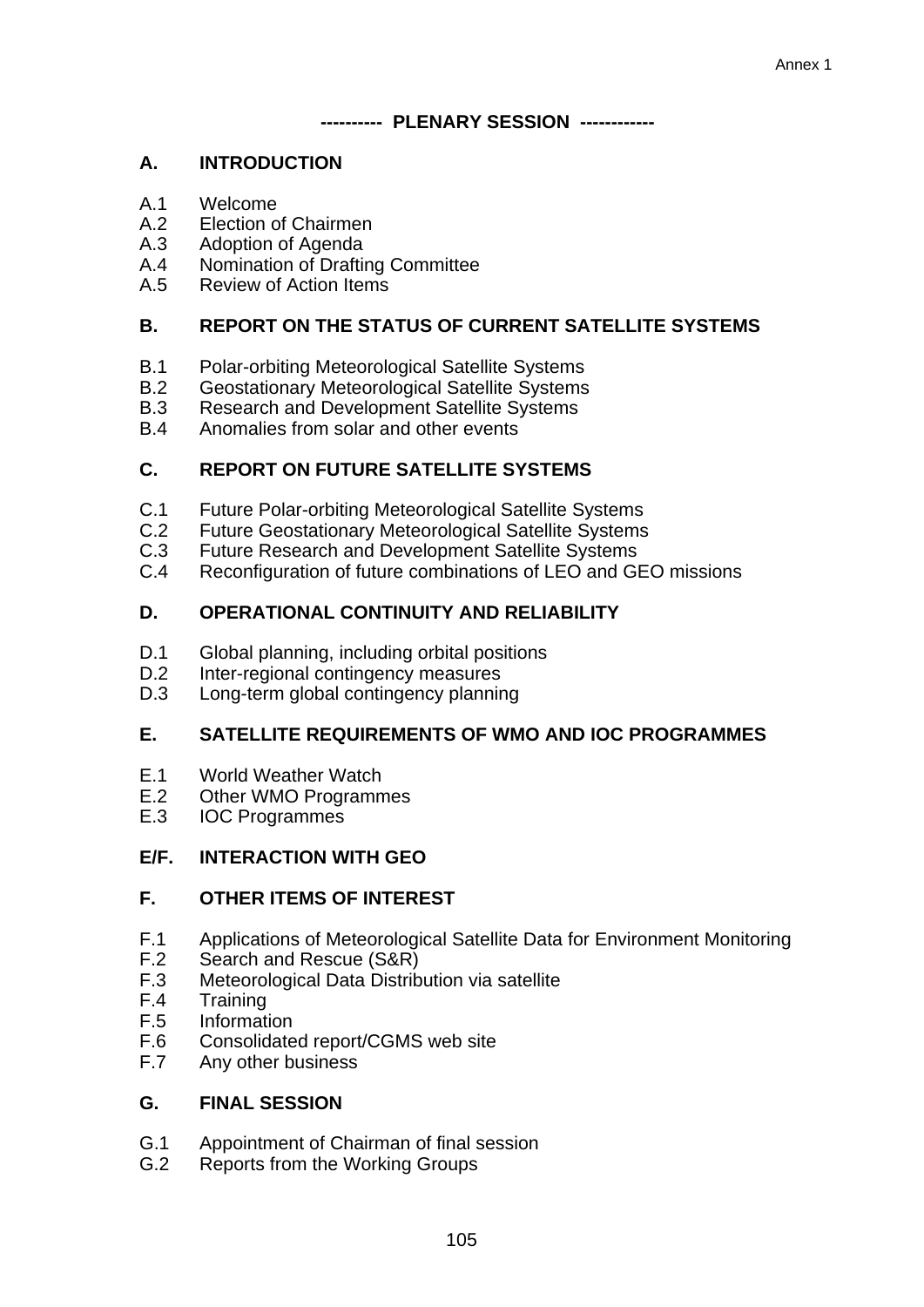- G.3 Nomination of CGMS Representatives at WMO and other meetings
- G.4 Nomination of Chairmen of Working Groups for 34<sup>th</sup> CGMS
- G.5 Any Other Business
- G.6 Summary List of Actions from 33<sup>rd</sup> CGMS
- G.7 Approval of Draft Final Report
- G.8 Date and Place of Next Meetings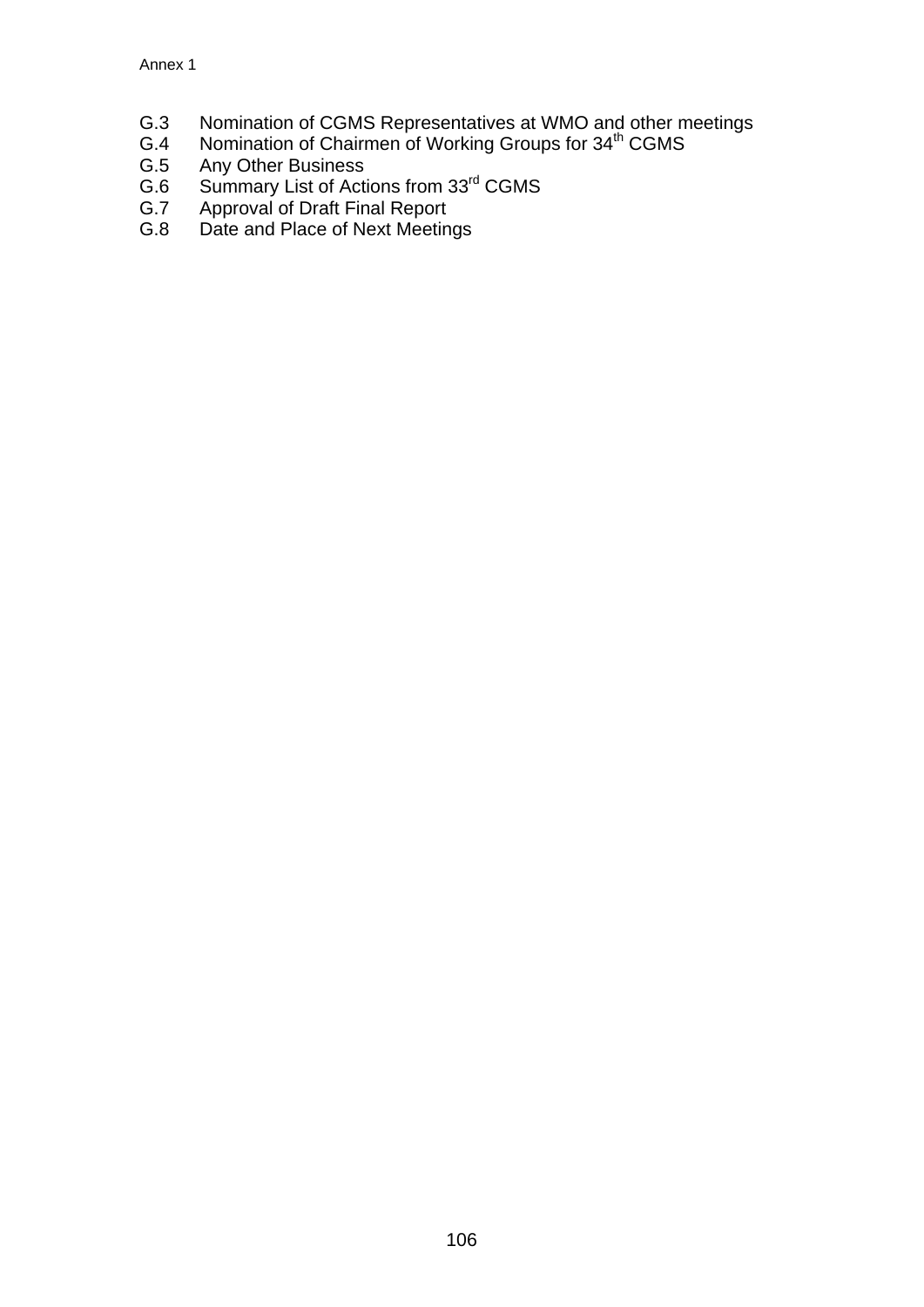# **WORKING PAPERS SUBMITTED TO CGMS-33**

## **CMA**

| CMA-WP-01 | <b>Review of Action Items</b>                                  | A.5    |  |
|-----------|----------------------------------------------------------------|--------|--|
| CMA-WP-02 | <b>Current Status of FY-1D Polar-orbiting Satellite</b>        | B.1    |  |
| CMA-WP-03 | CMA update for Table 1: Current Polar-Orbiting Satellites      | B.1    |  |
|           | <b>Coordinated Within CGMS</b>                                 |        |  |
| CMA-WP-04 | <b>Current Status of FY-2C Geo-stationary Satellite</b>        | B.2    |  |
| CMA-WP-05 | CMA update for Table 2: Current Geostationary Satellites       | B.2    |  |
|           | <b>Coordinated Within CGMS</b>                                 |        |  |
| CMA-WP-06 | <b>Future Chinese Polar-orbiting Meteorological Satellite</b>  | C.1    |  |
| CMA-WP-07 | CMA update for Table 4: Future Polar-Orbiting Satellites       | C.1    |  |
|           | <b>Coordinated Within CGMS</b>                                 |        |  |
| CMA-WP-08 | <b>Future Chinese Geo-stationary Meteorological Satellite</b>  | C.2    |  |
| CMA-WP-09 | CMA update for Table 5: Future Geostationary Satellites        | C.2    |  |
|           | <b>Coordinated Within CGMS</b>                                 |        |  |
| CMA-WP-10 | CMA update for Table-7 of the polar-orbiting satellite equator | Ш      |  |
|           | crossing times                                                 |        |  |
| CMA-WP-11 | Progress of AMV Derivation for FY-2C Meteorological Satellite  | II/7.4 |  |
| CMA-WP-12 | FY-2C Meteorological Satellite Calibration                     | II/2   |  |
| CMA-WP-13 | Dust Remote Sensing with Geostationary Satellite               | 11/4   |  |
| CMA-WP-14 | Cloud Classification with FY-2C Satellite Data                 | II/4   |  |
| CMA-WP-15 | Operation and Products for Fire Monitoring                     | II/4   |  |
| CMA-WP-16 | Status of Image Registration and Navigation for FY-2C          | II/1   |  |
| CMA-WP-17 | <b>CMA ShineTek DVB System</b>                                 | IV/2   |  |

## **ESA**

| ESA-WP-01 | Status of the current ESA Earth Observation Missions | B <sub>3</sub> |
|-----------|------------------------------------------------------|----------------|
| ESA-WP-02 | Status of the Future ESA Earth Observation Missions  | C <sub>3</sub> |
| ESA-WP-03 | Experimental datasets of potential IPWG interest     | II/2           |
| ESA-WP-04 | Oceanographic information provided by ESA missions   | 11/4           |
| ESA-WP-05 | Potential of ESA missions for fire products          | II/4           |
| ESA-WP-06 | List of ESA actions                                  | A5             |

## **EUMETSAT**

| EUM-WP-01 | <b>Review of Action Items</b>                                    | A.5   |
|-----------|------------------------------------------------------------------|-------|
| EUM-WP-02 | Status of the Meteosat System                                    | B.2   |
| EUM-WP-03 | Status of Preparation of EPS                                     | C.1   |
| EUM-WP-04 | Status of MSG-2 and preparations for MSG-3 and MSG-4             | C.2   |
| EUM-WP-05 | Status of the EUMETSAT Satellite Applications Facilities         | F.1   |
| EUM-WP-06 | <b>EUMETSAT Conferences and Publications</b>                     | F.5   |
| EUM-WP-07 | Status, Problems and Future of the IDCS (incl. Actions 32.09 and | 1/3.1 |
|           | 32.10                                                            |       |
| EUM-WP-08 | Report on EUMETSAT Training Activities                           | F.4   |
| EUM-WP-09 | Plans for Meteosat Third Generation (MTG)                        | C.2   |
| EUM-WP-10 | <b>Plans for Post-EPS</b>                                        | C.1   |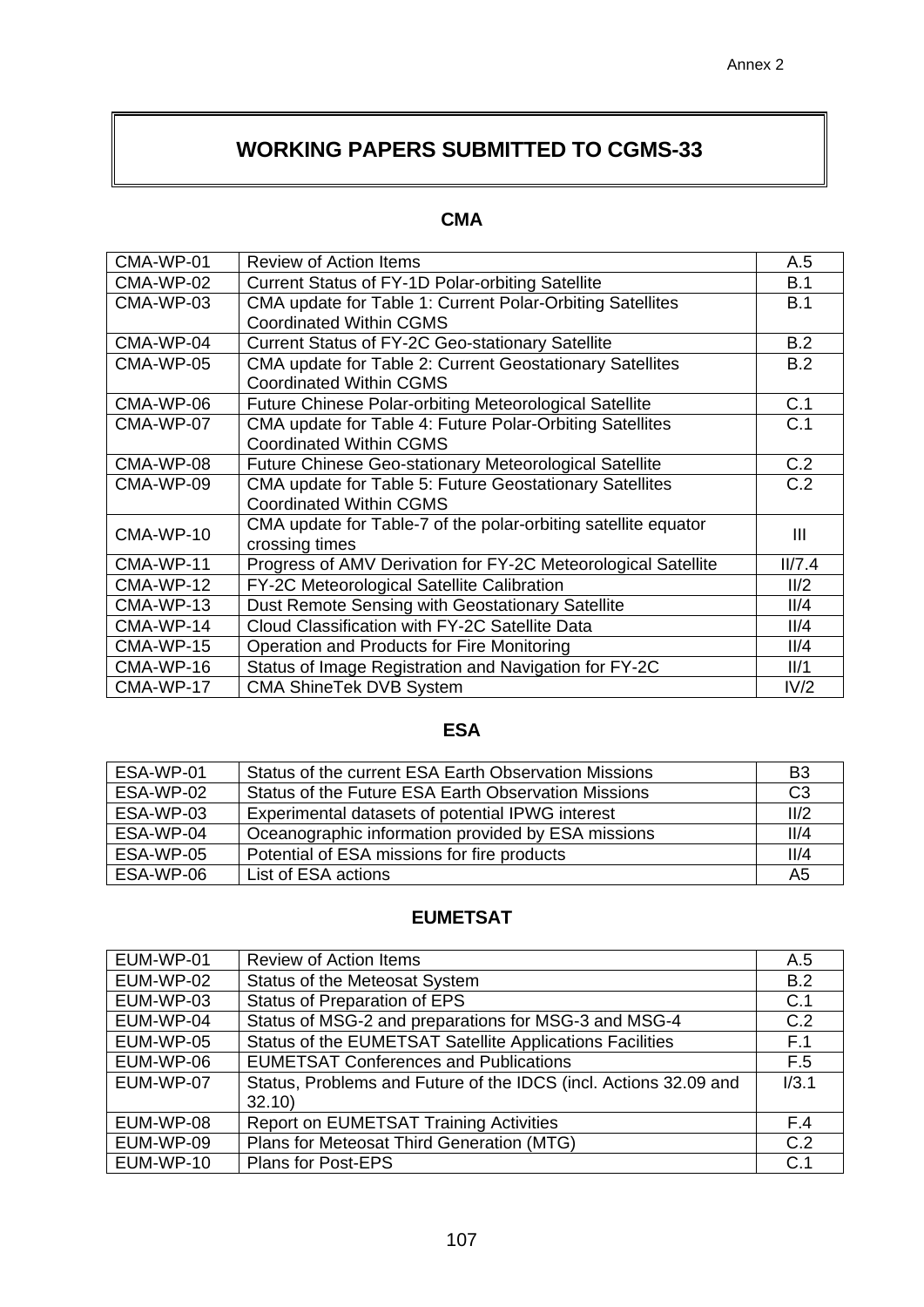| EUM-WP-11 | <b>Report on EARS</b>                                                            | II/3   |
|-----------|----------------------------------------------------------------------------------|--------|
| EUM-WP-12 | Outline proposal for a new CGMS Homepage (incl. Consolidated                     | F.6    |
|           | Report)                                                                          |        |
| EUM-WP-13 | Report on NWP utilisation of cloud affected radiances (Action                    | II/3   |
|           | 32.14)                                                                           |        |
| EUM-WP-14 | Requirements for hosting future science/working group meetings                   | 11/4   |
|           | (IPWG, ITWG and IWWG) proposed by Task Team (Action 32.15)                       |        |
| EUM-WP-15 | Terms of Reference for new Working Group for drafting a master                   | II/4   |
|           | BUFR table for satellite data (Action 32.17)                                     |        |
| EUM-WP-16 | Report on IWW7 and Preparations of IWW8                                          | II/7.1 |
| EUM-WP-17 | The development of a fire radiative energy product                               | 11/4   |
| EUM-WP-18 | Interrelationships between CGMS and GEO/GEOSS                                    | E/F    |
| EUM-WP-20 | <b>Update on EUMETCast</b>                                                       | IV/1   |
| EUM-WP-21 | Frequency spectrum requirements for passive sensors in bands                     | 1/1    |
|           | above 275 GHz                                                                    |        |
| EUM-WP-22 | Surface Albedo from Geostationary Satellites (Follow-on to Action                | II/4   |
|           | 31.28                                                                            |        |
| EUM-WP-23 | Data handling experience from the Global Surface Albedo Project                  | 11/4   |
| EUM-WP-24 | Implementation of a near-real time precipitation algorithm by<br><b>EUMETSAT</b> | 11/4   |

# **IMD**

| IMD-WP-01 | Current operational satellites of India                                                         | B.2    |
|-----------|-------------------------------------------------------------------------------------------------|--------|
| IMD-WP-02 | Future plans of INSAT satellites for meteorological applications                                | C.2    |
| IMD-WP-03 | Current status of Cloud Motion Vectors (CMVs) derived from<br>KALPANA-1 and INSAT-3A satellites | II/7.4 |

# **JAXA**

| JAXA-WP-01   Status of Advanced Land Observing Satellite (ALOS)     | -C.3 |
|---------------------------------------------------------------------|------|
| JAXA-WP-02   Status of Greenhouse gases Observing Satellite (GOSAT) |      |

## **JMA**

| JMA-WP-01 | Review of Action Items                                         | A.5     |
|-----------|----------------------------------------------------------------|---------|
| JMA-WP-02 | Operation of MTSAT-1R                                          | B.2     |
| JMA-WP-03 | Ground System at the Meteorological Satellite Center           | B.2     |
| JMA-WP-04 | Transition Schedule of Dissemination of Satellite Imagery      | IV/1.1  |
| JMA-WP-05 | Plan on MTSAT-2                                                | C.2     |
| JMA-WP-06 | Long-term satellite activities of JMA to                       | Ш       |
|           | materialise a robust satellite observing system                | (8 C.2) |
| JMA-WP-07 | Activities of JMA on Virtual Laboratory                        | F.4     |
| JMA-WP-08 | Preparatory Activities for WRC-2007                            | 1/1     |
| JMA-WP-09 | Status of the <b>IDCS</b>                                      | 1/3.1   |
| JMA-WP-10 | Tidal/Tsunami Data Collection using the Data Collection System | I/3.1   |
| JMA-WP-11 | Preliminary Validation Report on MTSAT-1R Imagery Data         | II/2    |
| JMA-WP-12 | Operational Satellite Products from MTSAT-1R                   | II/4    |
| JMA-WP-13 | <b>Status of Atmospheric Motion Vectors</b>                    | II/7.2  |
| JMA-WP-14 | <b>JMA's Activities for ATOVS Data Exchange</b>                | II/3    |
| JMA-WP-15 | Satellite Imagery from Numerical Weather Prediction Models     | II/3    |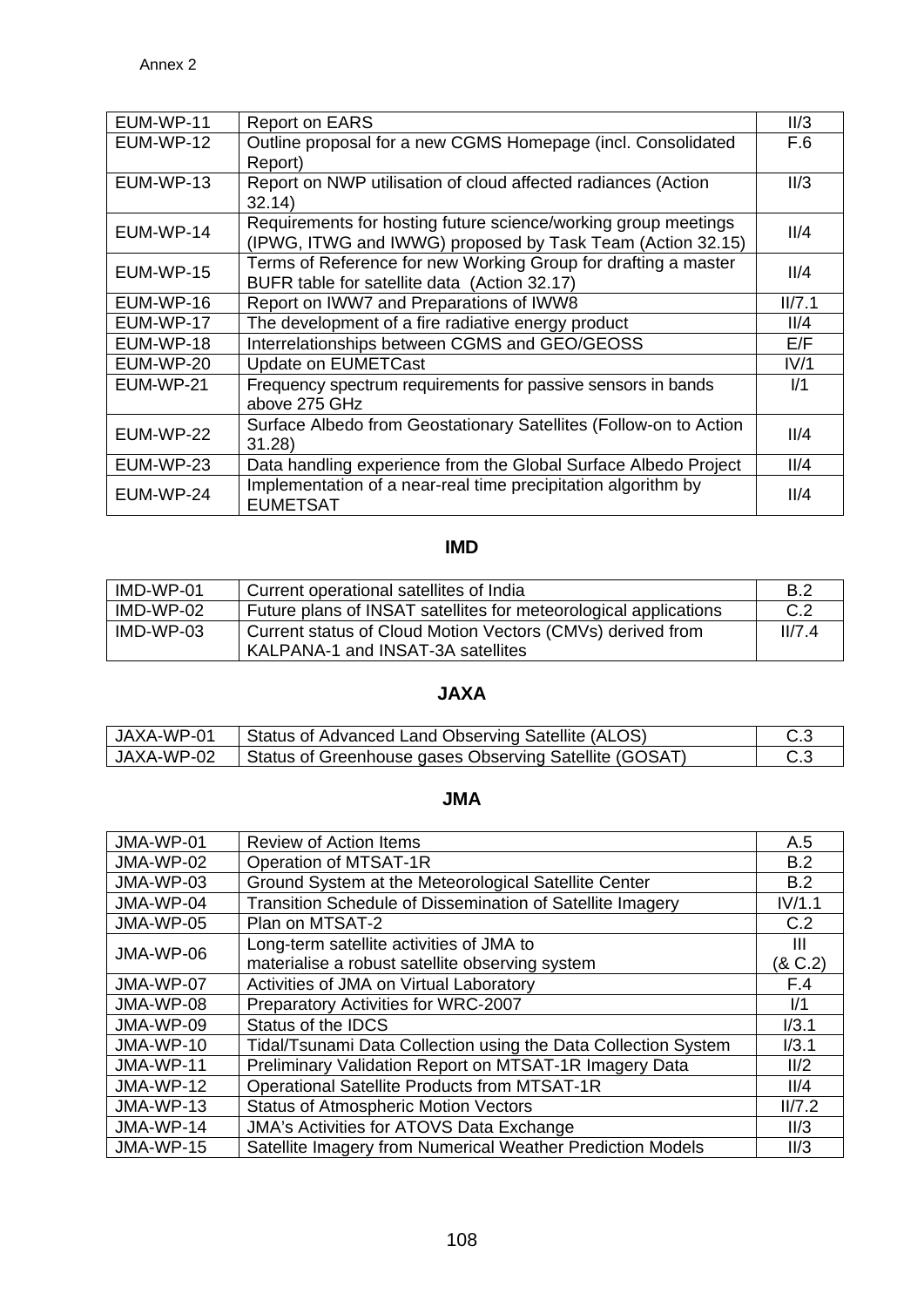| JMA-WP-16 | Outline of the WMO Information System (WIS) VPN Pilot Project<br>in Regions II and V | IV/2 |
|-----------|--------------------------------------------------------------------------------------|------|
|           |                                                                                      |      |

# **NOAA**

| NOAA-WP-01 | Review CGMS-32 Action Items                                                                                                                                                            | A.5              |
|------------|----------------------------------------------------------------------------------------------------------------------------------------------------------------------------------------|------------------|
| NOAA-WP-02 | Report on the Current Polar-orbiting Operational Environmental<br>Satellites (POES)                                                                                                    | B.1              |
| NOAA-WP-03 | Report on the Current Geostationary Operational Environmental<br>Satellites (GOES)                                                                                                     |                  |
| NOAA-WP-04 | <b>Anomalies from Solar Events</b>                                                                                                                                                     | <b>B.4</b>       |
| NOAA-WP-05 | Report on the Future Polar-orbiting Meteorological Satellite<br>System                                                                                                                 | $\overline{C.1}$ |
| NOAA-WP-06 | Report on the Future Geostationary Meteorological Satellite<br>System                                                                                                                  | $\overline{C.2}$ |
| NOAA-WP-07 | Preparation for WRC 2008                                                                                                                                                               | $\overline{V1}$  |
| NOAA-WP-08 | Technical Input to the Space Frequency Coordination Group and<br><b>ITU-R</b>                                                                                                          | 1/1              |
| NOAA-WP-09 | <b>Status and Problems of IDCS</b>                                                                                                                                                     | 1/3.1            |
| NOAA-WP-10 | <b>IDCS Channel Capacity: Near and Long-Term</b>                                                                                                                                       | I/3.1            |
| NOAA-WP-11 | Broader Use of the IDCS Channels                                                                                                                                                       | 1/3.1            |
| NOAA-WP-12 | Use of Cloudy Soundings in the NWP                                                                                                                                                     | II/2             |
| NOAA-WP-13 | Report on the ITSC-14                                                                                                                                                                  | II/4             |
| NOAA-WP-14 | 2004/2005 Report on NOAA GOES Soundings                                                                                                                                                | II/3             |
| NOAA-WP-15 | 2004/2005 Report on NOAA Satellite Derived Winds                                                                                                                                       | II/7.4           |
| NOAA-WP-16 | Fire Detection with Global Observing Systems                                                                                                                                           | II/7.4           |
| NOAA-WP-17 | The Current Status of the GOES LRIT Service                                                                                                                                            | IV/1             |
| NOAA-WP-18 | Report on the Analysis of Study Result Concerning Potential<br>Interference between Polar-Orbiting Meteorological Satellites                                                           | 1/1              |
| NOAA-WP-19 | Development of the NOAA Multi-Constellation User Terminal<br>(MCUT)                                                                                                                    | IV/2             |
| NOAA-WP-20 | Update on the NOAA Alternative Dissemination Methods (ADM)<br>System                                                                                                                   | IV/2             |
| NOAA-WP-21 | Assessment of Global Cloud Cover and Properties                                                                                                                                        | II/2             |
| NOAA-WP-22 | Report on the Analysis of the Study Result Concerning<br>Interference Between Polar - orbiting Meteorological Satellites -<br>Interference Analysis between NPOESS and MetOp at X-Band | 1/1              |
| NOAA-WP-23 | Implementing Agreement between the United States NOAA,<br>Department of Commerce and the Japan Meteorological Agency<br>on the Backup Geostationary Meteorological Satellite System    | III              |

# **ROSCOSMOS**

| ROSS-WP-01 | A New Russian Research and Development satellite "Monitor-E"    | B3             |
|------------|-----------------------------------------------------------------|----------------|
| ROSS-WP-02 | "Meteor-M" – a New stage of Russian Operating Meteorological    | C <sub>1</sub> |
|            | <b>Satellites</b>                                               |                |
| ROSS-WP-03 | Status of development of geostationary meteorological satellite | C <sub>2</sub> |
|            | "Electro-L" (GOMS N2)                                           |                |
| ROSS-WP-04 | <b>Future Russian Research and Development Satellites</b>       | C <sub>3</sub> |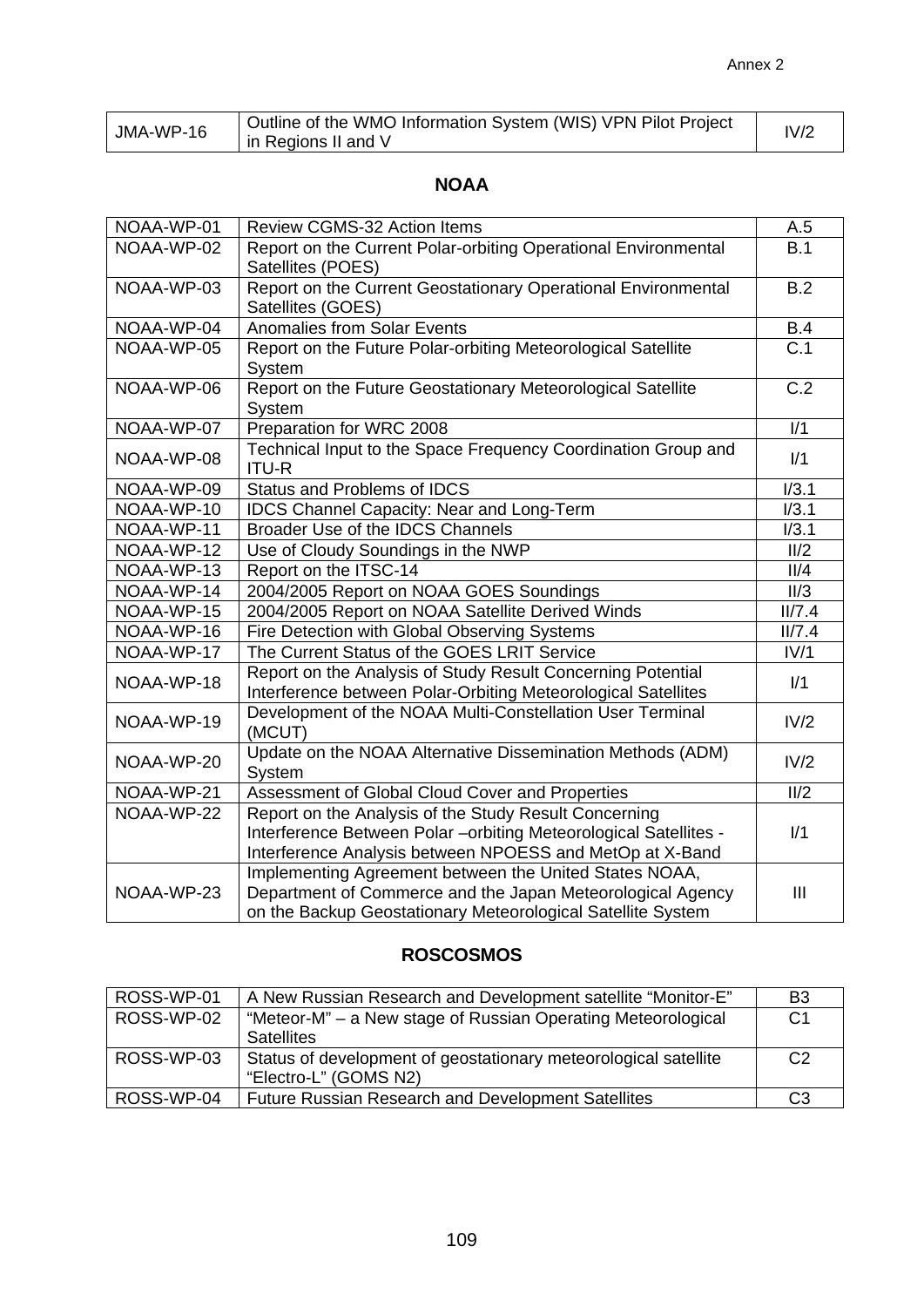# **ROSHYDROMET**

| l ROSH-WP-01 | Status of Russian polar-orbiting meteorological satellite system | B1   |
|--------------|------------------------------------------------------------------|------|
| l ROSH-WP-02 | Roshydromet DCS current status and development plans             |      |
| ROSH-WP-03   | Satellite products and application: Roshydromet activities       | 11/4 |

## **WMO**

| WMO-WP-01   | Satellite ground receiving database                                           | F.5              |
|-------------|-------------------------------------------------------------------------------|------------------|
| WMO-WP-02   | Review of actions from previous CGMS meetings                                 | A.5              |
| WMO-WP-03   | Matters related to APT/WEFAX and conversion                                   | IV/1             |
| WMO-WP-04   | <b>CGMS List Servers and Home Pages</b>                                       | F.5              |
| WMO-WP-05   | <b>CGMS Working Group on Global Contingency Planning</b>                      | D.1/D.2/<br>D.3  |
| WMO-WP-06   | <b>WMO Space Programme</b>                                                    | E.2              |
| WMO-WP-07   | Redesign of the WWW Global Observing System                                   | E.1              |
| WMO-WP-08   | Review of satellite related WMO publications                                  | F.5              |
| WMO-WP-09   | Disaster Prevention and Mitigation Programme                                  | E.2              |
| WMO-WP-10   | <b>WMO Code Form Changes</b>                                                  | II/5             |
| WMO-WP-11   | <b>Radio Frequency Matters</b>                                                | 1/1              |
| WMO-WP-12   | <b>Tropical Cyclone Programme Requirements</b>                                | $\overline{E.1}$ |
| WMO-WP-13   | <b>ASAP Status report</b>                                                     | I/3.2            |
| WMO-WP-14   | <b>International Precipitation Working Group</b>                              | II/4             |
| WMO-WP-15   | WMO Consultative Meetings on High-level Policy on Satellite<br><b>Matters</b> | F.5              |
| WMO-WP-16   | Other Programmes, Joint WMO/IOC Technical WMO-Commission                      | E.3              |
| $WMO-WP-17$ | <b>Virtual Laboratory Focus Group</b>                                         | F.4              |
| WMO-WP-18   | Nomination of CGMS Representatives at WMO and other<br>Meetings               | G.3              |
| WMO-WP-19   | <b>Towards and Integrated Global</b><br>Data Dissemination Service (IGDDS)    | IV/1.1           |
| WMO-WP-21   | Global Space-based Inter-Calibration System (GSICS)                           | II/2             |
| WMO-WP-22   | International Geostationary Laboratory (IGEOLAB)                              | C.2              |
| WMO-WP-22   | International Geostationary Laboratory (IGEOLAB)                              | C.2              |
| Add 1 Rev 1 |                                                                               |                  |
| WMO-WP-22   | Update on the Status of the Initiative for an International                   | $\overline{C.2}$ |
| Add 2 Rev 1 | Geostationary Laboratory (IGEOLAB) GIFTS on Electro- L (2)                    |                  |
| WMO-WP-23   | Status Report for Space-based component of the GOS                            | D.1              |
| WMO-WP-24   | Lightning observations from geostationary orbit                               | II/4             |
| WMO-WP-25   | <b>GCOS and WCRP</b>                                                          | E.2              |
| WMO-WP-26   | Global Earth Observing System of Systems (GEOSS)                              | F.5              |
| WMO-WP-27   | THORPEX, A Global Atmospheric Research Programme                              | E.2              |
| WMO-WP-28   | Product quality during operational satellite changes                          | II/4             |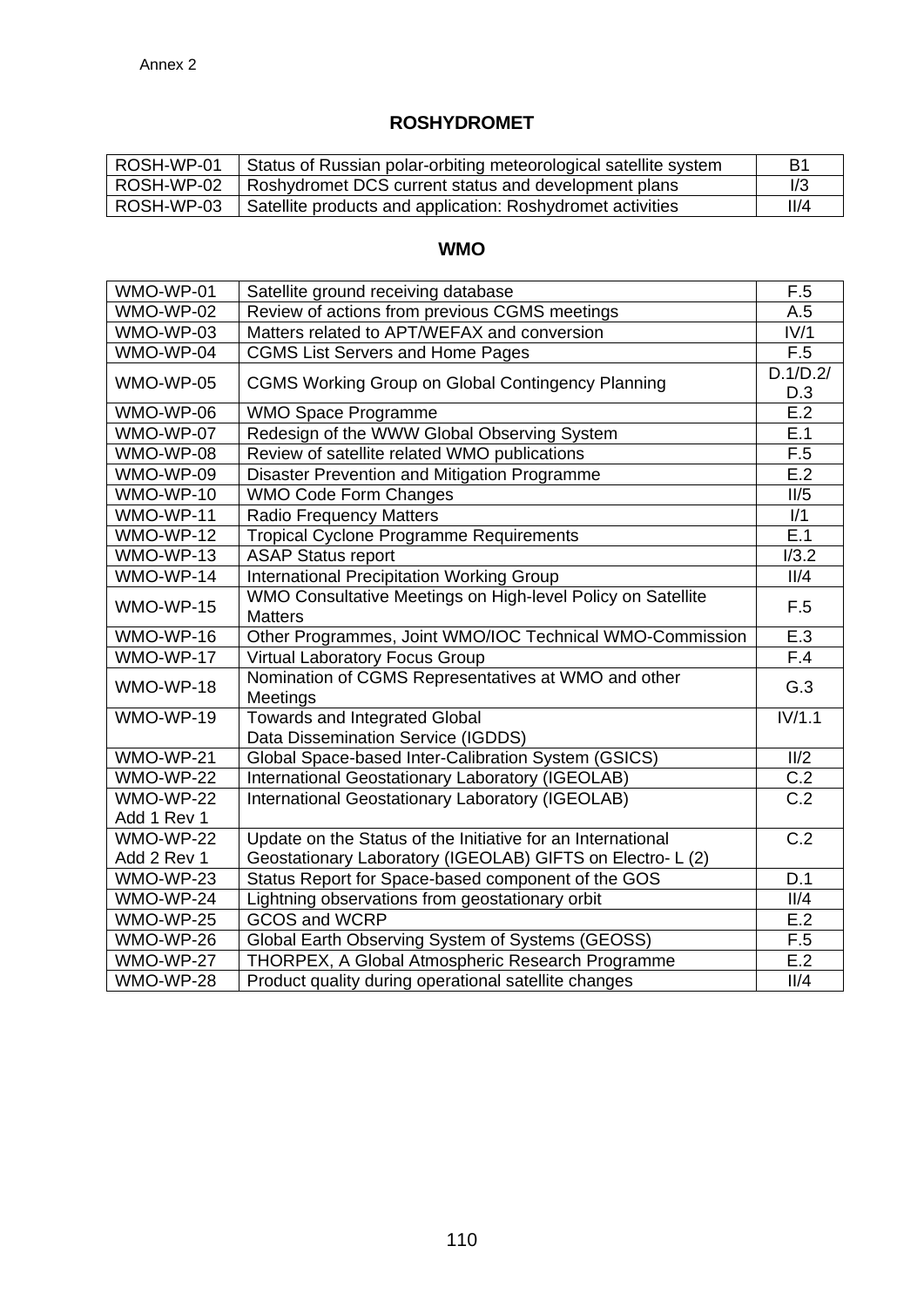# **LIST OF PARTICIPANTS AT CGMS-33**

## **MEMBERS**

#### **CHINA METEOROLOGICAL ADMINISTRATION (CMA)**

| Mr. Dongfeng LUO<br>Mr. Prof. Jianmin XU<br>Mr. Jun YANG | Chief of International Cooperation Office<br>Engineering, National Satellite<br>Chief<br><b>Meteorological Center</b><br>Director General, National Satellite |  |
|----------------------------------------------------------|---------------------------------------------------------------------------------------------------------------------------------------------------------------|--|
|                                                          | <b>Meteorological Center</b>                                                                                                                                  |  |
| <b>EUMETSAT</b>                                          |                                                                                                                                                               |  |
| Dr. Gordon BRIDGE                                        | User Services Consultant, Operations<br>Department                                                                                                            |  |
| Mr. Volker GÄRTNER                                       | <b>Head of User Service</b>                                                                                                                                   |  |
| Mr. Joaquin GONZALEZ PICAZO                              | System Engineering Support<br>Group<br>Manager                                                                                                                |  |
| Ms. Angela <b>NICHOLAS</b>                               | Assistant to the Director-General, CGMS<br>Secretariat                                                                                                        |  |
| Dr. Lars PRAHM                                           | Director-General                                                                                                                                              |  |
| Mr. Mikael RATTENBORG                                    | Director of Operations Department                                                                                                                             |  |
| Dr. Johannes SCHMETZ                                     | <b>Head of Meteorological Division</b>                                                                                                                        |  |
| Ms. Anne TAUBE                                           | Strategic and International Relations<br><b>Assistant, CGMS Secretariat</b>                                                                                   |  |
| Dr. Piero VALABREGA                                      | Strategic and International Relations<br><b>Officer, CGMS Secretariat</b>                                                                                     |  |
| Mr. Robert WOLF                                          | <b>Frequency Manager</b>                                                                                                                                      |  |
| <b>EUROPEAN SPACE AGENCY (ESA)</b>                       |                                                                                                                                                               |  |

# Dr. Eva ORIOL-PIBERNAT MetOp and MSG Mission Manager

#### **INDIA METEOROLOGICAL DEPARTMENT (IMD)**

Dr. Ramesh Chander **BHATIA** Additional Director General of Meteorology

#### **JAPAN AEROSPACE EXPLORATION AGENCY (JAXA)**

Mr. Toshio **DOURA Director** Dr. Yasushi **HORIKAWA** Executive Director Mr. Akihiro **ISEKI** Senior Engineer<br>
Mr. Chu **ISHIDA** Senior Administr Mr. Kazuo **UMEZAWA** Engineer

**Senior Administrator**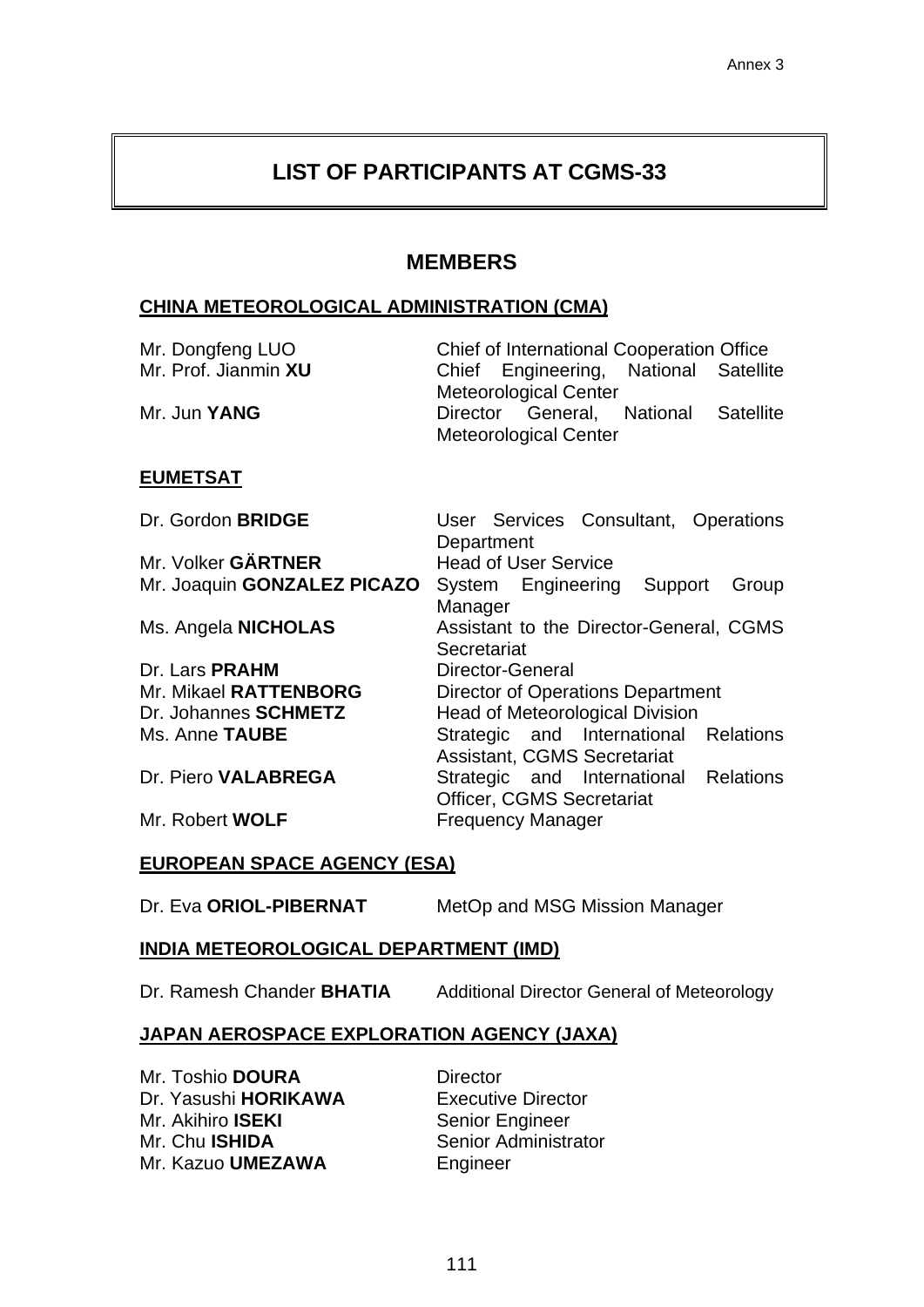# **JAPAN METEOROLOGICAL AGENCY (JMA)**

| Mr Noboru FUJIWARA         | <b>Technical Official</b>                         |
|----------------------------|---------------------------------------------------|
| Mr Hideyuki HASEGAWA       | Director, Data Processing Department              |
|                            | <b>MSC</b>                                        |
| Mr Takahito <b>IMAI</b>    | <b>Technical Official</b>                         |
| Mr Tsutomu JOHMURA         | Director, Communication<br>Department             |
|                            | <b>MSC</b>                                        |
| Mr Keiichi KASHIWAGI       | <b>Observations</b><br>Director-General,          |
|                            | Department                                        |
| Mr Tatsuya <b>KIMURA</b>   | Assistant Director, Satellite Program             |
|                            | <b>Division Observations Department</b>           |
| Mr Atsushi <b>KONYA</b>    | <b>Senior Scientific Officer</b>                  |
| Ms Tomoko KOYAMA           | <b>Scientific Officer</b>                         |
| Mr Toshiyuki <b>KURINO</b> | Head, System Engineering Division Data            |
|                            | <b>Processing Department MSC</b>                  |
| Mr Hitomi MIYAMOTO         | Senior Coordinator for Meteorological             |
|                            | Satellite Systems, Satellite Program              |
|                            | <b>Division Observations Department</b>           |
| Mr Yoshikazu MORI          | Senior Scientific Officer, Satellite Program      |
|                            | <b>Division Observations Department</b>           |
| Mr Hidehiko <b>MURATA</b>  | <b>Technical Official</b>                         |
| Mr Koichi NAGASAKA         | Director-General                                  |
| Mr Kazunobu NAKAMURA       | Director-General, Meteorological Satellite        |
|                            | Center                                            |
| Mr Yoji NAGATA             | Head of Office<br>of Preparation<br>for           |
|                            | <b>Meteorological Satellite Operations</b>        |
| Mr Akihiko NAKAZONO        | Senior Coordinator for International              |
|                            | Telecommunication Information<br>and              |
|                            | Division<br>Telecommunication<br>Forecast         |
|                            | Department                                        |
| Mr Toshikazu NISHIO        | <b>Senior Scientific Officer</b>                  |
| Mr Nozomu OHKAWARA         | Senior<br>Scientific<br>Officer<br>System         |
|                            | Engineering Division Data Processing              |
|                            | Department MSC                                    |
| Mr Takashi OHSHIMA         | Satellite Program<br><b>Division</b><br>Director, |
|                            | <b>Observations Department</b>                    |
| Mr Masahito OSUGI          | <b>Examination Chief Clerk</b>                    |
| Mr Hiroaki OTA             | Head, Facilities Division Communication           |
|                            | Department MSC                                    |
| Ms Hiromi <b>OWADA</b>     | Senior Scientific<br>Officer, Numerical           |
|                            | <b>Prediction Division Forecast Department</b>    |
| Mr Yoshishige SHIRAKAWA    | Senior Scientific Officer, Satellite Program      |
|                            | <b>Division Observations Department</b>           |
| Mr Yoshihiko TAHARA        | Senior<br><b>Scientific</b><br>Officer,<br>System |
|                            | Engineering Division Data Processing              |
|                            | <b>Department MSC</b>                             |
| Dr Masami TOKUNO           | Head, Analysis Division Data Processing           |
|                            | <b>Department MSC</b>                             |
|                            |                                                   |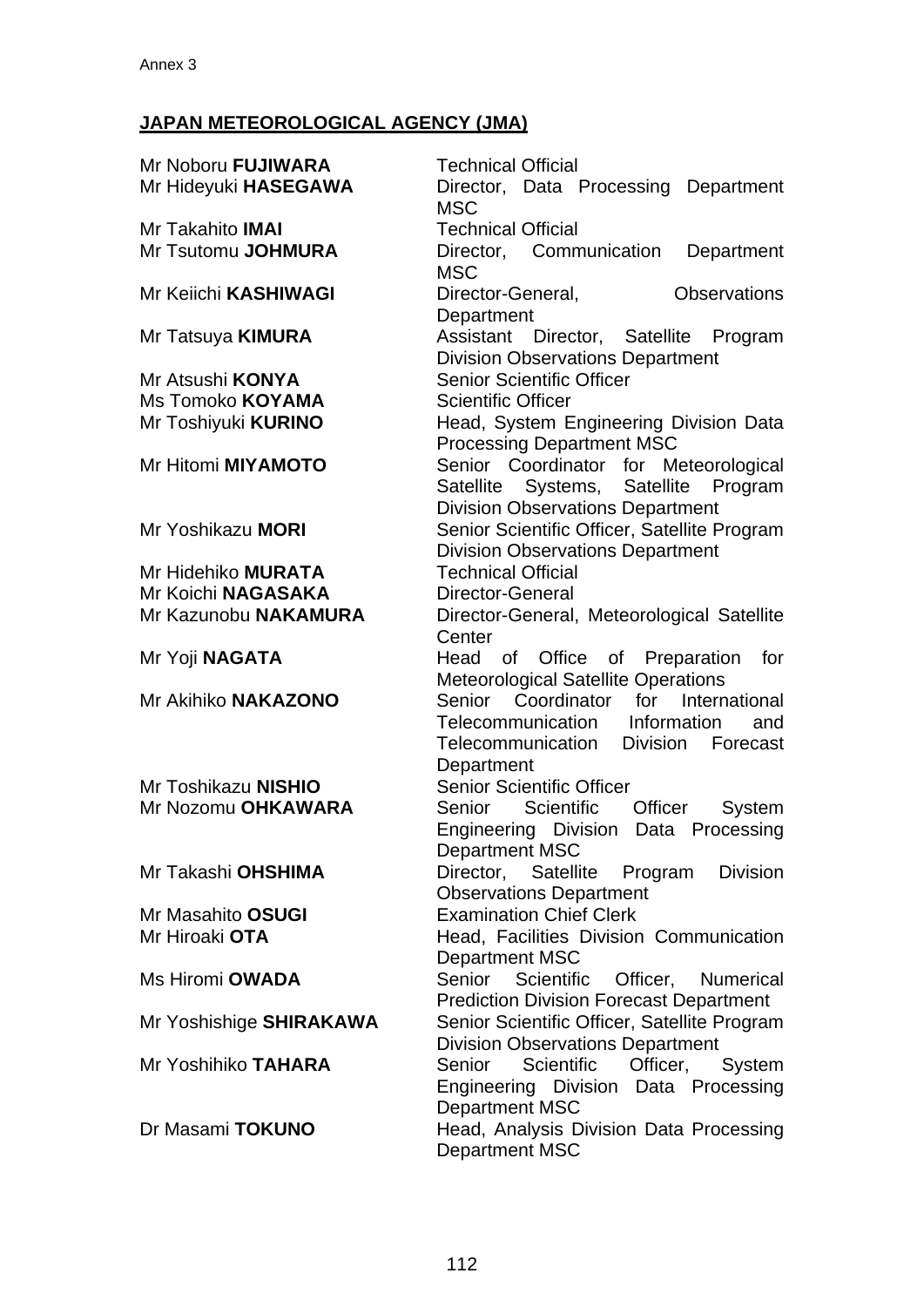Mr Naotaka **UEKIYO** Senior Scientific Officer, Satellite Program Division Observations Department

# **KOREA METEOROLOGICAL ADMINISTRATION (KMA)**

| Ms. Hyoung-Hwan AHN | Senior Researcher of Remote Sensing           |
|---------------------|-----------------------------------------------|
|                     | Laboratory                                    |
| Ms. Hyun-Kyoung LEE | <b>Assistant Meteorologist</b>                |
| Dr. Mi-Lim OU       | <b>Senior Research Scientist</b>              |
| Ms. Hye Sook PARK   | <b>COMS Calibration Algorithm Development</b> |

#### **NOAA**

| Mr. Gary DAVIS           | Director, Office of Systems Development   |
|--------------------------|-------------------------------------------|
| Mr. Gregory MANDT        | Director, Office of Science<br>and        |
|                          | Technology                                |
| Dr. Paul MENZEL          | <b>Senior Scientist</b>                   |
| Mr. Daniel <b>MULLER</b> | <b>International Relations Specialist</b> |
| Mr. Marlin PERKINS       | <b>Physical Scientist</b>                 |

#### **Russian Federal Space Agency (ROSCOSMOS)**

| Dr. Valery FERBEROV<br>Dr. Alexander GORBUNOV | Leading Specialist, Earth Observation<br>Deputy General Director of General<br>Designer |
|-----------------------------------------------|-----------------------------------------------------------------------------------------|
| Mr. Igor MOLDOVANOV                           | Leading<br>Specialist,<br>International<br>Department                                   |
| Ms. Nina NOVIKOVA                             | Director of NTS OMZ, Earth Observation                                                  |
| Prof. Georgy POLISHCHUK                       | Designer General & Director General,<br>Remote Sensing, Lavochkin Association           |
| Dr. Nikolay POTAPOV                           | Head of Department, Earth Observation                                                   |
| Dr. Victor SAULSKIY                           | Head of Department, Earth Observation,<br><b>TSNIIMASH</b>                              |
| Dr. Sergey VOLKOV                             | <b>First Deputy General Director of General</b><br>Designer                             |
| Mr. Alexey YANITSKIY                          | Manager of Electro Project,<br>Remote<br>Sensing, Lavochkin Association                 |

#### **Russian Federal Service for Hydrometeorology and Environmental Monitoring (ROSHYDROMET)**

| Dr. Alexander BELYAEV   | Deputy Director, Department of Defence<br>Industry and High Technologies |
|-------------------------|--------------------------------------------------------------------------|
| Dr. Valery DYADYUCHENKO | Deputy Head of Roshydromet                                               |
| Dr. Oleg MILEKHIN       | Deputy Director, SRC "PLANETA"                                           |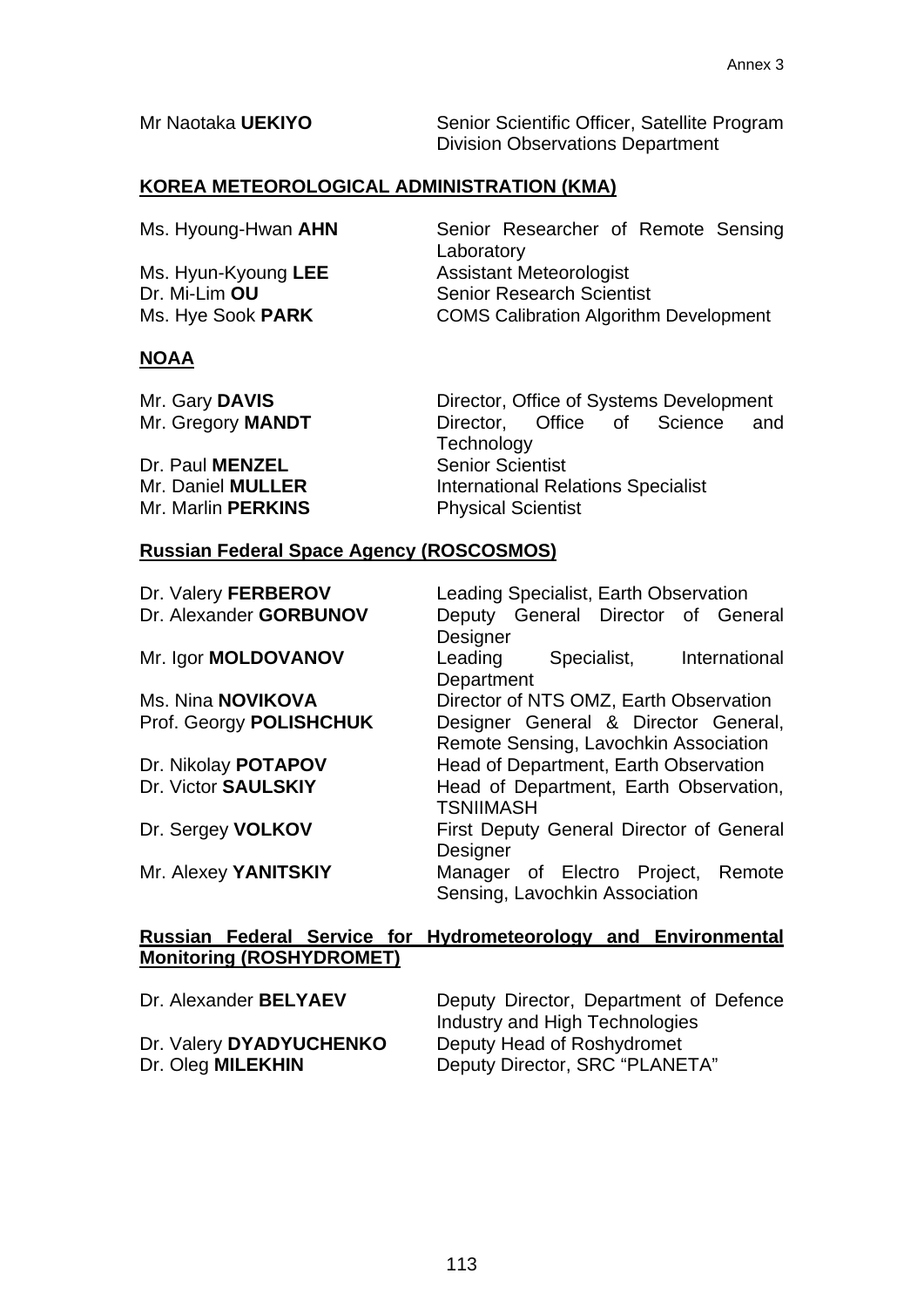## **WORLD METEOROLOGICAL ORGANIZATION**

Mr. Brian **O'DONNELL** Professional Officer Dr. James F. W. **PURDOM** OPAG IOS Chair, CIRA

Dr. Bizzaro **BIZZARRI Consultant, WMO Space Programme** Dr. Donald **HINSMAN** Director, WMO Space Programme Mr Jérôme **LAFEUILLE** Expert, WMO Space Programme

# **OBSERVERS**

#### **CHINA NATIONAL SPACE ADMINISTRATION (CNSA)**

Dr. Fang YANG Engineer, DFH

Dr. Jun **GAO GOVER COVERT EMPLOYEE** Dr. Ping **TANG** Professor, IRSA CAS

#### **CHINA AEROSPACE SCIENCE AND TECHNOLOGY CORPORATION (CASC)**

Mr. Huoshan **GAO** Senior Engineer Mr. Boming **XU** Deputy Director

#### **KOREA AEROSPACE RESEARCH INSTITUTE (KARI)**

Dr Myung-Jin **BAEK** Principal Researcher Ms Se-kyoung **PARK** Consultant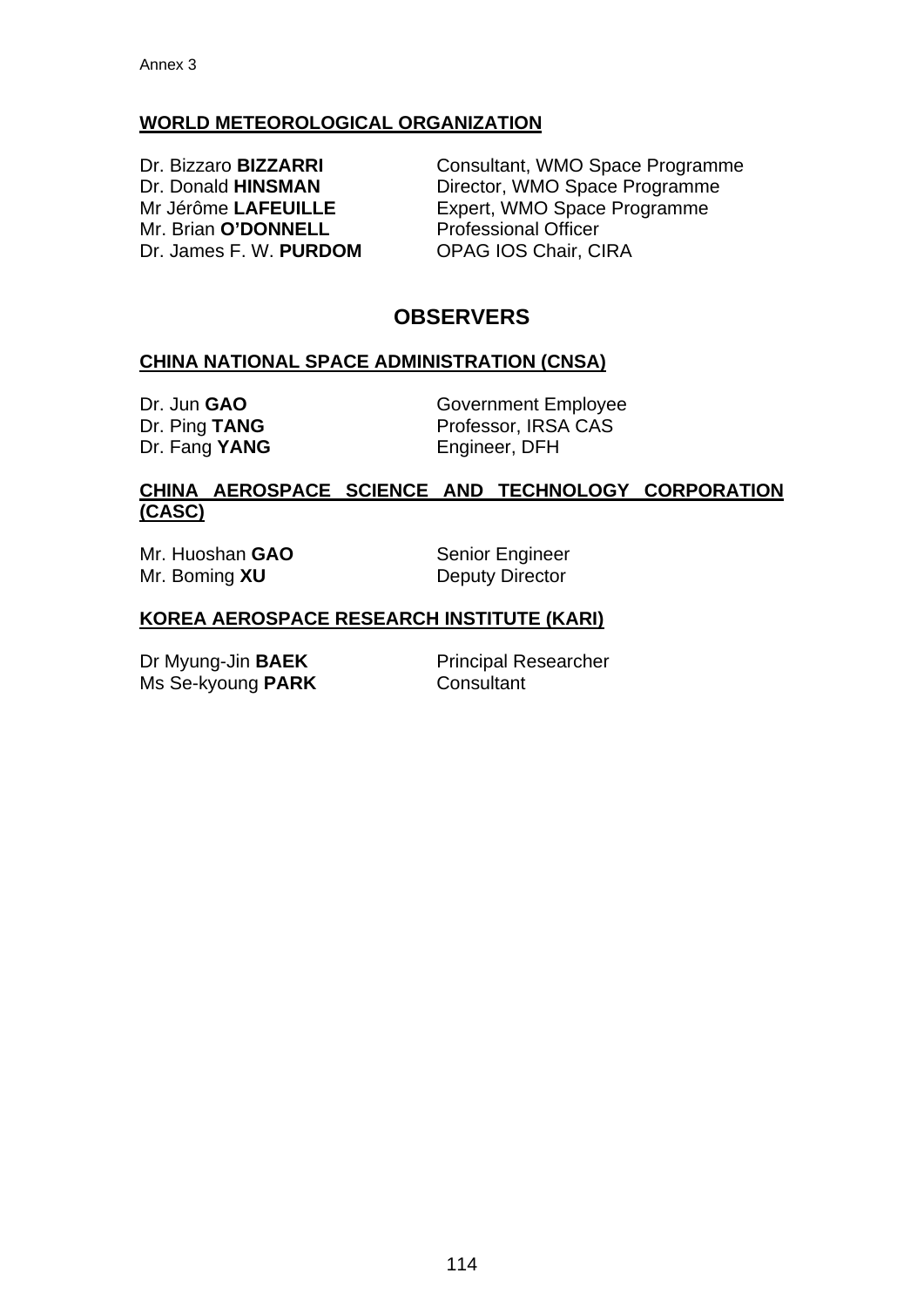# **LIST OF WORKING GROUP PARTICIPANTS**

#### **MEMBERS OF WORKING GROUP I: TELECOMMUNICATIONS**

| Mr Luo Dongfeng               | <b>CMA</b>                          |
|-------------------------------|-------------------------------------|
| Mr Yang Jun                   | <b>CMA</b>                          |
| Dr Yang Fang                  | CNSA (DFH Satellite Co Ltd - CAST)  |
| Dr Gao Jun                    | <b>CNSA</b>                         |
| Mr Robert Wolf (Chairman)     | <b>EUMETSAT</b>                     |
| Dr Gordon Bridge (Rapporteur) | <b>EUMETSAT</b>                     |
| Mr Joaquin Gonzalez           | <b>EUMETSAT</b>                     |
| Mr Naotaka Uekiyo             | <b>JMA</b>                          |
| Mr Hiroaki Ota                | <b>JMA</b>                          |
| Mr Yoshikazu Mori             | <b>JMA</b>                          |
| Mr Tsutomu Jomura             | <b>JMA</b>                          |
| Mr Atsushi Konya              | <b>JMA</b>                          |
| Mr Masahito Osugi             | <b>JMA</b>                          |
| Ms Hyun-Kyong Lee             | <b>KMA</b>                          |
| Dr Myoung-Hwan Ahn            | <b>KMA</b>                          |
| Mr Gary Davis                 | <b>NOAA</b>                         |
| Mr Marlin O. Perkins          | <b>NOAA</b>                         |
| Mr Valery Ferberov            | <b>ROSCOSMOS</b>                    |
| Dr Sergey Volkov              | ROSCOSMOS/VNIIEM                    |
| Dr Alexander Gorbunov         | ROSCOSMOS/VNIIEM                    |
| Dr Alexander Belyaev          | ROSHYDROMET/SRC PLANETA             |
| Dr Valery Dyadynchenko        | ROSHYDROMET/SRC PLANETA             |
| Dr Oleg Milekhin              | ROSHYDROMET/SRC PLANETA             |
| <b>Mr Dmitriy Shcherbinin</b> | <b>RUSSIAN FEDERATION (Embassy)</b> |
| Mr Jérôme Lafeuille           | WMO                                 |

#### **MEMBERS OF WORKING GROUP II: SATELLITE PRODUCTS INCLUDING SATELLITE DERIVED WINDS**

| Mr Xu Jianmin                    | <b>CMA</b>      |
|----------------------------------|-----------------|
| Dr Eva Oriol-Pibernat            | <b>ESA</b>      |
| Dr Volker Gaertner               | <b>EUMETSAT</b> |
| Dr Johannes Schmetz (Rapporteur) | <b>EUMETSAT</b> |
| Dr Ramesh Chander Bhatia         | IMD             |
| Mr Hideyuki Hasegawa (Chairman)  | <b>JMA</b>      |
| Mr Kazunobu Nakamura             | JMA             |
| Mr Toshiyuki Kurino              | <b>JMA</b>      |
| Dr Masami Tokuno                 | <b>JMA</b>      |
| Mr Yoji Nagata                   | <b>JMA</b>      |
| Mr Toshikazu Nishio              | <b>JMA</b>      |
| Mr Yoshihiko Tahara              | <b>JMA</b>      |
| Mr Nozomu Ohkawara               | JMA             |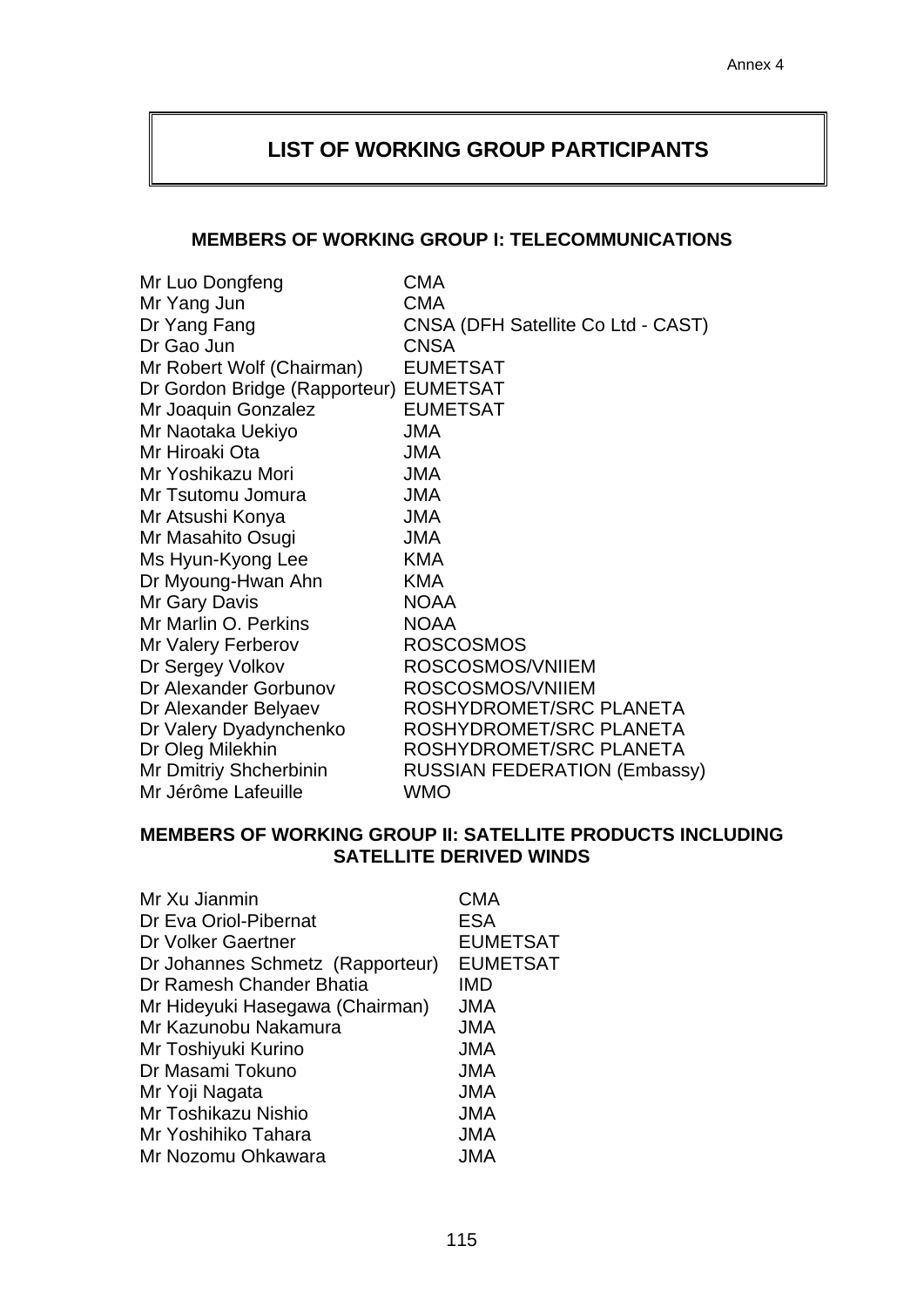| Ms Hiromi Owada             | <b>JMA</b>              |
|-----------------------------|-------------------------|
| Ms Tomoko Koyama            | <b>JMA</b>              |
| Mr Hidehiko Murata          | <b>JMA</b>              |
| Mr Takahito Imai            | <b>JMA</b>              |
| Mr Noboru Fujiwara          | <b>JMA</b>              |
| Dr Mi-Lim Ou                | <b>KMA</b>              |
| Ms Hye-Sook Park            | <b>KMA</b>              |
| Mr Greg Mandt               | <b>NOAA</b>             |
| Dr Paul Menzel (Rapporteur) | <b>NOAA</b>             |
| <b>Mr Daniel Muller</b>     | <b>NOAA</b>             |
| Dr Victor Saulskiy          | ROSCOSMOS/TSNIIMASH     |
| Dr Oleg Milekhin            | ROSHYDROMET/SRC PLANETA |
| Dr Bizzarro Bizzarri        | <b>WMO</b>              |
| Dr James Purdom             | <b>WMO</b>              |

#### **MEMBERS OF WORKING GROUP III: GLOBAL CONTINGENCY PLANNING**

| Dr Lars Prahm                  | <b>EUMETSAT</b>         |
|--------------------------------|-------------------------|
| Mr Mikael Rattenborg           | <b>EUMETSAT</b>         |
| Mr Takashi Ohshima             | <b>JMA</b>              |
| Mr Hitomi Miyamoto             | <b>JMA</b>              |
| Mr Tatsuya Kimura              | <b>JMA</b>              |
| Dr Myung-Jin Baek              | <b>KARI</b>             |
| Mr Gary Davis (Chairman)       | <b>NOAA</b>             |
| Mr Daniel Muller               | <b>NOAA</b>             |
| Dr Valery Dyaduchenko          | ROSHYDROMET/SRC PLANETA |
| Dr Oleg Milekhin               | ROSHYDROMET/SRC PLANETA |
| Dr Donald Hinsman (Rapporteur) | <b>WMO</b>              |
| Mr Jérôme Lafeuille            | WMO                     |
|                                |                         |

#### **MEMBERS OF WORKING GROUP IV: INTEGRATED STRATEGY FOR DATA DISSEMINATION FROM METEOROLOGICAL SATELLITES**

| <b>CNSA</b>                              |
|------------------------------------------|
| <b>ESA</b>                               |
| <b>EUMETSAT</b>                          |
| <b>EUMETSAT</b>                          |
| <b>EUMETSAT</b>                          |
| Mr Mikael Rattenborg (Chairman) EUMETSAT |
| <b>JMA</b>                               |
| JMA                                      |
| <b>JMA</b>                               |
| <b>JMA</b>                               |
| <b>JMA</b>                               |
| JMA                                      |
|                                          |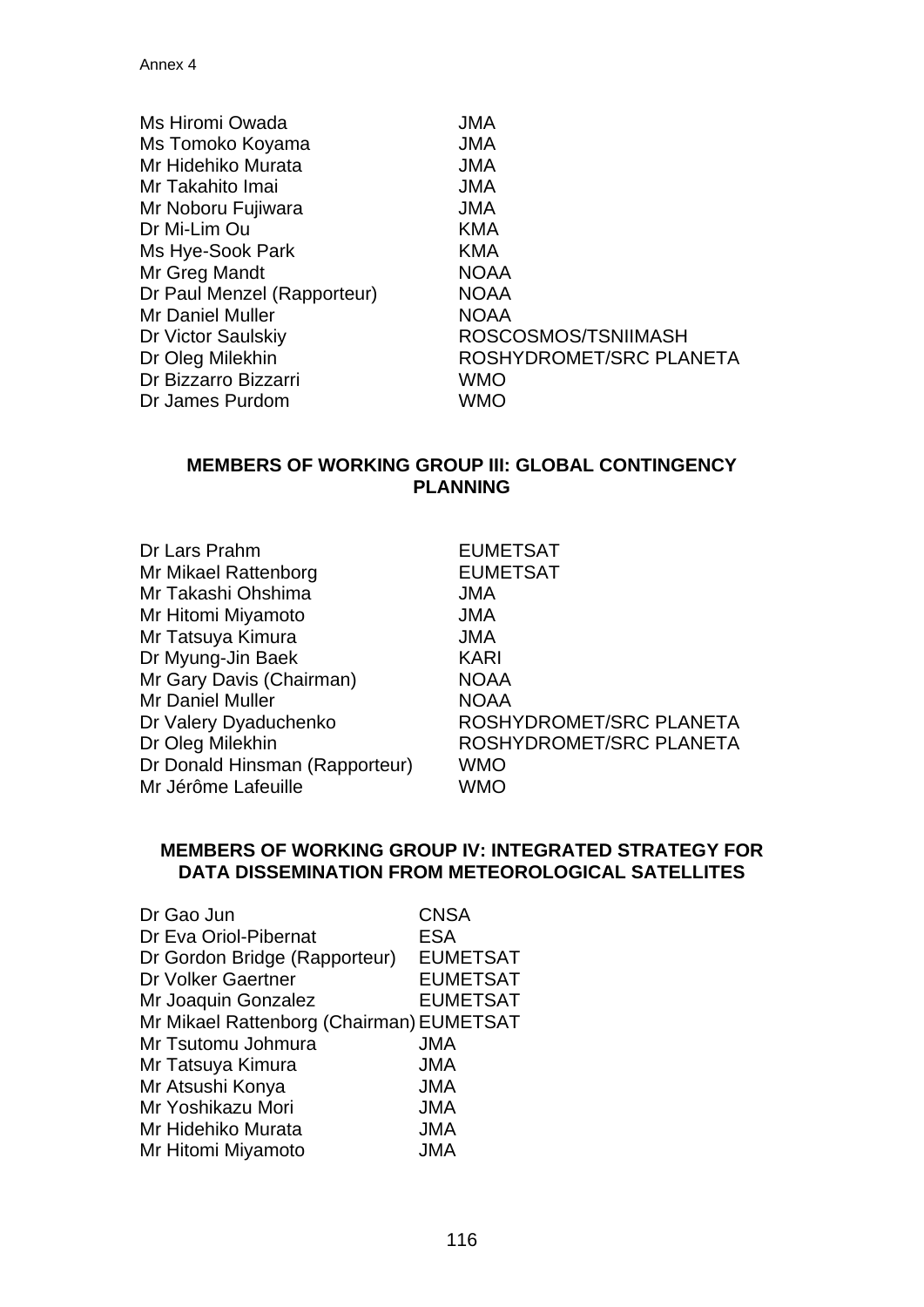| Mr Yoji Nagata         | <b>JMA</b>              |
|------------------------|-------------------------|
| Mr Akihiko Nakazono    | <b>JMA</b>              |
| Mr Toshikazu Nishio    | <b>JMA</b>              |
| Mr Takashi Ohshima     | <b>JMA</b>              |
| Mr Masahito Osugi      | <b>JMA</b>              |
| Mr Hiroaki Ota         | <b>JMA</b>              |
| Mr Naotaka Uekiyo      | <b>JMA</b>              |
| Dr Myoung-Hwan Ahn     | KMA                     |
| Mr V Ferberov          | <b>ROSCOSMOS</b>        |
| Mr I Moldovanov        | <b>ROSCOSMOS</b>        |
| Dr N Novikova          | ROSCOSMOS/NTsOMZ        |
| Dr Valery Dyadynchenko | ROSHYDROMET/SRC PLANETA |
| Dr Oleg Milekhin       | ROSHYDROMET/SRC PLANETA |
| Mr Daniel Muller       | <b>NOAA</b>             |
| Mr Marlin O. Perkins   | <b>NOAA</b>             |
| Dr Don Hinsman         | <b>WMO</b>              |
| Mr Jérôme Lafeuille    | <b>WMO</b>              |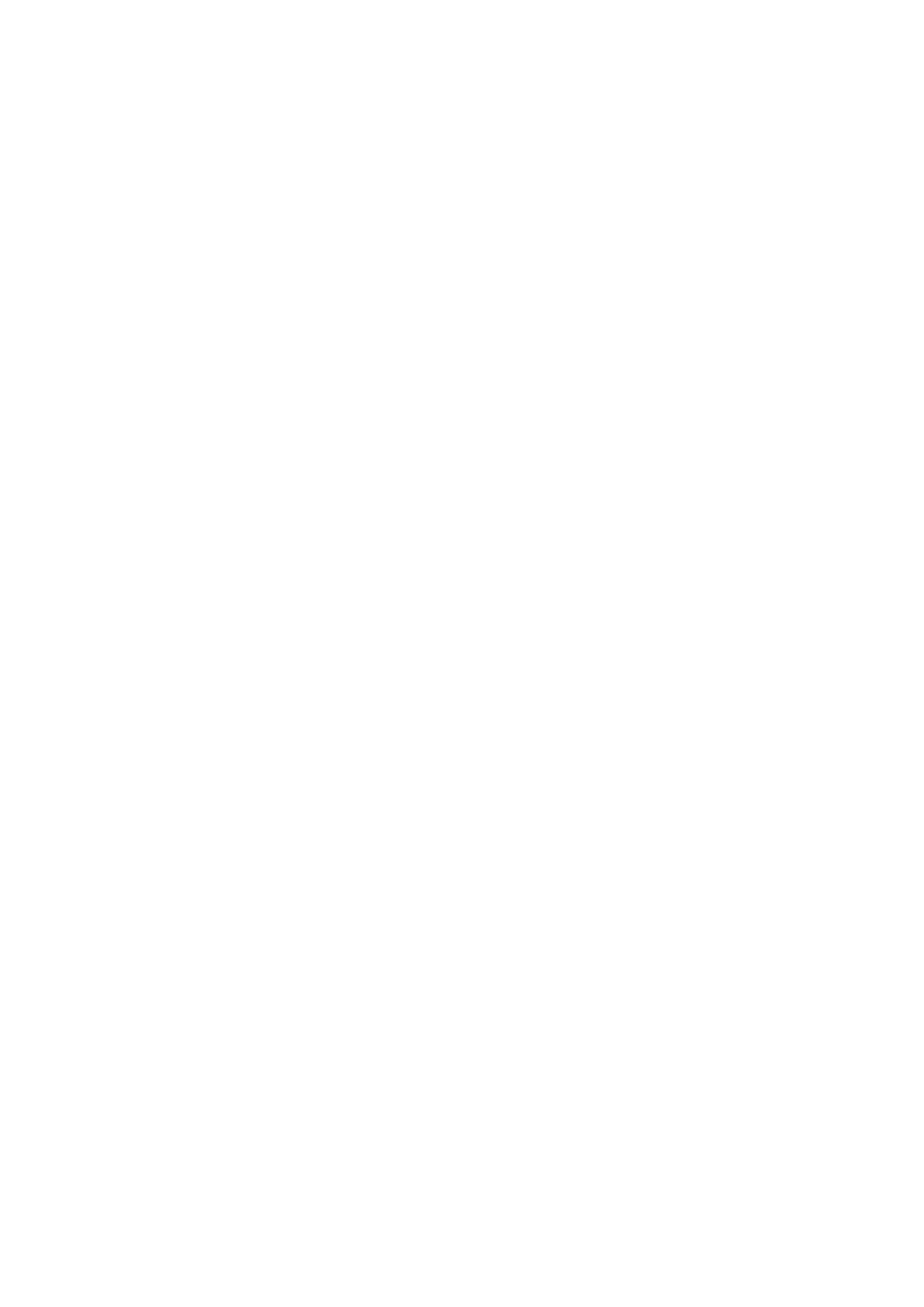# **APPENDIX: GENERAL CGMS INFORMATION**

- **1. Charter for CGMS**
- **2. CGMS Membership**
- **3. Addresses for Procuring Data**
- **4. Contact List for Operational Engineering Matters**
- **5. Address List for Distribution of CGMS Documents**
- **6. E-mail List Servers**
- **7. Glossary**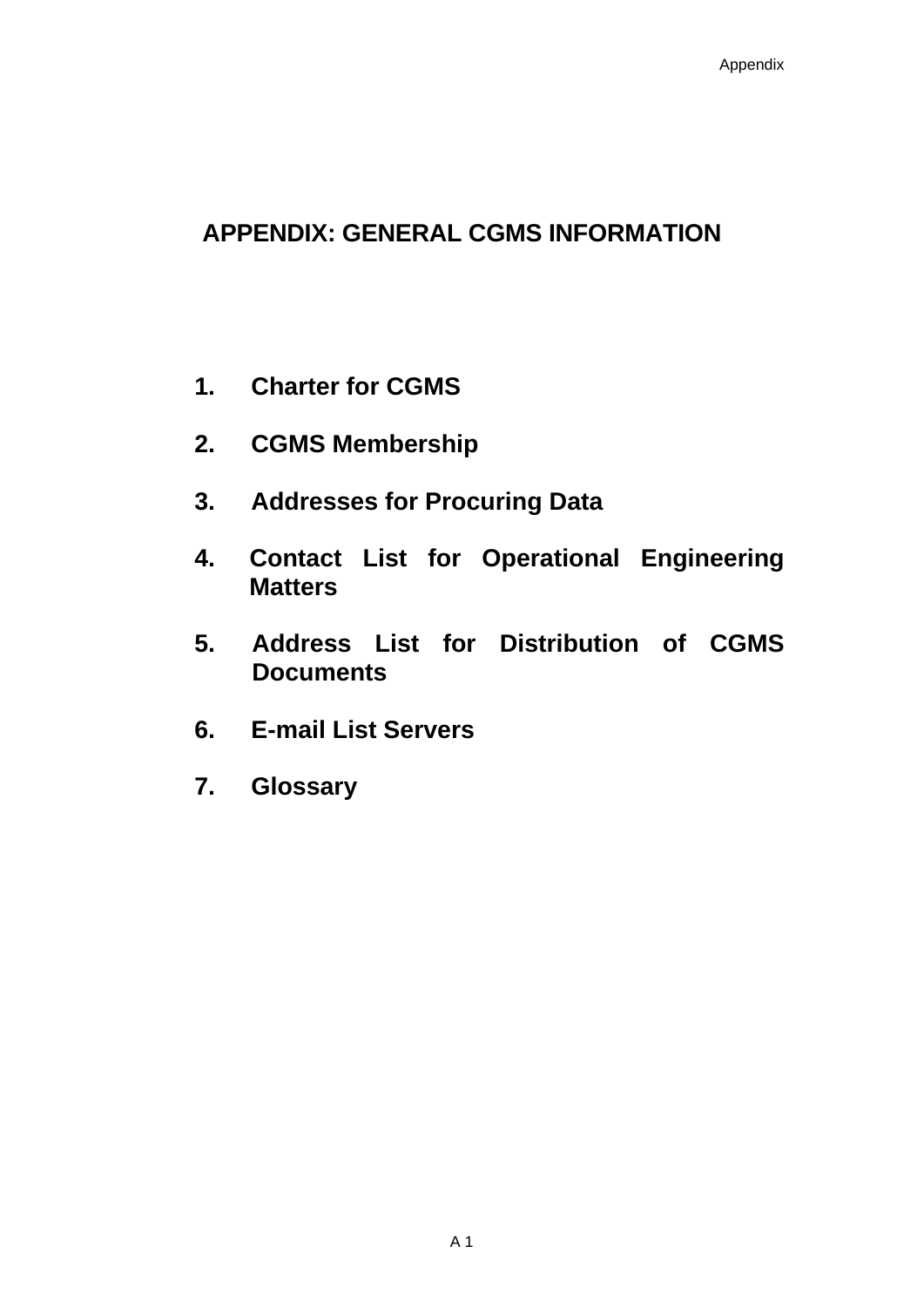#### <span id="page-119-0"></span>**CHARTER\* FOR THE COORDINATION GROUP FOR METEOROLOGICAL SATELLITES (CGMS)[1](#page-119-0)**

#### **PREAMBLE**

**RECALLING** that the Coordination on Geostationary Meteorological Satellites (CGMS) has met annually as an informal body since September 1972 when representatives of the United States (National Oceanic and Atmospheric Administration), the European Space Research Organisation (now the European Space Agency), and Japan (Japan Meteorological Agency) met to consider common interests relating to the design, operation and use of these agencies planned meteorological satellites,

**RECALLING** that the Union of Soviet Socialist Republics (State Committee for Hydrometeorology), India (India Meteorological Department) and the People's Republic of China (State Meteorological Administration) initiated development of geostationary satellites and joined CGMS in 1973, 1978, and 1986 respectively,

**RECOGNIZING** that the World Meteorological Organisation (WMO) as a representative of the meteorological satellite data user community has participated in CGMS since 1974,

**NOTING** that the European Organisation for the Exploitation of Meteorological Satellites (EUMETSAT) has, with effect from January 1987, taken over responsibility from ESA for the METEOSAT satellite system and the current Secretariat of CGMS,

**CONSIDERING** that CGMS has served as an effective forum through which independent agency plans have been informally harmonised to meet common mission objectives and produce certain compatible data products from geostationary meteorological satellites for users around the world,

**RECALLING** that the USA, the USSR, and the China have launched polarorbiting meteorological satellites, that Europe has initiated plans to launch an operational polar-orbiting mission and that the polar and geostationary meteorological satellite systems together form a basic element of the space based portion of the WMO Global Observing System,

**BEING AWARE** of the concern expressed by the WMO Executive Council Panel of Experts over the lack of guaranteed continuity in the polar-orbit and its recommendation that there should be greater cooperation between operational meteorological satellite operators world-wide, so that a more

 $\overline{a}$  $1$  This Charter was amended at CGMS-31 to take into account new membership of the R&D agencies ESA, NASA, JAXA and Rosaviakosmos.

<sup>\*</sup> Note by the CGMS Secretariat: The Charter will be amended to take into account the membership of CNES and KMA at CGMS-32 and -33 respectively.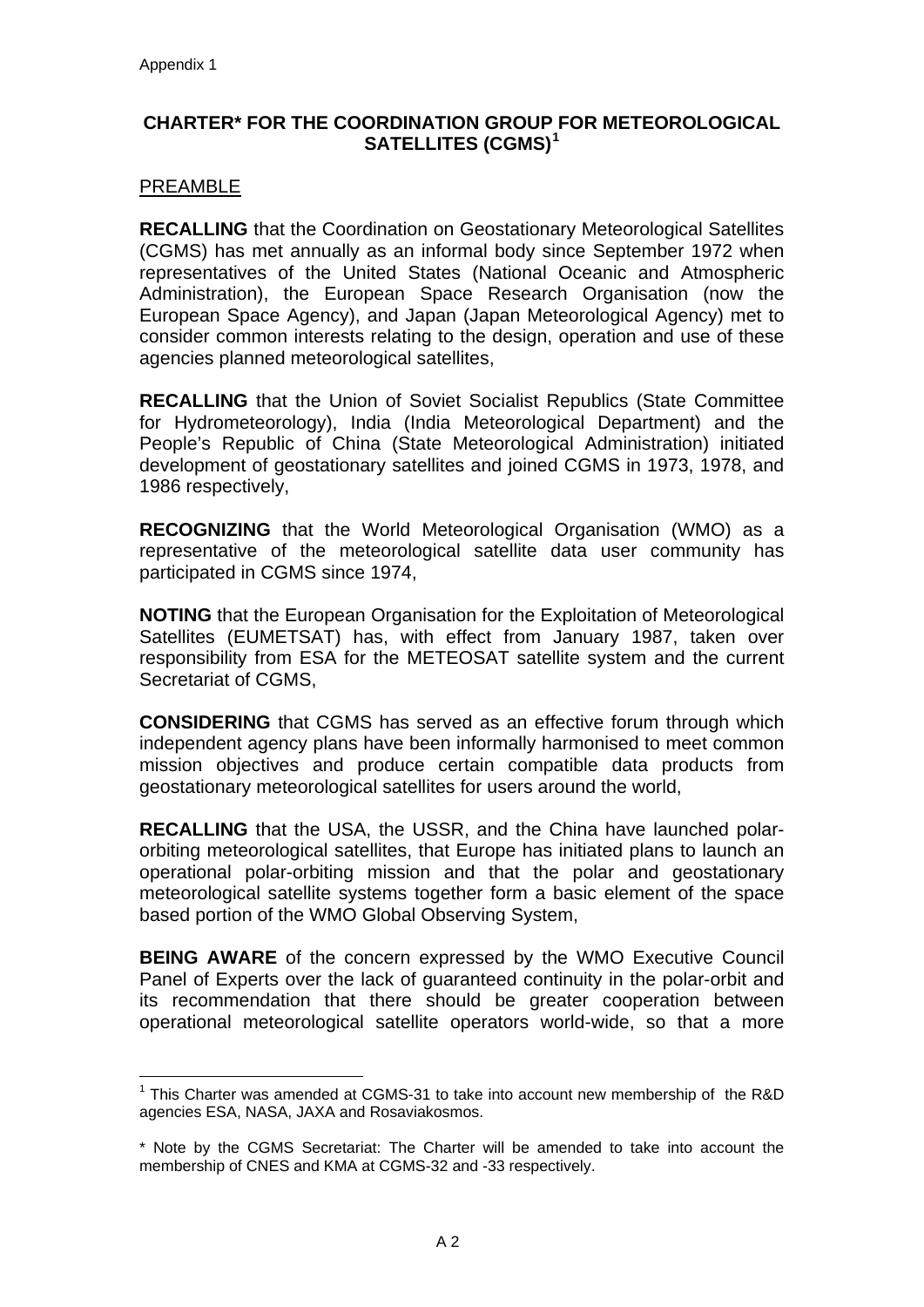effective utilisation of these operational systems, through the coordination and standardisation of many services provided, can be assured,

**RECOGNIZING** the importance of operational meteorological satellites for monitoring and detection of climate change,

**RECOGNIZING** the expansion of the space-based component of the WMO's World Weather Watch Global Observing System to include Research & Development missions and the commitment of the National Aeronautics and Space Administration (NASA), European Space Agency (ESA), Russian Aviation and Space Agency (Rosaviakosmos) and the National Space Development Agency of Japan (NASDA) to make observations from its missions available to the world community at the  $2<sup>nd</sup>$  session of the WMO Consultative Meetings on High Level Policy on Satellite matters in February 2002,

**NOTING** the expansion of CGMS at CGMS-31 to include NASA, ESA, Rosaviakosmos and the Japan Aerospace Exploration Agency (JAXA) as full members to improve coordination between operational meteorological and R&D satellite operators,

**AND RECOGNIZING** the need to update the purpose and objectives of CGMS,

#### **AGREE**

I. To change the name of CGMS to the Coordination Group for Meteorological Satellites

II. To adopt a Charter, establishing Terms of Reference for CGMS, as follows:

#### **OBJECTIVES**

- a) CGMS provides a forum for the exchange of technical information on geostationary and polar-orbiting meteorological satellite systems and research & development missions, such as reporting on current meteorological satellite status and future plans, telecommunications matters, operations, intercalibration of sensors, processing algorithms, products and their validation, data transmission formats and future data transmission standards.
- b) CGMS harmonises to the extent possible meteorological satellite mission parameters such as orbits, sensors, and data formats and downlink frequencies.
- c) CGMS encourages complementarity, compatibility and possible mutual back-up in the event of system failure through cooperative mission planning, compatible meteorological data products and services and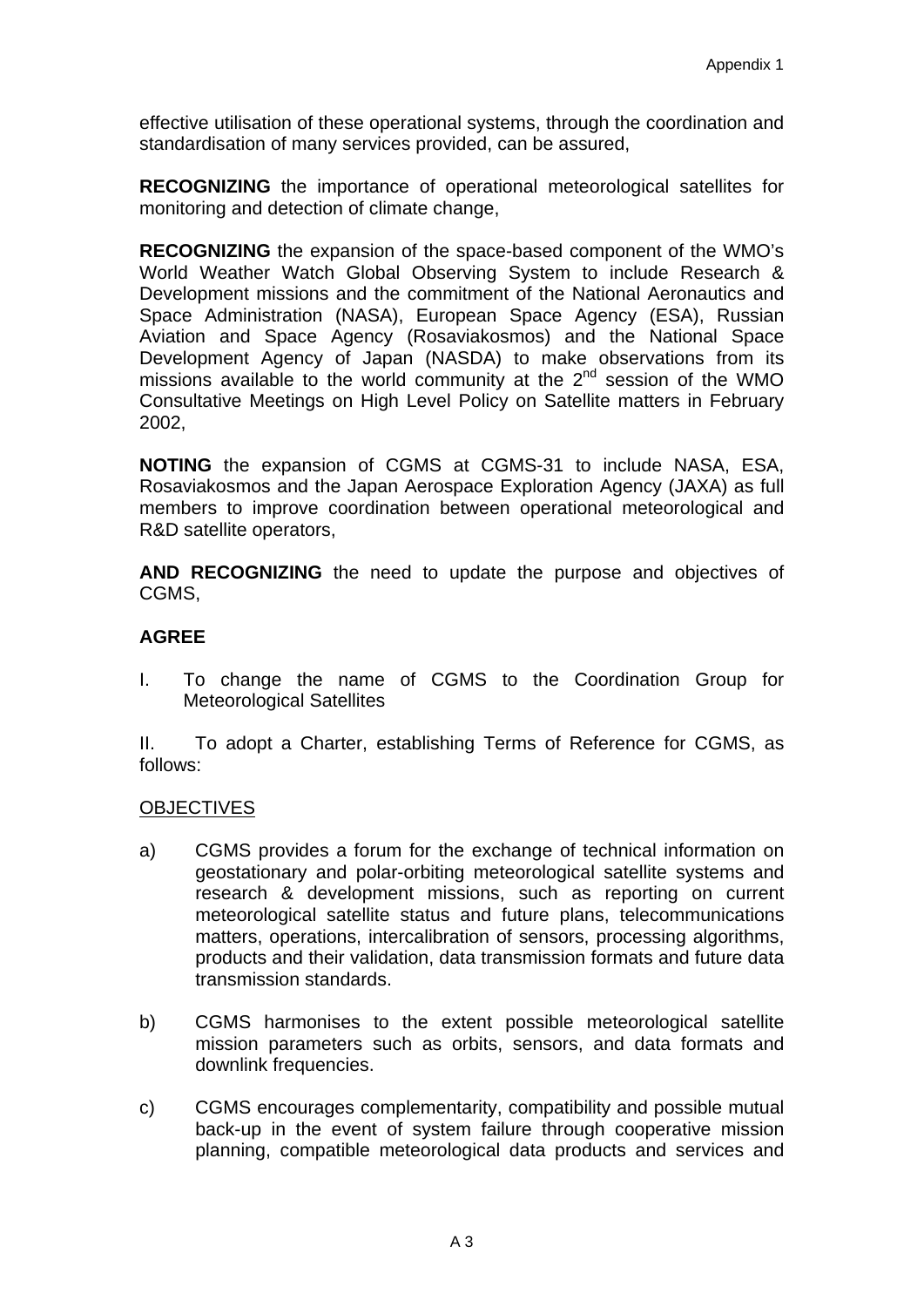the coordination of space and data related activities, thus complementing the work of other international satellite coordinating mechanisms.

#### MEMBERSHIP

- d) CGMS Membership is open to all operators of meteorological satellites, to prospective operators having a clear commitment to develop and operate such satellites, and to the WMO, because of its unique role as representative of the world meteorological data user community. Further CGMS Membership is open to space agencies operating R&D satellite systems that have the potential to contribute to WMO and supported programmes.
- e) The status of observer will be open to representatives of international organisations or groups who have declared an intent, supported by detailed system definition studies, to establish a meteorological satellite observing system. Once formal approval of the system is declared, membership of CGMS can be requested by the observer.

 Within two years of becoming an observer, observers will report on progress being made towards the feasibility of securing national approval of a system. At that time CGMS Members may review the continued participation by each Observer.

- f) The current Membership of CGMS is listed in an annex to this charter.
- g) The addition of new Members and Observers will be by consensus of existing CGMS Members.

#### **ORGANISATION**

- h) CGMS will meet in plenary session annually. Ad hoc Working Groups to consider specific issues in detail might be convened at the request of any Member provided that written notification is received and approved by the Membership at least 1 month in advance and all Members agree. Such Working Groups will report to the next meeting of CGMS.
- i) One Member, on a voluntary basis, will serve as the Secretariat of CGMS.
- j) Provisional meeting venues, dates and draft agenda for plenary meetings will be distributed by the Secretariat 6 months in advance of the meeting, for approval by the Members. An agreed Agenda will be circulated to each Member 3 months in advance of the meeting.
- k) Plenary Meetings of CGMS will be chaired by each of the Members in turn, the Chairman being proposed by the host country or organisation.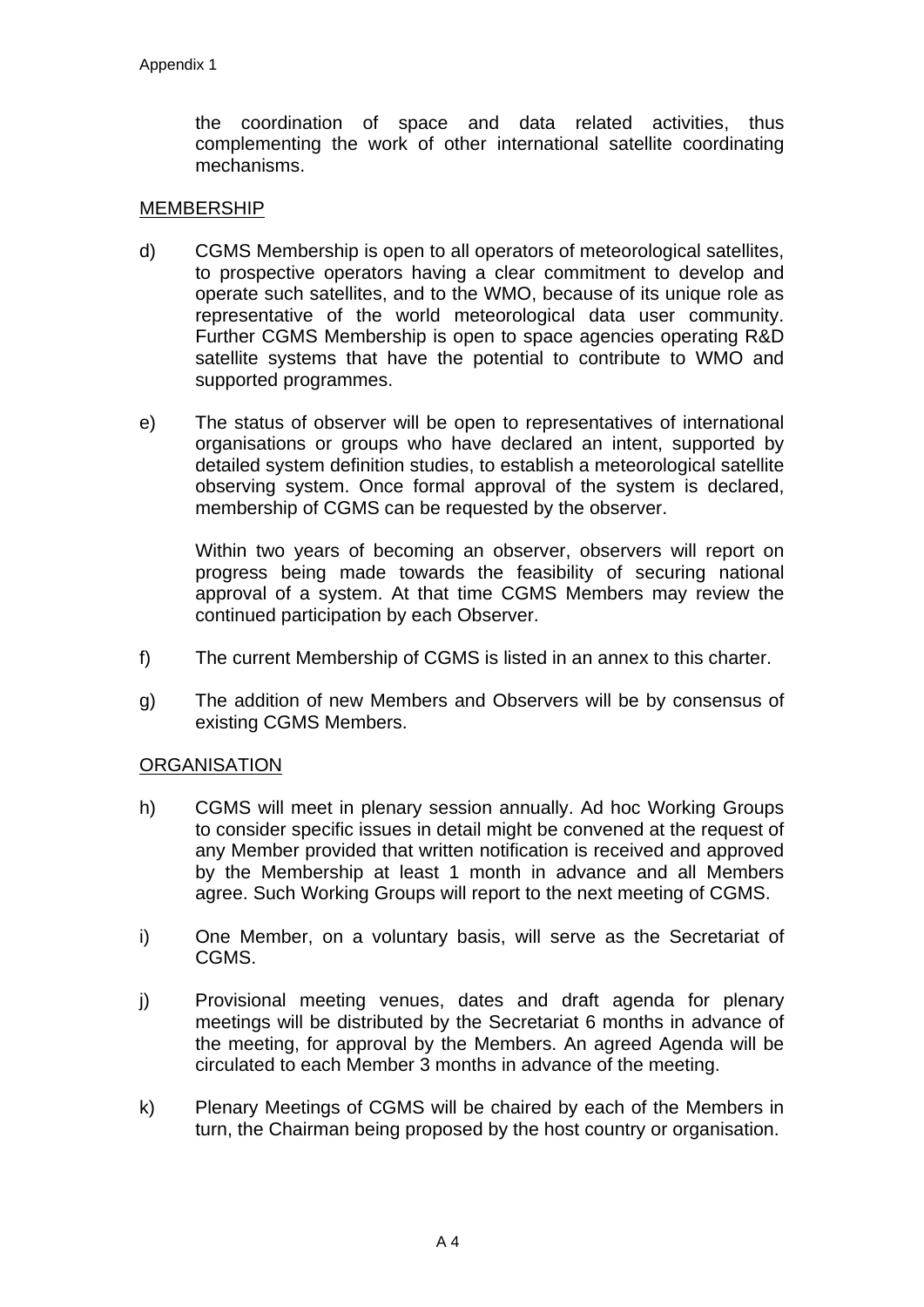l) The Host of any CGMS meeting, assisted by the Secretariat, will be responsible for logistical support required by the meeting. Minutes will be prepared by the Secretariat, which will also serve as the repository of CGMS records. The Secretariat will also track action items adopted at meetings and provide CGMS Members with a status report on these and any other outstanding actions, four months prior to a meeting and again at the meeting itself.

#### PROCEDURE

- m) The approval of recommendations, findings, plans, reports, minutes of meetings, the establishment of Working Groups will require the consensus of Members. Observers may participate fully in CGMS discussions and have their views included in reports, minutes etc., however, the approval of an observer will not be required to establish consensus.
- n) Recommendations, findings, plans and reports will be non-binding on Members or Observers.
- o) Once consensus has been reached amongst Members on recommendations, findings, plans and reports, minutes of meetings or other such information from CGMS, or its Working Groups, this information may be made publicly available.
- p) Areas of cooperation identified by CGMS will be the subject of agreement between the relevant Members.

#### **COORDINATION**

q) The work of CGMS will be coordinated, as appropriate, with the World Meteorological Organisation and its relevant bodies, and with other international satellite coordination mechanisms, in particular the Committee on Earth Observation Satellites (CEOS) and the Earth Observation International Coordination Working Group (EO-ICWG) and the Space Frequency Coordination Group (SFCG).

Organisations wishing to receive information or advice from the CGMS should contact the Secretariat; which will pass the request on to all Members and coordinate an appropriate response, including documentation or representation by the relevant CGMS Members.

#### AMENDMENT

r) These Terms of Reference may be amended or modified by consensus of the Members. Proposals for amendments should be in the hands of the Members at least one month prior to a plenary meeting of CGMS.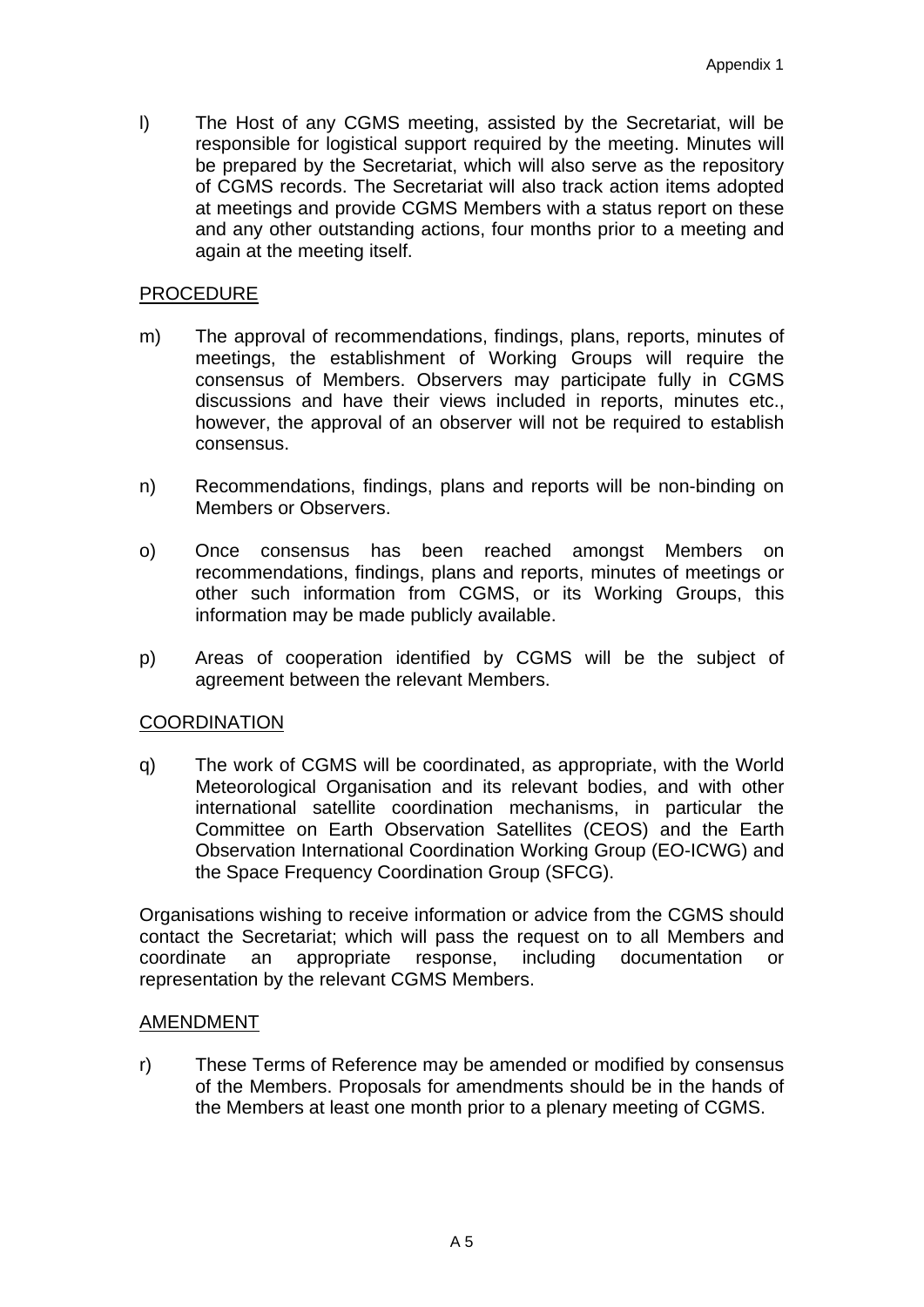#### **EFFECTIVE DATE AND DURATION**

s) These Terms of Reference will become effective upon adoption by consensus of all CGMS Members and will remain in effect unless or until terminated by the consensus of CGMS Members.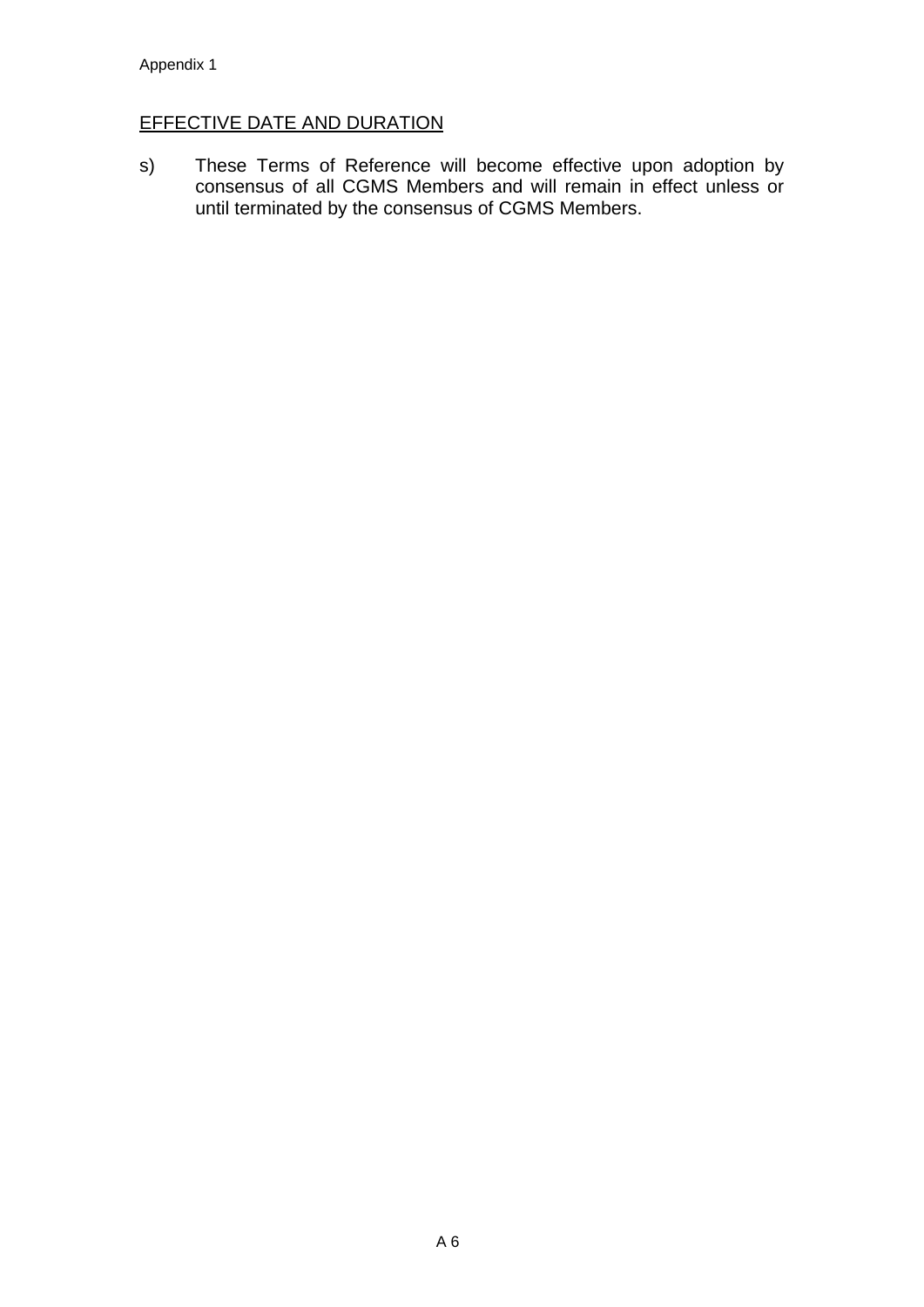## **MEMBERSHIP OF CGMS**

The current Membership of CGMS is:

| <b>CMA</b>                         | joined 1989                                          |
|------------------------------------|------------------------------------------------------|
| <b>CNES</b>                        | joined in 2004                                       |
| <b>ESA</b>                         | re-joined in 2003                                    |
| <b>EUMETSAT</b>                    | joined 1987, currently<br><b>CGMS</b><br>Secretariat |
| <b>IMD</b>                         | joined 1979                                          |
| <b>IOC/UNESCO</b>                  | joined in 2001                                       |
| <b>JAXA</b>                        | joined in 2003                                       |
| <b>JMA</b>                         | founder member, 1972                                 |
| <b>KMA</b>                         | joined in 2005                                       |
| <b>NASA</b>                        | joined in 2003                                       |
| <b>NOAA</b>                        | founder member, 1972                                 |
| ROSCOSMOS (formerly Rosaviakosmos) | joined in 2003                                       |
| <b>ROSHYDROMET</b>                 | joined 1973                                          |
| <b>WMO</b>                         | joined 1973                                          |

In some cases delegates are supported by other Agencies, for example SRC Planeta (with Roshydromet), and ISRO (with IMD).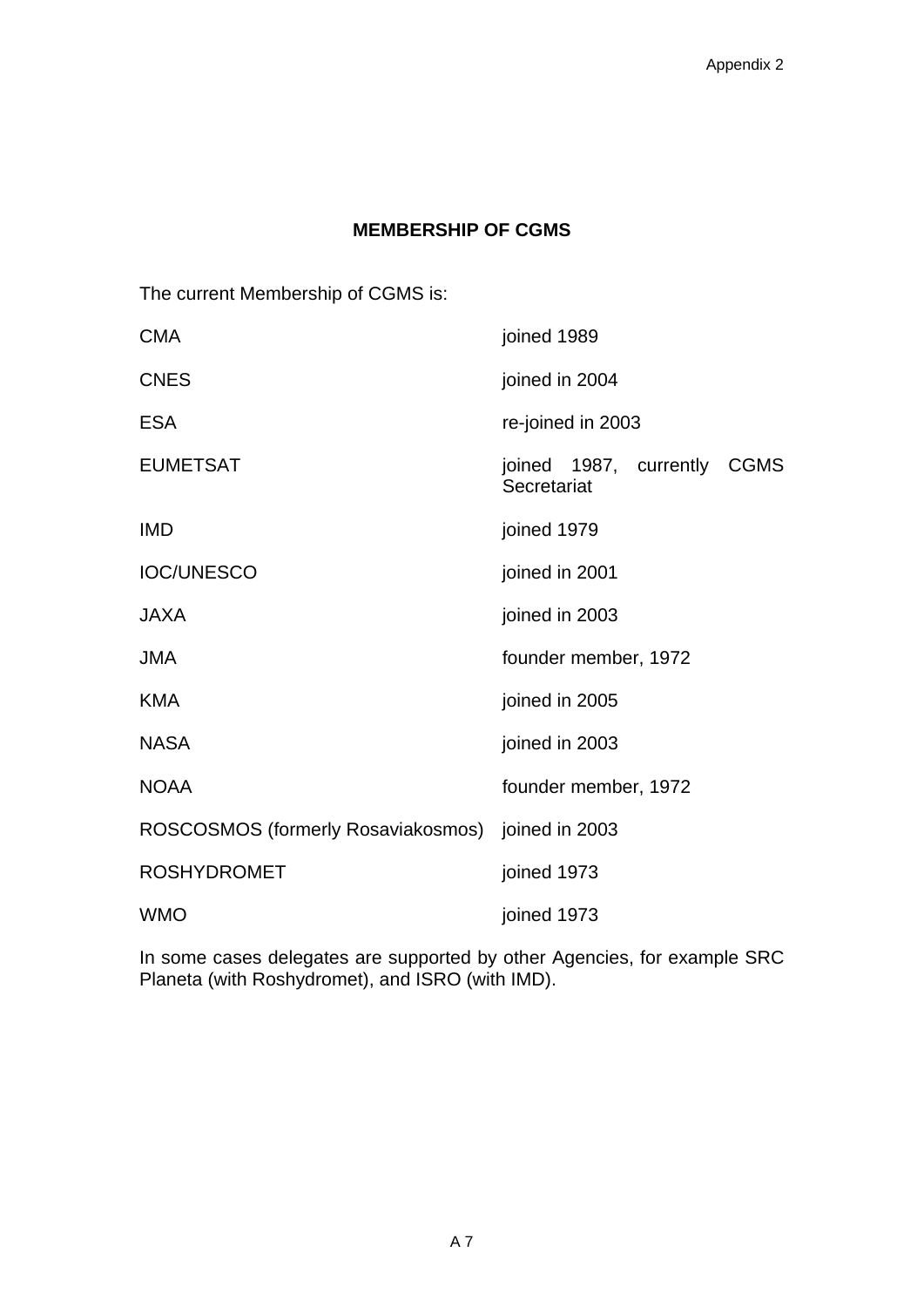## **ADDRESSES FOR PROCURING ARCHIVE DATA**

#### **CMA**

Mr. Luo Dongfeng National Satellite Meteorological Center China Meteorological Administration 46 Zhong Guan Cun South Ave. Beijing, 100081 People's Republic of China E-mail: dfluo@nsmc.cma.gov.cn http://www.cma.gov.cn/

#### **EUMETSAT**

Dr. Volker Gärtner Head of User Service EUMETSAT Am Kavalleriesand 31 D-64295 Darmstadt **Germany** E-mail: volker.gaertner@eumetsat.int http://www.eumetsat.int/

#### **IMD**

Mr. L.R.Meena Director (Satellite Meteorolgy) Satellite Meteorolgy Division India Meteorological Department Lodi Road, New Delhi-110003 India Email: Ir\_meena2001@yahoo.co [lrmeena@imdmail.gov.in](mailto:lrmeena@imdmail.gov.in)

#### **JAPAN- JMABSC**

Japan Meteorological Business Support **Center** 3-17 Kanda Nishiki-cho Chiyoda-ku Tokyo 101-0054 Japan E-mail: http://www.jmbsc.or.jp/

#### **NOAA**

Mr. Axel Graumann Satellite Services Group National Climatic Data Center Room 120 151 Patton Avenue Asheville, North Carolina 28801-5001 USA Tel.: +1 828-271-4850, Fax: +1 828-271-4876 E-mail: [ncdc.satorder@noaa.gov](mailto:ncdc.satorder@noaa.gov)  http://www.noaa.com/

#### **ROSCOSMOS**

Ms. Olga Margun Central Scientific Research Institute of Machine Building (TsNIIMash) 4, Pionerskaya St. Korolev, Moscow region, 141070, Russia E-maiil: margun@tsniimash.ru http://www.rosaviakosmos.ru

#### **ROSCOSMOS**

Ms. Nina Novikova Research Center for Earth Operative **Monitoring** 82, Building 25, Dekabzistor St. 127490 Moscow, Russia E-mail: novikova@ntsomz.ru http://www.rosaviakosmos.ru

#### **ROSHYDROMET/SRC PLANETA**

Dr. Vassily Asmus **Director** SRC Planeta B. Predtechenskii Per. 7 123242 Moscow Russia E-mail: asmus@planet.iitp.ru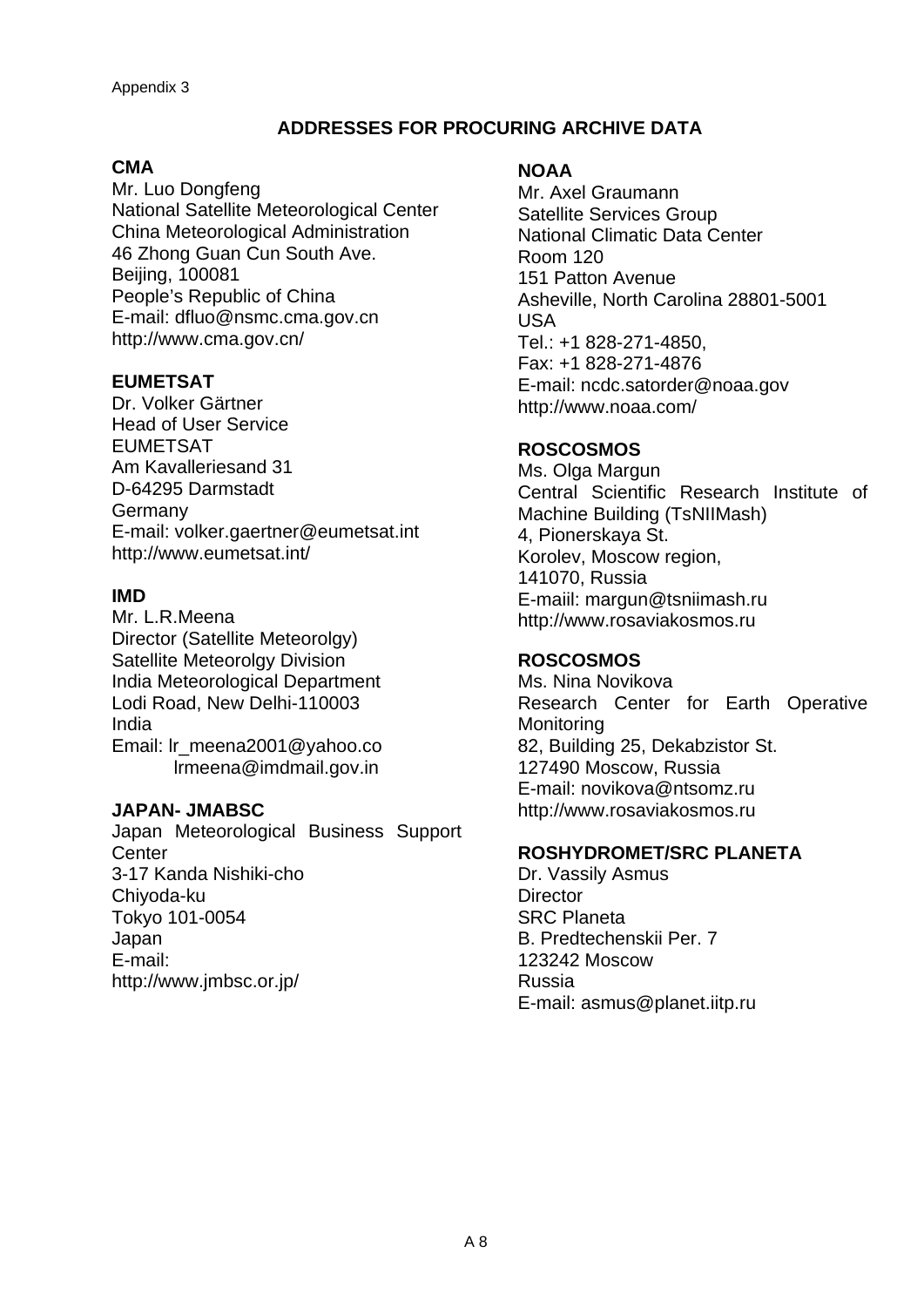# **CONTACT LIST FOR OPERATIONAL ENGINEERING MATTERS**

#### **CMA**

Mr. Xu Jianmin Member of Chinese Academy of Engineering Satellite Meteorological Center China Meteorological **Administration** 46 Zhong Guan Cun South Ave., Beijing, 100081, People's Republic of China Tel: +86 10 68406367 Fax: +86 10 6217 2724 E-mail: xujm@cma.gov.cn http://www.cma.gov.cn/

# **CMA**

Dr. Yang Jun Director-General National Satellite Meteorological **Center** China Meteorological Administration 46 Zhong Guan Cun South Ave., Beijing, 100081, People's Republic of China Tel.: +86 10 6840 7108 Fax: +86 10 6217 2724 E-mail: yangjun@nsmc.cma.gov.cn http://www.cma.gov.cn/

## **EUMETSAT**

Mr. Mikael Rattenborg Director of Operations EUMETSAT Am Kavalleriesand 31 D-64295 Darmstadt, Germany Telex: 4197335 emet d Tel.: +49 6151 807-368 Fax: +49 6151 807 304 E-mail: mikael.rattenborg@eumetsat.int http://www.eumetsat.int/

# **IMD**

Mr L R Meena Director (Satellite Meteorology) India Meteorological Department Lodi Road 110003 New Delhi, India Phone no. 91-11-2469 8247 Fax No. 91-11-2464 2249 Tx: 3166 494 E-mail: [lr\\_meena2001@yahoo.com](mailto:lr_meena2001@yahoo.com) or lrmeena@indmail.gov.in http://www.imd.gov.in/

# **JAPAN-JAXA**

Mr. Chu Ishida Manager, Earth Observation Research and application Center (EORC), Office of Space Applications Japan Aerospace Exploration Agency (JAXA) Harumi Island Triton Square Office Tower X, 1-8-10 Harumi, Chuo-ku, Tokyo 104-6023, Japan Tel.: +813 6221 9138 Fax: +813 6221 9191 E-mail: ishida.chu@jaxa.jp http:// http://www.jaxa.jp/index\_e.html

## **JAPAN-MSC/JMA**

Mr. Toshiyuki Kurino Head of System Engineering Division Meteorological Satellite Center (MSC) Japan Meteorological Agency (JMA) 3-235 Nakakiyoto, Kiyoseshi Tokyo 204-0012 , Japan Tel.: +81 424 93 4970 Fax: +81 424 92 2433 E-mail: cgmsplen@dpc.kishou.go.jp http://www.jma.go.jp/jma/indexe.html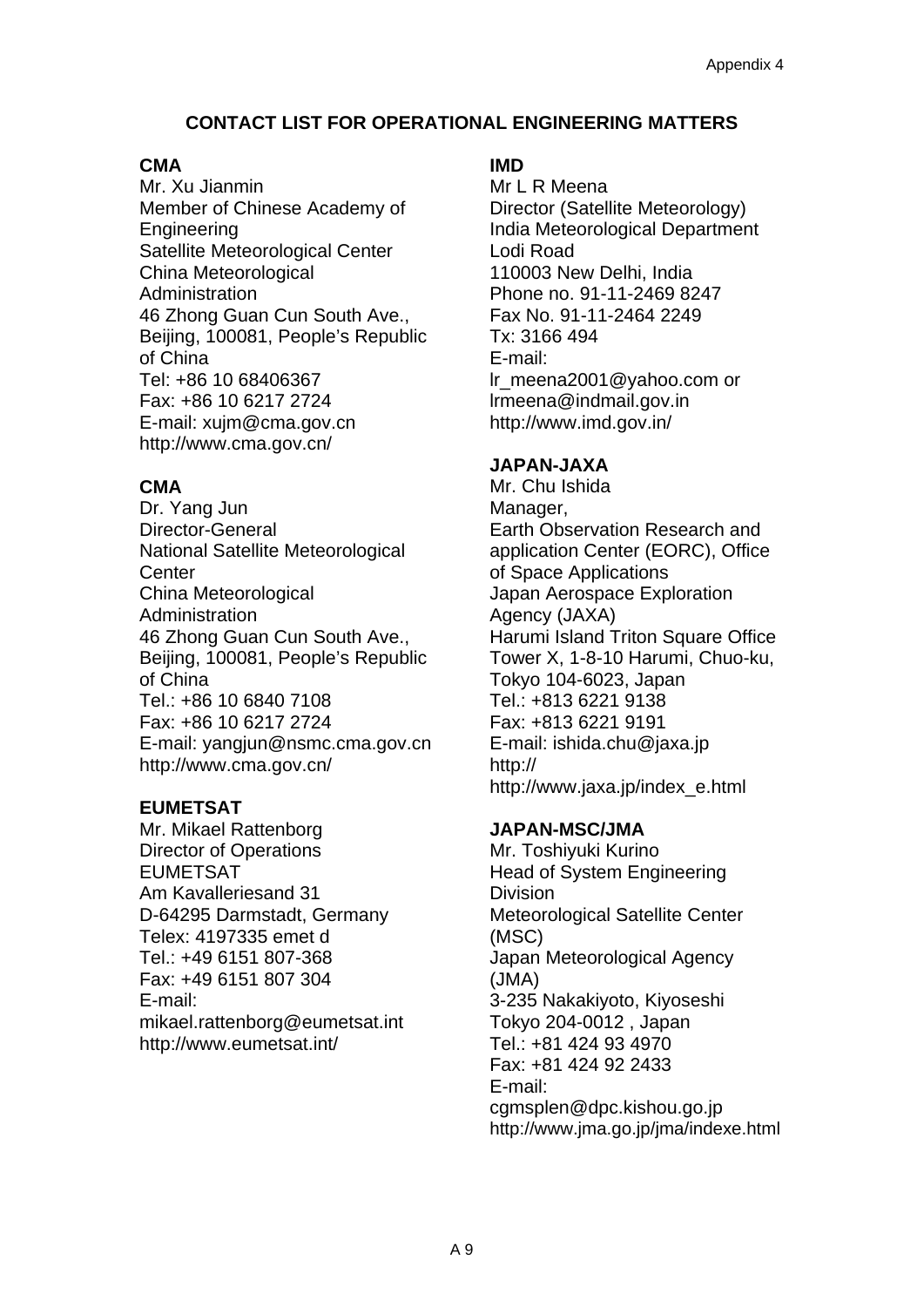#### **NOAA/NESDIS**

Mr. Gary Davis Director, Office of Satellite Operations and Systems **Development** NOAA/NESDIS SSMC1, Room 8340 1325 East/West Highway Silver Spring, Maryland, 20910, USA Tel: +1 301 713 2010 Fax: +1 301 713 1249 E-mail: gary.davis@noaa.gov http://www.noaa.com/

#### **ROSHYDROMET/SRC PLANETA**

Mrs. Tatjana Bourtseva SRC Planeta 7, Bolshoy Predtechensky Per. Moscow, 123242, Russia Tel: +7 095 255 2421 Fax: +7 095 200 42 10 E-mail: burc@planet.iitp.ru

#### **RUSSIAN FEDERATION**

Ms. Olga Margun Central Scientific Research Institute of Machine Building (TsNIIMash) 4, Pionerskaya St. Korolev, Moscow region, 141070, Russia Tel: +7 095 513 5250 Fax: +7 095 513 43 93 E-mail:margun@tsniimash.ru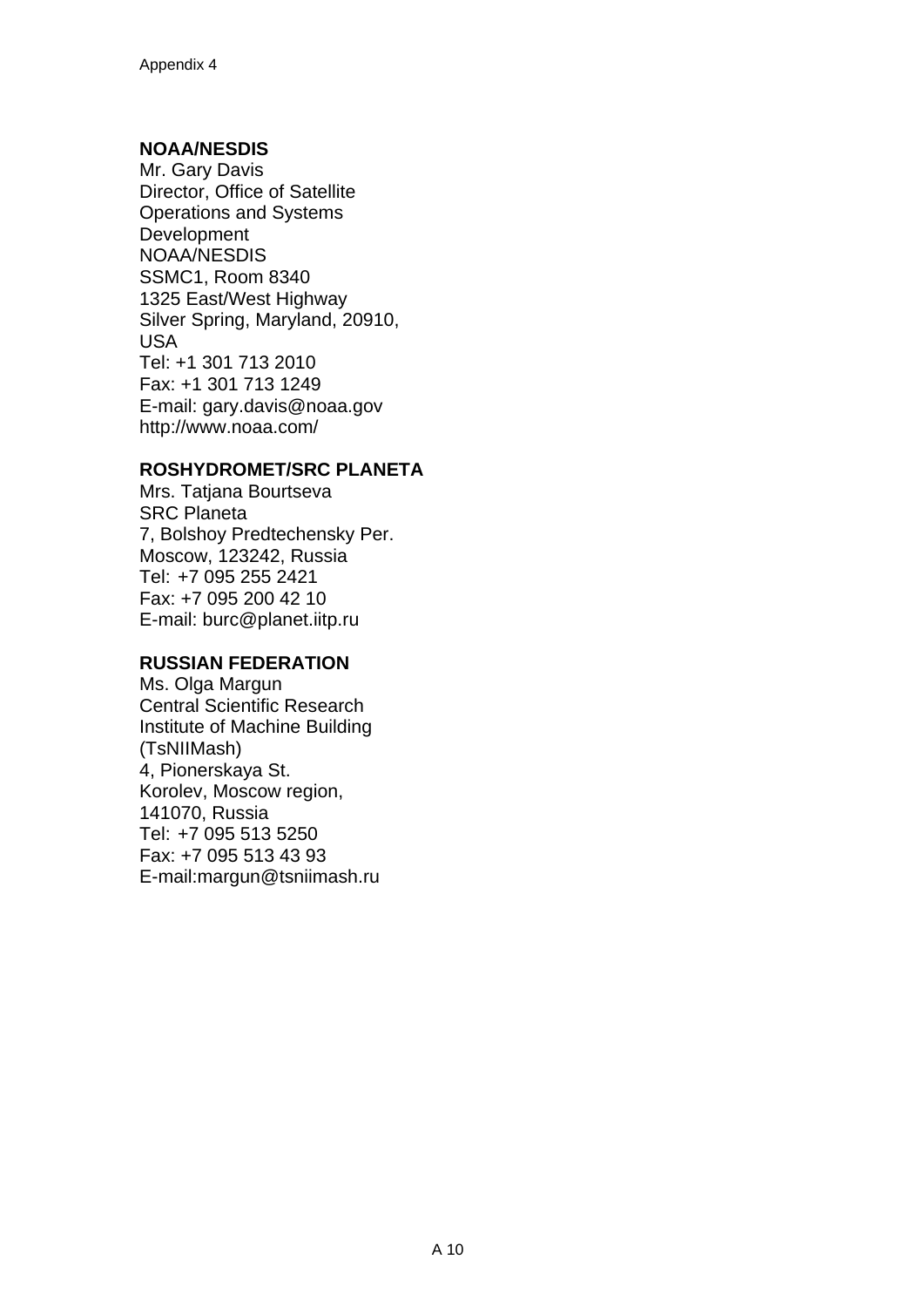# **ADDRESS LIST FOR THE DISTRIBUTION OF CGMS DOCUMENTS**

#### **CGMS Secretariat**

EUMETSAT Dr. Piero Valabrega Strategic & International Relations **Officer** Am Kavalleriesand 31 64295 Darmstadt, Germany Tel: +49 6151 807-604 Fax: +49 6151 807-866 E-mail: piero.valabrega@eumetsat.int anne.taube@eumetsat.int http://www.eumetsat.int/

#### **CHINA**

Mr. Xu Boming Shanghai Bureau of Astronautics 222 Cao Xi Road Shanghai 200235 People's Republic of China Tel: +86 21 64 70 81 88 Fax: +86 21 64 5138 30 E-mail:Lutongshan@sina.com

#### **CMA**

Dr. Wenjian Zhang Director-general, Department of Observation and Telecommunication, China Meteorological Administration No. 46 Zhongguancun South Avenue, Haidian Beijing 100081 People's Republic of China Tel: +86 10 684 07324 (O) Fax: +86 10 621 797 86 E-mail: wjzhang@nsmc.cma.gov.cn http://www.cma.gov.cn/

## **CMA**

Mr. Yang Jun Director General National Satellite Meteorological **Center** China Meteorological Administration No. 46 Zhongguancun South Avenue, Haidian Beijing, 100081

People's Republic of China Tel: +86 10 6840 7108 Fax: +86 10 6217 2724 E-mail: yangjun@nsmc.cma.gov.cn http://www.cma.gov.cn/

# **CMA**

Mr. Xu Jianmin Member of Chinese Academy of Engineering National Satellite Meteorological Center China Meteorological Administration No. 46 Zhongguancun South Avenue, Haidian Beijing, 100081 People's Republic of China Tel: +86 10 6840 6367 Fax: +86 10 6217 2724 E-mail: xujm@cma.gov.cn http://www.cma.gov.cn/

## **CMA**

Mr. Luo Dongfeng International Cooperation Department National Satellite Meteorological Center China Meteorological Administration No. 46 Zhongguancun South Avenue, Haidian Beijing, 100081 People's Republic of China Tel: +86 10 6840 6877 Fax: +86 10 6217 2724 E-mail: dfluo@nsmc.cma.gov.cn http://www.cma.gov.cn/

# **CNES**

Mrs. Pascale Ultré-Guérard Head of Earth Observation Programmes **CNES** 2, place Maurice Quentin F-75039 Paris Cedex 01 France Tel.: +33 1 44 76 75 33 Fax:+33 1 44 76 78 67 E-mail: pascale.ultre-guerard@cnes.fr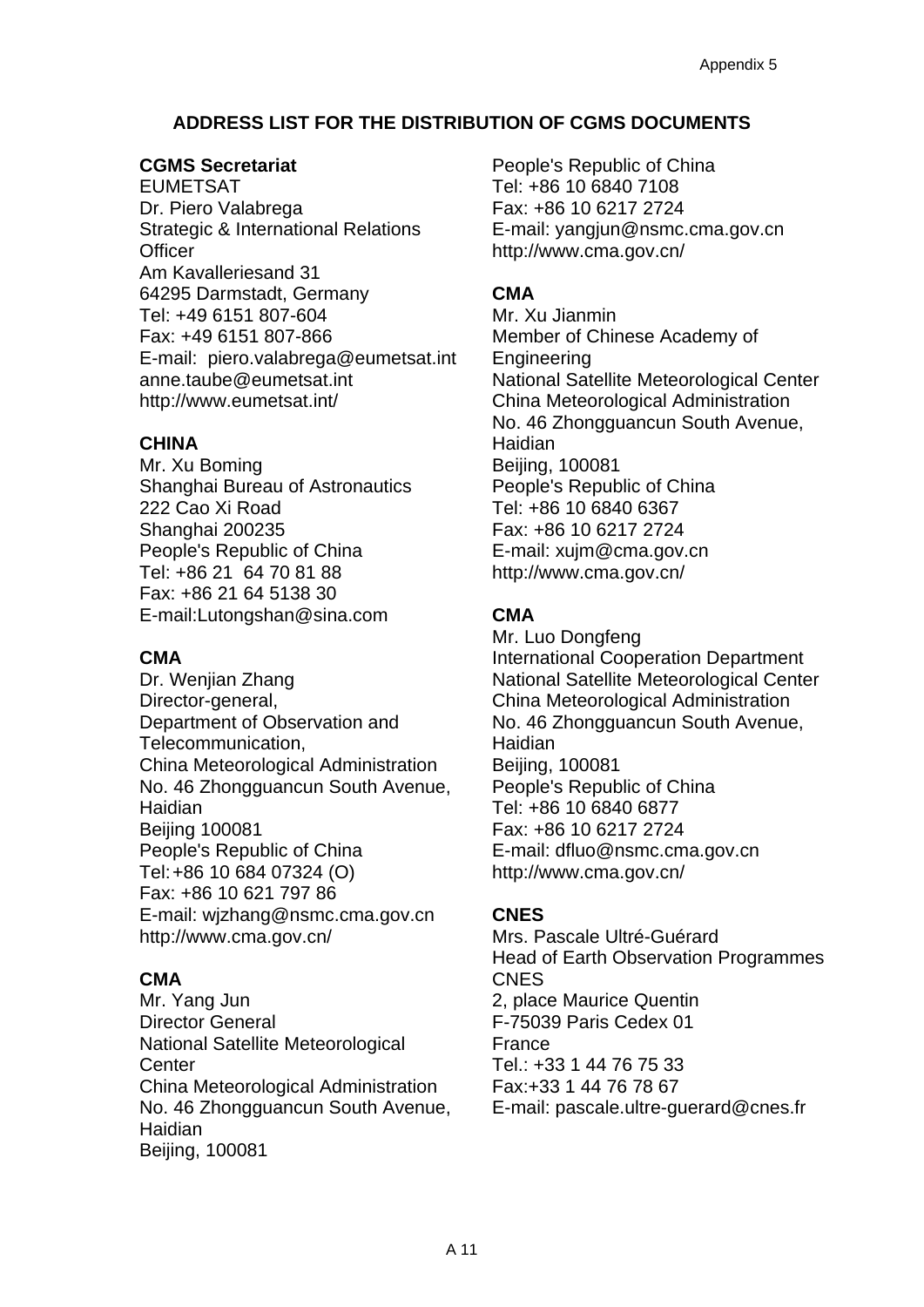# **CNES**

Didier Renaut Responsible for Meteorological Atmosphere and Climate **CNES** 2, place Maurice Quentin F-75039 Paris Cedex 01 France Tel.: n/a Fax: +33 1 44 76 78 67 E-mail: vincent.casse@cnes.fr

# **ESA**

Dr. Stephen Briggs Head of Earth Observation Science and Applications Department EOP-S ESA/ESRIN Via Galileo Galilei I-00044 Frascati (Rome) Italy Tel: +39 06 94180 400 Fax: +39 06 941 80402 E-mail: Stephen.Briggs@esa.int www.esa.int

## **ESA**

Dr. E. Oriol-Pibernat MetOp and MSG Mission Manager ESRIN Via Galileo Galilei, CP 64 I-00044 Frascati, Italy Tel: +39 06 941 80 408 Fax: +39 06 941 80 532 E-mail: Evangelina.Oriol-Pibernat@esa.int or eoriol@esa.int www.esa.int

## **EUMETSAT**

Dr. Volker Gärtner Head of User Service EUMETSAT Am Kavalleriesand 31 64295 Darmstadt, Germany Tel: +49 6151 807 583 Fax: +49 6151 807-304 E-mail: volker.gaertner@eumetsat.int http://www.eumetsat.int/

#### **EUMETSAT**

Mr. Mikael Rattenborg Director of Operations EUMETSAT Am Kavalleriesand 31 64295 Darmstadt, Germany Tel: +49 6151 807-368 Fax: +49 6151 807-304 E-mail: mikael.rattenborg@eumetsat.int http://www.eumetsat.int/

# **EUMETSAT**

Dr. Lars Prahm Director-General EUMETSAT Am Kavalleriesand 31 64295 Darmstadt, Germany Tel: +49 6151 807-600 Fax: +49 6151 807-830 E-mail: lars.prahm@eumetsat.int http://www.eumetsat.int/

# **EUMETSAT**

Dr. Johannes Schmetz Head of Meteorological Division EUMETSAT Am Kavalleriesand 31 64295 Darmstadt, Germany Tel: +49 6151 807-590 Fax: +49 6151 807-838 E-mail: johannes.schmetz@eumetsat.int http://www.eumetsat.int/

## **EUMETSAT**

Mr. Ernst Koenemann Director of Programme Development EUMETSAT Am Kavalleriesand 31 64295 Darmstadt, Germany Tel: +49 6151 807-500 Fax: +49 6151 807-552 E-mail: ernst.koenemann@eumetsat.int http://www.eumetsat.int/

## **EUMETSAT**

Mr. Joaquin Gonzalez System Engineering Support Group Manager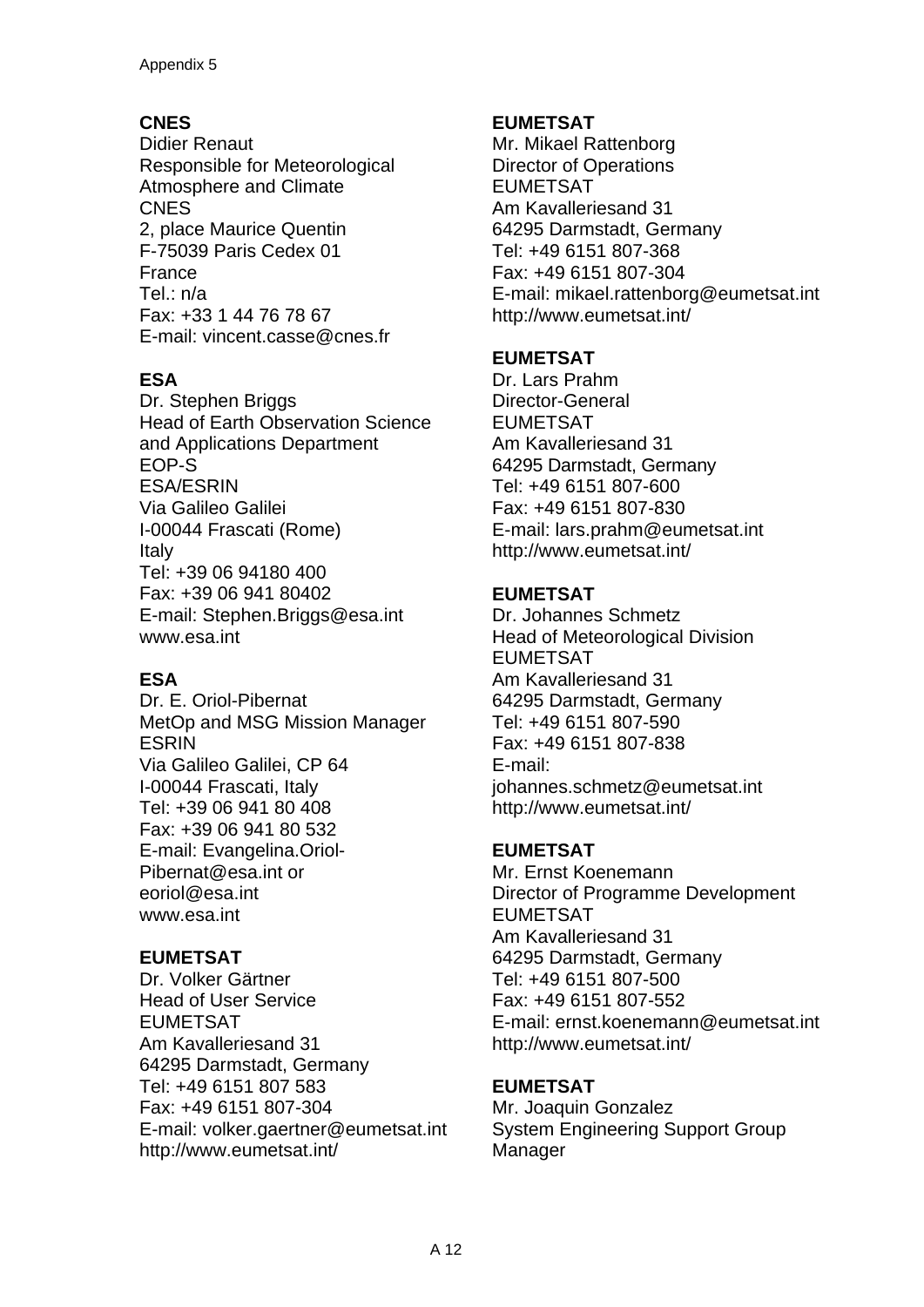EUMETSAT Am Kavalleriesand 31 64295 Darmstadt, Germany Tel: +49 6151 807-575 Fax: +49 6151 807-426 E-mail: joaquin.gonzalez@eumetsat.int http://www.eumetsat.int/

## **IOC/UNESCO**

Dr. Keith Alverson Director, GOOS Project Office Head of Section, IOC/UNESCO C.O.I. de l'UNESCO 1, rue Miollis F-75732 Paris Cedex 15 Tel.: +33 1 45 68 40 42 Fax: +33 1 45 68 58 13 E-mail: k.alverson@unesco.org http://ioc.unesco.org/iocweb/index.php

#### **IOC/UNESCO**

Prof. Dr. Hiroshi Kawamura Center for Atmospheric and Ocean **Studies** Graduate School of Science Tohoku University Sendai, 980 8578 Japan Tel.: +81 22 217 6745 Fax: +81 22 217 6748 E-mail: kamu@ocean.caos.tohoku.ac.jp http://ioc.unesco.org/iocweb/index.php

## **IMD**

Dr. R.C. Bhatia Additional Director General of Meteorology (Instruments) India Meteorological Department Lodi Road New Delhi, 110003, India Tel: +91 011 246 16 602 Fax: +91 011 2464 2249/2469 9216/2462 3220 E-mail: rc\_bhatia@hotmail.com, rcbhatia@imd.ernet.in http://www.imd.gov.in/

# **IMD**

Mr L R Meena Director (Satellite Meteorology) India Meteorological Department Lodi Road 110003 New Delhi, India Phone no. 91-11-2469 8247 Fax No. 91-11-2464 2249 Tx: 3166 494 E-mail: [lr\\_meena2001@yahoo.com](mailto:lr_meena2001@yahoo.com) or lrmeena@indmail.gov.in http://www.imd.gov.in/

# **JAXA**

Dr. Yasushi Horikawa Executive Director, Office of Space **Applications** Japan Aerospace Exploration Agency (JAXA) 1-1, Sengen 2chome, Tsukuba-city, Ibaraki 305-8505, Japan Tel.: +81 29 868 5075 Fax: +81 29 868 5963 E-mail: horikawa.yasushi@jaxa.jp http:// http://www.jaxa.jp/index\_e.html

# **JAXA**

Mr. Tadahiko Inada Senior Chief Officer for International Cooperation, Office of Space **Applications** Japan Aerospace Exploration Agency (JAXA) Marunouchi Kitaguchi Building, 1-6-5 Marunouchi, Chiyoda-ku, Tokyo 100- 8260, Japan Tel: +813 6266 6014 Fax: +813 6266 6901 E-mail: inada.tadahiko@jaxa.jp http:// http://www.jaxa.jp/index\_e.html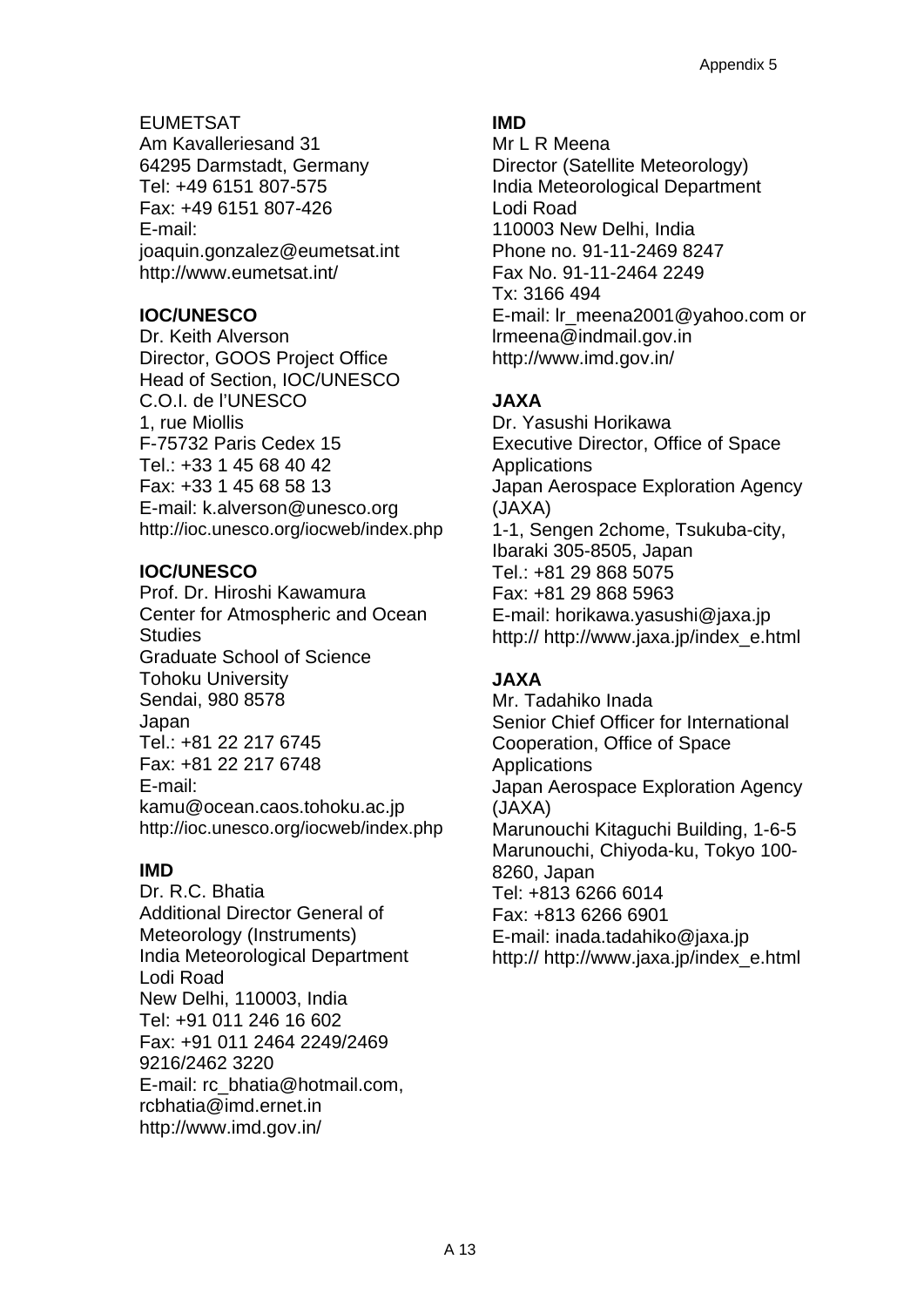# **JMA**

Mr. Kazunobu Nakamura Director-General Meteorological Satellite Center (MSC) Japan Meteorological Agency (JMA) 3-235 Nakakiyoto, Kiyose-shi 204-0012 Tokyo, Japan Tel.: +81 424 934990 Fax: +81 424 922433 E-mail: kokusai@dpc.kishou.go.jp http://www.jma.go.jp/jma/indexe.html

# **JMA**

Mr. Nozomu Ohkawara Meteorological Satellite Center (MSC) Japan Meteorological Agency (JMA) 3-235 Nakakiyoto, Kiyoseshi Tokyo 204-0012, Japan Tel.: +81 424 934970 Fax: +81 424 922433 E-mail: kokusai@dpc.kishou.go.jp http://www.jma.go.jp/jma/indexe.html

## **JMA**

Mr. Takashi Ohshima Director, Satellite Program Division Observations Department Japan Meteorological Agency (JMA) 1-3-4, Otemachi, Chiyoda-ku Tokyo 100-8122, Japan Tel: +81 3 3201 8677 Fax: +81 3 3217 1036 E-mail: takashi.ohshima@met.kishou.go.jp http://www.jma.go.jp/jma/indexe.html

## **JMA**

Mr. Yoshishige Shirakawa Satellite Program Division Observations Department Japan Meteorological Agency (JMA) 1-3-4, Otemachi, Chiyoda-ku Tokyo 100-8122, Japan Tel: +81 3 3201 8677 Fax: +81 3 3217 1036 E-mail: yshirakawa@met.kishou.go.jp http://www.jma.go.jp/jma/indexe.html

# **KMA**

Mr. Byung-sun Kim Director of Remote Sensing Division Forecast Bureau, Korea Meteorological Administration 460-18, Sindaebang-dong, Dongjak-gu, Seoul 156-720, Republic of Korea Tel.: +82 2 841 7042 Fax: +82 2 841 7045 E-mail: kimbs@kma.go.kr

# **KMA**

Dr. Myoung-Hwan Ahn Senior Researcher of Remote Sensing Laboratory Meteorological Research Institute, Korea Meteorological Administration 460-18, Sindaebang-dong, Dongjak-gu, Seoul 156-720, Republic of Korea Tel.: +82 2 841 2786 Fax: +82 2 841 2787 E-mail: mhahn@metri.re.kr

# **KMA**

Mrs. Kum-Lan Kim Senior Researcher of Remote Sensing Division Forecast Bureau, Korea Meteorological **Administration** 460-18, Sindaebang-dong, Dongjak-gu, Seoul 156-720, Republic of Korea Tel.: +82 2 841 7042 Fax: +82 2 841 7045 E-mail: kkl@kma.go.kr

# **NASA**

Dr. Shahid Habib Chief Office of Science Utilization, Code 604 Science and Exploration Directorate National Aeronautics and Space Administration Goddard Space Flight Center Greenbelt Maryland 20771 USA Tel.: +1 301 614 5392 Fax: +1 301 614 5620 E-mail: shahid.habib-1@nasa.gov http://www.nasa.gov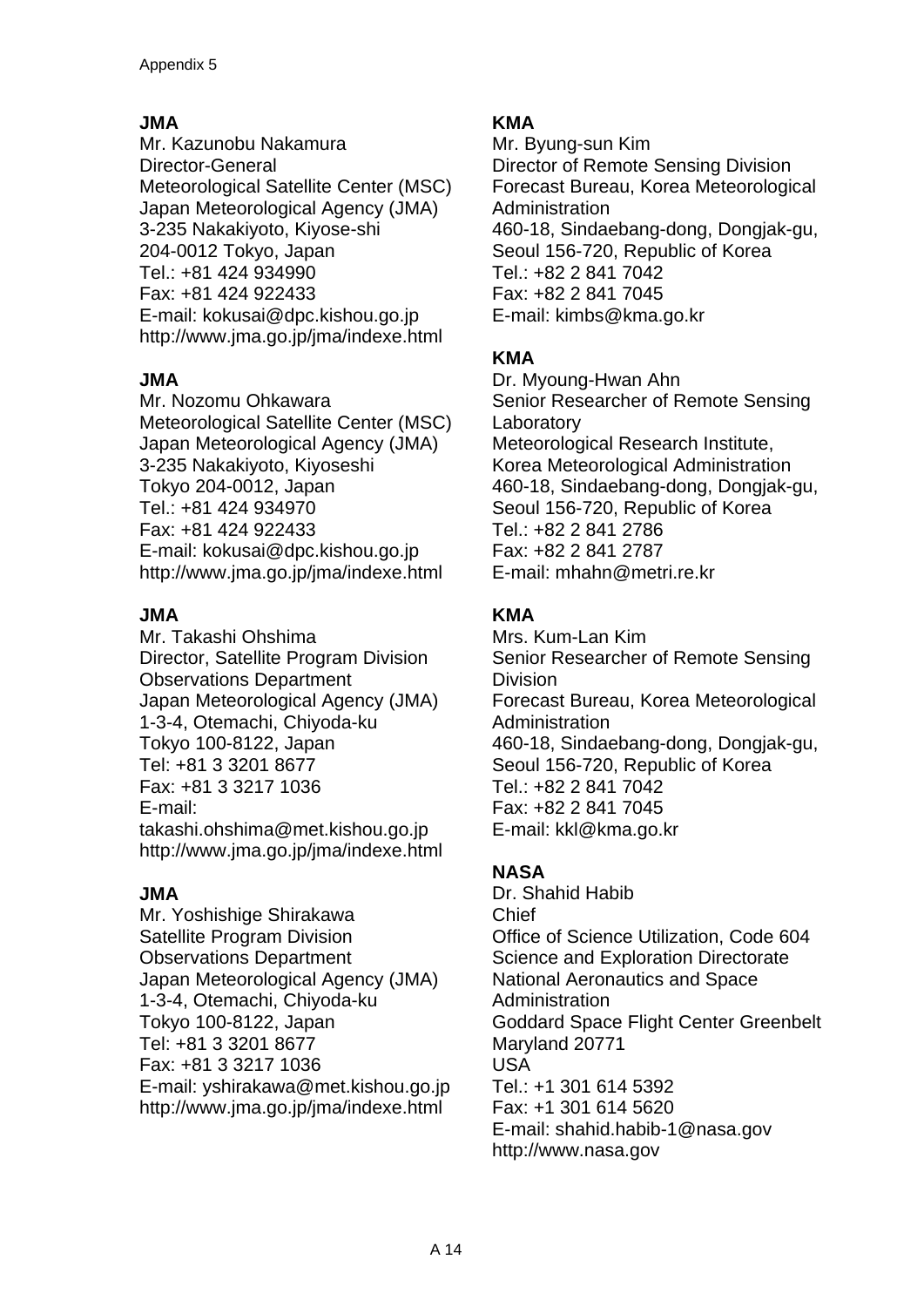# **NASA**

Ms. DeVon Caroll National Aeronautics and Space Administration Office of External Relations 300 E Street SW Code IY Washington, D.C., 20546-0001 USA Tel.: +1 202 358 1622 Fax: +1 202 358 2798 E-mail: Devon.Carroll@nasa.gov http://www.nasa.gov

## **NASA**

Dr. William P. Chu MS 475 NASA Langley Research Center Hampton Virginia, 23681 USA Tel.: 1-757 864 2675 Fax: 1-757 864 2671 Email: w.p.chu@Larc.nasa.gov http://www.nasa.gov

## **NASA**

Mr. Michael S. Cisewski MS475 NASA Langley Research Center Hampton Virginia, 23681 USA Tel.: 1-757 864 1861 Fax: 1-757 864 2671 Email: m.s.cisewski@Larc.nasa.gov http://www.nasa.gov

# **NOAA**

Dr. Mary Colton NOAA/NESDIS/ORA Room 701 5200 Auth Road Camp Springs, Maryland, 20746, USA Tel.: +1 301 763 8127 Fax.: +1 301 763 8108 E-mail: [marie.colton@noaa.gov](mailto:mperkins@nesdis.noaa.gov) <http://www.noaa.com/>

# **NOAA**

Mr. Gary Davis Director, Office of Satellite Operations and Systems Development NOAA/NESDIS SSMC1, Room 8340 1325 East/West Highway Silver Spring, Maryland, 20910, USA Tel: +1 301 713 2010 Fax: +1 301 713 1249 E-mail: [gary.davis@noaa.gov](mailto:gdavis@nesdis.noaa.gov) http://www.noaa.com/

# **NOAA**

Mr. Daniel Muller Office of International & Interagency Affairs Office NOAA/NESDIS (E/IA) SSMC1, Room 7311 1335 East-West Highway Silver Spring, Maryland 20910, USA Tel: +1 301 713 2024 Ext. 209 Fax: +1 301 713 2032 E-mail: Daniel.muller@noaa.gov http://www.noaa.com/

# **NOAA**

Dr. Paul Menzel Chief Scientist NOAA/NESDIS 1225 West Dayton St. Madison, WI 53706, USA Tel: +1 608 263 4930 Fax: +1 608 262 5974 E-mail: [paulm@ssec.wisc.edu](mailto:paulm@ssec.wisc.edu) http://www.noaa.com/

# **NOAA**

Mr. Marlin Perkins NOAA/NESDIS (E/SP3) Room 3320, FB4, Mailstop 9909 5200 Auth Road Camp Springs, Maryland, 20746, USA Tel.: +1 301 457 5681 Fax.: +1 301 457 5620 E-mail: [marlin.o.perkins@noaa.gov](mailto:mperkins@nesdis.noaa.gov) http://www.noaa.com/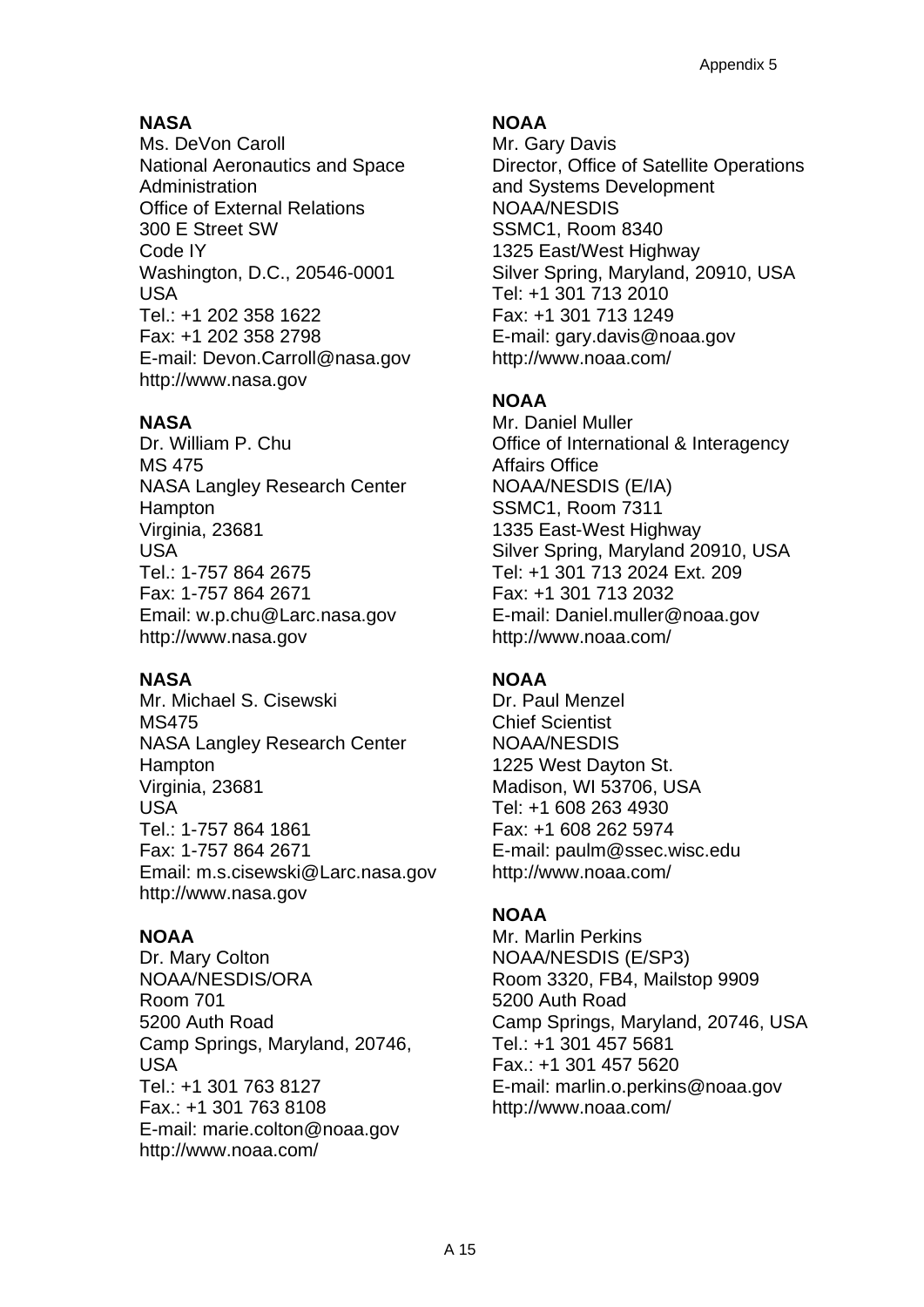# **NOAA/NWS**

Mr. Gregory Mandt Director, Office of Climate, Water and Weather Services NOAA/ National Weather Service 1325 East-West Highway Silver Springs, Maryland 20910, USA Tel.: +1 301 713 0700 Fax: +1 301 713 1520 E-mail: [greg.mandt@noaa.gov](mailto:greg.mandt@noaa.gov)  http://www.noaa.com/

## **ROSHYDROMET**

Mr. Vadim Bakumov Chief/International Coop. Dept. Russian Federal Service for Hydrometeorology and Environmental Monitoring Novovagan'kovsky Street, 12 123242 Moscow, RUSSIA Tel: +7 095 252 3873 Fax: +7 095 252 55 04 Email: [umc@mecom.ru](mailto:umc@mecom.ru) 

## **ROSHYDROMET**

Mr. Alexandr I. Gusev Russian Federal Service for Hydrometeorology & Environmental Monitoring Novovagan'kovsky Street, 12 123242 Moscow, RUSSIA Tel: +7 095 255 24 87 Fax: +7 095 252 07 08

#### **ROSHYDROMET**

Dr. Valery N. Dyaduchenko Deputy Head Russian Federal Service for Hydrometeorology & Environmental Monitoring Novovagan'kovsky Street, 12 123242 Moscow, RUSSIA Tel: +7 095 255 1935 Fax: +7 095 255 2207 E-mail: dvn@mecom.ru

## **ROSHYDROMET/SRC PLANETA**

Dr. Vassily V. Asmus **Director** 

SRC Planeta 7, Bolshoy Predtechensky Per. Moscow, 123242, Russia Tel: +7 095 252 37 17 Fax: +7 095 200 42 10 E-mail: asmus@planet.iitp.ru

#### **ROSCOSMOS**

Mr. Nikolay Potapov Head of Department ROSCOSMOS Shepkina Str. 42 107996 Moscow Tel.: +7495 631 8866 Fax: +7495 631 9420 E-mail: potapov@roscosmos.ru http://www.rosaviakosmos.ru

#### **ROSCOSMOS**

Dr. Victor Saulskiy Head of Department TsNIIMash 4, Pionerskaya St. Korolev, Moscow region, 141070, Russia Tel.: +7 095 513 5401 Fax: +7 095 513 73 93 E-mail: saulskiy@tsniimash.ru http://www.rosaviakosmos.ru

## **ROSCOSMOS**

Dr. Alexandr Victorov Deputy Head of Department Federal Space Agency (ROSCOSMOS) Shepkina Str. 42 107996 Moscow Tel.: +7095 631 9895 Fax: +7095 631 9030 E-mail: perova@roscosmos.ru http://www.rosaviakosmos.ru

## **WMO**

Dr. D. Hinsman Senior Scientific Officer WMO Space Programme WMO 7 bis Avenue de la Paix Case Postale 2300 CH-1211 Geneva 2, Switzerland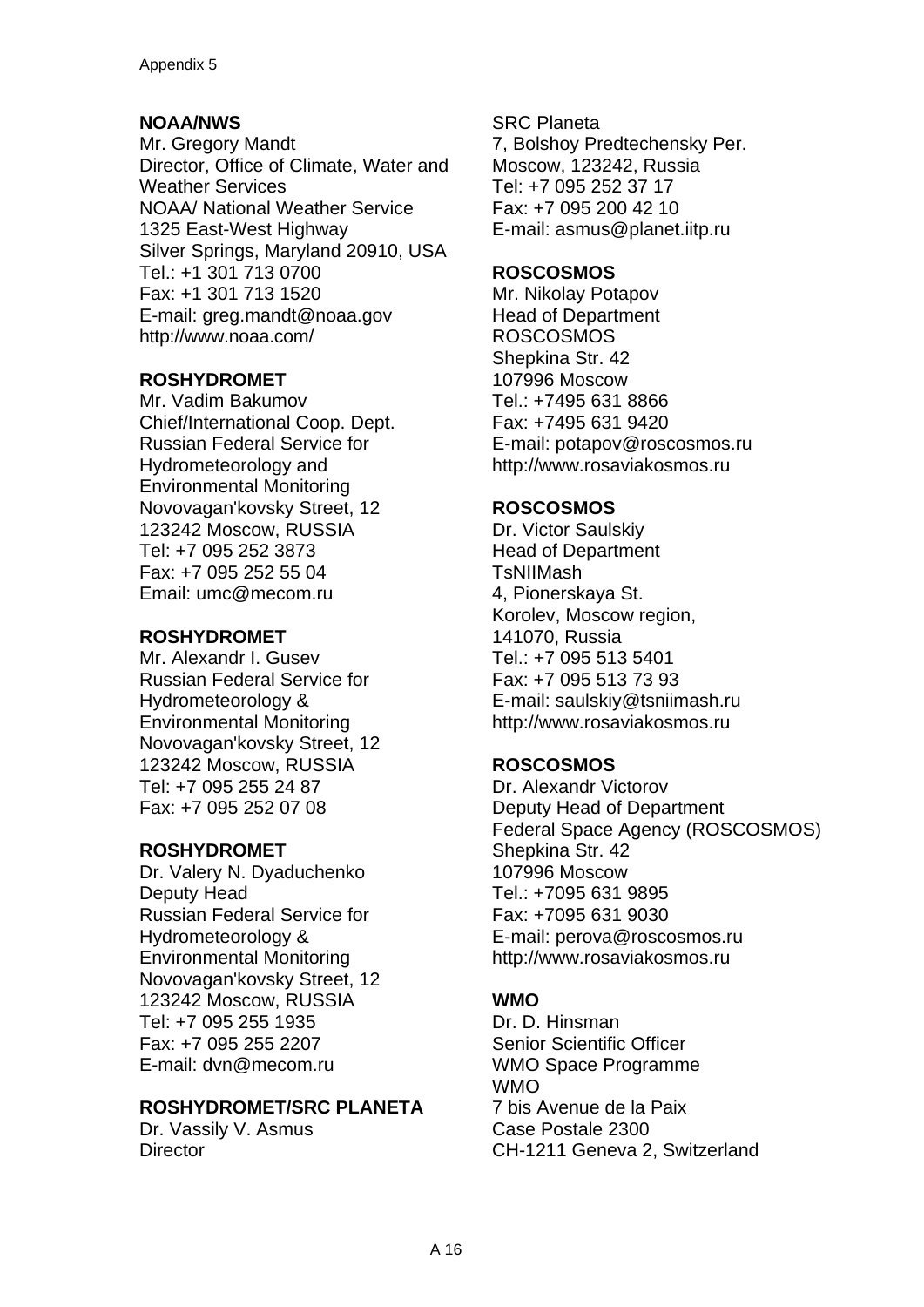Tel: +41 22 730 8285 Fax: +41 22 730 8181 E-mail: Dhinsman@wmo.int http://www.wmo.int/index-en.html

#### **WMO**

Dr. James F. W. Purdom Chair of OPAG IOS CIRA, Colorado State University Fort Collins, CO 80523-1375 USA Tel: +1 970 491 8510 Fax: +1 970 491 8241 Email: purdom@cira.colostate.edu

#### **OBSERVERS**

#### **CNSC**

Mr. Lai Yan Sun **Administrator** China National Space Administration 8A Fucheng Road Haidian District Beijing 100037 China Tel.: +86 108858 1377/1379 Fax: +86 10 88 58 13 69/1515 Email: cnsa@cnsa.gov.cn http://www.cnsa.gov.cn/main\_e.asp

#### **CNSC**

Mr. Gao Jun China National Space Administration 8A Fucheng Road Haidian District Beijing 100037 China Tel.: +86 10 88 58 1455 Fax: +86 10 88 58 1530 http://www.cnsa.gov.cn/main\_e.asp Email: gaojun@cnsa.gov.cn

#### **KARI**

Dr. Myung-Jin Baek Principal Researcher COMS Program Office, Korea Aerospace Research Institute 45, Eoeun-Dong, Youseong-Gu, Daejeon, 305-333, Republic of Korea Tel.: +82-42-860-2346 Fax: +82-42-860-2603 E-mail: mjbaek@kari.re.kr

#### **KARI**

Ms. Se-kyoung Park **Consultant** Korea Aerospace Research **Institute** 104, 34 Kajung-dong, Yusung-Gu, Daejeon, 305-350, Republic of Korea Tel.: +82-42-863-8660 Fax: +82-42-863-3680 E-mail: sekpark@i-art.co.kr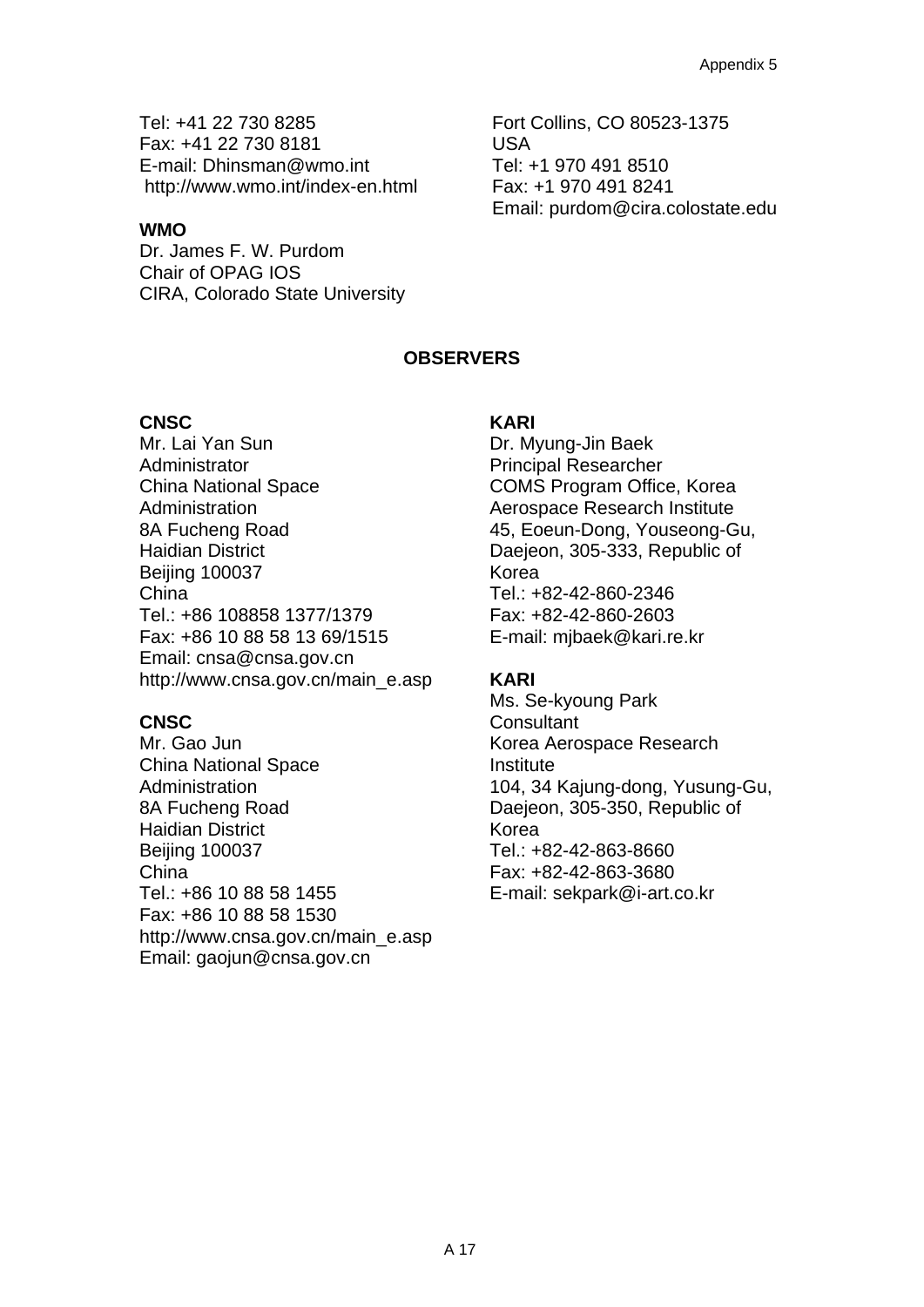# **E-MAIL LIST SERVERS**

#### **CONTACT POINTS FOR CGMS PLENARY:**

#### **cgmsplen@wmo.int**

[mhahn@metri.re.kr](mailto:mhahn@metri.re.kr)  [asmus@planet.iitp.ru](mailto:asmus@planet.iitp.ru)  k.alverson@unesco.org [mjbaek@kari.re.kr](mailto:mjbaek@kari.re.kr)  [umc@mecom.ru](mailto:umc@mecom.ru) [rc\\_bhatia@hotmail.com](mailto:rc_bhatia@hotmail.com)  [Douglas.Brauer@noaa.gov](mailto:Douglas.Brauer@noaa.gov) [Gordon.bridge@eumetsat.int](mailto:Gordon.bridge@eumetsat.int) [Stephen.Briggs@esa.int](mailto:Stephen.Briggs@esa.int)  [devon.carroll@nasa.gov](mailto:devon.carroll@nasa.gov)  [vincent.casse@cnes.fr](mailto:vincent.casse@cnes.fr)  [ishida.chu@jaxa.jp](mailto:ishida.chu@jaxa.jp)  [w.p.chu@Larc.nasa.gov](mailto:w.p.chu@Larc.nasa.gov)  [m.s.cisewski@Larc.nasa.gov](mailto:m.s.cisewski@Larc.nasa.gov)  Mary.Cleave@nasa.gov [marie.colton@noaa.gov](mailto:marie.colton@noaa.gov) [gary.davis@noaa.gov](mailto:gary.davis@noaa.gov) [yannick.d-escatha@cnes.fr](mailto:yannick.d-escatha@cnes.fr) [dvn@mecom.ru](mailto:dvn@mecom.ru) [Volker.gaertner@eumetsat.int](mailto:Volker.gaertner@eumetsat.int)  [Joaquin.gonzalez@eumetsat.int](mailto:Joaquin.gonzalez@eumetsat.int)  [shahid.habib-1@nasa.gov](mailto:shahid.habib-1@nasa.gov)  [DHinsman@wmo.int](mailto:DHinsman@wmo.int)  [vjay@isro.gov.in](mailto:vjay@isro.gov.in) [katagi.tsuguhiko@jaxa.jp](mailto:katagi.tsuguhiko@jaxa.jp)  [kamu@ocean.caos.tohoku.ac.jp](mailto:kamu@ocean.caos.tohoku.ac.jp) [kimbs@kma.go.kr](mailto:kimbs@kma.go.kr)  [kkl@kma.go.kr](mailto:kkl@kma.go.kr)  [ernst.koenemann@eumetsat.int](mailto:ernst.koenemann@eumetsat.int) [sanko@rssi.ru](mailto:sanko@rssi.ru)  [vkumar@indiagov.org](mailto:vkumar@indiagov.org) Jlafeuille@wmo.int iliu@wmo.int [dfluo@nsmc.cma.gov.cn](mailto:dfluo@nsmc.cma.gov.cn) [greg.mandt@noaa.gov](mailto:greg.mandt@noaa.gov) [paulm@ssec.wisc.edu](mailto:paulm@ssec.wisc.edu) [daniel.muller@noaa.gov](mailto:daniel.muller@noaa.gov)  [Evangelina.Oriol-Pibernat@esa.int](mailto:Evangelina.Oriol-Pibernat@esa.int) [sekpark@i-art.co.kr](mailto:sekpark@i-art.co.kr) [marlin.o.perkins@noaa.gov](mailto:marlin.o.perkins@noaa.gov) [Lars.Prahm@eumetsat.int](mailto:Lars.Prahm@eumetsat.int)  [lr\\_meena2001@yahoo.com](mailto:lr_meena2001@yahoo.com)  [Purdom@cira.colostate.edu](mailto:Purdom@cira.colostate.edu) [mikael.rattenborg@eumetsat.int](mailto:mikael.rattenborg@eumetsat.int) [saulskiy@tsniimash.ru](mailto:saulskiy@tsniimash.ru)  [Johannes.schmetz@eumetsat.int](mailto:Johannes.schmetz@eumetsat.int) 

[Brent.Smith@noaa.gov](mailto:Brent.Smith@noaa.gov)  [anne.taube@eumetsat.int](mailto:anne.taube@eumetsat.int)  [umezawa@eorc.jaxa.jp](mailto:umezawa@eorc.jaxa.jp) [uspensky@imp.kiae.ru](mailto:uspensky@imp.kiae.ru)  [Piero.Valabrega@eumetsat.int](mailto:Piero.Valabrega@eumetsat.int)  [vincent.casse@cnes.fr](mailto:vincent.casse@cnes.fr)  [david.williams@eumetsat.int](mailto:david.williams@eumetsat.int)  [greg.withee@noaa.gov](mailto:greg.withee@noaa.gov) [Lutongshan@sina.com](mailto:Lutongshan@sina.com)  [yangjun@nsmc.cma.gov.cn](mailto:yangjun@nsmc.cma.gov.cn) [wjzhang@nsmc.cma.gov.cn](mailto:wjzhang@cma.gov.cn) [cgmsplen@dpc.kishou.go.jp](mailto:cgmsplen@dpc.kishou.go.jp)  [cnsa@cnsa.gov.cn](mailto:cnsa@cnsa.gov.cn)

#### **CONTACT POINTS FOR CGMS FREQUENCY MATTERS:**

#### **cgmsfreq@wmo.int**

[asmus@planet.iitp.ru](mailto:asmus@planet.iitp.ru) [richard.barth@noaa.gov](mailto:richard.barth@noaa.gov)  [rc\\_bhatia@hotmail.com](mailto:rc_bhatia@hotmail.com)  [markus.dries@eumetsat.int](mailto:markus.dries@eumetsat.int) [Joaquin.gonzalez@eumetsat.int](mailto:Joaquin.gonzalez@eumetsat.int)  [DHinsman@wmo.int](mailto:DHinsman@wmo.int)  [ishida.chu@jaxa.jp](mailto:ishida.chu@jaxa.jp) [dave.mcginnis@noaa.gov](mailto:dave.mcginnis@noaa.gov)  [marlin.o.perkins@noaa.gov](mailto:marlin.o.perkins@noaa.gov) [lr\\_meena2001@yahoo.com](mailto:lr_meena2001@yahoo.com) [umezawa.kazoo@jaxa.jp](mailto:umezawa.kazoo@jaxa.jp)  [wjzhang@nsmc.cma.gov.cn](mailto:wjzhang@cma.gov.cn) [cgmsfreq@dpc.kishou.go.jp](mailto:cgmsfreq@dpc.kishou.go.jp)  [prot@planet.iirp.ru](mailto:prot@planet.iirp.ru) 

#### **CONTACT POINTS FOR CGMS VIRTUAL LABORATORY:**

#### **VL@wmo.int**

a.alharthy@met.gov.om rc\_bhatia@hotmail.com garba@eamac.ne [Gordon.bridge@eumetsat.int](mailto:Gordon.bridge@eumetsat.int)  [sdburt@inaccs.com.bb](mailto:sdburt@inaccs.com.bb) [vcastro@cosmos.ucr.ac.cr](mailto:vcastro@cosmos.ucr.ac.cr) [connell@cira.colostate.edu](mailto:connell@cira.colostate.edu)  [DIARRAMpi@asecna.org](mailto:DIARRAMpi@asecna.org)  [demaria@cira.colostate.edu](mailto:demaria@cira.colostate.edu)  [DCHua@nsmc.cma.gov.cn](mailto:DCHua@nsmc.cma.gov.cn)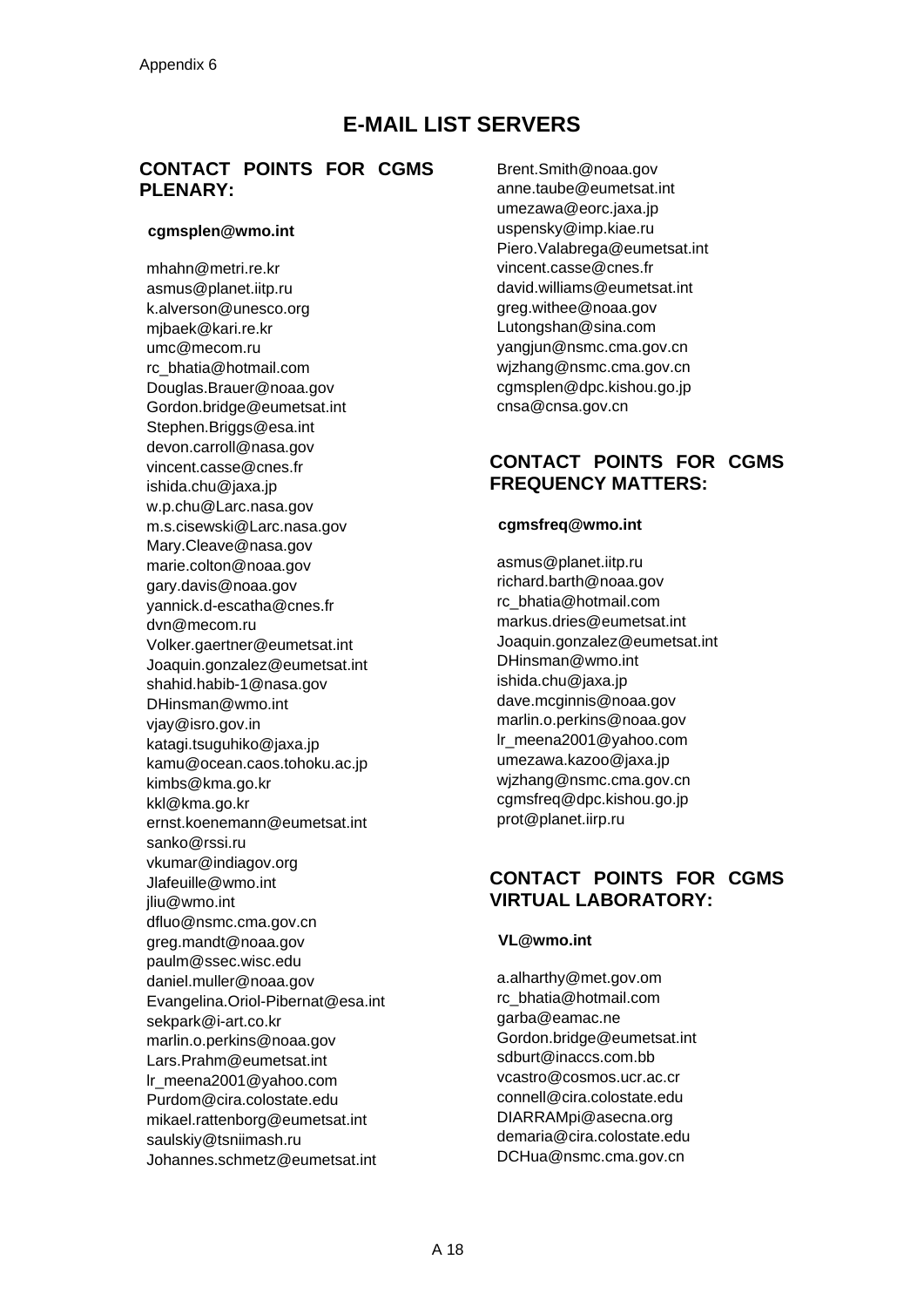[richard.francis@metoffice.com](mailto:richard.francis@metoffice.com)  [Volker.gaertner@eumetsat.int](mailto:Volker.gaertner@eumetsat.int)  [DHinsman@wmo.int](mailto:DHinsman@wmo.int)  [jochen.kerkmann@eumetsat.int](mailto:jochen.kerkmann@eumetsat.int) [kongoti@yahoo.com](mailto:kongoti@yahoo.com)  [kploguede@hotmail.com](mailto:kploguede@hotmail.com)  ryojikumabe@met.kishou.go.jp [cgmsvl@dpc.kishou.go.jp](mailto:cgmsvl@dpc.kishou.go.jp) [mostek@comet.ucar.edu](mailto:mostek@comet.ucar.edu)  [jose.prieto@eumetsat.int](mailto:jose.prieto@eumetsat.int) [Purdom@cira.colostate.edu](mailto:Purdom@cira.colostate.edu) [anne.taube@eumetsat.int](mailto:anne.taube@eumetsat.int) [henk.verschuur@eumetsat.int](mailto:henk.verschuur@eumetsat.int)  [piero.valabrega@eumetsat.int](mailto:piero.valabrega@eumetsat.int) [zhwang@jlonline.com](mailto:zhwang@jlonline.com) [J.Wilson@bom.gov.au](mailto:J.Wilson@bom.gov.au)  [xujm@cma.gov.cn](mailto:xujm@cma.gov.cn)  [Rafael.Zarza@eumetsat.int](mailto:Rafael.Zarza@eumetsat.int) [qihao@nim02.njim.edu.cn](mailto:qihao@nim02.njim.edu.cn)

#### **CONTACT POINTS FOR CGMS WIND MATTERS:**

#### **cgmswind@wmo.int**

[araghizadeh@yahoo.com](mailto:araghizadeh@yahoo.com)  atlas@dao.gsfc.nasa.gov [Jeff.Ator@noaa.gov](mailto:Jeff.Ator@noaa.gov) [herve.benichou@meteo.fr](mailto:herve.benichou@meteo.fr)  [howard.berger@metoffice.com](mailto:howard.berger@metoffice.com) [rc\\_bhatia@hotmail.com](mailto:rc_bhatia@hotmail.com)  [skrb@123india.com](mailto:skrb@123india.com) [girmawb@yahoo.de](mailto:girmawb@yahoo.de)  [n.bormann@ecmwf.int](mailto:n.bormann@ecmwf.int)  [Gerhard.bueche@imk.fzk.de](mailto:Gerhard.bueche@imk.fzk.de) [campbell@cira.colostate.edu](mailto:campbell@cira.colostate.edu) [Alexander.Cress@dwd.de](mailto:Alexander.Cress@dwd.de)  [jaime.daniels@noaa.gov](mailto:jaime.daniels@noaa.gov) [munmun@ncmrwf.ernet.in](mailto:munmun@ncmrwf.ernet.in)  [roger@jord.jpl.nasa.gov](mailto:roger@jord.jpl.nasa.gov)  [claire.Delsol@ecmwf.int](mailto:claire.Delsol@ecmwf.int) [stettner@ssec.wisc.edu](mailto:stettner@ssec.wisc.edu)) [russd@ssec.wisc.edu](mailto:russd@ssec.wisc.edu)) [francoise.desalmand@lmd.jussieu.fr](mailto:francoise.desalmand@lmd.jussieu.fr)  [Arthur.desmet@eumetsat.int](mailto:Arthur.desmet@eumetsat.int)  [Greg.Dew@eumetsat.int](mailto:Greg.Dew@eumetsat.int) [observations@rmdgroup.nl](mailto:observations@rmdgroup.nl)  [jason.dunion@noaa.gov](mailto:jason.dunion@noaa.gov)  [evans@essc.psu.edu](mailto:evans@essc.psu.edu) [fawzulhaq@hotmail.com](mailto:fawzulhaq@hotmail.com)  [john.eyre@metoffice.com](mailto:john.eyre@metoffice.com)

[Simon.Elliott@eumetsat.int](mailto:Simon.Elliott@eumetsat.int)  [marleneelias@directnet.com.br](mailto:marleneelias@directnet.com.br)  [Julia.Figa@eumetsat.int](mailto:Julia.Figa@eumetsat.int)  [mary.forsythe@metoffice.com](mailto:mary.forsythe@metoffice.com) [Volker.Gaertner@eumetsat.int](mailto:Volker.Gaertner@eumetsat.int)  [gerhard.paul@dwd.de](mailto:gerhard.paul@dwd.de)  [Joergen.gustafsson@eumetsat.int](mailto:Joergen.gustafsson@eumetsat.int) [matee\\_haq@yahoo.com](mailto:matee_haq@yahoo.com) [charlotte.hasager@risoe.dk](mailto:charlotte.hasager@risoe.dk)  [hawkins@nrlmry.navy.mil](mailto:hawkins@nrlmry.navy.mil)  [DHinsman@wmo.int](mailto:DHinsman@wmo.int)  [ken.holmlund@eumetsat.int](mailto:ken.holmlund@eumetsat.int) [akos@bise.atmo.arizona.edu](mailto:akos@bise.atmo.arizona.edu)  [paul.ingmann@esa.int](mailto:paul.ingmann@esa.int) [jann@zamg.ac.at](mailto:jann@zamg.ac.at) [gary.jedlovec@msfc.nasa.gov](mailto:gary.jedlovec@msfc.nasa.gov)  [pcjoshi@sac.isro.org](mailto:pcjoshi@sac.isro.org) [graeme.kelly@ecmwf.int](mailto:graeme.kelly@ecmwf.int) [jkey@ssec.wis.edu](mailto:jkey@ssec.wis.edu)  [Arno.Koch@eumetsat.int](mailto:Arno.Koch@eumetsat.int)  [Christina.Koepken@dwd.de](mailto:Christina.Koepken@dwd.de) [a.korpela@niwa.cri.nz](mailto:a.korpela@niwa.cri.nz)  [Bruno.Lacroix@meteo.fr](mailto:Bruno.Lacroix@meteo.fr)  [f.lalaurette@ecmwf.int](mailto:f.lalaurette@ecmwf.int) [henri.laurent@mpl.orstom.fr](mailto:henri.laurent@mpl.orstom.fr) [yslee@iris.metri.re.kr](mailto:yslee@iris.metri.re.kr) [J.LeMarshall@bom.gov.au](mailto:J.LeMarshall@bom.gov.au) [Jeff.Logan@afwa.af.mil](mailto:Jeff.Logan@afwa.af.mil) [machado@cptec.inpe.br](mailto:machado@cptec.inpe.br)  [john.mecikalski@ssec.wisc.edu](mailto:john.mecikalski@ssec.wisc.edu)  [lr\\_meena2001@yahoo.com](mailto:lr_meena2001@yahoo.com) [nerushev@obninsk.org](mailto:nerushev@obninsk.org) [timo@ssec.wisc.edu](mailto:timo@ssec.wisc.edu)  [paulm@ssec.wisc.edu](mailto:paulm@ssec.wisc.edu)  [Evangelina.Oriol-Pibernat@esa.int](mailto:Evangelina.Oriol-Pibernat@esa.int)  [orsolini@nilu.no](mailto:orsolini@nilu.no)  [christophe.payan@meteo.fr](mailto:christophe.payan@meteo.fr) [marlin.o.perkins@noaa.gov](mailto:marlin.o.perkins@noaa.gov) [Purdom@cira.colostate.edu](mailto:Purdom@cira.colostate.edu)  [pirkko.pylkko@fmi.fi](mailto:pirkko.pylkko@fmi.fi) [florence.rabier@meteo.fr](mailto:florence.rabier@meteo.fr) [vrajeshvar@hotmail.com](mailto:vrajeshvar@hotmail.com)  [Mikael.Rattenborg@eumetsat.int](mailto:Mikael.Rattenborg@eumetsat.int) [David.S.Richardson@metoffice.com](mailto:David.S.Richardson@metoffice.com) [riishojgaard@gmao.gsfc.nasa.gov](mailto:riishojgaard@gmao.gsfc.nasa.gov)  [rizvi@ncmrwf.ernet.in](mailto:rizvi@ncmrwf.ernet.in)  [dave.santek@ssec.wisc.edu](mailto:dave.santek@ssec.wisc.edu)  [real.sarrazin@ec.gc.ca](mailto:real.sarrazin@ec.gc.ca)  [Johannes.schmetz@eumetsat.int](mailto:Johannes.schmetz@eumetsat.int) [gepard@gepard.at](mailto:gepard@gepard.at)  [tony.schreiner@ssec.wisc.edu](mailto:tony.schreiner@ssec.wisc.edu)  [serdan@inm.es](mailto:serdan@inm.es)  [chuck.skupniewicz@fnmoc.navy.mil](mailto:chuck.skupniewicz@fnmoc.navy.mil)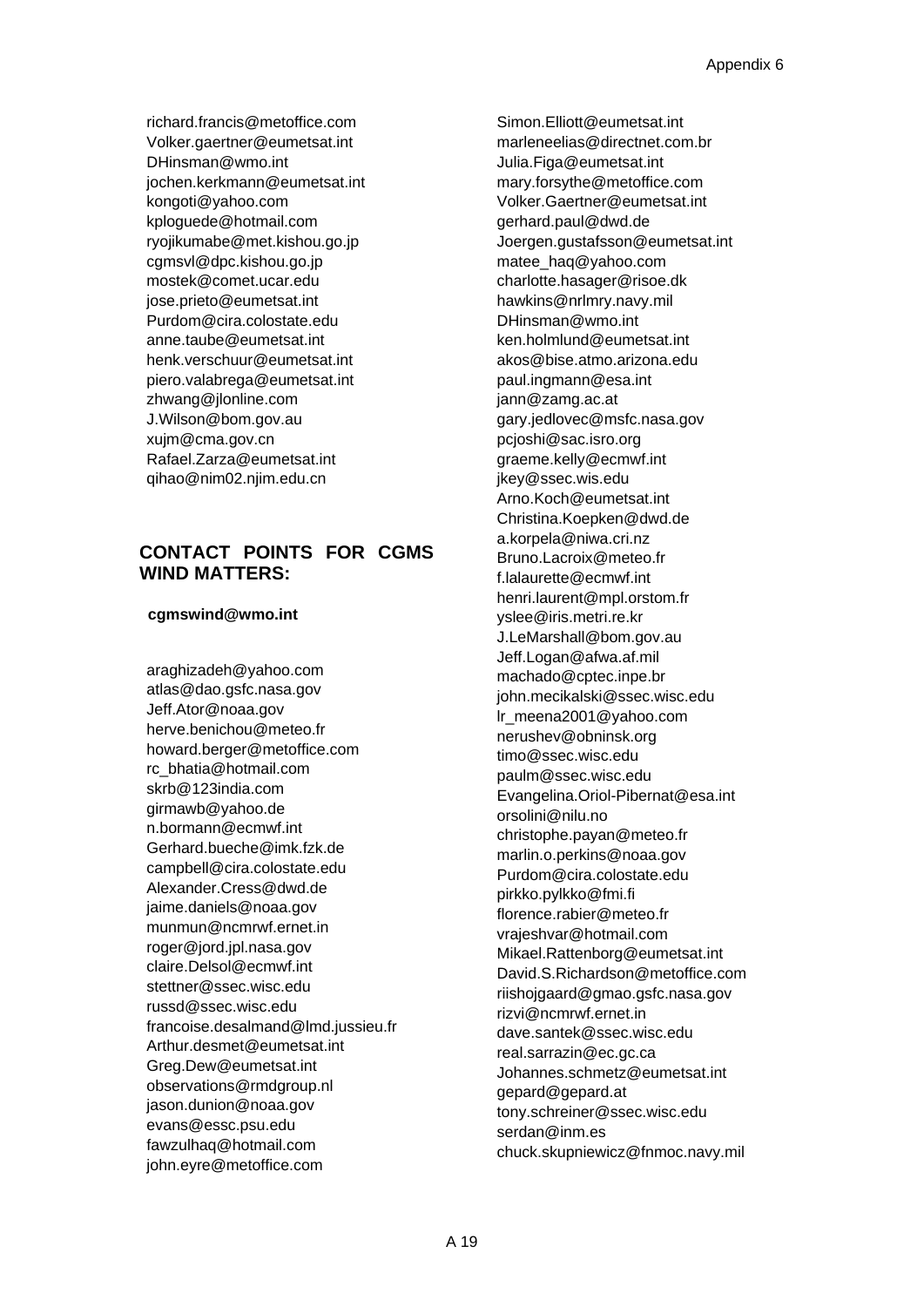[bill.I.smith@larc.nasa.gov](mailto:bill.I.smith@larc.nasa.gov)  [bjs@gfdl.gov](mailto:bjs@gfdl.gov)  [dave.stettner@ssec.wisc.edu](mailto:dave.stettner@ssec.wisc.edu)  [Ad.Stoffelen@knmi.nl](mailto:Ad.Stoffelen@knmi.nl)  [xsu@ncep.noaa.gov](mailto:xsu@ncep.noaa.gov)  [y-tahara@naps.kishou.go.jp](mailto:y-tahara@naps.kishou.go.jp) [terliuc@zahav.net.il](mailto:terliuc@zahav.net.il)  [szantai@lmd.polytechnique.fr](mailto:szantai@lmd.polytechnique.fr)  [jean-noel.thepaut@ecmwf.int](mailto:jean-noel.thepaut@ecmwf.int) [m.uddstrom@niwa.nz](mailto:m.uddstrom@niwa.nz) [uspensky@mail.imp.kiae.ru](mailto:uspensky@mail.imp.kiae.ru)  [chrisv@ssec.wisc.edu](mailto:chrisv@ssec.wisc.edu) [regis.walter@noaa.gov](mailto:regis.walter@noaa.gov)  [jwang@raytheon.com](mailto:jwang@raytheon.com) [yogiw@fnmoc.navy.mil](mailto:yogiw@fnmoc.navy.mil)  [xujianmn@public.bta.net.cn](mailto:xujianmn@public.bta.net.cn)  [Qsz@nsmc.cma.gov.cn](mailto:Qsz@nsmc.cma.gov.cn) [wjzhang@nsmc.cma.gov.cn](mailto:wjzhang@cma.gov.cn) [rajam@tropmet.ernet.in](mailto:rajam@tropmet.ernet.in)  [mom@ecmwf.int](mailto:mom@ecmwf.int) [cgmswind@dpc.kishou.go.jp](mailto:cgmswind@dpc.kishou.go.jp) [stett@ssec.wisc.edu](mailto:stett@ssec.wisc.edu)  [lbremen@ecmwf.int](mailto:lbremen@ecmwf.int)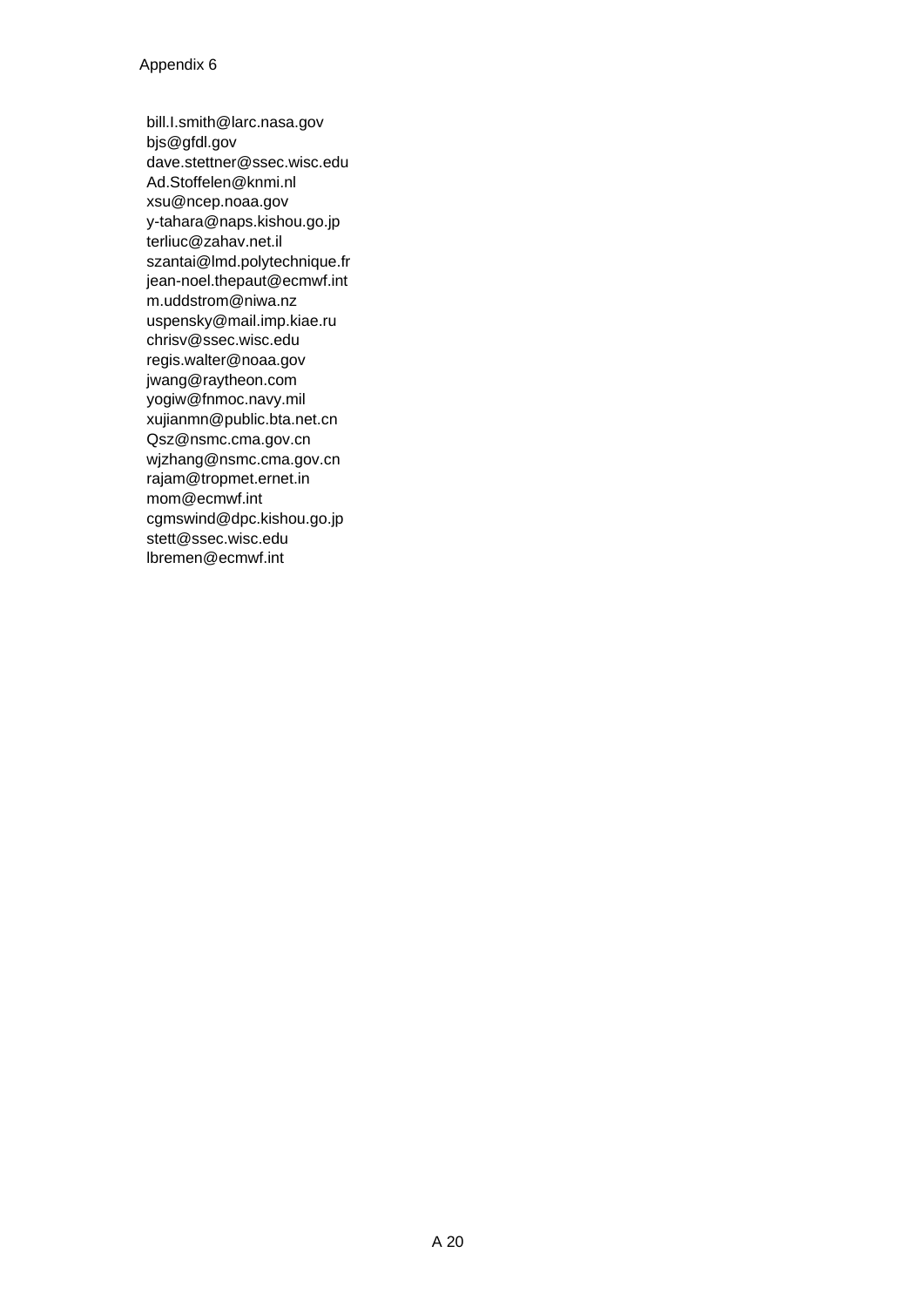# **GLOSSARY**

| AAPP             | <b>AVHRR and ATOVS Processing Package</b>                         |
|------------------|-------------------------------------------------------------------|
| AATSR            | <b>Advanced Along Track Scanning Radiometer</b>                   |
| ABI              | Advanced Baseline Imager (GOES-R)                                 |
| <b>ABS</b>       | Advanced Baseline Sounder (GOES-R)                                |
| <b>ACARS</b>     | Automated Communications Addressing and Reporting System          |
| <b>ACC</b>       | <b>ASAP Coordinating Committee</b>                                |
| <b>ACRIMSAT</b>  | Active Cavity Radiometer Irradiance Monitor Satellite (NASA)      |
| <b>ADC</b>       | <b>Atlantic Data Coverage</b>                                     |
| <b>ADEOS-II</b>  | <b>Advanced Earth Observing Satellite-II (JAXA)</b>               |
| <b>ADM</b>       | <b>Atmospheric Dynamics Mission (ESA)</b>                         |
| <b>ADM</b>       | <b>Alternative Dissemination Methods</b>                          |
| <b>ADM</b>       | <b>Advance Dissemination Means (WMO)</b>                          |
| <b>AERONET</b>   | Remote-sensing aerosol monitoring network programme               |
| <b>AIRS</b>      | <b>Advanced IR Sounder</b>                                        |
| <b>AHRPT</b>     | <b>Advanced High Rate Picture Transmission</b>                    |
| <b>ALOS</b>      | <b>Advanced Land Observing Satellite (JAXA)</b>                   |
| <b>AMDAR</b>     | Aircraft Meteorological Data Relay                                |
| <b>AMR</b>       | <b>Altimetry Microwave Radiometer</b>                             |
| <b>AMS</b>       | American Meteorological Society                                   |
| <b>AMSR</b>      | <b>Advanced Microwave Scanning Radiometer</b>                     |
| AMSR-E           | Advanced Microwave Scanning Radiometer (modified version on       |
|                  | ADEOS-II)                                                         |
| AMSU             | <b>Advanced Microwave Sounding Unit</b>                           |
| <b>AMV</b>       | <b>Atmospheric Motion Vectors</b>                                 |
| <b>AOPC</b>      | Atmospheric Observation Panel for Climate (GCOS)                  |
| <b>APSATS</b>    | <b>Asian-Pacific Satellite Training</b>                           |
| <b>APT</b>       | Asia-Pacific Telecommunity (WRC)                                  |
| <b>APT</b>       | <b>Automatic Picture Transmission</b>                             |
| Aqua             | Earth's water cycle observing mission (NASA)                      |
| Aquarius         | global sea surface salinity measuring mission (NASA)              |
| <b>ARGOS</b>     | Data Collection and Location System                               |
| <b>ASAP</b>      | <b>Automated Shipboard Aerological Programme</b>                  |
| <b>ASCAT</b>     | C-band dual swath scatterometer (MetOp)                           |
| <b>ASCII</b>     | American Standard Code for Information Interchange                |
| <b>ASDAR</b>     | <b>Aircraft to Satellite Data Relay</b>                           |
| <b>ASICs</b>     | <b>Application Specific Integrated Circuits</b>                   |
| <b>ATMS</b>      | <b>Advanced Technology Microwave Sounder</b>                      |
| <b>ATOVS</b>     | <b>Advanced TOVS</b>                                              |
| <b>ATSR</b>      | Along Track Scan Radiometer (ERS, ESA)                            |
| Aura             | Mission measuring atmospheric chemistry and trace gases (NASA)    |
| <b>AVHRR</b>     | <b>Advanced Very High Resolution Radiometer</b>                   |
| <b>AVNIR</b>     | Advanced Visible and Near Infrared Radiometer type 2 (ALOS,       |
|                  | JAXA)                                                             |
| <b>Baumanets</b> | R&D space technology satellite primarily for students (Roscosmos) |
| <b>BBC</b>       | <b>Black Body Calibration (Meteosat)</b>                          |
| <b>BCCP</b>      | <b>Business Continuity and Contingency Plan (USA)</b>             |
|                  |                                                                   |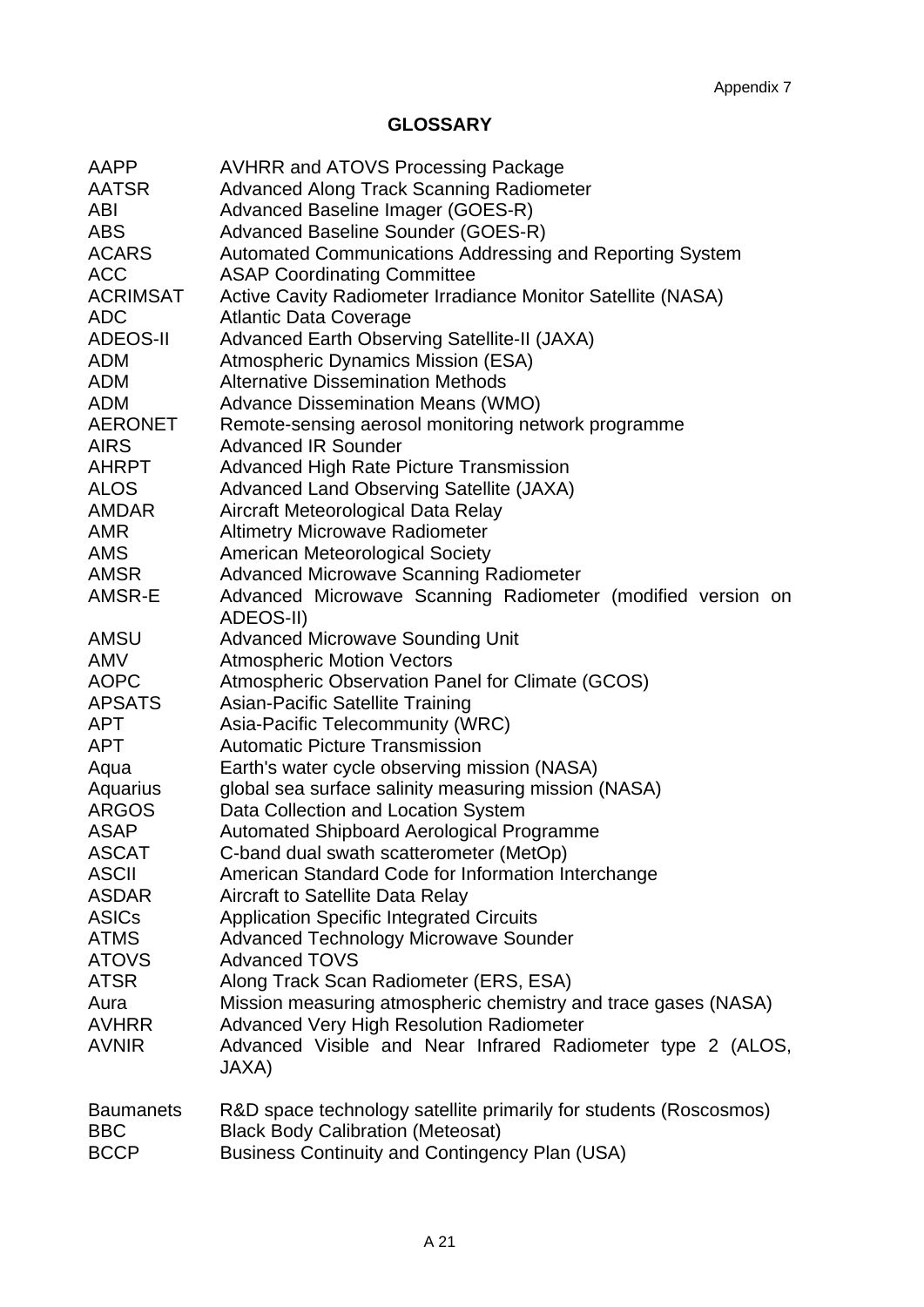# Appendix 7

| <b>GMD</b><br><b>BMTC</b><br><b>BTD</b><br><b>BUFR</b><br><b>BSS</b>                                                                                                    | <b>Basic Meteorological Data</b><br>Australia Bureau of Meteorology Training Centre<br><b>Brightness Temperature Differences</b><br><b>Binary Universal Form for data Representation</b><br><b>Broadcasting Satellite Service</b>                                                                                                                                                                                                                                                                                                                                                                                                       |
|-------------------------------------------------------------------------------------------------------------------------------------------------------------------------|-----------------------------------------------------------------------------------------------------------------------------------------------------------------------------------------------------------------------------------------------------------------------------------------------------------------------------------------------------------------------------------------------------------------------------------------------------------------------------------------------------------------------------------------------------------------------------------------------------------------------------------------|
| <b>CAL</b><br><b>CALIPSO</b><br><b>CART</b><br>CAS<br>CboM<br><b>CBS</b><br><b>CCD</b><br><b>CCIR</b><br><b>CCRI</b><br><b>CCSDS</b><br>CD<br><b>CDMA</b><br><b>CDS</b> | <b>Computer Aided Learning</b><br>Cloud-Aerosol Lidar and Infrared Pathfinder Satellite (NASA/CNES)<br><b>Cloud and Radiation Test-bed</b><br><b>Commission for Atmospheric Sciences (WMO)</b><br>Commonwealth Bureau of Meteorology Australia<br><b>Commission for Basic Systems</b><br>Charged Couple Device (INSAT-2E)<br><b>Consultative Committee on International Radio</b><br><b>Climate Change Research Initiative</b><br><b>Consultative Committee on Space Data Systems</b><br><b>Compact Disc</b><br><b>Code Division Multiple Access</b><br>Climate Data Set (EUMETSAT)<br><b>Committee on Earth Observation Satellites</b> |
| <b>CEOS</b><br><b>CEPT</b>                                                                                                                                              | Conference Européenne des Postes et<br>Télécommunications/European Conference of Postal and<br><b>Telecommunications Administrations</b>                                                                                                                                                                                                                                                                                                                                                                                                                                                                                                |
| Cg                                                                                                                                                                      | <b>WMO Congress</b>                                                                                                                                                                                                                                                                                                                                                                                                                                                                                                                                                                                                                     |
| <b>CGMS</b>                                                                                                                                                             | <b>Coordination Group for Meteorological Satellites</b>                                                                                                                                                                                                                                                                                                                                                                                                                                                                                                                                                                                 |
| <b>CHAMP</b>                                                                                                                                                            | <b>German EO Satellite</b>                                                                                                                                                                                                                                                                                                                                                                                                                                                                                                                                                                                                              |
| <b>CHRIS</b>                                                                                                                                                            | Compact High Resolution Imaging Spectrometer (PROBA, ESA)                                                                                                                                                                                                                                                                                                                                                                                                                                                                                                                                                                               |
| <b>CHRPT</b>                                                                                                                                                            | Chinese HRPT (FY-1C and D)                                                                                                                                                                                                                                                                                                                                                                                                                                                                                                                                                                                                              |
| CI.<br><b>CIIS</b>                                                                                                                                                      | Convective Initiation (NOAA)                                                                                                                                                                                                                                                                                                                                                                                                                                                                                                                                                                                                            |
| <b>CIMS</b>                                                                                                                                                             | <b>Common Instrument Interface Studies</b>                                                                                                                                                                                                                                                                                                                                                                                                                                                                                                                                                                                              |
| <b>CIMSS</b>                                                                                                                                                            | <b>GOES Channel Interference Monitoring System</b><br>Cooperative Institute of Meteorological Satellite Studies, Univ.<br>Wisconsin                                                                                                                                                                                                                                                                                                                                                                                                                                                                                                     |
| <b>CIS</b>                                                                                                                                                              | Commonwealth of Independent States                                                                                                                                                                                                                                                                                                                                                                                                                                                                                                                                                                                                      |
| <b>CITEL</b>                                                                                                                                                            | <b>Inter-American Telecommunication Commission</b>                                                                                                                                                                                                                                                                                                                                                                                                                                                                                                                                                                                      |
| <b>CLARE</b>                                                                                                                                                            | <b>Cloud Lidar And Radar Experiment</b>                                                                                                                                                                                                                                                                                                                                                                                                                                                                                                                                                                                                 |
| <b>CLASS</b>                                                                                                                                                            | Comprehensive Large-Array Stewardship System (NOAA)                                                                                                                                                                                                                                                                                                                                                                                                                                                                                                                                                                                     |
| CloudSat                                                                                                                                                                | Global cloud property measuring satellite (NASA/CSA)                                                                                                                                                                                                                                                                                                                                                                                                                                                                                                                                                                                    |
| <b>CLS</b>                                                                                                                                                              | <b>Collecte Localisation Satellites (Toulouse)</b>                                                                                                                                                                                                                                                                                                                                                                                                                                                                                                                                                                                      |
| <b>CM</b>                                                                                                                                                               | WMO Consultative Meetings on High-Level Policy on Satellite                                                                                                                                                                                                                                                                                                                                                                                                                                                                                                                                                                             |
|                                                                                                                                                                         | <b>Matters</b>                                                                                                                                                                                                                                                                                                                                                                                                                                                                                                                                                                                                                          |
| <b>CMA</b>                                                                                                                                                              | China Meteorological Agency                                                                                                                                                                                                                                                                                                                                                                                                                                                                                                                                                                                                             |
| <b>CMD</b>                                                                                                                                                              | <b>Cyclone Warning Dissemination Service</b>                                                                                                                                                                                                                                                                                                                                                                                                                                                                                                                                                                                            |
| <b>CME</b>                                                                                                                                                              | <b>Coronal Mass Ejections</b>                                                                                                                                                                                                                                                                                                                                                                                                                                                                                                                                                                                                           |
| <b>CMIS</b>                                                                                                                                                             | <b>Conical Scanning Microwave Imager/Sounder</b>                                                                                                                                                                                                                                                                                                                                                                                                                                                                                                                                                                                        |
| <b>CM-SAF</b><br><b>CMP</b>                                                                                                                                             | Satellite Application Facility on Climate Monitoring (EUMETSAT)                                                                                                                                                                                                                                                                                                                                                                                                                                                                                                                                                                         |
| <b>CMS</b>                                                                                                                                                              | <b>Climate Monitoring Principles (GCOS)</b>                                                                                                                                                                                                                                                                                                                                                                                                                                                                                                                                                                                             |
| <b>CMV</b>                                                                                                                                                              | Centre de Météorologie Spatiale (Lannion)<br><b>Cloud Motion Vector</b>                                                                                                                                                                                                                                                                                                                                                                                                                                                                                                                                                                 |
|                                                                                                                                                                         |                                                                                                                                                                                                                                                                                                                                                                                                                                                                                                                                                                                                                                         |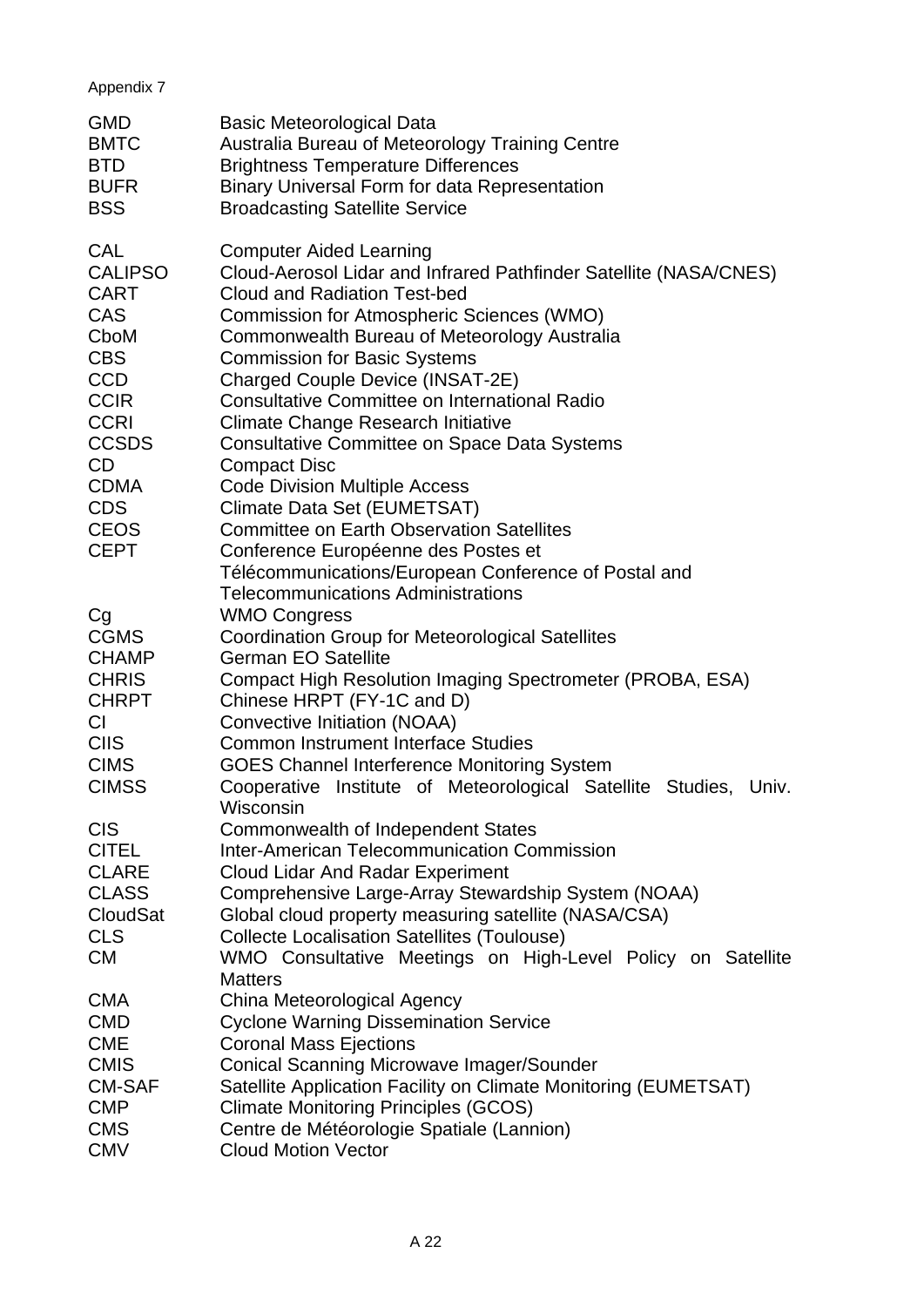| <b>CMW</b><br><b>CNR</b><br><b>CNSA</b><br><b>COEs</b><br><b>COMS</b><br><b>CONAE</b><br><b>COOP</b><br><b>COP</b><br><b>COSPAR</b><br>COSPAS/<br><b>SARSAT</b><br><b>CPM</b><br>CR<br><b>CrIS</b><br><b>CRYOSAT</b> | <b>Cloud Motion Wind</b><br>Consiglio Nazionale delle Ricerche (Italy)<br>China National Space Administration<br>Centres of Excellence (WMO)<br>Communication, Ocean and Meteorological Satellite (KMA)<br>Comisión Nacional de Actividades Espaciales (Argentina)<br><b>Coastal Oceans Observations Panel (GOOS)</b><br>Conference of the Parties (GCOS)<br>Committee on Space Research<br>International satellite system for search and rescue (SAR)<br><b>Conference Preparatory Meeting (WRC)</b><br><b>CGMS Consolidated Report</b><br><b>Cross track Infrared Sounder</b><br>Polar Ice Monitoring Programme (ESA) |
|----------------------------------------------------------------------------------------------------------------------------------------------------------------------------------------------------------------------|-------------------------------------------------------------------------------------------------------------------------------------------------------------------------------------------------------------------------------------------------------------------------------------------------------------------------------------------------------------------------------------------------------------------------------------------------------------------------------------------------------------------------------------------------------------------------------------------------------------------------|
| <b>DAPS</b>                                                                                                                                                                                                          | <b>DCS Automated Processing System (USA)</b>                                                                                                                                                                                                                                                                                                                                                                                                                                                                                                                                                                            |
| <b>DCP</b>                                                                                                                                                                                                           | <b>Data Collection Platform</b>                                                                                                                                                                                                                                                                                                                                                                                                                                                                                                                                                                                         |
| <b>DCPC</b>                                                                                                                                                                                                          | Data Collection and Processing Centres                                                                                                                                                                                                                                                                                                                                                                                                                                                                                                                                                                                  |
| <b>DCRS</b>                                                                                                                                                                                                          | Collaboration on Global Frequency Allocation harmonization                                                                                                                                                                                                                                                                                                                                                                                                                                                                                                                                                              |
| <b>DCS</b>                                                                                                                                                                                                           | <b>Data Collection System</b>                                                                                                                                                                                                                                                                                                                                                                                                                                                                                                                                                                                           |
| <b>DCWDS</b>                                                                                                                                                                                                         | Digital Cyclone Warning Dissemination System (India)                                                                                                                                                                                                                                                                                                                                                                                                                                                                                                                                                                    |
| DIF                                                                                                                                                                                                                  | Directory Interchange Format                                                                                                                                                                                                                                                                                                                                                                                                                                                                                                                                                                                            |
| <b>DMSP</b>                                                                                                                                                                                                          | Defense Meteorological Satellite Program (USA)                                                                                                                                                                                                                                                                                                                                                                                                                                                                                                                                                                          |
| <b>DOD</b>                                                                                                                                                                                                           | Department of Defense (USA)                                                                                                                                                                                                                                                                                                                                                                                                                                                                                                                                                                                             |
| <b>DOMSAT</b>                                                                                                                                                                                                        | Domestic telecommunications relay Satellite (USA)                                                                                                                                                                                                                                                                                                                                                                                                                                                                                                                                                                       |
| <b>DPI</b>                                                                                                                                                                                                           | Derived Product Images (USA)                                                                                                                                                                                                                                                                                                                                                                                                                                                                                                                                                                                            |
| <b>DPM</b>                                                                                                                                                                                                           | WMO Natural Disaster Prevention and Mitigation Programme                                                                                                                                                                                                                                                                                                                                                                                                                                                                                                                                                                |
| <b>DPT</b>                                                                                                                                                                                                           | <b>Delayed Picture Transmission</b>                                                                                                                                                                                                                                                                                                                                                                                                                                                                                                                                                                                     |
| DR.                                                                                                                                                                                                                  | Direct Readout services (ADM)                                                                                                                                                                                                                                                                                                                                                                                                                                                                                                                                                                                           |
| <b>DRS</b>                                                                                                                                                                                                           | <b>DCP Retransmission System (Meteosat)</b>                                                                                                                                                                                                                                                                                                                                                                                                                                                                                                                                                                             |
| <b>DRT</b>                                                                                                                                                                                                           | Data Relay Transponder (INSAT)                                                                                                                                                                                                                                                                                                                                                                                                                                                                                                                                                                                          |
| <b>DSB</b>                                                                                                                                                                                                           | <b>Direct Soundings Broadcast</b>                                                                                                                                                                                                                                                                                                                                                                                                                                                                                                                                                                                       |
| <b>DSCOVR</b>                                                                                                                                                                                                        | Deep Space Climate Observatory (NASA)                                                                                                                                                                                                                                                                                                                                                                                                                                                                                                                                                                                   |
| <b>DUS</b>                                                                                                                                                                                                           | Data Utilisation Station (USA) (Japan)                                                                                                                                                                                                                                                                                                                                                                                                                                                                                                                                                                                  |
| DVB                                                                                                                                                                                                                  | <b>Direct Video Broadcast</b>                                                                                                                                                                                                                                                                                                                                                                                                                                                                                                                                                                                           |
| <b>DWS</b>                                                                                                                                                                                                           | Disaster Warning System (India)                                                                                                                                                                                                                                                                                                                                                                                                                                                                                                                                                                                         |
| <b>EARS</b>                                                                                                                                                                                                          | <b>EUMETSAT ATOVS Retransmission Service</b>                                                                                                                                                                                                                                                                                                                                                                                                                                                                                                                                                                            |
| <b>EarthCARE</b>                                                                                                                                                                                                     | Cloud & aerosol mission (ESA)                                                                                                                                                                                                                                                                                                                                                                                                                                                                                                                                                                                           |
| EBB                                                                                                                                                                                                                  | <b>Electronic Bulletin Board</b>                                                                                                                                                                                                                                                                                                                                                                                                                                                                                                                                                                                        |
| EC                                                                                                                                                                                                                   | <b>Executive Council (WMO)</b>                                                                                                                                                                                                                                                                                                                                                                                                                                                                                                                                                                                          |
| <b>ECP</b>                                                                                                                                                                                                           | European Common Proposal (CEPT)                                                                                                                                                                                                                                                                                                                                                                                                                                                                                                                                                                                         |
| <b>ECT</b>                                                                                                                                                                                                           | Equator crossing time                                                                                                                                                                                                                                                                                                                                                                                                                                                                                                                                                                                                   |
| <b>ECV</b>                                                                                                                                                                                                           | <b>Essential Climate Variables</b>                                                                                                                                                                                                                                                                                                                                                                                                                                                                                                                                                                                      |
| <b>ECMWF</b>                                                                                                                                                                                                         | European Centre for Medium-Range Weather Forecasts                                                                                                                                                                                                                                                                                                                                                                                                                                                                                                                                                                      |
| <b>EDR</b>                                                                                                                                                                                                           | <b>Environmental Data Records (NPOESS)</b>                                                                                                                                                                                                                                                                                                                                                                                                                                                                                                                                                                              |
| EDU                                                                                                                                                                                                                  | <b>Engineering Development Unit</b>                                                                                                                                                                                                                                                                                                                                                                                                                                                                                                                                                                                     |
| <b>EEIS</b>                                                                                                                                                                                                          | <b>EUMETSAT External Information System</b>                                                                                                                                                                                                                                                                                                                                                                                                                                                                                                                                                                             |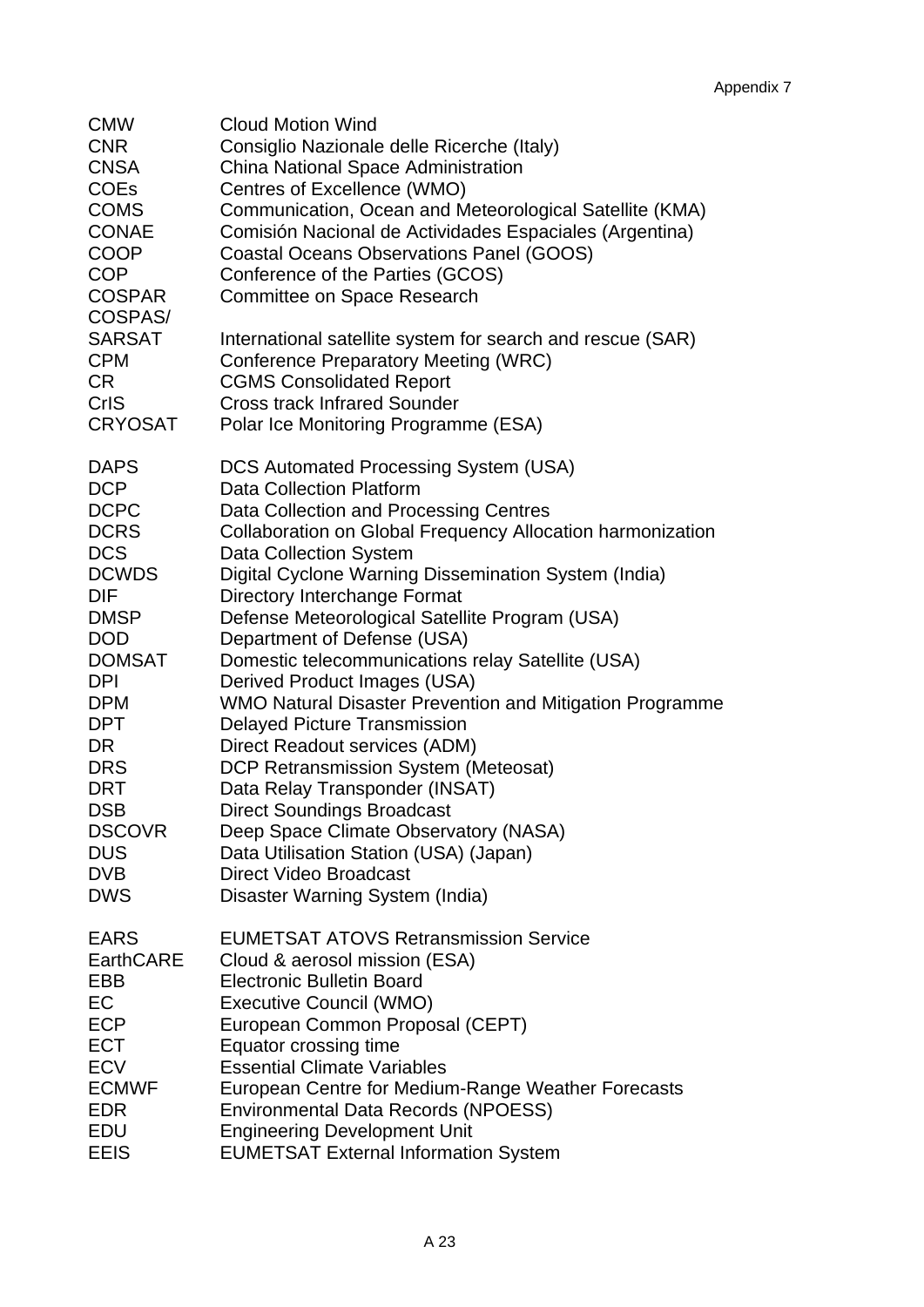# Appendix 7

| <b>EESS</b><br><b>EIRP</b><br><b>ELEKTRO</b><br><b>EMWIN</b><br><b>ENVISAT</b><br>EO<br><b>EOS</b><br><b>EPA</b><br><b>EPS</b><br><b>ERBE</b><br><b>ERBS</b><br><b>ERS</b><br><b>ESA</b><br><b>ESCAP</b><br><b>ESJWG</b><br><b>ESOC</b> | Earth Exploration Satellite Service (Frequency Management)<br>Effective isotropically-radiated power<br>Geostationary meteorological satellite<br><b>Emergency Manager Weather Information Network (NOAA)</b><br>ESA polar satellite for environment monitoring<br><b>Earth Observation</b><br><b>Earth Observation System</b><br><b>US Environmental Protection Agency</b><br><b>EUMETSAT Polar System</b><br><b>Earth Radiation Budget Experiment</b><br>Earth Radiation Budget Satellite (NASA)<br><b>ESA Remote Sensing Satellite</b><br>European Space Agency<br>Economic and Social Commission for Asia and the Pacific, UN<br>Earth Sciences Joint Working Group<br>European Space Operations Centre (ESA)<br>ET-ODRRGOS Expert Team on Observational Data Requirements and Redesign of |
|-----------------------------------------------------------------------------------------------------------------------------------------------------------------------------------------------------------------------------------------|------------------------------------------------------------------------------------------------------------------------------------------------------------------------------------------------------------------------------------------------------------------------------------------------------------------------------------------------------------------------------------------------------------------------------------------------------------------------------------------------------------------------------------------------------------------------------------------------------------------------------------------------------------------------------------------------------------------------------------------------------------------------------------------------|
| ET-EGOS<br>ET-SAT<br>ET-SUP<br>EU<br><b>EUCOS</b><br><b>EUMETCast</b><br><b>EUMETNET</b><br><b>EUMETSAT</b>                                                                                                                             | the GOS<br>Expert Team on Evolution of the Global Observing System (WMO)<br>OPAG IOS Expert Team on Satellite Systems (WMO)<br>OPAG IOS Expert Team on Satellite Utilisation and Products (WMO)<br><b>European Union</b><br><b>EUMETNET Composite Observing System</b><br><b>EUMETSAT Satellite Data Dissemination System</b><br>The Network of European Meteorological Services<br>European<br>Organisation for the Exploitation of Meteorological<br><b>Satellites</b>                                                                                                                                                                                                                                                                                                                       |
| <b>FAA</b><br><b>FAO</b><br><b>FOV</b><br><b>FTP</b><br><b>FWIS</b><br><b>FXTS</b><br>$FY-1$<br>$FY-2$<br>$FY-3$                                                                                                                        | Federal Aviation Authority (USA)<br>Food and Agriculture Organisation (UN)<br>Field of View (NOAA)<br><b>File Transfer Protocol</b><br>Future WMO Information Systems (CBS Inter-Programme Task<br>Team)<br>Facsimile Transmission System (USA)<br>Polar-orbiting Meteorological Satellite (PRC)<br>Future Geostationary Meteorological Satellite (PRC)<br>Future generation of Polar-orbiting Meteorological Satellite                                                                                                                                                                                                                                                                                                                                                                        |
| <b>GAW</b><br><b>GCOM</b><br><b>GCOS</b><br><b>GDPT</b><br><b>GDS</b><br><b>GEO</b><br><b>GEOSS</b><br><b>GERB</b>                                                                                                                      | (WMO<br>Global<br>Watch<br>Atmospheric<br>Research<br>Atmosphere<br><b>Environment Programme)</b><br><b>Global Change Observation Mission (NASDA)</b><br><b>Global Climate Observing System</b><br>Chinese Delayed Picture Transmission Format (Global Data) (FY-<br>1C)<br><b>Ground Data System</b><br>inter-governmental Group on Earth Observations<br>Global Earth Observation System of Systems<br>Global Earth Radiation Budget (MSG, EUMETSAT)                                                                                                                                                                                                                                                                                                                                         |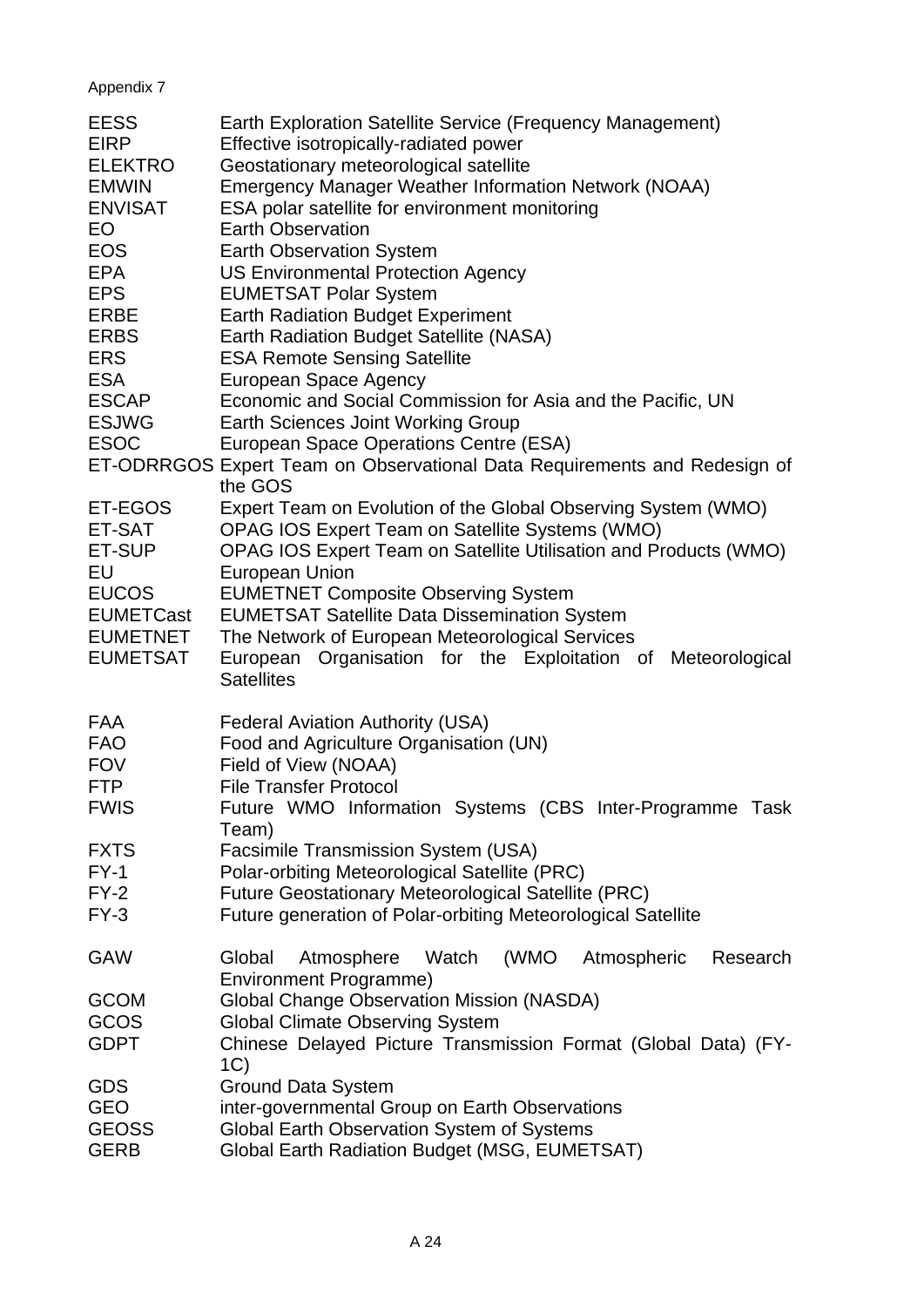| <b>GESN</b><br><b>GEWEX</b> | <b>Global Education and Science Network</b><br><b>GEWEX Radiation Panel (NOAA)</b> |
|-----------------------------|------------------------------------------------------------------------------------|
| <b>GIFTS</b>                | Geosynchronous Imaging Fourier Transform Spectrometer (GOES-<br>R)                 |
| <b>GIMTACS</b>              | <b>GOES I-M Telemetry and Command System</b>                                       |
| <b>GLM</b>                  | Geostationary Lightning Mapper (GOES, NOAA)                                        |
| <b>GLOBUS</b>               | multichannel scanning radiometer (Meteor-3M N2)                                    |
| Glory                       | CCRI global distribution of natural and anthropogenic aerosols<br>mission (NASA)   |
| <b>GMES</b>                 | Global Monitoring for Environment and Security (EU)                                |
| <b>GMR</b>                  | <b>GOES-Meteosat Relay</b>                                                         |
| <b>GMS</b>                  | Geostationary Meteorological Satellite (Japan)                                     |
| <b>GNSS</b>                 | <b>Global Navigation Satellite System</b>                                          |
| <b>GOCE</b>                 | Gravity Field and Steady State Ocean Circulation Explorer (ESA)                    |
| <b>GOES</b>                 | <b>Geostationary Operational Environmental Satellite (USA)</b>                     |
| <b>GOME</b>                 | Global Ozone Monitoring Experiment (MetOp, ERS)                                    |
| <b>GOMS</b>                 | Geostationary Operational Meteorological Satellite (Russ. Fed.)                    |
| <b>GOMAS</b>                | Geostationary Observatory for Microwave Atmospheric Sounding<br>(WMO)              |
| GOOS                        | <b>Global Ocean Observing System</b>                                               |
| GOS                         | <b>Global Observing System</b>                                                     |
| <b>GOSAT</b>                | Greenhouse Gases Observing Satellite (JAXA/Jap.<br>Min.<br>οf<br>Environment)      |
| <b>GSLMP</b>                | Global Sea Level Monitoring Programme                                              |
| <b>GPCP</b>                 | <b>Global Precipitation Climatology Project</b>                                    |
| <b>GPM</b>                  | <b>Global Precipitation Measurement (JAXA/NASA)</b>                                |
| <b>GPS</b>                  | <b>Global Positioning System</b>                                                   |
| <b>GRA</b>                  | <b>GOOS Regional Alliances</b>                                                     |
| <b>GRACE</b>                | Gravity Recovery and Climate Experiment (NASA/DLR)                                 |
| <b>GRAS</b>                 | <b>GNSS Receiver for Atmospheric Sounding</b>                                      |
| <b>GRIB</b>                 | Numerical weather prediction data in gridpoint form, expressed in<br>binary        |
| <b>GSICS</b>                | <b>Global Satellite Intercalibration System</b>                                    |
| <b>GTS</b>                  | <b>Global Telecommunication System</b>                                             |
| <b>GVAR</b>                 | GOES Variable (data format) (USA)                                                  |
| <b>HAPS</b>                 | <b>High Altitude Platform System</b>                                               |
| <b>HDFS</b>                 | <b>High Density Fixed Service</b>                                                  |
| <b>HDFSS</b>                | <b>High Density Fixed Satellite Systems</b>                                        |
| <b>HDR</b>                  | <b>High Data Rate</b>                                                              |
| <b>HEO</b>                  | <b>Highly Elliptical Orbit</b>                                                     |
| <b>HES</b>                  | Hyperspectral Environmental Suite (GOES, NOAA)                                     |
| <b>HiRID</b>                | <b>High Resolution Imager Data</b>                                                 |
| <b>HIRS</b>                 | <b>High Resolution Infrared Sounder</b>                                            |
| <b>HR</b>                   | <b>High Resolution</b>                                                             |
| <b>HRD</b>                  | High Rate Data (NPOESS, USA)                                                       |
| <b>HRDCP</b>                | <b>High Rate DCP</b>                                                               |
| <b>HRPT</b>                 | <b>High Rate Picture Transmission</b>                                              |
| <b>HSRS</b>                 | <b>High Spectral Resolution Sounder (MSG)</b>                                      |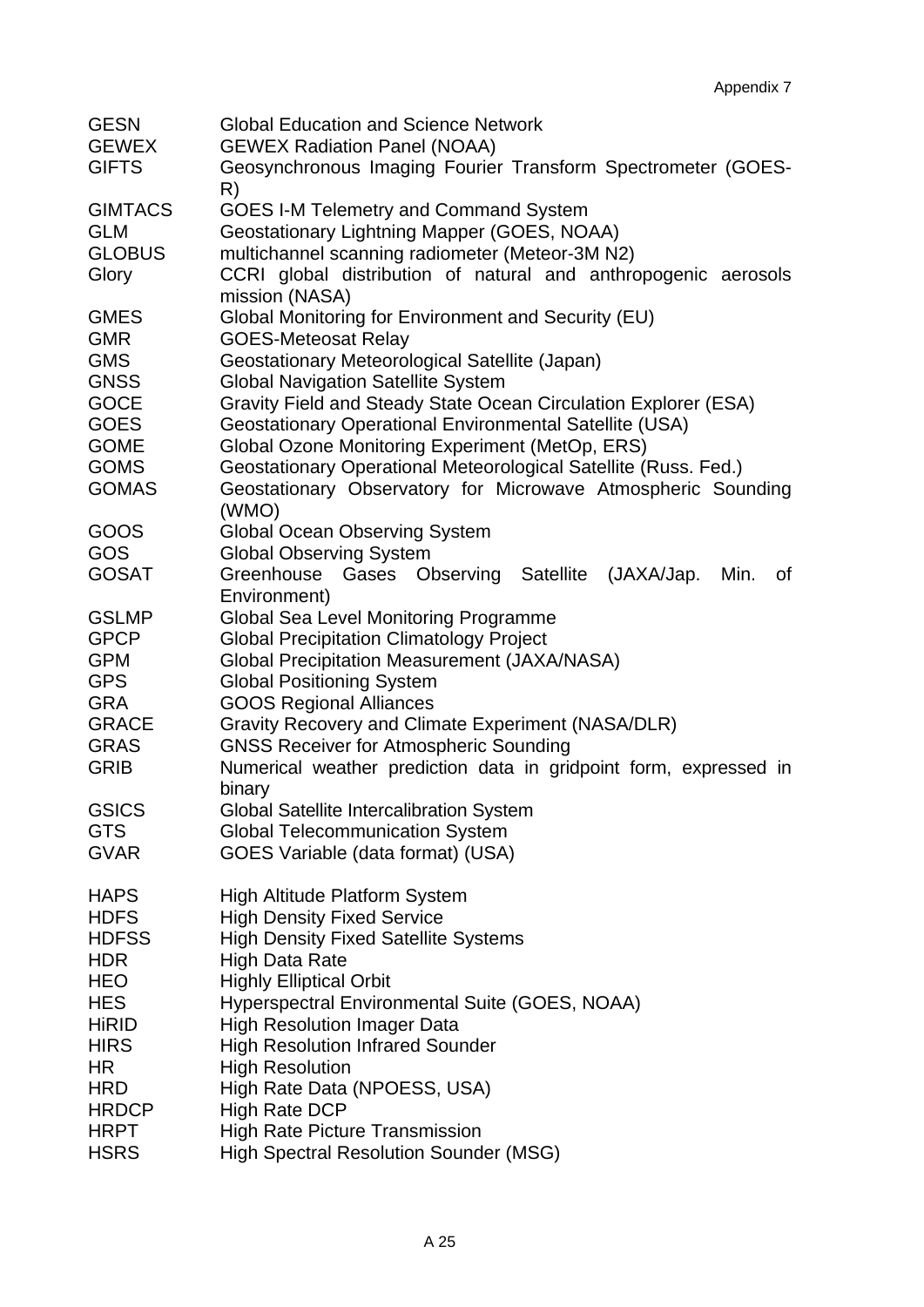| HWR<br>HYDROS  | Hydrology and Water Resource Programme (WMO)<br>Hydrosphere State Mission (NASA) |
|----------------|----------------------------------------------------------------------------------|
| <b>ICESat</b>  | Ice Cloud and Land Elevation Satellite (NASA)                                    |
| ICI            | Inversion Coupled Imager (India)                                                 |
| <b>ICSC</b>    | CAS International Core Steering Committee (ICSC) (THORPEX)                       |
| <b>ICWG</b>    | International Coordination Working Group (EO)                                    |
| <b>IDCP</b>    | International DCP                                                                |
| <b>IDCS</b>    | <b>International Data Collection System</b>                                      |
| IDDI           | Infra-red Difference Dust Index                                                  |
| IDN            | <b>International Directory Network (CEOS)</b>                                    |
| <b>IDPS</b>    | <b>Interface Data Processing Segment (NPOESS)</b>                                |
| <b>IFRB</b>    | <b>International Frequency Registration Board</b>                                |
| <b>IGACO</b>   | Integrated Global Atmospheric Chemistry Observations (IGOS)                      |
| <b>IGDDS</b>   | <b>Integrated Global Data Dissemination Service</b>                              |
| <b>IGEOLab</b> | International Geostationary Laboratory concept                                   |
| IGL            | <b>International Geostationary Laboratory</b>                                    |
| <b>IJPS</b>    | Initial Joint Polar-orbiting Operational Satellite System                        |
| IKFS-2         | advanced IR atmospheric sounder                                                  |
| IMT-2000       | International Mobile Telecommunication 2000 (before FPLMTS)                      |
| INSAT          | Indian geostationary satellite                                                   |
| IOC            | Intergovernmental Oceanographic Commission (UNESCO)                              |
| <b>IODC</b>    | <b>Indian Ocean Data Collection</b>                                              |
|                |                                                                                  |
| IOP            | Initial Operations Phase (SAF, EUMETSAT)                                         |
| <b>IPO</b>     | Integrated Program Office (NOAA)                                                 |
| <b>IPOMS</b>   | International Polar-orbiting Meteorological Satellite Group                      |
| <b>IPWG</b>    | <b>International Precipitation Working Group</b>                                 |
| IPY            | International Polar Year (TIGGE/THORPEX)                                         |
| IQGSE          | <b>Image Quality Ground Support Equipment (EUMETSAT)</b>                         |
| IR             | Infrared                                                                         |
| <b>IRAS</b>    | Infrared Atmospheric Sounder (FY-3, CMA)                                         |
| <b>IRTS</b>    | <b>Infrared Temperature Sounder (EPS)</b>                                        |
| <b>IRW</b>     | <b>Infrared Window</b>                                                           |
| <b>ISS</b>     | <b>Information Systems and Services</b>                                          |
| <b>ISCCP</b>   | International Satellite Cloud Climatology Project                                |
| <b>ISADP</b>   | Integrated System for the ATOVS Data Processing                                  |
| ISWMR          | SAF Integrated Satellite Wind Monitoring Report (EUMETSAT)                       |
| ISY            | <b>International Space Year</b>                                                  |
| <b>ITSC</b>    | <b>International TOVS Study Conference</b>                                       |
| ITT            | <b>Invitation to Tender</b>                                                      |
| ITU            | <b>International Telecommunication Union</b>                                     |
| <b>ITWG</b>    | <b>International TOVS Working Group</b>                                          |
| <b>IVOS</b>    | Infrared and Visible Optical System Calibration (CEOS WGCV)                      |
| IWW            | International Winds Workshop                                                     |
| IWWG           | International Winds Workshop Group                                               |
| JASON          | Ocean surface Topography follow-on mission to TOPEX/POSEII                       |

Appendix 7

# JASON Ocean surface Topography follow-on mission to TOPEX/POSEIDON (CNES/NASA)

JAXA Japan Aeronautic Exploration Agency (name change of NASDA)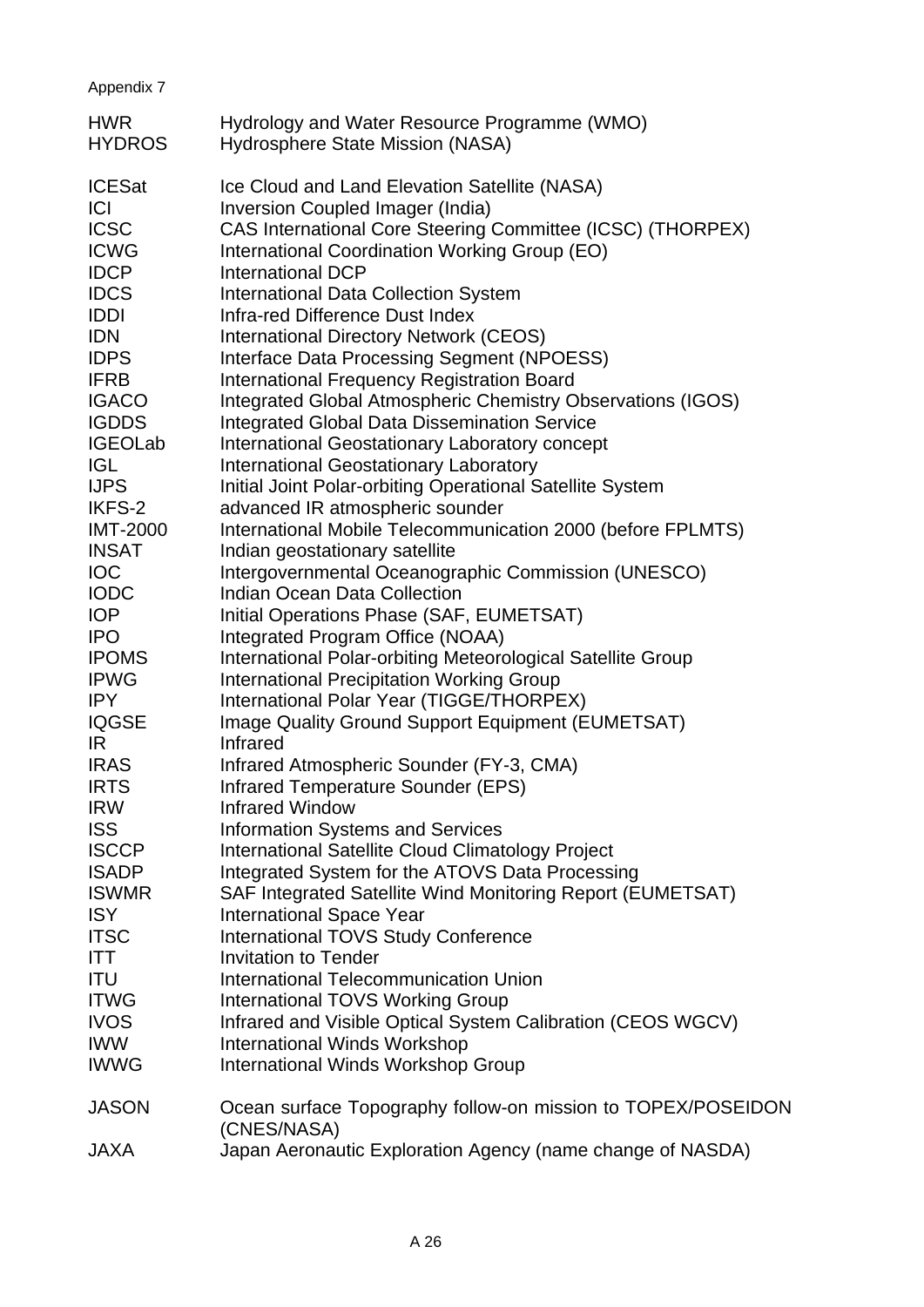| <b>JCOMM</b>                 | Joint WMO/IOC Technical Commission for Oceanography and<br><b>Marine Meteorology</b>                   |
|------------------------------|--------------------------------------------------------------------------------------------------------|
| <b>JCSDA</b>                 | Joint Centre for Satellite Data Assimilation                                                           |
| <b>JMA</b>                   | Japan Meteorological Agency                                                                            |
| <b>JRA-25</b>                | "Japanese Re-Analysis 25 years" JMA research project of long-range<br>re-analysis of global atmosphere |
| <b>JSC</b>                   | Joint Scientific Committee (WCRP)                                                                      |
| <b>KARI</b><br><b>KLIMAT</b> | Korea Aerospace Research Institute<br>scanning Infrared radiometer on Meteor-3M N1 (Russia)            |
| <b>KMA</b>                   | Korea Meteorological Administration                                                                    |
| <b>KNMI</b>                  | the Royal Dutch Meteorological Institute                                                               |
| <b>KOMPAS</b>                | Microsatellite, earthquake investigations (Roscosmos)                                                  |
| <b>LAN</b>                   | Local Area Networks (Telecommunication)                                                                |
| Landsat<br><b>LBR</b>        | <b>NASA Earth observing Satellite</b><br>Low Bit Rate                                                  |
| <b>LDCM</b>                  | Landsat Data Continuity Mission (NASA/US Geological Survey)                                            |
| <b>LDPT</b>                  | Picture Transmission Format (Local<br>Chinese<br>Delayed<br>Data                                       |
|                              | Coverage) FY-1C                                                                                        |
| <b>LEOP</b>                  | Launch and Early Operations Phase<br>Low Resolution                                                    |
| LR.<br><b>LRD</b>            | Low Rate Data (NPOESS, USA)                                                                            |
| <b>LRIT</b>                  | Low Rate Information Transmission                                                                      |
| <b>LRPT</b>                  | Low Rate Picture Transmission                                                                          |
| <b>LSPIM</b>                 | Land Surface Processes and Interactions Mission (ESA)                                                  |
| <b>LST</b>                   | <b>Local Solar Time</b>                                                                                |
| <b>MAP</b>                   | <b>Mesoscale Alpine Experiment</b>                                                                     |
| <b>MAP-SST</b>               | Merged Atlantic Product - Sea Surface<br>Temperature<br>(SAF,<br><b>EUMETSAT)</b>                      |
| <b>MARF</b>                  | Meteorological Archive and Retrieval Facility (EUMETSAT)                                               |
| <b>MBWG</b>                  | MSG Biosphere Working Group                                                                            |
| <b>MCP</b>                   | Meteorological Communications Package                                                                  |
| <b>MCUT</b>                  | Multi-Constellation User Terminal (NOAA)                                                               |
| <b>MDD</b><br><b>MDUS</b>    | Meteorological Data Distribution (Meteosat)                                                            |
| <b>MEGHA-</b>                | Medium-scale Data Utilization Station (for GMS S-VISSR)                                                |
| <b>TROPIQUE</b>              | <b>CNES/ISRO</b> mission                                                                               |
| <b>MERIS</b>                 | Medium Resolution Imaging Spectrometer (ENVISAT)                                                       |
| <b>MERSI</b>                 | Medium Resolution Spectral Imager (FY-3, CMA)                                                          |
| <b>MetAids</b>               | Meteorological Aids Service (frequency regulation)                                                     |
| MetOp                        | Future European meteorological polar-orbiting satellite                                                |
| <b>METEOR</b>                | Polar-orbiting meteorological satellite (CIS)                                                          |
| Meteosat                     | Geostationary meteorological satellite (EUMETSAT)                                                      |
| <b>METSAT</b>                | Indian geostationary meteorological satellite                                                          |
| <b>MetSat</b>                | meteorological satellite systems (frequency regulation)                                                |
| <b>MHS</b>                   | Microwave Humidity Sounder (EPS)                                                                       |
| <b>MIEC</b>                  | Meteorological Information Extraction Centre (ESOC)                                                    |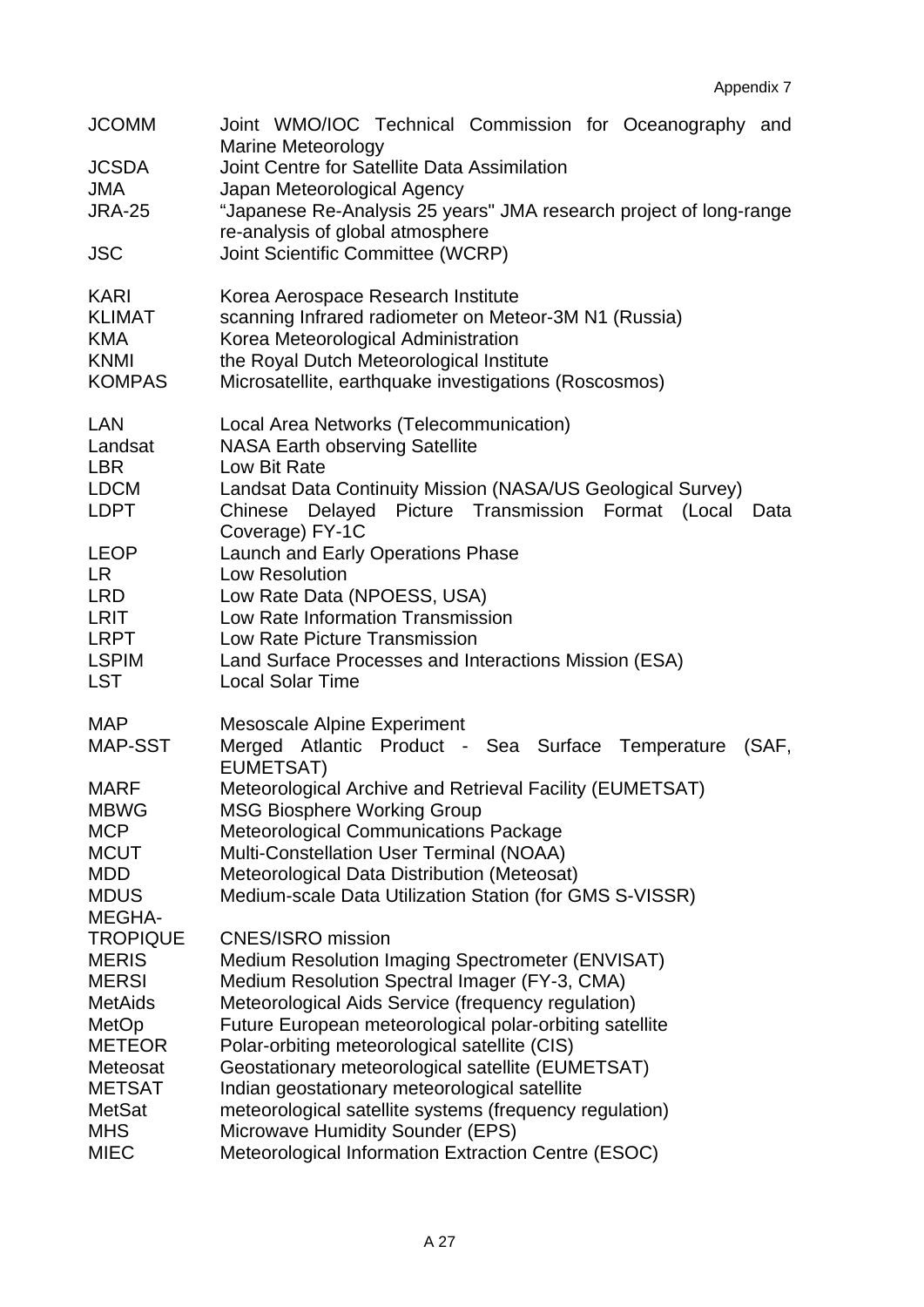## Appendix 7

| <b>MIMR</b>      | Multi-frequency Imaging Microwave radiometer                                |
|------------------|-----------------------------------------------------------------------------|
| MIVZA            | microwave scanning radiometer (Meteor 3M N1)                                |
| <b>MOCC</b>      | Meteosat Operational Control Centre (ESOC)                                  |
| <b>MODIS</b>     | Moderate resolution imaging spectroradiometer                               |
| <b>MOP</b>       | <b>Meteosat Operational Programme</b>                                       |
| <b>MODIS</b>     | Moderate Resolution Imaging Spectroradiometer (NOAA)                        |
| <b>MONITOR-E</b> | Land Observing Satellite (Roscosmos)                                        |
| <b>MPEF</b>      | Meteorological Products Extraction Facility (EUMETSAT)                      |
| <b>MSC</b>       | Meteorological Satellite Centre (Japan)                                     |
| MSC-CAL          | Computer Aided Learning system by MSC/JMA                                   |
| <b>MSG</b>       | <b>Meteosat Second Generation</b>                                           |
| <b>MSM</b>       | <b>Meso-Scale Model</b>                                                     |
| <b>MSMR</b>      | Multichannel Scanning Microwave Radiometer (OCEANSAT-1)                     |
| <b>MSS</b>       | Mobile Satellite Services (frequency regulation)                            |
| <b>MSU</b>       | <b>Microwave Sounding Unit</b>                                              |
| <b>MTG</b>       | <b>Meteosat Third Generation</b>                                            |
| <b>MTP</b>       | <b>Meteosat Transition Programme</b>                                        |
| <b>MTS</b>       | Microwave Temperature Sounder (EPS)                                         |
| <b>MTSAT</b>     | Multi-functional Transport Satellite (Japan)                                |
| <b>MTVZA</b>     | microwave scanning radiometer (Meteor 3M N1)                                |
| <b>MVIS</b>      | Multi-channel VIS and IR Radiometer (FY-1C and D of PRC)                    |
| <b>MWHS</b>      | <b>Microwave Humidity Sounder</b>                                           |
| <b>MWR</b>       | Microwave Radiometer (ERS, ESA)                                             |
| <b>MWRI</b>      | Microwave Radiation Imager (FY-3, CMA)                                      |
| <b>MWRS</b>      | <b>Microwave Radiometers</b>                                                |
| <b>MWTS</b>      | Microwave Temperature Sounder (FY-3, CMA)                                   |
| <b>NASA</b>      | National Aeronautics and Space Agency                                       |
| <b>NASDA</b>     | National Space Development Agency of Japan (changed to JAXA in              |
|                  | 2003)                                                                       |
| <b>NEDT</b>      | Noise Equivalent Delta Temperature                                          |
| <b>NESDIS</b>    | National Environmental Satellite Data and Information Service               |
| <b>NGDC</b>      | National Geophysical Data Centre (USA)                                      |
| <b>NGSO</b>      | Non-geostationary systems                                                   |
| <b>NIST</b>      | US National Institute of Standards and Technology                           |
| <b>NMC</b>       | <b>National Meteorological Centre</b>                                       |
| <b>NMHS</b>      | National Meteorological & Hydrological Service                              |
| NMP EO-1         | New Millennium Program Earth Observing Mission (NASA)                       |
| <b>NOAA</b>      | National Oceanic and Atmospheric Administration                             |
| <b>NOS</b>       | National Ocean Service (USA)                                                |
| <b>NPOESS</b>    | National Polar-orbiting Operational Environmental Satellite System<br>(USA) |
| <b>NPP</b>       | <b>NPOESS Preparatory Project</b>                                           |
| <b>NSMC</b>      | National Satellite Meteorological Center of CMA (PRC)                       |
| <b>NTIA</b>      | National Telecommunications and Information Agency (USA)                    |
| <b>NWP</b>       | <b>Numerical Weather Prediction</b>                                         |
| <b>NWS</b>       | <b>National Weather Service (USA)</b>                                       |
| <b>OCAP</b>      | <b>Operational Consortium of ASDAR Participants</b>                         |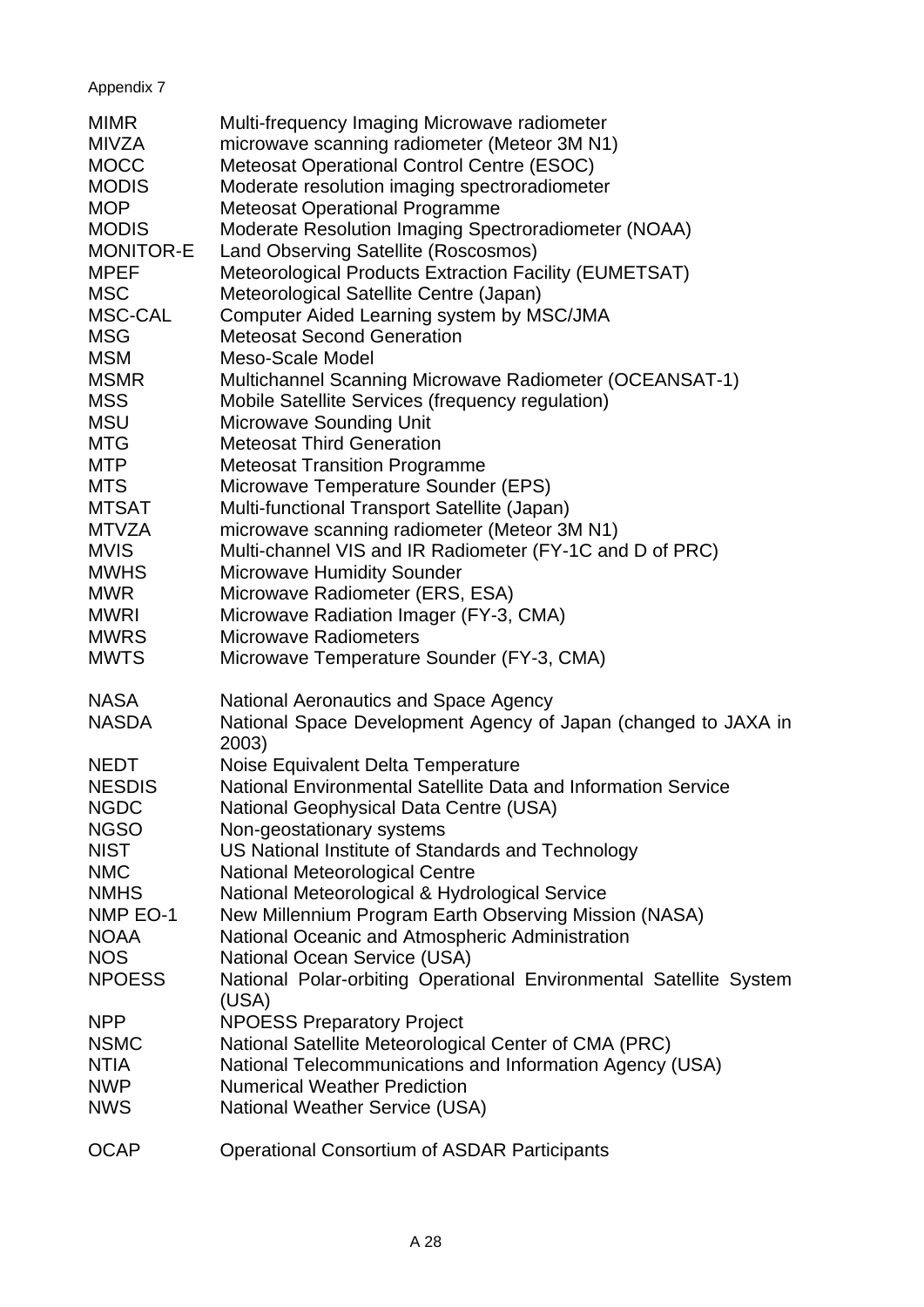| <b>OCEANSAT</b><br><b>OCO</b><br><b>OLR</b><br><b>OOPC</b><br>OPAG-IOS | Indian satellite for ocean applications<br><b>Orbiting Carbon Observatory (NASA)</b><br><b>Outgoing Longwave Radiation</b><br>Oceans Observations Panel for Climate (GOOS)<br>Open Programme Area Group in Integrated Observing Systems<br>(successor of CBS WG on Satellites) |
|------------------------------------------------------------------------|--------------------------------------------------------------------------------------------------------------------------------------------------------------------------------------------------------------------------------------------------------------------------------|
| <b>OSE</b><br><b>OSSE</b><br><b>OSTM</b>                               | <b>Operational System Experiments (ET-ODRRGOS)</b><br><b>Observing System Simulation Experiments (ET-ODRRGOS)</b><br>Ocean Surface Topography Mission (Jason-2) (CNES/NASA/<br>NOAA/EUMETSAT)                                                                                  |
| <b>OWSE-AF</b>                                                         | Operational WWW Systems Evaluation for Africa                                                                                                                                                                                                                                  |
| <b>PALSAR</b>                                                          | Phased Array type L-band Synthetic Aperture Radar ((ALOS, JAXA)                                                                                                                                                                                                                |
| <b>PATMOS</b>                                                          | <b>AVHRR Pathfinder Atmosphere (NOAA)</b>                                                                                                                                                                                                                                      |
| <b>PC</b>                                                              | <b>Personal Computer</b>                                                                                                                                                                                                                                                       |
| <b>PMW</b>                                                             | Passive Microwave                                                                                                                                                                                                                                                              |
| <b>POEM</b>                                                            | Polar-orbiting Earth Observation Mission (ESA)                                                                                                                                                                                                                                 |
| <b>POES</b>                                                            | Polar-orbiting Operational Environmental Satellite (USA)                                                                                                                                                                                                                       |
| PR.<br><b>PRC</b><br><b>PRISM</b>                                      | Precipitation Radar (on TRMM, JAXA)<br>People's Republic of China<br>Panchromatic Remote-sensing Instrument for Stereo<br>Mapping<br>(ALOS, JAXA)                                                                                                                              |
| <b>PROBA</b>                                                           | Project for On-Board Autonomy (ESA EO satellite)                                                                                                                                                                                                                               |
| <b>PTT</b>                                                             | Post Telegraph and Telecommunications authority                                                                                                                                                                                                                                |
| <b>PTWC</b>                                                            | Pacific Tsunami Warning Centre                                                                                                                                                                                                                                                 |
| QI                                                                     | <b>Quality Indices (EUMETSAT)</b>                                                                                                                                                                                                                                              |
| <b>QuickSCAT</b>                                                       | <b>Quick Scatterometer (NASA)</b>                                                                                                                                                                                                                                              |
| <b>RA</b><br><b>RARS</b><br><b>RAMSDIS</b>                             | Regional Association of WMO<br>Regional ATOVS Re-transmission System (WMO)<br>Menu-driven system for analysing digital satellite imagery<br>(McIDAS, USA)                                                                                                                      |
| <b>RAOBS</b>                                                           | <b>Radiosonde Observations</b>                                                                                                                                                                                                                                                 |
| <b>RASA</b>                                                            | <b>Russian Aviation and Space Agency</b>                                                                                                                                                                                                                                       |
| <b>RDCP</b>                                                            | Regional DCP (Japan)                                                                                                                                                                                                                                                           |
| <b>RDR</b>                                                             | Raw Data Records (NPOESS)                                                                                                                                                                                                                                                      |
| <b>Resurs-DK</b>                                                       | Russian land observing satellite (Roscosmos)                                                                                                                                                                                                                                   |
| <b>RFI</b>                                                             | Radio Frequency Interference                                                                                                                                                                                                                                                   |
| <b>RLAN</b>                                                            | new wireless LANs                                                                                                                                                                                                                                                              |
| <b>RMS</b>                                                             | Root Mean Square                                                                                                                                                                                                                                                               |
| <b>RMTC</b>                                                            | Regional Meteorological Training Centre (WMO)                                                                                                                                                                                                                                  |
| Roscosmos                                                              | [Russian] Federal Space Agency                                                                                                                                                                                                                                                 |
| Roshydromet                                                            | Russian Federal Service for Hydrometeorology and Environmental                                                                                                                                                                                                                 |
| <b>RSB</b><br><b>RSMC</b><br><b>RSO</b><br><b>RSS</b>                  | Monitoring<br>Reflective Solar Bands (MODIS NOAA)<br><b>Regional Specialised Meteorological Centre</b><br>Rapid Scan Operations (NOAA)<br>Rapid Scan Service (EUMETSAT)                                                                                                        |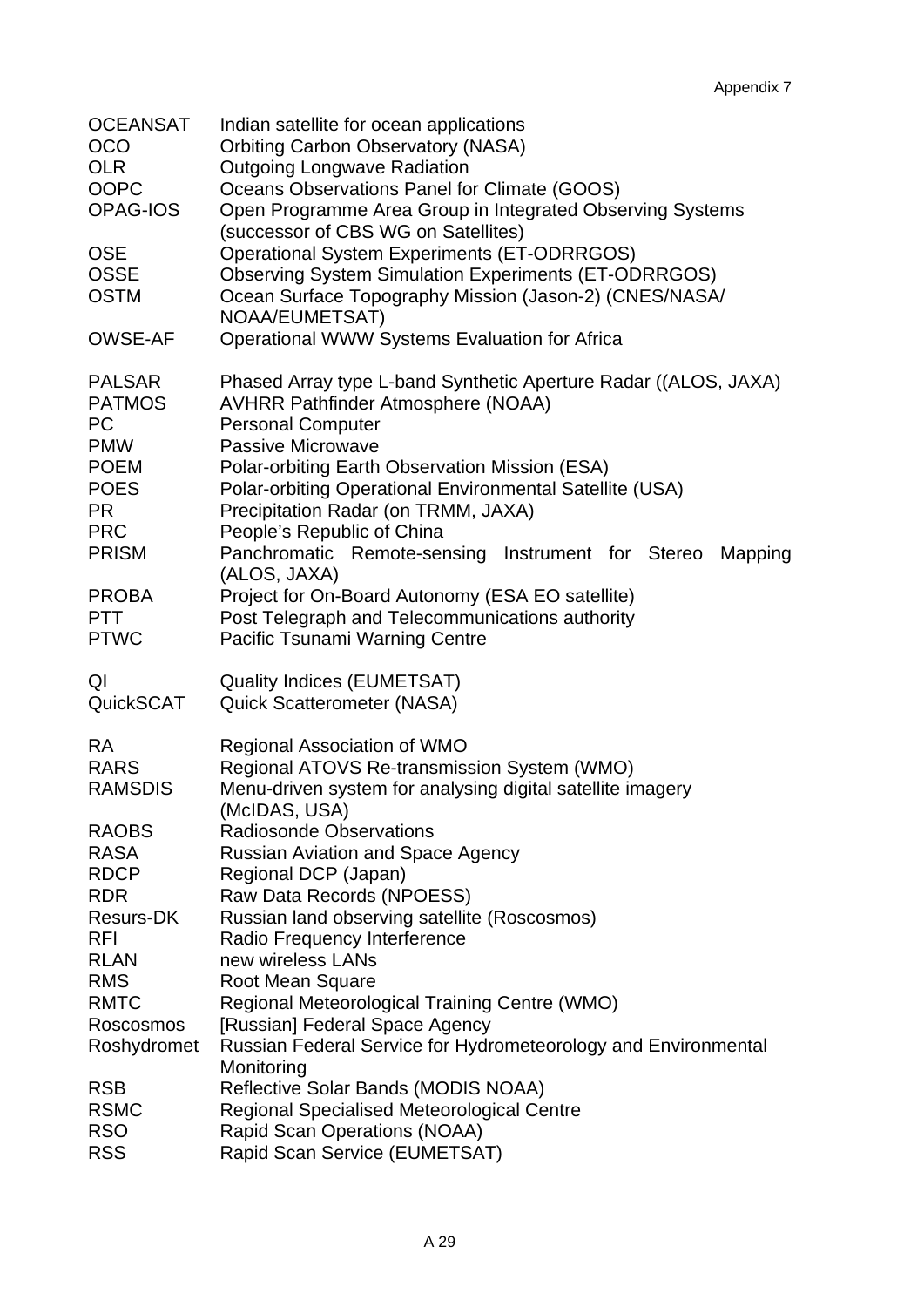| Appendix 7        |                                                                    |
|-------------------|--------------------------------------------------------------------|
| <b>RT</b>         | <b>Radiative Transfer</b>                                          |
| S&R               | Search and Rescue mission                                          |
| <b>SAF</b>        | Satellite Application Facility (EUMETSAT)                          |
| <b>SAFISY</b>     | Space Agency Forum on the ISY                                      |
| <b>SAGE III</b>   | Stratospheric Aerosol and Gas Experiment (NASA)                    |
| <b>SAM</b>        | Satellite Anomaly Manager                                          |
| <b>SAR</b>        | Synthetic Aperture Radar (ERS ESA)                                 |
| <b>SARA</b>       | Short Range Automotive Radar (frequency management)                |
| <b>SARSAT</b>     | Search And Rescue, Satellite supported facility                    |
| <b>SATAID</b>     | Satellite Animation and Interactive Diagnosis (Japan)              |
| <b>SATOB</b>      | WMO code for Satellite Observation                                 |
| <b>SBSTA</b>      | <b>UNFCCC Subsidiary Body for Scientific and Technology Advice</b> |
| <b>SBUS</b>       | Solar Backscatter Ultraviolet Sounder (FY-3, CMA)                  |
| <b>SBUV</b>       | Solar Backscattered Ultra Violet (ozone)                           |
| <b>SD</b>         | Solar Diffuser (MODIS)                                             |
| <b>SDR</b>        | Sensor Data Records (NPOESS)                                       |
| <b>SEAS</b>       | Shipboard Environmental (data) Acquisition System                  |
| <b>SEC</b>        | Space Environment Center (NOAA)                                    |
| <b>SEISS</b>      | Space Environmental In-Situ Suite (GOES, NOAA)                     |
| <b>SEM</b>        | <b>Space Environment Monitor (GOES)</b>                            |
| <b>SEVIRI</b>     | Spinning Enhanced Visible and Infrared Imager (MSG)                |
| S-FAX             | S-band facsimile broadcast of FY-2 (PRC)                           |
| <b>SFCG</b>       | <b>Space Frequency Coordination Group</b>                          |
| <b>SG-RFC</b>     | Steering Group on Radio Frequency Coordination                     |
| SICH-1M           | Russian oceanographic satellite (Roscosmos)                        |
| <b>SIS</b>        | Solar Imaging Suite (GOES, NOAA)                                   |
| <b>SMA</b>        | State Meteorological Administration (PRC)                          |
| <b>SMD</b>        | <b>Stored Mission Data (NPOESS)</b>                                |
| <b>SMOS</b>       | Soil Moisture and Ocean Salinity (ESA)                             |
| <b>SORCE</b>      | Solar Radiation and Climate Experiment (NASA)                      |
| SOT               | Ship Observation Team (JCOMM)                                      |
| <b>SRR</b>        | Automotive Short-Range Radars (frequency management)               |
| <b>SRF</b>        | <b>Spectral Response Function</b>                                  |
| <b>SRS</b>        | Space Research Service (frequency regulation)                      |
| <b>SRSO</b>       | <b>Super-Rapid-Scan Operations</b>                                 |
| <b>SRTM</b>       | <b>Shuttle Radar Topography Mission (NASA)</b>                     |
| SSM/I             | Special Sensor Microwave/Imager (India)                            |
| SSMI/S            | Special Sensor Microwave Imager/Sounder                            |
| <b>SSMR</b>       | <b>Scanning Multispectral Microwave Radiometer</b>                 |
| SSMT <sub>1</sub> | microwave temperature sounder                                      |
| SSMT <sub>2</sub> | microwave water vapour sounder                                     |
| <b>SSP</b>        | <b>Sub-Satellite Point</b>                                         |
| <b>SST</b>        | Sea Surface Temperature                                            |
| SSU               | <b>Stratospheric Sounding Unit</b>                                 |
| <b>STC</b>        | Semi-Transparent Correction (NOAA)                                 |
| S-VISSR           | <b>Stretched VISSR</b>                                             |
| <b>SWARM</b>      | Earth Observation mission (ESA)                                    |
| SXI               | Solar X-Ray Imager (GOES-12)                                       |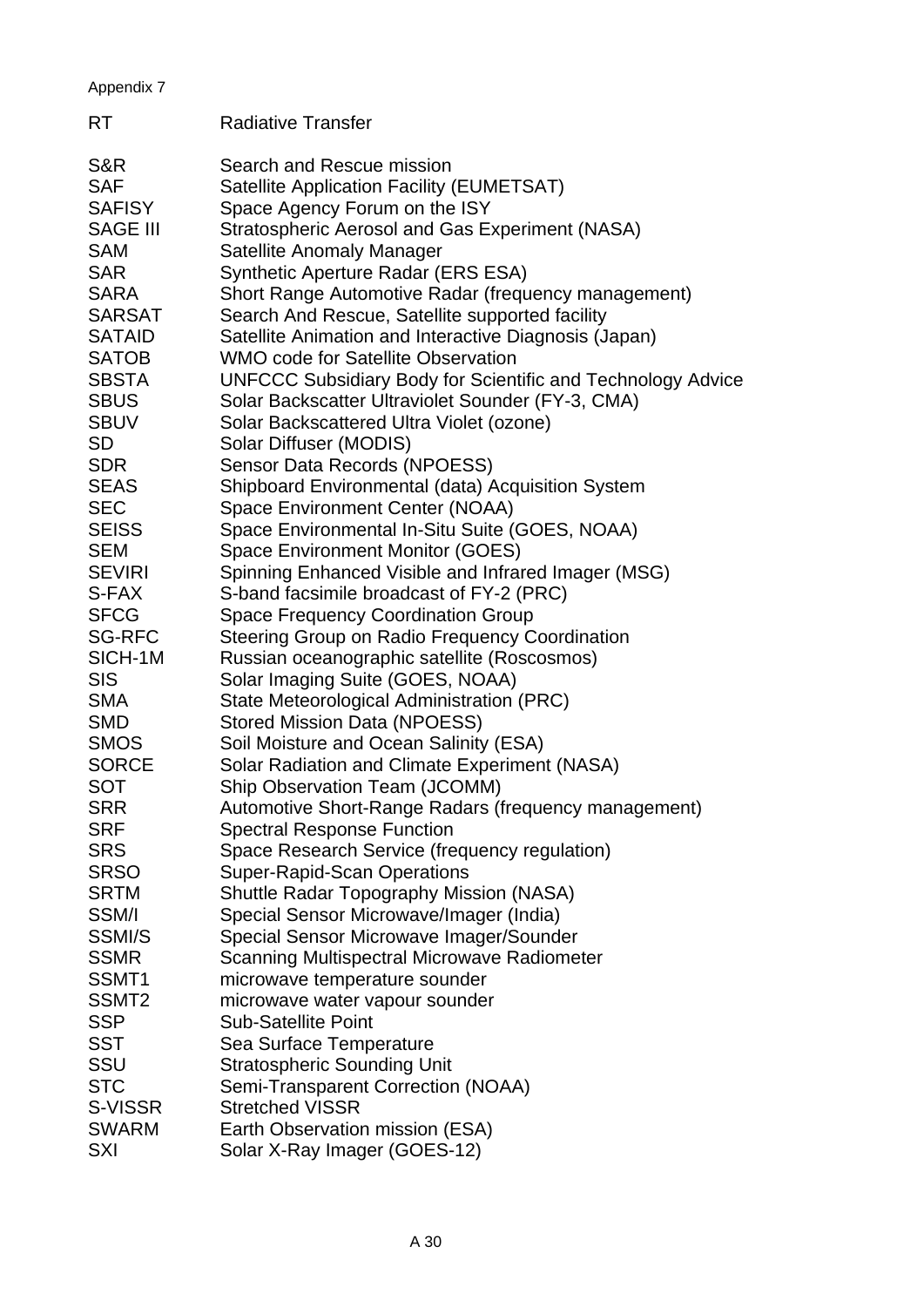| TERRA            | Earth climate measuring satellite (NASA)                    |
|------------------|-------------------------------------------------------------|
| TD               | <b>Technical Document (WMO)</b>                             |
| <b>THORPEX</b>   | International global atmospheric r & d programme (WMO CAS)  |
| <b>TIGGE</b>     | <b>THORPEX Interactive Grand Global Ensemble</b>            |
| <b>TIROS</b>     | <b>Television Infrared Observation Satellite</b>            |
| TMI              | <b>TRMM Microwave Imager</b>                                |
| <b>TOMS</b>      | <b>Total Ozone Mapping Spectrometer (NASA)</b>              |
| <b>TOR</b>       | <b>Terms of Reference</b>                                   |
| <b>TOU</b>       | Total Ozone Unit (FY-3, CMA)                                |
| <b>TOVS</b>      | <b>TIROS Operational Vertical Sounder</b>                   |
| <b>TPW</b>       | <b>Total Precipitable Water (NOAA)</b>                      |
| <b>TRMM</b>      | Tropical Rainfall Measuring Mission (NASA, JAXA)            |
| <b>TTC</b>       | <b>Telemetry Tracking Control</b>                           |
| <b>UARS</b>      | Upper Atmosphere Research Satellite (NASA)                  |
| U-MARF           | United Meteorological Archive Retrieval Facility (EUMETSAT) |
| UHF              | <b>Ultra High Frequency</b>                                 |
| UK               | <b>United Kingdom</b>                                       |
| <b>UMTS</b>      | Universal Mobile Telecom System                             |
| UN               | <b>United Nations</b>                                       |
| <b>UNFCCC</b>    | United Nations Framework Convention on Climate Change       |
| <b>UNISPACE</b>  | <b>United Nations Space Conference</b>                      |
| UN-OOSA          | UN Office of Outer Space Affairs                            |
| <b>USA</b>       | <b>United States of America</b>                             |
| <b>UTC</b>       | <b>Universal Time Coordinated</b>                           |
| <b>UWB</b>       | <b>Ultra Wide Band</b>                                      |
| <b>VAS</b>       | <b>VISSR Atmospheric Sounder</b>                            |
| <b>VGT</b>       | Vegetation                                                  |
| <b>VHF</b>       | Very High Frequency                                         |
| <b>VHRR</b>      | Very High Resolution Radiometer                             |
| <b>VIIRS</b>     | Visible Infrared Imaging Radiometer Suite                   |
| <b>VIRSR</b>     | Visible and Infrared Scanning Radiometer (EPS)              |
| <b>VIS</b>       | Visible channel                                             |
| <b>VISITView</b> | VL tool                                                     |
| <b>VISSR</b>     | Visible and Infrared Spin Scan Radiometer                   |
| VL               | Virtual Laboratory (training concept)                       |
| VL-FG            | <b>VL Focus Group Meeting</b>                               |
| <b>VLSI</b>      | Very Large Scale Integrated circuit                         |
| VPN-PP           | <b>WIS Virtual Private Network Pilot Project</b>            |
| <b>VTX</b>       | <b>VHF transmitter (NOAA)</b>                               |
| <b>WALEX</b>     | <b>WAter vapour Lidar EXperiment</b>                        |
| <b>WARC</b>      | World Administrative Radio Conference                       |
| <b>WCRP</b>      | World Climate Research Programme                            |
| <b>WCS</b>       | <b>WMO Core Standards</b>                                   |
| <b>WEFAX</b>     | Weather facsimile                                           |
| <b>WG</b>        | <b>Working Group</b>                                        |